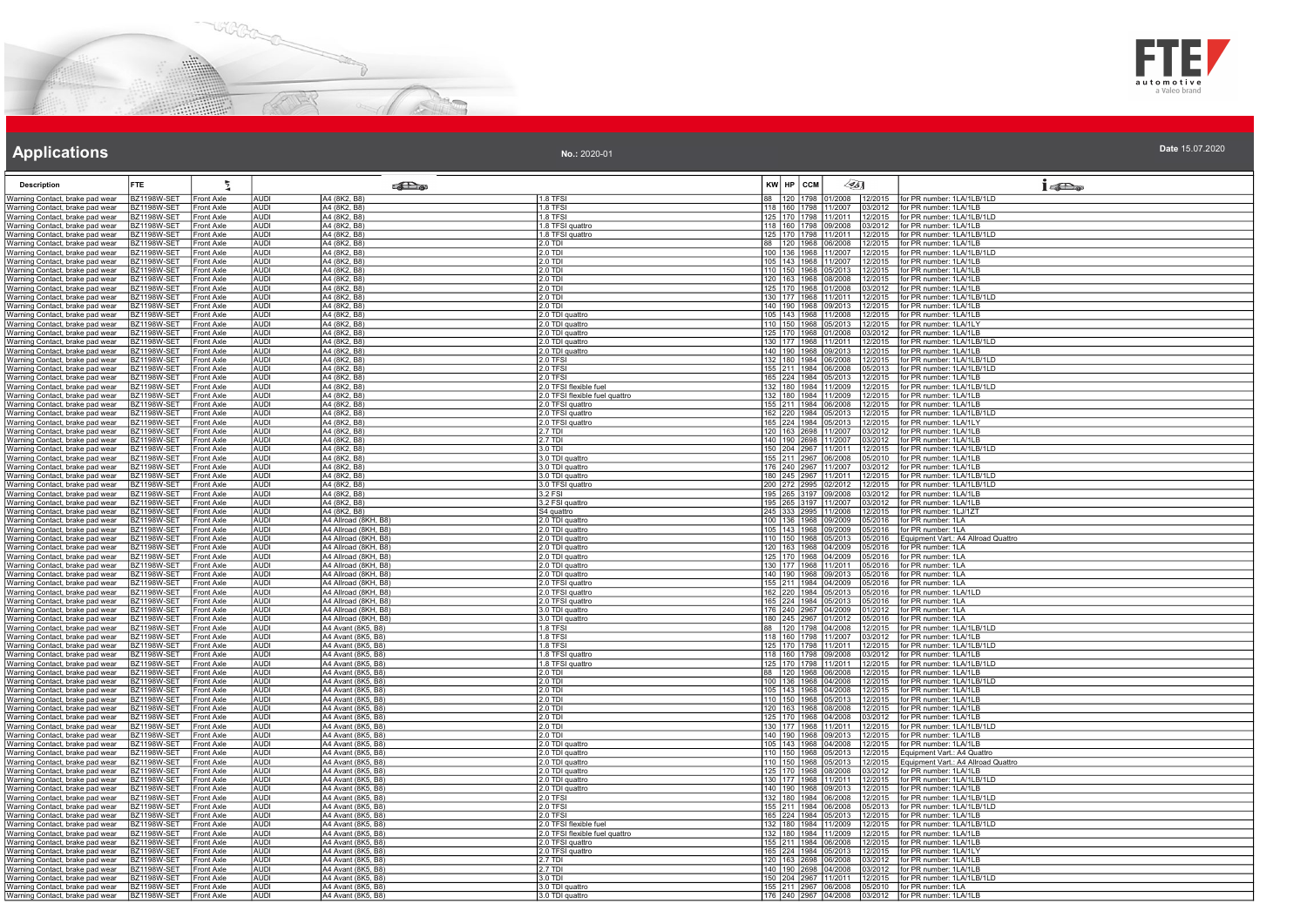



| <b>Description</b>                                                             | <b>FTE</b>                               |                                        |                            | <b>College</b>                               |                               | $KW$ $HP$ $ccM$ | 45]                                                                | $1 - 5$                                                           |
|--------------------------------------------------------------------------------|------------------------------------------|----------------------------------------|----------------------------|----------------------------------------------|-------------------------------|-----------------|--------------------------------------------------------------------|-------------------------------------------------------------------|
| Warning Contact, brake pad wear                                                | BZ1198W-SET                              | Front Axle                             | AUDI<br>AUDI               | A4 Avant (8K5, B8                            | 3.0 TDI quattro               |                 | 180 245 2967 11/2011 12/2015                                       | for PR number: 1LA/1LB/1LD                                        |
| Narning Contact, brake pad wear                                                | BZ1198W-SET                              | Front Axle                             |                            | A4 Avant (8K5, B8)                           | 3.0 TFSI quattro              |                 | 200 272 2995 02/2012 12/2015                                       | for PR number: 1LA/1LB/1LD                                        |
| Warning Contact, brake pad wear                                                | <b>BZ1198W-SET</b>                       | <b>Front Axle</b><br><b>Front Axle</b> | <b>AUDI</b>                | A4 Avant (8K5, B8)                           | $3.2$ FSI                     |                 | 195 265 3197 09/2008 03/2012                                       | for PR number: 1LA/1LB                                            |
| Warning Contact, brake pad wear<br>Warning Contact, brake pad wear             | <b>BZ1198W-SET</b><br>BZ1198W-SET        | Front Axle                             | <b>AUDI</b><br><b>AUDI</b> | A4 Avant (8K5, B8)<br>A4 Avant (8K5, B8)     | 3.2 FSI quattro<br>S4 quattro |                 | 195 265 3197 04/2008 03/2012<br>245 333 2995 11/2008<br>12/2015    | for PR number: 1LA/1LB<br>for PR number: 1LJ/1ZT                  |
| Warning Contact, brake pad wear                                                | <b>BZ1198W-SET</b>                       | Front Axle                             | <b>AUDI</b>                | A5 (8T3)                                     | $1.8$ TFSI                    |                 | 118 160 1798 05/2009<br>09/2011                                    | for PR number: 1LA                                                |
| Warning Contact, brake pad wear                                                | BZ1198W-SET                              | <b>Front Axle</b>                      | <b>AUDI</b>                | A5 (8T3)                                     | 1.8 TFSI                      |                 | 125 170 1798 10/2007<br>01/2017                                    | for PR number: 1LA/1LB/1LD                                        |
| Warning Contact, brake pad wear                                                | BZ1198W-SET                              | Front Axle                             | <b>AUDI</b>                | A5 (8T3)                                     | 1.8 TFSI                      |                 | 130 177 1798 05/2015<br>01/2017                                    | for PR number: 1LA/1LB/1LD                                        |
| Warning Contact, brake pad wear                                                | BZ1198W-SET                              | Front Axle                             | <b>AUDI</b>                | A5 (8T3)                                     | $2.0$ TDI                     |                 | 120 163 1968 08/2008<br>01/2017                                    | for PR number: 1LA/1LB/1LD                                        |
| Warning Contact, brake pad wear                                                | BZ1198W-SET                              | <b>Front Axle</b>                      | <b>AUDI</b>                | A5 (8T3)                                     | 2.0 TDI                       |                 | 125 170 1968 08/2008<br>03/2012                                    | for PR number: 1LA/1LB/1LD                                        |
| Warning Contact, brake pad wear<br>Warning Contact, brake pad wear             | BZ1198W-SET<br>BZ1198W-SET               | Front Axle<br>ront Axle                | <b>AUDI</b><br><b>AUDI</b> | A5 (8T3)<br>A5 (8T3)                         | 2.0 TDI<br>2.0 TDI            | 140 190 1968    | 130 177 1968 10/2011 01/2017<br>09/2013<br>01/2017                 | for PR number: 1LA/1LB/1LD<br>or PR number: 1LA/1LB               |
| Warning Contact, brake pad wear                                                | 3Z1198W-SET                              | Front Axle                             | <b>AUDI</b>                | A5 (8T3)                                     | 2.0 TDI quattro               |                 | 125 170 1968 08/2008<br>03/2012                                    | for PR number: 1LA/1LB/1LD                                        |
| Warning Contact, brake pad wear                                                | 3Z1198W-SET                              | ront Axle                              | <b>AUDI</b>                | A5 (8T3)                                     | 2.0 TDI quattro               |                 | 130 177 1968 12/2011<br>01/2017                                    | for PR number: 1LA/1LB/1LD                                        |
| Warning Contact, brake pad wear                                                | <b>BZ1198W-SET</b>                       | Front Axle                             | <b>AUDI</b>                | A5 (8T3)                                     | 2.0 TDI quattro               |                 | 140 190 1968 09/2013<br>01/2017                                    | for PR number: 1LA/1LB                                            |
| Warning Contact, brake pad wear                                                | BZ1198W-SET                              | <b>Front Axle</b>                      | <b>AUDI</b>                | A5 (8T3)                                     | 2.0 TFSI                      |                 | 132 180 1984 11/2008<br>03/2012                                    | for PR number: 1LA/1LB/1LD                                        |
| Warning Contact, brake pad wear                                                | BZ1198W-SET                              | <b>Front Axle</b><br><b>Front Axle</b> | <b>AUDI</b>                | A5 (8T3)                                     | 2.0 TFSI<br>2.0 TFSI          |                 | 155 211 1984 06/2008<br>11/2013<br>165 224 1984 05/2013            | for PR number: 1LA/1LB/1LD<br>for PR number: 1LA/1LB/1LD          |
| Warning Contact, brake pad wear<br>Warning Contact, brake pad wear             | <b>BZ1198W-SET</b><br>BZ1198W-SE         | <b>Front Axle</b>                      | <b>AUDI</b><br><b>AUDI</b> | A5 (8T3)<br>A5 (8T3)                         | 2.0 TFSI                      |                 | 05/2016<br>169 230 1984 08/2015<br>01/2017                         | for PR number: 1LA/1LB/1LD                                        |
| Warning Contact, brake pad wear                                                | <b>BZ1198W-SET</b>                       | Front Axle                             | <b>AUDI</b>                | A5 (8T3)                                     | 2.0 TFSI quattro              |                 | 155 211 1984 06/2008<br>01/2017                                    | for PR number: 1LA/1LB/1LD                                        |
| Warning Contact, brake pad wear                                                | BZ1198W-SET                              | Front Axle                             | <b>AUDI</b>                | A5 (8T3)                                     | 2.0 TFSI quattro              |                 | 162 220 1984 03/2012<br>01/2017                                    | for PR number: 1LA/1LB/1LD                                        |
| Warning Contact, brake pad wear                                                | <b>BZ1198W-SET</b>                       | <b>Front Axle</b>                      | <b>AUDI</b>                | A5 (8T3)                                     | 2.0 TFSI quattro              |                 | 165 224 1984 05/2013<br>05/2016                                    | for PR number: 1LA/1LB/1LD                                        |
| Warning Contact, brake pad wear                                                | BZ1198W-SET                              | <b>Front Axle</b>                      | <b>AUDI</b>                | A5 (8T3)                                     | 2.0 TFSI quattro              |                 | 169 230 1984 08/2015<br>01/2017                                    | for PR number: 1LA/1LB/1LD                                        |
| Warning Contact, brake pad wear                                                | 3Z1198W-SET                              | Front Axle                             | <b>AUDI</b>                | A5 (8T3)                                     | 2.7 TDI                       |                 | 120 163 2698 09/2007<br>03/2012                                    | for PR number: 1LA/1LB/1LD                                        |
| Warning Contact, brake pad wear<br>Warning Contact, brake pad wear             | 3Z1198W-SET<br>3Z1198W-SET               | ront Axle<br><b>Front Axle</b>         | <b>AUDI</b><br><b>AUDI</b> | A5 (8T3)<br>A5 (8T3)                         | $2.7$ TDI<br>3.0 TDI          |                 | 140 190 2698 06/2007<br>3/2012<br>150 204 2967 10/2011<br>)1/2017  | for PR number: 1LA/1LB/1LD<br>for PR number: 1LA/1LB/1LD          |
| Warning Contact, brake pad wear                                                | <b>BZ1198W-SET</b>                       | Front Axle                             | AUDI                       | A5 (8T3)                                     | 3.0 TDI quattro               |                 | 155 211 2967 03/2008<br>05/2010                                    | for PR number: 1LA                                                |
| Warning Contact, brake pad wear                                                | BZ1198W-SET                              | Front Axle                             | <b>AUDI</b>                | A5 (8T3)                                     | 3.0 TDI quattro               |                 | 160 218 2967 05/2015<br>01/2017                                    | for PR number: 1LA/1LB/1LD                                        |
| Warning Contact, brake pad wear                                                | BZ1198W-SET                              | <b>Front Axle</b>                      | <b>AUDI</b>                | A5 (8T3)                                     | 3.0 TDI quattro               |                 | 176 240 2967 06/2007 03/2012                                       | for PR number: 1LA/1LB/1LD                                        |
| Warning Contact, brake pad wear                                                | BZ1198W-SET                              | Front Axle                             | <b>AUDI</b>                | A5 (8T3)                                     | 3.0 TDI quattro               |                 | 180 245 2967 10/2011 01/2017                                       | for PR number: 1LA/1LB/1LD                                        |
| Warning Contact, brake pad wear                                                | 3Z1198W-SE                               | Front Axle                             | <b>AUDI</b>                | A5 (8T3)                                     | 3.0 TFSI quattro<br>3.2 FSI   |                 | 200 272 2995 12/2011<br>01/2017                                    | for PR number: 1LA/1LB/1LD                                        |
| Warning Contact, brake pad wear<br>Warning Contact, brake pad wear             | <b>BZ1198W-SET</b><br><b>BZ1198W-SET</b> | Front Axle<br>Front Axle               | <b>AUDI</b><br><b>AUDI</b> | A5 (8T3)<br>A5 (8T3)                         | 3.2 FSI quattro               |                 | 195 265 3197 06/2007<br>03/2012<br>195 265 3197 06/2007<br>03/2012 | for PR number: 1LA/1LB/1LD<br>for PR number: 1LA/1LB/1LD          |
| Warning Contact, brake pad wear                                                | BZ1198W-SET                              | Front Axle                             | <b>AUDI</b>                | A5 (8T3)                                     | S5 quattro                    |                 | 245 333 2995 10/2011<br>01/2017                                    | for PR number: 1LJ/1ZT                                            |
| Warning Contact, brake pad wear                                                | BZ1198W-SET                              | <b>Front Axle</b>                      | <b>AUDI</b>                | A5 (8T3)                                     | S5 quattro                    |                 | 260 354 4163 06/2007<br>03/2012                                    | for PR number: 1LJ/1ZT                                            |
| Warning Contact, brake pad wear                                                | B71198W-SFT                              | Front Axle                             | <b>AUDI</b>                | A5 Convertible (8F7)                         | $1.8$ TFSI                    |                 | 118 160 1798 09/2009<br>03/2012                                    | for PR number: 1LA/1LB/1LD                                        |
| Warning Contact, brake pad wear                                                | 3Z1198W-SET                              | ront Axle                              | <b>AUDI</b>                | A5 Convertible (8F7)                         | 1.8 TFSI                      |                 | 125 170 1798 09/2011<br>03/2016                                    | or PR number: 1LA/1LB/1LD                                         |
| Warning Contact, brake pad wear<br>Warning Contact, brake pad wear             | BZ1198W-SET<br><b>BZ1198W-SET</b>        | Front Axle<br>Front Axle               | <b>AUDI</b><br><b>AUDI</b> | A5 Convertible (8F7)<br>A5 Convertible (8F7) | 1.8 TFSI<br>2.0 TDI           |                 | 130 177 1798 05/2015<br>01/2017<br>105 143 1968 10/2011<br>05/2015 | for PR number: 1LA/1LB/1LD<br>for PR number: 1LA/1LB/1LD          |
| Warning Contact, brake pad wear                                                | BZ1198W-SET                              | Front Axle                             | <b>AUDI</b>                | A5 Convertible (8F7)                         | 2.0 TDI                       |                 | 110 150 1968 05/2013<br>01/2017                                    | for PR number: 1LA/1LB/1LD                                        |
| Warning Contact, brake pad wear                                                | <b>BZ1198W-SET</b>                       | Front Axle                             | <b>AUDI</b>                | A5 Convertible (8F7)                         | 2.0 TDI                       |                 | 120 163 1968 05/2009 06/2014                                       | for PR number: 1LA/1LB/1LD                                        |
| Warning Contact, brake pad wear                                                | BZ1198W-SET                              | ront Axle                              | <b>AUDI</b>                | A5 Convertible (8F7)                         | 2.0 TDI                       | 125 170 1968    | 05/2009<br>03/2012                                                 | for PR number: 1LA/1LB/1LD                                        |
| Warning Contact, brake pad wear                                                | 3Z1198W-SET                              | Front Axle                             | <b>AUDI</b>                | A5 Convertible (8F7)                         | 2.0 TDI                       |                 | 130 177 1968 10/2011<br>01/2017                                    | for PR number: 1LA/1LB/1LD                                        |
| Warning Contact, brake pad wear<br>Warning Contact, brake pad wear BZ1198W-SET | BZ1198W-SE <sup>-</sup>                  | ront Axle<br><b>Front Axle</b>         | <b>AUDI</b><br>AUDI        | A5 Convertible (8F7)<br>A5 Convertible (8F7) | $2.0$ TDI<br>2.0 TDI quattro  |                 | 140 190 1968 09/2013<br>01/2017<br>130 177 1968 01/2012 05/2015    | for PR number: 1LA/1LB<br>for PR number: 1LA/1LB/1LD              |
| Warning Contact, brake pad wear                                                | BZ1198W-SET                              | Front Axle                             | <b>AUDI</b>                | A5 Convertible (8F7)                         | 2.0 TDI quattro               |                 | 140 190 1968 09/2013<br>01/2017                                    | for PR number: 1LA/1LB                                            |
| Warning Contact, brake pad wear                                                | BZ1198W-SET                              | Front Axle                             | <b>AUDI</b>                | A5 Convertible (8F7)                         | 2.0 TFSI                      |                 | 132 180 1984 03/2009 03/2012                                       | for PR number: 1LA/1LB/1LD                                        |
| Warning Contact, brake pad wear                                                | BZ1198W-SET                              | Front Axle                             | <b>AUDI</b>                | A5 Convertible (8F7)                         | 2.0 TFSI                      |                 | 155 211 1984 03/2009<br>06/2014                                    | for PR number: 1LA/1LB/1LD                                        |
| Warning Contact, brake pad wear                                                | 3Z1198W-SET                              | Front Axle                             | <b>AUDI</b>                | A5 Convertible (8F7)                         | 2.0 TFSI                      |                 | 162 220 1984 05/2013<br>12/2014                                    | or PR number: 1LA/1LB/1LD                                         |
| Warning Contact, brake pad wear<br>Warning Contact, brake pad wear             | 3Z1198W-SET<br>3Z1198W-SET               | <b>Front Axle</b><br>Front Axle        | <b>AUDI</b><br><b>AUDI</b> | A5 Convertible (8F7)<br>A5 Convertible (8F7) | 2.0 TFSI<br>2.0 TFSI          |                 | 165 224 1984 05/2013<br>05/2016<br>169 230 1984 08/2015<br>01/2017 | or PR number: 1LA/1LB/1LD<br>for PR number: 1LA/1LB/1LD           |
| Warning Contact, brake pad wear                                                | <b>BZ1198W-SET</b>                       | <b>Front Axle</b>                      | <b>AUDI</b>                | A5 Convertible (8F7)                         | 2.0 TFSI quattro              |                 | 155 211 1984 03/2009<br>01/2017                                    | for PR number: 1LA/1LB/1LD                                        |
| Warning Contact, brake pad wear                                                | BZ1198W-SET                              | <b>Front Axle</b>                      | <b>AUDI</b>                | A5 Convertible (8F7)                         | 2.0 TFSI quattro              |                 | 165 224 1984 05/2013<br>05/2016                                    | for PR number: 1LA/1LB/1LD                                        |
| Warning Contact, brake pad wear                                                | B71198W-SFT                              | <b>Front Axle</b>                      | <b>AUDI</b>                | A5 Convertible (8F7)                         | 2.0 TFSI quattro              |                 | 169 230 1984 08/2015<br>01/2017                                    | for PR number: 1LA/1LB/1LD                                        |
| Warning Contact, brake pad wear                                                | BZ1198W-SET                              | Front Axle                             | <b>AUDI</b>                | A5 Convertible (8F7)                         | $2.7$ TDI                     |                 | 120 163 2698 05/2009<br>03/2012                                    | for PR number: 1LA/1LB/1LD                                        |
| Warning Contact, brake pad wear<br>Warning Contact, brake pad wear             | BZ1198W-SET<br><b>BZ1198W-SET</b>        | Front Axle<br>Front Axle               | <b>AUDI</b><br>AUDI        | A5 Convertible (8F7)<br>A5 Convertible (8F7) | 2.7 TDI<br>3.0 TDI            |                 | 140 190 2698 03/2009<br>03/2012<br>150 204 2967 10/2011 01/2017    | for PR number: 1LA/1LB/1LD<br>for PR number: 1LA/1LB/1LD          |
| Warning Contact, brake pad wear                                                | BZ1198W-SET                              | <b>Front Axle</b>                      | <b>AUDI</b>                | A5 Convertible (8F7)                         | 3.0 TDI quattro               |                 | 160 218 2967 05/2015<br>01/2017                                    | for PR number: 1LA/1LB/1LD                                        |
| Warning Contact, brake pad wear                                                | BZ1198W-SET                              | <b>Front Axle</b>                      | <b>AUDI</b>                | A5 Convertible (8F7)                         | 3.0 TDI quattro               |                 | 176 240 2967 03/2009<br>03/2012                                    | for PR number: 1LA/1LB/1LD                                        |
| Warning Contact, brake pad wear                                                | 3Z1198W-SE <sup>-</sup>                  | Front Axle                             | <b>AUDI</b>                | A5 Convertible (8F7)                         | 3.0 TDI quattro               |                 | 180 245 2967 10/2011<br>01/2017                                    | or PR number: 1LA/1LB/1LD                                         |
| Warning Contact, brake pad wear                                                | Z1198W-SE                                | Front Axle                             | <b>AUDI</b>                | A5 Convertible (8F7)                         | 3.0 TFSI quattro              |                 | 200 272 2995 11/2011<br>01/2017                                    | or PR number: 1LA/1LB/1LD                                         |
| Warning Contact, brake pad wear                                                | 3Z1198W-SET<br><b>BZ1198W-SET</b>        | <b>Front Axle</b><br><b>Front Axle</b> | <b>AUDI</b><br>AUDI        | A5 Convertible (8F7)<br>A5 Convertible (8F7) | 3.2 FSI                       |                 | 195 265 3197 03/2009<br>03/2012<br>195 265 3197 03/2009 03/2012    | or PR number: 1LA/1LB/1LD<br>for PR number: 1LA/1LB/1LD           |
| Warning Contact, brake pad wear<br>Warning Contact, brake pad wear             | BZ1198W-SET                              | Front Axle                             | <b>AUDI</b>                | A5 Convertible (8F7)                         | 3.2 FSI quattro<br>S5 quattro |                 | 245 333 2995 06/2009<br>01/2017                                    | for PR number: 1LJ/1ZT                                            |
| Warning Contact, brake pad wear                                                | BZ1198W-SET                              | <b>Front Axle</b>                      | <b>AUDI</b>                | A5 Sportback (8TA)                           | 1.8 TFSI                      |                 | 106 144 1798 09/2014 01/2017                                       |                                                                   |
| Warning Contact, brake pad wear                                                | B71198W-SFT                              | Front Axle                             | <b>AUDI</b>                | A5 Sportback (8TA)                           | 1.8 TFSI                      |                 | 118 160 1798 11/2009 09/2011                                       | for PR number: 1LA                                                |
| Warning Contact, brake pad wear                                                | 3Z1198W-SET                              | <b>Front Axle</b>                      | <b>AUDI</b>                | A5 Sportback (8TA)                           | <b>1.8 TFSI</b>               |                 | 125 170 1798 08/2011<br>01/2017                                    | for PR number: 1LA/1LB/1LD                                        |
| Warning Contact, brake pad wear                                                | <b>BZ1198W-SET</b>                       | Front Axle                             | <b>AUDI</b>                | A5 Sportback (8TA)                           | 1.8 TFSI                      |                 | 130 177 1798 05/2015<br>01/2017<br>100 136 1968 09/2009            | for PR number: 1LA/1LB/1LD                                        |
| Warning Contact, brake pad wear<br>Warning Contact, brake pad wear             | BZ1198W-SE1<br>BZ1198W-SET               | Front Axle<br>Front Axle               | <b>AUDI</b><br><b>AUDI</b> | A5 Sportback (8TA)<br>A5 Sportback (8TA)     | 2.0 TDI<br>2.0 TDI            |                 | 01/2017<br>105 143 1968 09/2009<br>01/2017                         | for PR number: 1LA/1LB/1LD<br>for PR number: 1LA/1LB/1LD          |
| Warning Contact, brake pad wear                                                | <b>BZ1198W-SET</b>                       | Front Axle                             | <b>AUDI</b>                | A5 Sportback (8TA)                           | 2.0 TDI                       |                 | 110 150 1968 05/2013<br>01/2017                                    | for PR number: 1LA/1LB/1LD                                        |
| Warning Contact, brake pad wear                                                | BZ1198W-SET                              | Front Axle                             | <b>AUDI</b>                | A5 Sportback (8TA)                           | 2.0 TDI                       |                 | 120 163 1968 09/2009<br>01/2017                                    | for PR number: 1LA/1LB/1LD                                        |
| Warning Contact, brake pad wear                                                | 371198W-SFT                              | ront Axle                              | <b>AUDI</b>                | A5 Sportback (8TA)                           | 2.0 TDI                       |                 | 125 170 1968 09/2009<br>03/2012                                    | or PR number: 1LA/1LB/1LD                                         |
| Warning Contact, brake pad wear                                                | 3Z1198W-SET                              | ront Axle                              | <b>AUDI</b>                | A5 Sportback (8TA)                           | $2.0$ TDI                     |                 | 130 177 1968 10/2011<br>01/2017                                    | or PR number: 1LA/1LB/1LD                                         |
| Warning Contact, brake pad wear<br>Warning Contact, brake pad wear             | BZ1198W-SET<br><b>BZ1198W-SET</b>        | <b>Front Axle</b><br>Front Axle        | <b>AUDI</b><br><b>AUDI</b> | A5 Sportback (8TA)<br>A5 Sportback (8TA)     | 2.0 TDI<br>2.0 TDI quattro    |                 | 140 190 1968 09/2013 01/2017<br>125 170 1968 09/2009 03/2012       | for PR number: 1LA/1LB<br>for PR number: 1LA/1LB/1LD              |
| Warning Contact, brake pad wear BZ1198W-SET                                    |                                          | <b>IFront Axle</b>                     | <b>AUDI</b>                | A5 Sportback (8TA)                           | 2.0 TDI quattro               |                 |                                                                    | 130   177   1968   12/2011   01/2017   for PR number: 1LA/1LB/1LD |
| Warning Contact, brake pad wear BZ1198W-SET                                    |                                          | Front Axle                             | <b>AUDI</b>                | A5 Sportback (8TA)                           | 2.0 TDI quattro               |                 |                                                                    | 140   190   1968   09/2013   01/2017   for PR number: 1LA/1LB     |
| Warning Contact, brake pad wear BZ1198W-SET                                    |                                          | Front Axle                             | <b>AUDI</b>                | A5 Sportback (8TA)                           | 2.0 TFSI                      |                 |                                                                    | 132   180   1984   09/2009   06/2014   for PR number: 1LA/1LB/1LD |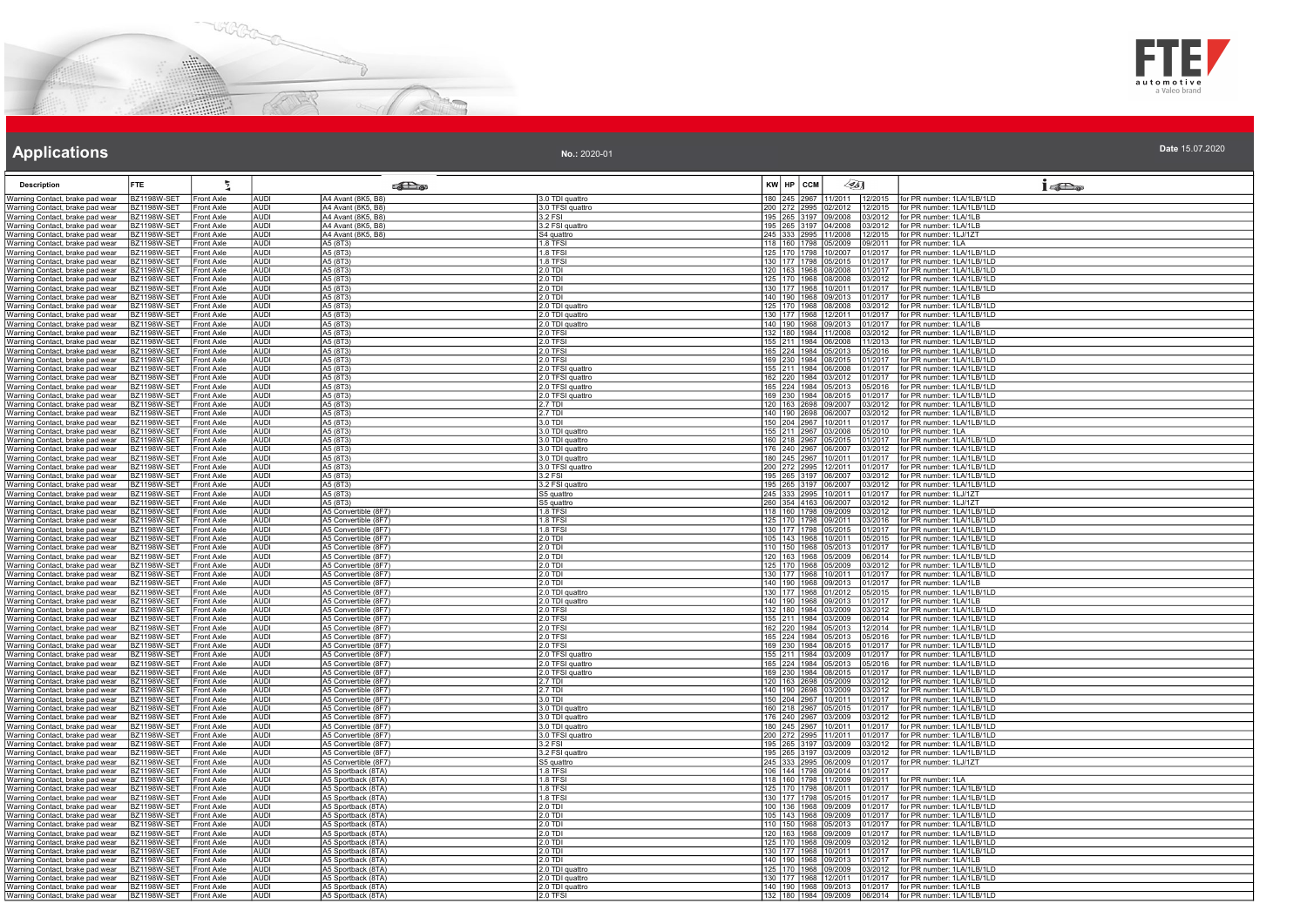



| <b>Description</b>                                                                           | <b>FTE</b>                               | 气                                      |                            | <b>SEL</b> a                                           |                                      | $KW$ $HP$ $CCM$ | $\sqrt{35}$                                                  |                    | $1 - 2$                                                                                       |
|----------------------------------------------------------------------------------------------|------------------------------------------|----------------------------------------|----------------------------|--------------------------------------------------------|--------------------------------------|-----------------|--------------------------------------------------------------|--------------------|-----------------------------------------------------------------------------------------------|
| Warning Contact, brake pad wear                                                              | <b>BZ1198W-SET</b>                       | Front Axle                             | <b>AUDI</b>                | A5 Sportback (8TA)                                     | 2.0 TFSI                             |                 | 155 211 1984 09/2009                                         |                    | 11/2013 for PR number: 1LA/1LB/1LD                                                            |
| Warning Contact, brake pad wear                                                              | <b>BZ1198W-SET</b>                       | <b>Front Axle</b>                      | <b>AUDI</b>                | A5 Sportback (8TA)                                     | 2.0 TFSI                             |                 | 165 224 1984 05/2013                                         |                    | 05/2016   for PR number: 1LA/1LB/1LD                                                          |
| Warning Contact, brake pad wear                                                              | B71198W-SFT                              | <b>Front Axle</b>                      | <b>AUDI</b>                | A5 Sportback (8TA)                                     | 2.0 TFSI                             |                 | 169 230 1984 08/2015                                         |                    | 01/2017 for PR number: 1LA/1LB/1LD                                                            |
| Warning Contact, brake pad wear                                                              | BZ1198W-SET                              | Front Axle                             | <b>AUDI</b><br>AUDI        | A5 Sportback (8TA)                                     | 2.0 TFSI quattro                     |                 | 155 211 1984 09/2009<br>165 224 1984 05/2013                 | 1/2017             | for PR number: 1LA/1LB/1LD                                                                    |
| Warning Contact, brake pad wear<br>Warning Contact, brake pad wear                           | <b>BZ1198W-SET</b><br><b>BZ1198W-SET</b> | Front Axle<br><b>Front Axle</b>        | AUDI                       | A5 Sportback (8TA)<br>A5 Sportback (8TA)               | 2.0 TFSI quattro<br>2.0 TFSI quattro |                 | 169 230 1984 08/2015                                         |                    | 05/2016 for PR number: 1LA/1LB/1LD<br>1/2017 for PR number: 1LA/1LB/1LD                       |
| Warning Contact, brake pad wear                                                              | <b>BZ1198W-SET</b>                       | <b>Front Axle</b>                      | <b>AUDI</b>                | A5 Sportback (8TA)                                     | 2.7 TDI                              |                 | 120 163 2698 09/2009                                         |                    | 03/2012   for PR number: 1LA/1LB/1LD                                                          |
| Warning Contact, brake pad wear                                                              | <b>BZ1198W-SET</b>                       | <b>Front Axle</b>                      | <b>AUDI</b>                | A5 Sportback (8TA)                                     | 2.7 TDI                              |                 | 140 190 2698 09/2009                                         |                    | 03/2012   for PR number: 1LA/1LB/1LD                                                          |
| Warning Contact, brake pad wear                                                              | BZ1198W-SET                              | Front Axle                             | <b>AUDI</b>                | A5 Sportback (8TA)                                     | 3.0 TDI                              |                 | 150 204 2967 10/2011                                         |                    | 1/2017 for PR number: 1LA/1LB/1LD                                                             |
| Warning Contact, brake pad wear   BZ1198W-SET                                                | BZ1198W-SET                              | Front Axle                             | AUDI<br><b>AUDI</b>        | A5 Sportback (8TA)                                     | 3.0 TDI quattro                      |                 | 160 218 2967 05/2015<br>176 240 2967 09/2009                 |                    | 01/2017 for PR number: 1LA/1LB/1LD<br>3/2012 for PR number: 1LA/1LB/1LD                       |
| Warning Contact, brake pad wear<br>Warning Contact, brake pad wear                           | <b>BZ1198W-SET</b>                       | <b>Front Axle</b><br>Front Axle        | <b>AUDI</b>                | A5 Sportback (8TA)<br>A5 Sportback (8TA)               | 3.0 TDI quattro<br>3.0 TDI quattro   |                 | 180 245 2967 10/2011                                         |                    | 1/2017 for PR number: 1LA/1LB/1LD                                                             |
| Warning Contact, brake pad wear                                                              | BZ1198W-SET                              | <b>Front Axle</b>                      | AUDI                       | A5 Sportback (8TA)                                     | 3.0 TFSI quattro                     |                 | 200 272 2995 12/2011                                         |                    | 1/2017   for PR number: 1LA/1LB/1LD                                                           |
| Warning Contact, brake pad wear                                                              | <b>BZ1198W-SET</b>                       | Front Axle                             | <b>AUDI</b>                | A5 Sportback (8TA)                                     | 3.2 FSI quattro                      |                 | 195 265 3197 09/2009                                         | 3/2012             | for PR number: 1LA/1LB/1LD                                                                    |
| Warning Contact, brake pad wear                                                              | <b>BZ1198W-SET</b>                       | Front Axle                             | AUDI                       | A5 Sportback (8TA)                                     | S5 quattro                           |                 | 245 333 2995 01/2010                                         |                    | 1/2017   for PR number: 1LJ/1ZT                                                               |
| Warning Contact, brake pad wear                                                              | <b>BZ1198W-SET</b>                       | <b>Front Axle</b>                      | AUDI                       | A6 (4G2, 4GC, C7)                                      | 1.8 TFSI                             |                 | 140 190 1798 09/2014                                         | 09/2018            | for PR number: 1LA/1LJ                                                                        |
| Warning Contact, brake pad wear<br>Warning Contact, brake pad wear                           | BZ1198W-SET<br><b>BZ1198W-SET</b>        | <b>Front Axle</b><br>Front Axle        | AUDI<br><b>AUDI</b>        | A6 (4G2, 4GC, C7)<br>A6 (4G2, 4GC, C7)                 | $2.0$ TDI<br>2.0 TDI                 |                 | 100 136 1968 01/2012                                         |                    | 09/2018   for PR number: 1LA/1LJ<br>110   150   1968 09/2014 09/2018   for PR number: 1LA/1LJ |
| Warning Contact, brake pad wear                                                              | <b>BZ1198W-SET</b>                       | Front Axle                             | <b>AUDI</b>                | A6 (4G2, 4GC, C7)                                      | 2.0 TDI                              |                 | 120 163 1968 03/2011                                         | 09/2018            |                                                                                               |
| Warning Contact, brake pad wear                                                              | BZ1198W-SET                              | <b>Front Axle</b>                      | <b>AUDI</b>                | A6 (4G2, 4GC, C7)                                      | 2.0 TDI                              |                 | 130 177 1968 03/2011                                         | 09/2018            |                                                                                               |
| Warning Contact, brake pad wear                                                              | BZ1198W-SET                              | Front Axle                             | AUDI                       | A6 (4G2, 4GC, C7)                                      | 2.0 TDI                              |                 | 140 190 1968 11/2013                                         | 09/2018            | for PR number: 1LA/1LJ                                                                        |
| Warning Contact, brake pad wear                                                              | <b>BZ1198W-SET</b>                       | Front Axle                             | <b>AUDI</b>                | A6 (4G2, 4GC, C7)                                      | 2.0 TDI quattro                      |                 | 140 190 1968 04/2015                                         |                    | 09/2018 for PR number: 1LA/1LJ                                                                |
| Warning Contact, brake pad wear<br>Warning Contact, brake pad wear                           | <b>BZ1198W-SET</b><br>BZ1198W-SET        | <b>Front Axle</b><br><b>Front Axle</b> | <b>AUDI</b><br><b>AUDI</b> | A6 (4G2, 4GC, C7)<br>A6 (4G2, 4GC, C7)                 | 2.0 TFSI<br>2.0 TFSI                 |                 | 132 180 1984 05/2011<br>155 211 1984 03/2011                 | 09/2018<br>05/2013 |                                                                                               |
| Warning Contact, brake pad wear                                                              | <b>BZ1198W-SET</b>                       | Front Axle                             | <b>AUDI</b>                | A6 (4G2, 4GC, C7)                                      | $2.0$ TFSI                           |                 | 162 220 1984 05/2013                                         | 09/2018            |                                                                                               |
| Warning Contact, brake pad wear                                                              | <b>BZ1198W-SET</b>                       | Front Axle                             | AUDI                       | A6 (4G2, 4GC, C7)                                      | 2.0 TFSI                             |                 | 185 252 1984 09/2014                                         | 09/2018            | for PR number: 1LJ                                                                            |
| Warning Contact, brake pad wear                                                              | <b>BZ1198W-SET</b>                       | Front Axle                             | AUDI                       | A6 (4G2, 4GC, C7)                                      | 2.0 TFSI hybrid                      |                 | 155 211 1984 11/2011                                         | 09/2018            |                                                                                               |
| Warning Contact, brake pad wear                                                              | <b>BZ1198W-SET</b>                       | <b>Front Axle</b>                      | <b>AUDI</b>                | A6 (4G2, 4GC, C7)                                      | 2.0 TFSI quattro                     |                 | 183 249 1984 05/2015                                         | 09/2018            | for PR number: 1LJ                                                                            |
| Warning Contact, brake pad wear                                                              | BZ1198W-SET                              | Front Axle                             | <b>AUDI</b>                | A6 (4G2, 4GC, C7)                                      | 2.0 TFSI quattro                     |                 | 185 252 1984 05/2014                                         | 09/2018            | for PR number: 1LJ                                                                            |
| Warning Contact, brake pad wear<br>Warning Contact, brake pad wear   BZ1198W-SET             | BZ1198W-SET                              | Front Axle<br>Front Axle               | AUDI<br><b>AUDI</b>        | A6 (4G2, 4GC, C7)<br>A6 (4G2, 4GC, C7)                 | 2.8 FSI<br>2.8 FSI quattro           |                 | 150 204 2773 11/2010 04/2015<br>150 204 2773 11/2010 04/2015 |                    |                                                                                               |
| Warning Contact, brake pad wear                                                              | <b>BZ1198W-SET</b>                       | Front Axle                             | <b>AUDI</b>                | A6 (4G2, 4GC, C7)                                      | 2.8 FSI quattro                      |                 | 162 220 2773 09/2014                                         | 09/2018            | for PR number: 1LA/1LJ                                                                        |
| Warning Contact, brake pad wear                                                              | <b>BZ1198W-SET</b>                       | <b>Front Axle</b>                      | <b>AUDI</b>                | A6 (4G2, 4GC, C7)                                      | 3.0 TDI                              |                 | 150 204 2967 11/2010                                         | 09/2018            |                                                                                               |
| Warning Contact, brake pad wear                                                              | <b>BZ1198W-SET</b>                       | Front Axle                             | <b>AUDI</b>                | A6 (4G2, 4GC, C7)                                      | 3.0 TDI                              |                 | 155 211 2967 09/2014                                         | 09/2018            | for PR number: 1LA/1LJ                                                                        |
| Warning Contact, brake pad wear                                                              | BZ1198W-SET                              | Front Axle                             | <b>AUDI</b><br>AUDI        | A6 (4G2, 4GC, C7)<br>A6 (4G2, 4GC, C7)                 | 3.0 TDI                              |                 | 160 218 2967 09/2014                                         | 09/2018            | for PR number: 1LA/1LJ                                                                        |
| Warning Contact, brake pad wear<br>Warning Contact, brake pad wear                           | <b>BZ1198W-SET</b><br><b>BZ1198W-SET</b> | <b>Front Axle</b><br>Front Axle        | AUDI                       | A6 (4G2, 4GC, C7)                                      | 3.0 TDI quattro<br>3.0 TDI quattro   |                 | 150 204 2967 03/2011<br>155 211 2967 09/2014                 | 09/2018<br>09/2018 | for PR number: 1LA/1LJ                                                                        |
| Warning Contact, brake pad wear                                                              | <b>BZ1198W-SET</b>                       | <b>Front Axle</b>                      | <b>AUDI</b>                | A6 (4G2, 4GC, C7)                                      | 3.0 TDI quattro                      |                 | 160 218 2967 09/2014                                         |                    | 09/2018   for PR number: 1LA/1LJ                                                              |
| Warning Contact, brake pad wear                                                              | BZ1198W-SET                              | <b>Front Axle</b>                      | <b>AUDI</b>                | A6 (4G2, 4GC, C7)                                      | 3.0 TDI quattro                      |                 | 180 245 2967 03/2011                                         |                    | 09/2018   for PR number: 1LJ                                                                  |
| Warning Contact, brake pad wear                                                              | BZ1198W-SET                              | Front Axle                             | AUDI<br>AUDI               | A6 (4G2, 4GC, C7)<br>A6 (4G2, 4GC, C7)                 | 3.0 TDI quattro                      |                 | 200 272 2967 09/2014<br>230 313 2967 11/2011                 | 09/2018            | for PR number: 1LJ                                                                            |
| Warning Contact, brake pad wear BZ1198W-SET                                                  |                                          | Front Axle                             |                            |                                                        | 3.0 TDI quattro                      |                 |                                                              |                    | 09/2018   for PR number: 1LJ                                                                  |
| Warning Contact, brake pad wear<br>Warning Contact, brake pad wear                           | <b>BZ1198W-SET</b><br><b>BZ1198W-SET</b> | Front Axle<br><b>Front Axle</b>        | AUDI<br><b>AUDI</b>        | A6 (4G2, 4GC, C7)<br>A6 (4G2, 4GC, C7)                 | 3.0 TDI quattro<br>3.0 TDI quattro   |                 | 235 320 2967 09/2014<br>240 326 2967 09/2014                 | 09/2018            | for PR number: 1LJ<br>09/2018 for PR number: 1LJ                                              |
| Warning Contact, brake pad wear                                                              | BZ1198W-SET                              | Front Axle                             | <b>AUDI</b>                | A6 (4G2, 4GC, C7)                                      | 3.0 TFSI quattro                     |                 | 220 300 2995 11/2010                                         | 05/2012            | for PR number: 1LJ                                                                            |
| Warning Contact, brake pad wear                                                              | BZ1198W-SET                              | Front Axle                             | <b>AUDI</b>                | A6 (4G2, 4GC, C7)                                      | 3.0 TFSI quattro                     |                 | 228 310 2995 03/2011                                         | 09/2018            | for PR number: 1LJ                                                                            |
| Warning Contact, brake pad wear                                                              | BZ1198W-SET                              | Front Axle                             | AUDI                       | A6 (4G2, 4GC, C7)                                      | 3.0 TFSI quattro                     |                 | 245 333 2995 09/2014                                         |                    | 09/2018   for PR number: 1LJ                                                                  |
| Warning Contact, brake pad wear                                                              | <b>BZ1198W-SET</b>                       | Front Axle                             | AUDI                       | A6 Allroad (4GH, 4GJ, C7)                              | 3.0 TDI quattro                      |                 | 140 190 2967 11/2015                                         | 09/2018            | for PR number: 1LJ                                                                            |
| Warning Contact, brake pad wear<br>Warning Contact, brake pad wear                           | <b>BZ1198W-SET</b><br><b>BZ1198W-SET</b> | <b>Front Axle</b><br><b>Front Axle</b> | <b>AUDI</b><br><b>AUDI</b> | A6 Allroad (4GH, 4GJ, C7)<br>A6 Allroad (4GH, 4GJ, C7) | 3.0 TDI quattro<br>3.0 TDI quattro   |                 | 150 204 2967 01/2012                                         |                    | 12/2014   for PR number: 1LJ<br>155   211   2967   09/2014   09/2018   for PR number: 1LJ     |
| Warning Contact, brake pad wear                                                              | BZ1198W-SET                              | Front Axle                             | AUDI                       | A6 Allroad (4GH, 4GJ, C7)                              | 3.0 TDI quattro                      |                 | 160 218 2967 09/2014                                         | 109/2018           | for PR number: 1LJ                                                                            |
| Warning Contact, brake pad wear                                                              | <b>BZ1198W-SET</b>                       | Front Axle                             | <b>AUDI</b>                | A6 Allroad (4GH, 4GJ, C7)                              | 3.0 TDI quattro                      |                 | 180 245 2967 01/2012                                         | 06/2016            | for PR number: 1LJ                                                                            |
| Warning Contact, brake pad wear                                                              | <b>BZ1198W-SET</b>                       | Front Axle                             | AUDI                       | A6 Allroad (4GH, 4GJ, C7)                              | 3.0 TDI quattro                      |                 | 200 272 2967 09/2014                                         | 09/2018            | for PR number: 1LJ                                                                            |
| Warning Contact, brake pad wear                                                              | <b>BZ1198W-SET</b>                       | Front Axle                             | <b>AUDI</b>                | A6 Allroad (4GH, 4GJ, C7)                              | 3.0 TDI quattro                      |                 | 230 313 2967 01/2012                                         |                    | 12/2014 for PR number: 1LJ                                                                    |
| Warning Contact, brake pad wear<br>Warning Contact, brake pad wear                           | BZ1198W-SET<br><b>BZ1198W-SET</b>        | Front Axle<br>Front Axle               | <b>AUDI</b><br><b>AUDI</b> | A6 Allroad (4GH, 4GJ, C7)<br>A6 Allroad (4GH, 4GJ, C7) | 3.0 TDI quattro<br>3.0 TFSI quattro  |                 | 235 320 2967 01/2012<br>228 310 2995 01/2012                 | 09/2018<br>12/2014 | Equipment Vart.: A6 Allroad Quattro<br>for PR number: 1LJ                                     |
| Warning Contact, brake pad wear                                                              | <b>BZ1198W-SET</b>                       | Front Axle                             | <b>AUDI</b>                | A6 Allroad (4GH, 4GJ, C7)                              | 3.0 TFSI quattro                     |                 | 245 333 2995 09/2014                                         |                    | 09/2018 Equipment Vart.: A6 Allroad Quattro                                                   |
| Warning Contact, brake pad wear                                                              | <b>BZ1198W-SET</b>                       | <b>Front Axle</b>                      | AUDI                       | A6 Avant (4G5, 4GD, C7)                                | 1.8 TFSI                             |                 | 140 190 1798 09/2014                                         | 09/2018            | for PR number: 1LA/1LJ                                                                        |
| Warning Contact, brake pad wear                                                              | <b>BZ1198W-SET</b>                       | <b>Front Axle</b>                      | AUDI                       | A6 Avant (4G5, 4GD, C7)                                | 2.0 TDI                              |                 |                                                              |                    | 100   136   1968   01/2012   09/2018   for PR number: 1LA/1LJ                                 |
| Warning Contact, brake pad wear                                                              | BZ1198W-SET<br>B71198W-SFT               | Front Axle<br><b>Front Axle</b>        | <b>AUDI</b><br><b>AUDI</b> | A6 Avant (4G5, 4GD, C7)                                | 2.0 TDI                              |                 |                                                              |                    | 110   150   1968   09/2014   09/2018   for PR number: 1LA/1LJ                                 |
| Warning Contact, brake pad wear<br>Warning Contact, brake pad wear                           | <b>BZ1198W-SET</b>                       | Front Axle                             | AUDI                       | A6 Avant (4G5, 4GD, C7)<br>A6 Avant (4G5, 4GD, C7)     | $2.0$ TDI<br>2.0 TDI                 |                 | 120 163 1968 05/2011<br>130 177 1968 05/2011                 | 09/2018<br>09/2018 |                                                                                               |
| Warning Contact, brake pad wear                                                              | BZ1198W-SET                              | Front Axle                             | AUDI                       | A6 Avant (4G5, 4GD, C7)                                | $2.0$ TDI                            |                 | 140 190 1968 11/2013                                         | 09/2018            | for PR number: 1LA/1LJ                                                                        |
| Warning Contact, brake pad wear                                                              | <b>BZ1198W-SET</b>                       | Front Axle                             | AUDI                       | A6 Avant (4G5, 4GD, C7)                                | 2.0 TDI quattro                      |                 | 140 190 1968 04/2015                                         | 09/2018            | for PR number: 1LA/1LJ                                                                        |
| Warning Contact, brake pad wear                                                              | <b>BZ1198W-SET</b>                       | <b>Front Axle</b>                      | <b>AUDI</b>                | A6 Avant (4G5, 4GD, C7)                                | 2.0 TFSI                             |                 | 132 180 1984 06/2011                                         | 09/2018            |                                                                                               |
| Warning Contact, brake pad wear                                                              | BZ1198W-SET                              | Front Axle                             | <b>AUDI</b>                | A6 Avant (4G5, 4GD, C7)                                | $2.0$ TFSI                           |                 | 185 252 1984 09/2014                                         | 29/2018            | for PR number: 1LJ                                                                            |
| Warning Contact, brake pad wear                                                              | BZ1198W-SET                              | Front Axle                             | AUDI<br>AUDI               | A6 Avant (4G5, 4GD, C7)<br>A6 Avant (4G5, 4GD, C7)     | 2.0 TFSI quattro                     |                 | 183 249 1984 05/2015<br>185 252 1984 05/2015                 | 09/2018            | for PR number: 1LJ                                                                            |
| Warning Contact, brake pad wear<br>Warning Contact, brake pad wear                           | BZ1198W-SET<br>BZ1198W-SET               | Front Axle<br><b>Front Axle</b>        | <b>AUDI</b>                | A6 Avant (4G5, 4GD, C7)                                | 2.0 TFSI quattro<br>2.8 FSI          |                 | 150 204 2773 05/2011                                         | 09/2018<br>04/2015 | for PR number: 1LJ                                                                            |
| Warning Contact, brake pad wear                                                              | <b>BZ1198W-SET</b>                       | <b>Front Axle</b>                      | <b>AUDI</b>                | A6 Avant (4G5, 4GD, C7)                                | 2.8 FSI quattro                      |                 | 150 204 2773 05/2011                                         | 04/2015            |                                                                                               |
| Warning Contact, brake pad wear                                                              | <b>BZ1198W-SET</b>                       | Front Axle                             | <b>AUDI</b>                | A6 Avant (4G5, 4GD, C7)                                | 2.8 FSI quattro                      |                 | 162 220 2773 09/2014                                         | 09/2018            | for PR number: 1LA/1LJ                                                                        |
| Warning Contact, brake pad wear                                                              | <b>BZ1198W-SET</b>                       | Front Axle                             | AUDI                       | A6 Avant (4G5, 4GD, C7)                                | 3.0 TDI                              |                 | 150 204 2967 05/2011                                         | 09/2018            |                                                                                               |
| Warning Contact, brake pad wear   BZ1198W-SET<br>Warning Contact, brake pad wear BZ1198W-SET |                                          | <b>Front Axle</b><br>Front Axle        | AUDI<br>AUDI               | A6 Avant (4G5, 4GD, C7)<br>A6 Avant (4G5, 4GD, C7)     | $3.0$ TDI<br>3.0 TDI                 |                 | 155 211 2967 09/2014<br>160 218 2967 09/2014                 | 09/2018            | for PR number: 1LA/1LJ<br>for PR number: 1LA/1LJ                                              |
| Warning Contact, brake pad wear                                                              | <b>BZ1198W-SET</b>                       | <b>Front Axle</b>                      | AUDI                       | A6 Avant (4G5, 4GD, C7)                                | 3.0 TDI quattro                      |                 | 150 204 2967 05/2011                                         | 09/2018<br>09/2018 |                                                                                               |
| Warning Contact, brake pad wear                                                              | <b>BZ1198W-SET</b>                       | <b>Front Axle</b>                      | <b>AUDI</b>                | A6 Avant (4G5, 4GD, C7)                                | 3.0 TDI quattro                      |                 | 155 211 2967 09/2014                                         | 09/2018            | for PR number: 1LA/1LJ                                                                        |
| Warning Contact, brake pad wear                                                              | <b>BZ1198W-SET</b>                       | Front Axle                             | <b>AUDI</b>                | A6 Avant (4G5, 4GD, C7)                                | 3.0 TDI quattro                      |                 | 160 218 2967 09/2014                                         | 9/2018             | for PR number: 1LA/1LJ                                                                        |
| Warning Contact, brake pad wear BZ1198W-SET                                                  |                                          | Front Axle                             | AUDI                       | A6 Avant (4G5, 4GD, C7)                                | 3.0 TDI quattro                      |                 | 180 245 2967 05/2011                                         | 09/2018            | for PR number: 1LJ                                                                            |
| Warning Contact, brake pad wear BZ1198W-SET<br>Warning Contact, brake pad wear BZ1198W-SET   |                                          | Front Axle<br>Front Axle               | AUDI<br>AUDI               | A6 Avant (4G5, 4GD, C7)<br>A6 Avant (4G5, 4GD, C7)     | 3.0 TDI quattro<br>3.0 TDI quattro   |                 | 200 272 2967 09/2014                                         | 09/2018            | for PR number: 1LJ<br>230 313 2967 11/2011 09/2018 for PR number: 1LJ                         |
|                                                                                              |                                          |                                        |                            |                                                        |                                      |                 |                                                              |                    |                                                                                               |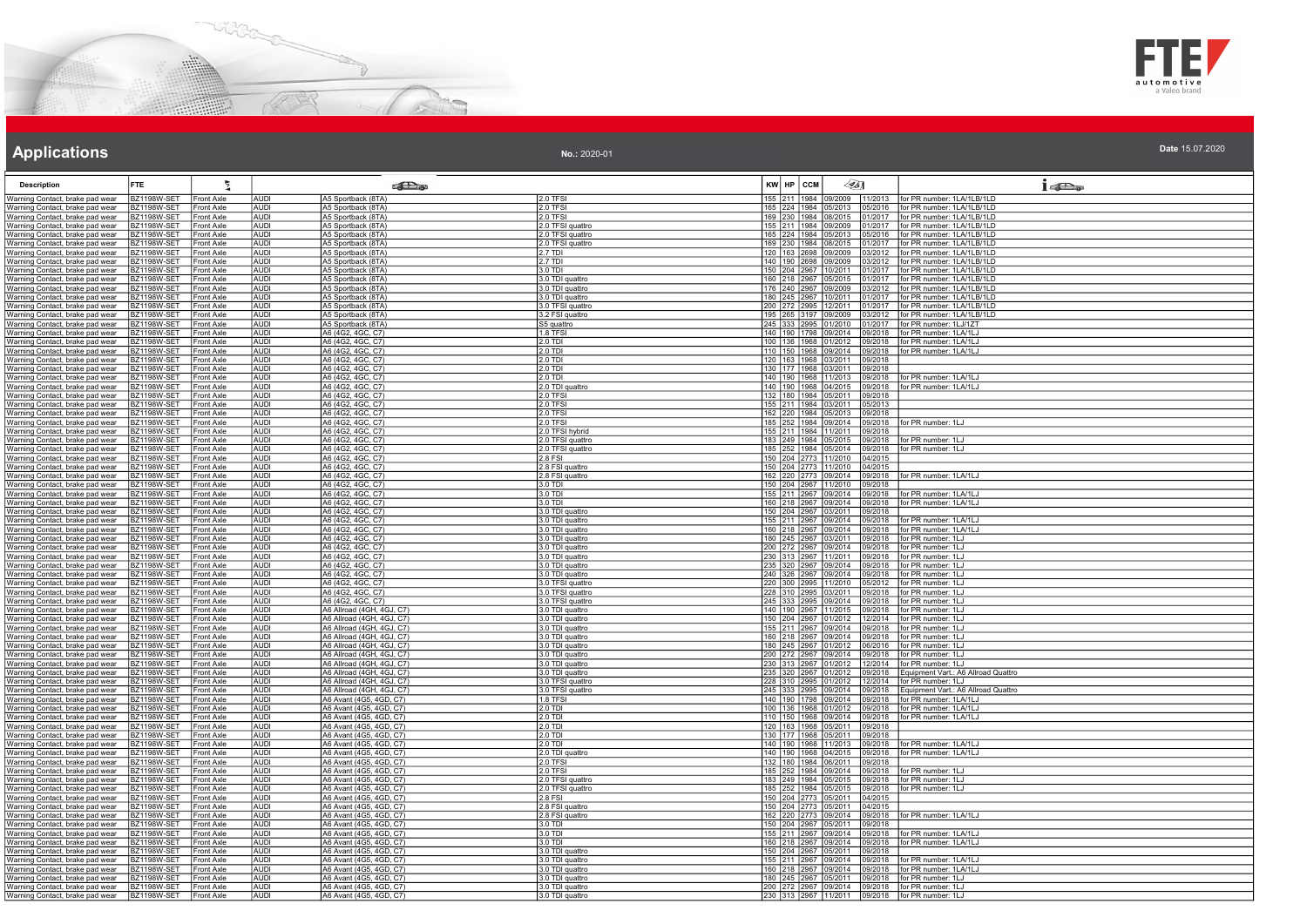



| <b>Description</b>                                                 | <b>FTE</b>                               | 튚                               |                           | <b>Part</b>                                        |                                      | KW HP CCM                                    | 45] |                   | $1 - \sum_{\alpha}$                                                |
|--------------------------------------------------------------------|------------------------------------------|---------------------------------|---------------------------|----------------------------------------------------|--------------------------------------|----------------------------------------------|-----|-------------------|--------------------------------------------------------------------|
| Warning Contact, brake pad wear                                    | BZ1198W-SET                              | Front Axle                      | <b>AUDI</b>               | A6 Avant (4G5, 4GD, C7)                            | 3.0 TDI quattro                      | 235 320 2967 09/2014                         |     |                   | 09/2018   Equipment Vart.: A6 Quattro                              |
| Warning Contact, brake pad wear                                    | <b>BZ1198W-SET</b>                       | Front Axle                      | AUDI                      | A6 Avant (4G5, 4GD, C7)                            | 3.0 TDI quattro                      | 235 320 2967 09/2014                         |     | 9/2018            | Equipment Vart.: A6 Allroad Quattro                                |
| Warning Contact, brake pad wear                                    | <b>BZ1198W-SET</b>                       | <b>Front Axle</b>               | AUDI                      | A6 Avant (4G5, 4GD, C7)                            | 3.0 TDI quattro                      | 240 326 2967 09/2014                         |     |                   | 09/2018 for PR number: 1LJ                                         |
| Warning Contact, brake pad wear                                    | BZ1198W-SET                              | <b>Front Axle</b>               | <b>AUDI</b>               | A6 Avant (4G5, 4GD, C7)                            | 3.0 TFSI quattro                     | 220 300 2995 05/2011                         |     |                   | 05/2012   for PR number: 1LJ                                       |
| Warning Contact, brake pad wear                                    | BZ1198W-SET                              | Front Axle                      | <b>AUDI</b>               | A6 Avant (4G5, 4GD, C7)                            | 0.0 TFSI quattro                     | 228 310 2995 11/2011                         |     | 9/2018            | for PR number: 1LJ                                                 |
| Warning Contact, brake pad wear                                    | <b>BZ1198W-SET</b><br>BZ1198W-SET        | Front Axle<br>Front Axle        | <b>AUDI</b><br>AUDI       | A6 Avant (4G5, 4GD, C7)<br>A6 Avant (4G5, 4GD, C7) | 3.0 TFSI quattro<br>3.0 TFSI quattro | 245 333 2995 09/2014<br>245 333 2995 09/2014 |     | 09/2018<br>9/2018 | Equipment Vart.: A6 Quattro<br>Equipment Vart.: A6 Allroad Quattro |
| Warning Contact, brake pad wear<br>Warning Contact, brake pad wear | <b>BZ1198W-SET</b>                       | <b>Front Axle</b>               | <b>AUDI</b>               | A7 Sportback (4GA, 4GF)                            | $1.8$ TFSI                           | 140 190 1798 04/2015                         |     |                   | 15/2018   for PR number: 1LA                                       |
| Warning Contact, brake pad wear                                    | <b>BZ1198W-SET</b>                       | <b>Front Axle</b>               | <b>AUDI</b>               | A7 Sportback (4GA, 4GF)                            | 2.0 TFSI                             | 185 252 1984 09/2014                         |     |                   | 5/2018 for PR number: 1LA                                          |
| Warning Contact, brake pad wear                                    | BZ1198W-SE <sup>-</sup>                  | <b>Front Axle</b>               | <b>AUDI</b>               | A7 Sportback (4GA, 4GF)                            | 2.0 TFSI quattro                     | 183 249 1984 05/2015                         |     | 5/2018            | for PR number: 1LA                                                 |
| Warning Contact, brake pad wear                                    | BZ1198W-SET                              | <b>Front Axle</b>               | AUDI                      | A7 Sportback (4GA, 4GF)                            | 2.0 TFSI quattro                     | 185 252 1984 05/2015                         |     | 5/2018            | for PR number: 1LA                                                 |
| Warning Contact, brake pad wear                                    | BZ1198W-SET                              | <b>Front Axle</b>               | <b>AUDI</b>               | A7 Sportback (4GA, 4GF)                            | 2.8 FSI quattro                      | 162 220 2773 09/2014                         |     | 5/2018            | for PR number: 1LA                                                 |
| Warning Contact, brake pad wear                                    | <b>BZ1198W-SET</b>                       | Front Axle                      | <b>AUDI</b>               | A7 Sportback (4GA, 4GF)                            | 3.0 TDI                              | 140 190 2967 11/2015                         |     | 5/2018            | for PR number: 1LA                                                 |
| Warning Contact, brake pad wear                                    | <b>BZ1198W-SET</b>                       | <b>Front Axle</b>               | AUDI                      | A7 Sportback (4GA, 4GF)                            | 3.0 TDI                              | 155 211 2967 11/2015                         |     |                   | 05/2018   for PR number: 1LA                                       |
| Warning Contact, brake pad wear<br>Warning Contact, brake pad wear | BZ1198W-SET<br>BZ1198W-SET               | Front Axle<br>Front Axle        | <b>AUDI</b><br>AUDI       | A7 Sportback (4GA, 4GF)<br>A7 Sportback (4GA, 4GF) | 3.0 TDI<br>3.0 TDI quattro           | 160 218 2967 07/2014<br>140 190 2967 11/2015 |     | 15/2018<br>5/2018 | for PR number: 1LA<br>for PR number: 1LA                           |
| Warning Contact, brake pad wear                                    | BZ1198W-SE <sup>-</sup>                  | Front Axle                      | AUDI                      | A7 Sportback (4GA, 4GF)                            | 3.0 TDI quattro                      | 155 211 2967 07/2014                         |     | 15/2018           | for PR number: 1LA                                                 |
| Warning Contact, brake pad wear                                    | <b>BZ1198W-SET</b>                       | <b>Front Axle</b>               | <b>AUDI</b>               | A7 Sportback (4GA, 4GF)                            | 3.0 TDI quattro                      | 160 218 2967 07/2014                         |     | 05/2018           | for PR number: 1LA                                                 |
| Warning Contact, brake pad wear                                    | <b>BZ1198W-SET</b>                       | Front Axle                      | AUDI                      | A7 Sportback (4GA, 4GF)                            | 3.0 TDI quattro                      | 176 239 2967 05/2013                         |     |                   | 6/2017   for PR number: 1LA                                        |
| Warning Contact, brake pad wear                                    | BZ1198W-SET                              | Front Axle                      | <b>AUDI</b>               | A7 Sportback (4GA, 4GF)                            | 3.0 TDI quattro                      | 200 272 2967 05/2014                         |     |                   | 5/2018 for PR number: 1LA                                          |
| Warning Contact, brake pad wear                                    | <b>BZ1198W-SET</b>                       | <b>Front Axle</b>               | AUDI                      | A7 Sportback (4GA, 4GF)                            | 3.0 TDI quattro                      | 235 320 2967 05/2014                         |     | 5/2018            | for PR number: 1LA                                                 |
| Warning Contact, brake pad wear                                    | BZ1198W-SET                              | Front Axle                      | AUDI                      | A7 Sportback (4GA, 4GF)                            | 3.0 TDI quattro                      | 240 326 2967 09/2014                         |     | 5/2018            | for PR number: 1LA                                                 |
| Warning Contact, brake pad wear                                    | BZ1198W-SET                              | Front Axle                      | <b>AUDI</b>               | A7 Sportback (4GA, 4GF)                            | 3.0 TFSI quattro                     | 228 310 2995 01/2011                         |     | 3/2015            | for PR number: 1LA/1L                                              |
| Warning Contact, brake pad wear                                    | <b>BZ1198W-SET</b><br><b>BZ1198W-SET</b> | <b>Front Axle</b><br>Front Axle | AUDI<br>AUDI              | A7 Sportback (4GA, 4GF)<br>Q5 (8RB)                | 3.0 TFSI quattro<br>$2.0$ TDI        | 245 333 2995 05/2014<br>110 150 1968 05/2013 |     | 5/2018            | for PR number: 1LA<br>15/2017   for PR number: 1LJ                 |
| Warning Contact, brake pad wear<br>Warning Contact, brake pad wear | BZ1198W-SET                              | <b>Front Axle</b>               | <b>AUDI</b>               | Q5 (8RB)                                           | 2.0 TDI                              | 140 190 1968 09/2015                         |     |                   | 15/2017   for PR number: 1LJ                                       |
| Warning Contact, brake pad wear                                    | B71198W-SFT                              | <b>Front Axle</b>               | AUDI                      | Q5 (8RB)                                           | 2.0 TDI quattro                      | 110 150 1968 05/2013                         |     | 15/2017           | for PR number: 1LJ                                                 |
| Warning Contact, brake pad wear                                    | BZ1198W-SET                              | Front Axle                      | <b>AUDI</b>               | Q5 (8RB)                                           | 2.0 TDI quattro                      |                                              |     | 5/2017            | for PR number: 1LJ                                                 |
| Warning Contact, brake pad wear                                    | <b>BZ1198W-SET</b>                       | Front Axle                      | <b>AUDI</b>               | Q5 (8RB)                                           | 2.0 TFSI quattro                     | 140 190 1968 11/2013<br>162 220 1984 05/2013 |     |                   | 05/2017   for PR number: 1LJ                                       |
| Warning Contact, brake pad wear                                    | <b>BZ1198W-SET</b>                       | Front Axle                      | <b>AUDI</b>               | Q5 (8RB)                                           | 2.0 TFSI quattro                     | 169 230 1984 08/2015                         |     |                   | 5/2017   for PR number: 1LJ                                        |
| Warning Contact, brake pad wear                                    | <b>BZ1198W-SET</b>                       | <b>Front Axle</b>               | <b>AUDI</b>               | Q5 (8RB)                                           | 3.0 TDI quattro                      | 176 240 2967 11/2008                         |     |                   | 5/2017   for PR number: 1LJ                                        |
| Warning Contact, brake pad wear                                    | <b>B71198W-SET</b>                       | <b>Front Axle</b>               | AUDI                      | Q5 (8RB)                                           | 3.0 TDI quattro                      | 184 250 2967 06/2012                         |     |                   | 05/2017   for PR number: 1LJ                                       |
| Warning Contact, brake pad wear<br>Warning Contact, brake pad wear | BZ1198W-SET<br>BZ1202W-SET               | Front Axle<br>Rear Axle         | <b>AUDI</b><br><b>BMW</b> | Q5 (8RB)<br>5 Touring (F11)                        | 3.0 TDI quattro<br>518 d             | 190 258 2967 11/2013<br>100 136 1995 07/2013 |     | 5/2017<br>2/2017  | for PR number: 1LJ                                                 |
| Warning Contact, brake pad wear                                    | <b>BZ1202W-SET</b>                       | Rear Axle                       | <b>BMW</b>                | 5 Touring (F11)                                    | 518d                                 | 105 143 1995 07/2013                         |     | 06/2014           |                                                                    |
| Warning Contact, brake pad wear                                    | <b>BZ1202W-SET</b>                       | Rear Axle                       | <b>BMW</b>                | 5 Touring (F11)                                    | 518d                                 | 110 150 1995 07/2014                         |     | 02/2017           |                                                                    |
| Warning Contact, brake pad wear                                    | BZ1202W-SET                              | Rear Axle                       | <b>BMW</b>                | 5 Touring (F11)                                    | 518 d                                | 120 163 1995 07/2014                         |     | 02/2017           |                                                                    |
| Warning Contact, brake pad wear                                    | BZ1202W-SET                              | Rear Axle                       | <b>BMW</b>                | 5 Touring (F11)                                    | 520 d                                | 120 163 1995 06/2010                         |     | 2/2017            |                                                                    |
| Warning Contact, brake pad wear                                    | BZ1202W-SET                              | Rear Axle                       | <b>BMW</b>                | 5 Touring (F11)                                    | 520 d                                | 135 184 1995 06/2010<br>140 190 1995 07/2014 |     | 6/2014            |                                                                    |
| Warning Contact, brake pad wear                                    | BZ1202W-SET                              | Rear Axle                       | <b>BMW</b><br><b>BMW</b>  | 5 Touring (F11)                                    | 520 d<br>520d                        | 147 200 1995 06/2010                         |     | 02/2017<br>6/2014 |                                                                    |
| Warning Contact, brake pad wear<br>Warning Contact, brake pad wear | <b>BZ1202W-SET</b><br>BZ1202W-SET        | Rear Axle<br>Rear Axle          | BMW                       | 5 Touring (F11)<br>5 Touring (F11)                 | 520 d                                | 151 205 1995 07/2014                         |     | 2/2017            |                                                                    |
| Warning Contact, brake pad wear                                    | <u>BZ1202W-SET</u>                       | Rear Axle                       | BMW                       | 5 Touring (F11)                                    | 520 d                                | 155 211 1995 07/2014                         |     | 2/2017            |                                                                    |
| Warning Contact, brake pad wear                                    | BZ1202W-SET                              | Rear Axle                       | BMW                       | 5 Touring (F11)                                    | 520 d xDrive                         | 100 136 1995 07/2013                         |     | 6/2014            |                                                                    |
| Warning Contact, brake pad wear                                    | BZ1202W-SET                              | Rear Axle                       | <b>BMW</b>                | 5 Touring (F11)                                    | 520 d xDrive                         | 120 163 1995 07/2014                         |     | 2/2017            |                                                                    |
| Warning Contact, brake pad wear                                    | <b>BZ1202W-SET</b>                       | Rear Axle                       | <b>BMW</b>                | 5 Touring (F11)                                    | 520 d xDrive                         | 135 184 1995 07/2013                         |     | 06/2014           |                                                                    |
| Warning Contact, brake pad wear                                    | <b>BZ1202W-SET</b>                       | Rear Axle                       | <b>BMW</b>                | 5 Touring (F11)                                    | 520 d xDrive                         | 140 190 1995 07/2014                         |     | 02/2017           |                                                                    |
| Warning Contact, brake pad wear<br>Warning Contact, brake pad wear | BZ1202W-SET<br>B71202W-SFT               | Rear Axle<br>Rear Axle          | <b>BMW</b><br><b>BMW</b>  | 5 Touring (F11)<br>5 Touring (F11)                 | 520 d xDrive<br>520 d xDrive         | 147 200 1995 07/2013<br>151 205 1995 07/2014 |     | 06/2014<br>2/2017 |                                                                    |
| Warning Contact, brake pad wear                                    | BZ1202W-SET                              | Rear Axle                       | <b>BMW</b>                | 5 Touring (F11)                                    | 520 d xDrive                         | 155 211 1995 07/2014                         |     | 02/2017           |                                                                    |
| Warning Contact, brake pad wear                                    | BZ1202W-SET                              | Rear Axle                       | <b>BMW</b>                | 5 Touring (F11)                                    | 520 i                                | 120 163 1997 09/2011                         |     | 02/2017           |                                                                    |
| Warning Contact, brake pad wear                                    | <b>BZ1202W-SET</b>                       | <b>Rear Axle</b>                | <b>BMW</b>                | 5 Touring (F11)                                    | 520 i                                | 135 184 1997 10/2010                         |     | 2/2017            |                                                                    |
| Warning Contact, brake pad wear                                    | BZ1202W-SET                              | Rear Axle                       | <b>BMW</b>                | 5 Touring (F11)                                    | 523 i                                | 150 204 2497 11/2009                         |     | 18/2011           |                                                                    |
| Warning Contact, brake pad wear                                    | BZ1202W-SET                              | Rear Axle                       | <b>BMW</b>                | 5 Touring (F11)                                    | 523 i                                | 150 204 2996 11/2009                         |     | <u>18/2011</u>    |                                                                    |
| Warning Contact, brake pad wear                                    | BZ1202W-SET                              | Rear Axle                       | <b>BMW</b>                | 5 Touring (F11)                                    | 525 d                                | 155 211 1995 09/2011                         |     | 2/2017            |                                                                    |
| Warning Contact, brake pad wear<br>Warning Contact, brake pad wear | BZ1202W-SET<br>BZ1202W-SET               | Rear Axle<br>Rear Axle          | <b>BMW</b><br><b>BMW</b>  | 5 Touring (F11)<br>5 Touring (F11)                 | 525 d<br>525d                        | 160 218 1995 09/2011<br>150 204 2993 09/2010 |     | 2/2017<br>08/2011 |                                                                    |
| Warning Contact, brake pad wear                                    | BZ1202W-SET                              | Rear Axle                       | <b>BMW</b>                | 5 Touring (F11)                                    | 525 d xDrive                         | 155 211 1995 07/2013                         |     | 02/2017           |                                                                    |
| Warning Contact, brake pad wear                                    | BZ1202W-SET                              | Rear Axle                       | BMW                       | 5 Touring (F11)                                    | 525 d xDrive                         | 160 218 1995 07/2013                         |     | 12/2017           |                                                                    |
| Warning Contact, brake pad wear                                    | BZ1202W-SET                              | Rear Axle                       | <b>BMW</b>                | 5 Touring (F11)                                    | 528 i                                | 180 245 1997 09/2011                         |     | 2/2017            |                                                                    |
| Warning Contact, brake pad wear                                    | BZ1202W-SET                              | Rear Axle                       | <b>BMW</b>                | 5 Touring (F11)                                    | 528 i                                | 190 258 2996 11/2009<br>180 245 1997 09/2011 |     | 8/2011            |                                                                    |
| Warning Contact, brake pad wear                                    | <b>BZ1202W-SET</b>                       | Rear Axle                       | <b>BMW</b>                | 5 Touring (F11)                                    | 528 i xDrive                         |                                              |     | 02/2017           |                                                                    |
| Warning Contact, brake pad wear                                    | BZ1202W-SET                              | Rear Axle                       | <b>BMW</b>                | 5 Touring (F11)                                    | 530d                                 | 180 245 2993 06/2010                         |     | 8/2011            |                                                                    |
| Warning Contact, brake pad wear                                    | BZ1202W-SET<br>B71202W-SFT               | Rear Axle<br><b>IRear Axle</b>  | BMW<br><b>RMW</b>         | 5 Touring (F11)                                    | 530 d<br>530 d                       | 190 258 2993 09/2011<br>210 286 2993 09/2011 |     | 2/2017<br>02/2017 |                                                                    |
| Warning Contact, brake pad wear<br>Warning Contact, brake pad wear | BZ1202W-SET                              | Rear Axle                       | BMW                       | 5 Touring (F11)<br>5 Touring (F11)                 | 530 d xDrive                         | 190 258 2993 03/2011                         |     | 2/2017            |                                                                    |
| Warning Contact, brake pad wear                                    | BZ1202W-SET                              | Rear Axle                       | <b>BMW</b>                | 5 Touring (F11)                                    | 530 d xDrive                         | 210 286 2993 03/2011                         |     | 2/2017            |                                                                    |
| Warning Contact, brake pad wear                                    | B71202W-SFT                              | Rear Axle                       | <b>BMW</b>                | 5 Touring (F11)                                    | 530i                                 | 200 272 2996 07/2011                         |     | 06/2013           |                                                                    |
| Warning Contact, brake pad wear                                    | <b>BZ1202W-SET</b>                       | Rear Axle                       | <b>BMW</b>                | 5 Touring (F11)                                    | 535d                                 | 220 299 2993 09/2010                         |     | 08/2011           |                                                                    |
| Warning Contact, brake pad wear                                    | BZ1202W-SET                              | Rear Axle                       | <b>BMW</b>                | 5 Touring (F11)                                    | 535 d                                | 230 313 2993 09/2011                         |     | 02/2017           |                                                                    |
| Warning Contact, brake pad wear                                    | <b>BZ1202W-SET</b>                       | Rear Axle                       | <b>BMW</b>                | 5 Touring (F11)                                    | 535 d xDrive                         | 230 313 2993 09/2011                         |     | 02/2017           |                                                                    |
| Warning Contact, brake pad wear<br>Warning Contact, brake pad wear | BZ1202W-SET<br>BZ1202W-SET               | Rear Axle<br>Rear Axle          | BMW<br><b>BMW</b>         | 5 Touring (F11)<br>5 Touring (F11)                 | 535 i<br>535 i                       | 225 306 2979 06/2010<br>240 326 2979 07/2013 |     | 2/2017<br>02/2017 |                                                                    |
| Warning Contact, brake pad wear                                    | <b>BZ1202W-SET</b>                       | Rear Axle                       | <b>BMW</b>                | 5 Touring (F11)                                    | 535 i xDrive                         | 225 306 2979 09/2011                         |     | 2/2017            |                                                                    |
| Warning Contact, brake pad wear                                    | BZ1202W-SET                              | Rear Axle                       | BMW                       | 5 Touring (F11)                                    | 535 i xDrive                         | 240 326 2979 07/2013                         |     | 2/2017            |                                                                    |
| Warning Contact, brake pad wear                                    | BZ1202W-SET                              | Rear Axle                       | <b>BMW</b>                | 5 Touring (F11)                                    | 550 i                                | 300 408 4395 09/2010                         |     | 16/2013           |                                                                    |
| Warning Contact, brake pad wear                                    | BZ1202W-SET                              | Rear Axle                       | BMW                       | 5 Touring (F11)                                    | 550 i                                | 330 449 4395 07/2013                         |     | 2/2017            |                                                                    |
| Warning Contact, brake pad wear                                    | BZ1202W-SET                              | Rear Axle                       | <b>BMW</b>                | 5 Touring (F11)                                    | M 550 d xDrive                       | 280 381 2993 03/2012                         |     | 2/2017            |                                                                    |
| Warning Contact, brake pad wear                                    | <b>BZ1206W-SET</b>                       | Front Axle                      | <b>BMW</b>                | 2 Active Tourer (F45                               | 214d                                 | 70 95 1496 07/2014                           |     | 2/2018            |                                                                    |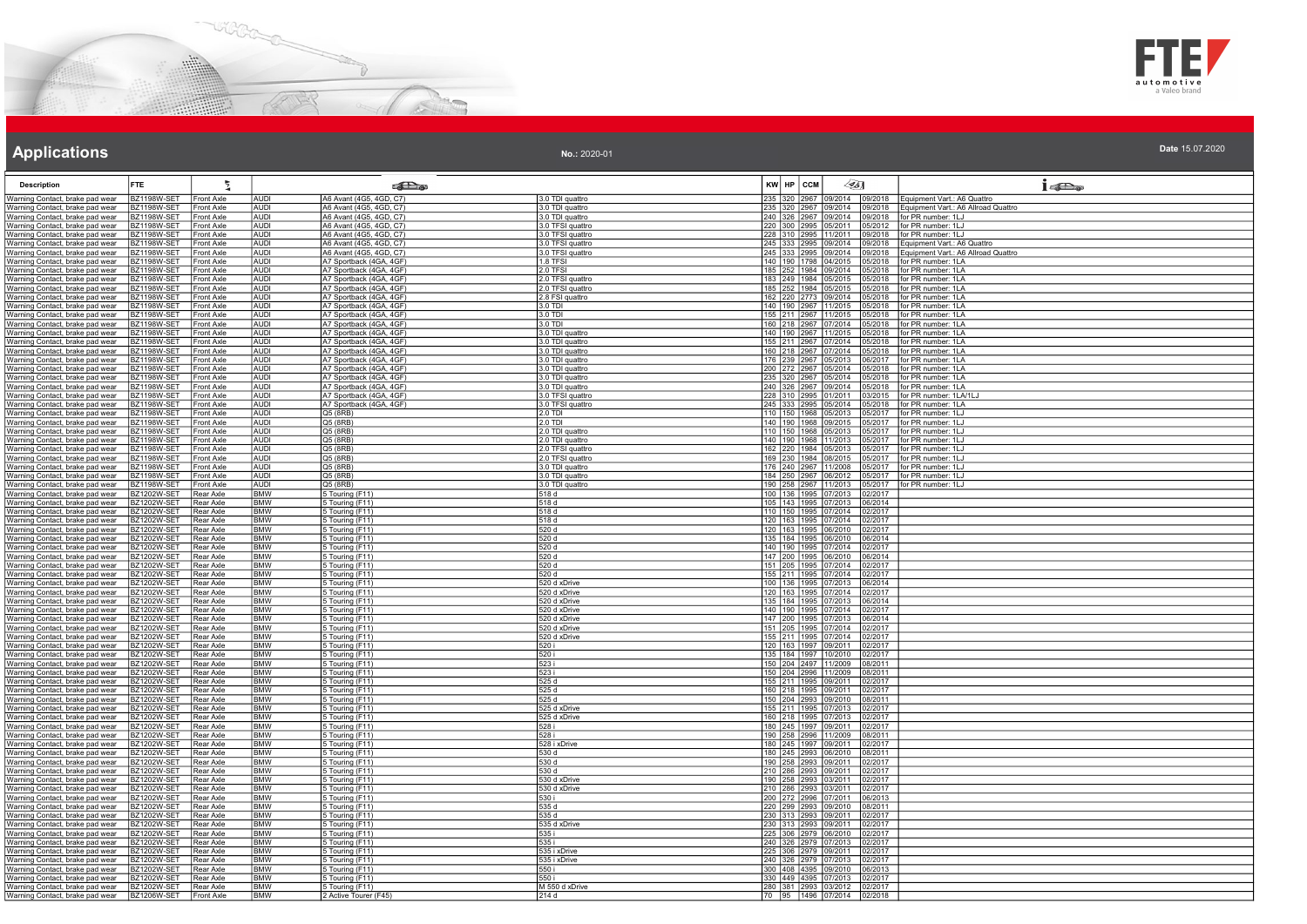



#### **Applications** the contract of the contract of the contract of the contract of the contract of the contract of the contract of the contract of the contract of the contract of the contract of the contract of the contract of

| <b>Description</b>                                                                                      | FTE.                                   |                                        |                          | கில                                                   |                                  | KW HP CCM                                                  | $\llap{65}$                 | $1 - 5$                                                                                              |
|---------------------------------------------------------------------------------------------------------|----------------------------------------|----------------------------------------|--------------------------|-------------------------------------------------------|----------------------------------|------------------------------------------------------------|-----------------------------|------------------------------------------------------------------------------------------------------|
| Warning Contact, brake pad wear                                                                         | BZ1206W-SET                            | Front Axle                             | BMW                      | 2 Active Tourer (F45)                                 | 216 d                            | 85 116 1496 03/2014                                        |                             |                                                                                                      |
| Warning Contact, brake pad wear                                                                         | BZ1206W-SET                            | Front Axle                             | <b>BMW</b>               | 2 Active Tourer (F45)                                 | 216 i                            | 75   102   1499   02/2015                                  | 02/2018                     |                                                                                                      |
| Warning Contact, brake pad wear<br>Warning Contact, brake pad wear                                      | 3Z1206W-SET<br>3Z1206W-SET             | Front Axle<br>Front Axle               | <b>BMW</b><br><b>BMW</b> | Active Tourer (F45)<br>Active Tourer (F45)            | 216 i<br>218 d                   | 80 109 1499 03/2018<br>100 136 1995 11/2013                |                             |                                                                                                      |
| Warning Contact, brake pad wear                                                                         | BZ1206W-SET                            | Front Axle                             | <b>BMW</b>               | 2 Active Tourer (F45)                                 | 218d                             | 110 150 1995 11/2013                                       |                             |                                                                                                      |
| Warning Contact, brake pad wear                                                                         | 3Z1206W-SET                            | Front Axle                             | <b>BMW</b>               | 2 Active Tourer (F45)                                 | 218 d xDrive                     | 100 136 1995 12/2014                                       |                             |                                                                                                      |
| Warning Contact, brake pad wear                                                                         | BZ1206W-SET                            | <b>Front Axle</b>                      | <b>BMW</b>               | 2 Active Tourer (F45)                                 | 218 d xDrive                     | 110 150 1995 12/2014                                       |                             |                                                                                                      |
| Warning Contact, brake pad wear                                                                         | 3Z1206W-SE <sup>-</sup>                | Front Axle                             | <b>BMW</b>               | 2 Active Tourer (F45)                                 | 218 i                            | 100 136 1499 07/2014                                       |                             |                                                                                                      |
| Warning Contact, brake pad wear<br>Warning Contact, brake pad wear                                      | 3Z1206W-SE<br>BZ1206W-SET              | <b>Front Axle</b><br>Front Axle        | <b>BMW</b><br><b>BMW</b> | Active Tourer (F45)<br>Active Tourer (F45)            | 218 i<br>220 d                   | 103 140 1499 03/2018<br>120 163 1995 03/2014               |                             |                                                                                                      |
| Warning Contact, brake pad wear                                                                         | <b>BZ1206W-SET</b>                     | Front Axle                             | <b>BMW</b>               | 2 Active Tourer (F45)                                 | 220d                             | 140 190 1995 03/2014                                       |                             |                                                                                                      |
| Warning Contact, brake pad wear                                                                         | 3Z1206W-SET                            | Front Axle                             | <b>BMW</b>               | 2 Active Tourer (F45)                                 | 220 d xDrive                     | 120 163 1995 03/2014                                       |                             |                                                                                                      |
| Warning Contact, brake pad wear                                                                         | 3Z1206W-SET                            | <b>Front Axle</b>                      | <b>BMW</b>               | 2 Active Tourer (F45)                                 | 220 d xDrive                     | 140   190   1995   03/2014                                 |                             |                                                                                                      |
| Warning Contact, brake pad wear                                                                         | <b>BZ1206W-SET</b>                     | Front Axle                             | <b>BMW</b>               | 2 Active Tourer (F45)                                 | 220 i                            | 120 163 1998 03/2014                                       |                             |                                                                                                      |
| Warning Contact, brake pad wear<br>Warning Contact, brake pad wear                                      | 3Z1206W-SET<br>BZ1206W-SET             | Front Axle<br>Front Axle               | <b>BMW</b><br><b>BMW</b> | Active Tourer (F45)<br>2 Active Tourer (F45)          | 220 i<br>225 i                   | 141 192 1998 03/2014<br>$\frac{170}{170}$ 231 1998 11/2013 |                             |                                                                                                      |
| Warning Contact, brake pad wear                                                                         | 3Z1206W-SET                            | Front Axle                             | <b>BMW</b>               | 2 Active Tourer (F45)                                 | 225 i xDrive                     | 170 231 1998 03/2014                                       |                             |                                                                                                      |
| Warning Contact, brake pad wear                                                                         | 3Z1206W-SET                            | Front Axle                             | <b>BMW</b>               | 2 Active Tourer (F45)                                 | 225 xe                           | 100 136 1499 11/2014                                       |                             |                                                                                                      |
| Warning Contact, brake pad wear                                                                         | BZ1206W-SET                            | Front Axle                             | <b>BMW</b>               | 2 Active Tourer (F45)                                 | 225 xe                           | 165 224 1499 11/2014                                       |                             |                                                                                                      |
| Warning Contact, brake pad wear                                                                         | BZ1206W-SET                            | Front Axle                             | BMW                      | 2 Gran Tourer (F46)                                   | 214 d                            | 70 95 1496 07/2015                                         | 02/2018                     |                                                                                                      |
| Warning Contact, brake pad wear                                                                         | 3Z1206W-SET<br>3Z1206W-SE <sup>-</sup> | Front Axle<br>ront Axle                | <b>BMW</b><br><b>BMW</b> | <sup>2</sup> Gran Tourer (F46)<br>2 Gran Tourer (F46) | 216 d<br>216 i                   | 75 102 1499 09/2014                                        | 116 1496 08/2014<br>02/2018 |                                                                                                      |
| Warning Contact, brake pad wear<br>Warning Contact, brake pad wear                                      | BZ1206W-SET                            | <b>Front Axle</b>                      | <b>BMW</b>               | 2 Gran Tourer (F46)                                   | 216i                             | 80 109 1499 03/2018                                        |                             |                                                                                                      |
| Warning Contact, brake pad wear                                                                         | 3Z1206W-SE1                            | <b>Front Axle</b>                      | BMW                      | 2 Gran Tourer (F46)                                   | 218 d                            | 100 136 1995 07/2014                                       |                             |                                                                                                      |
| Warning Contact, brake pad wear                                                                         | 3Z1206W-SET                            | Front Axle                             | <b>BMW</b>               | <sup>2</sup> Gran Tourer (F46)                        | 218 d                            | 110 150 1995 07/2014                                       |                             |                                                                                                      |
| Warning Contact, brake pad wear                                                                         | 3Z1206W-SET                            | <b>Front Axle</b>                      | <b>BMW</b>               | 2 Gran Tourer (F46)                                   | 218 d xDrive                     | 100 136 1995 03/2015                                       |                             |                                                                                                      |
| Warning Contact, brake pad wear                                                                         | 3Z1206W-SE <sup>-</sup>                | <b>Front Axle</b>                      | <b>BMW</b>               | Gran Tourer (F46)                                     | 218 d xDrive                     | 110 150 1995 03/2015                                       |                             |                                                                                                      |
| Warning Contact, brake pad wear<br>Warning Contact, brake pad wear                                      | 3Z1206W-SET<br><b>BZ1206W-SET</b>      | <b>Front Axle</b><br>Front Axle        | <b>BMW</b><br><b>BMW</b> | <sup>2</sup> Gran Tourer (F46)<br>2 Gran Tourer (F46) | 218 i<br>218i                    | 100 136 1499 03/2015<br>103 140 1499 04/2017               |                             |                                                                                                      |
| Warning Contact, brake pad wear                                                                         | BZ1206W-SET                            | <b>Front Axle</b>                      | <b>BMW</b>               | 2 Gran Tourer (F46)                                   | 220 d                            | 120 163 1995 09/2014                                       |                             |                                                                                                      |
| Warning Contact, brake pad wear                                                                         | BZ1206W-SET                            | Front Axle                             | <b>BMW</b>               | 2 Gran Tourer (F46)                                   | 220 d                            | 140 190 1995 09/2014                                       |                             |                                                                                                      |
| Warning Contact, brake pad wear                                                                         | 3Z1206W-SE                             | Front Axle                             | <b>BMW</b>               | Gran Tourer (F46)                                     | 220 d xDrive                     | 120 163 1995 03/2015                                       |                             |                                                                                                      |
| Warning Contact, brake pad wear                                                                         | BZ1206W-SET                            | Front Axle                             | <b>BMW</b>               | Gran Tourer (F46)                                     | 220 d xDrive                     | 140 190 1995 03/2015                                       |                             |                                                                                                      |
| Warning Contact, brake pad wear                                                                         | BZ1206W-SET                            | Front Axle                             | <b>BMW</b><br><b>BMW</b> | <b>Cran Tourer (F46)</b><br>2 Gran Tourer (F46)       | 220 i                            | 120 163 1998 03/2015<br>141 192 1998 03/2015               |                             |                                                                                                      |
| Warning Contact, brake pad wear<br>Warning Contact, brake pad wear                                      | <b>BZ1206W-SET</b><br>3Z1206W-SET      | Front Axle<br><b>Front Axle</b>        | <b>MINI</b>              | MINI CLUBMAN (F54)                                    | 220 i<br>Cooper                  | 100 136 1499 12/2014                                       |                             | Brake System: for vehicles with JCW sport brakes                                                     |
| Warning Contact, brake pad wear                                                                         | BZ1206W-SET                            | Front Axle                             | MINI                     | MINI CLUBMAN (F54)                                    | Cooper                           | 100 136 1499 12/2014                                       |                             |                                                                                                      |
| Warning Contact, brake pad wear                                                                         | 3Z1206W-SET                            | Front Axle                             | <b>MINI</b>              | MINI CLUBMAN (F54)                                    | Cooper D                         | 100 136 1995 12/2014                                       |                             |                                                                                                      |
| Warning Contact, brake pad wear                                                                         | 3Z1206W-SET                            | <b>Front Axle</b>                      | MINI                     | MINI CLUBMAN (F54)                                    | Cooper D                         | 100 136 1995 12/2014<br>110 150 1995 12/2014               |                             | Brake System: for vehicles with JCW sport brakes                                                     |
| Warning Contact, brake pad wear                                                                         | BZ1206W-SET                            | Front Axle                             | MINI                     | MINI CLUBMAN (F54)                                    | Cooper D                         |                                                            |                             | Brake System: for vehicles with JCW sport brakes                                                     |
| Warning Contact, brake pad wear<br>Warning Contact, brake pad wear                                      | 3Z1206W-SET<br>BZ1206W-SET             | Front Axle<br><b>Front Axle</b>        | MINI<br><b>MINI</b>      | MINI CLUBMAN (F54)<br>MINI CLUBMAN (F54)              | Cooper D<br>Cooper S             | 110 150 1995 12/2014<br>120 163 1998 11/2014               |                             | Brake System: for vehicles with JCW sport brakes                                                     |
| Warning Contact, brake pad wear                                                                         | BZ1206W-SET                            | Front Axle                             | MINI                     | MINI CLUBMAN (F54)                                    | Cooper S                         | 120   163   1998   11/2014                                 |                             |                                                                                                      |
| Warning Contact, brake pad wear                                                                         | 3Z1206W-SET                            | Front Axle                             | <b>MINI</b>              | MINI CLUBMAN (F54)                                    | Cooper S                         | 141 192 1998 11/2014                                       |                             |                                                                                                      |
| Warning Contact, brake pad wear                                                                         | BZ1206W-SET                            | Front Axle                             | MINI                     | MINI CLUBMAN (F54)                                    | Cooper S                         | 141 192 1998 11/2014                                       |                             | Brake System: for vehicles with JCW sport brakes                                                     |
| Warning Contact, brake pad wear                                                                         | BZ1206W-SET                            | Front Axle                             | <b>MINI</b>              | MINI CLUBMAN (F54)                                    | Cooper S ALL4                    | 120 163 1998 04/2015                                       |                             | Brake System: for vehicles with JCW sport brakes                                                     |
| Warning Contact, brake pad wear<br>Warning Contact, brake pad wear                                      | BZ1206W-SET<br>3Z1206W-SET             | <b>Front Axle</b><br><b>Front Axle</b> | <b>MINI</b><br>MINI      | MINI CLUBMAN (F54)<br>MINI CLUBMAN (F54)              | Cooper S ALL4<br>Cooper S ALL4   | 120 163 1998 04/2015<br>141   192   1998   04/2015         |                             |                                                                                                      |
| Warning Contact, brake pad wear                                                                         | BZ1206W-SET                            | Front Axle                             | <b>MINI</b>              | MINI CLUBMAN (F54)                                    | Cooper S ALL4                    | 141 192 1998 04/2015                                       |                             | Brake System: for vehicles with JCW sport brakes                                                     |
| Warning Contact, brake pad wear                                                                         | 3Z1206W-SET                            | Front Axle                             | <b>MINI</b>              | MINI CLUBMAN (F54)                                    | Cooper S JCW                     | 155 211 1998 11/2014                                       |                             |                                                                                                      |
| Warning Contact, brake pad wear                                                                         | 3Z1206W-SET                            | Front Axle                             | MINI                     | MINI CLUBMAN (F54)                                    | Cooper S JCW                     | 155 211 1998 11/2014                                       |                             | Brake System: for vehicles with JCW sport brakes                                                     |
| Warning Contact, brake pad wear                                                                         | BZ1206W-SET                            | Front Axle                             | <b>MINI</b>              | MINI CLUBMAN (F54)                                    | Cooper S JCW ALL4                | 155 211 1998 11/2014                                       |                             |                                                                                                      |
| Warning Contact, brake pad wear<br>Warning Contact, brake pad wear                                      | 3Z1206W-SET<br><b>BZ1206W-SET</b>      | Front Axle<br>Front Axle               | <b>MINI</b><br>MINI      | MINI CLUBMAN (F54)<br>MINI CLUBMAN (F54)              | Cooper S JCW ALL4<br>Cooper SD   | 155 211 1998 11/2014<br>120 163 1995 02/2015               |                             | Brake System: for vehicles with JCW sport brakes<br>Brake System: for vehicles with JCW sport brakes |
| Warning Contact, brake pad wear                                                                         | 3Z1206W-SET                            | <b>Front Axle</b>                      | <b>MINI</b>              | MINI CLUBMAN (F54)                                    | Cooper SD                        | 120 163 1995 02/2015                                       |                             |                                                                                                      |
| Warning Contact, brake pad wear                                                                         | 3Z1206W-SET                            | Front Axle                             | MINI                     | MINI CLUBMAN (F54)                                    | Cooper SD                        | 140 190 1995 02/2015                                       |                             | Brake System: for vehicles with JCW sport brakes                                                     |
| Warning Contact, brake pad wear                                                                         | BZ1206W-SE1                            | Front Axle                             | MINI                     | MINI CLUBMAN (F54)                                    | Cooper SD                        | 140 190 1995 02/2015                                       |                             |                                                                                                      |
| Warning Contact, brake pad wear                                                                         | <b>BZ1206W-SET</b>                     | Front Axle                             | <b>MINI</b>              | MINI CLUBMAN (F54)                                    | Cooper SD ALL4                   | 120 163 1995 04/2015                                       |                             |                                                                                                      |
| Warning Contact, brake pad wear<br>Warning Contact, brake pad wear                                      | 3Z1206W-SET<br>3Z1206W-SET             | Front Axle<br>Front Axle               | MINI<br>MINI             | MINI CLUBMAN (F54)<br>MINI CLUBMAN (F54)              | Cooper SD ALL4<br>Cooper SD ALL4 | 120 163 1995 04/2015<br>140 190 1995 04/2015               |                             | Brake System: for vehicles with JCW sport brakes                                                     |
| Warning Contact, brake pad wear                                                                         | BZ1206W-SE1                            | Front Axle                             | <b>MINI</b>              | MINI CLUBMAN (F54)                                    | Cooper SD ALL4                   | 140 190 1995 04/2015                                       |                             | Brake System: for vehicles with JCW sport brakes                                                     |
| Warning Contact, brake pad wear                                                                         | 3Z1206W-SE <sup>-</sup>                | Front Axle                             | MINI                     | MINI CLUBMAN (F54)                                    | John Cooper Works                |                                                            | 06/2019                     |                                                                                                      |
| Warning Contact, brake pad wear                                                                         | BZ1206W-SET                            | Front Axle                             | MINI                     | MINI CLUBMAN (F54)                                    | One                              | 170 231 1998 11/2016<br>75 102 1499 02/2015                |                             | Brake System: for vehicles with JCW sport brakes                                                     |
| Warning Contact, brake pad wear                                                                         | BZ1206W-SET                            | Front Axle                             | <b>MINI</b>              | MINI CLUBMAN (F54)                                    | One                              | 75 102 1499 02/2015                                        |                             |                                                                                                      |
| Warning Contact, brake pad wear<br>Warning Contact, brake pad wear                                      | <b>BZ1206W-SET</b><br>BZ1206W-SET      | Front Axle<br>Front Axle               | MINI<br>MINI             | MINI CLUBMAN (F54)<br>MINI CLUBMAN (F54)              | One D<br>One D                   | 85 116 1496 02/2015<br>85 116 1496 02/2015                 |                             | Brake System: for vehicles with JCW sport brakes                                                     |
| Warning Contact, brake pad wear                                                                         | 3Z1206W-SET                            | Front Axle                             | <b>MINI</b>              | MINI COUNTRYMAN (F60                                  | Cooper                           | 100 136 1499 10/2016                                       |                             |                                                                                                      |
| Warning Contact, brake pad wear                                                                         | BZ1206W-SE1                            | Front Axle                             | <b>MINI</b>              | MINI COUNTRYMAN (F60)                                 | Cooper ALL4                      | 100 136 1499 10/2016                                       |                             |                                                                                                      |
| Warning Contact, brake pad wear                                                                         | BZ1206W-SET                            | Front Axle                             | MINI                     | MINI COUNTRYMAN (F60)                                 | Cooper D                         | 100 136 1995 10/2016                                       |                             |                                                                                                      |
| Warning Contact, brake pad wear                                                                         | <b>BZ1206W-SET</b>                     | Front Axle                             | <b>MINI</b>              | MINI COUNTRYMAN (F60)                                 | Cooper D                         | 110 150 1995 10/2016                                       |                             |                                                                                                      |
| Warning Contact, brake pad wear                                                                         | 3Z1206W-SET                            | Front Axle                             | <b>MINI</b>              | MINI COUNTRYMAN (F60)                                 | Cooper D ALL4                    | 100 136 1995 10/2016                                       |                             |                                                                                                      |
| Warning Contact, brake pad wear<br>Warning Contact, brake pad wear                                      | 3Z1206W-SET<br>BZ1206W-SET             | Front Axle<br>Front Axle               | MINI<br>MINI             | MINI COUNTRYMAN (F60)<br>MINI COUNTRYMAN (F60)        | Cooper D ALL4<br>Cooper S        | 110 150 1995 10/2016<br>120 163 1998 10/2016               |                             |                                                                                                      |
| Warning Contact, brake pad wear                                                                         | 3Z1206W-SET                            | Front Axle                             | <b>MINI</b>              | MINI COUNTRYMAN (F60)                                 | Cooper S                         | 141 192 1998 10/2016                                       |                             |                                                                                                      |
| Warning Contact, brake pad wear                                                                         | BZ1206W-SET                            | Front Axle                             | MINI                     | MINI COUNTRYMAN (F60)                                 | Cooper S ALL4                    | 120 163 1998 10/2016                                       |                             |                                                                                                      |
| Warning Contact, brake pad wear                                                                         | <b>BZ1206W-SET</b>                     | <b>Front Axle</b>                      | <b>MINI</b>              | MINI COUNTRYMAN (F60)                                 | Cooper S ALL4                    | 141 192 1998 10/2016                                       |                             |                                                                                                      |
| Warning Contact, brake pad wear                                                                         | BZ1206W-SET                            | <b>Front Axle</b>                      | <b>MINI</b>              | MINI COUNTRYMAN (F60)                                 | Cooper SD                        | 120 163 1995 10/2016                                       |                             |                                                                                                      |
| Warning Contact, brake pad wear BZ1206W-SET Front Axle<br>Warning Contact, brake pad wear   BZ1206W-SET |                                        | <b>Front Axle</b>                      | MINI<br><b>MINI</b>      | MINI COUNTRYMAN (F60)<br>MINI COUNTRYMAN (F60)        | Cooper SD<br>Cooper SD ALL4      | 140 190 1995 10/2016<br>120 163 1995 10/2016               |                             |                                                                                                      |
|                                                                                                         |                                        |                                        |                          |                                                       |                                  |                                                            |                             |                                                                                                      |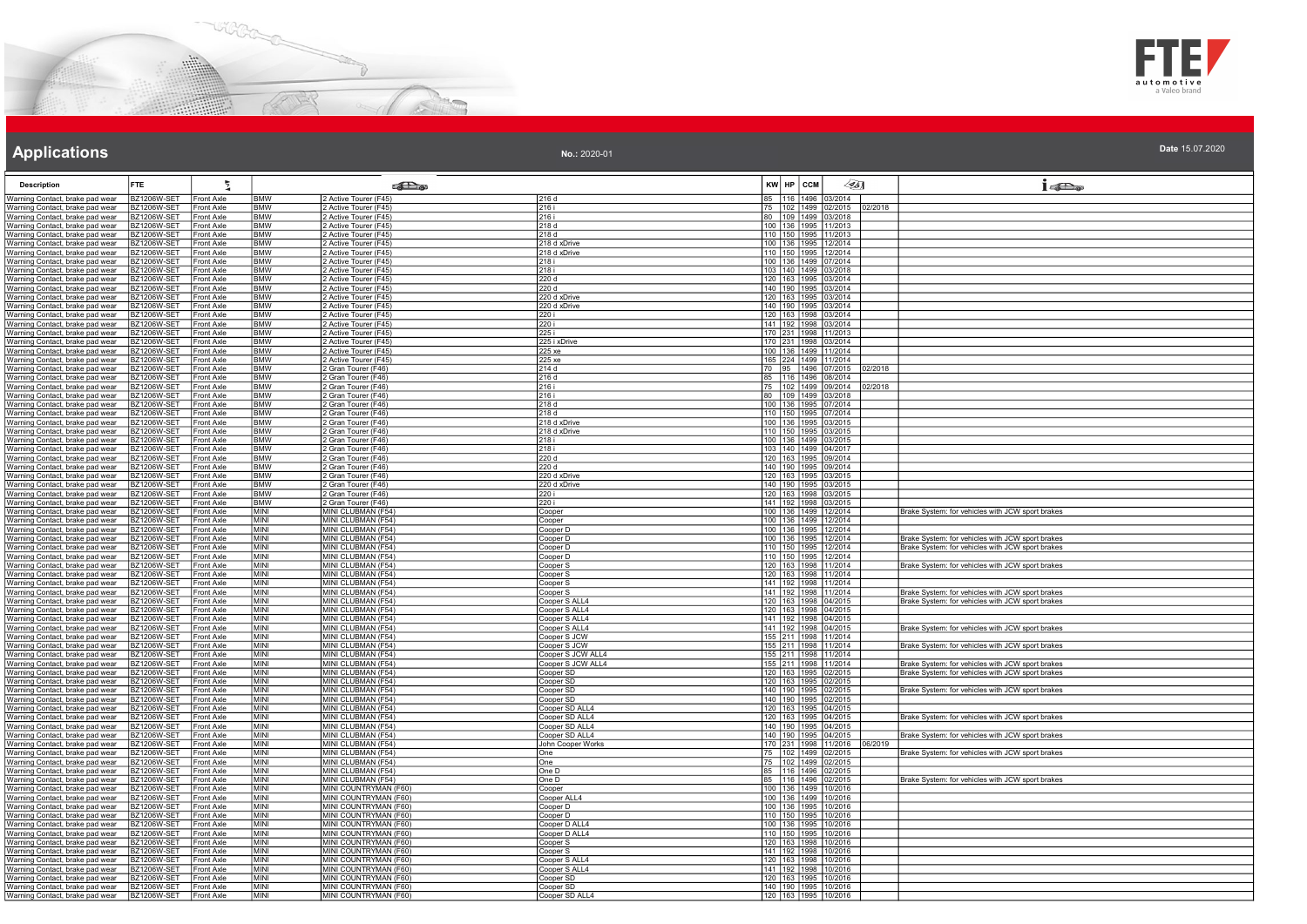



| No.: 2020-01 | Date 15.07.2020 |
|--------------|-----------------|
|--------------|-----------------|

| <b>Description</b>                                                 | FTE.                                   |                                        |                              | <b>Colle</b>                                                  |                                                                                                        |     | KW HP CCM    | 45)                                          |                                                | $1 - \sum_{\alpha}$                                          |
|--------------------------------------------------------------------|----------------------------------------|----------------------------------------|------------------------------|---------------------------------------------------------------|--------------------------------------------------------------------------------------------------------|-----|--------------|----------------------------------------------|------------------------------------------------|--------------------------------------------------------------|
| Warning Contact, brake pad wear                                    | BZ1206W-SET                            | Front Axle                             | MINI                         | MINI COUNTRYMAN (F60)                                         | Cooper SD ALL4                                                                                         |     |              | 140 190 1995 10/2016                         |                                                |                                                              |
| Warning Contact, brake pad wear                                    | 3Z1206W-SET                            | Front Axle                             | <b>MINI</b>                  | MINI COUNTRYMAN (F60)                                         | Cooper SE ALL4                                                                                         |     |              | 100 136 1499 01/2017                         |                                                |                                                              |
| Warning Contact, brake pad wear                                    | BZ1206W-SET                            | <b>Front Axle</b>                      | MINI                         | MINI COUNTRYMAN (F60)                                         | Cooper SE ALL4                                                                                         |     |              | 165  224  1499  01/2017                      |                                                |                                                              |
| Warning Contact, brake pad wear                                    | BZ1206W-SET                            | Front Axle                             | MINI                         | MINI COUNTRYMAN (F60)                                         | John Cooper Works ALL4                                                                                 |     |              |                                              | 170 231 1998 03/2017 06/2019                   |                                                              |
| Warning Contact, brake pad wear                                    | 3Z1206W-SE                             | Front Axle                             | MINI                         | MINI COUNTRYMAN (F60)                                         | One D                                                                                                  | 85  |              | 116 1496 11/2017<br>85 116 1496 11/2014      |                                                |                                                              |
| Warning Contact, brake pad wear                                    | 3Z1206W-SE <sup>-</sup><br>3Z1206W-SET | ront Axle<br><b>Front Axle</b>         | <b>BMW</b><br><b>BMW</b>     | X1(F48)<br>X1 (F48)                                           | sDrive 16 d<br>sDrive 18 d                                                                             |     |              | 100 136 1995 07/2015                         |                                                |                                                              |
| Warning Contact, brake pad wear<br>Warning Contact, brake pad wear | 3Z1206W-SE1                            | <b>Front Axle</b>                      | <b>BMW</b>                   | X1 (F48)                                                      | sDrive 18 d                                                                                            |     |              | 110 150 1995 07/2015                         |                                                |                                                              |
| Warning Contact, brake pad wear                                    | 3Z1206W-SET                            | <b>Front Axle</b>                      | <b>BMW</b>                   | X1 (F48)                                                      | sDrive 18 i                                                                                            |     |              |                                              | 100 136 1499 11/2015 02/2018                   |                                                              |
| Warning Contact, brake pad wear                                    | 3Z1206W-SET                            | Front Axle                             | <b>BMW</b>                   | X1 (F48)                                                      | sDrive 18 i                                                                                            |     |              | 103 140 1499 07/2017<br>120 163 1995 11/2015 |                                                |                                                              |
| Warning Contact, brake pad wear                                    | 3Z1206W-SE                             | Front Axle                             | <b>BMW</b>                   | X1 (F48)                                                      | sDrive 20 d                                                                                            |     |              |                                              |                                                |                                                              |
| Warning Contact, brake pad wear<br>Warning Contact, brake pad wear | BZ1206W-SET<br>3Z1206W-SET             | Front Axle<br><b>Front Axle</b>        | <b>BMW</b><br><b>BMW</b>     | X1 (F48)<br>X1 (F48)                                          | sDrive 20 d<br>sDrive 20 i                                                                             |     |              | 140 190 1995 11/2015<br>141 192 1998 07/2015 |                                                |                                                              |
| Warning Contact, brake pad wear                                    | BZ1206W-SET                            | Front Axle                             | <b>BMW</b>                   | X1 (F48)                                                      | xDrive 18 d                                                                                            |     |              | 100 136 1995 11/2014                         |                                                |                                                              |
| Warning Contact, brake pad wear                                    | B71206W-SFT                            | Front Axle                             | <b>BMW</b>                   | $X1$ (F48)                                                    | xDrive 18 d                                                                                            |     |              | 110 150 1995 11/2014                         |                                                |                                                              |
| Warning Contact, brake pad wear                                    | 3Z1206W-SE                             | <b>Front Axle</b>                      | BMW                          | X1 (F48)                                                      | xDrive 20 d                                                                                            |     |              | 120 163 1995 07/2015<br>140 190 1995 07/2015 |                                                |                                                              |
| Warning Contact, brake pad wear                                    | BZ1206W-SET                            | Front Axle                             | <b>BMW</b>                   | X1(F48)                                                       | xDrive 20 d                                                                                            |     |              |                                              |                                                |                                                              |
| Warning Contact, brake pad wear<br>Warning Contact, brake pad wear | BZ1206W-SET<br>BZ1206W-SET             | Front Axle<br>Front Axle               | <b>BMW</b><br><b>BMW</b>     | X1 (F48)<br>X1 (F48)                                          | xDrive 20 i<br>xDrive 25 d                                                                             |     |              | 141 192 1998 07/2015<br>170 231 1995 11/2014 |                                                |                                                              |
| Warning Contact, brake pad wear                                    | 3Z1206W-SET                            | Front Axle                             | <b>BMW</b>                   | X1 (F48)                                                      | xDrive 25 i                                                                                            |     |              | 170 231 1998 07/2015                         |                                                |                                                              |
| Warning Contact, brake pad wear                                    | 3Z1206W-SE                             | Front Axle                             | <b>BMW</b>                   | X2 (F39)                                                      | sDrive 18 d                                                                                            |     |              | 100 136 1995 03/2018                         |                                                |                                                              |
| Warning Contact, brake pad wear                                    | <b>BZ1206W-SET</b>                     | Front Axle                             | <b>BMW</b>                   | X2 (F39)                                                      | sDrive 18 d                                                                                            |     |              | 110 150 1995 03/2018                         |                                                |                                                              |
| Warning Contact, brake pad wear                                    | 3Z1206W-SET                            | Front Axle                             | <b>BMW</b>                   | X2 (F39)                                                      | sDrive 18 i                                                                                            |     |              | 100 136 1499 03/2018                         |                                                |                                                              |
| Warning Contact, brake pad wear<br>Warning Contact, brake pad wear | 3Z1206W-SET<br>BZ1206W-SET             | Front Axle<br>Front Axle               | <b>BMW</b><br><b>BMW</b>     | X2 (F39)<br>X2 (F39)                                          | sDrive 18 i<br>sDrive 20 i                                                                             |     |              | 103 140 1499 03/2018<br>141 192 1998 11/2017 |                                                |                                                              |
| Warning Contact, brake pad wear                                    | 3Z1206W-SET                            | Front Axle                             | BMW                          | X2 (F39)                                                      | xDrive 18 d                                                                                            | 100 |              | 136 1995 03/2018                             |                                                |                                                              |
| Warning Contact, brake pad wear                                    | BZ1206W-SET                            | Front Axle                             | <b>BMW</b>                   | X2 (F39)                                                      | xDrive 18 d                                                                                            |     |              | 110 150 1995 03/2018                         |                                                |                                                              |
| Warning Contact, brake pad wear                                    | BZ1206W-SET                            | <b>Front Axle</b>                      | <b>BMW</b>                   | X2 (F39)                                                      | xDrive 20 d                                                                                            |     |              | 120 163 1995 11/2017                         |                                                |                                                              |
| Warning Contact, brake pad wear                                    | BZ1206W-SET                            | Front Axle                             | <b>BMW</b>                   | X2 (F39)                                                      | xDrive 20 d                                                                                            |     |              | 140 190 1995 11/2017                         |                                                |                                                              |
| Warning Contact, brake pad wear<br>Warning Contact, brake pad wear | 3Z1206W-SET<br>BZ1206W-SET             | <b>Front Axle</b><br><b>Front Axle</b> | <b>BMW</b><br><b>BMW</b>     | X2 (F39)<br>X2 (F39)                                          | xDrive 20 i<br>xDrive 25 d                                                                             |     |              | 141 192 1998 03/2018<br>170 231 1995 11/2017 |                                                |                                                              |
| Warning Contact, brake pad wear                                    | 3Z1208W-SET                            | Rear Axle                              | VECO                         | DAILY IV Box Body/Estate                                      | 35C10, 35S10                                                                                           |     |              | 95 2287 05/2006                              | 08/2011                                        | Construction Type: GJAA42A1                                  |
| Warning Contact, brake pad wear                                    | 3Z1208W-SET                            | Rear Axle                              | <b>IVECO</b>                 | DAILY IV Box Body/Estate                                      | 35C11 V, 35S11 V                                                                                       |     |              | 78 106 2287 07/2007                          | 08/2011                                        | Construction Type: PMFA4BA2                                  |
| Warning Contact, brake pad wear                                    | BZ1208W-SET                            | Rear Axle                              | <b>IVECO</b>                 | DAILY IV Box Body/Estate                                      | 35C12 V, 35C12 V/P, 35S12 V, 35S12 V/P                                                                 |     |              | 85 116 2287 05/2006                          | 08/2011                                        | Construction Type: GJ                                        |
| Warning Contact, brake pad wear<br>Warning Contact, brake pad wear | 3Z1208W-SET<br>BZ1208W-SET             | Rear Axle<br>Rear Axle                 | <b>IVECO</b><br><b>IVECO</b> | DAILY IV Box Body/Estate<br>DAILY IV Box Body/Estate          | 35C12 V, 35C12 V/P, 35S12 V, 35S12 V/P<br>35C13 V, 35C13 V/P, 35S13 V, 35S13 V/P                       |     |              | 85   116   2287   05/2006                    | 08/2011<br>93   126   2287   07/2007   08/2011 | Construction Type: GCBDA4A1<br>Construction Type: PMGC4CA2   |
| Warning Contact, brake pad wear                                    | BZ1208W-SET                            | Rear Axle                              | <b>IVECO</b>                 | DAILY IV Box Body/Estate                                      | 5C13 V, 35C13 V/P, 35S13 V, 35S13 V/P                                                                  | 93  |              | 126 2287 07/2007                             | 08/2011                                        | Construction Type: PM                                        |
| Warning Contact, brake pad wear                                    | BZ1208W-SET                            | Rear Axle                              | <b>IVECO</b>                 | DAILY IV Box Body/Estate                                      | 35C14 GV, 35C14 GV/P, 35S14 GV, 35S14 GV/P                                                             |     |              | 100 136 2998 07/2007                         | 08/2011                                        | Construction Type: GJFD43B2                                  |
| Warning Contact, brake pad wear                                    | BZ1208W-SET                            | Rear Axle                              | <b>IVECO</b>                 | DAILY IV Box Body/Estate                                      | 35C14 GV, 35C14 GV/P, 35S14 GV, 35S14 GV/P                                                             |     |              | 100 136 2998 07/2007                         | 08/2011                                        | Construction Type: GJFB43B2                                  |
| Warning Contact, brake pad wear<br>Warning Contact, brake pad wear | 3Z1208W-SET<br>BZ1208W-SET             | Rear Axle<br>Rear Axle                 | <b>IVECO</b><br><b>IVECO</b> | DAILY IV Box Body/Estate<br>DAILY IV Box Body/Estate          | 35C14 V, 35C14 V/P, 35S14 V, 35S14 V/P<br>35C14 V, 35C14 V/P, 35S14 V, 35S14 V/P                       |     |              | 103 140 2998 09/2009                         | 08/2011<br>103 140 2998 09/2009 08/2011        | Construction Type: PMMD4CB2<br>Construction Type: PM         |
| Warning Contact, brake pad wear                                    | 3Z1208W-SET                            | Rear Axle                              | <b>IVECO</b>                 | DAILY IV Box Body/Estate                                      | 35C15 V, 35C15 V/P                                                                                     |     |              | 107 146 2998 05/2006                         | 08/2011                                        | Construction Type: GJ                                        |
| Warning Contact, brake pad wear                                    | 3Z1208W-SET                            | Rear Axle                              | <b>IVECO</b>                 | DAILY IV Box Body/Estate                                      | 5C15 V, 35C15 V/P                                                                                      |     |              | 107 146 2998 05/2006                         | 08/2011                                        | Construction Type: GJDC43B2                                  |
| Warning Contact, brake pad wear                                    | 3Z1208W-SET                            | Rear Axle                              | <b>IVECO</b>                 | DAILY IV Box Body/Estate                                      | 35C17 V, 35C17 V/P, 35S17 V, 35S17 V/P                                                                 |     |              | 125 170 2998 07/2007                         | 08/2011                                        | Construction Type: PM                                        |
| Warning Contact, brake pad wear<br>Warning Contact, brake pad wear | 3Z1208W-SET<br>BZ1208W-SE <sup>-</sup> | Rear Axle<br>Rear Axle                 | <b>IVECO</b><br><b>IVECO</b> | DAILY IV Box Body/Estate<br>DAILY IV Box Body/Estate          | 35C17 V, 35C17 V/P, 35S17 V, 35S17 V/P<br>35C18 V, 35C18 V/P, 35S18 V, 35S18 V/P                       |     |              | 125 170 2998 07/2007<br>130 176 2998 05/2006 | 08/2011<br>08/2011                             | Construction Type: PMAC4CB2<br>Construction Type: GJ         |
| Warning Contact, brake pad wear                                    | BZ1208W-SET                            | Rear Axle                              | <b>IVECO</b>                 | DAILY IV Box Body/Estate                                      | 35C18 V, 35C18 V/P, 35S18 V, 35S18 V/P                                                                 |     |              | 130 176 2998 05/2006                         | 08/2011                                        | Construction Type: GJ                                        |
| Warning Contact, brake pad wear                                    | BZ1208W-SET                            | Rear Axle                              | <b>IVECO</b>                 | DAILY IV Box Body/Estate                                      | 40C11 V                                                                                                | 78  |              | 106 2287 07/2007                             | 08/2011                                        |                                                              |
| Warning Contact, brake pad wear                                    | BZ1208W-SE <sup>-</sup>                | Rear Axle                              | <b>IVECO</b>                 | DAILY IV Dump Truck                                           | 35C10 K                                                                                                | 70  |              | 95 2287 05/2006                              | 08/2011                                        | Construction Type: GCAB11A1                                  |
| Warning Contact, brake pad wear<br>Warning Contact, brake pad wear | BZ1208W-SET<br>BZ1208W-SET             | Rear Axle<br>Rear Axle                 | <b>IVECO</b><br><b>IVECO</b> | DAILY IV Dump Truck<br>DAILY IV Dump Truck                    | 35C11 K, 35C11 DK, 35S11 K, 35S11 DK<br>35C12                                                          | 85  |              | 116 2287 05/2006                             | 78 106 2287 07/2007 08/2011<br>08/2011         | Construction Type: GCBB11A1                                  |
| Warning Contact, brake pad wear                                    | 3Z1208W-SET                            | Rear Axle                              | <b>IVECO</b>                 | DAILY IV Dump Truck                                           | 35C13 K, 35C13 DK, 35S13 K, 35S13 DK                                                                   |     |              |                                              | 93 126 2287 07/2007 08/2011                    | Construction Type: PCGB1DA1                                  |
| Warning Contact, brake pad wear                                    | 3Z1208W-SET                            | Rear Axle                              | <b>IVECO</b>                 | DAILY IV Dump Truck                                           | 35C14 K, 35C14 DK, 35S14 K, 35S14 DK                                                                   | 103 |              | 140 2998 09/2009                             | 08/2011                                        | Construction Type: PCMA1AB1                                  |
| Warning Contact, brake pad wear                                    | 3Z1208W-SE                             | Rear Axle                              | <b>IVECC</b>                 | DAILY IV Dump Truck                                           |                                                                                                        |     | 107 146 2998 | 05/2006                                      | 08/2011                                        | Construction Type: GCDB11B1                                  |
| Warning Contact, brake pad wear<br>Warning Contact, brake pad wear | BZ1208W-SET<br>3Z1208W-SET             | Rear Axle<br>Rear Axle                 | <b>IVECO</b><br><b>IVECO</b> | DAILY IV Dump Truck<br>DAILY IV Dump Truck                    | 35C17 K, 35C17 DK, 35S17 K, 35S17 DK<br>35C18                                                          |     |              | 125 170 2998 07/2007<br>130 176 2998 05/2006 | 08/2011<br>08/2011                             | Construction Type: PCAA6DB1<br>Construction Type: GCEB11B1   |
| Warning Contact, brake pad wear                                    | <b>BZ1208W-SET</b>                     | Rear Axle                              | <b>IVECO</b>                 | DAILY IV Platform/Chassis                                     | 35C10, 35S10                                                                                           |     |              |                                              | 70 95 2287 05/2006 08/2011                     | Construction Type: GC                                        |
| Warning Contact, brake pad wear                                    | BZ1208W-SE <sup>-</sup>                | Rear Axle                              | <b>IVECO</b>                 | DAILY IV Platform/Chassis                                     | 35C10, 35S10                                                                                           | 70  |              | 95 2287 05/2006                              | 08/2011                                        | Construction Type: GCAB11A1                                  |
| Warning Contact, brake pad wear                                    | 3Z1208W-SE                             | Rear Axle                              | <b>IVECO</b>                 | DAILY IV Platform/Chassis                                     | 35C11, 35S11, 35S11 D, 35S11 /P                                                                        | 78  |              | 106 2287 07/2007                             | 08/2011                                        | Construction Type: PC                                        |
| Warning Contact, brake pad wear                                    | BZ1208W-SET                            | Rear Axle                              | <b>IVECO</b>                 | DAILY IV Platform/Chassis                                     | 35C12, 35S12                                                                                           |     |              | 85 116 2287 05/2006                          | 08/2011                                        | Construction Type: GC                                        |
| Warning Contact, brake pad wear<br>Warning Contact, brake pad wear | BZ1208W-SET<br>BZ1208W-SET             | Rear Axle<br>Rear Axle                 | <b>IVECO</b><br><b>IVECO</b> | DAILY IV Platform/Chassis<br>DAILY IV Platform/Chassis        | 35C12, 35S12<br>35C12, 35S12                                                                           |     |              | 85 116 2287 05/2006                          | 08/2011<br>85   116   2287   05/2006   08/2011 | Construction Type: GCBB11A1<br>Construction Type: GCBC14A1   |
| Warning Contact, brake pad wear                                    | 3Z1208W-SET                            | Rear Axle                              | <b>IVECO</b>                 | DAILY IV Platform/Chassis                                     | 35C13, 35C13 /P, 35S13 D, 35S13, 35S13 /P                                                              |     |              | 93 126 2287 07/2007                          | 08/2011                                        | Construction Type: PCGC1DA1                                  |
| Warning Contact, brake pad wear                                    | 3Z1208W-SET                            | Rear Axle                              | <b>IVECO</b>                 | DAILY IV Platform/Chassis                                     | 5C13, 35C13 /P, 35S13 D, 35S13, 35S13 /P                                                               | 93  |              | 126 2287 07/2007                             | 08/2011                                        | Construction Type: PC                                        |
| Warning Contact, brake pad wear                                    | BZ1208W-SET                            | Rear Axle                              | <b>IVECO</b>                 | DAILY IV Platform/Chassis                                     | 35C13, 35C13 /P, 35S13 D, 35S13, 35S13 /P                                                              | 93  |              | 126 2287 07/2007                             | 08/2011                                        | Construction Type: PCGB1DA1                                  |
| Warning Contact, brake pad wear<br>Warning Contact, brake pad wear | BZ1208W-SET<br>3Z1208W-SET             | Rear Axle<br>Rear Axle                 | <b>IVECO</b><br><b>IVECO</b> | <b>DAILY IV Platform/Chassis</b><br>DAILY IV Platform/Chassis | 35C14 G, 35C14 G/P, 35S14 G, 35S14 G/P, 35C14 GD,<br>35C14 G, 35C14 G/P, 35S14 G, 35S14 G/P, 35C14 GD, |     |              | 100 136 2998 07/2007<br>100 136 2998 07/2007 | 08/2011<br>08/2011                             | Construction Type: GCFD14B1<br>Construction Type: GCFB14B1   |
| Warning Contact, brake pad wear                                    | 3Z1208W-SE1                            | Rear Axle                              | <b>IVECO</b>                 | DAILY IV Platform/Chassis                                     | 35C14, 35C14 /P, 35S14, 35S14 /P, 35S14 D, 35S14 D/P                                                   |     |              | 103 140 2998 09/2009                         | 08/2011                                        | Construction Type: PC                                        |
| Warning Contact, brake pad wear                                    | B71208W-SFT                            | Rear Axle                              | <b>IVECO</b>                 | DAILY IV Platform/Chassis                                     | 35C14, 35C14 /P, 35S14, 35S14 /P, 35S14 D, 35S14 D/P                                                   | 103 |              | 140 2998 09/2009                             | 08/2011                                        | Construction Type: PCMA1AB1                                  |
| Warning Contact, brake pad wear                                    | BZ1208W-SET                            | Rear Axle                              | <b>IVECO</b>                 | DAILY IV Platform/Chassis                                     | 35C14, 35C14 /P, 35S14, 35S14 /P, 35S14 D, 35S14 D/P<br>35C14, 35S14, 35S14 /P                         |     |              | 103 140 2998 09/2009                         | 08/2011                                        | Construction Type: PCMC1AB1                                  |
| Warning Contact, brake pad wear<br>Warning Contact, brake pad wear | BZ1208W-SET<br>BZ1208W-SET             | Rear Axle<br>Rear Axle                 | <b>IVECO</b><br><b>IVECO</b> | DAILY IV Platform/Chassis<br>DAILY IV Platform/Chassis        | 35C15                                                                                                  |     |              | 100 136 2287 05/2006<br>107 146 2998 05/2006 | 08/2011<br>08/2011                             | Construction Type: GCCA85A1<br>Construction Type: GCDB11B1   |
| Warning Contact, brake pad wear                                    | 3Z1208W-SET                            | Rear Axle                              | <b>IVECO</b>                 | DAILY IV Platform/Chassis                                     | 35C15                                                                                                  |     |              | 107 146 2998 05/2006                         | 08/2011                                        | Construction Type: GC                                        |
| Warning Contact, brake pad wear                                    | BZ1208W-SET                            | Rear Axle                              | <b>IVECO</b>                 | DAILY IV Platform/Chassis                                     | 35C15                                                                                                  |     |              |                                              | 107   146   2998   05/2006   08/2011           | Construction Type: GC                                        |
| Warning Contact, brake pad wear                                    | 3Z1208W-SET                            | Rear Axle                              | <u>IVECO</u>                 | DAILY IV Platform/Chassis                                     | 35C17, 35C17 /P, 35S17, 35S17 /P, 35S17 D                                                              |     |              | 125 170 2998 07/2007                         | 08/2011                                        | Construction Type: PC                                        |
| Warning Contact, brake pad wear<br>Warning Contact, brake pad wear | BZ1208W-SET<br>BZ1208W-SET             | Rear Axle<br>Rear Axle                 | <b>IVECO</b><br><b>IVECO</b> | DAILY IV Platform/Chassis<br><b>DAILY IV Platform/Chassis</b> | 35C17, 35C17 /P, 35S17, 35S17 /P, 35S17 D<br>35C17, 35C17 /P, 35S17, 35S17 /P, 35S17 D                 |     |              | 125 170 2998 07/2007<br>125 170 2998 07/2007 | 08/2011<br>08/2011                             | Construction Type: PCAA6DB1<br>Construction Type: PCAC1AB1   |
| Warning Contact, brake pad wear                                    | BZ1208W-SET                            | Rear Axle                              | <b>IVECO</b>                 | DAILY IV Platform/Chassis                                     | 35C18, 35S18                                                                                           |     |              |                                              | 130 176 2998 05/2006 08/2011                   | Construction Type: GCEB11B1                                  |
| Warning Contact, brake pad wear BZ1208W-SET Rear Axle              |                                        |                                        | <b>IVECO</b>                 | DAILY IV Platform/Chassis                                     | 35C18, 35S18                                                                                           |     |              |                                              |                                                | 130   176   2998   05/2006   08/2011   Construction Type: GC |
|                                                                    |                                        |                                        |                              |                                                               |                                                                                                        |     |              |                                              |                                                |                                                              |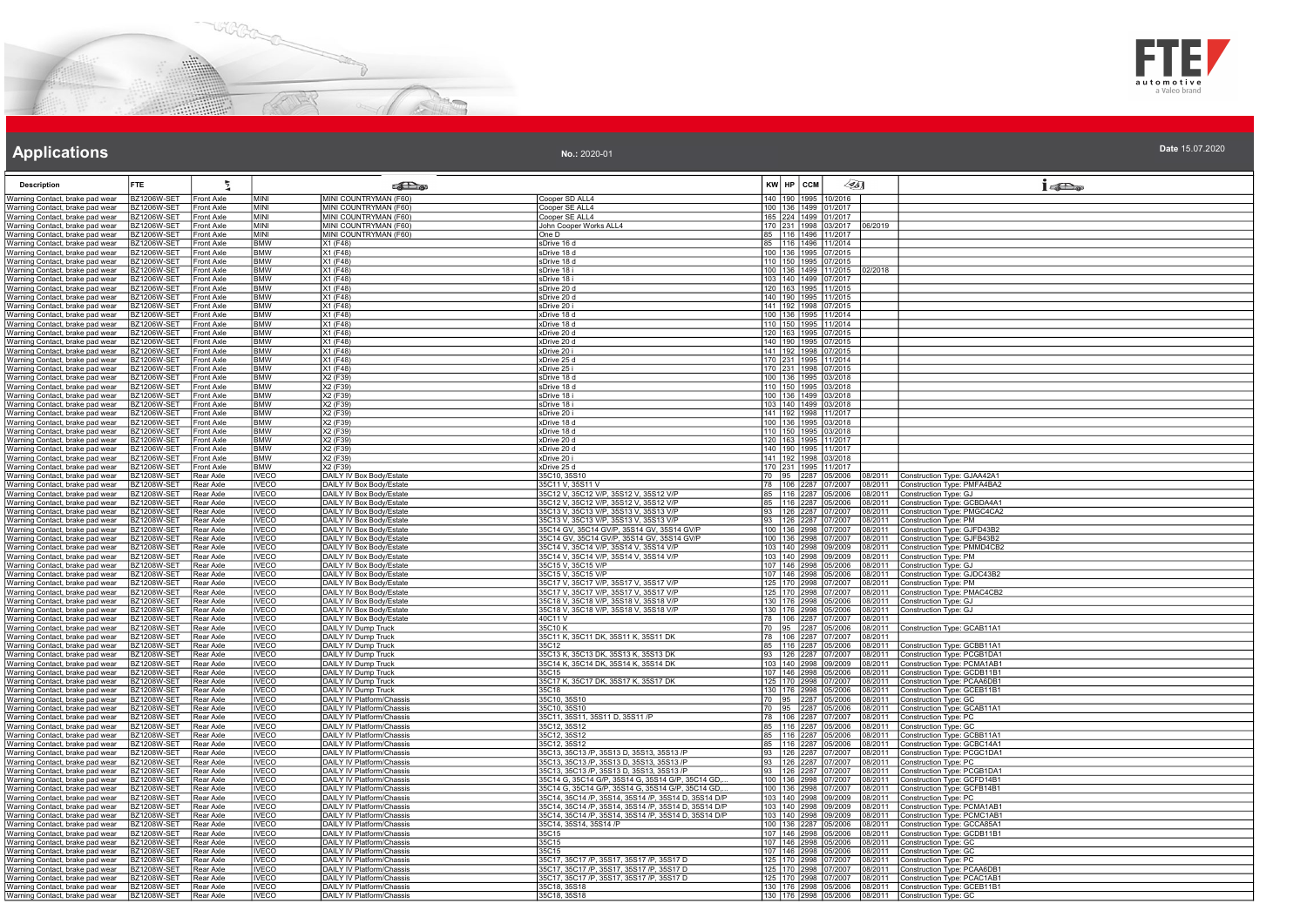



### **Applications Applications Applications**

| <b>Description</b>                                                 | FTE                                      |                                 |                                | <b>Pa</b>                                                   |                                                                                                                  | KW HP CCM    |                                              | $\mathscr{L}_{5}$ |                    | $i$ and                                                            |
|--------------------------------------------------------------------|------------------------------------------|---------------------------------|--------------------------------|-------------------------------------------------------------|------------------------------------------------------------------------------------------------------------------|--------------|----------------------------------------------|-------------------|--------------------|--------------------------------------------------------------------|
| Warning Contact, brake pad wear                                    | BZ1208W-SET                              | Rear Axle                       | <b>IVECO</b>                   | DAILY IV Platform/Chassis                                   | 35C18, 35S18                                                                                                     |              | 130 176 2998 05/2006                         |                   | 08/2011            | Construction Type: GC                                              |
| Warning Contact, brake pad wear                                    | <b>BZ1208W-SET</b>                       | Rear Axle                       | <b>IVECO</b>                   | DAILY V Box Body/Estate                                     | 29L13 V, 35C13 V, 35S13 V, 40C13 V, 40S13 V                                                                      |              | 93 126 2287 09/2011                          |                   | 02/2014            | Construction Type: 7M                                              |
| Warning Contact, brake pad wear                                    | BZ1208W-SET                              | Rear Axle                       | <b>IVECO</b>                   | DAILY V Box Body/Estate                                     | 29L13 V, 35C13 V, 35S13 V, 40C13 V, 40S13 V                                                                      |              | 93 126 2287 09/2011                          |                   | 2/2014             | Construction Type: 7MBC4CA2                                        |
| Warning Contact, brake pad wear                                    | BZ1208W-SET                              | Rear Axle                       | <b>IVECO</b>                   | DAILY V Box Body/Estate                                     | 35C15 V, 40C15 V, 45C15 V, 50C15 V, 60C15 V, 65C15 V                                                             |              | 107 146 2998 09/2011                         |                   | 2/2014             | Construction Type: 77NB4CB2                                        |
| Warning Contact, brake pad wear<br>Warning Contact, brake pad wear | B71208W-SFT<br><b>BZ1208W-SET</b>        | Rear Axle<br>Rear Axle          | <b>IVECO</b><br><b>IVECO</b>   | DAILY V Box Body/Estate<br>DAILY V Box Body/Estate          | 35C15 V, 40C15 V, 45C15 V, 50C15 V, 60C15 V, 65C15 V<br>35C17 V, 35S17 V, 40C17 V, 45C17 V, 50C17 V, 60C17 V     |              | 107 146 2998 09/2011<br>125 170 2998 09/2011 |                   | 02/2014<br>2/2014  | Construction Type: 7M<br>Construction Type: 7M                     |
| Warning Contact, brake pad wear                                    | BZ1208W-SET                              | Rear Axle                       | <b>IVECO</b>                   | DAILY V Box Body/Estate                                     | 35C17 V, 35S17 V, 40C17 V, 45C17 V, 50C17 V, 60C17 V                                                             |              | 125 170 2998 09/2011                         |                   | 2/2014             | Construction Type: 7M                                              |
| Warning Contact, brake pad wear                                    | <b>BZ1208W-SET</b>                       | Rear Axle                       | <b>IVECO</b>                   | DAILY V Box Body/Estate                                     | 35C21 V. 35S21 V. 40C21 V. 45C21 V. 50C21 V                                                                      |              | 150 204 2998 09/2011                         |                   | 02/2014            | Construction Type: 7MFC4CE2                                        |
| Warning Contact, brake pad wear                                    | BZ1208W-SET                              | Rear Axle                       | <b>IVECO</b>                   | DAILY V Box Body/Estate                                     | 35C21 V, 35S21 V, 40C21 V, 45C21 V, 50C21 V                                                                      |              | 150 204 2998 09/2011                         |                   | 2/2014             | Construction Type: 7MFA4AE1                                        |
| Warning Contact, brake pad wear                                    | BZ1208W-SET                              | Rear Axle                       | <b>IVECO</b>                   | DAILY V Box Body/Estate                                     | Natural Power 35S14, 35C14, 40C14, 50C14, 65C14, 70C14                                                           |              | 100   136   2998   09/2011                   |                   | )2/2014            | Construction Type: 7MLD4CC2                                        |
| Warning Contact, brake pad wear                                    | BZ1208W-SET                              | Rear Axle                       | <b>IVECO</b>                   | DAILY V Box Body/Estate                                     | Natural Power 35S14, 35C14, 40C14, 50C14, 65C14, 70C14                                                           |              | 100 136 2998 09/2011                         |                   | 2/2014             | Construction Type: 7MLB4CB2                                        |
| Warning Contact, brake pad wear                                    | <b>BZ1208W-SET</b>                       | Rear Axle                       | <b>IVECO</b>                   | DAILY V Dump Truck                                          | 35C11K, 35S11DKP                                                                                                 |              | 78 106 2287 09/2011                          |                   | 2/2014             | Construction Type: 7CAB6DD1                                        |
| Warning Contact, brake pad wear<br>Warning Contact, brake pad wear | BZ1208W-SET<br><b>BZ1208W-SET</b>        | Rear Axle<br>Rear Axle          | <b>IVECO</b><br><b>IVECO</b>   | DAILY V Dump Truck<br><b>DAILY V Dump Truck</b>             | 35C13K, 35C13DKP<br>35C15K, 35S15DKP, 50C15K, 60C15K, 65C15DK, 70C15K                                            |              | 93 126 2287 09/2011<br>107 146 2998 09/2011  |                   | 02/2014<br>02/2014 | Construction Type: 7CBB6DD1                                        |
| Warning Contact, brake pad wear                                    | BZ1208W-SET                              | Rear Axle                       | <b>IVECO</b>                   | DAILY V Dump Truck                                          | 35C17K, 35S17DKP, 50C17K, 65C17DK 70C17K                                                                         |              | 125 170 2998 09/2011                         |                   | )2/2014            | Construction Type: 7CEB6DB1                                        |
| Warning Contact, brake pad wear                                    | BZ1208W-SET                              | Rear Axle                       | <b>IVECO</b>                   | DAILY V Platform/Chassis                                    | 26L11, 26L11D, 35C11D, 35S11, 40C11                                                                              |              | 78 106 2287 09/2011                          |                   | 2/2014             | Construction Type: 7C                                              |
| Warning Contact, brake pad wear                                    | BZ1208W-SET                              | Rear Axle                       | IVECO                          | DAILY V Platform/Chassis                                    | 26L11, 26L11D, 35C11D, 35S11, 40C11                                                                              |              | 78 106 2287 09/2011                          |                   | 2/2014             | Construction Type: 7BAA1AA1                                        |
| Warning Contact, brake pad wear                                    | <b>BZ1208W-SET</b>                       | Rear Axle                       | <b>IVECO</b>                   | DAILY V Platform/Chassis                                    | 26L11, 26L11D, 35C11D, 35S11, 40C11                                                                              |              | 78 106 2287 09/2011                          |                   | 2/2014             | Construction Type: 7BAC1DC1                                        |
| Warning Contact, brake pad wear                                    | <b>BZ1208W-SET</b>                       | Rear Axle                       | <b>IVECO</b>                   | DAILY V Platform/Chassis                                    | 26L11, 26L11D, 35C11D, 35S11, 40C11                                                                              |              | 78 106 2287 09/2011                          |                   | 02/2014            | Construction Type: 7CAB6DD1                                        |
| Warning Contact, brake pad wear                                    | BZ1208W-SET                              | Rear Axle                       | <b>IVECO</b>                   | DAILY V Platform/Chassis                                    | 29L13, 29L13D, 35C13D, 40C13                                                                                     |              | 93 126 2287 09/2011                          |                   | )2/2014            | Construction Type: 7C                                              |
| Warning Contact, brake pad wear<br>Warning Contact, brake pad wear | BZ1208W-SET<br>B71208W-SFT               | Rear Axle<br>Rear Axle          | <b>IVECO</b><br>IVECO          | DAILY V Platform/Chassis<br><b>DAILY V Platform/Chassis</b> | 29L13, 29L13D, 35C13D, 40C13<br>29L13, 29L13D, 35C13D, 40C13                                                     |              | 93 126 2287 09/2011<br>93 126 2287 09/2011   |                   | 2/2014<br>2/2014   | Construction Type: 7CBB6DD1<br>Construction Type: 7CBC1AA1         |
| Warning Contact, brake pad wear                                    | <b>BZ1208W-SET</b>                       | Rear Axle                       | <b>IVECO</b>                   | DAILY V Platform/Chassis                                    | 29L15 V, 35S15, 35C15L V, 40C15L V, 50C15L V                                                                     |              |                                              |                   | )2/2014            | Construction Type: 7CCA1ECA                                        |
| Warning Contact, brake pad wear                                    | BZ1208W-SET                              | Rear Axle                       | <b>IVECO</b>                   | DAILY V Platform/Chassis                                    | 29L15 V, 35S15, 35C15L V, 40C15L V, 50C15L V                                                                     |              | 107 146 2287 09/2011<br>107 146 2287 09/2011 |                   | 02/2014            | Construction Type: 7CCD1DD1                                        |
| Warning Contact, brake pad wear                                    | <b>BZ1208W-SET</b>                       | Rear Axle                       | <b>IVECO</b>                   | <b>DAILY V Platform/Chassis</b>                             | 35C15, 35C15D, 35S15, 40C15, 45C15, 50C15, 60C15, 65C15                                                          |              | 107 146 2998 09/2011                         |                   | 02/2014            | Construction Type: 7C                                              |
| Warning Contact, brake pad wear                                    | <b>BZ1208W-SET</b>                       | Rear Axle                       | <b>IVECO</b>                   | DAILY V Platform/Chassis                                    | 35C15, 35C15D, 35S15, 40C15, 45C15, 50C15, 60C15, 65C15                                                          |              | 107 146 2998 09/2011                         |                   | 2/2014             | Construction Type: 7C                                              |
| Warning Contact, brake pad wear                                    | BZ1208W-SET                              | Rear Axle                       | <b>IVECO</b>                   | DAILY V Platform/Chassis                                    | 35C17, 35C17D, 35S17, 40C17, 45C17, 50C17, 60C17, 70C17                                                          |              | 125 170 2998 09/2011                         |                   | 02/2014            | Construction Type: 7C                                              |
| Warning Contact, brake pad wear                                    | <b>BZ1208W-SET</b>                       | Rear Axle                       | <b>IVECO</b>                   | DAILY V Platform/Chassis                                    | 35C17, 35C17D, 35S17, 40C17, 45C17, 50C17, 60C17, 70C17                                                          |              | 125 170 2998 09/2011                         |                   | 2/2014             | Construction Type: 7C                                              |
| Warning Contact, brake pad wear<br>Warning Contact, brake pad wear | BZ1208W-SET<br><b>BZ1208W-SET</b>        | Rear Axle<br>Rear Axle          | <b>IVECO</b><br><b>IVECO</b>   | DAILY V Platform/Chassis<br>DAILY V Platform/Chassis        | 35C17, 35C17D, 35S17, 40C17, 45C17, 50C17, 60C17, 70C17<br>35C21, 35S21, 40C21, 45C21, 50C21, 60C21, 70C21       |              | 125 170 2998 09/2011<br>150 205 2998 09/2011 |                   | 2/2014<br>02/2014  | Construction Type: 7CEB6DB1<br>Construction Type: 7C               |
| Warning Contact, brake pad wear                                    | <b>BZ1208W-SET</b>                       | Rear Axle                       | <b>IVECO</b>                   | DAILY V Platform/Chassis                                    | 35C21, 35S21, 40C21, 45C21, 50C21, 60C21, 70C21                                                                  |              | 150 205 2998 09/2011                         |                   | )2/2014            | Construction Type: 7CFC1AE1                                        |
| Warning Contact, brake pad wear                                    | BZ1208W-SET                              | Rear Axle                       | <b>IVECO</b>                   | DAILY V Platform/Chassis                                    | NaturalPower 35S14, 35C14, 40C14, 50C14, 65C14, 70C14,                                                           |              | 100 136 2998 09/2011                         |                   | 2/2014             | Construction Type: 7CLB1DB1                                        |
| Warning Contact, brake pad wear                                    | BZ1208W-SET                              | Rear Axle                       | <b>IVECO</b>                   | DAILY V Platform/Chassis                                    | NaturalPower 35S14, 35C14, 40C14, 50C14, 65C14, 70C14,                                                           |              | 100 136 2998 09/2011                         |                   | 02/2014            | Construction Type: 7CLD1DB1                                        |
| Warning Contact, brake pad wear                                    | BZ1208W-SET                              | Rear Axle                       | <b>IVECO</b>                   | DAILY VI Box                                                | 33S11, 35S11, 35C11                                                                                              |              | 78 106 2287 03/2014                          |                   | 04/2016            | Construction Type: 8MAA4CA1                                        |
| Warning Contact, brake pad wear                                    | <b>BZ1208W-SET</b>                       | Rear Axle                       | <b>IVECO</b>                   | <b>DAILY VI Box</b>                                         | 33S13, 35S13, 35C13                                                                                              |              | 93 126 2287 03/2014                          |                   | 04/2016            | Construction Type: 8M                                              |
| Warning Contact, brake pad wear                                    | <b>BZ1208W-SET</b>                       | Rear Axle                       | <b>IVECO</b>                   | <b>DAILY VI Box</b>                                         | 35S15, 35C15, 40C15, 50C15, 65C15, 70C15                                                                         |              | 107 146 2998 03/2014                         |                   | 04/2016            | Construction Type: 8M                                              |
| Warning Contact, brake pad wear                                    | BZ1208W-SET                              | Rear Axle                       | <b>IVECO</b>                   | DAILY VI Box                                                | 35S15, 35C15, 40C15, 50C15, 65C15, 70C15                                                                         |              | 107 146 2998 03/2014                         |                   | 04/2016            | Construction Type: 87NB4CB2                                        |
| Warning Contact, brake pad wear<br>Warning Contact, brake pad wear | BZ1208W-SET<br><b>BZ1208W-SET</b>        | Rear Axle<br>Rear Axle          | <b>IVECO</b><br><b>IVECO</b>   | DAILY VI Box<br>DAILY VI Box                                | 35S21, 35C21, 40C21, 50C21, 65C21, 70C21<br>35S21, 35C21, 40C21, 50C21, 65C21, 70C21                             | 150 205 2998 | 150 205 2998 03/2014<br>03/2014              |                   |                    | Construction Type: 8M<br>Construction Type: 8M                     |
| Warning Contact, brake pad wear                                    | BZ1208W-SET                              | Rear Axle                       | <b>IVECO</b>                   | DAILY VI Platform/Chassis                                   | 33S11, 35S11, 35C11                                                                                              |              | 78 106 2287 03/2014                          |                   | 04/2016            | Construction Type: 8C                                              |
| Warning Contact, brake pad wear                                    | BZ1208W-SET                              | Rear Axle                       | <b>IVECO</b>                   | DAILY VI Platform/Chassis                                   | 33S13, 35S13, 35C13                                                                                              |              | 93 126 2287 03/2014                          |                   | 04/2016            | Construction Type: 8C                                              |
| Warning Contact, brake pad wear                                    | <b>BZ1208W-SET</b>                       | Rear Axle                       | <b>IVECO</b>                   | DAILY VI Platform/Chassis                                   | 33S13, 35S13, 35C13                                                                                              |              | 93 126 2287 03/2014                          |                   | 04/2016            | Construction Type: 8CBC1BA1                                        |
| Warning Contact, brake pad wear                                    | <b>BZ1208W-SET</b>                       | Rear Axle                       | <b>IVECO</b>                   | DAILY VI Platform/Chassis                                   | 33S15, 35S15, 35C15                                                                                              |              | 107 146 2287 03/2014                         |                   | 04/2016            | Construction Type: 8C                                              |
| Warning Contact, brake pad wear                                    | <b>BZ1208W-SET</b>                       | Rear Axle                       | IVECO                          | DAILY VI Platform/Chassis                                   | 33S15, 35S15, 35C15                                                                                              |              | 107 146 2287 03/2014                         |                   | 04/2016            | Construction Type: 8CCC1BA1                                        |
| Warning Contact, brake pad wear<br>Warning Contact, brake pad wear | <b>BZ1208W-SET</b><br>BZ1208W-SET        | Rear Axle<br>Rear Axle          | <b>IVECO</b><br><b>IVECO</b>   | DAILY VI Platform/Chassis<br>DAILY VI Platform/Chassis      | 35S14, 35S15, 35C15, 40S14, 40C15, 50C15, 65C15, 70C15<br>35S14, 35S15, 35C15, 40S14, 40C15, 50C15, 65C15, 70C15 | 107 146 2998 | 03/2014<br>107 146 2998 03/2014              |                   | 04/2016<br>04/2016 | Construction Type: 82NB1AB1<br>Construction Type: 8CDC1AB1         |
| Warning Contact, brake pad wear                                    | <b>BZ1208W-SET</b>                       | Rear Axle                       | <b>IVECO</b>                   | <b>DAILY VI Platform/Chassis</b>                            | 35S17, 35C17, 40C17, 45S17, 45C17, 50C17, 55C17, 65C17,                                                          |              | 125 170 2998 03/2014                         |                   | 04/2016            | Construction Type: 8C                                              |
| Warning Contact, brake pad wear                                    | <b>BZ1208W-SET</b>                       | Rear Axle                       | <b>IVECO</b>                   | <b>DAILY VI Platform/Chassis</b>                            | 35S17, 35C17, 40C17, 45S17, 45C17, 50C17, 55C17, 65C17,                                                          |              | 125 170 2998 03/2014                         |                   | 04/2016            | Construction Type: 8C                                              |
| Warning Contact, brake pad wear                                    | <b>BZ1208W-SET</b>                       | Rear Axle                       | <b>IVECO</b>                   | DAILY VI Platform/Chassis                                   | 35S21, 35C21, 40C21, 50C21, 65C21, 70C21                                                                         |              | 150 205 2998 03/2014                         |                   |                    | Construction Type: 8C                                              |
| Warning Contact, brake pad wear                                    | BZ1208W-SET                              | Rear Axle                       | <b>IVECO</b>                   | DAILY VI Platform/Chassis                                   | 35S21, 35C21, 40C21, 50C21, 65C21, 70C21                                                                         |              | 150 205 2998 03/2014                         |                   |                    | Construction Type: 8C                                              |
| Warning Contact, brake pad wear                                    | BZ1208W-SET                              | Rear Axle                       | VECO                           | DAILY VI Platform/Chassis                                   | NaturalPower 35S14, 35C14, 40C14, 50C14, 65C14, 70C14,                                                           |              | 100 136 2998 03/2014<br>221 300 1997 07/2017 |                   |                    | Construction Type: 8CLA1BB1                                        |
| Warning Contact, brake pad wear<br>Warning Contact, brake pad wear | BZ1212W-SET<br><b>BZ1212W-SET</b>        | Front Axle<br>Front Axle        | <b>JAGUAR</b><br><b>JAGUAR</b> | F-TYPE Convertible (X152)<br>F-TYPE Convertible (X152)      | $2.0$ Ti4<br>3.0 SCV6                                                                                            |              | 250 340 2995 10/2012                         |                   |                    | for brake disc diameter: 355 mm<br>for brake disc diameter: 355 mm |
| Warning Contact, brake pad wear                                    | BZ1212W-SET                              | Front Axle                      | <b>JAGUAR</b>                  | F-TYPE Convertible (X152)                                   | 3.0 SCV6 S                                                                                                       |              | 280 380 2995 10/2012                         |                   |                    | for brake disc diameter: 355 mm                                    |
| Warning Contact, brake pad wear                                    | BZ1212W-SET                              | <b>Front Axle</b>               | JAGUAR                         | F-TYPE Convertible (X152)                                   | 3.0 SCV6 S AWD                                                                                                   |              | 280 380 2995 12/2014                         |                   |                    | for brake disc diameter: 355 mm                                    |
| Warning Contact, brake pad wear                                    | BZ1212W-SET                              | Front Axle                      | <b>JAGUAR</b>                  | F-TYPE Convertible (X152)                                   | 5.0 SCV8 R                                                                                                       |              | 405 551 5000 10/2013                         |                   |                    | for brake disc diameter: 355 mm                                    |
| Warning Contact, brake pad wear                                    | BZ1212W-SET                              | Front Axle                      | <b>JAGUAR</b>                  | F-TYPE Convertible (X152)                                   | 5.0 SCV8 R AWD                                                                                                   |              | 405 551 5000 12/2014<br>364 495 5000 10/2012 |                   |                    | for brake disc diameter: 355 mm                                    |
| Warning Contact, brake pad wear                                    | BZ1212W-SET                              | Front Axle                      | <b>JAGUAR</b>                  | F-TYPE Convertible (X152)                                   | 5.0 SCV8 S                                                                                                       |              |                                              |                   |                    | for brake disc diameter: 355 mm                                    |
| Warning Contact, brake pad wear<br>Warning Contact, brake pad wear | <b>BZ1212W-SET</b><br><b>BZ1212W-SET</b> | Front Axle<br><b>Front Axle</b> | <b>JAGUAR</b><br><b>JAGUAR</b> | F-TYPE Convertible (X152)<br>F-TYPE Convertible (X152)      | 5.0 SCV8 SVR<br>5.0 SCV8 SVR / SCV8 P575 R AWD                                                                   |              | 423 575 5000 05/2015<br>423 575 5000 12/2015 |                   |                    | for brake disc diameter: 355 mm<br>for brake disc diameter: 355 mm |
| Warning Contact, brake pad wear                                    | BZ1212W-SET                              | Front Axle                      | <b>JAGUAR</b>                  | F-TYPE Convertible (X152)                                   | SCV6 400 SPORT                                                                                                   |              | 294 400 2995 11/2016                         |                   |                    | for brake disc diameter: 355 mm                                    |
| Warning Contact, brake pad wear                                    | BZ1212W-SET                              | ront Axle                       | <b>JAGUAR</b>                  | F-TYPE Convertible (X152)                                   | SCV6 400 SPORT AWD                                                                                               |              | 94 400 2995 11/2016                          |                   |                    | for brake disc diameter: 355 mm                                    |
| Warning Contact, brake pad wear                                    | BZ1212W-SET                              | Front Axle                      | <b>JAGUAR</b>                  | F-TYPE Coupe (X152)                                         | 2.0 Ti4                                                                                                          |              | 221 300 1997 07/2017                         |                   |                    | for brake disc diameter: 355 mm                                    |
| Warning Contact, brake pad wear                                    | <b>BZ1212W-SET</b>                       | Front Axle                      | <b>JAGUAR</b>                  | F-TYPE Coupe (X152)                                         | 3.0 SCV6                                                                                                         |              | 250 340 2995 10/2013                         |                   |                    | for brake disc diameter: 355 mm                                    |
| Warning Contact, brake pad wear                                    | <b>BZ1212W-SET</b>                       | Front Axle                      | <b>JAGUAR</b>                  | F-TYPE Coupe (X152)                                         | 3.0 SCV6 400 SPORT                                                                                               |              | 294 400 2995 11/2016                         |                   |                    | for brake disc diameter: 355 mm                                    |
| Warning Contact, brake pad wear                                    | <b>BZ1212W-SET</b>                       | <b>Front Axle</b>               | <b>JAGUAR</b>                  | F-TYPE Coupe (X152)                                         | 3.0 SCV6 400 SPORT AWD                                                                                           |              | 294 400 2995 11/2016                         |                   |                    | for brake disc diameter: 355 mm                                    |
| Warning Contact, brake pad wear<br>Warning Contact, brake pad wear | BZ1212W-SET<br>BZ1212W-SET               | Front Axle<br>Front Axle        | <b>JAGUAR</b><br><b>JAGUAR</b> | F-TYPE Coupe (X152)<br>F-TYPE Coupe (X152)                  | 3.0 SCV6 S<br>3.0 SCV6 S AWD                                                                                     |              | 280 380 2995 10/2013                         |                   |                    | for brake disc diameter: 355 mm<br>for brake disc diameter: 355 mm |
| Warning Contact, brake pad wear                                    | BZ1212W-SET                              | Front Axle                      | <b>JAGUAR</b>                  | F-TYPE Coupe (X152)                                         | 5.0 SCV8 R                                                                                                       |              | 280 380 2995 12/2014<br>405 551 5000 10/2013 |                   |                    | for brake disc diameter: 355 mm                                    |
| Warning Contact, brake pad wear                                    | <b>BZ1212W-SET</b>                       | Front Axle                      | <b>JAGUAR</b>                  | F-TYPE Coupe (X152)                                         | 5.0 SCV8 R AWD                                                                                                   |              | 405 551 5000 12/2014                         |                   |                    | for brake disc diameter: 355 mm                                    |
| Warning Contact, brake pad wear                                    | <b>BZ1212W-SET</b>                       | Front Axle                      | <b>JAGUAR</b>                  | F-TYPE Coupe (X152)                                         | 5.0 SCV8 SVR / SCV8 P575 R                                                                                       |              | 423 575 5000 12/2015                         |                   |                    | for brake disc diameter: 355 mm                                    |
| Warning Contact, brake pad wear                                    | BZ1212W-SET                              | Front Axle                      | <b>JAGUAR</b>                  | XF (X250)                                                   | 3.0 D                                                                                                            |              | 155 211 2993 03/2009                         |                   | 4/2015             | for brake disc diameter: 355 mm                                    |
| Warning Contact, brake pad wear                                    | <b>BZ1212W-SET</b>                       | Front Axle                      | <b>JAGUAR</b>                  | XF (X250)                                                   | 3.0 D                                                                                                            |              | 177 241 2993 03/2009                         |                   | 4/2015             | for brake disc diameter: 355 mm                                    |
| Warning Contact, brake pad wear                                    | BZ1212W-SET                              | Front Axle                      | <b>JAGUAR</b>                  | <b>XF (X250)</b>                                            | 3.0 <sub>D</sub>                                                                                                 |              | 202 275 2993 03/2009                         |                   | 04/2015            | for brake disc diameter: 355 mm                                    |
| Warning Contact, brake pad wear<br>Warning Contact, brake pad wear | BZ1212W-SET<br>BZ1212W-SET               | Front Axle<br><b>Front Axle</b> | <b>JAGUAR</b><br><b>JAGUAR</b> | XF (X250)<br>XJ (X351)                                      | 5.0<br>2.0 Ti4                                                                                                   |              | 283 385 5000 03/2009<br>177 241 1999 05/2012 |                   | 04/2015            |                                                                    |
| Warning Contact, brake pad wear                                    | <b>BZ1212W-SET</b>                       | <b>Front Axle</b>               | <b>JAGUAR</b>                  | XJ (X351)                                                   | 3.0 SCV6                                                                                                         |              | 250 340 2995 03/2012                         |                   |                    |                                                                    |
| Warning Contact, brake pad wear                                    | <b>BZ1212W-SET</b>                       | <b>Front Axle</b>               | <b>JAGUAR</b>                  | XJ (X351)                                                   | 3.0 SDV6                                                                                                         |              | 202 275 2993 10/2009                         |                   | 12/2015            |                                                                    |
| Warning Contact, brake pad wear BZ1212W-SET Front Axle             |                                          |                                 | <b>JAGUAR</b>                  | XJ (X351)                                                   | 3.0 SDV6                                                                                                         |              | 221 300 2993 04/2015                         |                   |                    |                                                                    |
|                                                                    |                                          |                                 |                                |                                                             |                                                                                                                  |              |                                              |                   |                    |                                                                    |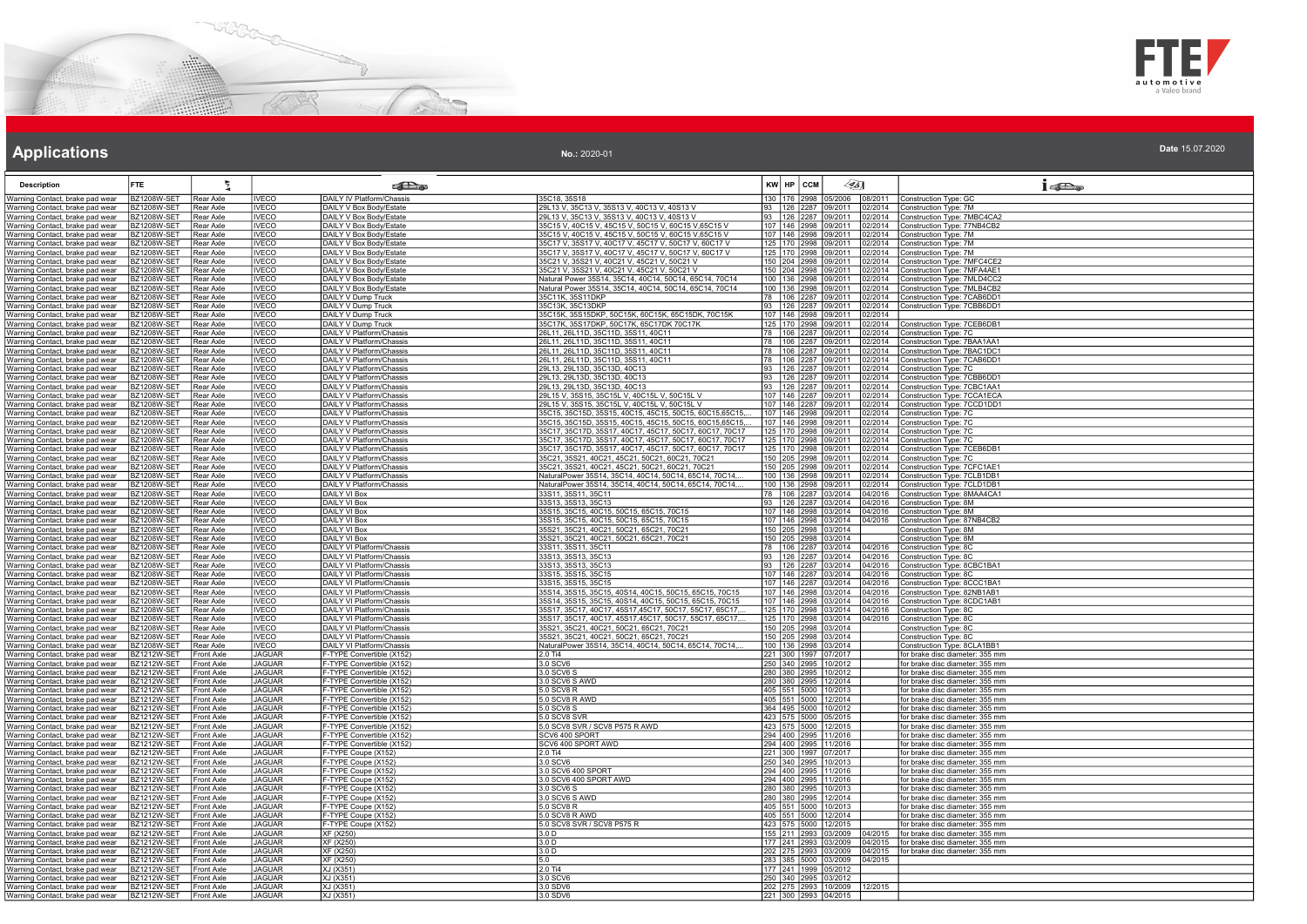



| No.: 2020-01 | Date 15.07.2020 |
|--------------|-----------------|
|              |                 |

| <b>Description</b>                                                 | <b>FTE</b>                        |                                                  |                                | <b>Extra</b>                                              |                                                  | 451<br>KW HP CCM                                                                                           | $1 - 5$                                                                                  |
|--------------------------------------------------------------------|-----------------------------------|--------------------------------------------------|--------------------------------|-----------------------------------------------------------|--------------------------------------------------|------------------------------------------------------------------------------------------------------------|------------------------------------------------------------------------------------------|
| Warning Contact, brake pad wear                                    | BZ1212W-SET                       | Front Axle                                       | <b>JAGUAR</b>                  | XJ (X351)                                                 | 3.0 V6                                           | 175 238 2967 01/2011                                                                                       |                                                                                          |
| Warning Contact, brake pad wear                                    | BZ1212W-SET                       | Front Axle                                       | <b>JAGUAR</b>                  | XJ (X351)                                                 | 5.0 V8                                           | 283 385 5000 10/2009                                                                                       |                                                                                          |
| Warning Contact, brake pad wear                                    | BZ1212W-SET                       | <b>Front Axle</b>                                | <b>JAGUAR</b>                  | XK Convertible (X150)                                     | 5.0 V8                                           | 283 385 5000 01/2009<br>07/2014                                                                            |                                                                                          |
| Warning Contact, brake pad wear                                    | BZ1212W-SET<br>3Z1227W-SET        | Front Axle<br>Rear Axle                          | <b>JAGUAR</b><br><b>JAGUAR</b> | XK Coupe (X150)<br>F-TYPE Convertible (X152)              | 5.0 V8<br>2.0 Ti4                                | 283 385 5000 01/2009 07/2014<br>221 300 1997 07/2017                                                       |                                                                                          |
| Warning Contact, brake pad wear<br>Warning Contact, brake pad wear | BZ1227W-SET                       | Rear Axle                                        | <b>JAGUAR</b>                  | -TYPE Convertible (X152)                                  | 3.0 SCV6                                         | 250 340 2995 10/2012                                                                                       |                                                                                          |
| Warning Contact, brake pad wear                                    | BZ1227W-SET                       | Rear Axle                                        | <b>JAGUAR</b>                  | F-TYPE Convertible (X152)                                 | 3.0 SCV6 S                                       | 280 380 2995 10/2012                                                                                       |                                                                                          |
| Warning Contact, brake pad wear                                    | <b>BZ1227W-SET</b>                | Rear Axle                                        | <b>JAGUAR</b>                  | F-TYPE Convertible (X152)                                 | 3.0 SCV6 S AWD                                   | 280 380 2995 12/2014                                                                                       |                                                                                          |
| Warning Contact, brake pad wear                                    | BZ1227W-SET                       | Rear Axle                                        | <b>JAGUAR</b>                  | F-TYPE Convertible (X152)                                 | 5.0 SCV8 R                                       | 405 551 5000 10/2013                                                                                       |                                                                                          |
| Warning Contact, brake pad wear                                    | 3Z1227W-SET                       | Rear Axle                                        | <b>JAGUAR</b>                  | F-TYPE Convertible (X152)                                 | 5.0 SCV8 R AWD                                   | 405 551 5000 12/2014                                                                                       |                                                                                          |
| Warning Contact, brake pad wear                                    | 3Z1227W-SET                       | Rear Axle                                        | <b>JAGUAR</b>                  | -TYPE Convertible (X152)                                  | 5.0 SCV8 S                                       | 364 495 5000 10/2012                                                                                       |                                                                                          |
| Warning Contact, brake pad wear<br>Warning Contact, brake pad wear | 3Z1227W-SET<br><b>B71227W-SFT</b> | Rear Axle<br><b>IRear Axle</b>                   | <b>JAGUAR</b><br><b>JAGUAR</b> | F-TYPE Convertible (X152)<br>F-TYPE Convertible (X152)    | 5.0 SCV8 SVR<br>5.0 SCV8 SVR / SCV8 P575 R AWD   | 423 575 5000 05/2015<br>423 575 5000 12/2015                                                               |                                                                                          |
| Warning Contact, brake pad wear                                    | BZ1227W-SET                       | Rear Axle                                        | <b>JAGUAR</b>                  | F-TYPE Convertible (X152)                                 | SCV6 400 SPORT                                   | 294 400 2995 11/2016                                                                                       |                                                                                          |
| Warning Contact, brake pad wear                                    | BZ1227W-SET                       | Rear Axle                                        | <b>JAGUAR</b>                  | F-TYPE Convertible (X152)                                 | SCV6 400 SPORT AWD                               | 294 400 2995 11/2016                                                                                       |                                                                                          |
| Warning Contact, brake pad wear                                    | B71227W-SFT                       | Rear Axle                                        | <b>JAGUAR</b>                  | F-TYPE Coupe (X152)                                       | 2.0 Ti4                                          | 221 300 1997 07/2017                                                                                       |                                                                                          |
| Warning Contact, brake pad wear                                    | BZ1227W-SET                       | Rear Axle                                        | <b>JAGUAR</b>                  | F-TYPE Coupe (X152)                                       | 3.0 SCV6                                         | 250 340 2995 10/2013                                                                                       |                                                                                          |
| Warning Contact, brake pad wear                                    | BZ1227W-SET                       | Rear Axle                                        | <b>JAGUAR</b><br><b>JAGUAR</b> | F-TYPE Coupe (X152)                                       | 3.0 SCV6 400 SPORT<br>3.0 SCV6 400 SPORT AWD     | 294 400 2995 11/2016                                                                                       |                                                                                          |
| Warning Contact, brake pad wear<br>Warning Contact, brake pad wear | <b>BZ1227W-SET</b><br>BZ1227W-SET | Rear Axle<br>Rear Axle                           | <b>JAGUAR</b>                  | F-TYPE Coupe (X152)<br>F-TYPE Coupe (X152)                | 3.0 SCV6 S                                       | 294 400 2995 11/2016<br>280 380 2995 10/2013                                                               |                                                                                          |
| Warning Contact, brake pad wear                                    | BZ1227W-SET                       | Rear Axle                                        | JAGUAR                         | F-TYPE Coupe (X152)                                       | 3.0 SCV6 S AWD                                   | 280 380 2995 12/2014                                                                                       |                                                                                          |
| Warning Contact, brake pad wear                                    | 3Z1227W-SET                       | Rear Axle                                        | <b>JAGUAR</b>                  | F-TYPE Coupe (X152)                                       | 5.0 SCV8 R                                       | 405 551 5000 10/2013                                                                                       |                                                                                          |
| Warning Contact, brake pad wear                                    | 3Z1227W-SET                       | Rear Axle                                        | <b>JAGUAR</b>                  | F-TYPE Coupe (X152)                                       | 5.0 SCV8 R AWD                                   | 405 551 5000 12/2014                                                                                       |                                                                                          |
| Warning Contact, brake pad wear                                    | BZ1227W-SET                       | Rear Axle                                        | <b>JAGUAR</b>                  | F-TYPE Coupe (X152)                                       | 5.0 SCV8 SVR / SCV8 P575 R                       | 423 575 5000 12/2015                                                                                       |                                                                                          |
| Warning Contact, brake pad wear                                    | BZ1229W-SET                       | Front Axle Right                                 | PORSCHE                        | 911 (997)                                                 | 3.8 Carrera 4S / 4 GTS                           | 300 408 3800 06/2009                                                                                       | 12/2012   for individual equipment ID: I450                                              |
| Warning Contact, brake pad wear                                    | BZ1229W-SET<br>BZ1229W-SET        | Front Axle Right<br>Front Axle Right             | PORSCHE<br><b>PORSCHE</b>      | 911 Convertible (997)<br>BOXSTER (987)                    | 3.8 Carrera 4S / 4 GTS                           | 300 408 3800 06/2009<br>206 280 3179 11/2004                                                               | 12/2012   for individual equipment ID: I450<br>12/2006 for individual equipment ID: I450 |
| Warning Contact, brake pad wear<br>Warning Contact, brake pad wear | BZ1229W-SET                       | Front Axle Right                                 | PORSCHE                        | BOXSTER (987)                                             | S 3.2<br>S 3.4                                   | 12/2009                                                                                                    | for individual equipment ID: I450                                                        |
| Warning Contact, brake pad wear                                    | 3Z1229W-SET                       | Front Axle Right                                 | PORSCHE                        | BOXSTER (987)                                             | S 3.4                                            | 217 295 3387 07/2006<br>223 303 3387 08/2008                                                               | 12/2009   for individual equipment ID: I450                                              |
| Warning Contact, brake pad wear                                    | <b>BZ1229W-SET</b>                | Front Axle Right                                 | PORSCHE                        | BOXSTER (987)                                             | S3.4                                             | 228 310 3436 06/2009<br>12/2011                                                                            | for individual equipment ID: I450                                                        |
| Warning Contact, brake pad wear                                    | 3Z1229W-SET                       | Front Axle Right                                 | PORSCHE                        | BOXSTER Spyder (987)                                      | 3.4                                              | 235 320 3436 02/2010                                                                                       | 12/2011 for individual equipment ID: I450                                                |
| Warning Contact, brake pad wear                                    | BZ1229W-SET                       | Front Axle Right                                 | <b>PORSCHE</b>                 | BOXSTER Spyder (987)                                      | 3.4 RS 60                                        | 223 303 3387 09/2007                                                                                       | 12/2008 for individual equipment ID: I450                                                |
| Warning Contact, brake pad wear                                    | 3Z1229W-SET                       | Front Axle Right                                 | PORSCHE                        | CAYMAN (987)                                              | R 3.4                                            | 243 330 3436 11/2010<br>12/2012                                                                            | for individual equipment ID: I450                                                        |
| Warning Contact, brake pad wear                                    | 3Z1230W-SET<br>BZ1230W-SET        | Front Axle Left<br>Front Axle Left               | PORSCHE<br>PORSCHE             | 911 (997)<br>911 Convertible (997                         | 3.8 Carrera 4S / 4 GTS<br>3.8 Carrera 4S / 4 GTS | 300 408 3800 06/2009<br>12/2012<br>300 408 3800 06/2009<br>12/2012                                         | for individual equipment ID: I450<br>for individual equipment ID: I450                   |
| Warning Contact, brake pad wear<br>Warning Contact, brake pad wear | BZ1230W-SET                       | Front Axle Left                                  | <b>PORSCHE</b>                 | BOXSTER (987)                                             | S 3.2                                            | 206 280 3179 11/2004                                                                                       | 12/2006 for individual equipment ID: I450                                                |
| Warning Contact, brake pad wear                                    | BZ1230W-SET                       | Front Axle Left                                  | <b>PORSCHE</b>                 | BOXSTER (987)                                             | S 3.4                                            | 217 295 3387 07/2006                                                                                       | 12/2009 for individual equipment ID: I450                                                |
| Warning Contact, brake pad wear                                    | 3Z1230W-SET                       | Front Axle Left                                  | PORSCHE                        | BOXSTER (987)                                             | S3.4                                             | 223 303 3387 08/2008<br>12/2009                                                                            | for individual equipment ID: 1450                                                        |
| Warning Contact, brake pad wear                                    | 3Z1230W-SET                       | Front Axle Left                                  | PORSCHE                        | BOXSTER (987)                                             | S3.4                                             | 228 310 3436 06/2009                                                                                       | 12/2011 for individual equipment ID: I450                                                |
| Warning Contact, brake pad wear                                    | BZ1230W-SET                       | Front Axle Left                                  | PORSCHE                        | BOXSTER Spyder (987)                                      | 3.4                                              | 235 320 3436 02/2010<br>12/2011                                                                            | for individual equipment ID: I450                                                        |
| Warning Contact, brake pad wear                                    | <b>BZ1230W-SET</b><br>3Z1230W-SET | Front Axle Left<br>Front Axle Left               | <b>PORSCHE</b><br>PORSCHE      | BOXSTER Spyder (987)<br>CAYMAN (987)                      | 3.4 RS 60<br>R 3.4                               | 223 303 3387 09/2007<br>12/2008<br>243 330 3436 11/2010                                                    | for individual equipment ID: I450<br>12/2012 for individual equipment ID: I450           |
| Warning Contact, brake pad wear<br>Warning Contact, brake pad wear | BZ1230W-SET                       | Front Axle Left                                  | PORSCHE                        | CAYMAN (987)                                              | S 3,4 Sport                                      | 223 303 3387 08/2008                                                                                       | 12/2012 for individual equipment ID: I450                                                |
| <b>Brake Caliper</b>                                               | RX289809A0                        | Rear Axle Left                                   | <b>AUDI</b>                    | Q7(4LB)                                                   | 3.0 TDI quattro                                  | 150 204 2967 05/2010<br>08/2015                                                                            | for PR number: 1KF                                                                       |
| <b>Brake Caliper</b>                                               | RX289809A0                        | Rear Axle Left                                   | <b>AUDI</b>                    | Q7 (4LB)                                                  | 3.0 TDI quattro                                  | 155 211 2967 03/2006<br>05/2010                                                                            | for PR number: 1KF                                                                       |
| <b>Brake Caliper</b>                                               | RX289809A0                        | Rear Axle Left                                   | AUDI                           | Q7(4LB)                                                   | 3.0 TDI quattro                                  | 165 224 2967 06/2009<br>05/2012                                                                            | for PR number: 1KF                                                                       |
| <b>Brake Caliper</b>                                               | RX289809A0                        | Rear Axle Left                                   | <b>AUDI</b>                    | Q7(4LB)                                                   | 3.0 TDI quattro                                  | 171 233 2967 03/2006                                                                                       | 05/2008 for PR number: 1KF                                                               |
| <b>Brake Caliper</b>                                               | RX289809A0<br>RX289809A0          | Rear Axle Left<br>Rear Axle Left                 | <b>AUDI</b><br><b>AUDI</b>     | Q7 (4LB)<br>Q7 (4LB)                                      | 3.0 TDI quattro<br>3.0 TDI quattro               | 176 240 2967 11/2007<br>180 245 2967 05/2011<br>08/2015                                                    | 08/2015 for PR number: 1KF<br>for PR number: 1KF                                         |
| <b>Brake Caliper</b><br><b>Brake Caliper</b>                       | RX289809A0                        | Rear Axle Left                                   | AUDI                           | Q7(4LB)                                                   | 3.0 TFSI quattro                                 | 200 272 2995 05/2010                                                                                       | 08/2015 for PR number: 1KF                                                               |
| <b>Brake Caliper</b>                                               | RX289809A0                        | Rear Axle Left                                   | <b>AUDI</b>                    | Q7 (4LB)                                                  | 3.0 TFSI quattro                                 | 206 280 2995 05/2011<br>08/2015                                                                            | for PR number: 1KF                                                                       |
| <b>Brake Caliper</b>                                               | RX289809A0                        | Rear Axle Left                                   | <b>AUDI</b>                    | Q7(4LB)                                                   | 3.0 TFSI quattro                                 | 245 333 2995 05/2010                                                                                       | 08/2015 for PR number: 1KF                                                               |
| <b>Brake Caliper</b>                                               | RX289809A0                        | Rear Axle Left                                   | <b>AUDI</b>                    | Q7(4LB)                                                   | 3.6 FSI quattro                                  | 206 280 3597 08/2006                                                                                       | 05/2010 for PR number: 1KF                                                               |
| <b>Brake Caliper</b>                                               | RX289809A0                        | Rear Axle Left                                   | <b>AUDI</b>                    | Q7 (4LB)                                                  | 4.2 FSI quattro                                  | 257 350 4163 03/2006<br>05/2010                                                                            | for PR number: 1KF                                                                       |
| <b>Brake Caliper</b><br><b>Brake Caliper</b>                       | RX289809A0<br>RX289809A0          | Rear Axle Left<br>Rear Axle Left                 | <b>AUDI</b><br><b>AUDI</b>     | Q7(4LB)<br>Q7 (4LB)                                       | 4.2 TDI quattro<br>4.2 TDI quattro               | 240 326 4134 03/2007<br>06/2009<br>250 340 4134 05/2009<br>08/2015                                         | for PR number: 1KF<br>for PR number: 1KF                                                 |
| <b>Brake Caliper</b>                                               | RX289809A0                        | Rear Axle Left                                   | AUDI                           | Q7 (4LB)                                                  | 6.0 TDI quattro                                  | 368 500 5934 09/2008                                                                                       | 05/2014 for PR number: 1KF                                                               |
| <b>Brake Caliper</b>                                               | RX289809A0                        | Rear Axle Left                                   | <b>I</b> w                     | TOUAREG (7LA, 7L6, 7L7)                                   | 3.0 TDI                                          | 155 211 2967 04/2006                                                                                       | 05/2010 for PR number: 1KF/2EI                                                           |
| <b>Brake Caliper</b>                                               | RX289809A0                        | Rear Axle Left                                   | <b>WW</b>                      | TOUAREG (7LA, 7L6, 7L7)                                   | 3.0 V6 TDI                                       | 165 225 2967 11/2004                                                                                       | 05/2010 for PR number: 1KF/2EE                                                           |
| <b>Brake Caliper</b>                                               | RX289809A0                        | Rear Axle Left                                   | <b>IW</b>                      | TOUAREG (7LA, 7L6, 7L7)                                   | 3.0 V6 TD                                        | 176 240 2967 11/2007<br>05/2010                                                                            | for PR number: 1KF/2EB                                                                   |
| <b>Brake Caliper</b>                                               | RX289809A0                        | Rear Axle Left                                   | <b>VW</b>                      | TOUAREG (7LA, 7L6, 7L7)                                   | 3.2 V6                                           | 162 220 3189 10/2002 11/2006 for PR number: 1KF/2EE<br>177 241 3189 11/2004 11/2006 for PR number: 1KF/2EE |                                                                                          |
| <b>Brake Caliper</b><br><b>Brake Caliper</b>                       | RX289809A0<br>RX289809A0          | Rear Axle Left<br>Rear Axle Left                 | <b>IVW</b><br><b>WW</b>        | TOUAREG (7LA, 7L6, 7L7)<br><b>TOUAREG (7LA, 7L6, 7L7)</b> | 3.2 V6<br>3.6 V6 FSI                             | 206 280 3597 10/2005                                                                                       | 05/2010 for PR number: 1KF/2EE                                                           |
| <b>Brake Caliper</b>                                               | RX289809A0                        | Rear Axle Left                                   | <b>I</b> w                     | TOUAREG (7LA, 7L6, 7L7)                                   | 4.2V8                                            | 228 310 4172 12/2002 11/2006 for PR number: 1KF/2EE                                                        |                                                                                          |
| Brake Caliper                                                      | RX289809A0                        | Rear Axle Left                                   | <b>IVW</b>                     | TOUAREG (7LA, 7L6, 7L7)                                   | 4.2 V8 FSI                                       | 257 350 4163 06/2006<br>05/2010                                                                            | for PR number: 1KF/2EE                                                                   |
| <b>Brake Caliper</b>                                               | RX289809A0                        | Rear Axle Left                                   | W                              | TOUAREG (7LA, 7L6, 7L7)                                   | 5.0 R50 TDI                                      | 257 350 4921 08/2007<br>5/2010                                                                             | for PR number: 1KF/2EE                                                                   |
| <b>Brake Caliper</b>                                               | RX289809A0                        | Rear Axle Left                                   | Ivw                            | TOUAREG (7LA, 7L6, 7L7)                                   | 5.0 V10 TDI                                      | 230 313 4921 10/2002<br>05/2010                                                                            | for PR number: 1KF/2EE                                                                   |
| <b>Brake Caliper</b>                                               | RX289809A0                        | Rear Axle Left VW                                |                                | <b>TOUAREG (7LA, 7L6, 7L7)</b>                            | 6.0 W12                                          | 331 450 5998 08/2004<br>05/2010                                                                            | for PR number: 1KF/2EE                                                                   |
| <b>Brake Caliper</b><br><b>Brake Caliper</b>                       | RX289810A0<br>RX289810A0          | Rear Axle Right   AUDI<br>Rear Axle Right   AUDI |                                | Q7 (4LB)<br>Q7 (4LB)                                      | 3.0 TDI quattro<br>3.0 TDI quattro               | 150 204 2967 05/2010<br>155 211 2967 03/2006                                                               | 08/2015 for PR number: 1KF<br>05/2010 for PR number: 1KF                                 |
| <b>Brake Caliper</b>                                               | RX289810A0                        | Rear Axle Right   AUDI                           |                                | Q7 (4LB)                                                  | 3.0 TDI quattro                                  | 165 224 2967 06/2009<br>05/2012                                                                            | for PR number: 1KF                                                                       |
| <b>Brake Caliper</b>                                               | RX289810A0                        | Rear Axle Right AUDI                             |                                | Q7 (4LB)                                                  | 3.0 TDI quattro                                  | 171 233 2967 03/2006<br>05/2008                                                                            | for PR number: 1KF                                                                       |
| <b>Brake Caliper</b>                                               | RX289810A0                        | Rear Axle Right   AUDI                           |                                | Q7 (4LB)                                                  | 3.0 TDI quattro                                  | 176 240 2967 11/2007                                                                                       | 08/2015 for PR number: 1KF                                                               |
| <b>Brake Caliper</b>                                               | RX289810A0                        | Rear Axle Right AUDI                             |                                | Q7(4LB)                                                   | 3.0 TDI quattro                                  | 180 245 2967 05/2011<br>08/2015                                                                            | for PR number: 1KF                                                                       |
| <b>Brake Caliper</b>                                               | RX289810A0                        | Rear Axle Right AUDI                             |                                | Q7 (4LB)                                                  | 3.0 TFSI quattro                                 | 200 272 2995 05/2010                                                                                       | 08/2015   for PR number: 1KF                                                             |
| <b>Brake Caliper</b><br><b>Brake Caliper</b>                       | RX289810A0<br>RX289810A0          | Rear Axle Right   AUDI<br>Rear Axle Right AUDI   |                                | Q7 (4LB)<br>Q7(4LB)                                       | 3.0 TFSI quattro<br>3.0 TFSI quattro             | 206 280 2995 05/2011<br>08/2015<br>08/2015                                                                 | for PR number: 1KF<br>for PR number: 1KF                                                 |
| <b>Brake Caliper</b>                                               | RX289810A0                        | Rear Axle Right   AUDI                           |                                | Q7 (4LB)                                                  | 3.6 FSI quattro                                  | 245 333 2995 05/2010<br>206 280 3597 08/2006                                                               | 05/2010 for PR number: 1KF                                                               |
| <b>Brake Caliper</b>                                               | RX289810A0                        | Rear Axle Right AUDI                             |                                | Q7 (4LB)                                                  | 4.2 FSI quattro                                  | 257 350 4163 03/2006                                                                                       | 05/2010 for PR number: 1KF                                                               |
|                                                                    |                                   |                                                  |                                |                                                           |                                                  |                                                                                                            |                                                                                          |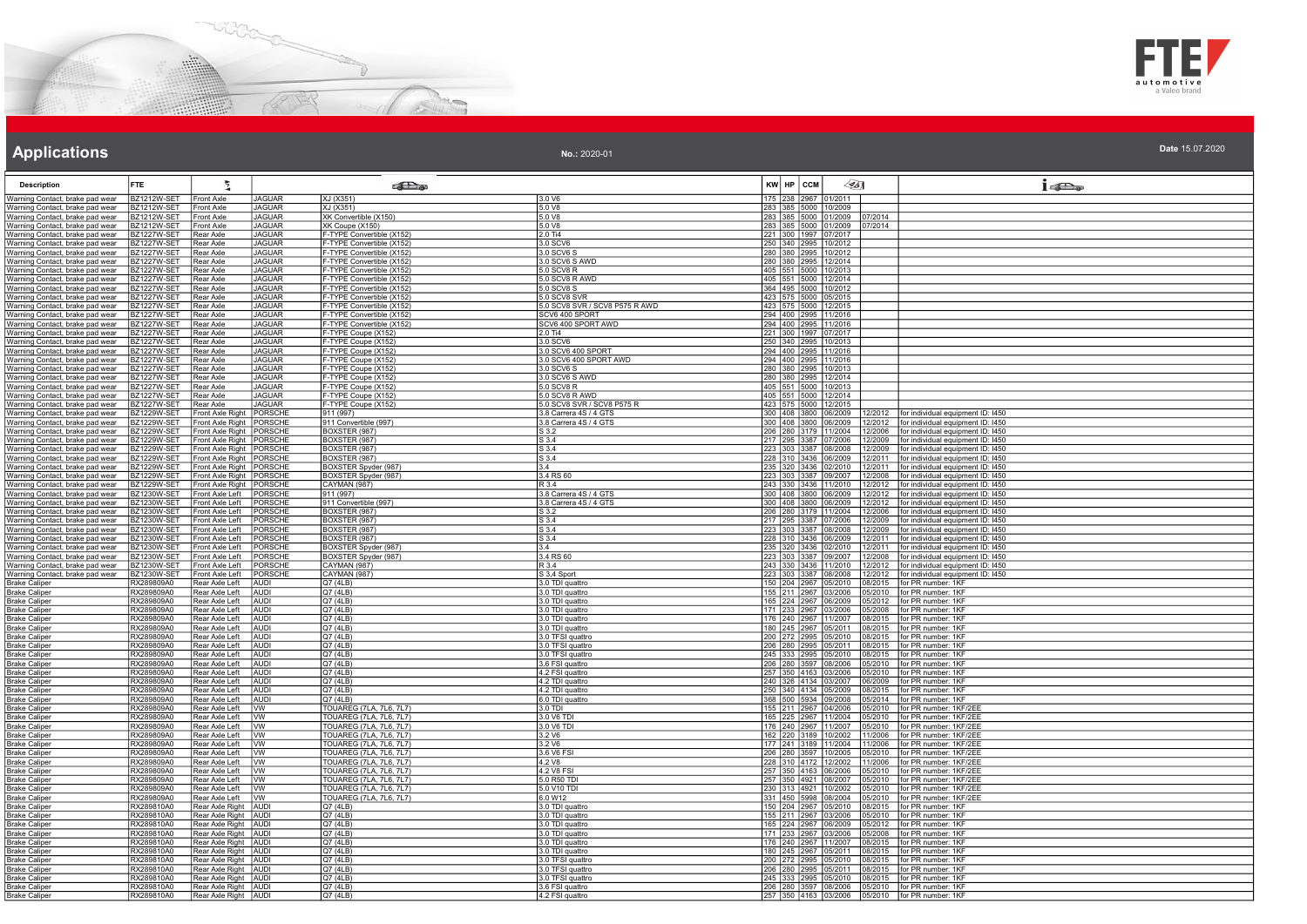



| No.: 2020-01 | Date 15.07.2020 |
|--------------|-----------------|
|              |                 |

| Rear Axle Right AUDI<br>Rear Axle Right AUDI<br>Q7 (4LB)<br>4.2 TDI quattro<br>240 326 4134 03/2007<br>for PR number: 1KF<br>RX289810A0<br>06/2009<br>250 340 4134 05/2009 08/2015 for PR number: 1KF<br>RX289810A0<br>O7(41 B)<br>4.2 TDI quattro<br>Brake Caliper<br>368 500 5934 09/2008<br>RX289810A0<br>Rear Axle Right AUDI<br>Q7(4LB)<br>6.0 TDI quattro<br>05/2014<br>for PR number: 1KF<br>TOUAREG (7LA, 7L6, 7L7)<br>RX289810A0<br>Rear Axle Right   VW<br>155 211 2967 04/2006<br>05/2010<br>for PR number: 1KF/2EE<br>3.0 TDI<br>Rear Axle Right   VW<br>165 225 2967 11/2004<br>for PR number: 1KF/2FF<br>RX289810A0<br>TOUAREG (7LA, 7L6, 7L7)<br>3.0 V6 TDI<br>05/2010<br>RX289810A0<br>Rear Axle Right WW<br>TOUAREG (7LA, 7L6, 7L7)<br>3.0 V6 TDI<br>176 240 2967 11/2007<br>for PR number: 1KF/2EE<br>05/2010<br>RX289810A0<br>TOUAREG (7LA, 7L6, 7L7)<br>162 220 3189 10/2002<br>for PR number: 1KF/2EE<br>Rear Axle Right   VW<br>3.2 V6<br>11/2006<br><b>TOUAREG</b> (7LA, 7L6, 7L7)<br>177 241 3189 11/2004<br>RX289810A0<br>Rear Axle Right WW<br>3.2V6<br>11/2006<br>for PR number: 1KF/2EE<br>RX289810A0<br>Rear Axle Right   VW<br>TOUAREG (7LA, 7L6, 7L7)<br>3.6 V6 FSI<br>206 280 3597 10/2005<br>05/2010<br>for PR number: 1KF/2EE<br>RX289810A0<br>Rear Axle Right WW<br>TOUAREG (7LA, 7L6, 7L7)<br>4.2 V8<br>228 310 4172 12/2002 11/2006<br>for PR number: 1KF/2EE<br>TOUAREG (7LA, 7L6, 7L7)<br>RX289810A0<br>Rear Axle Right   VW<br>4.2 V8 FSI<br>257 350 4163 06/2006<br>05/2010<br>or PR number: 1KF/2EE<br>RX289810A0<br>Rear Axle Right   VW<br>TOUAREG (7LA, 7L6, 7L7)<br>5.0 R50 TD<br>257 350 4921 08/2007<br>for PR number: 1KF/2EE<br>05/2010<br><b>TOUAREG (7LA, 7L6, 7L7)</b><br>230 313 4921 10/2002<br>RX289810A0<br>Rear Axle Right   VW<br>5.0 V10 TD<br>05/2010<br>for PR number: 1KF/2EE<br><b>TOUAREG (7LA, 7L6, 7L7)</b><br>331 450 5998 08/2004<br>RX289810A0<br>Rear Axle Right WW<br>6.0 W12<br>05/2010<br>for PR number: 1KF/2EE<br>RX309887A0<br>Rear Axle Left<br>HONDA<br>JAZZ III (GE_, GG_, GP_, ZA<br>1.2<br>66 90 1198 07/2008<br>RX309887A0<br>Rear Axle Left<br><b>HONDA</b><br>JAZZ III (GE , GG , GP , ZA<br>1.3i<br>73 100 1339 07/2008<br>74 101 1339 11/2008<br>RX309887A0<br>Rear Axle Left<br><b>HONDA</b><br>JAZZ III (GE_, GG_, GP_, ZA_)<br>1.4<br>1.2<br>66 90 1198 07/2008<br>RX309888A0<br>Rear Axle Right<br><b>HONDA</b><br>JAZZ III (GE_, GG_, GP_, ZA_)<br>JAZZ III (GE, GG, GP, ZA)<br>73 100 1339 07/2008<br>RX309888A0<br>Rear Axle Right   HONDA<br>1.3i<br>74 101 1339 11/2008<br>RX309888A0<br>Rear Axle Right<br><b>HONDA</b><br>JAZZ III (GE, GG, GP, ZA<br>1.4<br>RX3498103A0<br>Rear Axle Left<br><b>HYUNDAI</b><br>ix20 (JC)<br>1.4<br>66 90 1396 11/2010<br>RX3498103A0<br>Rear Axle Left<br><b>HYUNDAI</b><br>1.4 CRDi<br>57 78 1396 06/2011<br>ix20 (JC)<br>RX3498103A0<br>1.4 CRDi<br>66 90 1396 11/2010<br>Rear Axle Left<br><b>HYUNDAI</b><br>ix20 (JC)<br>92 125 1591 11/2010<br>RX3498103A0<br><b>HYUNDAI</b><br>l Rear Axle Left<br>ix20 (JC)<br>1 R<br>1.6 CRDI<br>85 116 1582 06/2011<br>RX3498103A0<br>Rear Axle Left<br><b>HYUNDAI</b><br>$ix20$ (JC)<br>RX3498103A0<br>Rear Axle Left<br><b>HYUNDAI</b><br>1.6 CRDI<br>94 128 1582 06/2011<br>ix20 (JC)<br>RX3498104A0<br>Rear Axle Right<br><b>HYUNDAI</b><br>66 90 1396 11/2010<br>ix20 (JC)<br>14<br>RX3498104A0<br>1.4 CRDi<br>57 78 1396 06/2011<br>66 90 1396 11/2010<br>Rear Axle Right<br><b>HYUNDAI</b><br>ix20 (JC)<br>RX3498104A0<br>Rear Axle Right   HYUNDAI<br>ix20 (JC)<br>1.4 CRDi<br>92 125 1591 11/2010<br>RX3498104A0<br>1.6<br>Rear Axle Right   HYUNDAI<br>ix20 (JC)<br>RX3498104A0<br>Rear Axle Right<br>HYUNDAI<br>ix20 (JC)<br>1.6 CRDI<br>85 116 1582 06/2011<br>RX3498104A0<br>Rear Axle Right<br><b>HYUNDAI</b><br>ix20 (JC)<br>1.6 CRDI<br>94 128 1582 06/2011<br>RX3498145A0<br><b>HYUNDAI</b><br>73 99 1396 12/2011<br>Rear Axle Left<br>12/2015<br>Vehicle Equipment: for vehicles without electric parking brake<br>i30 (GD)<br>1.4<br>RX3498145A0<br>HYUNDAI<br>1.4 CRDi<br>66 90 1396 12/2011<br>Rear Axle Left<br>i30 (GD)<br>12/2016<br>Vehicle Equipment: for vehicles without electric parking brake<br>12/2016<br>RX3498145A0<br>88 120 1591 01/2012<br><b>HYUNDAI</b><br>i30 (GD)<br>Rear Axle Left<br>1.6<br>Vehicle Equipment: for vehicles without electric parking brake<br>1.6<br>95 129 1591 12/2011<br>Vehicle Equipment: for vehicles without electric parking brake<br>RX3498145A0<br>Rear Axle Left<br><b>HYUNDAI</b><br>i30 (GD)<br>12/2015<br>RX3498145A0<br>Rear Axle Left<br>HYUNDAI<br>1.6 CRDi<br>81  110  1582  12/2011  12/2016<br>Vehicle Equipment: for vehicles without electric parking brake<br>i30 (GD)<br>RX3498145A0<br>94 128 1582 12/2011<br>Rear Axle Left<br>HYUNDAI<br>1.6 CRD<br>Vehicle Equipment: for vehicles without electric parking brake<br>i30 (GD)<br>12/2015<br>RX3498145A0<br>Rear Axle Left<br>HYUNDAI<br>1.6 CRDi<br>100 136 1582 11/2011<br>i30 (GD)<br>04/2013<br>Vehicle Equipment: for vehicles without electric parking brake<br>99 135 1591 12/2011 12/2016<br>RX3498145A0<br>Rear Axle Left<br><b>HYUNDAI</b><br>i30 (GD)<br>1.6 GDI<br>Vehicle Equipment: for vehicles without electric parking brake<br>73 99 1396 06/2012<br>RX3498145A0<br><b>HYUNDAI</b><br>12/2015<br>Vehicle Equipment: for vehicles without electric parking brake<br>Rear Axle Left<br>i30 Estate (GD)<br>1.4<br>66 90 1396 06/2012<br>RX3498145A0<br>Rear Axle Left<br><b>HYUNDAI</b><br>i30 Estate (GD)<br>1.4 CRDi<br>Vehicle Equipment: for vehicles without electric parking brake<br>RX3498145A0<br>Rear Axle Left<br><b>HYUNDAI</b><br>i30 Estate (GD)<br>1.6<br>88 120 1591 06/2012<br>Vehicle Equipment: for vehicles without electric parking brake<br>RX3498145A0<br>Rear Axle Left<br><b>HYUNDAI</b><br>i30 Estate (GD)<br>95 129 1591 06/2012<br>12/2015<br>Vehicle Equipment: for vehicles without electric parking brake<br>1.6<br>RX3498145A0<br>81 110 1582 06/2012<br>Rear Axle Left<br><b>HYUNDAI</b><br>i30 Estate (GD)<br>1.6 CRDi<br>/ehicle Equipment: for vehicles without electric parking brake<br>94 128 1582 06/2012<br>RX3498145A0<br><b>HYUNDAI</b><br>1.6 CRD<br>Rear Axle Left<br>i30 Estate (GD)<br>12/2015<br>Vehicle Equipment: for vehicles without electric parking brake<br>99 135 1591 06/2012<br>Vehicle Equipment: for vehicles without electric parking brake<br>RX3498145A0<br>Rear Axle Left<br><b>HYUNDAI</b><br>i30 Estate (GD)<br>1.6 GDI<br>RX3498146A0<br>Rear Axle Right<br><b>HYUNDAI</b><br>73 99 1396 12/2011<br>Vehicle Equipment: for vehicles without electric parking brake<br>i30 (GD)<br>1.4<br>12/2015<br>1.4 CRDi<br>RX3498146A0<br>Rear Axle Right<br><b>HYUNDAI</b><br>66 90 1396 12/2011<br>Vehicle Equipment: for vehicles without electric parking brake<br>i30 (GD)<br>12/2016<br>RX3498146A0<br>88 120 1591 01/2012<br>Vehicle Equipment: for vehicles without electric parking brake<br>Rear Axle Right<br>HYUNDAI<br>1.6<br>12/2016<br>i30 (GD)<br>RX3498146A0<br>Rear Axle Right   HYUNDAI<br>i30 (GD)<br>1.6<br>95 129 1591 12/2011<br>12/2015<br>Vehicle Equipment: for vehicles without electric parking brake<br>81 110 1582 12/2011 12/2016<br>RX3498146A0<br>1.6 CRDi<br>Vehicle Equipment: for vehicles without electric parking brake<br>Rear Axle Right   HYUNDAI<br>i30 (GD)<br>ehicle Equipment: for vehicles without electric parking brake<br>RX3498146A0<br>Rear Axle Right   HYUNDAI<br>i30 (GD)<br>1.6 CRDi<br>94 128 1582 12/2011<br>12/2015<br>RX3498146A0<br>Rear Axle Right   HYUNDAI<br>i30 (GD)<br>1.6 CRDi<br>100 136 1582 11/2011<br>04/2013<br>Vehicle Equipment: for vehicles without electric parking brake<br>RX3498146A0<br>Rear Axle Right   HYUNDAI<br>99 135 1591 12/2011<br>Vehicle Equipment: for vehicles without electric parking brake<br>12/2016<br>i30 (GD)<br>$1.6$ GDI<br>RX3498146A0<br>Rear Axle Right   HYUNDAI<br>73 99 1396 06/2012<br>i30 Estate (GD)<br>1.4<br>12/2015<br>ehicle Equipment: for vehicles without electric parking brake<br>66 90 1396 06/2012<br>RX3498146A0<br>1.4 CRDi<br>Rear Axle Right   HYUNDAI<br>i30 Estate (GD)<br>Vehicle Equipment: for vehicles without electric parking brake<br>88 120 1591 06/2012<br>/ehicle Equipment: for vehicles without electric parking brake<br>RX3498146A0<br>Rear Axle Right   HYUNDAI<br>i30 Estate (GD)<br>1.6<br>RX3498146A0<br>Rear Axle Right   HYUNDAI<br>i30 Estate (GD)<br>1.6<br>95 129 1591 06/2012<br>Vehicle Equipment: for vehicles without electric parking brake<br>12/2015<br>1.6 CRDi<br>RX3498146A0<br>Rear Axle Right<br>81  110  1582  06/2012<br>Vehicle Equipment: for vehicles without electric parking brake<br><b>HYUNDAI</b><br>i30 Estate (GD)<br>RX3498146A0<br>Rear Axle Right<br><b>HYUNDAI</b><br>1.6 CRDi<br>94 128 1582 06/2012<br>i30 Estate (GD)<br>2/2015<br>Vehicle Equipment: for vehicles without electric parking brake<br>99 135 1591 06/2012<br>RX3498146A0<br>Rear Axle Right   HYUNDAI<br>i30 Estate (GD)<br>1.6 GDI<br>/ehicle Equipment: for vehicles without electric parking brake<br>70 95 1339 01/2006<br>RX3498149A0<br>HONDA<br>CIVIC VIII Saloon (FD, FA)<br>Rear Axle Left<br>1.3 Hybrid (FA3, FD3<br>85 116 1339 01/2010<br>RX3498149A0<br>Rear Axle Left<br>HONDA<br>CIVIC VIII Saloon (FD, FA)<br>1.3 Hybrid (FD3)<br>2/2012<br>RX3498149A0<br>Rear Axle Left<br><b>HONDA</b><br>CIVIC VIII Saloon (FD, FA)<br>1.6<br>84 114 1595 09/2005<br>RX3498149A0<br>CIVIC VIII Saloon (FD, FA)<br>92 125 1595 09/2005<br>Rear Axle Left<br>HONDA<br>1.6<br>RX3498149A0<br>CIVIC VIII Saloon (FD, FA)<br>103 140 1799 09/2005<br>Rear Axle Left<br><b>HONDA</b><br>1.8 (FD1, FD7)<br>02/2012<br>103 140 1799 11/2006<br>RX3498149A0<br>CIVIC VIII Saloon (FD, FA)<br>1.8 EXS Flex<br>Rear Axle Left<br><b>HONDA</b><br><b>HONDA</b><br>70 95 1339 01/2006<br>RX3498150A0<br>Rear Axle Right<br>CIVIC VIII Saloon (FD, FA)<br>1.3 Hybrid (FA3, FD3)<br>RX3498150A0<br>Rear Axle Right<br><b>HONDA</b><br>CIVIC VIII Saloon (FD, FA)<br>85 116 1339 01/2010<br>1.3 Hybrid (FD3)<br>02/2012<br>RX3498150A0<br>Rear Axle Right<br>CIVIC VIII Saloon (FD, FA)<br>84 114 1595 09/2005<br><b>HONDA</b><br>1.6<br>RX3498150A0<br>CIVIC VIII Saloon (FD, FA)<br>92 125 1595 09/2005<br>Rear Axle Right<br><b>HONDA</b><br>1.6<br>RX3498150A0<br>Rear Axle Right   HONDA<br>CIVIC VIII Saloon (FD, FA)<br>1.8 (FD1, FD7)<br>103 140 1799 09/2005<br>2/2012<br>CIVIC VIII Saloon (FD, FA)<br>103 140 1799 11/2006<br>RX3498150A0<br>Rear Axle Right   HONDA<br>1.8 EXS Flex<br>RX369889A0<br>Rear Axle Left<br>TOYOTA<br>AURIS (E18)<br>1.3 (NRE180)<br>73 99 1329 05/2015<br>12/2018<br>RX369889A0<br>Rear Axle Left<br>TOYOTA<br>AURIS (E18)<br>1.4 D-4D (NDE180)<br>66 90 1364 05/2015<br>12/2018<br>AURIS (E18)<br>1.6 (ZRE181_, ZRE185_)<br>97 132 1598 05/2015<br>Construction Type: ZRE181<br>RX369889A0<br>Rear Axle Left<br>12/2018<br>TOYOTA | <b>Description</b>   | FTE        |                |        | <b>SET a</b>      |              | KW HP CCM | 45] | $1 - 5$ |
|---------------------------------------------------------------------------------------------------------------------------------------------------------------------------------------------------------------------------------------------------------------------------------------------------------------------------------------------------------------------------------------------------------------------------------------------------------------------------------------------------------------------------------------------------------------------------------------------------------------------------------------------------------------------------------------------------------------------------------------------------------------------------------------------------------------------------------------------------------------------------------------------------------------------------------------------------------------------------------------------------------------------------------------------------------------------------------------------------------------------------------------------------------------------------------------------------------------------------------------------------------------------------------------------------------------------------------------------------------------------------------------------------------------------------------------------------------------------------------------------------------------------------------------------------------------------------------------------------------------------------------------------------------------------------------------------------------------------------------------------------------------------------------------------------------------------------------------------------------------------------------------------------------------------------------------------------------------------------------------------------------------------------------------------------------------------------------------------------------------------------------------------------------------------------------------------------------------------------------------------------------------------------------------------------------------------------------------------------------------------------------------------------------------------------------------------------------------------------------------------------------------------------------------------------------------------------------------------------------------------------------------------------------------------------------------------------------------------------------------------------------------------------------------------------------------------------------------------------------------------------------------------------------------------------------------------------------------------------------------------------------------------------------------------------------------------------------------------------------------------------------------------------------------------------------------------------------------------------------------------------------------------------------------------------------------------------------------------------------------------------------------------------------------------------------------------------------------------------------------------------------------------------------------------------------------------------------------------------------------------------------------------------------------------------------------------------------------------------------------------------------------------------------------------------------------------------------------------------------------------------------------------------------------------------------------------------------------------------------------------------------------------------------------------------------------------------------------------------------------------------------------------------------------------------------------------------------------------------------------------------------------------------------------------------------------------------------------------------------------------------------------------------------------------------------------------------------------------------------------------------------------------------------------------------------------------------------------------------------------------------------------------------------------------------------------------------------------------------------------------------------------------------------------------------------------------------------------------------------------------------------------------------------------------------------------------------------------------------------------------------------------------------------------------------------------------------------------------------------------------------------------------------------------------------------------------------------------------------------------------------------------------------------------------------------------------------------------------------------------------------------------------------------------------------------------------------------------------------------------------------------------------------------------------------------------------------------------------------------------------------------------------------------------------------------------------------------------------------------------------------------------------------------------------------------------------------------------------------------------------------------------------------------------------------------------------------------------------------------------------------------------------------------------------------------------------------------------------------------------------------------------------------------------------------------------------------------------------------------------------------------------------------------------------------------------------------------------------------------------------------------------------------------------------------------------------------------------------------------------------------------------------------------------------------------------------------------------------------------------------------------------------------------------------------------------------------------------------------------------------------------------------------------------------------------------------------------------------------------------------------------------------------------------------------------------------------------------------------------------------------------------------------------------------------------------------------------------------------------------------------------------------------------------------------------------------------------------------------------------------------------------------------------------------------------------------------------------------------------------------------------------------------------------------------------------------------------------------------------------------------------------------------------------------------------------------------------------------------------------------------------------------------------------------------------------------------------------------------------------------------------------------------------------------------------------------------------------------------------------------------------------------------------------------------------------------------------------------------------------------------------------------------------------------------------------------------------------------------------------------------------------------------------------------------------------------------------------------------------------------------------------------------------------------------------------------------------------------------------------------------------------------------------------------------------------------------------------------------------------------------------------------------------------------------------------------------------------------------------------------------------------------------------------------------------------------------------------------------------------------------------------------------------------------------------------------------------------------------------------------------------------------------------------------------------------------------------------------------------------------------------------------------------------------------------------------------------------------------------------------------------------------------------------------------------------------------------------------------------------------------------------------------------------------------------------------------------------------------------------------------------------------------------------------------------------------------------------------------------------------------------------------------------------------------------------------------------------------------------------------------------------------------------------------------------------------------------------------------------------------------------------------------------------------------------------------------------------------------------------------------------------------------------------------------------------------------------------------------------------------------------------------------------------------------------------------------------------------------------------------------------------------------------------------------------------------------------------------------------------------------------------------------------------------------------------------------------------------------------------------------------------------------------------------------------------------------------------------------------------------------------------------------------------------------------------------------------------------------------------------------------------------------------------------------------------------------------------------------------------------------------------------------------------------------------------------------------------------------------------------------------------------------------------------------------------------------------------------------------------------------------------|----------------------|------------|----------------|--------|-------------------|--------------|-----------|-----|---------|
| <b>Brake Caliper</b><br><b>Brake Caliper</b><br>Brake Caliper<br><b>Brake Caliper</b><br><b>Brake Caliper</b><br><b>Brake Caliper</b><br><b>Brake Caliper</b><br><b>Brake Caliper</b><br><b>Brake Caliper</b><br><b>Brake Caliper</b><br>Brake Caliper<br><b>Brake Caliper</b><br><b>Brake Caliper</b><br><b>Brake Caliper</b><br><b>Brake Caliper</b><br><b>Brake Caliper</b><br><b>Brake Caliper</b><br><b>Brake Caliper</b><br><b>Brake Caliper</b><br><b>Brake Caliper</b><br><b>Brake Caliper</b><br>Brake Caliper<br><b>Brake Caliper</b><br><b>Brake Caliper</b><br>Brake Caliper<br><b>Brake Caliper</b><br>Brake Caliper<br><b>Brake Caliper</b>                                                                                                                                                                                                                                                                                                                                                                                                                                                                                                                                                                                                                                                                                                                                                                                                                                                                                                                                                                                                                                                                                                                                                                                                                                                                                                                                                                                                                                                                                                                                                                                                                                                                                                                                                                                                                                                                                                                                                                                                                                                                                                                                                                                                                                                                                                                                                                                                                                                                                                                                                                                                                                                                                                                                                                                                                                                                                                                                                                                                                                                                                                                                                                                                                                                                                                                                                                                                                                                                                                                                                                                                                                                                                                                                                                                                                                                                                                                                                                                                                                                                                                                                                                                                                                                                                                                                                                                                                                                                                                                                                                                                                                                                                                                                                                                                                                                                                                                                                                                                                                                                                                                                                                                                                                                                                                                                                                                                                                                                                                                                                                                                                                                                                                                                                                                                                                                                                                                                                                                                                                                                                                                                                                                                                                                                                                                                                                                                                                                                                                                                                                                                                                                                                                                                                                                                                                                                                                                                                                                                                                                                                                                                                                                                                                                                                                                                                                                                                                                                                                                                                                                                                                                                                                                                                                                                                                                                                                                                                                                                                                                                                                                                                                                                                                                                                                                                                                                                                                                                                                                                                                                                                                                                                                                                                                                                                                                                                                                                                                                                                                                                                                                                                                                                                                                                                                                                                                                                                                                                                                                                                                                                                                                                                                                                                                                                                                                                                                                                                                                                                                                                                                                                                                                                                                                                                                                                                     | <b>Brake Caliper</b> |            |                |        |                   |              |           |     |         |
|                                                                                                                                                                                                                                                                                                                                                                                                                                                                                                                                                                                                                                                                                                                                                                                                                                                                                                                                                                                                                                                                                                                                                                                                                                                                                                                                                                                                                                                                                                                                                                                                                                                                                                                                                                                                                                                                                                                                                                                                                                                                                                                                                                                                                                                                                                                                                                                                                                                                                                                                                                                                                                                                                                                                                                                                                                                                                                                                                                                                                                                                                                                                                                                                                                                                                                                                                                                                                                                                                                                                                                                                                                                                                                                                                                                                                                                                                                                                                                                                                                                                                                                                                                                                                                                                                                                                                                                                                                                                                                                                                                                                                                                                                                                                                                                                                                                                                                                                                                                                                                                                                                                                                                                                                                                                                                                                                                                                                                                                                                                                                                                                                                                                                                                                                                                                                                                                                                                                                                                                                                                                                                                                                                                                                                                                                                                                                                                                                                                                                                                                                                                                                                                                                                                                                                                                                                                                                                                                                                                                                                                                                                                                                                                                                                                                                                                                                                                                                                                                                                                                                                                                                                                                                                                                                                                                                                                                                                                                                                                                                                                                                                                                                                                                                                                                                                                                                                                                                                                                                                                                                                                                                                                                                                                                                                                                                                                                                                                                                                                                                                                                                                                                                                                                                                                                                                                                                                                                                                                                                                                                                                                                                                                                                                                                                                                                                                                                                                                                                                                                                                                                                                                                                                                                                                                                                                                                                                                                                                                                                                                                                                                                                                                                                                                                                                                                                                                                                                                                                                                                               |                      |            |                |        |                   |              |           |     |         |
|                                                                                                                                                                                                                                                                                                                                                                                                                                                                                                                                                                                                                                                                                                                                                                                                                                                                                                                                                                                                                                                                                                                                                                                                                                                                                                                                                                                                                                                                                                                                                                                                                                                                                                                                                                                                                                                                                                                                                                                                                                                                                                                                                                                                                                                                                                                                                                                                                                                                                                                                                                                                                                                                                                                                                                                                                                                                                                                                                                                                                                                                                                                                                                                                                                                                                                                                                                                                                                                                                                                                                                                                                                                                                                                                                                                                                                                                                                                                                                                                                                                                                                                                                                                                                                                                                                                                                                                                                                                                                                                                                                                                                                                                                                                                                                                                                                                                                                                                                                                                                                                                                                                                                                                                                                                                                                                                                                                                                                                                                                                                                                                                                                                                                                                                                                                                                                                                                                                                                                                                                                                                                                                                                                                                                                                                                                                                                                                                                                                                                                                                                                                                                                                                                                                                                                                                                                                                                                                                                                                                                                                                                                                                                                                                                                                                                                                                                                                                                                                                                                                                                                                                                                                                                                                                                                                                                                                                                                                                                                                                                                                                                                                                                                                                                                                                                                                                                                                                                                                                                                                                                                                                                                                                                                                                                                                                                                                                                                                                                                                                                                                                                                                                                                                                                                                                                                                                                                                                                                                                                                                                                                                                                                                                                                                                                                                                                                                                                                                                                                                                                                                                                                                                                                                                                                                                                                                                                                                                                                                                                                                                                                                                                                                                                                                                                                                                                                                                                                                                                                                                               |                      |            |                |        |                   |              |           |     |         |
|                                                                                                                                                                                                                                                                                                                                                                                                                                                                                                                                                                                                                                                                                                                                                                                                                                                                                                                                                                                                                                                                                                                                                                                                                                                                                                                                                                                                                                                                                                                                                                                                                                                                                                                                                                                                                                                                                                                                                                                                                                                                                                                                                                                                                                                                                                                                                                                                                                                                                                                                                                                                                                                                                                                                                                                                                                                                                                                                                                                                                                                                                                                                                                                                                                                                                                                                                                                                                                                                                                                                                                                                                                                                                                                                                                                                                                                                                                                                                                                                                                                                                                                                                                                                                                                                                                                                                                                                                                                                                                                                                                                                                                                                                                                                                                                                                                                                                                                                                                                                                                                                                                                                                                                                                                                                                                                                                                                                                                                                                                                                                                                                                                                                                                                                                                                                                                                                                                                                                                                                                                                                                                                                                                                                                                                                                                                                                                                                                                                                                                                                                                                                                                                                                                                                                                                                                                                                                                                                                                                                                                                                                                                                                                                                                                                                                                                                                                                                                                                                                                                                                                                                                                                                                                                                                                                                                                                                                                                                                                                                                                                                                                                                                                                                                                                                                                                                                                                                                                                                                                                                                                                                                                                                                                                                                                                                                                                                                                                                                                                                                                                                                                                                                                                                                                                                                                                                                                                                                                                                                                                                                                                                                                                                                                                                                                                                                                                                                                                                                                                                                                                                                                                                                                                                                                                                                                                                                                                                                                                                                                                                                                                                                                                                                                                                                                                                                                                                                                                                                                                                               |                      |            |                |        |                   |              |           |     |         |
|                                                                                                                                                                                                                                                                                                                                                                                                                                                                                                                                                                                                                                                                                                                                                                                                                                                                                                                                                                                                                                                                                                                                                                                                                                                                                                                                                                                                                                                                                                                                                                                                                                                                                                                                                                                                                                                                                                                                                                                                                                                                                                                                                                                                                                                                                                                                                                                                                                                                                                                                                                                                                                                                                                                                                                                                                                                                                                                                                                                                                                                                                                                                                                                                                                                                                                                                                                                                                                                                                                                                                                                                                                                                                                                                                                                                                                                                                                                                                                                                                                                                                                                                                                                                                                                                                                                                                                                                                                                                                                                                                                                                                                                                                                                                                                                                                                                                                                                                                                                                                                                                                                                                                                                                                                                                                                                                                                                                                                                                                                                                                                                                                                                                                                                                                                                                                                                                                                                                                                                                                                                                                                                                                                                                                                                                                                                                                                                                                                                                                                                                                                                                                                                                                                                                                                                                                                                                                                                                                                                                                                                                                                                                                                                                                                                                                                                                                                                                                                                                                                                                                                                                                                                                                                                                                                                                                                                                                                                                                                                                                                                                                                                                                                                                                                                                                                                                                                                                                                                                                                                                                                                                                                                                                                                                                                                                                                                                                                                                                                                                                                                                                                                                                                                                                                                                                                                                                                                                                                                                                                                                                                                                                                                                                                                                                                                                                                                                                                                                                                                                                                                                                                                                                                                                                                                                                                                                                                                                                                                                                                                                                                                                                                                                                                                                                                                                                                                                                                                                                                                                               |                      |            |                |        |                   |              |           |     |         |
|                                                                                                                                                                                                                                                                                                                                                                                                                                                                                                                                                                                                                                                                                                                                                                                                                                                                                                                                                                                                                                                                                                                                                                                                                                                                                                                                                                                                                                                                                                                                                                                                                                                                                                                                                                                                                                                                                                                                                                                                                                                                                                                                                                                                                                                                                                                                                                                                                                                                                                                                                                                                                                                                                                                                                                                                                                                                                                                                                                                                                                                                                                                                                                                                                                                                                                                                                                                                                                                                                                                                                                                                                                                                                                                                                                                                                                                                                                                                                                                                                                                                                                                                                                                                                                                                                                                                                                                                                                                                                                                                                                                                                                                                                                                                                                                                                                                                                                                                                                                                                                                                                                                                                                                                                                                                                                                                                                                                                                                                                                                                                                                                                                                                                                                                                                                                                                                                                                                                                                                                                                                                                                                                                                                                                                                                                                                                                                                                                                                                                                                                                                                                                                                                                                                                                                                                                                                                                                                                                                                                                                                                                                                                                                                                                                                                                                                                                                                                                                                                                                                                                                                                                                                                                                                                                                                                                                                                                                                                                                                                                                                                                                                                                                                                                                                                                                                                                                                                                                                                                                                                                                                                                                                                                                                                                                                                                                                                                                                                                                                                                                                                                                                                                                                                                                                                                                                                                                                                                                                                                                                                                                                                                                                                                                                                                                                                                                                                                                                                                                                                                                                                                                                                                                                                                                                                                                                                                                                                                                                                                                                                                                                                                                                                                                                                                                                                                                                                                                                                                                                                               |                      |            |                |        |                   |              |           |     |         |
|                                                                                                                                                                                                                                                                                                                                                                                                                                                                                                                                                                                                                                                                                                                                                                                                                                                                                                                                                                                                                                                                                                                                                                                                                                                                                                                                                                                                                                                                                                                                                                                                                                                                                                                                                                                                                                                                                                                                                                                                                                                                                                                                                                                                                                                                                                                                                                                                                                                                                                                                                                                                                                                                                                                                                                                                                                                                                                                                                                                                                                                                                                                                                                                                                                                                                                                                                                                                                                                                                                                                                                                                                                                                                                                                                                                                                                                                                                                                                                                                                                                                                                                                                                                                                                                                                                                                                                                                                                                                                                                                                                                                                                                                                                                                                                                                                                                                                                                                                                                                                                                                                                                                                                                                                                                                                                                                                                                                                                                                                                                                                                                                                                                                                                                                                                                                                                                                                                                                                                                                                                                                                                                                                                                                                                                                                                                                                                                                                                                                                                                                                                                                                                                                                                                                                                                                                                                                                                                                                                                                                                                                                                                                                                                                                                                                                                                                                                                                                                                                                                                                                                                                                                                                                                                                                                                                                                                                                                                                                                                                                                                                                                                                                                                                                                                                                                                                                                                                                                                                                                                                                                                                                                                                                                                                                                                                                                                                                                                                                                                                                                                                                                                                                                                                                                                                                                                                                                                                                                                                                                                                                                                                                                                                                                                                                                                                                                                                                                                                                                                                                                                                                                                                                                                                                                                                                                                                                                                                                                                                                                                                                                                                                                                                                                                                                                                                                                                                                                                                                                                                               |                      |            |                |        |                   |              |           |     |         |
|                                                                                                                                                                                                                                                                                                                                                                                                                                                                                                                                                                                                                                                                                                                                                                                                                                                                                                                                                                                                                                                                                                                                                                                                                                                                                                                                                                                                                                                                                                                                                                                                                                                                                                                                                                                                                                                                                                                                                                                                                                                                                                                                                                                                                                                                                                                                                                                                                                                                                                                                                                                                                                                                                                                                                                                                                                                                                                                                                                                                                                                                                                                                                                                                                                                                                                                                                                                                                                                                                                                                                                                                                                                                                                                                                                                                                                                                                                                                                                                                                                                                                                                                                                                                                                                                                                                                                                                                                                                                                                                                                                                                                                                                                                                                                                                                                                                                                                                                                                                                                                                                                                                                                                                                                                                                                                                                                                                                                                                                                                                                                                                                                                                                                                                                                                                                                                                                                                                                                                                                                                                                                                                                                                                                                                                                                                                                                                                                                                                                                                                                                                                                                                                                                                                                                                                                                                                                                                                                                                                                                                                                                                                                                                                                                                                                                                                                                                                                                                                                                                                                                                                                                                                                                                                                                                                                                                                                                                                                                                                                                                                                                                                                                                                                                                                                                                                                                                                                                                                                                                                                                                                                                                                                                                                                                                                                                                                                                                                                                                                                                                                                                                                                                                                                                                                                                                                                                                                                                                                                                                                                                                                                                                                                                                                                                                                                                                                                                                                                                                                                                                                                                                                                                                                                                                                                                                                                                                                                                                                                                                                                                                                                                                                                                                                                                                                                                                                                                                                                                                                                               |                      |            |                |        |                   |              |           |     |         |
|                                                                                                                                                                                                                                                                                                                                                                                                                                                                                                                                                                                                                                                                                                                                                                                                                                                                                                                                                                                                                                                                                                                                                                                                                                                                                                                                                                                                                                                                                                                                                                                                                                                                                                                                                                                                                                                                                                                                                                                                                                                                                                                                                                                                                                                                                                                                                                                                                                                                                                                                                                                                                                                                                                                                                                                                                                                                                                                                                                                                                                                                                                                                                                                                                                                                                                                                                                                                                                                                                                                                                                                                                                                                                                                                                                                                                                                                                                                                                                                                                                                                                                                                                                                                                                                                                                                                                                                                                                                                                                                                                                                                                                                                                                                                                                                                                                                                                                                                                                                                                                                                                                                                                                                                                                                                                                                                                                                                                                                                                                                                                                                                                                                                                                                                                                                                                                                                                                                                                                                                                                                                                                                                                                                                                                                                                                                                                                                                                                                                                                                                                                                                                                                                                                                                                                                                                                                                                                                                                                                                                                                                                                                                                                                                                                                                                                                                                                                                                                                                                                                                                                                                                                                                                                                                                                                                                                                                                                                                                                                                                                                                                                                                                                                                                                                                                                                                                                                                                                                                                                                                                                                                                                                                                                                                                                                                                                                                                                                                                                                                                                                                                                                                                                                                                                                                                                                                                                                                                                                                                                                                                                                                                                                                                                                                                                                                                                                                                                                                                                                                                                                                                                                                                                                                                                                                                                                                                                                                                                                                                                                                                                                                                                                                                                                                                                                                                                                                                                                                                                                                               |                      |            |                |        |                   |              |           |     |         |
|                                                                                                                                                                                                                                                                                                                                                                                                                                                                                                                                                                                                                                                                                                                                                                                                                                                                                                                                                                                                                                                                                                                                                                                                                                                                                                                                                                                                                                                                                                                                                                                                                                                                                                                                                                                                                                                                                                                                                                                                                                                                                                                                                                                                                                                                                                                                                                                                                                                                                                                                                                                                                                                                                                                                                                                                                                                                                                                                                                                                                                                                                                                                                                                                                                                                                                                                                                                                                                                                                                                                                                                                                                                                                                                                                                                                                                                                                                                                                                                                                                                                                                                                                                                                                                                                                                                                                                                                                                                                                                                                                                                                                                                                                                                                                                                                                                                                                                                                                                                                                                                                                                                                                                                                                                                                                                                                                                                                                                                                                                                                                                                                                                                                                                                                                                                                                                                                                                                                                                                                                                                                                                                                                                                                                                                                                                                                                                                                                                                                                                                                                                                                                                                                                                                                                                                                                                                                                                                                                                                                                                                                                                                                                                                                                                                                                                                                                                                                                                                                                                                                                                                                                                                                                                                                                                                                                                                                                                                                                                                                                                                                                                                                                                                                                                                                                                                                                                                                                                                                                                                                                                                                                                                                                                                                                                                                                                                                                                                                                                                                                                                                                                                                                                                                                                                                                                                                                                                                                                                                                                                                                                                                                                                                                                                                                                                                                                                                                                                                                                                                                                                                                                                                                                                                                                                                                                                                                                                                                                                                                                                                                                                                                                                                                                                                                                                                                                                                                                                                                                                                               |                      |            |                |        |                   |              |           |     |         |
|                                                                                                                                                                                                                                                                                                                                                                                                                                                                                                                                                                                                                                                                                                                                                                                                                                                                                                                                                                                                                                                                                                                                                                                                                                                                                                                                                                                                                                                                                                                                                                                                                                                                                                                                                                                                                                                                                                                                                                                                                                                                                                                                                                                                                                                                                                                                                                                                                                                                                                                                                                                                                                                                                                                                                                                                                                                                                                                                                                                                                                                                                                                                                                                                                                                                                                                                                                                                                                                                                                                                                                                                                                                                                                                                                                                                                                                                                                                                                                                                                                                                                                                                                                                                                                                                                                                                                                                                                                                                                                                                                                                                                                                                                                                                                                                                                                                                                                                                                                                                                                                                                                                                                                                                                                                                                                                                                                                                                                                                                                                                                                                                                                                                                                                                                                                                                                                                                                                                                                                                                                                                                                                                                                                                                                                                                                                                                                                                                                                                                                                                                                                                                                                                                                                                                                                                                                                                                                                                                                                                                                                                                                                                                                                                                                                                                                                                                                                                                                                                                                                                                                                                                                                                                                                                                                                                                                                                                                                                                                                                                                                                                                                                                                                                                                                                                                                                                                                                                                                                                                                                                                                                                                                                                                                                                                                                                                                                                                                                                                                                                                                                                                                                                                                                                                                                                                                                                                                                                                                                                                                                                                                                                                                                                                                                                                                                                                                                                                                                                                                                                                                                                                                                                                                                                                                                                                                                                                                                                                                                                                                                                                                                                                                                                                                                                                                                                                                                                                                                                                                                               |                      |            |                |        |                   |              |           |     |         |
|                                                                                                                                                                                                                                                                                                                                                                                                                                                                                                                                                                                                                                                                                                                                                                                                                                                                                                                                                                                                                                                                                                                                                                                                                                                                                                                                                                                                                                                                                                                                                                                                                                                                                                                                                                                                                                                                                                                                                                                                                                                                                                                                                                                                                                                                                                                                                                                                                                                                                                                                                                                                                                                                                                                                                                                                                                                                                                                                                                                                                                                                                                                                                                                                                                                                                                                                                                                                                                                                                                                                                                                                                                                                                                                                                                                                                                                                                                                                                                                                                                                                                                                                                                                                                                                                                                                                                                                                                                                                                                                                                                                                                                                                                                                                                                                                                                                                                                                                                                                                                                                                                                                                                                                                                                                                                                                                                                                                                                                                                                                                                                                                                                                                                                                                                                                                                                                                                                                                                                                                                                                                                                                                                                                                                                                                                                                                                                                                                                                                                                                                                                                                                                                                                                                                                                                                                                                                                                                                                                                                                                                                                                                                                                                                                                                                                                                                                                                                                                                                                                                                                                                                                                                                                                                                                                                                                                                                                                                                                                                                                                                                                                                                                                                                                                                                                                                                                                                                                                                                                                                                                                                                                                                                                                                                                                                                                                                                                                                                                                                                                                                                                                                                                                                                                                                                                                                                                                                                                                                                                                                                                                                                                                                                                                                                                                                                                                                                                                                                                                                                                                                                                                                                                                                                                                                                                                                                                                                                                                                                                                                                                                                                                                                                                                                                                                                                                                                                                                                                                                                                               |                      |            |                |        |                   |              |           |     |         |
|                                                                                                                                                                                                                                                                                                                                                                                                                                                                                                                                                                                                                                                                                                                                                                                                                                                                                                                                                                                                                                                                                                                                                                                                                                                                                                                                                                                                                                                                                                                                                                                                                                                                                                                                                                                                                                                                                                                                                                                                                                                                                                                                                                                                                                                                                                                                                                                                                                                                                                                                                                                                                                                                                                                                                                                                                                                                                                                                                                                                                                                                                                                                                                                                                                                                                                                                                                                                                                                                                                                                                                                                                                                                                                                                                                                                                                                                                                                                                                                                                                                                                                                                                                                                                                                                                                                                                                                                                                                                                                                                                                                                                                                                                                                                                                                                                                                                                                                                                                                                                                                                                                                                                                                                                                                                                                                                                                                                                                                                                                                                                                                                                                                                                                                                                                                                                                                                                                                                                                                                                                                                                                                                                                                                                                                                                                                                                                                                                                                                                                                                                                                                                                                                                                                                                                                                                                                                                                                                                                                                                                                                                                                                                                                                                                                                                                                                                                                                                                                                                                                                                                                                                                                                                                                                                                                                                                                                                                                                                                                                                                                                                                                                                                                                                                                                                                                                                                                                                                                                                                                                                                                                                                                                                                                                                                                                                                                                                                                                                                                                                                                                                                                                                                                                                                                                                                                                                                                                                                                                                                                                                                                                                                                                                                                                                                                                                                                                                                                                                                                                                                                                                                                                                                                                                                                                                                                                                                                                                                                                                                                                                                                                                                                                                                                                                                                                                                                                                                                                                                                                               |                      |            |                |        |                   |              |           |     |         |
|                                                                                                                                                                                                                                                                                                                                                                                                                                                                                                                                                                                                                                                                                                                                                                                                                                                                                                                                                                                                                                                                                                                                                                                                                                                                                                                                                                                                                                                                                                                                                                                                                                                                                                                                                                                                                                                                                                                                                                                                                                                                                                                                                                                                                                                                                                                                                                                                                                                                                                                                                                                                                                                                                                                                                                                                                                                                                                                                                                                                                                                                                                                                                                                                                                                                                                                                                                                                                                                                                                                                                                                                                                                                                                                                                                                                                                                                                                                                                                                                                                                                                                                                                                                                                                                                                                                                                                                                                                                                                                                                                                                                                                                                                                                                                                                                                                                                                                                                                                                                                                                                                                                                                                                                                                                                                                                                                                                                                                                                                                                                                                                                                                                                                                                                                                                                                                                                                                                                                                                                                                                                                                                                                                                                                                                                                                                                                                                                                                                                                                                                                                                                                                                                                                                                                                                                                                                                                                                                                                                                                                                                                                                                                                                                                                                                                                                                                                                                                                                                                                                                                                                                                                                                                                                                                                                                                                                                                                                                                                                                                                                                                                                                                                                                                                                                                                                                                                                                                                                                                                                                                                                                                                                                                                                                                                                                                                                                                                                                                                                                                                                                                                                                                                                                                                                                                                                                                                                                                                                                                                                                                                                                                                                                                                                                                                                                                                                                                                                                                                                                                                                                                                                                                                                                                                                                                                                                                                                                                                                                                                                                                                                                                                                                                                                                                                                                                                                                                                                                                                                                               |                      |            |                |        |                   |              |           |     |         |
|                                                                                                                                                                                                                                                                                                                                                                                                                                                                                                                                                                                                                                                                                                                                                                                                                                                                                                                                                                                                                                                                                                                                                                                                                                                                                                                                                                                                                                                                                                                                                                                                                                                                                                                                                                                                                                                                                                                                                                                                                                                                                                                                                                                                                                                                                                                                                                                                                                                                                                                                                                                                                                                                                                                                                                                                                                                                                                                                                                                                                                                                                                                                                                                                                                                                                                                                                                                                                                                                                                                                                                                                                                                                                                                                                                                                                                                                                                                                                                                                                                                                                                                                                                                                                                                                                                                                                                                                                                                                                                                                                                                                                                                                                                                                                                                                                                                                                                                                                                                                                                                                                                                                                                                                                                                                                                                                                                                                                                                                                                                                                                                                                                                                                                                                                                                                                                                                                                                                                                                                                                                                                                                                                                                                                                                                                                                                                                                                                                                                                                                                                                                                                                                                                                                                                                                                                                                                                                                                                                                                                                                                                                                                                                                                                                                                                                                                                                                                                                                                                                                                                                                                                                                                                                                                                                                                                                                                                                                                                                                                                                                                                                                                                                                                                                                                                                                                                                                                                                                                                                                                                                                                                                                                                                                                                                                                                                                                                                                                                                                                                                                                                                                                                                                                                                                                                                                                                                                                                                                                                                                                                                                                                                                                                                                                                                                                                                                                                                                                                                                                                                                                                                                                                                                                                                                                                                                                                                                                                                                                                                                                                                                                                                                                                                                                                                                                                                                                                                                                                                                                               |                      |            |                |        |                   |              |           |     |         |
|                                                                                                                                                                                                                                                                                                                                                                                                                                                                                                                                                                                                                                                                                                                                                                                                                                                                                                                                                                                                                                                                                                                                                                                                                                                                                                                                                                                                                                                                                                                                                                                                                                                                                                                                                                                                                                                                                                                                                                                                                                                                                                                                                                                                                                                                                                                                                                                                                                                                                                                                                                                                                                                                                                                                                                                                                                                                                                                                                                                                                                                                                                                                                                                                                                                                                                                                                                                                                                                                                                                                                                                                                                                                                                                                                                                                                                                                                                                                                                                                                                                                                                                                                                                                                                                                                                                                                                                                                                                                                                                                                                                                                                                                                                                                                                                                                                                                                                                                                                                                                                                                                                                                                                                                                                                                                                                                                                                                                                                                                                                                                                                                                                                                                                                                                                                                                                                                                                                                                                                                                                                                                                                                                                                                                                                                                                                                                                                                                                                                                                                                                                                                                                                                                                                                                                                                                                                                                                                                                                                                                                                                                                                                                                                                                                                                                                                                                                                                                                                                                                                                                                                                                                                                                                                                                                                                                                                                                                                                                                                                                                                                                                                                                                                                                                                                                                                                                                                                                                                                                                                                                                                                                                                                                                                                                                                                                                                                                                                                                                                                                                                                                                                                                                                                                                                                                                                                                                                                                                                                                                                                                                                                                                                                                                                                                                                                                                                                                                                                                                                                                                                                                                                                                                                                                                                                                                                                                                                                                                                                                                                                                                                                                                                                                                                                                                                                                                                                                                                                                                                                               |                      |            |                |        |                   |              |           |     |         |
|                                                                                                                                                                                                                                                                                                                                                                                                                                                                                                                                                                                                                                                                                                                                                                                                                                                                                                                                                                                                                                                                                                                                                                                                                                                                                                                                                                                                                                                                                                                                                                                                                                                                                                                                                                                                                                                                                                                                                                                                                                                                                                                                                                                                                                                                                                                                                                                                                                                                                                                                                                                                                                                                                                                                                                                                                                                                                                                                                                                                                                                                                                                                                                                                                                                                                                                                                                                                                                                                                                                                                                                                                                                                                                                                                                                                                                                                                                                                                                                                                                                                                                                                                                                                                                                                                                                                                                                                                                                                                                                                                                                                                                                                                                                                                                                                                                                                                                                                                                                                                                                                                                                                                                                                                                                                                                                                                                                                                                                                                                                                                                                                                                                                                                                                                                                                                                                                                                                                                                                                                                                                                                                                                                                                                                                                                                                                                                                                                                                                                                                                                                                                                                                                                                                                                                                                                                                                                                                                                                                                                                                                                                                                                                                                                                                                                                                                                                                                                                                                                                                                                                                                                                                                                                                                                                                                                                                                                                                                                                                                                                                                                                                                                                                                                                                                                                                                                                                                                                                                                                                                                                                                                                                                                                                                                                                                                                                                                                                                                                                                                                                                                                                                                                                                                                                                                                                                                                                                                                                                                                                                                                                                                                                                                                                                                                                                                                                                                                                                                                                                                                                                                                                                                                                                                                                                                                                                                                                                                                                                                                                                                                                                                                                                                                                                                                                                                                                                                                                                                                                                               |                      |            |                |        |                   |              |           |     |         |
|                                                                                                                                                                                                                                                                                                                                                                                                                                                                                                                                                                                                                                                                                                                                                                                                                                                                                                                                                                                                                                                                                                                                                                                                                                                                                                                                                                                                                                                                                                                                                                                                                                                                                                                                                                                                                                                                                                                                                                                                                                                                                                                                                                                                                                                                                                                                                                                                                                                                                                                                                                                                                                                                                                                                                                                                                                                                                                                                                                                                                                                                                                                                                                                                                                                                                                                                                                                                                                                                                                                                                                                                                                                                                                                                                                                                                                                                                                                                                                                                                                                                                                                                                                                                                                                                                                                                                                                                                                                                                                                                                                                                                                                                                                                                                                                                                                                                                                                                                                                                                                                                                                                                                                                                                                                                                                                                                                                                                                                                                                                                                                                                                                                                                                                                                                                                                                                                                                                                                                                                                                                                                                                                                                                                                                                                                                                                                                                                                                                                                                                                                                                                                                                                                                                                                                                                                                                                                                                                                                                                                                                                                                                                                                                                                                                                                                                                                                                                                                                                                                                                                                                                                                                                                                                                                                                                                                                                                                                                                                                                                                                                                                                                                                                                                                                                                                                                                                                                                                                                                                                                                                                                                                                                                                                                                                                                                                                                                                                                                                                                                                                                                                                                                                                                                                                                                                                                                                                                                                                                                                                                                                                                                                                                                                                                                                                                                                                                                                                                                                                                                                                                                                                                                                                                                                                                                                                                                                                                                                                                                                                                                                                                                                                                                                                                                                                                                                                                                                                                                                                                               |                      |            |                |        |                   |              |           |     |         |
|                                                                                                                                                                                                                                                                                                                                                                                                                                                                                                                                                                                                                                                                                                                                                                                                                                                                                                                                                                                                                                                                                                                                                                                                                                                                                                                                                                                                                                                                                                                                                                                                                                                                                                                                                                                                                                                                                                                                                                                                                                                                                                                                                                                                                                                                                                                                                                                                                                                                                                                                                                                                                                                                                                                                                                                                                                                                                                                                                                                                                                                                                                                                                                                                                                                                                                                                                                                                                                                                                                                                                                                                                                                                                                                                                                                                                                                                                                                                                                                                                                                                                                                                                                                                                                                                                                                                                                                                                                                                                                                                                                                                                                                                                                                                                                                                                                                                                                                                                                                                                                                                                                                                                                                                                                                                                                                                                                                                                                                                                                                                                                                                                                                                                                                                                                                                                                                                                                                                                                                                                                                                                                                                                                                                                                                                                                                                                                                                                                                                                                                                                                                                                                                                                                                                                                                                                                                                                                                                                                                                                                                                                                                                                                                                                                                                                                                                                                                                                                                                                                                                                                                                                                                                                                                                                                                                                                                                                                                                                                                                                                                                                                                                                                                                                                                                                                                                                                                                                                                                                                                                                                                                                                                                                                                                                                                                                                                                                                                                                                                                                                                                                                                                                                                                                                                                                                                                                                                                                                                                                                                                                                                                                                                                                                                                                                                                                                                                                                                                                                                                                                                                                                                                                                                                                                                                                                                                                                                                                                                                                                                                                                                                                                                                                                                                                                                                                                                                                                                                                                                                               |                      |            |                |        |                   |              |           |     |         |
|                                                                                                                                                                                                                                                                                                                                                                                                                                                                                                                                                                                                                                                                                                                                                                                                                                                                                                                                                                                                                                                                                                                                                                                                                                                                                                                                                                                                                                                                                                                                                                                                                                                                                                                                                                                                                                                                                                                                                                                                                                                                                                                                                                                                                                                                                                                                                                                                                                                                                                                                                                                                                                                                                                                                                                                                                                                                                                                                                                                                                                                                                                                                                                                                                                                                                                                                                                                                                                                                                                                                                                                                                                                                                                                                                                                                                                                                                                                                                                                                                                                                                                                                                                                                                                                                                                                                                                                                                                                                                                                                                                                                                                                                                                                                                                                                                                                                                                                                                                                                                                                                                                                                                                                                                                                                                                                                                                                                                                                                                                                                                                                                                                                                                                                                                                                                                                                                                                                                                                                                                                                                                                                                                                                                                                                                                                                                                                                                                                                                                                                                                                                                                                                                                                                                                                                                                                                                                                                                                                                                                                                                                                                                                                                                                                                                                                                                                                                                                                                                                                                                                                                                                                                                                                                                                                                                                                                                                                                                                                                                                                                                                                                                                                                                                                                                                                                                                                                                                                                                                                                                                                                                                                                                                                                                                                                                                                                                                                                                                                                                                                                                                                                                                                                                                                                                                                                                                                                                                                                                                                                                                                                                                                                                                                                                                                                                                                                                                                                                                                                                                                                                                                                                                                                                                                                                                                                                                                                                                                                                                                                                                                                                                                                                                                                                                                                                                                                                                                                                                                                                               |                      |            |                |        |                   |              |           |     |         |
|                                                                                                                                                                                                                                                                                                                                                                                                                                                                                                                                                                                                                                                                                                                                                                                                                                                                                                                                                                                                                                                                                                                                                                                                                                                                                                                                                                                                                                                                                                                                                                                                                                                                                                                                                                                                                                                                                                                                                                                                                                                                                                                                                                                                                                                                                                                                                                                                                                                                                                                                                                                                                                                                                                                                                                                                                                                                                                                                                                                                                                                                                                                                                                                                                                                                                                                                                                                                                                                                                                                                                                                                                                                                                                                                                                                                                                                                                                                                                                                                                                                                                                                                                                                                                                                                                                                                                                                                                                                                                                                                                                                                                                                                                                                                                                                                                                                                                                                                                                                                                                                                                                                                                                                                                                                                                                                                                                                                                                                                                                                                                                                                                                                                                                                                                                                                                                                                                                                                                                                                                                                                                                                                                                                                                                                                                                                                                                                                                                                                                                                                                                                                                                                                                                                                                                                                                                                                                                                                                                                                                                                                                                                                                                                                                                                                                                                                                                                                                                                                                                                                                                                                                                                                                                                                                                                                                                                                                                                                                                                                                                                                                                                                                                                                                                                                                                                                                                                                                                                                                                                                                                                                                                                                                                                                                                                                                                                                                                                                                                                                                                                                                                                                                                                                                                                                                                                                                                                                                                                                                                                                                                                                                                                                                                                                                                                                                                                                                                                                                                                                                                                                                                                                                                                                                                                                                                                                                                                                                                                                                                                                                                                                                                                                                                                                                                                                                                                                                                                                                                                                               |                      |            |                |        |                   |              |           |     |         |
|                                                                                                                                                                                                                                                                                                                                                                                                                                                                                                                                                                                                                                                                                                                                                                                                                                                                                                                                                                                                                                                                                                                                                                                                                                                                                                                                                                                                                                                                                                                                                                                                                                                                                                                                                                                                                                                                                                                                                                                                                                                                                                                                                                                                                                                                                                                                                                                                                                                                                                                                                                                                                                                                                                                                                                                                                                                                                                                                                                                                                                                                                                                                                                                                                                                                                                                                                                                                                                                                                                                                                                                                                                                                                                                                                                                                                                                                                                                                                                                                                                                                                                                                                                                                                                                                                                                                                                                                                                                                                                                                                                                                                                                                                                                                                                                                                                                                                                                                                                                                                                                                                                                                                                                                                                                                                                                                                                                                                                                                                                                                                                                                                                                                                                                                                                                                                                                                                                                                                                                                                                                                                                                                                                                                                                                                                                                                                                                                                                                                                                                                                                                                                                                                                                                                                                                                                                                                                                                                                                                                                                                                                                                                                                                                                                                                                                                                                                                                                                                                                                                                                                                                                                                                                                                                                                                                                                                                                                                                                                                                                                                                                                                                                                                                                                                                                                                                                                                                                                                                                                                                                                                                                                                                                                                                                                                                                                                                                                                                                                                                                                                                                                                                                                                                                                                                                                                                                                                                                                                                                                                                                                                                                                                                                                                                                                                                                                                                                                                                                                                                                                                                                                                                                                                                                                                                                                                                                                                                                                                                                                                                                                                                                                                                                                                                                                                                                                                                                                                                                                                                               |                      |            |                |        |                   |              |           |     |         |
|                                                                                                                                                                                                                                                                                                                                                                                                                                                                                                                                                                                                                                                                                                                                                                                                                                                                                                                                                                                                                                                                                                                                                                                                                                                                                                                                                                                                                                                                                                                                                                                                                                                                                                                                                                                                                                                                                                                                                                                                                                                                                                                                                                                                                                                                                                                                                                                                                                                                                                                                                                                                                                                                                                                                                                                                                                                                                                                                                                                                                                                                                                                                                                                                                                                                                                                                                                                                                                                                                                                                                                                                                                                                                                                                                                                                                                                                                                                                                                                                                                                                                                                                                                                                                                                                                                                                                                                                                                                                                                                                                                                                                                                                                                                                                                                                                                                                                                                                                                                                                                                                                                                                                                                                                                                                                                                                                                                                                                                                                                                                                                                                                                                                                                                                                                                                                                                                                                                                                                                                                                                                                                                                                                                                                                                                                                                                                                                                                                                                                                                                                                                                                                                                                                                                                                                                                                                                                                                                                                                                                                                                                                                                                                                                                                                                                                                                                                                                                                                                                                                                                                                                                                                                                                                                                                                                                                                                                                                                                                                                                                                                                                                                                                                                                                                                                                                                                                                                                                                                                                                                                                                                                                                                                                                                                                                                                                                                                                                                                                                                                                                                                                                                                                                                                                                                                                                                                                                                                                                                                                                                                                                                                                                                                                                                                                                                                                                                                                                                                                                                                                                                                                                                                                                                                                                                                                                                                                                                                                                                                                                                                                                                                                                                                                                                                                                                                                                                                                                                                                                                               |                      |            |                |        |                   |              |           |     |         |
|                                                                                                                                                                                                                                                                                                                                                                                                                                                                                                                                                                                                                                                                                                                                                                                                                                                                                                                                                                                                                                                                                                                                                                                                                                                                                                                                                                                                                                                                                                                                                                                                                                                                                                                                                                                                                                                                                                                                                                                                                                                                                                                                                                                                                                                                                                                                                                                                                                                                                                                                                                                                                                                                                                                                                                                                                                                                                                                                                                                                                                                                                                                                                                                                                                                                                                                                                                                                                                                                                                                                                                                                                                                                                                                                                                                                                                                                                                                                                                                                                                                                                                                                                                                                                                                                                                                                                                                                                                                                                                                                                                                                                                                                                                                                                                                                                                                                                                                                                                                                                                                                                                                                                                                                                                                                                                                                                                                                                                                                                                                                                                                                                                                                                                                                                                                                                                                                                                                                                                                                                                                                                                                                                                                                                                                                                                                                                                                                                                                                                                                                                                                                                                                                                                                                                                                                                                                                                                                                                                                                                                                                                                                                                                                                                                                                                                                                                                                                                                                                                                                                                                                                                                                                                                                                                                                                                                                                                                                                                                                                                                                                                                                                                                                                                                                                                                                                                                                                                                                                                                                                                                                                                                                                                                                                                                                                                                                                                                                                                                                                                                                                                                                                                                                                                                                                                                                                                                                                                                                                                                                                                                                                                                                                                                                                                                                                                                                                                                                                                                                                                                                                                                                                                                                                                                                                                                                                                                                                                                                                                                                                                                                                                                                                                                                                                                                                                                                                                                                                                                                                               |                      |            |                |        |                   |              |           |     |         |
|                                                                                                                                                                                                                                                                                                                                                                                                                                                                                                                                                                                                                                                                                                                                                                                                                                                                                                                                                                                                                                                                                                                                                                                                                                                                                                                                                                                                                                                                                                                                                                                                                                                                                                                                                                                                                                                                                                                                                                                                                                                                                                                                                                                                                                                                                                                                                                                                                                                                                                                                                                                                                                                                                                                                                                                                                                                                                                                                                                                                                                                                                                                                                                                                                                                                                                                                                                                                                                                                                                                                                                                                                                                                                                                                                                                                                                                                                                                                                                                                                                                                                                                                                                                                                                                                                                                                                                                                                                                                                                                                                                                                                                                                                                                                                                                                                                                                                                                                                                                                                                                                                                                                                                                                                                                                                                                                                                                                                                                                                                                                                                                                                                                                                                                                                                                                                                                                                                                                                                                                                                                                                                                                                                                                                                                                                                                                                                                                                                                                                                                                                                                                                                                                                                                                                                                                                                                                                                                                                                                                                                                                                                                                                                                                                                                                                                                                                                                                                                                                                                                                                                                                                                                                                                                                                                                                                                                                                                                                                                                                                                                                                                                                                                                                                                                                                                                                                                                                                                                                                                                                                                                                                                                                                                                                                                                                                                                                                                                                                                                                                                                                                                                                                                                                                                                                                                                                                                                                                                                                                                                                                                                                                                                                                                                                                                                                                                                                                                                                                                                                                                                                                                                                                                                                                                                                                                                                                                                                                                                                                                                                                                                                                                                                                                                                                                                                                                                                                                                                                                                                               |                      |            |                |        |                   |              |           |     |         |
|                                                                                                                                                                                                                                                                                                                                                                                                                                                                                                                                                                                                                                                                                                                                                                                                                                                                                                                                                                                                                                                                                                                                                                                                                                                                                                                                                                                                                                                                                                                                                                                                                                                                                                                                                                                                                                                                                                                                                                                                                                                                                                                                                                                                                                                                                                                                                                                                                                                                                                                                                                                                                                                                                                                                                                                                                                                                                                                                                                                                                                                                                                                                                                                                                                                                                                                                                                                                                                                                                                                                                                                                                                                                                                                                                                                                                                                                                                                                                                                                                                                                                                                                                                                                                                                                                                                                                                                                                                                                                                                                                                                                                                                                                                                                                                                                                                                                                                                                                                                                                                                                                                                                                                                                                                                                                                                                                                                                                                                                                                                                                                                                                                                                                                                                                                                                                                                                                                                                                                                                                                                                                                                                                                                                                                                                                                                                                                                                                                                                                                                                                                                                                                                                                                                                                                                                                                                                                                                                                                                                                                                                                                                                                                                                                                                                                                                                                                                                                                                                                                                                                                                                                                                                                                                                                                                                                                                                                                                                                                                                                                                                                                                                                                                                                                                                                                                                                                                                                                                                                                                                                                                                                                                                                                                                                                                                                                                                                                                                                                                                                                                                                                                                                                                                                                                                                                                                                                                                                                                                                                                                                                                                                                                                                                                                                                                                                                                                                                                                                                                                                                                                                                                                                                                                                                                                                                                                                                                                                                                                                                                                                                                                                                                                                                                                                                                                                                                                                                                                                                                                               |                      |            |                |        |                   |              |           |     |         |
| <b>Brake Caliper</b><br><b>Brake Caliper</b><br><b>Brake Caliper</b><br><b>Brake Caliper</b><br>Brake Caliper<br><b>Brake Caliper</b><br><b>Brake Caliper</b><br><u> Brake Caliper</u><br>Brake Caliper<br>Brake Caliper<br><b>Brake Caliper</b><br><b>Brake Caliper</b><br><b>Brake Caliper</b><br>Brake Caliper<br><b>Brake Caliper</b><br><b>Brake Caliper</b><br><b>Brake Caliper</b><br><b>Brake Caliper</b><br>Brake Caliper<br><b>Brake Caliper</b><br>Brake Caliper<br><b>Brake Caliper</b><br><b>Brake Caliper</b><br><b>Brake Caliper</b><br>Brake Caliper<br><b>Brake Caliper</b><br><b>Brake Caliper</b><br><b>Brake Caliper</b><br><b>Brake Caliper</b><br>Brake Caliper<br><b>Brake Caliper</b><br><b>Brake Caliper</b><br><b>Brake Caliper</b><br><b>Brake Caliper</b><br><b>Brake Caliper</b><br><b>Brake Caliper</b><br><b>Brake Caliper</b><br><b>Brake Caliper</b><br><b>Brake Caliper</b><br><b>Brake Caliper</b><br>Brake Caliper<br><b>Brake Caliper</b><br><b>Brake Caliper</b><br><b>Brake Caliper</b><br><b>Brake Caliper</b><br><b>Brake Caliper</b><br>Brake Caliper                                                                                                                                                                                                                                                                                                                                                                                                                                                                                                                                                                                                                                                                                                                                                                                                                                                                                                                                                                                                                                                                                                                                                                                                                                                                                                                                                                                                                                                                                                                                                                                                                                                                                                                                                                                                                                                                                                                                                                                                                                                                                                                                                                                                                                                                                                                                                                                                                                                                                                                                                                                                                                                                                                                                                                                                                                                                                                                                                                                                                                                                                                                                                                                                                                                                                                                                                                                                                                                                                                                                                                                                                                                                                                                                                                                                                                                                                                                                                                                                                                                                                                                                                                                                                                                                                                                                                                                                                                                                                                                                                                                                                                                                                                                                                                                                                                                                                                                                                                                                                                                                                                                                                                                                                                                                                                                                                                                                                                                                                                                                                                                                                                                                                                                                                                                                                                                                                                                                                                                                                                                                                                                                                                                                                                                                                                                                                                                                                                                                                                                                                                                                                                                                                                                                                                                                                                                                                                                                                                                                                                                                                                                                                                                                                                                                                                                                                                                                                                                                                                                                                                                                                                                                                                                                                                                                                                                                                                                                                                                                                                                                                                                                                                                                                                                                                                                                                                                                                                                                                                                                                                                                                                                                                                                                                                                                                                                                                                                                                                                                                                                                                                                                                                                                                                                                                                                                                                                                                                                                                                                                                                                                                                                                                                                                                                                                                                                                                                               |                      |            |                |        |                   |              |           |     |         |
|                                                                                                                                                                                                                                                                                                                                                                                                                                                                                                                                                                                                                                                                                                                                                                                                                                                                                                                                                                                                                                                                                                                                                                                                                                                                                                                                                                                                                                                                                                                                                                                                                                                                                                                                                                                                                                                                                                                                                                                                                                                                                                                                                                                                                                                                                                                                                                                                                                                                                                                                                                                                                                                                                                                                                                                                                                                                                                                                                                                                                                                                                                                                                                                                                                                                                                                                                                                                                                                                                                                                                                                                                                                                                                                                                                                                                                                                                                                                                                                                                                                                                                                                                                                                                                                                                                                                                                                                                                                                                                                                                                                                                                                                                                                                                                                                                                                                                                                                                                                                                                                                                                                                                                                                                                                                                                                                                                                                                                                                                                                                                                                                                                                                                                                                                                                                                                                                                                                                                                                                                                                                                                                                                                                                                                                                                                                                                                                                                                                                                                                                                                                                                                                                                                                                                                                                                                                                                                                                                                                                                                                                                                                                                                                                                                                                                                                                                                                                                                                                                                                                                                                                                                                                                                                                                                                                                                                                                                                                                                                                                                                                                                                                                                                                                                                                                                                                                                                                                                                                                                                                                                                                                                                                                                                                                                                                                                                                                                                                                                                                                                                                                                                                                                                                                                                                                                                                                                                                                                                                                                                                                                                                                                                                                                                                                                                                                                                                                                                                                                                                                                                                                                                                                                                                                                                                                                                                                                                                                                                                                                                                                                                                                                                                                                                                                                                                                                                                                                                                                                                                               |                      |            |                |        |                   |              |           |     |         |
|                                                                                                                                                                                                                                                                                                                                                                                                                                                                                                                                                                                                                                                                                                                                                                                                                                                                                                                                                                                                                                                                                                                                                                                                                                                                                                                                                                                                                                                                                                                                                                                                                                                                                                                                                                                                                                                                                                                                                                                                                                                                                                                                                                                                                                                                                                                                                                                                                                                                                                                                                                                                                                                                                                                                                                                                                                                                                                                                                                                                                                                                                                                                                                                                                                                                                                                                                                                                                                                                                                                                                                                                                                                                                                                                                                                                                                                                                                                                                                                                                                                                                                                                                                                                                                                                                                                                                                                                                                                                                                                                                                                                                                                                                                                                                                                                                                                                                                                                                                                                                                                                                                                                                                                                                                                                                                                                                                                                                                                                                                                                                                                                                                                                                                                                                                                                                                                                                                                                                                                                                                                                                                                                                                                                                                                                                                                                                                                                                                                                                                                                                                                                                                                                                                                                                                                                                                                                                                                                                                                                                                                                                                                                                                                                                                                                                                                                                                                                                                                                                                                                                                                                                                                                                                                                                                                                                                                                                                                                                                                                                                                                                                                                                                                                                                                                                                                                                                                                                                                                                                                                                                                                                                                                                                                                                                                                                                                                                                                                                                                                                                                                                                                                                                                                                                                                                                                                                                                                                                                                                                                                                                                                                                                                                                                                                                                                                                                                                                                                                                                                                                                                                                                                                                                                                                                                                                                                                                                                                                                                                                                                                                                                                                                                                                                                                                                                                                                                                                                                                                                                               |                      |            |                |        |                   |              |           |     |         |
|                                                                                                                                                                                                                                                                                                                                                                                                                                                                                                                                                                                                                                                                                                                                                                                                                                                                                                                                                                                                                                                                                                                                                                                                                                                                                                                                                                                                                                                                                                                                                                                                                                                                                                                                                                                                                                                                                                                                                                                                                                                                                                                                                                                                                                                                                                                                                                                                                                                                                                                                                                                                                                                                                                                                                                                                                                                                                                                                                                                                                                                                                                                                                                                                                                                                                                                                                                                                                                                                                                                                                                                                                                                                                                                                                                                                                                                                                                                                                                                                                                                                                                                                                                                                                                                                                                                                                                                                                                                                                                                                                                                                                                                                                                                                                                                                                                                                                                                                                                                                                                                                                                                                                                                                                                                                                                                                                                                                                                                                                                                                                                                                                                                                                                                                                                                                                                                                                                                                                                                                                                                                                                                                                                                                                                                                                                                                                                                                                                                                                                                                                                                                                                                                                                                                                                                                                                                                                                                                                                                                                                                                                                                                                                                                                                                                                                                                                                                                                                                                                                                                                                                                                                                                                                                                                                                                                                                                                                                                                                                                                                                                                                                                                                                                                                                                                                                                                                                                                                                                                                                                                                                                                                                                                                                                                                                                                                                                                                                                                                                                                                                                                                                                                                                                                                                                                                                                                                                                                                                                                                                                                                                                                                                                                                                                                                                                                                                                                                                                                                                                                                                                                                                                                                                                                                                                                                                                                                                                                                                                                                                                                                                                                                                                                                                                                                                                                                                                                                                                                                                                               |                      |            |                |        |                   |              |           |     |         |
|                                                                                                                                                                                                                                                                                                                                                                                                                                                                                                                                                                                                                                                                                                                                                                                                                                                                                                                                                                                                                                                                                                                                                                                                                                                                                                                                                                                                                                                                                                                                                                                                                                                                                                                                                                                                                                                                                                                                                                                                                                                                                                                                                                                                                                                                                                                                                                                                                                                                                                                                                                                                                                                                                                                                                                                                                                                                                                                                                                                                                                                                                                                                                                                                                                                                                                                                                                                                                                                                                                                                                                                                                                                                                                                                                                                                                                                                                                                                                                                                                                                                                                                                                                                                                                                                                                                                                                                                                                                                                                                                                                                                                                                                                                                                                                                                                                                                                                                                                                                                                                                                                                                                                                                                                                                                                                                                                                                                                                                                                                                                                                                                                                                                                                                                                                                                                                                                                                                                                                                                                                                                                                                                                                                                                                                                                                                                                                                                                                                                                                                                                                                                                                                                                                                                                                                                                                                                                                                                                                                                                                                                                                                                                                                                                                                                                                                                                                                                                                                                                                                                                                                                                                                                                                                                                                                                                                                                                                                                                                                                                                                                                                                                                                                                                                                                                                                                                                                                                                                                                                                                                                                                                                                                                                                                                                                                                                                                                                                                                                                                                                                                                                                                                                                                                                                                                                                                                                                                                                                                                                                                                                                                                                                                                                                                                                                                                                                                                                                                                                                                                                                                                                                                                                                                                                                                                                                                                                                                                                                                                                                                                                                                                                                                                                                                                                                                                                                                                                                                                                                                               |                      |            |                |        |                   |              |           |     |         |
|                                                                                                                                                                                                                                                                                                                                                                                                                                                                                                                                                                                                                                                                                                                                                                                                                                                                                                                                                                                                                                                                                                                                                                                                                                                                                                                                                                                                                                                                                                                                                                                                                                                                                                                                                                                                                                                                                                                                                                                                                                                                                                                                                                                                                                                                                                                                                                                                                                                                                                                                                                                                                                                                                                                                                                                                                                                                                                                                                                                                                                                                                                                                                                                                                                                                                                                                                                                                                                                                                                                                                                                                                                                                                                                                                                                                                                                                                                                                                                                                                                                                                                                                                                                                                                                                                                                                                                                                                                                                                                                                                                                                                                                                                                                                                                                                                                                                                                                                                                                                                                                                                                                                                                                                                                                                                                                                                                                                                                                                                                                                                                                                                                                                                                                                                                                                                                                                                                                                                                                                                                                                                                                                                                                                                                                                                                                                                                                                                                                                                                                                                                                                                                                                                                                                                                                                                                                                                                                                                                                                                                                                                                                                                                                                                                                                                                                                                                                                                                                                                                                                                                                                                                                                                                                                                                                                                                                                                                                                                                                                                                                                                                                                                                                                                                                                                                                                                                                                                                                                                                                                                                                                                                                                                                                                                                                                                                                                                                                                                                                                                                                                                                                                                                                                                                                                                                                                                                                                                                                                                                                                                                                                                                                                                                                                                                                                                                                                                                                                                                                                                                                                                                                                                                                                                                                                                                                                                                                                                                                                                                                                                                                                                                                                                                                                                                                                                                                                                                                                                                                                               |                      |            |                |        |                   |              |           |     |         |
|                                                                                                                                                                                                                                                                                                                                                                                                                                                                                                                                                                                                                                                                                                                                                                                                                                                                                                                                                                                                                                                                                                                                                                                                                                                                                                                                                                                                                                                                                                                                                                                                                                                                                                                                                                                                                                                                                                                                                                                                                                                                                                                                                                                                                                                                                                                                                                                                                                                                                                                                                                                                                                                                                                                                                                                                                                                                                                                                                                                                                                                                                                                                                                                                                                                                                                                                                                                                                                                                                                                                                                                                                                                                                                                                                                                                                                                                                                                                                                                                                                                                                                                                                                                                                                                                                                                                                                                                                                                                                                                                                                                                                                                                                                                                                                                                                                                                                                                                                                                                                                                                                                                                                                                                                                                                                                                                                                                                                                                                                                                                                                                                                                                                                                                                                                                                                                                                                                                                                                                                                                                                                                                                                                                                                                                                                                                                                                                                                                                                                                                                                                                                                                                                                                                                                                                                                                                                                                                                                                                                                                                                                                                                                                                                                                                                                                                                                                                                                                                                                                                                                                                                                                                                                                                                                                                                                                                                                                                                                                                                                                                                                                                                                                                                                                                                                                                                                                                                                                                                                                                                                                                                                                                                                                                                                                                                                                                                                                                                                                                                                                                                                                                                                                                                                                                                                                                                                                                                                                                                                                                                                                                                                                                                                                                                                                                                                                                                                                                                                                                                                                                                                                                                                                                                                                                                                                                                                                                                                                                                                                                                                                                                                                                                                                                                                                                                                                                                                                                                                                                                               |                      |            |                |        |                   |              |           |     |         |
|                                                                                                                                                                                                                                                                                                                                                                                                                                                                                                                                                                                                                                                                                                                                                                                                                                                                                                                                                                                                                                                                                                                                                                                                                                                                                                                                                                                                                                                                                                                                                                                                                                                                                                                                                                                                                                                                                                                                                                                                                                                                                                                                                                                                                                                                                                                                                                                                                                                                                                                                                                                                                                                                                                                                                                                                                                                                                                                                                                                                                                                                                                                                                                                                                                                                                                                                                                                                                                                                                                                                                                                                                                                                                                                                                                                                                                                                                                                                                                                                                                                                                                                                                                                                                                                                                                                                                                                                                                                                                                                                                                                                                                                                                                                                                                                                                                                                                                                                                                                                                                                                                                                                                                                                                                                                                                                                                                                                                                                                                                                                                                                                                                                                                                                                                                                                                                                                                                                                                                                                                                                                                                                                                                                                                                                                                                                                                                                                                                                                                                                                                                                                                                                                                                                                                                                                                                                                                                                                                                                                                                                                                                                                                                                                                                                                                                                                                                                                                                                                                                                                                                                                                                                                                                                                                                                                                                                                                                                                                                                                                                                                                                                                                                                                                                                                                                                                                                                                                                                                                                                                                                                                                                                                                                                                                                                                                                                                                                                                                                                                                                                                                                                                                                                                                                                                                                                                                                                                                                                                                                                                                                                                                                                                                                                                                                                                                                                                                                                                                                                                                                                                                                                                                                                                                                                                                                                                                                                                                                                                                                                                                                                                                                                                                                                                                                                                                                                                                                                                                                                                               |                      |            |                |        |                   |              |           |     |         |
|                                                                                                                                                                                                                                                                                                                                                                                                                                                                                                                                                                                                                                                                                                                                                                                                                                                                                                                                                                                                                                                                                                                                                                                                                                                                                                                                                                                                                                                                                                                                                                                                                                                                                                                                                                                                                                                                                                                                                                                                                                                                                                                                                                                                                                                                                                                                                                                                                                                                                                                                                                                                                                                                                                                                                                                                                                                                                                                                                                                                                                                                                                                                                                                                                                                                                                                                                                                                                                                                                                                                                                                                                                                                                                                                                                                                                                                                                                                                                                                                                                                                                                                                                                                                                                                                                                                                                                                                                                                                                                                                                                                                                                                                                                                                                                                                                                                                                                                                                                                                                                                                                                                                                                                                                                                                                                                                                                                                                                                                                                                                                                                                                                                                                                                                                                                                                                                                                                                                                                                                                                                                                                                                                                                                                                                                                                                                                                                                                                                                                                                                                                                                                                                                                                                                                                                                                                                                                                                                                                                                                                                                                                                                                                                                                                                                                                                                                                                                                                                                                                                                                                                                                                                                                                                                                                                                                                                                                                                                                                                                                                                                                                                                                                                                                                                                                                                                                                                                                                                                                                                                                                                                                                                                                                                                                                                                                                                                                                                                                                                                                                                                                                                                                                                                                                                                                                                                                                                                                                                                                                                                                                                                                                                                                                                                                                                                                                                                                                                                                                                                                                                                                                                                                                                                                                                                                                                                                                                                                                                                                                                                                                                                                                                                                                                                                                                                                                                                                                                                                                                                               |                      |            |                |        |                   |              |           |     |         |
|                                                                                                                                                                                                                                                                                                                                                                                                                                                                                                                                                                                                                                                                                                                                                                                                                                                                                                                                                                                                                                                                                                                                                                                                                                                                                                                                                                                                                                                                                                                                                                                                                                                                                                                                                                                                                                                                                                                                                                                                                                                                                                                                                                                                                                                                                                                                                                                                                                                                                                                                                                                                                                                                                                                                                                                                                                                                                                                                                                                                                                                                                                                                                                                                                                                                                                                                                                                                                                                                                                                                                                                                                                                                                                                                                                                                                                                                                                                                                                                                                                                                                                                                                                                                                                                                                                                                                                                                                                                                                                                                                                                                                                                                                                                                                                                                                                                                                                                                                                                                                                                                                                                                                                                                                                                                                                                                                                                                                                                                                                                                                                                                                                                                                                                                                                                                                                                                                                                                                                                                                                                                                                                                                                                                                                                                                                                                                                                                                                                                                                                                                                                                                                                                                                                                                                                                                                                                                                                                                                                                                                                                                                                                                                                                                                                                                                                                                                                                                                                                                                                                                                                                                                                                                                                                                                                                                                                                                                                                                                                                                                                                                                                                                                                                                                                                                                                                                                                                                                                                                                                                                                                                                                                                                                                                                                                                                                                                                                                                                                                                                                                                                                                                                                                                                                                                                                                                                                                                                                                                                                                                                                                                                                                                                                                                                                                                                                                                                                                                                                                                                                                                                                                                                                                                                                                                                                                                                                                                                                                                                                                                                                                                                                                                                                                                                                                                                                                                                                                                                                                                               |                      |            |                |        |                   |              |           |     |         |
|                                                                                                                                                                                                                                                                                                                                                                                                                                                                                                                                                                                                                                                                                                                                                                                                                                                                                                                                                                                                                                                                                                                                                                                                                                                                                                                                                                                                                                                                                                                                                                                                                                                                                                                                                                                                                                                                                                                                                                                                                                                                                                                                                                                                                                                                                                                                                                                                                                                                                                                                                                                                                                                                                                                                                                                                                                                                                                                                                                                                                                                                                                                                                                                                                                                                                                                                                                                                                                                                                                                                                                                                                                                                                                                                                                                                                                                                                                                                                                                                                                                                                                                                                                                                                                                                                                                                                                                                                                                                                                                                                                                                                                                                                                                                                                                                                                                                                                                                                                                                                                                                                                                                                                                                                                                                                                                                                                                                                                                                                                                                                                                                                                                                                                                                                                                                                                                                                                                                                                                                                                                                                                                                                                                                                                                                                                                                                                                                                                                                                                                                                                                                                                                                                                                                                                                                                                                                                                                                                                                                                                                                                                                                                                                                                                                                                                                                                                                                                                                                                                                                                                                                                                                                                                                                                                                                                                                                                                                                                                                                                                                                                                                                                                                                                                                                                                                                                                                                                                                                                                                                                                                                                                                                                                                                                                                                                                                                                                                                                                                                                                                                                                                                                                                                                                                                                                                                                                                                                                                                                                                                                                                                                                                                                                                                                                                                                                                                                                                                                                                                                                                                                                                                                                                                                                                                                                                                                                                                                                                                                                                                                                                                                                                                                                                                                                                                                                                                                                                                                                                                               |                      |            |                |        |                   |              |           |     |         |
|                                                                                                                                                                                                                                                                                                                                                                                                                                                                                                                                                                                                                                                                                                                                                                                                                                                                                                                                                                                                                                                                                                                                                                                                                                                                                                                                                                                                                                                                                                                                                                                                                                                                                                                                                                                                                                                                                                                                                                                                                                                                                                                                                                                                                                                                                                                                                                                                                                                                                                                                                                                                                                                                                                                                                                                                                                                                                                                                                                                                                                                                                                                                                                                                                                                                                                                                                                                                                                                                                                                                                                                                                                                                                                                                                                                                                                                                                                                                                                                                                                                                                                                                                                                                                                                                                                                                                                                                                                                                                                                                                                                                                                                                                                                                                                                                                                                                                                                                                                                                                                                                                                                                                                                                                                                                                                                                                                                                                                                                                                                                                                                                                                                                                                                                                                                                                                                                                                                                                                                                                                                                                                                                                                                                                                                                                                                                                                                                                                                                                                                                                                                                                                                                                                                                                                                                                                                                                                                                                                                                                                                                                                                                                                                                                                                                                                                                                                                                                                                                                                                                                                                                                                                                                                                                                                                                                                                                                                                                                                                                                                                                                                                                                                                                                                                                                                                                                                                                                                                                                                                                                                                                                                                                                                                                                                                                                                                                                                                                                                                                                                                                                                                                                                                                                                                                                                                                                                                                                                                                                                                                                                                                                                                                                                                                                                                                                                                                                                                                                                                                                                                                                                                                                                                                                                                                                                                                                                                                                                                                                                                                                                                                                                                                                                                                                                                                                                                                                                                                                                                                               |                      |            |                |        |                   |              |           |     |         |
|                                                                                                                                                                                                                                                                                                                                                                                                                                                                                                                                                                                                                                                                                                                                                                                                                                                                                                                                                                                                                                                                                                                                                                                                                                                                                                                                                                                                                                                                                                                                                                                                                                                                                                                                                                                                                                                                                                                                                                                                                                                                                                                                                                                                                                                                                                                                                                                                                                                                                                                                                                                                                                                                                                                                                                                                                                                                                                                                                                                                                                                                                                                                                                                                                                                                                                                                                                                                                                                                                                                                                                                                                                                                                                                                                                                                                                                                                                                                                                                                                                                                                                                                                                                                                                                                                                                                                                                                                                                                                                                                                                                                                                                                                                                                                                                                                                                                                                                                                                                                                                                                                                                                                                                                                                                                                                                                                                                                                                                                                                                                                                                                                                                                                                                                                                                                                                                                                                                                                                                                                                                                                                                                                                                                                                                                                                                                                                                                                                                                                                                                                                                                                                                                                                                                                                                                                                                                                                                                                                                                                                                                                                                                                                                                                                                                                                                                                                                                                                                                                                                                                                                                                                                                                                                                                                                                                                                                                                                                                                                                                                                                                                                                                                                                                                                                                                                                                                                                                                                                                                                                                                                                                                                                                                                                                                                                                                                                                                                                                                                                                                                                                                                                                                                                                                                                                                                                                                                                                                                                                                                                                                                                                                                                                                                                                                                                                                                                                                                                                                                                                                                                                                                                                                                                                                                                                                                                                                                                                                                                                                                                                                                                                                                                                                                                                                                                                                                                                                                                                                                                               |                      |            |                |        |                   |              |           |     |         |
|                                                                                                                                                                                                                                                                                                                                                                                                                                                                                                                                                                                                                                                                                                                                                                                                                                                                                                                                                                                                                                                                                                                                                                                                                                                                                                                                                                                                                                                                                                                                                                                                                                                                                                                                                                                                                                                                                                                                                                                                                                                                                                                                                                                                                                                                                                                                                                                                                                                                                                                                                                                                                                                                                                                                                                                                                                                                                                                                                                                                                                                                                                                                                                                                                                                                                                                                                                                                                                                                                                                                                                                                                                                                                                                                                                                                                                                                                                                                                                                                                                                                                                                                                                                                                                                                                                                                                                                                                                                                                                                                                                                                                                                                                                                                                                                                                                                                                                                                                                                                                                                                                                                                                                                                                                                                                                                                                                                                                                                                                                                                                                                                                                                                                                                                                                                                                                                                                                                                                                                                                                                                                                                                                                                                                                                                                                                                                                                                                                                                                                                                                                                                                                                                                                                                                                                                                                                                                                                                                                                                                                                                                                                                                                                                                                                                                                                                                                                                                                                                                                                                                                                                                                                                                                                                                                                                                                                                                                                                                                                                                                                                                                                                                                                                                                                                                                                                                                                                                                                                                                                                                                                                                                                                                                                                                                                                                                                                                                                                                                                                                                                                                                                                                                                                                                                                                                                                                                                                                                                                                                                                                                                                                                                                                                                                                                                                                                                                                                                                                                                                                                                                                                                                                                                                                                                                                                                                                                                                                                                                                                                                                                                                                                                                                                                                                                                                                                                                                                                                                                                                               |                      |            |                |        |                   |              |           |     |         |
|                                                                                                                                                                                                                                                                                                                                                                                                                                                                                                                                                                                                                                                                                                                                                                                                                                                                                                                                                                                                                                                                                                                                                                                                                                                                                                                                                                                                                                                                                                                                                                                                                                                                                                                                                                                                                                                                                                                                                                                                                                                                                                                                                                                                                                                                                                                                                                                                                                                                                                                                                                                                                                                                                                                                                                                                                                                                                                                                                                                                                                                                                                                                                                                                                                                                                                                                                                                                                                                                                                                                                                                                                                                                                                                                                                                                                                                                                                                                                                                                                                                                                                                                                                                                                                                                                                                                                                                                                                                                                                                                                                                                                                                                                                                                                                                                                                                                                                                                                                                                                                                                                                                                                                                                                                                                                                                                                                                                                                                                                                                                                                                                                                                                                                                                                                                                                                                                                                                                                                                                                                                                                                                                                                                                                                                                                                                                                                                                                                                                                                                                                                                                                                                                                                                                                                                                                                                                                                                                                                                                                                                                                                                                                                                                                                                                                                                                                                                                                                                                                                                                                                                                                                                                                                                                                                                                                                                                                                                                                                                                                                                                                                                                                                                                                                                                                                                                                                                                                                                                                                                                                                                                                                                                                                                                                                                                                                                                                                                                                                                                                                                                                                                                                                                                                                                                                                                                                                                                                                                                                                                                                                                                                                                                                                                                                                                                                                                                                                                                                                                                                                                                                                                                                                                                                                                                                                                                                                                                                                                                                                                                                                                                                                                                                                                                                                                                                                                                                                                                                                                                               |                      |            |                |        |                   |              |           |     |         |
|                                                                                                                                                                                                                                                                                                                                                                                                                                                                                                                                                                                                                                                                                                                                                                                                                                                                                                                                                                                                                                                                                                                                                                                                                                                                                                                                                                                                                                                                                                                                                                                                                                                                                                                                                                                                                                                                                                                                                                                                                                                                                                                                                                                                                                                                                                                                                                                                                                                                                                                                                                                                                                                                                                                                                                                                                                                                                                                                                                                                                                                                                                                                                                                                                                                                                                                                                                                                                                                                                                                                                                                                                                                                                                                                                                                                                                                                                                                                                                                                                                                                                                                                                                                                                                                                                                                                                                                                                                                                                                                                                                                                                                                                                                                                                                                                                                                                                                                                                                                                                                                                                                                                                                                                                                                                                                                                                                                                                                                                                                                                                                                                                                                                                                                                                                                                                                                                                                                                                                                                                                                                                                                                                                                                                                                                                                                                                                                                                                                                                                                                                                                                                                                                                                                                                                                                                                                                                                                                                                                                                                                                                                                                                                                                                                                                                                                                                                                                                                                                                                                                                                                                                                                                                                                                                                                                                                                                                                                                                                                                                                                                                                                                                                                                                                                                                                                                                                                                                                                                                                                                                                                                                                                                                                                                                                                                                                                                                                                                                                                                                                                                                                                                                                                                                                                                                                                                                                                                                                                                                                                                                                                                                                                                                                                                                                                                                                                                                                                                                                                                                                                                                                                                                                                                                                                                                                                                                                                                                                                                                                                                                                                                                                                                                                                                                                                                                                                                                                                                                                                                               |                      |            |                |        |                   |              |           |     |         |
|                                                                                                                                                                                                                                                                                                                                                                                                                                                                                                                                                                                                                                                                                                                                                                                                                                                                                                                                                                                                                                                                                                                                                                                                                                                                                                                                                                                                                                                                                                                                                                                                                                                                                                                                                                                                                                                                                                                                                                                                                                                                                                                                                                                                                                                                                                                                                                                                                                                                                                                                                                                                                                                                                                                                                                                                                                                                                                                                                                                                                                                                                                                                                                                                                                                                                                                                                                                                                                                                                                                                                                                                                                                                                                                                                                                                                                                                                                                                                                                                                                                                                                                                                                                                                                                                                                                                                                                                                                                                                                                                                                                                                                                                                                                                                                                                                                                                                                                                                                                                                                                                                                                                                                                                                                                                                                                                                                                                                                                                                                                                                                                                                                                                                                                                                                                                                                                                                                                                                                                                                                                                                                                                                                                                                                                                                                                                                                                                                                                                                                                                                                                                                                                                                                                                                                                                                                                                                                                                                                                                                                                                                                                                                                                                                                                                                                                                                                                                                                                                                                                                                                                                                                                                                                                                                                                                                                                                                                                                                                                                                                                                                                                                                                                                                                                                                                                                                                                                                                                                                                                                                                                                                                                                                                                                                                                                                                                                                                                                                                                                                                                                                                                                                                                                                                                                                                                                                                                                                                                                                                                                                                                                                                                                                                                                                                                                                                                                                                                                                                                                                                                                                                                                                                                                                                                                                                                                                                                                                                                                                                                                                                                                                                                                                                                                                                                                                                                                                                                                                                                                               |                      |            |                |        |                   |              |           |     |         |
|                                                                                                                                                                                                                                                                                                                                                                                                                                                                                                                                                                                                                                                                                                                                                                                                                                                                                                                                                                                                                                                                                                                                                                                                                                                                                                                                                                                                                                                                                                                                                                                                                                                                                                                                                                                                                                                                                                                                                                                                                                                                                                                                                                                                                                                                                                                                                                                                                                                                                                                                                                                                                                                                                                                                                                                                                                                                                                                                                                                                                                                                                                                                                                                                                                                                                                                                                                                                                                                                                                                                                                                                                                                                                                                                                                                                                                                                                                                                                                                                                                                                                                                                                                                                                                                                                                                                                                                                                                                                                                                                                                                                                                                                                                                                                                                                                                                                                                                                                                                                                                                                                                                                                                                                                                                                                                                                                                                                                                                                                                                                                                                                                                                                                                                                                                                                                                                                                                                                                                                                                                                                                                                                                                                                                                                                                                                                                                                                                                                                                                                                                                                                                                                                                                                                                                                                                                                                                                                                                                                                                                                                                                                                                                                                                                                                                                                                                                                                                                                                                                                                                                                                                                                                                                                                                                                                                                                                                                                                                                                                                                                                                                                                                                                                                                                                                                                                                                                                                                                                                                                                                                                                                                                                                                                                                                                                                                                                                                                                                                                                                                                                                                                                                                                                                                                                                                                                                                                                                                                                                                                                                                                                                                                                                                                                                                                                                                                                                                                                                                                                                                                                                                                                                                                                                                                                                                                                                                                                                                                                                                                                                                                                                                                                                                                                                                                                                                                                                                                                                                                                               |                      |            |                |        |                   |              |           |     |         |
|                                                                                                                                                                                                                                                                                                                                                                                                                                                                                                                                                                                                                                                                                                                                                                                                                                                                                                                                                                                                                                                                                                                                                                                                                                                                                                                                                                                                                                                                                                                                                                                                                                                                                                                                                                                                                                                                                                                                                                                                                                                                                                                                                                                                                                                                                                                                                                                                                                                                                                                                                                                                                                                                                                                                                                                                                                                                                                                                                                                                                                                                                                                                                                                                                                                                                                                                                                                                                                                                                                                                                                                                                                                                                                                                                                                                                                                                                                                                                                                                                                                                                                                                                                                                                                                                                                                                                                                                                                                                                                                                                                                                                                                                                                                                                                                                                                                                                                                                                                                                                                                                                                                                                                                                                                                                                                                                                                                                                                                                                                                                                                                                                                                                                                                                                                                                                                                                                                                                                                                                                                                                                                                                                                                                                                                                                                                                                                                                                                                                                                                                                                                                                                                                                                                                                                                                                                                                                                                                                                                                                                                                                                                                                                                                                                                                                                                                                                                                                                                                                                                                                                                                                                                                                                                                                                                                                                                                                                                                                                                                                                                                                                                                                                                                                                                                                                                                                                                                                                                                                                                                                                                                                                                                                                                                                                                                                                                                                                                                                                                                                                                                                                                                                                                                                                                                                                                                                                                                                                                                                                                                                                                                                                                                                                                                                                                                                                                                                                                                                                                                                                                                                                                                                                                                                                                                                                                                                                                                                                                                                                                                                                                                                                                                                                                                                                                                                                                                                                                                                                                                               |                      |            |                |        |                   |              |           |     |         |
|                                                                                                                                                                                                                                                                                                                                                                                                                                                                                                                                                                                                                                                                                                                                                                                                                                                                                                                                                                                                                                                                                                                                                                                                                                                                                                                                                                                                                                                                                                                                                                                                                                                                                                                                                                                                                                                                                                                                                                                                                                                                                                                                                                                                                                                                                                                                                                                                                                                                                                                                                                                                                                                                                                                                                                                                                                                                                                                                                                                                                                                                                                                                                                                                                                                                                                                                                                                                                                                                                                                                                                                                                                                                                                                                                                                                                                                                                                                                                                                                                                                                                                                                                                                                                                                                                                                                                                                                                                                                                                                                                                                                                                                                                                                                                                                                                                                                                                                                                                                                                                                                                                                                                                                                                                                                                                                                                                                                                                                                                                                                                                                                                                                                                                                                                                                                                                                                                                                                                                                                                                                                                                                                                                                                                                                                                                                                                                                                                                                                                                                                                                                                                                                                                                                                                                                                                                                                                                                                                                                                                                                                                                                                                                                                                                                                                                                                                                                                                                                                                                                                                                                                                                                                                                                                                                                                                                                                                                                                                                                                                                                                                                                                                                                                                                                                                                                                                                                                                                                                                                                                                                                                                                                                                                                                                                                                                                                                                                                                                                                                                                                                                                                                                                                                                                                                                                                                                                                                                                                                                                                                                                                                                                                                                                                                                                                                                                                                                                                                                                                                                                                                                                                                                                                                                                                                                                                                                                                                                                                                                                                                                                                                                                                                                                                                                                                                                                                                                                                                                                                                               |                      |            |                |        |                   |              |           |     |         |
|                                                                                                                                                                                                                                                                                                                                                                                                                                                                                                                                                                                                                                                                                                                                                                                                                                                                                                                                                                                                                                                                                                                                                                                                                                                                                                                                                                                                                                                                                                                                                                                                                                                                                                                                                                                                                                                                                                                                                                                                                                                                                                                                                                                                                                                                                                                                                                                                                                                                                                                                                                                                                                                                                                                                                                                                                                                                                                                                                                                                                                                                                                                                                                                                                                                                                                                                                                                                                                                                                                                                                                                                                                                                                                                                                                                                                                                                                                                                                                                                                                                                                                                                                                                                                                                                                                                                                                                                                                                                                                                                                                                                                                                                                                                                                                                                                                                                                                                                                                                                                                                                                                                                                                                                                                                                                                                                                                                                                                                                                                                                                                                                                                                                                                                                                                                                                                                                                                                                                                                                                                                                                                                                                                                                                                                                                                                                                                                                                                                                                                                                                                                                                                                                                                                                                                                                                                                                                                                                                                                                                                                                                                                                                                                                                                                                                                                                                                                                                                                                                                                                                                                                                                                                                                                                                                                                                                                                                                                                                                                                                                                                                                                                                                                                                                                                                                                                                                                                                                                                                                                                                                                                                                                                                                                                                                                                                                                                                                                                                                                                                                                                                                                                                                                                                                                                                                                                                                                                                                                                                                                                                                                                                                                                                                                                                                                                                                                                                                                                                                                                                                                                                                                                                                                                                                                                                                                                                                                                                                                                                                                                                                                                                                                                                                                                                                                                                                                                                                                                                                                                               |                      |            |                |        |                   |              |           |     |         |
|                                                                                                                                                                                                                                                                                                                                                                                                                                                                                                                                                                                                                                                                                                                                                                                                                                                                                                                                                                                                                                                                                                                                                                                                                                                                                                                                                                                                                                                                                                                                                                                                                                                                                                                                                                                                                                                                                                                                                                                                                                                                                                                                                                                                                                                                                                                                                                                                                                                                                                                                                                                                                                                                                                                                                                                                                                                                                                                                                                                                                                                                                                                                                                                                                                                                                                                                                                                                                                                                                                                                                                                                                                                                                                                                                                                                                                                                                                                                                                                                                                                                                                                                                                                                                                                                                                                                                                                                                                                                                                                                                                                                                                                                                                                                                                                                                                                                                                                                                                                                                                                                                                                                                                                                                                                                                                                                                                                                                                                                                                                                                                                                                                                                                                                                                                                                                                                                                                                                                                                                                                                                                                                                                                                                                                                                                                                                                                                                                                                                                                                                                                                                                                                                                                                                                                                                                                                                                                                                                                                                                                                                                                                                                                                                                                                                                                                                                                                                                                                                                                                                                                                                                                                                                                                                                                                                                                                                                                                                                                                                                                                                                                                                                                                                                                                                                                                                                                                                                                                                                                                                                                                                                                                                                                                                                                                                                                                                                                                                                                                                                                                                                                                                                                                                                                                                                                                                                                                                                                                                                                                                                                                                                                                                                                                                                                                                                                                                                                                                                                                                                                                                                                                                                                                                                                                                                                                                                                                                                                                                                                                                                                                                                                                                                                                                                                                                                                                                                                                                                                                                               |                      |            |                |        |                   |              |           |     |         |
|                                                                                                                                                                                                                                                                                                                                                                                                                                                                                                                                                                                                                                                                                                                                                                                                                                                                                                                                                                                                                                                                                                                                                                                                                                                                                                                                                                                                                                                                                                                                                                                                                                                                                                                                                                                                                                                                                                                                                                                                                                                                                                                                                                                                                                                                                                                                                                                                                                                                                                                                                                                                                                                                                                                                                                                                                                                                                                                                                                                                                                                                                                                                                                                                                                                                                                                                                                                                                                                                                                                                                                                                                                                                                                                                                                                                                                                                                                                                                                                                                                                                                                                                                                                                                                                                                                                                                                                                                                                                                                                                                                                                                                                                                                                                                                                                                                                                                                                                                                                                                                                                                                                                                                                                                                                                                                                                                                                                                                                                                                                                                                                                                                                                                                                                                                                                                                                                                                                                                                                                                                                                                                                                                                                                                                                                                                                                                                                                                                                                                                                                                                                                                                                                                                                                                                                                                                                                                                                                                                                                                                                                                                                                                                                                                                                                                                                                                                                                                                                                                                                                                                                                                                                                                                                                                                                                                                                                                                                                                                                                                                                                                                                                                                                                                                                                                                                                                                                                                                                                                                                                                                                                                                                                                                                                                                                                                                                                                                                                                                                                                                                                                                                                                                                                                                                                                                                                                                                                                                                                                                                                                                                                                                                                                                                                                                                                                                                                                                                                                                                                                                                                                                                                                                                                                                                                                                                                                                                                                                                                                                                                                                                                                                                                                                                                                                                                                                                                                                                                                                                                               |                      |            |                |        |                   |              |           |     |         |
|                                                                                                                                                                                                                                                                                                                                                                                                                                                                                                                                                                                                                                                                                                                                                                                                                                                                                                                                                                                                                                                                                                                                                                                                                                                                                                                                                                                                                                                                                                                                                                                                                                                                                                                                                                                                                                                                                                                                                                                                                                                                                                                                                                                                                                                                                                                                                                                                                                                                                                                                                                                                                                                                                                                                                                                                                                                                                                                                                                                                                                                                                                                                                                                                                                                                                                                                                                                                                                                                                                                                                                                                                                                                                                                                                                                                                                                                                                                                                                                                                                                                                                                                                                                                                                                                                                                                                                                                                                                                                                                                                                                                                                                                                                                                                                                                                                                                                                                                                                                                                                                                                                                                                                                                                                                                                                                                                                                                                                                                                                                                                                                                                                                                                                                                                                                                                                                                                                                                                                                                                                                                                                                                                                                                                                                                                                                                                                                                                                                                                                                                                                                                                                                                                                                                                                                                                                                                                                                                                                                                                                                                                                                                                                                                                                                                                                                                                                                                                                                                                                                                                                                                                                                                                                                                                                                                                                                                                                                                                                                                                                                                                                                                                                                                                                                                                                                                                                                                                                                                                                                                                                                                                                                                                                                                                                                                                                                                                                                                                                                                                                                                                                                                                                                                                                                                                                                                                                                                                                                                                                                                                                                                                                                                                                                                                                                                                                                                                                                                                                                                                                                                                                                                                                                                                                                                                                                                                                                                                                                                                                                                                                                                                                                                                                                                                                                                                                                                                                                                                                                                               |                      |            |                |        |                   |              |           |     |         |
|                                                                                                                                                                                                                                                                                                                                                                                                                                                                                                                                                                                                                                                                                                                                                                                                                                                                                                                                                                                                                                                                                                                                                                                                                                                                                                                                                                                                                                                                                                                                                                                                                                                                                                                                                                                                                                                                                                                                                                                                                                                                                                                                                                                                                                                                                                                                                                                                                                                                                                                                                                                                                                                                                                                                                                                                                                                                                                                                                                                                                                                                                                                                                                                                                                                                                                                                                                                                                                                                                                                                                                                                                                                                                                                                                                                                                                                                                                                                                                                                                                                                                                                                                                                                                                                                                                                                                                                                                                                                                                                                                                                                                                                                                                                                                                                                                                                                                                                                                                                                                                                                                                                                                                                                                                                                                                                                                                                                                                                                                                                                                                                                                                                                                                                                                                                                                                                                                                                                                                                                                                                                                                                                                                                                                                                                                                                                                                                                                                                                                                                                                                                                                                                                                                                                                                                                                                                                                                                                                                                                                                                                                                                                                                                                                                                                                                                                                                                                                                                                                                                                                                                                                                                                                                                                                                                                                                                                                                                                                                                                                                                                                                                                                                                                                                                                                                                                                                                                                                                                                                                                                                                                                                                                                                                                                                                                                                                                                                                                                                                                                                                                                                                                                                                                                                                                                                                                                                                                                                                                                                                                                                                                                                                                                                                                                                                                                                                                                                                                                                                                                                                                                                                                                                                                                                                                                                                                                                                                                                                                                                                                                                                                                                                                                                                                                                                                                                                                                                                                                                                                               |                      |            |                |        |                   |              |           |     |         |
|                                                                                                                                                                                                                                                                                                                                                                                                                                                                                                                                                                                                                                                                                                                                                                                                                                                                                                                                                                                                                                                                                                                                                                                                                                                                                                                                                                                                                                                                                                                                                                                                                                                                                                                                                                                                                                                                                                                                                                                                                                                                                                                                                                                                                                                                                                                                                                                                                                                                                                                                                                                                                                                                                                                                                                                                                                                                                                                                                                                                                                                                                                                                                                                                                                                                                                                                                                                                                                                                                                                                                                                                                                                                                                                                                                                                                                                                                                                                                                                                                                                                                                                                                                                                                                                                                                                                                                                                                                                                                                                                                                                                                                                                                                                                                                                                                                                                                                                                                                                                                                                                                                                                                                                                                                                                                                                                                                                                                                                                                                                                                                                                                                                                                                                                                                                                                                                                                                                                                                                                                                                                                                                                                                                                                                                                                                                                                                                                                                                                                                                                                                                                                                                                                                                                                                                                                                                                                                                                                                                                                                                                                                                                                                                                                                                                                                                                                                                                                                                                                                                                                                                                                                                                                                                                                                                                                                                                                                                                                                                                                                                                                                                                                                                                                                                                                                                                                                                                                                                                                                                                                                                                                                                                                                                                                                                                                                                                                                                                                                                                                                                                                                                                                                                                                                                                                                                                                                                                                                                                                                                                                                                                                                                                                                                                                                                                                                                                                                                                                                                                                                                                                                                                                                                                                                                                                                                                                                                                                                                                                                                                                                                                                                                                                                                                                                                                                                                                                                                                                                                                               |                      |            |                |        |                   |              |           |     |         |
|                                                                                                                                                                                                                                                                                                                                                                                                                                                                                                                                                                                                                                                                                                                                                                                                                                                                                                                                                                                                                                                                                                                                                                                                                                                                                                                                                                                                                                                                                                                                                                                                                                                                                                                                                                                                                                                                                                                                                                                                                                                                                                                                                                                                                                                                                                                                                                                                                                                                                                                                                                                                                                                                                                                                                                                                                                                                                                                                                                                                                                                                                                                                                                                                                                                                                                                                                                                                                                                                                                                                                                                                                                                                                                                                                                                                                                                                                                                                                                                                                                                                                                                                                                                                                                                                                                                                                                                                                                                                                                                                                                                                                                                                                                                                                                                                                                                                                                                                                                                                                                                                                                                                                                                                                                                                                                                                                                                                                                                                                                                                                                                                                                                                                                                                                                                                                                                                                                                                                                                                                                                                                                                                                                                                                                                                                                                                                                                                                                                                                                                                                                                                                                                                                                                                                                                                                                                                                                                                                                                                                                                                                                                                                                                                                                                                                                                                                                                                                                                                                                                                                                                                                                                                                                                                                                                                                                                                                                                                                                                                                                                                                                                                                                                                                                                                                                                                                                                                                                                                                                                                                                                                                                                                                                                                                                                                                                                                                                                                                                                                                                                                                                                                                                                                                                                                                                                                                                                                                                                                                                                                                                                                                                                                                                                                                                                                                                                                                                                                                                                                                                                                                                                                                                                                                                                                                                                                                                                                                                                                                                                                                                                                                                                                                                                                                                                                                                                                                                                                                                                                               |                      |            |                |        |                   |              |           |     |         |
|                                                                                                                                                                                                                                                                                                                                                                                                                                                                                                                                                                                                                                                                                                                                                                                                                                                                                                                                                                                                                                                                                                                                                                                                                                                                                                                                                                                                                                                                                                                                                                                                                                                                                                                                                                                                                                                                                                                                                                                                                                                                                                                                                                                                                                                                                                                                                                                                                                                                                                                                                                                                                                                                                                                                                                                                                                                                                                                                                                                                                                                                                                                                                                                                                                                                                                                                                                                                                                                                                                                                                                                                                                                                                                                                                                                                                                                                                                                                                                                                                                                                                                                                                                                                                                                                                                                                                                                                                                                                                                                                                                                                                                                                                                                                                                                                                                                                                                                                                                                                                                                                                                                                                                                                                                                                                                                                                                                                                                                                                                                                                                                                                                                                                                                                                                                                                                                                                                                                                                                                                                                                                                                                                                                                                                                                                                                                                                                                                                                                                                                                                                                                                                                                                                                                                                                                                                                                                                                                                                                                                                                                                                                                                                                                                                                                                                                                                                                                                                                                                                                                                                                                                                                                                                                                                                                                                                                                                                                                                                                                                                                                                                                                                                                                                                                                                                                                                                                                                                                                                                                                                                                                                                                                                                                                                                                                                                                                                                                                                                                                                                                                                                                                                                                                                                                                                                                                                                                                                                                                                                                                                                                                                                                                                                                                                                                                                                                                                                                                                                                                                                                                                                                                                                                                                                                                                                                                                                                                                                                                                                                                                                                                                                                                                                                                                                                                                                                                                                                                                                                                               |                      |            |                |        |                   |              |           |     |         |
|                                                                                                                                                                                                                                                                                                                                                                                                                                                                                                                                                                                                                                                                                                                                                                                                                                                                                                                                                                                                                                                                                                                                                                                                                                                                                                                                                                                                                                                                                                                                                                                                                                                                                                                                                                                                                                                                                                                                                                                                                                                                                                                                                                                                                                                                                                                                                                                                                                                                                                                                                                                                                                                                                                                                                                                                                                                                                                                                                                                                                                                                                                                                                                                                                                                                                                                                                                                                                                                                                                                                                                                                                                                                                                                                                                                                                                                                                                                                                                                                                                                                                                                                                                                                                                                                                                                                                                                                                                                                                                                                                                                                                                                                                                                                                                                                                                                                                                                                                                                                                                                                                                                                                                                                                                                                                                                                                                                                                                                                                                                                                                                                                                                                                                                                                                                                                                                                                                                                                                                                                                                                                                                                                                                                                                                                                                                                                                                                                                                                                                                                                                                                                                                                                                                                                                                                                                                                                                                                                                                                                                                                                                                                                                                                                                                                                                                                                                                                                                                                                                                                                                                                                                                                                                                                                                                                                                                                                                                                                                                                                                                                                                                                                                                                                                                                                                                                                                                                                                                                                                                                                                                                                                                                                                                                                                                                                                                                                                                                                                                                                                                                                                                                                                                                                                                                                                                                                                                                                                                                                                                                                                                                                                                                                                                                                                                                                                                                                                                                                                                                                                                                                                                                                                                                                                                                                                                                                                                                                                                                                                                                                                                                                                                                                                                                                                                                                                                                                                                                                                                                               |                      |            |                |        |                   |              |           |     |         |
|                                                                                                                                                                                                                                                                                                                                                                                                                                                                                                                                                                                                                                                                                                                                                                                                                                                                                                                                                                                                                                                                                                                                                                                                                                                                                                                                                                                                                                                                                                                                                                                                                                                                                                                                                                                                                                                                                                                                                                                                                                                                                                                                                                                                                                                                                                                                                                                                                                                                                                                                                                                                                                                                                                                                                                                                                                                                                                                                                                                                                                                                                                                                                                                                                                                                                                                                                                                                                                                                                                                                                                                                                                                                                                                                                                                                                                                                                                                                                                                                                                                                                                                                                                                                                                                                                                                                                                                                                                                                                                                                                                                                                                                                                                                                                                                                                                                                                                                                                                                                                                                                                                                                                                                                                                                                                                                                                                                                                                                                                                                                                                                                                                                                                                                                                                                                                                                                                                                                                                                                                                                                                                                                                                                                                                                                                                                                                                                                                                                                                                                                                                                                                                                                                                                                                                                                                                                                                                                                                                                                                                                                                                                                                                                                                                                                                                                                                                                                                                                                                                                                                                                                                                                                                                                                                                                                                                                                                                                                                                                                                                                                                                                                                                                                                                                                                                                                                                                                                                                                                                                                                                                                                                                                                                                                                                                                                                                                                                                                                                                                                                                                                                                                                                                                                                                                                                                                                                                                                                                                                                                                                                                                                                                                                                                                                                                                                                                                                                                                                                                                                                                                                                                                                                                                                                                                                                                                                                                                                                                                                                                                                                                                                                                                                                                                                                                                                                                                                                                                                                                                               |                      |            |                |        |                   |              |           |     |         |
|                                                                                                                                                                                                                                                                                                                                                                                                                                                                                                                                                                                                                                                                                                                                                                                                                                                                                                                                                                                                                                                                                                                                                                                                                                                                                                                                                                                                                                                                                                                                                                                                                                                                                                                                                                                                                                                                                                                                                                                                                                                                                                                                                                                                                                                                                                                                                                                                                                                                                                                                                                                                                                                                                                                                                                                                                                                                                                                                                                                                                                                                                                                                                                                                                                                                                                                                                                                                                                                                                                                                                                                                                                                                                                                                                                                                                                                                                                                                                                                                                                                                                                                                                                                                                                                                                                                                                                                                                                                                                                                                                                                                                                                                                                                                                                                                                                                                                                                                                                                                                                                                                                                                                                                                                                                                                                                                                                                                                                                                                                                                                                                                                                                                                                                                                                                                                                                                                                                                                                                                                                                                                                                                                                                                                                                                                                                                                                                                                                                                                                                                                                                                                                                                                                                                                                                                                                                                                                                                                                                                                                                                                                                                                                                                                                                                                                                                                                                                                                                                                                                                                                                                                                                                                                                                                                                                                                                                                                                                                                                                                                                                                                                                                                                                                                                                                                                                                                                                                                                                                                                                                                                                                                                                                                                                                                                                                                                                                                                                                                                                                                                                                                                                                                                                                                                                                                                                                                                                                                                                                                                                                                                                                                                                                                                                                                                                                                                                                                                                                                                                                                                                                                                                                                                                                                                                                                                                                                                                                                                                                                                                                                                                                                                                                                                                                                                                                                                                                                                                                                                                               |                      |            |                |        |                   |              |           |     |         |
|                                                                                                                                                                                                                                                                                                                                                                                                                                                                                                                                                                                                                                                                                                                                                                                                                                                                                                                                                                                                                                                                                                                                                                                                                                                                                                                                                                                                                                                                                                                                                                                                                                                                                                                                                                                                                                                                                                                                                                                                                                                                                                                                                                                                                                                                                                                                                                                                                                                                                                                                                                                                                                                                                                                                                                                                                                                                                                                                                                                                                                                                                                                                                                                                                                                                                                                                                                                                                                                                                                                                                                                                                                                                                                                                                                                                                                                                                                                                                                                                                                                                                                                                                                                                                                                                                                                                                                                                                                                                                                                                                                                                                                                                                                                                                                                                                                                                                                                                                                                                                                                                                                                                                                                                                                                                                                                                                                                                                                                                                                                                                                                                                                                                                                                                                                                                                                                                                                                                                                                                                                                                                                                                                                                                                                                                                                                                                                                                                                                                                                                                                                                                                                                                                                                                                                                                                                                                                                                                                                                                                                                                                                                                                                                                                                                                                                                                                                                                                                                                                                                                                                                                                                                                                                                                                                                                                                                                                                                                                                                                                                                                                                                                                                                                                                                                                                                                                                                                                                                                                                                                                                                                                                                                                                                                                                                                                                                                                                                                                                                                                                                                                                                                                                                                                                                                                                                                                                                                                                                                                                                                                                                                                                                                                                                                                                                                                                                                                                                                                                                                                                                                                                                                                                                                                                                                                                                                                                                                                                                                                                                                                                                                                                                                                                                                                                                                                                                                                                                                                                                                               |                      |            |                |        |                   |              |           |     |         |
|                                                                                                                                                                                                                                                                                                                                                                                                                                                                                                                                                                                                                                                                                                                                                                                                                                                                                                                                                                                                                                                                                                                                                                                                                                                                                                                                                                                                                                                                                                                                                                                                                                                                                                                                                                                                                                                                                                                                                                                                                                                                                                                                                                                                                                                                                                                                                                                                                                                                                                                                                                                                                                                                                                                                                                                                                                                                                                                                                                                                                                                                                                                                                                                                                                                                                                                                                                                                                                                                                                                                                                                                                                                                                                                                                                                                                                                                                                                                                                                                                                                                                                                                                                                                                                                                                                                                                                                                                                                                                                                                                                                                                                                                                                                                                                                                                                                                                                                                                                                                                                                                                                                                                                                                                                                                                                                                                                                                                                                                                                                                                                                                                                                                                                                                                                                                                                                                                                                                                                                                                                                                                                                                                                                                                                                                                                                                                                                                                                                                                                                                                                                                                                                                                                                                                                                                                                                                                                                                                                                                                                                                                                                                                                                                                                                                                                                                                                                                                                                                                                                                                                                                                                                                                                                                                                                                                                                                                                                                                                                                                                                                                                                                                                                                                                                                                                                                                                                                                                                                                                                                                                                                                                                                                                                                                                                                                                                                                                                                                                                                                                                                                                                                                                                                                                                                                                                                                                                                                                                                                                                                                                                                                                                                                                                                                                                                                                                                                                                                                                                                                                                                                                                                                                                                                                                                                                                                                                                                                                                                                                                                                                                                                                                                                                                                                                                                                                                                                                                                                                                                               |                      |            |                |        |                   |              |           |     |         |
|                                                                                                                                                                                                                                                                                                                                                                                                                                                                                                                                                                                                                                                                                                                                                                                                                                                                                                                                                                                                                                                                                                                                                                                                                                                                                                                                                                                                                                                                                                                                                                                                                                                                                                                                                                                                                                                                                                                                                                                                                                                                                                                                                                                                                                                                                                                                                                                                                                                                                                                                                                                                                                                                                                                                                                                                                                                                                                                                                                                                                                                                                                                                                                                                                                                                                                                                                                                                                                                                                                                                                                                                                                                                                                                                                                                                                                                                                                                                                                                                                                                                                                                                                                                                                                                                                                                                                                                                                                                                                                                                                                                                                                                                                                                                                                                                                                                                                                                                                                                                                                                                                                                                                                                                                                                                                                                                                                                                                                                                                                                                                                                                                                                                                                                                                                                                                                                                                                                                                                                                                                                                                                                                                                                                                                                                                                                                                                                                                                                                                                                                                                                                                                                                                                                                                                                                                                                                                                                                                                                                                                                                                                                                                                                                                                                                                                                                                                                                                                                                                                                                                                                                                                                                                                                                                                                                                                                                                                                                                                                                                                                                                                                                                                                                                                                                                                                                                                                                                                                                                                                                                                                                                                                                                                                                                                                                                                                                                                                                                                                                                                                                                                                                                                                                                                                                                                                                                                                                                                                                                                                                                                                                                                                                                                                                                                                                                                                                                                                                                                                                                                                                                                                                                                                                                                                                                                                                                                                                                                                                                                                                                                                                                                                                                                                                                                                                                                                                                                                                                                                                               |                      |            |                |        |                   |              |           |     |         |
|                                                                                                                                                                                                                                                                                                                                                                                                                                                                                                                                                                                                                                                                                                                                                                                                                                                                                                                                                                                                                                                                                                                                                                                                                                                                                                                                                                                                                                                                                                                                                                                                                                                                                                                                                                                                                                                                                                                                                                                                                                                                                                                                                                                                                                                                                                                                                                                                                                                                                                                                                                                                                                                                                                                                                                                                                                                                                                                                                                                                                                                                                                                                                                                                                                                                                                                                                                                                                                                                                                                                                                                                                                                                                                                                                                                                                                                                                                                                                                                                                                                                                                                                                                                                                                                                                                                                                                                                                                                                                                                                                                                                                                                                                                                                                                                                                                                                                                                                                                                                                                                                                                                                                                                                                                                                                                                                                                                                                                                                                                                                                                                                                                                                                                                                                                                                                                                                                                                                                                                                                                                                                                                                                                                                                                                                                                                                                                                                                                                                                                                                                                                                                                                                                                                                                                                                                                                                                                                                                                                                                                                                                                                                                                                                                                                                                                                                                                                                                                                                                                                                                                                                                                                                                                                                                                                                                                                                                                                                                                                                                                                                                                                                                                                                                                                                                                                                                                                                                                                                                                                                                                                                                                                                                                                                                                                                                                                                                                                                                                                                                                                                                                                                                                                                                                                                                                                                                                                                                                                                                                                                                                                                                                                                                                                                                                                                                                                                                                                                                                                                                                                                                                                                                                                                                                                                                                                                                                                                                                                                                                                                                                                                                                                                                                                                                                                                                                                                                                                                                                                                               |                      |            |                |        |                   |              |           |     |         |
|                                                                                                                                                                                                                                                                                                                                                                                                                                                                                                                                                                                                                                                                                                                                                                                                                                                                                                                                                                                                                                                                                                                                                                                                                                                                                                                                                                                                                                                                                                                                                                                                                                                                                                                                                                                                                                                                                                                                                                                                                                                                                                                                                                                                                                                                                                                                                                                                                                                                                                                                                                                                                                                                                                                                                                                                                                                                                                                                                                                                                                                                                                                                                                                                                                                                                                                                                                                                                                                                                                                                                                                                                                                                                                                                                                                                                                                                                                                                                                                                                                                                                                                                                                                                                                                                                                                                                                                                                                                                                                                                                                                                                                                                                                                                                                                                                                                                                                                                                                                                                                                                                                                                                                                                                                                                                                                                                                                                                                                                                                                                                                                                                                                                                                                                                                                                                                                                                                                                                                                                                                                                                                                                                                                                                                                                                                                                                                                                                                                                                                                                                                                                                                                                                                                                                                                                                                                                                                                                                                                                                                                                                                                                                                                                                                                                                                                                                                                                                                                                                                                                                                                                                                                                                                                                                                                                                                                                                                                                                                                                                                                                                                                                                                                                                                                                                                                                                                                                                                                                                                                                                                                                                                                                                                                                                                                                                                                                                                                                                                                                                                                                                                                                                                                                                                                                                                                                                                                                                                                                                                                                                                                                                                                                                                                                                                                                                                                                                                                                                                                                                                                                                                                                                                                                                                                                                                                                                                                                                                                                                                                                                                                                                                                                                                                                                                                                                                                                                                                                                                                                               |                      |            |                |        |                   |              |           |     |         |
|                                                                                                                                                                                                                                                                                                                                                                                                                                                                                                                                                                                                                                                                                                                                                                                                                                                                                                                                                                                                                                                                                                                                                                                                                                                                                                                                                                                                                                                                                                                                                                                                                                                                                                                                                                                                                                                                                                                                                                                                                                                                                                                                                                                                                                                                                                                                                                                                                                                                                                                                                                                                                                                                                                                                                                                                                                                                                                                                                                                                                                                                                                                                                                                                                                                                                                                                                                                                                                                                                                                                                                                                                                                                                                                                                                                                                                                                                                                                                                                                                                                                                                                                                                                                                                                                                                                                                                                                                                                                                                                                                                                                                                                                                                                                                                                                                                                                                                                                                                                                                                                                                                                                                                                                                                                                                                                                                                                                                                                                                                                                                                                                                                                                                                                                                                                                                                                                                                                                                                                                                                                                                                                                                                                                                                                                                                                                                                                                                                                                                                                                                                                                                                                                                                                                                                                                                                                                                                                                                                                                                                                                                                                                                                                                                                                                                                                                                                                                                                                                                                                                                                                                                                                                                                                                                                                                                                                                                                                                                                                                                                                                                                                                                                                                                                                                                                                                                                                                                                                                                                                                                                                                                                                                                                                                                                                                                                                                                                                                                                                                                                                                                                                                                                                                                                                                                                                                                                                                                                                                                                                                                                                                                                                                                                                                                                                                                                                                                                                                                                                                                                                                                                                                                                                                                                                                                                                                                                                                                                                                                                                                                                                                                                                                                                                                                                                                                                                                                                                                                                                                               |                      |            |                |        |                   |              |           |     |         |
|                                                                                                                                                                                                                                                                                                                                                                                                                                                                                                                                                                                                                                                                                                                                                                                                                                                                                                                                                                                                                                                                                                                                                                                                                                                                                                                                                                                                                                                                                                                                                                                                                                                                                                                                                                                                                                                                                                                                                                                                                                                                                                                                                                                                                                                                                                                                                                                                                                                                                                                                                                                                                                                                                                                                                                                                                                                                                                                                                                                                                                                                                                                                                                                                                                                                                                                                                                                                                                                                                                                                                                                                                                                                                                                                                                                                                                                                                                                                                                                                                                                                                                                                                                                                                                                                                                                                                                                                                                                                                                                                                                                                                                                                                                                                                                                                                                                                                                                                                                                                                                                                                                                                                                                                                                                                                                                                                                                                                                                                                                                                                                                                                                                                                                                                                                                                                                                                                                                                                                                                                                                                                                                                                                                                                                                                                                                                                                                                                                                                                                                                                                                                                                                                                                                                                                                                                                                                                                                                                                                                                                                                                                                                                                                                                                                                                                                                                                                                                                                                                                                                                                                                                                                                                                                                                                                                                                                                                                                                                                                                                                                                                                                                                                                                                                                                                                                                                                                                                                                                                                                                                                                                                                                                                                                                                                                                                                                                                                                                                                                                                                                                                                                                                                                                                                                                                                                                                                                                                                                                                                                                                                                                                                                                                                                                                                                                                                                                                                                                                                                                                                                                                                                                                                                                                                                                                                                                                                                                                                                                                                                                                                                                                                                                                                                                                                                                                                                                                                                                                                                                               |                      |            |                |        |                   |              |           |     |         |
|                                                                                                                                                                                                                                                                                                                                                                                                                                                                                                                                                                                                                                                                                                                                                                                                                                                                                                                                                                                                                                                                                                                                                                                                                                                                                                                                                                                                                                                                                                                                                                                                                                                                                                                                                                                                                                                                                                                                                                                                                                                                                                                                                                                                                                                                                                                                                                                                                                                                                                                                                                                                                                                                                                                                                                                                                                                                                                                                                                                                                                                                                                                                                                                                                                                                                                                                                                                                                                                                                                                                                                                                                                                                                                                                                                                                                                                                                                                                                                                                                                                                                                                                                                                                                                                                                                                                                                                                                                                                                                                                                                                                                                                                                                                                                                                                                                                                                                                                                                                                                                                                                                                                                                                                                                                                                                                                                                                                                                                                                                                                                                                                                                                                                                                                                                                                                                                                                                                                                                                                                                                                                                                                                                                                                                                                                                                                                                                                                                                                                                                                                                                                                                                                                                                                                                                                                                                                                                                                                                                                                                                                                                                                                                                                                                                                                                                                                                                                                                                                                                                                                                                                                                                                                                                                                                                                                                                                                                                                                                                                                                                                                                                                                                                                                                                                                                                                                                                                                                                                                                                                                                                                                                                                                                                                                                                                                                                                                                                                                                                                                                                                                                                                                                                                                                                                                                                                                                                                                                                                                                                                                                                                                                                                                                                                                                                                                                                                                                                                                                                                                                                                                                                                                                                                                                                                                                                                                                                                                                                                                                                                                                                                                                                                                                                                                                                                                                                                                                                                                                                                               |                      |            |                |        |                   |              |           |     |         |
|                                                                                                                                                                                                                                                                                                                                                                                                                                                                                                                                                                                                                                                                                                                                                                                                                                                                                                                                                                                                                                                                                                                                                                                                                                                                                                                                                                                                                                                                                                                                                                                                                                                                                                                                                                                                                                                                                                                                                                                                                                                                                                                                                                                                                                                                                                                                                                                                                                                                                                                                                                                                                                                                                                                                                                                                                                                                                                                                                                                                                                                                                                                                                                                                                                                                                                                                                                                                                                                                                                                                                                                                                                                                                                                                                                                                                                                                                                                                                                                                                                                                                                                                                                                                                                                                                                                                                                                                                                                                                                                                                                                                                                                                                                                                                                                                                                                                                                                                                                                                                                                                                                                                                                                                                                                                                                                                                                                                                                                                                                                                                                                                                                                                                                                                                                                                                                                                                                                                                                                                                                                                                                                                                                                                                                                                                                                                                                                                                                                                                                                                                                                                                                                                                                                                                                                                                                                                                                                                                                                                                                                                                                                                                                                                                                                                                                                                                                                                                                                                                                                                                                                                                                                                                                                                                                                                                                                                                                                                                                                                                                                                                                                                                                                                                                                                                                                                                                                                                                                                                                                                                                                                                                                                                                                                                                                                                                                                                                                                                                                                                                                                                                                                                                                                                                                                                                                                                                                                                                                                                                                                                                                                                                                                                                                                                                                                                                                                                                                                                                                                                                                                                                                                                                                                                                                                                                                                                                                                                                                                                                                                                                                                                                                                                                                                                                                                                                                                                                                                                                                                               |                      |            |                |        |                   |              |           |     |         |
|                                                                                                                                                                                                                                                                                                                                                                                                                                                                                                                                                                                                                                                                                                                                                                                                                                                                                                                                                                                                                                                                                                                                                                                                                                                                                                                                                                                                                                                                                                                                                                                                                                                                                                                                                                                                                                                                                                                                                                                                                                                                                                                                                                                                                                                                                                                                                                                                                                                                                                                                                                                                                                                                                                                                                                                                                                                                                                                                                                                                                                                                                                                                                                                                                                                                                                                                                                                                                                                                                                                                                                                                                                                                                                                                                                                                                                                                                                                                                                                                                                                                                                                                                                                                                                                                                                                                                                                                                                                                                                                                                                                                                                                                                                                                                                                                                                                                                                                                                                                                                                                                                                                                                                                                                                                                                                                                                                                                                                                                                                                                                                                                                                                                                                                                                                                                                                                                                                                                                                                                                                                                                                                                                                                                                                                                                                                                                                                                                                                                                                                                                                                                                                                                                                                                                                                                                                                                                                                                                                                                                                                                                                                                                                                                                                                                                                                                                                                                                                                                                                                                                                                                                                                                                                                                                                                                                                                                                                                                                                                                                                                                                                                                                                                                                                                                                                                                                                                                                                                                                                                                                                                                                                                                                                                                                                                                                                                                                                                                                                                                                                                                                                                                                                                                                                                                                                                                                                                                                                                                                                                                                                                                                                                                                                                                                                                                                                                                                                                                                                                                                                                                                                                                                                                                                                                                                                                                                                                                                                                                                                                                                                                                                                                                                                                                                                                                                                                                                                                                                                                                               |                      |            |                |        |                   |              |           |     |         |
|                                                                                                                                                                                                                                                                                                                                                                                                                                                                                                                                                                                                                                                                                                                                                                                                                                                                                                                                                                                                                                                                                                                                                                                                                                                                                                                                                                                                                                                                                                                                                                                                                                                                                                                                                                                                                                                                                                                                                                                                                                                                                                                                                                                                                                                                                                                                                                                                                                                                                                                                                                                                                                                                                                                                                                                                                                                                                                                                                                                                                                                                                                                                                                                                                                                                                                                                                                                                                                                                                                                                                                                                                                                                                                                                                                                                                                                                                                                                                                                                                                                                                                                                                                                                                                                                                                                                                                                                                                                                                                                                                                                                                                                                                                                                                                                                                                                                                                                                                                                                                                                                                                                                                                                                                                                                                                                                                                                                                                                                                                                                                                                                                                                                                                                                                                                                                                                                                                                                                                                                                                                                                                                                                                                                                                                                                                                                                                                                                                                                                                                                                                                                                                                                                                                                                                                                                                                                                                                                                                                                                                                                                                                                                                                                                                                                                                                                                                                                                                                                                                                                                                                                                                                                                                                                                                                                                                                                                                                                                                                                                                                                                                                                                                                                                                                                                                                                                                                                                                                                                                                                                                                                                                                                                                                                                                                                                                                                                                                                                                                                                                                                                                                                                                                                                                                                                                                                                                                                                                                                                                                                                                                                                                                                                                                                                                                                                                                                                                                                                                                                                                                                                                                                                                                                                                                                                                                                                                                                                                                                                                                                                                                                                                                                                                                                                                                                                                                                                                                                                                                                               |                      |            |                |        |                   |              |           |     |         |
|                                                                                                                                                                                                                                                                                                                                                                                                                                                                                                                                                                                                                                                                                                                                                                                                                                                                                                                                                                                                                                                                                                                                                                                                                                                                                                                                                                                                                                                                                                                                                                                                                                                                                                                                                                                                                                                                                                                                                                                                                                                                                                                                                                                                                                                                                                                                                                                                                                                                                                                                                                                                                                                                                                                                                                                                                                                                                                                                                                                                                                                                                                                                                                                                                                                                                                                                                                                                                                                                                                                                                                                                                                                                                                                                                                                                                                                                                                                                                                                                                                                                                                                                                                                                                                                                                                                                                                                                                                                                                                                                                                                                                                                                                                                                                                                                                                                                                                                                                                                                                                                                                                                                                                                                                                                                                                                                                                                                                                                                                                                                                                                                                                                                                                                                                                                                                                                                                                                                                                                                                                                                                                                                                                                                                                                                                                                                                                                                                                                                                                                                                                                                                                                                                                                                                                                                                                                                                                                                                                                                                                                                                                                                                                                                                                                                                                                                                                                                                                                                                                                                                                                                                                                                                                                                                                                                                                                                                                                                                                                                                                                                                                                                                                                                                                                                                                                                                                                                                                                                                                                                                                                                                                                                                                                                                                                                                                                                                                                                                                                                                                                                                                                                                                                                                                                                                                                                                                                                                                                                                                                                                                                                                                                                                                                                                                                                                                                                                                                                                                                                                                                                                                                                                                                                                                                                                                                                                                                                                                                                                                                                                                                                                                                                                                                                                                                                                                                                                                                                                                                                               |                      |            |                |        |                   |              |           |     |         |
|                                                                                                                                                                                                                                                                                                                                                                                                                                                                                                                                                                                                                                                                                                                                                                                                                                                                                                                                                                                                                                                                                                                                                                                                                                                                                                                                                                                                                                                                                                                                                                                                                                                                                                                                                                                                                                                                                                                                                                                                                                                                                                                                                                                                                                                                                                                                                                                                                                                                                                                                                                                                                                                                                                                                                                                                                                                                                                                                                                                                                                                                                                                                                                                                                                                                                                                                                                                                                                                                                                                                                                                                                                                                                                                                                                                                                                                                                                                                                                                                                                                                                                                                                                                                                                                                                                                                                                                                                                                                                                                                                                                                                                                                                                                                                                                                                                                                                                                                                                                                                                                                                                                                                                                                                                                                                                                                                                                                                                                                                                                                                                                                                                                                                                                                                                                                                                                                                                                                                                                                                                                                                                                                                                                                                                                                                                                                                                                                                                                                                                                                                                                                                                                                                                                                                                                                                                                                                                                                                                                                                                                                                                                                                                                                                                                                                                                                                                                                                                                                                                                                                                                                                                                                                                                                                                                                                                                                                                                                                                                                                                                                                                                                                                                                                                                                                                                                                                                                                                                                                                                                                                                                                                                                                                                                                                                                                                                                                                                                                                                                                                                                                                                                                                                                                                                                                                                                                                                                                                                                                                                                                                                                                                                                                                                                                                                                                                                                                                                                                                                                                                                                                                                                                                                                                                                                                                                                                                                                                                                                                                                                                                                                                                                                                                                                                                                                                                                                                                                                                                                                               |                      |            |                |        |                   |              |           |     |         |
|                                                                                                                                                                                                                                                                                                                                                                                                                                                                                                                                                                                                                                                                                                                                                                                                                                                                                                                                                                                                                                                                                                                                                                                                                                                                                                                                                                                                                                                                                                                                                                                                                                                                                                                                                                                                                                                                                                                                                                                                                                                                                                                                                                                                                                                                                                                                                                                                                                                                                                                                                                                                                                                                                                                                                                                                                                                                                                                                                                                                                                                                                                                                                                                                                                                                                                                                                                                                                                                                                                                                                                                                                                                                                                                                                                                                                                                                                                                                                                                                                                                                                                                                                                                                                                                                                                                                                                                                                                                                                                                                                                                                                                                                                                                                                                                                                                                                                                                                                                                                                                                                                                                                                                                                                                                                                                                                                                                                                                                                                                                                                                                                                                                                                                                                                                                                                                                                                                                                                                                                                                                                                                                                                                                                                                                                                                                                                                                                                                                                                                                                                                                                                                                                                                                                                                                                                                                                                                                                                                                                                                                                                                                                                                                                                                                                                                                                                                                                                                                                                                                                                                                                                                                                                                                                                                                                                                                                                                                                                                                                                                                                                                                                                                                                                                                                                                                                                                                                                                                                                                                                                                                                                                                                                                                                                                                                                                                                                                                                                                                                                                                                                                                                                                                                                                                                                                                                                                                                                                                                                                                                                                                                                                                                                                                                                                                                                                                                                                                                                                                                                                                                                                                                                                                                                                                                                                                                                                                                                                                                                                                                                                                                                                                                                                                                                                                                                                                                                                                                                                                                               |                      |            |                |        |                   |              |           |     |         |
|                                                                                                                                                                                                                                                                                                                                                                                                                                                                                                                                                                                                                                                                                                                                                                                                                                                                                                                                                                                                                                                                                                                                                                                                                                                                                                                                                                                                                                                                                                                                                                                                                                                                                                                                                                                                                                                                                                                                                                                                                                                                                                                                                                                                                                                                                                                                                                                                                                                                                                                                                                                                                                                                                                                                                                                                                                                                                                                                                                                                                                                                                                                                                                                                                                                                                                                                                                                                                                                                                                                                                                                                                                                                                                                                                                                                                                                                                                                                                                                                                                                                                                                                                                                                                                                                                                                                                                                                                                                                                                                                                                                                                                                                                                                                                                                                                                                                                                                                                                                                                                                                                                                                                                                                                                                                                                                                                                                                                                                                                                                                                                                                                                                                                                                                                                                                                                                                                                                                                                                                                                                                                                                                                                                                                                                                                                                                                                                                                                                                                                                                                                                                                                                                                                                                                                                                                                                                                                                                                                                                                                                                                                                                                                                                                                                                                                                                                                                                                                                                                                                                                                                                                                                                                                                                                                                                                                                                                                                                                                                                                                                                                                                                                                                                                                                                                                                                                                                                                                                                                                                                                                                                                                                                                                                                                                                                                                                                                                                                                                                                                                                                                                                                                                                                                                                                                                                                                                                                                                                                                                                                                                                                                                                                                                                                                                                                                                                                                                                                                                                                                                                                                                                                                                                                                                                                                                                                                                                                                                                                                                                                                                                                                                                                                                                                                                                                                                                                                                                                                                                                               | <b>Brake Caliper</b> | RX369889A0 | Rear Axle Left | TOYOTA | AURIS Estate (E18 | 1.3 (NRE180) |           |     |         |
| 73 99 1329 05/2015 12/2018<br>66 90 1364 05/2015 12/2018<br>RX369889A0<br><b>TOYOTA</b><br>1.4 D-4D (NDE180<br><b>Brake Caliper</b><br>Rear Axle Left<br>AURIS Estate (E18)                                                                                                                                                                                                                                                                                                                                                                                                                                                                                                                                                                                                                                                                                                                                                                                                                                                                                                                                                                                                                                                                                                                                                                                                                                                                                                                                                                                                                                                                                                                                                                                                                                                                                                                                                                                                                                                                                                                                                                                                                                                                                                                                                                                                                                                                                                                                                                                                                                                                                                                                                                                                                                                                                                                                                                                                                                                                                                                                                                                                                                                                                                                                                                                                                                                                                                                                                                                                                                                                                                                                                                                                                                                                                                                                                                                                                                                                                                                                                                                                                                                                                                                                                                                                                                                                                                                                                                                                                                                                                                                                                                                                                                                                                                                                                                                                                                                                                                                                                                                                                                                                                                                                                                                                                                                                                                                                                                                                                                                                                                                                                                                                                                                                                                                                                                                                                                                                                                                                                                                                                                                                                                                                                                                                                                                                                                                                                                                                                                                                                                                                                                                                                                                                                                                                                                                                                                                                                                                                                                                                                                                                                                                                                                                                                                                                                                                                                                                                                                                                                                                                                                                                                                                                                                                                                                                                                                                                                                                                                                                                                                                                                                                                                                                                                                                                                                                                                                                                                                                                                                                                                                                                                                                                                                                                                                                                                                                                                                                                                                                                                                                                                                                                                                                                                                                                                                                                                                                                                                                                                                                                                                                                                                                                                                                                                                                                                                                                                                                                                                                                                                                                                                                                                                                                                                                                                                                                                                                                                                                                                                                                                                                                                                                                                                                                                                                                                                   |                      |            |                |        |                   |              |           |     |         |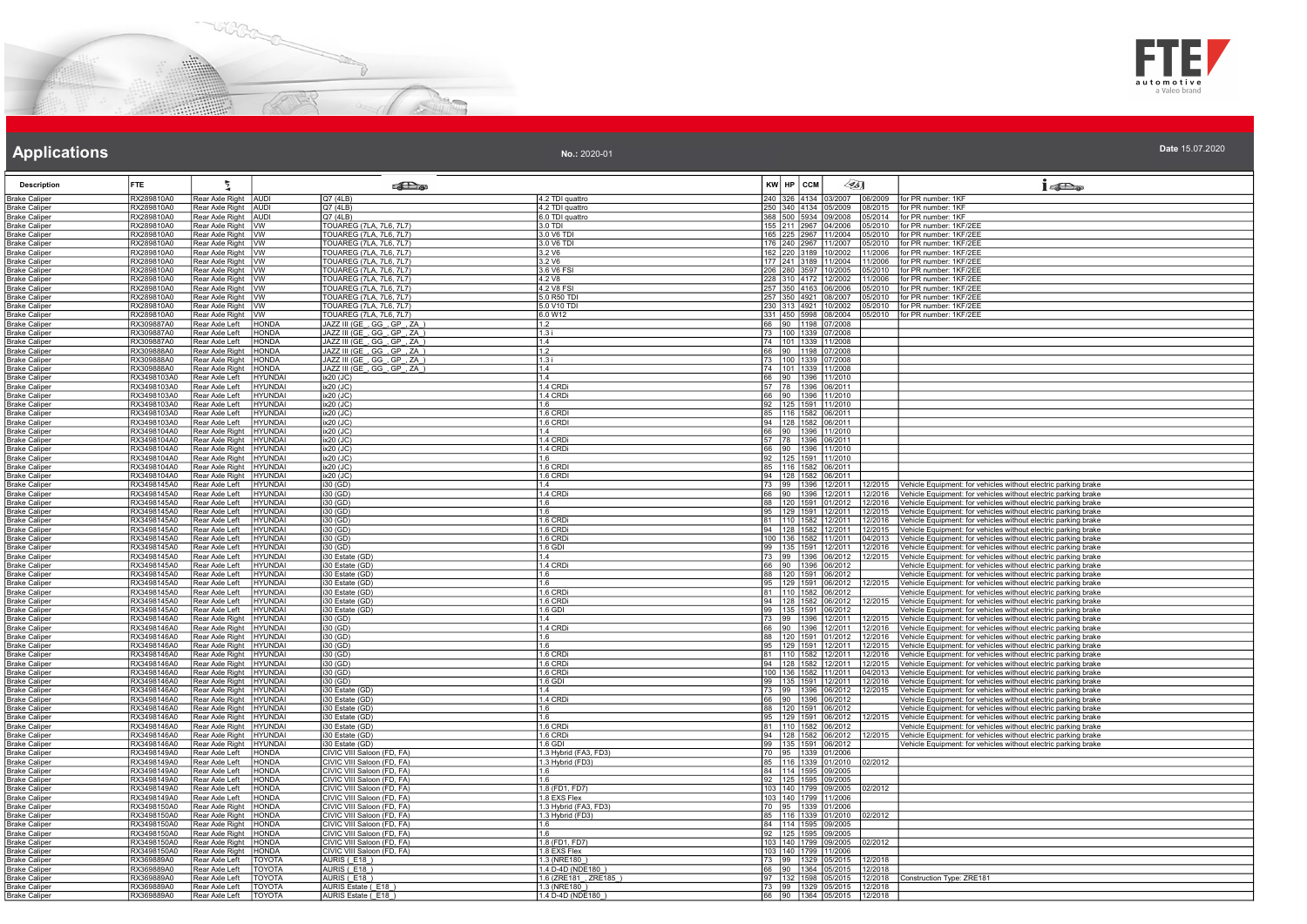



| <b>Description</b>                           | <b>FTE</b>                 | ħ.                                       |                                | <b>Call a</b>                            |                                                      |    | KW HP CCM           |                                                  | $\llap{65}$        | $1 - \sum_{\alpha}$                                                  |
|----------------------------------------------|----------------------------|------------------------------------------|--------------------------------|------------------------------------------|------------------------------------------------------|----|---------------------|--------------------------------------------------|--------------------|----------------------------------------------------------------------|
| <b>Brake Caliper</b>                         | RX369889A0                 | Rear Axle Left                           | TOYOTA                         | COROLLA Saloon (E18_, ZRE1_)             | 1.6 (ZRE181)                                         | 97 | 132 1598            | 5/2015                                           | 12/2018            |                                                                      |
| <b>Brake Caliper</b>                         | RX369890A0                 | Rear Axle Right                          | TOYOTA                         | AURIS (F18)                              | 1.3 (NRE180)                                         | 66 | 73 99 1329          | 05/2015                                          | 12/2018            |                                                                      |
| Brake Caliper<br><b>Brake Caliper</b>        | RX369890A0<br>RX369890A0   | Rear Axle Right<br>Rear Axle Right       | TOYOTA<br><b>TOYOTA</b>        | AURIS (E18)<br>AURIS (E18)               | 1.4 D-4D (NDE180<br>1.6 (ZRE181, ZRE185)             |    | $\frac{1}{90}$ 1364 | 05/2015<br>97 132 1598 05/2015                   | 12/2018<br>12/2018 | Construction Type: ZRE181                                            |
| <b>Brake Caliper</b>                         | RX369890A0                 | Rear Axle Right                          | <b>TOYOTA</b>                  | AURIS Estate (E18)                       | 1.3 (NRE180)                                         |    |                     | 73 99 1329 05/2015                               | 12/2018            |                                                                      |
| <b>Brake Caliper</b>                         | RX369890A0                 | Rear Axle Right                          | <b>TOYOTA</b>                  | AURIS Estate (E18)                       | 1.4 D-4D (NDE180                                     |    |                     | 66  90  1364  05/2015                            | 12/2018            |                                                                      |
| <b>Brake Caliper</b>                         | RX369890A0                 | Rear Axle Right                          | <b>TOYOTA</b>                  | OROLLA Saloon (E18, ZRE1)                | 1.6 (ZRE181)                                         |    |                     | 97 132 1598 05/2015                              | 12/2018            |                                                                      |
| Brake Caliper                                | RX369893A0                 | Rear Axle Left                           | MAZDA                          | 3 (BM, BN)                               |                                                      |    |                     | 74 100 1496 09/2013                              |                    |                                                                      |
| Brake Caliper                                | RX369893A0                 | Rear Axle Left                           | MAZDA                          | 3 (BM, BN)                               | 1.5                                                  |    |                     | 88 120 1496 10/2013                              |                    |                                                                      |
| <b>Brake Caliper</b><br><b>Brake Caliper</b> | RX369893A0<br>RX369893A0   | Rear Axle Left<br>Rear Axle Left         | MAZDA<br>MAZDA                 | 3 (BM, BN)<br>3 (BM, BN)                 | 1.5 D (BMLFS, BM4, BN4)<br>1.6 (BM4, BN4)            |    |                     | 77 105 1499 02/2016<br>77   105   1598   09/2013 |                    | Vehicle Equipment: for vehicles without electric parking brake       |
| <b>Brake Caliper</b>                         | RX369893A0                 | Rear Axle Left                           | MAZDA                          | 3 (BM, BN)                               | 2.0                                                  |    |                     | 88 120 1998 09/2013                              |                    |                                                                      |
| <b>Brake Caliper</b>                         | RX369893A0                 | Rear Axle Left                           | MAZDA                          | 3 (BM, BN)                               | $\frac{2.0}{2.0}$                                    |    |                     | 110 150 1998 11/2013                             |                    |                                                                      |
| Brake Caliper                                | RX369893A0                 | Rear Axle Left                           | MAZDA                          | $3$ (BM, BN)                             |                                                      |    |                     | 121 165 1998 07/2013                             |                    |                                                                      |
| <b>Brake Caliper</b>                         | RX369893A0                 | Rear Axle Left                           | <b>MAZDA</b>                   | 3 (BM, BN)                               | 2.2 D                                                |    |                     | 110 150 2191 09/2013                             |                    |                                                                      |
| <b>Brake Caliper</b><br><b>Brake Caliper</b> | RX369893A0<br>RX369893A0   | Rear Axle Left<br>Rear Axle Left         | MAZDA<br>MAZDA                 | 3 Saloon (BM, BN)<br>3 Saloon (BM_, BN_) | 1.5<br>1.5                                           |    |                     | 74 100 1496 10/2014<br>88 120 1496 10/2013       |                    |                                                                      |
| Brake Caliper                                | RX369893A0                 | Rear Axle Left                           | MAZDA                          | Saloon (BM, BN)                          | 1.5 D                                                |    |                     | 77 105 1499 06/2016                              |                    | Vehicle Equipment: for vehicles without electric parking brake       |
| Brake Caliper                                | RX369893A0                 | Rear Axle Left                           | MAZDA                          | 3 Saloon (BM, BN)                        | 1.6                                                  |    |                     | 77 105 1598 09/2013                              |                    |                                                                      |
| <b>Brake Caliper</b>                         | RX369893A0                 | Rear Axle Left                           | MAZDA                          | 3 Saloon (BM, BN                         | 2.0                                                  |    |                     | 88 120 1998 09/2013                              |                    |                                                                      |
| <b>Brake Caliper</b>                         | RX369893A0                 | Rear Axle Left                           | MAZDA                          | Saloon (BM, BN)                          | 2.0                                                  |    |                     | 110 150 1998 11/2013                             |                    |                                                                      |
| <b>Brake Caliper</b>                         | RX369893A0                 | Rear Axle Left                           | MAZDA                          | 3 Saloon (BM_, BN_)                      | 2.0                                                  |    |                     | 121   165   1998   11/2014                       |                    |                                                                      |
| <b>Brake Caliper</b><br><b>Brake Caliper</b> | RX369893A0<br>RX369894A0   | Rear Axle Left<br><b>Rear Axle Right</b> | MAZDA<br>MAZDA                 | 3 Saloon (BM, BN)<br>(BM, BN)            | 2.2D                                                 |    | 74 100 1496         | 110 150 2191 09/2013<br>09/2013                  |                    |                                                                      |
| <b>Brake Caliper</b>                         | RX369894A0                 | Rear Axle Right                          | <b>MAZDA</b>                   | $3$ (BM, BN)                             | 1.5                                                  |    |                     | 88 120 1496 10/2013                              |                    |                                                                      |
| <b>Brake Caliper</b>                         | RX369894A0                 | Rear Axle Right                          | MAZDA                          | 3 (BM, BN)                               | 1.5 D (BMLFS, BM4, BN4)                              |    |                     | 77 105 1499 02/2016                              |                    | Vehicle Equipment: for vehicles without electric parking brake       |
| <b>Brake Caliper</b>                         | RX369894A0                 | Rear Axle Right                          | MAZDA                          | 3 (BM, BN)                               | 1.6 (BM4, BN4)                                       |    |                     | 77 105 1598 09/2013                              |                    |                                                                      |
| <b>Brake Caliper</b>                         | RX369894A0                 | Rear Axle Right                          | MAZDA                          | 3 (BM, BN)                               | 2.0                                                  |    |                     | 88 120 1998 09/2013                              |                    |                                                                      |
| <b>3rake Caliper</b><br><b>Brake Caliper</b> | RX369894A0<br>RX369894A0   | Rear Axle Right<br>Rear Axle Right       | MAZDA<br>MAZDA                 | (BM, BN)<br>3 (BM, BN)                   | 2.0<br>2.0                                           |    |                     | 110 150 1998 11/2013<br>121 165 1998 07/2013     |                    |                                                                      |
| <b>Brake Caliper</b>                         | RX369894A0                 | Rear Axle Right                          | MAZDA                          | 3 (BM, BN)                               | 2.2D                                                 |    |                     | 110 150 2191 09/2013                             |                    |                                                                      |
| Brake Caliper                                | RX369894A0                 | Rear Axle Right                          | MAZDA                          | 3 Saloon (BM, BN)                        | 1.5                                                  |    |                     | 74 100 1496 10/2014                              |                    |                                                                      |
| <b>Brake Caliper</b>                         | RX369894A0                 | Rear Axle Right                          | MAZDA                          | 3 Saloon (BM_, BN_)                      | 1.5                                                  |    |                     | 88   120   1496   10/2013                        |                    |                                                                      |
| Brake Caliper                                | RX369894A0                 | Rear Axle Right                          | <b>MAZDA</b>                   | 3 Saloon (BM, BN)                        | 1.5 D                                                |    | 77   105   1499     | 06/2016                                          |                    | Vehicle Equipment: for vehicles without electric parking brake       |
| <b>Brake Caliper</b>                         | RX369894A0<br>RX369894A0   | Rear Axle Right                          | MAZDA<br>MAZDA                 | Saloon (BM, BN)<br>3 Saloon (BM , BN )   | 1.6<br>2.0                                           |    |                     | 77 105 1598 09/2013<br>88 120 1998 09/2013       |                    |                                                                      |
| <b>Brake Caliper</b><br><b>Brake Caliper</b> | RX369894A0                 | Rear Axle Right<br>Rear Axle Right       | MAZDA                          | 3 Saloon (BM, BN)                        | $\overline{2.0}$                                     |    |                     | 110 150 1998 11/2013                             |                    |                                                                      |
| <b>Brake Caliper</b>                         | RX369894A0                 | Rear Axle Right                          | MAZDA                          | 3 Saloon (BM, BN                         | 2.0                                                  |    |                     | 121 165 1998 11/2014                             |                    |                                                                      |
| <b>Brake Caliper</b>                         | RX369894A0                 | Rear Axle Right                          | MAZDA                          | 3 Saloon (BM, BN)                        | 2.2 <sub>D</sub>                                     |    |                     | 110 150 2191 09/2013                             |                    |                                                                      |
| Brake Caliper                                | RX369895A0                 | Rear Axle Left                           | TOYOTA                         | AURIS (E15)                              | 2.2 D (ADE157, ADE151)                               |    |                     | 130 177 2231 11/2006                             | 09/2012            |                                                                      |
| Brake Caliper                                | RX369895A0                 | Rear Axle Left                           | <b>TOYOTA</b>                  | AURIS (E18)<br>AURIS (E18)               | 1.6 (ZRE181, ZRE185                                  |    |                     | 97 132 1598 10/2012<br>73 99 1798 10/2012        | 04/2015            | Construction Type: ZRE185                                            |
| <b>Brake Caliper</b><br><b>Brake Caliper</b> | RX369895A0<br>RX369895A0   | Rear Axle Left<br>Rear Axle Left         | <b>TOYOTA</b><br>TOYOTA        | AURIS (E18)                              | 1.8 Hybrid (ZWE186)<br>2.0 D-4D (ADE186              |    |                     | 91 124 1998 10/2012                              | 04/2015<br>04/2015 |                                                                      |
| <b>Brake Caliper</b>                         | RX369895A0                 | Rear Axle Left                           | TOYOTA                         | AURIS Estate (_E18_)                     | 1.6 (ZRE185)                                         |    |                     | 97   132   1598   07/2013                        | 04/2015            |                                                                      |
| Brake Caliper                                | RX369895A0                 | Rear Axle Left                           | <b>TOYOTA</b>                  | AURIS Estate (E18)                       | 1.8 Hybrid (ZWE186                                   |    |                     | 73 99 1798 07/2013                               | 04/2015            |                                                                      |
| <b>Brake Caliper</b>                         | RX369895A0                 | Rear Axle Left                           | TOYOTA                         | AURIS Estate (E18)                       | 2.0 D-4D (ADE186)                                    |    |                     | 91   124   1998   07/2013                        | 04/2015            |                                                                      |
| <b>Brake Caliper</b>                         | RX369896A0                 | Rear Axle Right                          | TOYOTA                         | AURIS (E15)<br>AURIS (E18                | 2.2 D (ADE157, ADE151                                |    |                     | 130 177 2231 11/2006                             | 09/2012            |                                                                      |
| <b>Brake Caliper</b><br><b>Brake Caliper</b> | RX369896A0<br>RX369896A0   | Rear Axle Right<br>Rear Axle Right       | TOYOTA<br><b>TOYOTA</b>        | AURIS (F18)                              | 1.6 (ZRE181_, ZRE185<br>1.8 Hybrid (ZWE186)          |    |                     | 97 132 1598 10/2012<br>73 99 1798 10/2012        | 04/2015<br>04/2015 | Construction Type: ZRE185                                            |
| <b>Brake Caliper</b>                         | RX369896A0                 | Rear Axle Right                          | <b>TOYOTA</b>                  | AURIS (E18)                              | 2.0 D-4D (ADE186)                                    |    |                     | 91   124   1998   10/2012                        | 04/2015            |                                                                      |
| <b>Brake Caliper</b>                         | RX369896A0                 | Rear Axle Right                          | TOYOTA                         | AURIS Estate (E18)                       | 1.6 (ZRF185)                                         |    |                     | 97   132   1598   07/2013                        | 04/2015            |                                                                      |
| <b>Brake Caliper</b>                         | RX369896A0                 | Rear Axle Right                          | TOYOTA                         | AURIS Estate (E18)                       | 1.8 Hybrid (ZWE186                                   |    |                     | 73 99 1798 07/2013                               | 04/2015            |                                                                      |
| <b>Brake Caliper</b>                         | RX369896A0                 | Rear Axle Right                          | <b>TOYOTA</b>                  | AURIS Estate (E18)                       | 2.0 D-4D (ADE186)                                    |    |                     | 91 124 1998 07/2013                              | 04/2015            |                                                                      |
| <b>Brake Caliper</b><br><b>Brake Caliper</b> | RX3898239A0<br>RX3898239A0 | Front Axle Left<br>Front Axle Left       | <b>JAGUAR</b><br><b>JAGUAR</b> | S-TYPE (X200)<br>S-TYPE (X200)           | 2.5 V6<br>2.7 D                                      |    |                     | 147 200 2495 04/2002<br>152 207 2720 06/2004     | 0/2007<br>0/2007   | Chassis no. to: N52047                                               |
| Brake Caliper                                | RX3898239A0                | Front Axle Left                          | <b>JAGUAR</b>                  | S-TYPE (X200)                            | 3.0 V6                                               |    |                     | 175 238 2967 01/1999                             | 10/2007            |                                                                      |
| 3rake Caliper                                | RX3898239A0                | Front Axle Left                          | <b>JAGUAR</b>                  | -TYPE (X200)                             | 4.0 V8                                               |    |                     | 203 276 3996 01/1999                             | 04/2002            |                                                                      |
| <b>Brake Caliper</b>                         | RX3898239A0                | Front Axle Left                          | <b>JAGUAR</b>                  | S-TYPE (X200)                            | 4.2 Supercharged                                     |    |                     | 298 405 4196 11/2001                             | 05/2002            |                                                                      |
| <b>Brake Caliper</b>                         | RX3898239A0<br>RX3898239A0 | Front Axle Left<br>Front Axle Left       | <b>JAGUAR</b>                  | S-TYPE (X200)<br>S-TYPE (X200)           | 4.2 V8                                               |    |                     | 219 298 4196 04/2002<br>291 396 4196 04/2002     | 0/2007             |                                                                      |
| <b>Brake Caliper</b><br><b>Brake Caliper</b> | RX3898239A0                | Front Axle Left                          | <b>JAGUAR</b><br><b>JAGUAR</b> | XJ (X350, X358)                          | R 4,2 V8<br>3.0                                      |    |                     | 175 238 2967 05/2003                             | 05/2002<br>03/2009 | Chassis no. to: G49700                                               |
| Brake Caliper                                | RX3898239A0                | Front Axle Left                          | <b>JAGUAR</b>                  | XJ (X350, X358                           | 3.0                                                  |    |                     | 179 243 2967 04/2004                             | 1/2007             | hassis no. to: G49700                                                |
| <b>Brake Caliper</b>                         | RX3898239A0                | Front Axle Left                          | <b>JAGUAR</b>                  | XJ (X350, X358)                          | 3.6                                                  |    |                     | 190 258 3555 05/2003                             | 03/2009            |                                                                      |
| <b>Brake Caliper</b>                         | RX3898239A0                | Front Axle Left                          | <b>JAGUAR</b>                  | XJ (X350, X358                           | 4.2                                                  |    |                     | 219 298 4196 05/2003                             | 03/2009            | Chassis no. to: G49700                                               |
| Brake Caliper<br><b>Brake Caliper</b>        | RX3898239A0<br>RX3898240A0 | Front Axle Left<br>Front Axle Right      | <b>JAGUAR</b><br><b>JAGUAR</b> | XJ (X350, X358)<br>S-TYPE (X200)         | D <sub>2.7</sub><br>2.5 V6                           |    |                     | 152 207 2720 10/2005<br>147 200 2495 04/2002     | 03/2009<br>0/2007  | Chassis no. from: H32733                                             |
| Brake Caliper                                | RX3898240A0                | ront Axle Right                          | <b>JAGUAR</b>                  | S-TYPE (X200)                            | 2.7 D                                                |    |                     | 152 207 2720 06/2004                             | 0/2007             | Chassis no. to: N52047                                               |
| <b>Brake Caliper</b>                         | RX3898240A0                | ront Axle Right                          | <b>JAGUAR</b>                  | -TYPE (X200)                             | 3.0 V6                                               |    | 175 238 2967        | 01/1999                                          | 0/2007             |                                                                      |
| <b>Brake Caliper</b>                         | RX3898240A0                | Front Axle Right                         | <b>JAGUAR</b>                  | S-TYPE (X200)                            | 4.0 V8                                               |    |                     | 203 276 3996 01/1999                             | 04/2002            |                                                                      |
| Brake Caliper                                | RX3898240A0                | Front Axle Right JAGUAR                  |                                | S-TYPE (X200)                            | 4.2 Supercharged                                     |    |                     | 298 405 4196 11/2001                             | 05/2002            |                                                                      |
| <b>Brake Caliper</b>                         | RX3898240A0                | ront Axle Right                          | <b>JAGUAR</b>                  | S-TYPE (X200)                            | 4.2 V8                                               |    |                     | 219 298 4196 04/2002                             | 10/2007            |                                                                      |
| <b>Brake Caliper</b><br>Brake Caliper        | RX3898240A0<br>RX3898240A0 | Front Axle Right<br>ront Axle Right      | <b>JAGUAR</b><br><b>JAGUAR</b> | S-TYPE (X200)<br>XJ (X350, X358          | R 4,2 V8<br>3.0                                      |    |                     | 291 396 4196 04/2002<br>175 238 2967 05/2003     | 05/2002<br>3/2009  | Chassis no. to: G49700                                               |
| <b>Brake Caliper</b>                         | RX3898240A0                | ront Axle Right                          | <b>JAGUAR</b>                  | XJ (X350, X358                           | 3.0                                                  |    |                     | 179 243 2967 04/2004                             | 01/2007            | Chassis no. to: G49700                                               |
| <b>Brake Caliper</b>                         | RX3898240A0                | Front Axle Right                         | <b>JAGUAR</b>                  | XJ (X350, X358)                          | 3.6                                                  |    |                     | 190 258 3555 05/2003                             | 03/2009            |                                                                      |
| <b>Brake Caliper</b>                         | RX3898240A0                | ront Axle Right                          | <b>JAGUAR</b>                  | XJ (X350, X358)                          | 4.2                                                  |    |                     | 219 298 4196 05/2003                             | 3/2009             | hassis no. to: G49700                                                |
| <b>Brake Caliper</b>                         | RX3898240A0                | Front Axle Right   JAGUAR                |                                | XJ (X350, X358)                          | D <sub>27</sub>                                      |    |                     | 152 207 2720 10/2005                             | 03/2009            | Chassis no. from: H32733                                             |
| Brake Caliper<br><b>Brake Caliper</b>        | RX3898261A0<br>RX3898261A0 | Rear Axle Left<br>Rear Axle Left         | ALFA ROMEO<br>ALFA ROMEO       | GIULIETTA (940<br>GIULIETTA (940)        | 1.4 BiFuel (940FXA1A, 940FXT1A)<br>1.4 TB (940FXA1A) |    |                     | 88 120 1368 12/2011<br>88 120 1368 04/2010       | 02/2017            | for individual equipment ID: 4SU<br>for individual equipment ID: 4SU |
|                                              |                            |                                          |                                |                                          |                                                      |    |                     |                                                  |                    |                                                                      |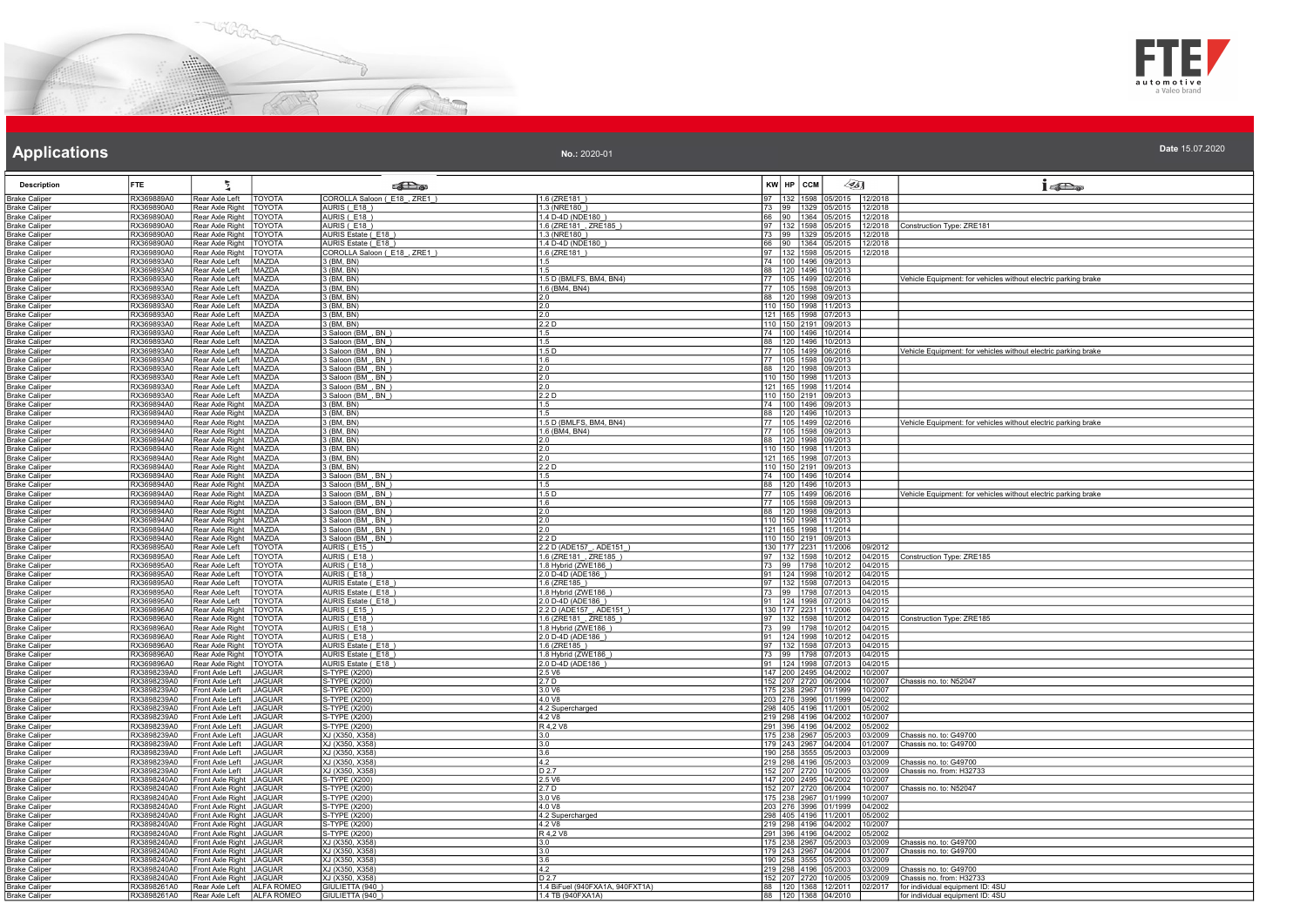



| No.: 2020-01 | Date 15.07.2020 |  |  |  |
|--------------|-----------------|--|--|--|
|--------------|-----------------|--|--|--|

| <b>Description</b>                           | <b>FTE</b>                 | 튓                                                            |                          | <b>SHO</b>                                   |                                                                                                |     | KW HP CCM                                    | $\llap{0.1cm}$ |                                                              | $1 - \sum_{\alpha}$                                                                                                   |
|----------------------------------------------|----------------------------|--------------------------------------------------------------|--------------------------|----------------------------------------------|------------------------------------------------------------------------------------------------|-----|----------------------------------------------|----------------|--------------------------------------------------------------|-----------------------------------------------------------------------------------------------------------------------|
| <b>Brake Caliper</b>                         | RX3898261A0                | Rear Axle Left                                               | ALFA ROMEO               | GIULIETTA (940                               | 1.4 TB (940FXB1A)                                                                              | 125 | 170 1368                                     | 04/2010        |                                                              | for individual equipment ID: 4SU                                                                                      |
| <b>Brake Caliper</b>                         | RX3898261A0                | Rear Axle Left                                               | ALFA ROMEO               | GIULIETTA (940                               | 1.4 TB (940FXF1A)                                                                              | 85  |                                              |                |                                                              | 116   1368   04/2010   02/2016   for individual equipment ID: 4SU                                                     |
| Brake Caliper                                | RX3898261A0                | Rear Axle Left                                               | <b>ALFA ROMEO</b>        | GIULIETTA (940)                              | 1.4 TB (940FXG1A)                                                                              |     | 120 163 1368 04/2010                         |                |                                                              | for individual equipment ID: 4SU                                                                                      |
| <b>Brake Caliper</b>                         | RX3898261A0                | Rear Axle Left                                               | <b>ALFA ROMEO</b>        | GIULIETTA (940)                              | 1.4 TB (940FXN1A, 940FXU1A)                                                                    |     | 77   105   1368   04/2011                    |                |                                                              | for individual equipment ID: 4SU                                                                                      |
| <b>Brake Caliper</b>                         | RX3898261A0                | Rear Axle Left                                               | <b>ALFA ROMEO</b>        | GIULIETTA (940)                              | 1.6 JTDM (940FXD1A)                                                                            |     | 77 105 1598 04/2010                          |                |                                                              | for individual equipment ID: 4SU                                                                                      |
| <b>Brake Caliper</b>                         | RX3898261A0                | Rear Axle Left                                               | <b>ALFA ROMEO</b>        | GIULIETTA (940_)                             | 1.8 TBi (940FXC1A)                                                                             | 169 | 230 1742 04/2010                             |                | 09/2013                                                      | for individual equipment ID: 4SU                                                                                      |
| <b>Brake Caliper</b>                         | RX3898261A0                | Rear Axle Left                                               | ALFA ROMEO               | GIULIETTA (940)                              | 1.8 TBi (940FXC1A)                                                                             |     | 235 1742 04/2010                             |                |                                                              | 02/2016 for individual equipment ID: 4SU                                                                              |
| <b>Brake Caliper</b>                         | RX3898261A0                | Rear Axle Left                                               | <b>ALFA ROMEO</b>        | GIULIETTA (940)                              | 1.8 TBi (940FXR11)                                                                             |     | 177 241 1742 09/2013                         |                |                                                              | for individual equipment ID: 4SU                                                                                      |
| <b>Brake Caliper</b><br><b>Brake Caliper</b> | RX3898261A0<br>RX3898261A0 | Rear Axle Left<br>Rear Axle Left                             | ALFA ROMEO<br>ALFA ROMEO | GIULIETTA (940)<br>GIULIETTA (940)           | 2.0 JTDM (940FXE1A)<br>2.0 JTDM (940FXH1A, 940FXH11, 940.FXZ11, 940.FXZ1A)                     |     | 125 170 1956 04/2010<br>120 163 1956 04/2010 |                |                                                              | for individual equipment ID: 4SU<br>for individual equipment ID: 4SU                                                  |
| Brake Caliper                                | RX3898261A0                | Rear Axle Left                                               | ALFA ROMEO               | GIULIETTA (940)                              | 2.0 JTDM (940FXM1A, 940FXS1A, 940FYD1A)                                                        |     |                                              |                |                                                              | 100   136   1956   04/2010   02/2016   for individual equipment ID: 4SU                                               |
| <b>Brake Caliper</b>                         | RX3898262A0                | Rear Axle Right ALFA ROMEO                                   |                          | GIULIETTA (940)                              | 1.4 BiFuel (940FXA1A, 940FXT1A)                                                                | 88  | 120 1368 12/2011                             |                | 02/2017                                                      | for individual equipment ID: 4SU                                                                                      |
| <b>Brake Caliper</b>                         | RX3898262A0                | Rear Axle Right ALFA ROMEO                                   |                          | GIULIETTA (940)                              | 1.4 TB (940FXA1A)                                                                              | 88  | 120 1368 04/2010                             |                |                                                              | for individual equipment ID: 4SU                                                                                      |
| <b>Brake Caliper</b>                         | RX3898262A0                | Rear Axle Right ALFA ROMEO                                   |                          | GIULIETTA (940)                              | 1.4 TB (940FXB1A)                                                                              |     | 125 170 1368 04/2010                         |                |                                                              | for individual equipment ID: 4SU                                                                                      |
| <b>Brake Caliper</b>                         | RX3898262A0                | Rear Axle Right ALFA ROMEO                                   |                          | GIULIETTA (940_)                             | 1.4 TB (940FXF1A)                                                                              |     | 85 116 1368 04/2010                          |                | 02/2016                                                      | for individual equipment ID: 4SU                                                                                      |
| <b>Brake Caliper</b>                         | RX3898262A0                | Rear Axle Right   ALFA ROMEO                                 |                          | GIULIETTA (940)                              | 1.4 TB (940FXG1A)                                                                              |     | 120  163  1368  04/2010                      |                |                                                              | for individual equipment ID: 4SU                                                                                      |
| <b>Brake Caliper</b>                         | RX3898262A0                | Rear Axle Right   ALFA ROMEO                                 |                          | GIULIETTA (940_)                             | 1.4 TB (940FXN1A, 940FXU1A)                                                                    | 77  | 105 1368 04/2011                             |                |                                                              | for individual equipment ID: 4SU                                                                                      |
| Brake Caliper                                | RX3898262A0                | Rear Axle Right   ALFA ROMEO                                 |                          | GIULIETTA (940)                              | 1.6 JTDM (940FXD1A)                                                                            |     |                                              |                |                                                              | 77 105 1598 04/2010 for individual equipment ID: 4SU<br>169 230 1742 04/2010 09/2013 for individual equipment ID: 4SU |
| <b>Brake Caliper</b>                         | RX3898262A0                | Rear Axle Right   ALFA ROMEO                                 |                          | GIULIETTA (940)                              | 1.8 TBi (940FXC1A)                                                                             |     |                                              |                |                                                              |                                                                                                                       |
| <b>Brake Caliper</b>                         | RX3898262A0                | Rear Axle Right   ALFA ROMEO                                 |                          | GIULIETTA (940)                              | 1.8 TBi (940FXC1A)                                                                             | 173 |                                              |                | 235 1742 04/2010 02/2016                                     | for individual equipment ID: 4SU                                                                                      |
| <b>Brake Caliper</b>                         | RX3898262A0                | Rear Axle Right   ALFA ROMEO                                 |                          | GIULIETTA (940)                              | 1.8 TBi (940FXR11)                                                                             |     | 177 241 1742 09/2013                         |                |                                                              | for individual equipment ID: 4SU                                                                                      |
| Brake Caliper                                | RX3898262A0<br>RX3898262A0 | Rear Axle Right ALFA ROMEO                                   |                          | GIULIETTA (940)                              | 2.0 JTDM (940FXE1A)                                                                            |     | 125 170 1956 04/2010                         |                |                                                              | for individual equipment ID: 4SU                                                                                      |
| Brake Caliper<br>Brake Caliper               | RX3898262A0                | Rear Axle Right   ALFA ROMEO<br>Rear Axle Right   ALFA ROMEO |                          | GIULIETTA (940)<br>GIULIETTA (940)           | 2.0 JTDM (940FXH1A, 940FXH11, 940.FXZ11, 940.FXZ1A)<br>2.0 JTDM (940FXM1A, 940FXS1A, 940FYD1A) |     | 120 163 1956 04/2010<br>100 136 1956 04/2010 |                | 02/2016                                                      | for individual equipment ID: 4SU<br>for individual equipment ID: 4SU                                                  |
| <b>Brake Caliper</b>                         | RX3898293A0                | Rear Axle Left WW                                            |                          | PASSAT (3C2)                                 | $14$ TSI                                                                                       |     |                                              |                |                                                              | 90 122 1390 05/2007 07/2010 for PR number: 1KU                                                                        |
| <b>Brake Caliper</b>                         | RX3898293A0                | Rear Axle Left   VW                                          |                          | PASSAT (3C2)                                 | 1.4 TSI EcoFuel                                                                                |     |                                              |                |                                                              | 110 150 1390 01/2009 07/2010 for PR number: 1KU                                                                       |
| <b>Brake Caliper</b>                         | RX3898293A0                | Rear Axle Left   VW                                          |                          | PASSAT (3C2)                                 | 1.6                                                                                            |     | 75   102   1595   05/2007                    |                | 07/2010                                                      | for PR number: 1KU                                                                                                    |
| <b>Brake Caliper</b>                         | RX3898293A0                | Rear Axle Left   VW                                          |                          | PASSAT (3C2)                                 | 1.6 FSI                                                                                        | 85  | 115 1598                                     | 05/2007        | 06/2008                                                      | for PR number: 1KU                                                                                                    |
| <b>Brake Caliper</b>                         | RX3898293A0                | Rear Axle Left                                               | <b>WW</b>                | PASSAT (3C2)                                 | 1.6 TDI                                                                                        |     | 105 1598                                     | 08/2009        | 07/2010                                                      | for PR number: 1KU                                                                                                    |
| Brake Caliper                                | RX3898293A0                | Rear Axle Left WW                                            |                          | PASSAT (3C2)                                 | 1.8 TSI                                                                                        |     |                                              |                |                                                              | 112 152 1798 11/2009 07/2010 for PR number: 1KU                                                                       |
| <b>Brake Caliper</b>                         | RX3898293A0                | Rear Axle Left                                               | WV                       | PASSAT (3C2)                                 | $1.8$ TSI                                                                                      |     | 118 160 1798 05/2007                         |                | 07/2010                                                      | for PR number: 1KU                                                                                                    |
| <b>Brake Caliper</b>                         | RX3898293A0                | Rear Axle Left                                               | <b>I</b> w               | PASSAT (3C2)                                 | 1.9 TDI                                                                                        |     |                                              |                | 77 105 1896 05/2007 07/2010                                  | for PR number: 1KU                                                                                                    |
| Brake Caliper                                | RX3898293A0                | Rear Axle Left                                               | lwv                      | PASSAT (3C2)                                 | 2.0 BlueTDI                                                                                    |     |                                              |                | 105  143  1968  01/2009  11/2010                             | for PR number: 1KU                                                                                                    |
| Brake Caliper                                | RX3898293A0                | Rear Axle Left                                               | W                        | PASSAT (3C2)                                 | 2.0 FSI                                                                                        |     | 110 150 1984 05/2007                         |                | 07/2010                                                      | for PR number: 1KU                                                                                                    |
| <b>Brake Caliper</b><br><b>Brake Caliper</b> | RX3898293A0<br>RX3898293A0 | Rear Axle Left<br>Rear Axle Left                             | <b>W</b><br><b>WW</b>    | PASSAT (3C2)<br>PASSAT (3C2)                 | 20 FSI<br>2.0 FSI 4motion                                                                      |     |                                              |                | 147 200 1984 05/2007 07/2010<br>110 150 1984 05/2007 07/2010 | for PR number: 1KU<br>for PR number: 1KU                                                                              |
|                                              | RX3898293A0                | Rear Axle Left                                               | <b>I</b> w               | PASSAT (3C2)                                 | 2.0 TDI                                                                                        |     |                                              |                | 100 136 1968 05/2007 11/2010                                 | for PR number: 1KU                                                                                                    |
| <b>Brake Caliper</b><br><b>Brake Caliper</b> | RX3898293A0                | Rear Axle Left   VW                                          |                          | PASSAT (3C2)                                 | 2.0 TDI                                                                                        |     |                                              |                | 103 140 1968 05/2007 05/2009                                 | for PR number: 1KU                                                                                                    |
| <b>Brake Caliper</b>                         | RX3898293A0                | Rear Axle Left                                               | WV                       | PASSAT (3C2)                                 | 2.0 TDI                                                                                        |     | 120 163 1968 05/2007                         |                | 05/2009                                                      | for PR number: 1KU                                                                                                    |
| <b>Brake Caliper</b>                         | RX3898293A0                | Rear Axle Left   VW                                          |                          | PASSAT (3C2)                                 | 2.0 TDI                                                                                        |     |                                              |                |                                                              | 125   170   1968   05/2007   07/2010   for PR number: 1KU                                                             |
| <b>Brake Caliper</b>                         | RX3898293A0                | Rear Axle Left WW                                            |                          | PASSAT (3C2)                                 | 2.0 TDI 16V                                                                                    |     |                                              |                | 103 140 1968 05/2007 07/2010                                 | for PR number: 1KU                                                                                                    |
| Brake Caliper                                | RX3898293A0                | Rear Axle Left                                               | lwv                      | PASSAT (3C2)                                 | 2.0 TDI 16V 4motion                                                                            |     |                                              |                |                                                              | 103 140 1968 05/2007 08/2010 for PR number: 1KU                                                                       |
| <b>Brake Caliper</b>                         | RX3898293A0                | Rear Axle Left                                               | WV                       | PASSAT (3C2)                                 | 2.0 TDI 4motion                                                                                |     |                                              |                | 103 140 1968 05/2007 05/2009                                 | for PR number: 1KU                                                                                                    |
| Brake Caliper                                | RX3898293A0                | Rear Axle Left                                               | <b>WW</b>                | PASSAT (3C2)                                 | 2.0 TDI 4motion                                                                                |     |                                              |                | 125 170 1968 05/2009 07/2010                                 | for PR number: 1KU                                                                                                    |
| <b>Brake Caliper</b>                         | RX3898293A0                | Rear Axle Left                                               | WW                       | PASSAT CC (357)                              | 1.4 TSI MultiFuel                                                                              |     |                                              |                | 118 160 1390 01/2011 01/2012                                 | for PR number: 1KU                                                                                                    |
| <b>Brake Caliper</b>                         | RX3898293A0                | Rear Axle Left                                               | W                        | PASSAT CC (357)                              | 1.8 TSI                                                                                        |     | 112 152 1798 11/2008                         |                | 05/2010                                                      | for PR number: 1KU                                                                                                    |
| <b>Brake Caliper</b>                         | RX3898293A0                | Rear Axle Left                                               | <b>W</b>                 | PASSAT CC (357)                              | $1.8$ TSI                                                                                      |     |                                              |                | 118 160 1798 06/2008 01/2012                                 | for PR number: 1KU                                                                                                    |
| <b>Brake Caliper</b>                         | RX3898293A0<br>RX3898293A0 | Rear Axle Left<br>Rear Axle Left   VW                        | <b>I</b> w               | PASSAT CC (357)                              | 2.0 BlueTDI<br>2.0 TDL                                                                         |     | 100 1136 11968 106/2008                      |                | 105 143 1968 05/2009 11/2010<br>05/2011                      | for PR number: 1KU<br>for PR number: 1KU                                                                              |
| <b>Brake Caliper</b><br><b>Brake Caliper</b> | RX3898293A0                | Rear Axle Left                                               | Iwv                      | PASSAT CC (357)                              | 2.0 TDI                                                                                        |     |                                              |                | 103 140 1968 06/2008 01/2012                                 | for PR number: 1KU                                                                                                    |
| <b>Brake Caliper</b>                         | RX3898293A0                | Rear Axle Left   VW                                          |                          | PASSAT CC (357)<br>PASSAT CC (357)           | 2.0 TDI                                                                                        |     | 120 163 1968 05/2008                         |                | 05/2011                                                      | for PR number: 1KU                                                                                                    |
| <b>Brake Caliper</b>                         | RX3898293A0                | Rear Axle Left WW                                            |                          | PASSAT CC (357)                              | $2.0$ TDI                                                                                      |     |                                              |                | 125 170 1968 06/2008 01/2012                                 | for PR number: 1KU                                                                                                    |
| <b>Brake Caliper</b>                         | RX3898293A0                | Rear Axle Left                                               | <b>WW</b>                | PASSAT CC (357)                              | 2.0 TDI 4motion                                                                                |     | 103 140 1968 08/2009                         |                | 01/2012                                                      | for PR number: 1KU                                                                                                    |
| <b>Brake Caliper</b>                         | RX3898293A0                | Rear Axle Left                                               | <b>W</b>                 | PASSAT CC (357)                              | 2.0 TDI 4motion                                                                                |     |                                              |                |                                                              | 125   170   1968   11/2009   01/2012   for PR number: 1KU                                                             |
| Brake Caliper                                | RX3898293A0                | Rear Axle Left                                               | <b>WW</b>                | PASSAT CC (357)                              | 2.0 TSI                                                                                        |     |                                              |                | 147 200 1984 06/2008 01/2012                                 | for PR number: 1KU                                                                                                    |
| Brake Caliper                                | RX3898293A0                | Rear Axle Left                                               | W                        | PASSAT <sub>CC</sub> (357)                   | 2.0 TSI                                                                                        | 155 | 211   1984   11/2010                         |                | 01/2012                                                      | for PR number: 1KU                                                                                                    |
| Brake Caliper                                | RX3898293A0                | Rear Axle Left WW                                            |                          | PASSAT Variant (3C5                          | 1.4 TSI                                                                                        |     |                                              |                | 90 122 1390 05/2007 11/2010                                  | for PR number: 1KU                                                                                                    |
| <b>Brake Caliper</b>                         | RX3898293A0                | Rear Axle Left                                               | <b>W</b>                 | PASSAT Variant (3C5)                         | 1.4 TSI EcoFuel                                                                                |     |                                              |                |                                                              | 110   150   1390   01/2009   11/2010   for PR number: 1KU                                                             |
| <b>Brake Caliper</b>                         | RX3898293A0                | Rear Axle Left   VW                                          |                          | PASSAT Variant (3C5)                         | 1.6                                                                                            |     |                                              |                |                                                              | 75  102  1595  05/2007  11/2010   for PR number: 1KU                                                                  |
| <b>Brake Caliper</b>                         | RX3898293A0                | Rear Axle Left                                               | WV                       | PASSAT Variant (3C5                          | 1.6 FSI                                                                                        | 85  | 115 1598 05/2007                             |                | 06/2008                                                      | for PR number: 1KU                                                                                                    |
| Brake Caliper                                | RX3898293A0<br>RX3898293A0 | Rear Axle Left<br>Rear Axle Left                             | WW<br><b>IW</b>          | PASSAT Variant (3C5)<br>PASSAT Variant (3C5) | 1.6 TDI<br>1.8 TSI                                                                             | 77  |                                              |                | 105 1598 08/2009 11/2010<br>112 152 1798 11/2009 11/2010     | for PR number: 1KU<br>for PR number: 1KU                                                                              |
| <b>Brake Caliper</b><br><b>Brake Caliper</b> | RX3898293A0                | Rear Axle Left WW                                            |                          | PASSAT Variant (3C5)                         | $1.8$ TSI                                                                                      |     |                                              |                |                                                              | 118   160   1798   05/2007   10/2011   for PR number: 1KU                                                             |
| <b>Brake Caliper</b>                         | RX3898293A0                | Rear Axle Left                                               | <b>WW</b>                | PASSAT Variant (3C5)                         | $1.9$ TDI                                                                                      |     |                                              |                |                                                              | 77   105   1896   05/2007   11/2010   for PR number: 1KU                                                              |
| <b>Brake Caliper</b>                         | RX3898293A0                | Rear Axle Left                                               | W                        | PASSAT Variant (3C5)                         | 2.0 BlueTDI                                                                                    |     |                                              |                | 105   143   1968   01/2009   11/2010                         | for PR number: 1KU                                                                                                    |
| <b>Brake Caliper</b>                         | RX3898293A0                | Rear Axle Left                                               | WW                       | PASSAT Variant (3C5)                         | 2.0 FSI                                                                                        |     | 110 150 1984 05/2007                         |                | 11/2010                                                      | for PR number: 1KU                                                                                                    |
| <b>Brake Caliper</b>                         | RX3898293A0                | Rear Axle Left                                               | lw                       | PASSAT Variant (3C5)                         | 2.0 FSI                                                                                        | 147 | 200 1984 05/2007                             |                | 11/2010                                                      | for PR number: 1KU                                                                                                    |
| <b>Brake Caliper</b>                         | RX3898293A0                | Rear Axle Left WW                                            |                          | PASSAT Variant (3C5)                         | 2.0 FSI 4motion                                                                                |     |                                              |                | 110 150 1984 05/2007 11/2010                                 | for PR number: 1KU                                                                                                    |
| <b>Brake Caliper</b>                         | RX3898293A0                | Rear Axle Left                                               | <b>IW</b>                | PASSAT Variant (3C5)                         | 2.0 TDI                                                                                        |     |                                              |                |                                                              | 81   110   1968   11/2008   11/2010   for PR number: 1KU                                                              |
| <b>Brake Caliper</b>                         | RX3898293A0                | Rear Axle Left   VW                                          |                          | PASSAT Variant (3C5)                         | 2.0 TDI                                                                                        |     |                                              |                |                                                              | 100   136   1968   05/2007   11/2010   for PR number: 1KU                                                             |
| <b>Brake Caliper</b>                         | RX3898293A0                | Rear Axle Left IVW                                           |                          | PASSAT Variant (3C5)                         | 2.0 TDI                                                                                        |     |                                              |                | 103 140 1968 105/2007 105/2009                               | for PR number: 1KU                                                                                                    |
| <b>Brake Caliper</b>                         | RX3898293A0                | Rear Axle Left                                               | <b>W</b>                 | PASSAT Variant (3C5)                         | 2.0 TDI                                                                                        | 120 | 163 1968 05/2007                             |                | 05/2009                                                      | for PR number: 1KU                                                                                                    |
| <b>Brake Caliper</b>                         | RX3898293A0<br>RX3898293A0 | Rear Axle Left   VW                                          | <b>IW</b>                | PASSAT Variant (3C5)                         | 2.0 TDI<br>2.0 TDI 16V                                                                         |     |                                              |                | 125 170 1968 05/2007 11/2010                                 | for PR number: 1KU                                                                                                    |
| <b>Brake Caliper</b>                         |                            | Rear Axle Left                                               |                          | PASSAT Variant (3C5)                         |                                                                                                |     |                                              |                | 103 140 1968 05/2007 11/2010                                 | for PR number: 1KU                                                                                                    |
| <b>Brake Caliper</b><br>Brake Caliper        | RX3898293A0<br>RX3898293A0 | Rear Axle Left   VW<br>Rear Axle Left                        | <b>IW</b>                | PASSAT Variant (3C5)<br>PASSAT Variant (3C5) | 2.0 TDI 16V 4motion<br>2.0 TDI 4motion                                                         |     | 103 140 1968 05/2007                         |                | 103 140 1968 05/2007 11/2010<br>05/2009                      | for PR number: 1KU<br>for PR number: 1KU                                                                              |
| <b>Brake Caliper</b>                         | RX3898293A0                | Rear Axle Left WW                                            |                          | PASSAT Variant (3C5)                         | 2.0 TDI 4motion                                                                                |     |                                              |                | 125 170 1968 05/2009 11/2010                                 | for PR number: 1KU                                                                                                    |
| <b>Brake Caliper</b>                         | RX3898294A0                | Rear Axle Right   VW                                         |                          | PASSAT (3C2)                                 | 1.4 TSI                                                                                        |     |                                              |                | 90 122 1390 05/2007 07/2010                                  | for PR number: 1KU                                                                                                    |
| <b>Brake Caliper</b>                         | RX3898294A0                | Rear Axle Right W                                            |                          | PASSAT (3C2)                                 | 1.4 TSI EcoFuel                                                                                |     |                                              |                | 110 150 1390 01/2009 07/2010                                 | for PR number: 1KU                                                                                                    |
|                                              |                            |                                                              |                          |                                              |                                                                                                |     |                                              |                |                                                              |                                                                                                                       |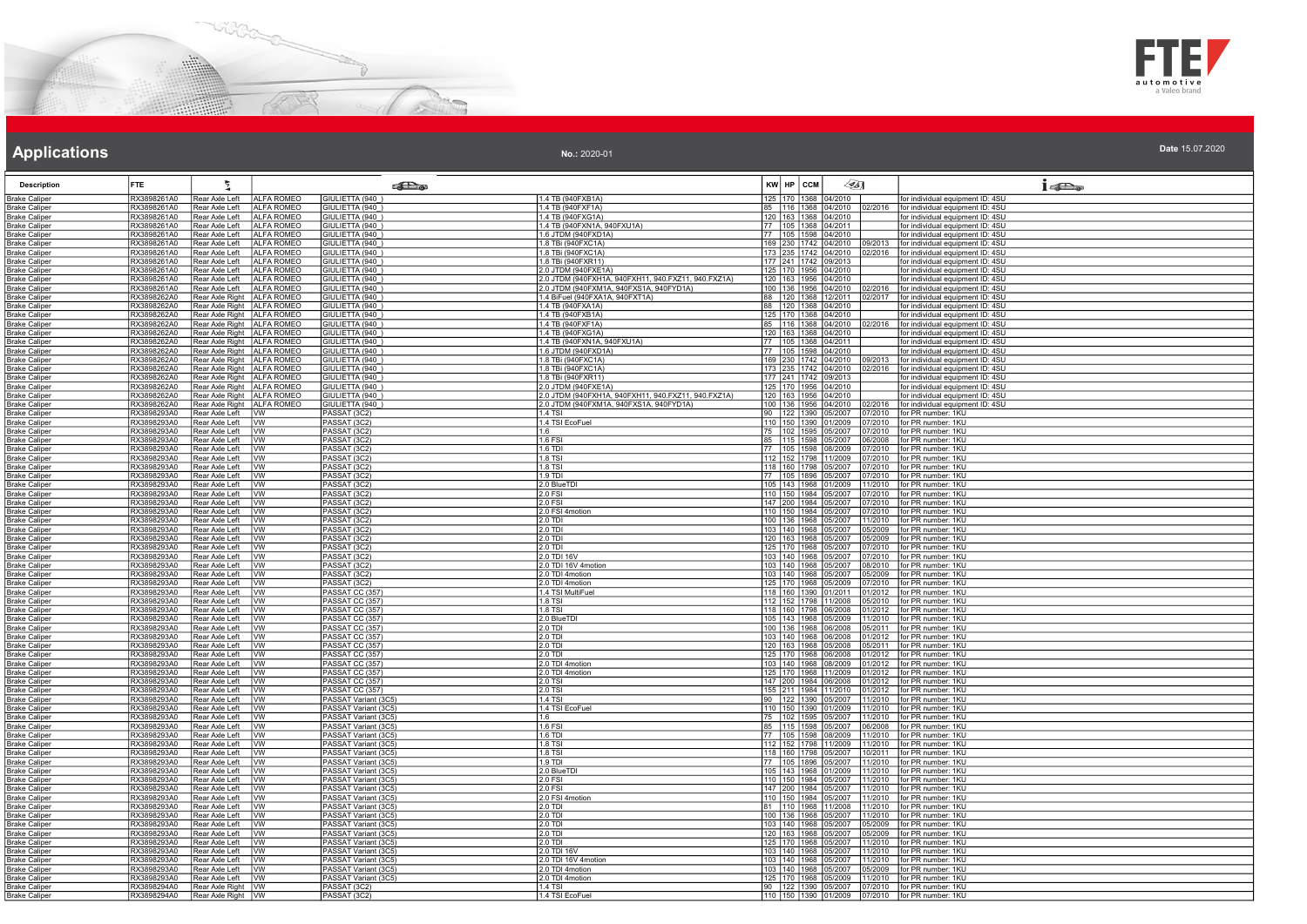



| <b>Applications</b>                          |                            |                                                  |                         |                                                                  | No.: 2020-01                 |                                |                                                                  | Date 15.07.2020                                                |
|----------------------------------------------|----------------------------|--------------------------------------------------|-------------------------|------------------------------------------------------------------|------------------------------|--------------------------------|------------------------------------------------------------------|----------------------------------------------------------------|
| <b>Description</b>                           | <b>FTE</b>                 | ŧ                                                |                         | <b>READ</b>                                                      |                              | KW HP CCM                      | $\mathscr{L}$ 5]                                                 | $1 - \sum_{\alpha}$                                            |
| <b>Brake Caliper</b>                         | RX3898294A0                | Rear Axle Right   VW                             |                         | PASSAT (3C2)                                                     | 1.6                          | 75 102 1595                    | 07/2007 07/2010 for PR number: 1KU                               |                                                                |
| <b>Brake Caliper</b><br><b>Brake Caliper</b> | RX3898294A0<br>RX3898294A0 | Rear Axle Right W<br>Rear Axle Right   VW        |                         | PASSAT (3C2)<br>PASSAT (3C2)                                     | 1.6 FSI<br>1.6 TDI           | 85 115 1598<br>77   105   1598 | 05/2007<br>08/2009<br>07/2010                                    | 06/2008 for PR number: 1KU<br>for PR number: 1KU               |
| <b>Brake Caliper</b>                         | RX3898294A0                | Rear Axle Right   VW                             |                         | PASSAT (3C2)                                                     | 1.8 TSI                      |                                | 112 152 1798 11/2009<br>17/2010                                  | for PR number: 1KU                                             |
| <b>Brake Caliper</b>                         | RX3898294A0                | Rear Axle Right WW                               |                         | PASSAT (3C2)                                                     | 1.8 TSI                      | 118 160 1798                   | 05/2007<br>07/2010                                               | for PR number: 1KU                                             |
| <b>Brake Caliper</b>                         | RX3898294A0                | Rear Axle Right W                                |                         | PASSAT (3C2)                                                     | $1.9$ TDI                    |                                | 77 105 1896 05/2007                                              | 07/2010   for PR number: 1KU                                   |
| <b>Brake Caliper</b>                         | RX3898294A0<br>RX3898294A0 | Rear Axle Right   VW                             |                         | PASSAT (3C2)                                                     | 2.0 BlueTDI<br>20 FSI        | 105 143 1968<br>110 150 1984   | 01/2009<br>11/2010<br>15/2007                                    | for PR number: 1KU<br>for PR number: 1KU                       |
| <b>Brake Caliper</b><br><b>Brake Caliper</b> | RX3898294A0                | Rear Axle Right   VW<br>Rear Axle Right   VW     |                         | PASSAT (3C2)<br>PASSAT (3C2)                                     | 2.0 FSI                      | 147 200 1984                   | 7/2010<br>15/2007<br>7/2010                                      | for PR number: 1KU                                             |
| <b>Brake Caliper</b>                         | RX3898294A0                | Rear Axle Right   VW                             |                         | PASSAT (3C2)                                                     | 2.0 FSI 4motion              | 110 150 1984                   | 7/2010<br>05/2007                                                | for PR number: 1KU                                             |
| <b>Brake Caliper</b>                         | RX3898294A0                | Rear Axle Right   VW                             |                         | PASSAT (3C2)                                                     | 2.0 TDI                      |                                | 100 136 1968 05/2007<br>11/2010                                  | for PR number: 1KU                                             |
| <b>Brake Caliper</b>                         | RX3898294A0                | Rear Axle Right   VW                             |                         | PASSAT (3C2)                                                     | 2.0 TDI                      | 103 140 1968                   | 05/2007<br>5/2009                                                | for PR number: 1KU                                             |
| <b>Brake Caliper</b><br><b>Brake Caliper</b> | RX3898294A0<br>RX3898294A0 | Rear Axle Right   VW<br>Rear Axle Right WW       |                         | PASSAT (3C2)<br>PASSAT (3C2)                                     | 2.0 TDI<br>2.0 TDI           | 120 163 1968<br>125 170 1968   | 05/2007<br>5/2009<br>05/2007<br>7/2010                           | for PR number: 1KU<br>for PR number: 1KU                       |
| <b>Brake Caliper</b>                         | RX3898294A0                | Rear Axle Right   VW                             |                         | PASSAT (3C2)                                                     | 2.0 TDI 16V                  | 103 140 1968                   | 05/2007                                                          | 07/2010   for PR number: 1KU                                   |
| <b>Brake Caliper</b>                         | RX3898294A0                | Rear Axle Right   VW                             |                         | PASSAT (3C2)                                                     | 2.0 TDI 16V 4motion          | 103 140 1968                   | 05/2007<br>ን8/2010                                               | for PR number: 1KU                                             |
| <b>Brake Caliper</b>                         | RX3898294A0                | Rear Axle Right WW                               |                         | PASSAT (3C2)                                                     | 2.0 TDI 4motion              | 103 140 1968                   | 05/2007<br>05/2009                                               | for PR number: 1KU                                             |
| <b>Brake Caliper</b>                         | RX3898294A0                | Rear Axle Right   VW                             |                         | PASSAT (3C2)                                                     | 2.0 TDI 4motion              | 125 170 1968                   | 05/2009                                                          | 07/2010   for PR number: 1KU                                   |
| <b>Brake Caliper</b><br><b>Brake Caliper</b> | RX3898294A0<br>RX3898294A0 | Rear Axle Right   VW<br>Rear Axle Right   VW     |                         | PASSAT CC (357<br>PASSAT CC (357)                                | 1.4 TSI MultiFuel<br>1.8 TSI | 118 160 1390                   | 01/2011<br>01/2012<br>112   152   1798   11/2008                 | for PR number: 1KU<br>05/2010   for PR number: 1KU             |
| <b>Brake Caliper</b>                         | RX3898294A0                | Rear Axle Right VW                               |                         |                                                                  | 1.8 TSI                      | 118 160 1798                   | 6/2008<br>1/2012                                                 | for PR number: 1KU                                             |
| <b>Brake Caliper</b>                         | RX3898294A0                | Rear Axle Right WW                               |                         | PASSAT CC (357)<br>PASSAT CC (357)                               | 2.0 BlueTDI                  |                                | 105 143 1968 05/2009                                             | 11/2010 for PR number: 1KU                                     |
| <b>Brake Caliper</b>                         | RX3898294A0                | Rear Axle Right   VW                             |                         | PASSAT CC (357)                                                  | 2.0 TDI                      | 100 136 1968                   | 06/2008                                                          | 05/2011   for PR number: 1KU                                   |
| <b>Brake Caliper</b>                         | RX3898294A0                | Rear Axle Right   VW                             |                         | PASSAT CC (357)                                                  | 2.0 TDI                      | 103 140 1968                   | 06/2008<br>01/2012                                               | for PR number: 1KU                                             |
| <b>Brake Caliper</b><br><b>Brake Caliper</b> | RX3898294A0<br>RX3898294A0 | Rear Axle Right VW<br>Rear Axle Right WW         |                         | PASSAT CC (357<br>PASSAT CC (357)                                | 2.0 TDI<br>$2.0$ TDI         | 125 170 1968                   | 163 1968<br>05/2008<br>15/2011<br>06/2008<br>01/2012             | for PR number: 1KU<br>for PR number: 1KU                       |
| <b>Brake Caliper</b>                         | RX3898294A0                | Rear Axle Right   VW                             |                         | PASSAT CC (357)                                                  | 2.0 TDI 4motion              |                                | 103 140 1968 08/2009                                             | 01/2012 Ifor PR number: 1KU                                    |
| <b>Brake Caliper</b>                         | RX3898294A0                | Rear Axle Right   VW                             |                         | PASSAT CC (357)                                                  | 2.0 TDI 4motion              |                                | 125 170 1968 11/2009<br>01/2012                                  | for PR number: 1KU                                             |
| <b>Brake Caliper</b>                         | RX3898294A0                | Rear Axle Right WW                               |                         | PASSAT CC (357)                                                  | 2.0 TSI                      | 147 200 1984                   | 06/2008<br>1/2012                                                | for PR number: 1KU                                             |
| <b>Brake Caliper</b>                         | RX3898294A0<br>RX3898294A0 | Rear Axle Right   VW                             |                         | PASSAT CC (357)                                                  | $2.0$ TSI<br>1.4 TSI         |                                | 155 211 1984 11/2010<br>01/2012                                  | for PR number: 1KU                                             |
| <b>Brake Caliper</b><br><b>Brake Caliper</b> | RX3898294A0                | Rear Axle Right   VW<br>Rear Axle Right   VW     |                         | PASSAT Variant (3C5)<br>PASSAT Variant (3C5)                     | 1.4 TSI EcoFuel              |                                | 90 122 1390 05/2007<br>110 150 1390 01/2009<br>11/2010           | 11/2010   for PR number: 1KU<br>for PR number: 1KU             |
| <b>Brake Caliper</b>                         | RX3898294A0                | Rear Axle Right VW                               |                         | PASSAT Variant (3C5)                                             | 1.6                          | 75   102   1595                | 05/2007<br>1/2010                                                | for PR number: 1KU                                             |
| <b>Brake Caliper</b>                         | RX3898294A0                | Rear Axle Right   VW                             |                         | PASSAT Variant (3C5)                                             | 1.6 FSI                      | 85 115 1598                    | 05/2007<br>06/2008                                               | for PR number: 1KU                                             |
| <b>Brake Caliper</b>                         | RX3898294A0                | Rear Axle Right WW                               |                         | PASSAT Variant (3C5)                                             | 1.6 TDI                      | 77 105 1598                    | 08/2009                                                          | 11/2010 for PR number: 1KU                                     |
| <b>Brake Caliper</b>                         | RX3898294A0<br>RX3898294A0 | Rear Axle Right   VW<br>Rear Axle Right WW       |                         | PASSAT Variant (3C5)                                             | 1.8 TSI<br>1.8 TSI           | 118 160 1798                   | 112   152   1798   11/2009<br>05/2007<br>0/2011                  | 11/2010   for PR number: 1KU<br>for PR number: 1KU             |
| <b>Brake Caliper</b><br><b>Brake Caliper</b> | RX3898294A0                | Rear Axle Right   VW                             |                         | PASSAT Variant (3C5)<br>PASSAT Variant (3C5)                     | 1.9 TDI                      |                                | 77 105 1896 05/2007                                              | 11/2010 for PR number: 1KU                                     |
| <b>Brake Caliper</b>                         | RX3898294A0                | Rear Axle Right WW                               |                         | PASSAT Variant (3C5)                                             | 2.0 BlueTDI                  | 105 143 1968                   | 01/2009<br>11/2010                                               | for PR number: 1KU                                             |
| <b>Brake Caliper</b>                         | RX3898294A0                | Rear Axle Right   VW                             |                         | PASSAT Variant (3C5)                                             | 2.0 FSI                      |                                | 110 150 1984 05/2007                                             | 11/2010   for PR number: 1KU                                   |
| <b>Brake Caliper</b>                         | RX3898294A0                | Rear Axle Right WW                               |                         | PASSAT Variant (3C5)                                             | $2.0$ FSI                    | 147 200 1984                   | 05/2007<br>11/2010                                               | for PR number: 1KU                                             |
| <b>Brake Caliper</b><br><b>Brake Caliper</b> | RX3898294A0<br>RX3898294A0 | Rear Axle Right   VW<br>Rear Axle Right   VW     |                         | PASSAT Variant (3C5)<br>PASSAT Variant (3C5)                     | 2.0 FSI 4motion<br>2.0 TDI   | 110 150 1984                   | 05/2007<br>11/2010<br>81 110 1968 11/2008<br>11/2010             | for PR number: 1KU<br>for PR number: 1KU                       |
| <b>Brake Caliper</b>                         | RX3898294A0                | Rear Axle Right VW                               |                         | PASSAT Variant (3C5)                                             | 2.0 TDI                      |                                | 100   136   1968   05/2007<br>11/2010                            | for PR number: 1KU                                             |
| <b>Brake Caliper</b>                         | RX3898294A0                | Rear Axle Right WW                               |                         | PASSAT Variant (3C5)                                             | 2.0 TDI                      | 103 140 1968                   | 5/2009<br>05/2007                                                | for PR number: 1KU                                             |
| <b>Brake Caliper</b>                         | RX3898294A0                | Rear Axle Right VW                               |                         | PASSAT Variant (3C5)                                             | $2.0$ TDI                    | 120 163 1968                   | 05/2007<br>05/2009                                               | for PR number: 1KU                                             |
| <b>Brake Caliper</b>                         | RX3898294A0<br>RX3898294A0 | Rear Axle Right   VW                             |                         | PASSAT Variant (3C5)                                             | $2.0$ TDI<br>2.0 TDI 16V     |                                | 125 170 1968 05/2007<br>103   140   1968   05/2007<br>11/2010    | 11/2010 for PR number: 1KU<br>for PR number: 1KU               |
| <b>Brake Caliper</b><br><b>Brake Caliper</b> | RX3898294A0                | Rear Axle Right   VW<br>Rear Axle Right   VW     |                         | PASSAT Variant (3C5)<br>PASSAT Variant (3C5)                     | 2.0 TDI 16V 4motion          | 103 140 1968                   | 1/2010<br>05/2007                                                | for PR number: 1KU                                             |
| <b>Brake Caliper</b>                         | RX3898294A0                | Rear Axle Right WW                               |                         | PASSAT Variant (3C5)                                             | 2.0 TDI 4motion              | 103 140 1968                   | 05/2007<br>05/2009                                               | for PR number: 1KU                                             |
| <b>Brake Caliper</b>                         | RX3898294A0                | Rear Axle Right   VW                             |                         | PASSAT Variant (3C5)                                             | 2.0 TDI 4motion              | 125 170 1968                   | 11/2010<br>05/2009                                               | for PR number: 1KU                                             |
| <b>Brake Caliper</b>                         | RX3898321A0                | Rear Axle Left                                   | SUBARU                  | FORESTER (SH_)                                                   | 2.0 AWD                      |                                | 110 150 1994 01/2008<br>09/2013                                  |                                                                |
| <b>Brake Caliper</b><br><b>Brake Caliper</b> | RX3898321A0<br>RX3898321A0 | Rear Axle Left<br>Rear Axle Left                 | <b>SUBARU</b><br>SUBARU | ORESTER (SH_)<br>FORESTER (SH_)                                  | $2.0$ AWD<br>2.0 D AWD (SHH) |                                | 110 150 1995 01/2010<br>108 147 1998 09/2008<br>09/2013          |                                                                |
| <b>Brake Caliper</b>                         | RX3898321A0                | <b>Rear Axle Left</b>                            | <b>SUBARU</b>           | ORESTER (SH)                                                     | 2.5 AWD (SH9)                |                                | 126 171 2457 01/2009<br>09/2013                                  |                                                                |
| <b>Brake Caliper</b>                         | RX3898321A0                | Rear Axle Left                                   | <b>SUBARU</b>           | FORESTER (SH)                                                    | 2.5 AWD (SH9)                |                                | 169 230 2457 06/2008<br>09/2013                                  |                                                                |
| <b>Brake Caliper</b>                         | RX3898321A0                | Rear Axle Left                                   | <b>SUBARU</b>           | IMPREZA Hatchback (GR, GH, G3)<br>IMPREZA Hatchback (GR, GH, G3) | 1.5 AWD                      | 79 107 1498                    | 12/2008<br>3/2012                                                |                                                                |
| <b>Brake Caliper</b>                         | RX3898321A0<br>RX3898321A0 | Rear Axle Left<br>Rear Axle Left                 | SUBARU<br><b>SUBARU</b> | IMPREZA Hatchback (GR, GH, G3)                                   | 1.5 F<br>2.0 D AWD           | 79 107 1498<br>80 109 1998     | 02/2008<br>03/2012<br>01/2011<br>12/2011                         |                                                                |
| <b>Brake Caliper</b><br><b>Brake Caliper</b> | RX3898321A0                | Rear Axle Left                                   | SUBARU                  | IMPREZA Hatchback (GR, GH, G3)                                   | 2.0 D AWD                    |                                | 110 150 1998 01/2009<br>03/2012                                  |                                                                |
| <b>Brake Caliper</b>                         | RX3898321A0                | Rear Axle Left                                   | <b>SUBARU</b>           | IMPREZA Hatchback (GR, GH, G3)                                   | 2.0 R AWD (GH7)              |                                | 110 150 1994 01/2008<br>03/2012                                  |                                                                |
| <b>Brake Caliper</b>                         | RX3898321A0                | Rear Axle Left                                   | <b>SUBARU</b>           | IMPREZA Hatchback (GR, GH, G3                                    | 2.5 AWD (GHE)                |                                | 169 230 2457 01/2008<br>09/2011                                  |                                                                |
| <b>Brake Caliper</b>                         | RX3898321A0                | Rear Axle Left                                   | <b>SUBARU</b>           | IMPREZA Hatchback (GR, GH, G3)                                   | 2.5 WRX STI 330S AWD         |                                | 243 330 2457 05/2009<br>12/2010                                  |                                                                |
| <b>Brake Caliper</b><br><b>Brake Caliper</b> | RX3898321A0<br>RX3898321A0 | Rear Axle Left<br>Rear Axle Left                 | SUBARU<br><b>SUBARU</b> | <b>IMPREZA Saloon (GE, GV)</b>                                   | 1.5<br>1.5 AWD               | 79 107 1498<br>79 107 1498     | 02/2008<br>2/2008                                                |                                                                |
| <b>Brake Caliper</b>                         | RX3898321A0                | Rear Axle Left                                   | SUBARU                  | IMPREZA Saloon (GE, GV)<br>IMPREZA Saloon (GE, GV)               | 2.0 i AWD                    | 110 150 1994                   | 1/2011                                                           |                                                                |
| <b>Brake Caliper</b>                         | RX3898321A0                | Rear Axle Left                                   | <b>SUBARU</b>           | IMPREZA Saloon (GE, GV)                                          | <b>2.5 AWD</b>               |                                | 169 230 2457 10/2008                                             |                                                                |
| <b>Brake Caliper</b>                         | RX3898321A0                | Rear Axle Left                                   | <b>SUBARU</b>           | <b>WRX Saloon (GJ)</b>                                           | 2.0 AWD (GK6, GK8)           |                                | 197 268 1998 09/2013                                             | Vehicle Equipment: for vehicles without electric parking brake |
| <b>Brake Caliper</b>                         | RX3898322A0<br>RX3898322A0 | Rear Axle Right                                  | <b>SUBARU</b>           | ORESTER (SH                                                      | <b>2.0 AWD</b>               | 110 150 1995                   | 110 150 1994 01/2008<br>09/2013<br>01/2010                       |                                                                |
| <b>Brake Caliper</b><br><b>Brake Caliper</b> | RX3898322A0                | Rear Axle Right SUBARU<br>Rear Axle Right SUBARU |                         | FORESTER (SH_)<br>FORESTER (SH)                                  | 2.0 AWD<br>2.0 D AWD (SHH)   |                                | 108 147 1998 09/2008<br>9/2013                                   |                                                                |
| <b>Brake Caliper</b>                         | RX3898322A0                | Rear Axle Right SUBARU                           |                         | FORESTER (SH_)                                                   | 2.5 AWD (SH9)                |                                | 126 171 2457 01/2009<br>9/2013                                   |                                                                |
| <b>Brake Caliper</b>                         | RX3898322A0                | Rear Axle Right                                  | <b>SUBARU</b>           | <b>FORESTER (SH)</b>                                             | 2.5 AWD (SH9)                | 169 230 2457                   | 06/2008<br>9/2013                                                |                                                                |
| <b>Brake Caliper</b>                         | RX3898322A0                | Rear Axle Right SUBARU                           |                         | IMPREZA Hatchback (GR, GH, G3)                                   | 1.5 AWD                      | 79 107 1498                    | 02/2008<br>3/2012                                                |                                                                |
| <b>Brake Caliper</b><br><b>Brake Caliper</b> | RX3898322A0<br>RX3898322A0 | Rear Axle Right SUBARU<br>Rear Axle Right SUBARU |                         | IMPREZA Hatchback (GR, GH, G3)<br>IMPREZA Hatchback (GR, GH, G3) | 1.5F<br>2.0 D AWD            |                                | 79 107 1498 02/2008<br>03/2012<br>80 109 1998 01/2011<br>12/2011 |                                                                |
| <b>Brake Caliper</b>                         | RX3898322A0                | Rear Axle Right SUBARU                           |                         | IMPREZA Hatchback (GR, GH, G3)                                   | $2.0 D$ AWD                  |                                | 110 1150 11998 01/2009<br>03/2012                                |                                                                |
| <b>Brake Caliper</b>                         | RX3898322A0                | Rear Axle Right SUBARU                           |                         | IMPREZA Hatchback (GR, GH, G3                                    | 2.0 R AWD (GH7)              |                                | 110 150 1994 01/2008<br>3/2012                                   |                                                                |
| <b>Brake Caliper</b>                         | RX3898322A0                | Rear Axle Right SUBARU                           |                         | IMPREZA Hatchback (GR, GH, G3)                                   | 2.5 AWD (GHE)                |                                | 169 230 2457 01/2008 09/2011                                     |                                                                |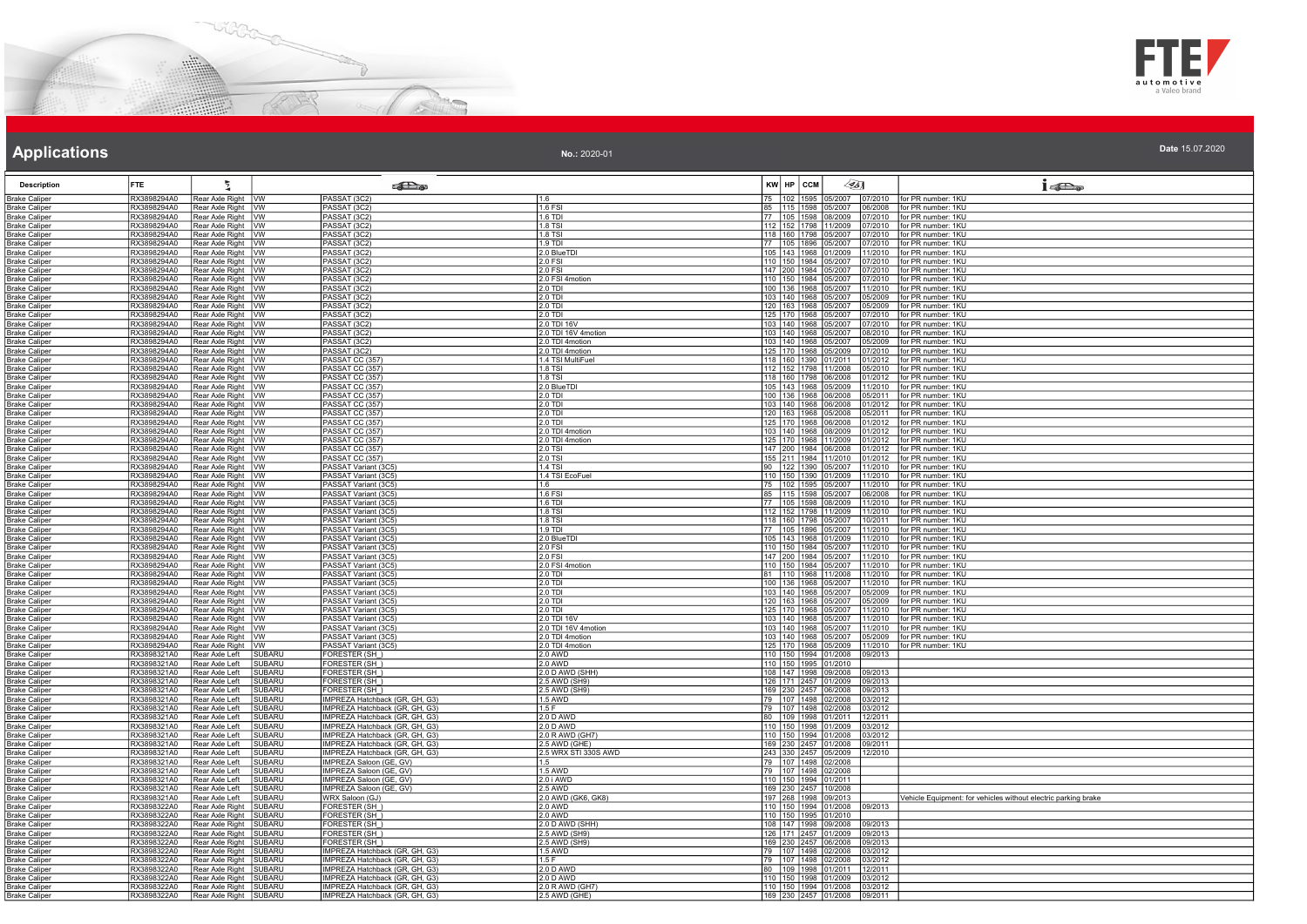



| No.: 2020-01 | Date 15.07.2020 |
|--------------|-----------------|
|--------------|-----------------|

| <b>Description</b>                           | FTE                        |                                                    |                              | <b>College</b>                                             |                             | $KW$ $HP$ $CCM$ |                                                            | $\mathscr{G}$ 51   | 15D <sub>o</sub>                                                                                                                 |
|----------------------------------------------|----------------------------|----------------------------------------------------|------------------------------|------------------------------------------------------------|-----------------------------|-----------------|------------------------------------------------------------|--------------------|----------------------------------------------------------------------------------------------------------------------------------|
| <b>Brake Caliper</b>                         | RX3898322A0                | Rear Axle Right SUBARU                             |                              | IMPREZA Hatchback (GR, GH, G3                              | 2.5 WRX STI 330S AWD        |                 | 243 330 2457 05/2009 12/2010                               |                    |                                                                                                                                  |
| <b>Brake Caliper</b>                         | RX3898322A0                | Rear Axle Right SUBARU                             |                              | IMPREZA Saloon (GE, GV)                                    | 1.5                         |                 | 79 107 1498 02/2008                                        |                    |                                                                                                                                  |
| <b>Brake Caliper</b>                         | RX3898322A0                | Rear Axle Right SUBARU                             |                              | IMPREZA Saloon (GE, GV)                                    | 1.5 AWD                     |                 | 79 107 1498 02/2008                                        |                    |                                                                                                                                  |
| <b>Brake Caliper</b>                         | RX3898322A0<br>RX3898322A0 | Rear Axle Right SUBARU<br>Rear Axle Right SUBARU   |                              | IMPREZA Saloon (GE, GV)                                    | 2.0 i AWD<br>2.5 AWD        |                 | 110 150 1994 01/2011                                       |                    |                                                                                                                                  |
| <b>Brake Caliper</b><br><b>Brake Caliper</b> | RX3898322A0                | Rear Axle Right SUBARU                             |                              | IMPREZA Saloon (GE, GV)<br>WRX Saloon (GJ)                 | 2.0 AWD (GK6, GK8)          |                 | 169 230 2457 10/2008<br>197 268 1998 09/2013               |                    | Vehicle Equipment: for vehicles without electric parking brake                                                                   |
| <b>Brake Caliper</b>                         | RX3898343A0                | Rear Axle Left                                     | MAZDA                        | CX-5 (KE, GH)                                              | 2.0                         |                 | 114 155 1998 07/2012                                       | 1/2014             | Vehicle Equipment: for vehicles without electric parking brake                                                                   |
| <b>Brake Caliper</b>                         | RX3898343A0                | Rear Axle Left                                     | MAZDA                        | CX-5 (KE, GH)                                              | 12.0                        |                 | 115 156 1998 01/2012 11/2014                               |                    | Vehicle Equipment: for vehicles without electric parking brake                                                                   |
| <b>Brake Caliper</b>                         | RX3898343A0                | Rear Axle Left                                     | MAZDA                        | CX-5 (KE, GH)                                              | 2.0                         |                 | 121 165 1998 11/2011                                       | 11/2014            | Vehicle Equipment: for vehicles without electric parking brake                                                                   |
| <b>Brake Caliper</b>                         | RX3898343A0                | Rear Axle Left                                     | MAZDA                        | CX-5 (KE, GH)                                              | 2.0 AWD                     |                 | 113 154 1998 07/2012                                       | 11/2014            | /ehicle Equipment: for vehicles without electric parking brake                                                                   |
| <b>Brake Caliper</b>                         | RX3898343A0<br>RX3898343A0 | Rear Axle Left                                     | <b>MAZDA</b><br>MAZDA        | CX-5 (KE, GH)<br>CX-5 (KE, GH)                             | 2.0 AWD                     |                 | 114 155 1998 07/2012<br>118 160 1998 11/2011               | 11/2014            | /ehicle Equipment: for vehicles without electric parking brake                                                                   |
| <b>Brake Caliper</b><br><b>Brake Caliper</b> | RX3898343A0                | Rear Axle Left<br>Rear Axle Left                   | MAZDA                        | CX-5 (KE, GH)                                              | 2.0 AWD<br>2.2 <sub>D</sub> |                 | 110 150 2191 04/2012                                       | 11/2014<br>11/2014 | Vehicle Equipment: for vehicles without electric parking brake<br>Vehicle Equipment: for vehicles without electric parking brake |
| <b>Brake Caliper</b>                         | RX3898343A0                | Rear Axle Left                                     | MAZDA                        | CX-5 (KE, GH)                                              | 2.2 D AWD                   |                 | 110  150  2191  04/2012                                    | 11/2014            | Vehicle Equipment: for vehicles without electric parking brake                                                                   |
| <b>Brake Caliper</b>                         | RX3898343A0                | Rear Axle Left                                     | MAZDA                        | CX-5 (KE, GH)                                              | 2.2 D AWD                   |                 | 129 175 2191 04/2012                                       | 11/2014            | Vehicle Equipment: for vehicles without electric parking brake                                                                   |
| <b>Brake Caliper</b>                         | RX3898344A0                | Rear Axle Right   MAZDA                            |                              | CX-5 (KE, GH)                                              | $\frac{2.0}{2.0}$           |                 | 114 155 1998 07/2012                                       | 11/2014            | ehicle Equipment: for vehicles without electric parking brake                                                                    |
| <b>Brake Caliper</b>                         | RX3898344A0                | Rear Axle Right   MAZDA                            |                              | CX-5 (KE, GH)                                              | 20                          |                 | 115 156 1998 01/2012 11/2014                               |                    | Vehicle Equipment: for vehicles without electric parking brake                                                                   |
| <b>Brake Caliper</b><br><b>Brake Caliper</b> | RX3898344A0<br>RX3898344A0 | Rear Axle Right   MAZDA<br>Rear Axle Right   MAZDA |                              | CX-5 (KE, GH)<br>CX-5 (KE, GH)                             | <b>2.0 AWD</b>              |                 | 121 165 1998 11/2011<br>113 154 1998 07/2012               | 11/2014<br>11/2014 | Vehicle Equipment: for vehicles without electric parking brake<br>Vehicle Equipment: for vehicles without electric parking brake |
| <b>Brake Caliper</b>                         | RX3898344A0                | Rear Axle Right   MAZDA                            |                              | CX-5 (KE, GH)                                              | 2.0 AWD                     |                 | 114 155 1998 07/2012                                       | 11/2014            | Vehicle Equipment: for vehicles without electric parking brake                                                                   |
| <b>Brake Caliper</b>                         | RX3898344A0                | Rear Axle Right MAZDA                              |                              | CX-5 (KE, GH)                                              | 2.0 AWD                     |                 | 118 160 1998 11/2011                                       | 11/2014            | /ehicle Equipment: for vehicles without electric parking brake                                                                   |
| <b>Brake Caliper</b>                         | RX3898344A0                | Rear Axle Right   MAZDA                            |                              | CX-5 (KE, GH)                                              | ח ? י                       |                 | 110 150 2191 04/2012                                       | 11/2014            | Vehicle Equipment: for vehicles without electric parking brake                                                                   |
| <b>Brake Caliper</b>                         | RX3898344A0                | Rear Axle Right   MAZDA                            |                              | CX-5 (KE, GH)                                              | 2.2 D AWD                   |                 | 110 150 2191 04/2012                                       | 11/2014            | Vehicle Equipment: for vehicles without electric parking brake                                                                   |
| <b>Brake Caliper</b>                         | RX3898344A0                | Rear Axle Right   MAZDA                            |                              | CX-5 (KE, GH)                                              | <b>2.2 D AWD</b>            |                 | 129 175 2191 04/2012                                       | 11/2014            | Vehicle Equipment: for vehicles without electric parking brake                                                                   |
| <b>Brake Caliper</b><br><b>Brake Caliper</b> | RX3898345A0<br>RX3898345A0 | Rear Axle Left<br>Rear Axle Left                   | <b>SEAT</b><br><b>SEAT</b>   | LEON (5F1)<br>LEON (5F1)                                   | 1.0 TSI<br>1.2 TSI          |                 | 85 115 999 05/2015<br>63 86 1197 12/2012                   |                    |                                                                                                                                  |
| <b>Brake Caliper</b>                         | RX3898345A0                | Rear Axle Left                                     | <b>SFAT</b>                  | LEON (5F1)                                                 | 1.2 TSI                     |                 | 77 105 1197 01/2013                                        |                    |                                                                                                                                  |
| <b>Brake Caliper</b>                         | RX3898345A0                | Rear Axle Left                                     | <b>SEAT</b>                  | LEON (5F1)                                                 | 1.2 TSI                     |                 | 81 110 1197 04/2014                                        |                    | or PR number: 1KD                                                                                                                |
| <b>Brake Caliper</b>                         | RX3898345A0                | Rear Axle Left                                     | <b>SEAT</b>                  | LEON (5F1)                                                 | 1.4 TGI                     |                 | 81 110 1395 02/2013                                        |                    |                                                                                                                                  |
| <b>Brake Caliper</b>                         | RX3898345A0                | Rear Axle Left                                     | <b>SEAT</b>                  | LEON (5F1)                                                 | 1.4 TSI                     |                 | 90 122 1395 11/2012                                        |                    |                                                                                                                                  |
| <b>Brake Caliper</b>                         | RX3898345A0                | Rear Axle Left                                     | <b>SEAT</b>                  | LEON (5F1)                                                 | 1.4 TSI                     |                 | 92 125 1395 05/2014                                        |                    | for PR number: 1KD                                                                                                               |
| <b>Brake Caliper</b><br><b>Brake Caliper</b> | RX3898345A0<br>RX3898345A0 | Rear Axle Left<br>Rear Axle Left                   | SEAT<br><b>SEAT</b>          | LEON (5F1)<br><b>EON (5F1)</b>                             | <b>1.4 TSI</b><br>1.4 TSI   |                 | 103 140 1395 09/2012<br>110 150 1395 05/2014               |                    | or PR number: 1KD                                                                                                                |
| <b>Brake Caliper</b>                         | RX3898345A0                | Rear Axle Left                                     | <b>SEAT</b>                  | LEON (5F1)                                                 | 1.6 TDI                     |                 | 66 90 1598 11/2012                                         |                    |                                                                                                                                  |
| <b>Brake Caliper</b>                         | RX3898345A0                | Rear Axle Left                                     | SEAT                         | LEON(5F1)                                                  | 1.6 TDI                     |                 | 77 105 1598 11/2012                                        |                    |                                                                                                                                  |
| <b>Brake Caliper</b>                         | RX3898345A0                | Rear Axle Left                                     | <b>SEAT</b>                  | LEON (5F1)                                                 | 1.6 TDI                     |                 | 81 110 1598 09/2013                                        |                    |                                                                                                                                  |
| <b>Brake Caliper</b>                         | RX3898345A0                | Rear Axle Left                                     | <b>SEAT</b>                  | LEON (5F1)                                                 | 1.6 TDI                     |                 | 85   115   1598   11/2016                                  |                    | for PR number: 1KD                                                                                                               |
| <b>Brake Caliper</b>                         | RX3898345A0                | Rear Axle Left                                     | <b>SEAT</b>                  | LEON (5F1)                                                 | $2.0$ TDI                   |                 | 81 110 1968 05/2013                                        |                    |                                                                                                                                  |
| <b>Brake Caliper</b><br><b>Brake Caliper</b> | RX3898345A0<br>RX3898345A0 | Rear Axle Left<br>Rear Axle Left                   | <b>SEAT</b><br><b>SEAT</b>   | LEON (5F1)<br>LEON (5F1)                                   | 2.0 TDI<br>2.0 TDI          |                 | 105 143 1968 05/2013<br>110 150 1968 10/2012               |                    |                                                                                                                                  |
| <b>Brake Caliper</b>                         | RX3898345A0                | Rear Axle Left                                     | <b>SEAT</b>                  | LEON SC (5F5)                                              | 1.0 TSI                     |                 | 85 115 999 05/2015                                         | 08/2018            |                                                                                                                                  |
| <b>Brake Caliper</b>                         | RX3898345A0                | Rear Axle Left                                     | <b>SEAT</b>                  | LEON SC (5F5)                                              | 1.2 TSI                     |                 | 63 86 1197 01/2013                                         | 08/2018            |                                                                                                                                  |
| <b>Brake Caliper</b>                         | RX3898345A0                | Rear Axle Left                                     | <b>SEAT</b>                  | LEON SC (5F5)                                              | 1.2 TSI                     |                 | 77   105   1197   02/2013                                  | 04/2014            |                                                                                                                                  |
| <b>Brake Caliper</b>                         | RX3898345A0                | Rear Axle Left                                     | <b>SEAT</b>                  | <b>EON SC (5F5)</b>                                        | $1.2$ TSI<br><b>1.4 TSI</b> |                 | 81 110 1197 05/2014                                        | 08/2018            | or PR number: 1KD                                                                                                                |
| <b>Brake Caliper</b><br><b>Brake Caliper</b> | RX3898345A0<br>RX3898345A0 | Rear Axle Left<br>Rear Axle Left                   | <b>SEAT</b><br><b>SEAT</b>   | LEON SC (5F5)<br>LEON SC (5F5)                             | 1 4 TSI                     |                 | 90 122 1395 02/2013<br>92 125 1395 05/2014 08/2018         | 06/2015            | for PR number: 1KD                                                                                                               |
| <b>Brake Caliper</b>                         | RX3898345A0                | Rear Axle Left                                     | <b>SEAT</b>                  | LEON SC (5F5)                                              | <b>14 TSI</b>               |                 | 103 140 1395 02/2013                                       | 11/2016            |                                                                                                                                  |
| <b>Brake Caliper</b>                         | RX3898345A0                | Rear Axle Left                                     | <b>SEAT</b>                  | LEON SC (5F5)                                              | 1.4 TSI                     |                 | 110 150 1395 05/2014 08/2018                               |                    | for PR number: 1KD                                                                                                               |
| <b>Brake Caliper</b>                         | RX3898345A0                | Rear Axle Left                                     | <b>SFAT</b>                  | LEON SC (5F5)                                              | 1 A TDI                     |                 | 66 90 1598 02/2013 08/2018                                 |                    |                                                                                                                                  |
| <b>Brake Caliper</b>                         | RX3898345A0                | Rear Axle Left                                     | <b>SEAT</b>                  | EON SC (5F5)                                               | 1.6 TDI                     |                 | 77 105 1598 02/2013 08/2018<br>81 110 1598 09/2013 11/2016 |                    |                                                                                                                                  |
| <b>Brake Caliper</b><br><b>Brake Caliper</b> | RX3898345A0<br>RX3898345A0 | Rear Axle Left<br>Rear Axle Left                   | <b>SEAT</b><br><b>SEAT</b>   | LEON SC (5F5)<br>LEON SC (5F5)                             | 1.6 TDI<br>1.6 TDI          |                 | 85 115 1598 11/2016                                        | 08/2018            |                                                                                                                                  |
| <b>Brake Caliper</b>                         | RX3898345A0                | Rear Axle Left                                     | <b>SEAT</b>                  | LEON SC (5F5)                                              | 2.0 TDI                     |                 | 105 143 1968 05/2013                                       |                    |                                                                                                                                  |
| <b>Brake Caliper</b>                         | RX3898345A0                | Rear Axle Left                                     | <b>SEAT</b>                  | LEON SC (5F5)                                              | 2.0 TDI                     |                 | 110 150 1968 02/2013                                       |                    |                                                                                                                                  |
| <b>Brake Caliper</b>                         | RX3898345A0                | Rear Axle Left                                     | <b>SFAT</b>                  | <b>EON ST (5F8)</b>                                        | 1.0 TSI                     |                 | 85 115 999 05/2015                                         |                    |                                                                                                                                  |
| <b>Brake Caliper</b>                         | RX3898345A0                | Rear Axle Left                                     | <b>SEAT</b>                  | LEON ST (5F8)                                              | 1.2 TSI                     |                 | 63 86 1197 11/2013                                         |                    | or PR number: 1KD                                                                                                                |
| <b>Brake Caliper</b><br><b>Brake Caliper</b> | RX3898345A0<br>RX3898345A0 | Rear Axle Left<br>Rear Axle Left                   | <b>SEAT</b><br><b>SEAT</b>   | LEON ST (5F8)<br>LEON ST (5F8)                             | 1.2 TSI<br>1.2 TSI          |                 | 77 105 1197 08/2013<br>81 110 1197 05/2014                 |                    | for PR number: 1KD                                                                                                               |
| <b>Brake Caliper</b>                         | RX3898345A0                | Rear Axle Left                                     | <b>SEAT</b>                  | LEON ST (5F8)                                              | 1.4 TGI                     |                 | 81 110 1395 10/2013                                        |                    |                                                                                                                                  |
| <b>Brake Caliper</b>                         | RX3898345A0                | Rear Axle Left                                     | <b>ISEAT</b>                 | LEON ST (5F8)                                              | 14 TSI                      |                 | 90 122 1395 09/2012                                        |                    |                                                                                                                                  |
| <b>Brake Caliper</b>                         | RX3898345A0                | Rear Axle Left                                     | <b>SEAT</b>                  | LEON ST (5F8)                                              | $1.4$ TSI                   |                 | 92 125 1395 05/2014                                        |                    | or PR number: 1KD                                                                                                                |
| <b>Brake Caliper</b>                         | RX3898345A0                | Rear Axle Left                                     | <b>SEAT</b>                  | LEON ST (5F8)                                              | 1.4 TSI                     |                 | 103 140 1395 10/2013                                       |                    |                                                                                                                                  |
| <b>Brake Caliper</b><br><b>Brake Caliper</b> | RX3898345A0<br>RX3898345A0 | Rear Axle Left<br>Rear Axle Left                   | <b>SEAT</b><br><b>SEAT</b>   | LEON ST (5F8)<br>LEON ST (5F8)                             | <b>1.4 TSI</b><br>1.6 TDI   |                 | 110 150 1395 05/2014<br>66 90 1598 11/2013                 |                    | for PR number: 1KD<br>for PR number: 1KD                                                                                         |
| <b>Brake Caliper</b>                         | RX3898345A0                | Rear Axle Left                                     | <b>SEAT</b>                  | LEON ST (5F8)                                              | 1.6 TDI                     |                 | 77 105 1598 10/2013                                        |                    | for PR number: 1KD                                                                                                               |
| <b>Brake Caliper</b>                         | RX3898345A0                | Rear Axle Left                                     | <b>SEAT</b>                  | <b>EON ST (5F8</b>                                         | 1.6 TDI                     |                 | 81 110 1598 09/2013                                        |                    |                                                                                                                                  |
| <b>Brake Caliper</b>                         | RX3898345A0                | Rear Axle Left                                     | <b>SEAT</b>                  | LEON ST (5F8)                                              | 1.6 TDI                     |                 | 85 115 1598 11/2016                                        |                    | for PR number: 1KD                                                                                                               |
| <b>Brake Caliper</b>                         | RX3898345A0                | Rear Axle Left                                     | <b>SEAT</b>                  | LEON ST (5F8)                                              | 2.0 TDI                     |                 | 81 110 1968 11/2013                                        |                    |                                                                                                                                  |
| <b>Brake Caliper</b>                         | RX3898345A0                | Rear Axle Left                                     | <b>SEAT</b>                  | LEON ST (5F8)                                              | 2.0 TDI                     |                 | 105 143 1968 10/2013                                       |                    |                                                                                                                                  |
| <b>Brake Caliper</b><br><b>Brake Caliper</b> | RX3898345A0<br>RX3898345A0 | Rear Axle Left<br>Rear Axle Left                   | <b>SEAT</b><br><b>SKODA</b>  | LEON ST (5F8)<br>OCTAVIA III (5E3, NL3, NR3)               | 2.0 TDI<br>1.0 TSI          |                 | 110 150 1968 10/2013<br>85   115   999   05/2016           |                    | for PR number: 1KD                                                                                                               |
| <b>Brake Caliper</b>                         | RX3898345A0                | Rear Axle Left                                     | <b>SKODA</b>                 | OCTAVIA III (5E3, NL3, NR3)                                | 1.2 TSI                     |                 | 63 86 1197 11/2012                                         |                    | for PR number: 1KD                                                                                                               |
|                                              | RX3898345A0                | Rear Axle Left                                     | <b>SKODA</b>                 | OCTAVIA III (5E3, NL3, NR3)                                | 1.2 TSI                     |                 |                                                            |                    | or PR number: 1KD                                                                                                                |
| Brake Caliper<br>Brake Caliper               | RX3898345A0                | Rear Axle Left                                     | <b>SKODA</b>                 | OCTAVIA III (5E3, NL3, NR3)                                | 1.2 TSI                     |                 | 77 105 1197 11/2012<br>81 110 1197 05/2015                 | 02/2017            |                                                                                                                                  |
| <b>Brake Caliper</b>                         | RX3898345A0                | Rear Axle Left                                     | <b>SKODA</b>                 | OCTAVIA III (5E3, NL3, NR3)                                | 1.4 TSI G-TEC               |                 | 81 110 1395 11/2013                                        |                    |                                                                                                                                  |
| <b>Brake Caliper</b>                         | RX3898345A0<br>RX3898345A0 | Rear Axle Left<br>Rear Axle Left                   | <b>SKODA</b><br><b>SKODA</b> | OCTAVIA III (5E3, NL3, NR3)<br>OCTAVIA III (5E3, NL3, NR3) | 1.6<br>1.6 TD               |                 | 81 110 1598 01/2014<br>66 90 1598 11/2012                  |                    | for PR number: 1KD                                                                                                               |
| <b>Brake Caliper</b><br><b>Brake Caliper</b> | RX3898345A0                | Rear Axle Left                                     | <b>SKODA</b>                 | OCTAVIA III (5E3, NL3, NR3)                                | 1.6 TDI                     |                 | 77 105 1598 11/2012                                        |                    | for PR number: 1KD                                                                                                               |
| <b>Brake Caliper</b>                         | RX3898345A0                | Rear Axle Left                                     | <b>SKODA</b>                 | OCTAVIA III (5E3, NL3, NR3)                                | 1.6 TD                      |                 | 81 110 1598 05/2013                                        |                    | for PR number: 1KD                                                                                                               |
|                                              |                            |                                                    |                              |                                                            |                             |                 |                                                            |                    |                                                                                                                                  |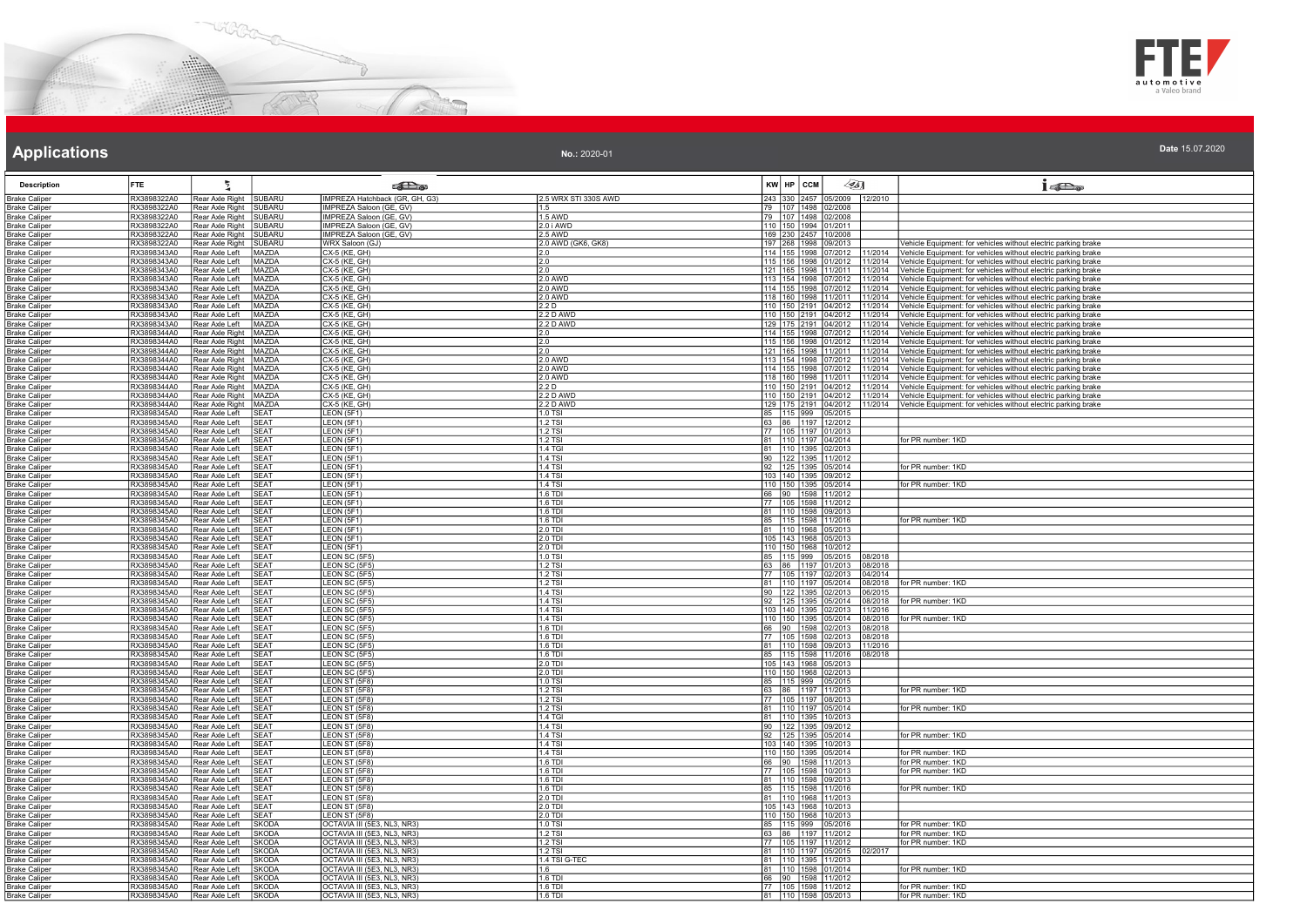



| <b>Description</b>                           | <b>FTE</b>                 | 2                                            |                             | <b>SEL</b> @                                           |                           | KW HP CCM<br>$\llap{25}$                                         | $1 - 20$                                 |
|----------------------------------------------|----------------------------|----------------------------------------------|-----------------------------|--------------------------------------------------------|---------------------------|------------------------------------------------------------------|------------------------------------------|
| <b>Brake Caliper</b>                         | RX3898345A0                | Rear Axle Left                               | <b>SKODA</b>                | OCTAVIA III (5E3, NL3, NR3)                            | 1.6 TDI                   | 85 115 1598 02/2017                                              |                                          |
| <b>Brake Caliper</b>                         | RX3898345A0                | Rear Axle Left                               | <b>SKODA</b>                | OCTAVIA III (5E3, NL3, NR3)                            | 1.6 TDI 4x4               | 77 105 1598 09/2014                                              |                                          |
| <b>Brake Caliper</b>                         | RX3898345A0                | Rear Axle Left                               | <b>SKODA</b>                | OCTAVIA III (5E3, NL3, NR3)                            | 1.6 TDI 4x4               | 81 110 1598 05/2015                                              | for PR number: 1KD                       |
| <b>Brake Caliper</b>                         | RX3898345A0                | Rear Axle Left                               | <b>SKODA</b>                | OCTAVIA III Combi (5E5)                                | 1.0 TSI                   | 85 115 999 05/2016                                               | for PR number: 1KD                       |
| <b>Brake Caliper</b>                         | RX3898345A0                | Rear Axle Left                               | <b>SKODA</b>                | OCTAVIA III Combi (5E5)                                | $1.2$ TSI                 | 63 86 1197 11/2012                                               | for PR number: 1KD                       |
| <b>Brake Caliper</b>                         | RX3898345A0                | Rear Axle Left                               | <b>SKODA</b>                | OCTAVIA III Combi (5E5)                                | 1.2 TSI                   | 77 105 1197 11/2012                                              | for PR number: 1KD                       |
| <b>Brake Caliper</b>                         | RX3898345A0                | Rear Axle Left                               | <b>SKODA</b>                | OCTAVIA III Combi (5E5)                                | 1.2 TSI                   | 81 110 1197 05/2015 02/2017                                      |                                          |
| <b>Brake Caliper</b>                         | RX3898345A0                | Rear Axle Left                               | <b>SKODA</b>                | OCTAVIA III Combi (5E5)                                | 1.4 TSI G-TEC             | 81 110 1395 11/2013                                              |                                          |
| <b>Brake Caliper</b>                         | RX3898345A0                | Rear Axle Left                               | <b>SKODA</b>                | OCTAVIA III Combi (5E5)                                | 1.6                       | 81 110 1598 01/2014                                              | for PR number: 1KD                       |
| Brake Caliper                                | RX3898345A0                | Rear Axle Left                               | <b>SKODA</b>                | OCTAVIA III Combi (5E5)                                | 1.6 TDI                   | 66 90 1598 11/2012                                               |                                          |
| <b>Brake Caliper</b>                         | RX3898345A0                | Rear Axle Left                               | <b>SKODA</b>                | OCTAVIA III Combi (5E5)                                | $1.6$ TDI                 | 77 105 1598 11/2012                                              | for PR number: 1KD                       |
| <b>Brake Caliper</b>                         | RX3898345A0                | Rear Axle Left                               | <b>SKODA</b>                | OCTAVIA III Combi (5E5)                                | 1.6 TDI                   | 81 110 1598 05/2013                                              | for PR number: 1KD                       |
| <b>Brake Caliper</b>                         | RX3898345A0                | Rear Axle Left                               | <b>SKODA</b>                | OCTAVIA III Combi (5E5)                                | 1.6 TDI                   | 85 115 1598 02/2017                                              |                                          |
| <b>Brake Caliper</b>                         | RX3898345A0                | Rear Axle Left                               | <b>SKODA</b>                | OCTAVIA III Combi (5E5)                                | 1.6 TDI 4x4               | 77 105 1598 11/2012                                              |                                          |
| <b>Brake Caliper</b>                         | RX3898345A0<br>RX3898346A0 | Rear Axle Left<br>Rear Axle Right            | <b>SKODA</b><br><b>SEAT</b> | OCTAVIA III Combi (5E5)                                | 1.6 TDI 4x4<br>$1.0$ TSI  | 81  110  1598  05/2015                                           | for PR number: 1KD                       |
| <b>Brake Caliper</b><br><b>Brake Caliper</b> | RX3898346A0                | Rear Axle Right SEAT                         |                             | LEON (5F1)<br>LEON (5F1)                               | $1.2$ TSI                 | 85 115 999 05/2015<br>63 86 1197 12/2012                         |                                          |
| <b>Brake Caliper</b>                         | RX3898346A0                | Rear Axle Right SEAT                         |                             | LEON (5F1)                                             | 1.2 TSI                   | 77 105 1197 01/2013                                              |                                          |
| <b>Brake Caliper</b>                         | RX3898346A0                | Rear Axle Right SEAT                         |                             | LEON (5F1)                                             | $1.2$ TSI                 | 81 110 1197 04/2014                                              | for PR number: 1KD                       |
| <b>Brake Caliper</b>                         | RX3898346A0                | Rear Axle Right SEAT                         |                             | LEON (5F1)                                             | 1.4 TGI                   | 81 110 1395 02/2013                                              |                                          |
| <b>Brake Caliper</b>                         | RX3898346A0                | Rear Axle Right SEAT                         |                             | LEON (5F1)                                             | 1.4 TSI                   | 90 122 1395 11/2012                                              |                                          |
| <b>Brake Caliper</b>                         | RX3898346A0                | Rear Axle Right SEAT                         |                             | LEON (5F1)                                             | $1.4$ TSI                 | 92 125 1395 05/2014                                              | for PR number: 1KD                       |
| <b>Brake Caliper</b>                         | RX3898346A0                | Rear Axle Right SEAT                         |                             | LEON (5F1)                                             | <b>1.4 TSI</b>            | 103 140 1395 09/2012                                             |                                          |
| Brake Caliper                                | RX3898346A0                | Rear Axle Right SEAT                         |                             | LEON (5F1)                                             | 1 4 T.S.                  | 110 150 1395 05/2014                                             | for PR number: 1KD                       |
| <b>Brake Caliper</b>                         | RX3898346A0                | Rear Axle Right SEAT                         |                             | LEON (5F1)                                             | 1.6 TDI                   | 66 90 1598 11/2012                                               |                                          |
| <b>Brake Caliper</b>                         | RX3898346A0                | Rear Axle Right SEAT                         |                             | LEON (5F1)                                             | 1.6 TDI                   | 77   105   1598   11/2012                                        |                                          |
| <b>Brake Caliper</b>                         | RX3898346A0                | Rear Axle Right SEAT                         |                             | LEON (5F1)                                             | $1.6$ TDI                 | 81 110 1598 09/2013                                              |                                          |
| <b>Brake Caliper</b>                         | RX3898346A0                | Rear Axle Right SEAT                         |                             | LEON (5F1)                                             | 1.6 TDI                   | 85 115 1598 11/2016                                              | for PR number: 1KD                       |
| Brake Caliper                                | RX3898346A0                | Rear Axle Right SEAT                         |                             | LEON (5F1)                                             | 2.0 TDI                   | 81 110 1968 05/2013                                              |                                          |
| <b>Brake Caliper</b>                         | RX3898346A0                | Rear Axle Right SEAT                         |                             | LEON (5F1)                                             | $2.0$ TDI                 | 105 143 1968 05/2013                                             |                                          |
| <b>Brake Caliper</b>                         | RX3898346A0                | Rear Axle Right SEAT                         |                             | LEON (5F1)                                             | 2.0 TDI                   | 110 150 1968 10/2012                                             |                                          |
| <b>Brake Caliper</b>                         | RX3898346A0                | Rear Axle Right SEAT                         |                             | LEON SC (5F5)                                          | 1.0 TSI                   | 85   115   999   05/2015<br>08/2018                              |                                          |
| Brake Caliper                                | RX3898346A0                | Rear Axle Right SEAT                         |                             | LEON SC (5F5)                                          | $1.2$ TSI                 | 63 86 1197 01/2013<br>08/2018                                    |                                          |
| <b>Brake Caliper</b>                         | RX3898346A0                | Rear Axle Right SEAT                         |                             | LEON SC (5F5)                                          | 1.2 TSI                   | 77 105 1197 02/2013<br>04/2014                                   |                                          |
| <b>Brake Caliper</b>                         | RX3898346A0                | Rear Axle Right SEAT                         |                             | LEON SC (5F5)                                          | $1.2$ TSI                 | 81 110 1197 05/2014<br>08/2018                                   | for PR number: 1KD                       |
| <b>Brake Caliper</b>                         | RX3898346A0                | Rear Axle Right SEAT                         |                             | LEON SC (5F5)                                          | <b>1.4 TSI</b>            | 90 122 1395 02/2013<br>06/2015                                   |                                          |
| <b>Brake Caliper</b>                         | RX3898346A0                | Rear Axle Right SEAT                         |                             | LEON SC (5F5)                                          | 1.4 TSI                   | 92 125 1395 05/2014<br>08/2018                                   | for PR number: 1KD                       |
| Brake Caliper                                | RX3898346A0                | Rear Axle Right SEAT                         |                             | LEON SC (5F5)                                          | 1.4 TSI                   | 103  140  1395  02/2013  11/2016                                 |                                          |
| <b>Brake Caliper</b><br><b>Brake Caliper</b> | RX3898346A0<br>RX3898346A0 | Rear Axle Right SEAT<br>Rear Axle Right SEAT |                             | LEON SC (5F5)<br>LEON SC (5F5)                         | 1.4 TSI<br>1.6 TDI        | 110 150 1395 05/2014<br>08/2018<br>66 90 1598 02/2013<br>08/2018 | for PR number: 1KD                       |
| <b>Brake Caliper</b>                         | RX3898346A0                | Rear Axle Right SEAT                         |                             | LEON SC (5F5)                                          | 1.6 TDI                   | 77 105 1598 02/2013<br>08/2018                                   |                                          |
| Brake Caliper                                | RX3898346A0                | Rear Axle Right SEAT                         |                             | LEON SC (5F5)                                          | 1.6 TDI                   | 81 110 1598 09/2013 11/2016                                      |                                          |
| <b>Brake Caliper</b>                         | RX3898346A0                | Rear Axle Right SEAT                         |                             | LEON SC (5F5)                                          | 1.6 TDI                   | 85 115 1598 11/2016 08/2018                                      |                                          |
| <b>Brake Caliper</b>                         | RX3898346A0                | Rear Axle Right SEAT                         |                             | LEON SC (5F5)                                          | 2.0 TDI                   | 105 143 1968 05/2013                                             |                                          |
| <b>Brake Caliper</b>                         | RX3898346A0                | Rear Axle Right SEAT                         |                             | LEON SC (5F5)                                          | $2.0$ TDI                 | 110 150 1968 02/2013<br>85 115 999 05/2015<br>63 86 1197 11/2013 |                                          |
| <b>Brake Caliper</b>                         | RX3898346A0                | Rear Axle Right SEAT                         |                             | LEON ST (5F8)                                          | 1.0 TSI                   |                                                                  |                                          |
| <b>Brake Caliper</b>                         | RX3898346A0                | Rear Axle Right SEAT                         |                             | LEON ST (5F8)                                          | $1.2$ TSI                 |                                                                  | for PR number: 1KD                       |
| <b>Brake Caliper</b>                         | RX3898346A0                | Rear Axle Right SEAT                         |                             | LEON ST (5F8)                                          | 1.2 TSI                   | 77 105 1197 08/2013                                              |                                          |
| <b>Brake Caliper</b>                         | RX3898346A0                | Rear Axle Right SEAT                         |                             | LEON ST (5F8)                                          | 1.2 TSI                   | 81 110 1197 05/2014                                              | for PR number: 1KD                       |
| <b>Brake Caliper</b>                         | RX3898346A0                | Rear Axle Right SEAT                         |                             | LEON ST (5F8)                                          | 1.4 TGI                   | 81 110 1395 10/2013                                              |                                          |
| <b>Brake Caliper</b>                         | RX3898346A0                | Rear Axle Right SEAT                         |                             | LEON ST (5F8)                                          | 1.4 TSI                   | 90 122 1395 09/2012<br>92 125 1395 05/2014                       |                                          |
| <b>Brake Caliper</b>                         | RX3898346A0                | Rear Axle Right SEAT                         |                             | LEON ST (5F8)                                          | 1.4 TSI                   |                                                                  | for PR number: 1KD                       |
| <b>Brake Caliper</b>                         | RX3898346A0                | Rear Axle Right SEAT                         |                             | LEON ST (5F8)                                          | <b>1.4 TSI</b>            | 103 140 1395 10/2013                                             |                                          |
| <b>Brake Caliper</b>                         | RX3898346A0                | Rear Axle Right SEAT<br>Rear Axle Right SEAT |                             | LEON ST (5F8)                                          | <b>1.4 TSI</b><br>1.6 TDI | 110 150 1395 05/2014<br>66 90 1598 11/2013                       | for PR number: 1KD<br>for PR number: 1KD |
| Brake Caliper<br><b>Brake Caliper</b>        | RX3898346A0<br>RX3898346A0 | Rear Axle Right SEAT                         |                             | LEON ST (5F8)<br>LEONST(5F8)                           | 1.6 TD                    | 77 105 1598 10/2013                                              | for PR number: 1KD                       |
| <b>Brake Caliper</b>                         | RX3898346A0                | Rear Axle Right SEAT                         |                             | LEON ST (5F8)                                          | 1.6 TDI                   | 81 110 1598 09/2013                                              |                                          |
| <b>Brake Caliper</b>                         | RX3898346A0                | Rear Axle Right SEAT                         |                             | LEON ST (5F8)                                          | $1.6$ TDI                 | 85 115 1598 11/2016                                              | for PR number: 1KD                       |
| <b>Brake Caliper</b>                         | RX3898346A0                | Rear Axle Right SEAT                         |                             | LEON ST (5F8)                                          | 2.0 TDI                   | 81 110 1968 11/2013                                              |                                          |
| <b>Brake Caliper</b>                         | RX3898346A0                | Rear Axle Right SEAT                         |                             | LEON ST (5F8)                                          | 2.0 TDI                   | 105 143 1968 10/2013                                             |                                          |
| <b>Brake Caliper</b>                         | RX3898346A0                | Rear Axle Right SEAT                         |                             | LEON ST (5F8)                                          | 2.0 TDI                   | 110 150 1968 10/2013                                             |                                          |
| <b>Brake Caliper</b>                         | RX3898346A0                | Rear Axle Right SKODA                        |                             | OCTAVIA III (5E3, NL3, NR3)                            | 1.0 TS                    |                                                                  | for PR number: 1KD                       |
| <b>Brake Caliper</b>                         | RX3898346A0                | Rear Axle Right SKODA                        |                             | OCTAVIA III (5E3, NL3, NR3)                            | 1.2 TSI                   | 85 115 999 05/2016<br>63 86 1197 11/2012                         | for PR number: 1KD                       |
| <b>Brake Caliper</b>                         | RX3898346A0                | Rear Axle Right SKODA                        |                             | OCTAVIA III (5E3, NL3, NR3)                            | 1.2 TSI                   | 77 105 1197 11/2012                                              | for PR number: 1KD                       |
| <b>Brake Caliper</b>                         | RX3898346A0                | Rear Axle Right SKODA                        |                             | OCTAVIA III (5E3, NL3, NR3)                            | 1.2 TS                    | 81 110 1197 05/2015<br>02/2017                                   |                                          |
| <b>Brake Caliper</b>                         | RX3898346A0                | Rear Axle Right SKODA                        |                             | OCTAVIA III (5E3, NL3, NR3)                            | 1.4 TSI G-TEC             | 81 110 1395 11/2013                                              |                                          |
| <b>Brake Caliper</b>                         | RX3898346A0                | Rear Axle Right SKODA                        |                             | OCTAVIA III (5E3, NL3, NR3)                            | 1.6                       | 81 110 1598 01/2014                                              | for PR number: 1KD                       |
| <b>Brake Caliper</b>                         | RX3898346A0                | Rear Axle Right                              | <b>SKODA</b>                | OCTAVIA III (5E3, NL3, NR3)                            | 1.6 TD                    | 66<br>90 1598 11/2012                                            |                                          |
| Brake Caliper                                | RX3898346A0                | Rear Axle Right SKODA                        |                             | OCTAVIA III (5E3, NL3, NR3)                            | $1.6$ TDI                 | 77 105 1598 11/2012                                              | for PR number: 1KD                       |
| <b>Brake Caliper</b>                         | RX3898346A0                | Rear Axle Right SKODA                        |                             | OCTAVIA III (5E3, NL3, NR3)                            | $1.6$ TDI                 | 81 110 1598 05/2013                                              | for PR number: 1KD                       |
| <b>Brake Caliper</b>                         | RX3898346A0                | Rear Axle Right SKODA                        |                             | OCTAVIA III (5E3, NL3, NR3)                            | 1.6 TDI                   | 85 115 1598 02/2017                                              |                                          |
| <b>Brake Caliper</b>                         | RX3898346A0                | Rear Axle Right SKODA                        |                             | OCTAVIA III (5E3, NL3, NR3)                            | 1.6 TDI 4x4               | 77 105 1598 09/2014                                              |                                          |
| Br <u>ake Caliper</u>                        | RX3898346A0<br>RX3898346A0 | Rear Axle Right<br>Rear Axle Right SKODA     | <b>ISKODA</b>               | OCTAVIA III (5E3, NL3, NR3)<br>OCTAVIA III Combi (5E5) | 1.6 TDI 4x4<br>1.0 TSI    | 81 110 1598 05/2015                                              | for PR number: 1KD<br>for PR number: 1KD |
| Brake Caliper<br><b>Brake Caliper</b>        | RX3898346A0                | Rear Axle Right SKODA                        |                             | OCTAVIA III Combi (5E5)                                | 1.2 TSI                   | 85 115 999 05/2016<br>63 86 1197 11/2012                         | for PR number: 1KD                       |
| <b>Brake Caliper</b>                         | RX3898346A0                | Rear Axle Right SKODA                        |                             | OCTAVIA III Combi (5E5)                                | 1.2 TSI                   | 77 105 1197 11/2012                                              | for PR number: 1KD                       |
| <b>Brake Caliper</b>                         | RX3898346A0                | Rear Axle Right SKODA                        |                             | OCTAVIA III Combi (5E5)                                | 1.2 TSI                   | 81  110  1197  05/2015  02/2017                                  |                                          |
| <b>Brake Caliper</b>                         | RX3898346A0                | Rear Axle Right SKODA                        |                             | OCTAVIA III Combi (5E5)                                | 1.4 TSI G-TEC             | 81 110 1395 11/2013                                              |                                          |
| <b>Brake Caliper</b>                         | RX3898346A0                | Rear Axle Right SKODA                        |                             | OCTAVIA III Combi (5E5)                                | 1.6                       | 81 110 1598 01/2014                                              | for PR number: 1KD                       |
|                                              |                            |                                              |                             |                                                        |                           |                                                                  |                                          |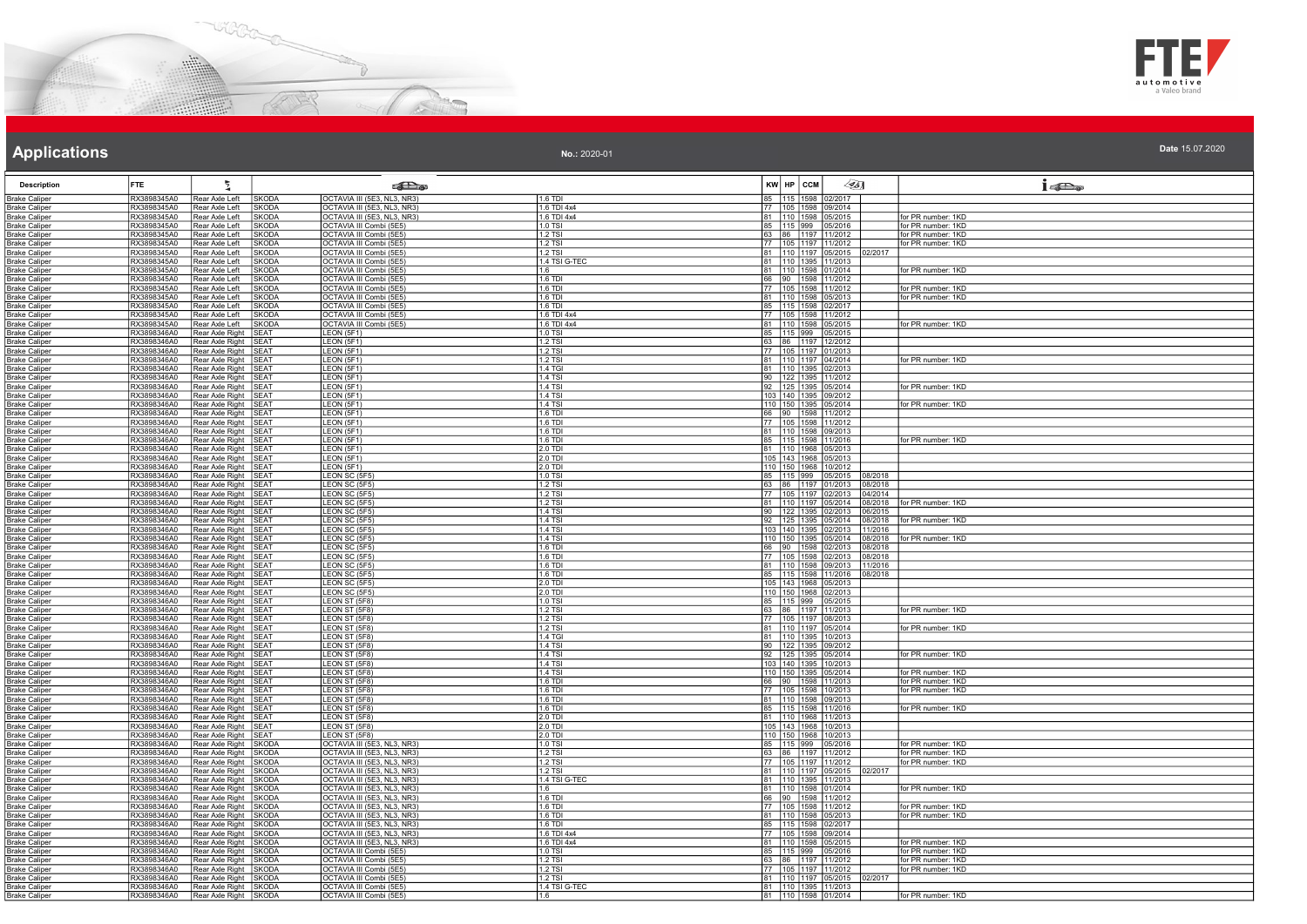



| <b>Description</b>                           | FTE                        | ÷,                                       |                              | <b>SEL</b> @                                               |                            | $KW$ $HP$ $ccM$ | $\langle 35 \rangle$                                                    | 15D <sub>o</sub>                                                             |
|----------------------------------------------|----------------------------|------------------------------------------|------------------------------|------------------------------------------------------------|----------------------------|-----------------|-------------------------------------------------------------------------|------------------------------------------------------------------------------|
| <b>Brake Caliper</b>                         | RX3898346A0                | Rear Axle Right                          | <b>SKODA</b>                 | OCTAVIA III Combi (5E5)                                    | $1.6$ TDI                  | 66              | 1598 11/2012                                                            |                                                                              |
| <b>Brake Caliper</b>                         | RX3898346A0                | Rear Axle Right SKODA                    |                              | OCTAVIA III Combi (5E5)                                    | 1.6 TDI                    |                 | 77 105 1598 11/2012                                                     | for PR number: 1KD                                                           |
| <b>Brake Caliper</b>                         | RX3898346A0                | Rear Axle Right                          | <b>SKODA</b>                 | OCTAVIA III Combi (5E5)                                    | $1.6$ TDI                  |                 | 81 110 1598 05/2013                                                     | for PR number: 1KD                                                           |
| <b>Brake Caliper</b>                         | RX3898346A0                | Rear Axle Right                          | <b>SKODA</b>                 | OCTAVIA III Combi (5E5)                                    | 1.6 TDI                    |                 | 85 115 1598 02/2017                                                     |                                                                              |
| <b>Brake Caliper</b>                         | RX3898346A0<br>RX3898346A0 | Rear Axle Right SKODA<br>Rear Axle Right | SKODA                        | OCTAVIA III Combi (5E5)<br>OCTAVIA III Combi (5E5)         | 1.6 TDI 4x4<br>1.6 TDI 4x4 |                 | 77 105 1598 11/2012                                                     | for PR number: 1KD                                                           |
| <b>Brake Caliper</b>                         | RX3898349A0                | Rear Axle Left                           | <b>SEAT</b>                  | LEON (5F1)                                                 | 1.0 TSI                    |                 | 81 110 1598 05/2015                                                     | for brake disc diameter: 272 mm                                              |
| <b>Brake Caliper</b><br><b>Brake Caliper</b> | RX3898349A0                | Rear Axle Left                           | SEAT                         | LEON (5F1)                                                 | 1.2 TSI                    |                 | 85 115 999 05/2015<br>63 86 1197 12/2012                                | for brake disc diameter: 272 mm                                              |
| <b>Brake Caliper</b>                         | RX3898349A0                | Rear Axle Left                           | <b>SEAT</b>                  | LEON (5F1)                                                 | 1.2 TSI                    |                 | 77 105 1197 01/2013                                                     | for brake disc diameter: 272 mm                                              |
| <b>Brake Caliper</b>                         | RX3898349A0                | Rear Axle Left                           | SEAT                         | LEON (5F1)                                                 | 1.2 TSI                    |                 | 81 110 1197 04/2014                                                     | for brake disc diameter: 272 mm                                              |
| <b>Brake Caliper</b>                         | RX3898349A0                | Rear Axle Left                           | SEAT                         | LEON (5F1)                                                 | 1.4 TGI                    |                 | 81 110 1395 02/2013                                                     | for brake disc diameter: 272 mm                                              |
| <b>Brake Caliper</b>                         | RX3898349A0                | Rear Axle Left                           | SEAT                         | LEON (5F1)                                                 | $1.4$ TSI                  |                 | 90 122 1395 11/2012                                                     | for brake disc diameter: 272 mm                                              |
| <b>Brake Caliper</b>                         | RX3898349A0                | Rear Axle Left                           | SEAT                         | LEON (5F1)                                                 | 1.4 TSI                    |                 | 92 125 1395 05/2014                                                     | or brake disc diameter: 272 mm                                               |
| <b>Brake Caliper</b>                         | RX3898349A0                | Rear Axle Left                           | <b>SEAT</b>                  | LEON (5F1)                                                 | 1 4 TSI                    |                 | 103 140 1395 09/2012                                                    | for brake disc diameter: 272 mm                                              |
| <b>Brake Caliper</b>                         | RX3898349A0                | Rear Axle Left                           | <b>SEAT</b>                  | LEON (5F1)                                                 | <b>1.4 TSI</b>             |                 | 110 150 1395 05/2014                                                    | for brake disc diameter: 272 mm                                              |
| <b>Brake Caliper</b><br><b>Brake Caliper</b> | RX3898349A0<br>RX3898349A0 | Rear Axle Left<br>Rear Axle Left         | <b>SEAT</b><br><b>SEAT</b>   | LEON (5F1)<br>LEON (5F1)                                   | 1.6 TDI<br>$1.6$ TDI       |                 | 66 90 1598 11/2012<br>77 105 1598 11/2012                               | for brake disc diameter: 272 mm<br>for brake disc diameter: 272 mm           |
| <b>Brake Caliper</b>                         | RX3898349A0                | Rear Axle Left                           | <b>SEAT</b>                  | LEON (5F1)                                                 | 1.6 TDI                    |                 | 81 110 1598 09/2013                                                     | for brake disc diameter: 272 mm                                              |
| <b>Brake Caliper</b>                         | RX3898349A0                | Rear Axle Left                           | <b>SEAT</b>                  | LEON (5F1)                                                 | 1.6 TDI                    |                 | 85   115   1598   11/2016                                               | for brake disc diameter: 272 mm                                              |
| <b>Brake Caliper</b>                         | RX3898349A0                | Rear Axle Left                           | <b>SEAT</b>                  | LEON (5F1)                                                 | $1.8$ TSI                  |                 | 132 180 1798 02/2013                                                    | for brake disc diameter: 272 mm                                              |
| <b>Brake Caliper</b>                         | RX3898349A0                | Rear Axle Left                           | <b>SEAT</b>                  | LEON (5F1)                                                 | 2.0 Cupra                  |                 | 195 265 1984 10/2013                                                    | for brake disc diameter: 272 mm                                              |
| <b>Brake Caliper</b>                         | RX3898349A0                | Rear Axle Left                           | SEAT                         | LEON (5F1)                                                 | 2.0 Cupra                  |                 | 206 280 1984 10/2013                                                    | for brake disc diameter: 272 mm                                              |
| <b>Brake Caliper</b>                         | RX3898349A0                | Rear Axle Left                           | <b>SEAT</b>                  | LEON (5F1)                                                 | 2.0 TDI                    |                 | 81 110 1968 05/2013                                                     | for brake disc diameter: 272 mm                                              |
| <b>Brake Caliper</b>                         | RX3898349A0                | Rear Axle Left                           | <b>SEAT</b>                  | LEON (5F1)                                                 | 2.0 TDI                    |                 | 105 143 1968 05/2013                                                    | for brake disc diameter: 272 mm                                              |
| <b>Brake Caliper</b>                         | RX3898349A0                | Rear Axle Left                           | <b>SEAT</b>                  | LEON(5F1)                                                  | $2.0$ TDI                  |                 | 110 150 1968 10/2012                                                    | for brake disc diameter: 272 mm                                              |
| <b>Brake Caliper</b>                         | RX3898349A0                | Rear Axle Left                           | <b>SEAT</b>                  | LEON (5F1)                                                 | 2.0 TDI                    |                 | 135 184 1968 09/2012                                                    | for brake disc diameter: 272 mm                                              |
| <b>Brake Caliper</b>                         | RX3898349A0                | Rear Axle Left                           | <b>SEAT</b>                  | LEON SC (5F5)                                              | 1.0 TSI                    |                 | 85   115   999   05/2015                                                | 08/2018   for brake disc diameter: 272 mm                                    |
| <b>Brake Caliper</b><br><b>Brake Caliper</b> | RX3898349A0<br>RX3898349A0 | Rear Axle Left<br>Rear Axle Left         | SEAT<br>SEAT                 | LEON SC (5F5)<br>LEON SC (5F5)                             | 1.2 TSI<br>1.2 TSI         |                 | 63 86 1197 01/2013<br>08/2018<br>105 1197 02/2013                       | for brake disc diameter: 272 mm<br>04/2014   for brake disc diameter: 272 mm |
| <b>Brake Caliper</b>                         | RX3898349A0                | Rear Axle Left                           | <b>SEAT</b>                  | LEON SC (5F5)                                              | 1.2 TSI                    |                 | 81 110 1197 05/2014<br>08/2018                                          | for brake disc diameter: 272 mm                                              |
| <b>Brake Caliper</b>                         | RX3898349A0                | Rear Axle Left                           | <b>SEAT</b>                  | LEON SC (5F5)                                              | $1.4$ TSI                  |                 | 90 122 1395 02/2013<br>06/2015                                          | for brake disc diameter: 272 mm                                              |
| <b>Brake Caliper</b>                         | RX3898349A0                | Rear Axle Left                           | SFAT                         | LEON SC (5F5)                                              | 1.4 TSI                    |                 | 92 125 1395 05/2014<br>08/2018                                          | for brake disc diameter: 272 mm                                              |
| <b>Brake Caliper</b>                         | RX3898349A0                | Rear Axle Left                           | <b>SEAT</b>                  | LEON SC (5F5)                                              | 1 4 TSI                    |                 | 103 140 1395 02/2013<br>11/2016                                         | for brake disc diameter: 272 mm                                              |
| <b>Brake Caliper</b>                         | RX3898349A0                | Rear Axle Left                           | SFAT                         | LEON SC (5F5)                                              | <b>1.4 TSI</b>             |                 | 110 150 1395 05/2014<br>08/2018                                         | for brake disc diameter: 272 mm                                              |
| <b>Brake Caliper</b>                         | RX3898349A0                | Rear Axle Left                           | <b>SEAT</b>                  | LEON SC (5F5)                                              | 1.6 TDI                    |                 | 66 90 1598 02/2013<br>08/2018                                           | for brake disc diameter: 272 mm                                              |
| <b>Brake Caliper</b>                         | RX3898349A0                | Rear Axle Left                           | <b>SEAT</b>                  | I FON SC (5F5)                                             | 1.6 TDI                    |                 | 77 105 1598 02/2013<br>08/2018                                          | for brake disc diameter: 272 mm                                              |
| <b>Brake Caliper</b>                         | RX3898349A0                | Rear Axle Left                           | <b>SEAT</b>                  | LEON SC (5F5)                                              | 1.6 TDI<br>1.6 TDI         |                 | 81 110 1598 09/2013<br>1/2016                                           | for brake disc diameter: 272 mm                                              |
| <b>Brake Caliper</b>                         | RX3898349A0<br>RX3898349A0 | Rear Axle Left<br>Rear Axle Left         | SEAT<br><b>SEAT</b>          | LEON SC (5F5)                                              | 1.8 TSI                    |                 | 85   115   1598   11/2016<br>08/2018<br>132 180 1798 02/2013<br>08/2018 | for brake disc diameter: 272 mm<br>for brake disc diameter: 272 mm           |
| <b>Brake Caliper</b><br><b>Brake Caliper</b> | RX3898349A0                | Rear Axle Left                           | SEAT                         | LEON SC (5F5)<br>LEON SC (5F5)                             | 2.0 Cupra                  |                 | 195 265 1984 10/2013<br>11/2016                                         | for brake disc diameter: 272 mm                                              |
| <b>Brake Caliper</b>                         | RX3898349A0                | Rear Axle Left                           | <b>SEAT</b>                  | LEON SC (5F5)                                              | 2.0 Cupra                  |                 |                                                                         | 206 280 1984 10/2013 11/2016 for brake disc diameter: 272 mm                 |
| <b>Brake Caliper</b>                         | RX3898349A0                | Rear Axle Left                           | <b>SEAT</b>                  | LEON SC (5F5)                                              | $2.0$ TDI                  |                 | 105 143 1968 05/2013                                                    | for brake disc diameter: 272 mm                                              |
| <b>Brake Caliper</b>                         | RX3898349A0                | Rear Axle Left                           | <b>SEAT</b>                  | LEON SC (5F5)                                              | 2.0 TDI                    |                 | 110 150 1968 02/2013                                                    | for brake disc diameter: 272 mm                                              |
| <b>Brake Caliper</b>                         | RX3898349A0                | Rear Axle Left                           | SEAT                         | LEON SC (5F5)                                              | 2.0 TDI                    |                 | 135 184 1968 03/2013                                                    | for brake disc diameter: 272 mm                                              |
| <b>Brake Caliper</b>                         | RX3898349A0                | Rear Axle Left                           | SFAT                         | LEON ST (5F8)                                              | 1.0 TSI                    |                 | 85 115 999 05/2015                                                      | for brake disc diameter: 272 mm                                              |
| <b>Brake Caliper</b>                         | RX3898349A0<br>RX3898349A0 | Rear Axle Left<br>Rear Axle Left         | SEAT<br><b>SEAT</b>          | LEON ST (5F8)<br>LEON ST (5F8)                             | 1.2 TSI<br>$1.2$ TSI       |                 | 63 86 1197 11/2013<br>77 105 1197 08/2013                               | for brake disc diameter: 272 mm<br>for brake disc diameter: 272 mm           |
| <b>Brake Caliper</b><br><b>Brake Caliper</b> | RX3898349A0                | Rear Axle Left                           | <b>SEAT</b>                  | LEON ST (5F8)                                              | 1.2 TSI                    |                 | 81 110 1197 05/2014                                                     | for brake disc diameter: 272 mm                                              |
| <b>Brake Caliper</b>                         | RX3898349A0                | Rear Axle Left                           | <b>SEAT</b>                  | LEON ST (5F8)                                              | 1.4 TGI                    |                 | 81 110 1395 10/2013                                                     | for brake disc diameter: 272 mm                                              |
| <b>Brake Caliper</b>                         | RX3898349A0                | Rear Axle Left                           | SEAT                         | LEON ST (5F8)                                              | 1 4 TSI                    |                 | 90 122 1395 09/2012                                                     | for brake disc diameter: 272 mm                                              |
| <b>Brake Caliper</b>                         | RX3898349A0                | Rear Axle Left                           | SEAT                         | LEON ST (5F8)                                              | <b>1.4 TSI</b>             |                 | 92 125 1395 05/2014                                                     | for brake disc diameter: 272 mm                                              |
| <b>Brake Caliper</b>                         | RX3898349A0                | Rear Axle Left                           | <b>SEAT</b>                  | LEON ST (5F8)                                              | 1 4 T.SI                   |                 | 103 140 1395 10/2013                                                    | for brake disc diameter: 272 mm                                              |
| <b>Brake Caliper</b>                         | RX3898349A0                | Rear Axle Left                           | <b>SEAT</b>                  | LEON ST (5F8)                                              | $1.4$ TSI                  |                 | 110 150 1395 05/2014                                                    | for brake disc diameter: 272 mm                                              |
| <b>Brake Caliper</b>                         | RX3898349A0                | Rear Axle Left                           | <b>SEAT</b>                  | LEON ST (5F8)                                              | 1.6 TDI                    |                 | 66 90 1598 11/2013                                                      | for brake disc diameter: 272 mm                                              |
| <b>Brake Caliper</b>                         | RX3898349A0                | Rear Axle Left                           | <b>SEAT</b>                  | LEON ST (5F8)                                              | $1.6$ TDI                  |                 | 77   105   1598   10/2013                                               | for brake disc diameter: 272 mm                                              |
| <b>Brake Caliper</b>                         | RX3898349A0<br>RX3898349A0 | Rear Axle Left<br>Rear Axle Left         | SEAT<br><b>SFAT</b>          | LEON ST (5F8)<br><b>ILEON ST (5F8)</b>                     | 1.6 TDI<br>1.6 TDI         |                 | 81 110 1598 09/2013                                                     | for brake disc diameter: 272 mm<br>for brake disc diameter: 272 mm           |
| <b>Brake Caliper</b><br><b>Brake Caliper</b> | RX3898349A0                | Rear Axle Left                           | <b>SEAT</b>                  | LEON ST (5F8)                                              | 1.6 TDI 4Drive             |                 | 85 115 1598 11/2016<br>77 105 1598 04/2014                              | for brake disc diameter: 272 mm                                              |
| <b>Brake Caliper</b>                         | RX3898349A0                | Rear Axle Left                           | SEAT                         | LEON ST (5F8)                                              | 1.6 TDI 4Drive             |                 | 81   110   1598   11/2014                                               | for brake disc diameter: 272 mm                                              |
| <b>Brake Caliper</b>                         | RX3898349A0                | Rear Axle Left                           | SEAT                         | LEON ST (5F8)                                              | 1.8 TSI                    |                 | 132 180 1798 10/2013                                                    | for brake disc diameter: 272 mm                                              |
| <b>Brake Caliper</b>                         | RX3898349A0                | Rear Axle Left                           | SEAT                         | LEON ST (5F8)                                              | 1.8 TSI 4Drive             |                 | 132 180 1798 11/2014                                                    | for brake disc diameter: 272 mm                                              |
| <b>Brake Caliper</b>                         | RX3898349A0                | Rear Axle Left                           | SEAT                         | LEON ST (5F8)                                              | 2.0 Cupra                  |                 | 195 265 1984 10/2013                                                    | for brake disc diameter: 272 mm                                              |
| <b>Brake Caliper</b>                         | RX3898349A0                | Rear Axle Left                           | <b>SEAT</b>                  | LEON ST (5F8)                                              | 2.0 Cupra                  |                 | 206 280 1984 10/2013                                                    | for brake disc diameter: 272 mm                                              |
| <b>Brake Caliper</b>                         | RX3898349A0                | Rear Axle Left                           | <b>SEAT</b>                  | LEON ST (5F8)                                              | 2.0 TDI                    |                 | 81 110 1968 11/2013                                                     | for brake disc diameter: 272 mm                                              |
| <b>Brake Caliper</b>                         | RX3898349A0<br>RX3898349A0 | Rear Axle Left                           | SEAT                         | LEON ST (5F8)                                              | 2.0 TDI                    |                 | 105   143   1968   10/2013                                              | for brake disc diameter: 272 mm                                              |
| <b>Brake Caliper</b>                         |                            | Rear Axle Left                           | SEAT                         | LEON ST (5F8)                                              | $2.0$ TDI                  |                 | 110 150 1968 10/2013                                                    | for brake disc diameter: 272 mm                                              |
| <b>Brake Caliper</b><br><b>Brake Caliper</b> | RX3898349A0<br>RX3898349A0 | Rear Axle Left<br>Rear Axle Left         | SEAT<br>SEAT                 | LEON ST (5F8)<br>LEON ST (5F8)                             | 2.0 TDI<br>2.0 TDI 4Drive  |                 | 135 184 1968 08/2013<br>110 150 1968 04/2014                            | for brake disc diameter: 272 mm<br>for brake disc diameter: 272 mm           |
| <b>Brake Caliper</b>                         | RX3898349A0                | Rear Axle Left                           | <b>SEAT</b>                  | LEON ST (5F8)                                              | 2.0 TDI 4Drive             |                 | 135 184 1968 11/2014                                                    | for brake disc diameter: 272 mm                                              |
| <b>Brake Caliper</b>                         | RX3898349A0                | Rear Axle Left                           | <b>SKODA</b>                 | OCTAVIA III (5E3, NL3, NR3)                                | $1.2$ TSI                  |                 | 63 86 1197 11/2012                                                      | for brake disc diameter: 272 mm                                              |
| <b>Brake Caliper</b>                         | RX3898349A0                | Rear Axle Left                           | <b>SKODA</b>                 | OCTAVIA III (5E3, NL3, NR3)                                | 1.2 TSI                    |                 | 77   105   1197   11/2012                                               | for brake disc diameter: 272 mm                                              |
| <b>Brake Caliper</b>                         | RX3898349A0                | Rear Axle Left                           | <b>SKODA</b>                 | OCTAVIA III (5E3, NL3, NR3)                                | $1.2$ TSI                  |                 | 81 110 1197 05/2015                                                     | 2/2017 for brake disc diameter: 272 mm                                       |
| <b>Brake Caliper</b>                         | RX3898349A0                | Rear Axle Left                           | SKODA                        | OCTAVIA III (5E3, NL3, NR3)                                | 1.4 TSI                    |                 | 103 140 1395 11/2012                                                    | for brake disc diameter: 272 mm                                              |
| <b>Brake Caliper</b>                         | RX3898349A0                | Rear Axle Left                           | <b>SKODA</b>                 | OCTAVIA III (5E3, NL3, NR3)                                | 1 4 TSI                    |                 | 110 150 1395 08/2014                                                    | for brake disc diameter: 272 mm                                              |
| <b>Brake Caliper</b>                         | RX3898349A0                | Rear Axle Left                           | <b>SKODA</b>                 | OCTAVIA III (5E3, NL3, NR3)                                | 1.4 TSI G-TEC              |                 | 81 110 1395 11/2013                                                     | for brake disc diameter: 272 mm                                              |
| <b>Brake Caliper</b><br><b>Brake Caliper</b> | RX3898349A0<br>RX3898349A0 | Rear Axle Left<br>Rear Axle Left         | <b>SKODA</b><br><b>SKODA</b> | OCTAVIA III (5E3, NL3, NR3)<br>OCTAVIA III (5E3, NL3, NR3) | 1.6<br>$1.6$ TDI           |                 | 81  110  1598  01/2014<br>66 90 1598 11/2012                            | for brake disc diameter: 272 mm<br>for brake disc diameter: 272 mm           |
| <b>Brake Caliper</b>                         | RX3898349A0                | Rear Axle Left                           | SKODA                        | OCTAVIA III (5E3, NL3, NR3)                                | 1.6 TDI                    |                 |                                                                         | for brake disc diameter: 272 mm                                              |
| <b>Brake Caliper</b>                         | RX3898349A0                | Rear Axle Left                           | <b>SKODA</b>                 | OCTAVIA III (5E3, NL3, NR3)                                | 1.6 TDI                    |                 | 77 105 1598 11/2012<br>81 110 1598 05/2013                              | for brake disc diameter: 272 mm                                              |
|                                              |                            |                                          |                              |                                                            |                            |                 |                                                                         |                                                                              |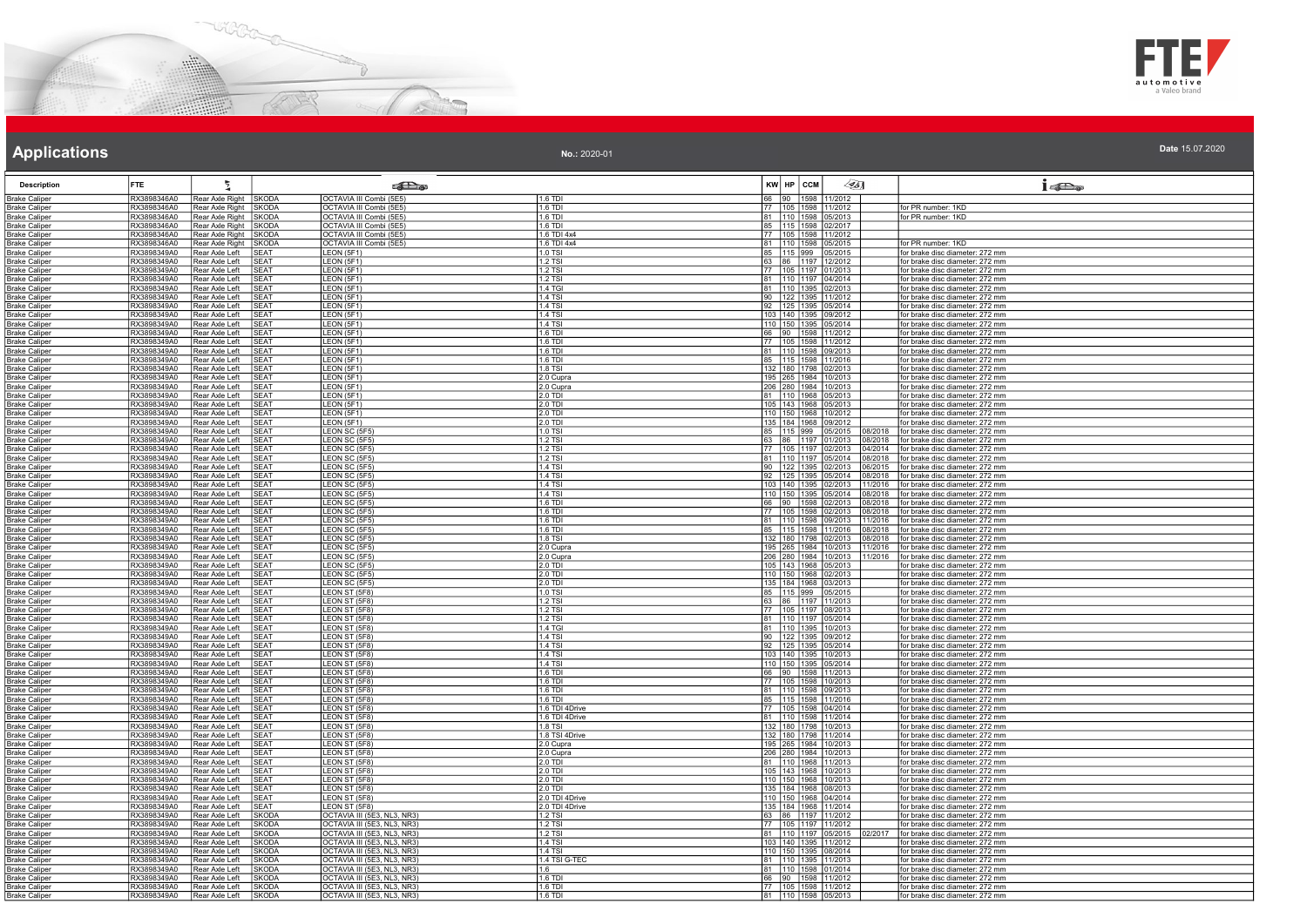



| No.: 2020-01 | Date 15.07.2020 |
|--------------|-----------------|
|--------------|-----------------|

| <b>Description</b>                           | <b>FTE</b>                  |                                    |                                 | <b>Call a</b>                                              |                                     | KW HP CCM                                          | 45)                | 15D <sub>o</sub>                                                   |
|----------------------------------------------|-----------------------------|------------------------------------|---------------------------------|------------------------------------------------------------|-------------------------------------|----------------------------------------------------|--------------------|--------------------------------------------------------------------|
| <b>Brake Caliper</b>                         | RX3898349A0                 | Rear Axle Left                     | SKODA                           | OCTAVIA III (5E3, NL3, NR3)                                | 1.6 TDI 4x4                         | 105<br>1598<br>09/2014                             |                    | for brake disc diameter: 272 mm                                    |
| Brake Caliper                                | RX3898349A0                 | Rear Axle Left                     | <b>SKODA</b>                    | OCTAVIA III (5E3, NL3, NR3)                                | 1.6 TDI 4x4                         | 81 110 1598 05/2015                                |                    | for brake disc diameter: 272 mm                                    |
| <b>Brake Caliper</b>                         | RX3898349A0                 | Rear Axle Left                     | <b>SKODA</b>                    | OCTAVIA III (5E3, NL3, NR3)                                | 1.8 TSI                             | 132 180 1798 11/2012                               |                    | for brake disc diameter: 272 mm                                    |
| <b>Brake Caliper</b>                         | RX3898349A0<br>RX3898349A0  | Rear Axle Left                     | <b>SKODA</b>                    | OCTAVIA III (5E3, NL3, NR3)                                | 1.8 TSI 4x4                         | 132 180 1798 09/2014                               |                    | for brake disc diameter: 272 mm                                    |
| Brake Caliper<br><b>Brake Caliper</b>        | RX3898349A0                 | Rear Axle Left<br>Rear Axle Left   | SKODA<br>SKODA                  | OCTAVIA III (5E3, NL3, NR3)<br>OCTAVIA III (5E3, NL3, NR3) | 2.0 TDI<br>$2.0$ TDI                | 105 143 1968 11/2012<br>110 150 1968 11/2012       |                    | for brake disc diameter: 272 mm<br>for brake disc diameter: 272 mm |
| <b>Brake Caliper</b>                         | RX3898349A0                 | Rear Axle Left                     | <b>SKODA</b>                    | OCTAVIA III (5E3, NL3, NR3)                                | 2.0 TDI / TDI RS 4x4                | 135 184 1968 05/2013                               |                    | for brake disc diameter: 272 mm                                    |
| <b>Brake Caliper</b>                         | RX3898349A0                 | Rear Axle Left                     | <b>SKODA</b>                    | OCTAVIA III (5E3, NL3, NR3)                                | 2.0 TDI 4x4                         | 110 150 1968 09/2014                               |                    | for brake disc diameter: 272 mm                                    |
| <b>Brake Caliper</b>                         | RX3898349A0                 | Rear Axle Left                     | <b>SKODA</b>                    | OCTAVIA III (5E3, NL3, NR3)                                | 2.0 TDI RS                          | 135 184 1968 05/2013                               |                    | for brake disc diameter: 272 mm                                    |
| <b>Brake Caliper</b>                         | RX3898349A0                 | Rear Axle Left                     | <b>SKODA</b>                    | OCTAVIA III (5E3, NL3, NR3)                                | 2.0 TSI RS                          | 162 220 1984 05/2013                               |                    | for brake disc diameter: 272 mm                                    |
| <b>Brake Caliper</b>                         | RX3898349A0                 | Rear Axle Left                     | <b>SKODA</b>                    | OCTAVIA III (5E3, NL3, NR3)                                | 2.0 TSI RS                          | 169 230 1984 05/2015                               |                    | for brake disc diameter: 272 mm                                    |
| <b>Brake Caliper</b>                         | RX3898349A0                 | Rear Axle Left                     | SKODA                           | OCTAVIA III (5E3, NL3, NR3)                                | 2.0 TSI RS                          | 180 245 1984 02/2017                               |                    | for brake disc diameter: 272 mm                                    |
| <b>Brake Caliper</b>                         | RX3898349A0                 | Rear Axle Left                     | <b>SKODA</b>                    | OCTAVIA III Combi (5E5)                                    | 1.2 TSI                             | 63 86 1197 11/2012                                 |                    | for brake disc diameter: 272 mm                                    |
| <b>Brake Caliper</b>                         | RX3898349A0                 | Rear Axle Left                     | <b>SKODA</b>                    | OCTAVIA III Combi (5E5)                                    | 1.2 TSI                             | 77 105 1197 11/2012                                |                    | for brake disc diameter: 272 mm                                    |
| <b>Brake Caliper</b>                         | RX3898349A0                 | Rear Axle Left                     | <b>SKODA</b>                    | OCTAVIA III Combi (5E5)                                    | 1.2 TSI                             | 81 110 1197 05/2015                                | 02/2017            | for brake disc diameter: 272 mm                                    |
| Brake Caliper<br><b>Brake Caliper</b>        | RX3898349A0<br>RX3898349A0  | Rear Axle Left<br>Rear Axle Left   | <b>SKODA</b><br><b>SKODA</b>    | OCTAVIA III Combi (5E5)<br>OCTAVIA III Combi (5E5)         | 11 4 T.SI<br>1.4 TSI                | 103 140 1395 11/2012<br>110 150 1395 08/2014       |                    | for brake disc diameter: 272 mm<br>for brake disc diameter: 272 mm |
| <b>Brake Caliper</b>                         | RX3898349A0                 | Rear Axle Left                     | <b>SKODA</b>                    | OCTAVIA III Combi (5E5)                                    | 1.4 TSI G-TEC                       | 81 110 1395 11/2013                                |                    | for brake disc diameter: 272 mm                                    |
| Brake Caliper                                | RX3898349A0                 | Rear Axle Left                     | <b>SKODA</b>                    | OCTAVIA III Combi (5E5)                                    | 11 R                                | 81 110 1598 01/2014                                |                    | for brake disc diameter: 272 mm                                    |
| <b>Brake Caliper</b>                         | RX3898349A0                 | Rear Axle Left                     | <b>SKODA</b>                    | OCTAVIA III Combi (5E5)                                    | 1.6 TDI                             | 66 90 1598 11/2012                                 |                    | for brake disc diameter: 272 mm                                    |
| <b>Brake Caliper</b>                         | RX3898349A0                 | Rear Axle Left                     | <b>SKODA</b>                    | OCTAVIA III Combi (5E5)                                    | 1.6 TDI                             | 77   105   1598   11/2012                          |                    | for brake disc diameter: 272 mm                                    |
| <b>Brake Caliper</b>                         | RX3898349A0                 | Rear Axle Left                     | <b>SKODA</b>                    | OCTAVIA III Combi (5E5)                                    | 1.6 TDI                             | 81 110 1598 05/2013                                |                    | for brake disc diameter: 272 mm                                    |
| <b>Brake Caliper</b>                         | RX3898349A0                 | Rear Axle Left                     | SKODA                           | OCTAVIA III Combi (5E5)                                    | 1.6 TDI 4x4                         | 77 105 1598 11/2012                                |                    | for brake disc diameter: 272 mm                                    |
| <b>Brake Caliper</b>                         | RX3898349A0                 | Rear Axle Left                     | <b>SKODA</b>                    | OCTAVIA III Combi (5E5)                                    | 1.6 TDI 4x4                         | 81 110 1598 05/2015                                |                    | for brake disc diameter: 272 mm                                    |
| <b>Brake Caliper</b>                         | RX3898349A0                 | Rear Axle Left                     | <b>SKODA</b>                    | OCTAVIA III Combi (5E5)                                    | 1.8 TSI                             | 132 180 1798 11/2012                               |                    | for brake disc diameter: 272 mm                                    |
| <b>Brake Caliper</b>                         | RX3898349A0                 | Rear Axle Left                     | <b>SKODA</b>                    | OCTAVIA III Combi (5E5)                                    | 1.8 TSI 4x4                         | 132 180 1798 11/2012                               |                    | for brake disc diameter: 272 mm                                    |
| <b>Brake Caliper</b>                         | RX3898349A0                 | Rear Axle Left                     | <b>SKODA</b>                    | OCTAVIA III Combi (5E5)                                    | 2.0 TDI                             | 105   143   1968   11/2012                         |                    | for brake disc diameter: 272 mm                                    |
| <b>Brake Caliper</b>                         | RX3898349A0<br>RX3898349A0  | Rear Axle Left                     | <b>SKODA</b>                    | OCTAVIA III Combi (5E5)                                    | 2.0 TDI                             | 110 150 1968 11/2012                               |                    | for brake disc diameter: 272 mm                                    |
| <b>Brake Caliper</b>                         | RX3898349A0                 | Rear Axle Left<br>Rear Axle Left   | <b>SKODA</b><br><b>SKODA</b>    | OCTAVIA III Combi (5E5)<br>OCTAVIA III Combi (5E5)         | 2.0 TDI / TDI RS 4x4<br>2.0 TDI 4x4 | 135 184 1968 09/2014<br>110 150 1968 11/2012       |                    | for brake disc diameter: 272 mm<br>for brake disc diameter: 272 mm |
| Brake Caliper<br><b>Brake Caliper</b>        | RX3898349A0                 | Rear Axle Left                     | <b>SKODA</b>                    | OCTAVIA III Combi (5E5)                                    | 2.0 TDI RS                          | 135 184 1968 05/2013                               |                    | for brake disc diameter: 272 mm                                    |
| <b>Brake Caliper</b>                         | RX3898349A0                 | Rear Axle Left                     | <b>SKODA</b>                    | OCTAVIA III Combi (5E5)                                    | 2.0 TSI RS                          | 162 220 1984 11/2012                               |                    | for brake disc diameter: 272 mm                                    |
| <b>Brake Caliper</b>                         | RX3898349A0                 | Rear Axle Left                     | <b>SKODA</b>                    | OCTAVIA III Combi (5E5)                                    | 2.0 TSI RS                          | 169 230 1984 05/2015                               |                    | for brake disc diameter: 272 mm                                    |
| <b>Brake Caliper</b>                         | RX3898349A0                 | Rear Axle Left                     | <b>SKODA</b>                    | OCTAVIA III Combi (5E5)                                    | 2.0 TSI RS                          | 180 245 1984 02/2017                               |                    | for brake disc diameter: 272 mm                                    |
| <b>Brake Caliper</b>                         | RX3898350A0                 | Rear Axle Right                    | SEAT                            | LEON (5F1)                                                 | 1.0 TSI                             | 85 115 999 05/2015                                 |                    | for brake disc diameter: 272 mm                                    |
| <b>Brake Caliper</b>                         | RX3898350A0                 | Rear Axle Right                    | SFAT                            | LEON (5F1)                                                 | 1.2 TSI                             | 63 86 1197 12/2012                                 |                    | for brake disc diameter: 272 mm                                    |
| Brake Caliper                                | RX3898350A0                 | Rear Axle Right                    | <b>SEAT</b>                     | LEON (5F1                                                  | 1.2 TSI                             | 77 105 1197 01/2013                                |                    | for brake disc diameter: 272 mm                                    |
| <b>Brake Caliper</b>                         | RX3898350A0                 | Rear Axle Right                    | SEAT                            | LEON (5F1)                                                 | 1.2 TSI                             | 81   110   1197   04/2014                          |                    | for brake disc diameter: 272 mm                                    |
| <b>Brake Caliper</b>                         | RX3898350A0                 | Rear Axle Right                    | SFAT                            | LEON (5F1                                                  | 1.4 TGI                             | 110 1395 02/2013<br>81                             |                    | for brake disc diameter: 272 mm                                    |
| <b>Brake Caliper</b><br><b>Brake Caliper</b> | RX3898350A0<br>RX3898350A0  | Rear Axle Right<br>Rear Axle Right | SEAT<br><b>SEAT</b>             | LEON (5F1<br>LEON (5F1)                                    | 1.4 TSI<br>1.4 TSI                  | 90 122 1395 11/2012<br>92 125 1395 05/2014         |                    | for brake disc diameter: 272 mm<br>for brake disc diameter: 272 mm |
| <b>Brake Caliper</b>                         | RX3898350A0                 | Rear Axle Right                    | <b>SEAT</b>                     | LEON (5F1)                                                 | 1.4 TSI                             | 103 140 1395 09/2012                               |                    | for brake disc diameter: 272 mm                                    |
| <b>Brake Caliper</b>                         | RX3898350A0                 | Rear Axle Right                    | <b>SFAT</b>                     | LEON (5F1)                                                 | 1.4 TSI                             | 110 150 1395 05/2014                               |                    | for brake disc diameter: 272 mm                                    |
| Brake Caliper                                | RX3898350A0                 | Rear Axle Right                    | SFA <sub>1</sub>                | LEON (5F1)                                                 | 1.6 TDI                             | 66 90 1598 11/2012                                 |                    | for brake disc diameter: 272 mm                                    |
| <b><i><u>Srake Caliper</u></i></b>           | RX3898350A0                 | Rear Axle Right                    | SFAT                            | LEON (5F1)                                                 | 1.6 TDI                             | 77 105 1598 11/2012                                |                    | for brake disc diameter: 272 mm                                    |
| <b>Brake Caliper</b>                         | RX3898350A0                 | Rear Axle Right                    | <b>SEAT</b>                     | LEON (5F1)                                                 | 1.6 TDI                             | 81 110 1598 09/2013                                |                    | for brake disc diameter: 272 mm                                    |
| <b>Brake Caliper</b>                         | RX3898350A0                 | Rear Axle Right                    | <b>SEAT</b>                     | LEON (5F1)                                                 | $1.6$ TDI                           | 85 115 1598 11/2016                                |                    | for brake disc diameter: 272 mm                                    |
| Brake Caliper                                | RX3898350A0                 | Rear Axle Right                    | SEAT                            | LEON (5F1)                                                 | 1.8 TSI                             | 132 180 1798 02/2013                               |                    | for brake disc diameter: 272 mm                                    |
| <b>Brake Caliper</b>                         | RX3898350A0                 | Rear Axle Right                    | <b>SEAT</b>                     | LEON (5F1)                                                 | 2.0 Cupra                           | 195<br>265   1984   10/2013                        |                    | for brake disc diameter: 272 mm                                    |
| Brake Caliper<br><b>Brake Caliper</b>        | RX3898350A0<br>RX3898350A0  | Rear Axle Right<br>Rear Axle Right | <b>SEAT</b><br><b>SEAT</b>      | LEON (5F1)<br>LEON (5F1                                    | 2.0 Cupra<br>2.0 TDI                | 280   1984   10/2013<br>206<br>81 110 1968 05/2013 |                    | for brake disc diameter: 272 mm<br>for brake disc diameter: 272 mm |
| <b>Brake Caliper</b>                         | RX3898350A0                 | Rear Axle Right                    | <b>SEAT</b>                     | LEON (5F1)                                                 | $2.0$ TDI                           | 105 143 1968 05/2013                               |                    | for brake disc diameter: 272 mm                                    |
| <b>Brake Caliper</b>                         | RX3898350A0                 | Rear Axle Right                    | <b>SEAT</b>                     | LEON (5F1)                                                 | 2.0 TDI                             | 110 150 1968 10/2012                               |                    | for brake disc diameter: 272 mm                                    |
| <b>Brake Caliper</b>                         | RX3898350A0                 | <b>Rear Axle Right</b>             | <b>SFAT</b>                     | LEON (5F1)                                                 | 2.0 TDI                             | 135 184 1968 09/2012                               |                    | for brake disc diameter: 272 mm                                    |
| <b>Brake Caliper</b>                         | RX3898350A0                 | Rear Axle Right                    | <b>SEAT</b>                     | LEON SC (5F5)                                              | 11.0 TSI                            | 85   115   999   05/2015                           |                    | 08/2018   for brake disc diameter: 272 mm                          |
| <b>Brake Caliper</b>                         | RX3898350A0                 | Rear Axle Right                    | <b>SFAT</b>                     | LEON SC (5F5)                                              | 1.2 TSI                             | 63 86 1197 01/2013                                 | 08/2018            | for brake disc diameter: 272 mm                                    |
| <b>Brake Caliper</b>                         | RX3898350A0                 | <b>Rear Axle Right</b>             | <b>SEAT</b>                     | LEON SC (5F5)                                              | 1.2 TSI                             | 77 105 1197 02/2013                                | 04/2014            | for brake disc diameter: 272 mm                                    |
| Brake Caliper                                | RX3898350A0<br>RX3898350A0  | Rear Axle Right                    | SFA <sub>1</sub><br><b>SEAT</b> | LEON SC (5F5)                                              | $1.2$ TSI<br>1.4 TSI                | 81 110 1197 05/2014                                | 08/2018            | for brake disc diameter: 272 mm                                    |
| <b>Brake Caliper</b>                         | RX3898350A0                 | Rear Axle Right<br>Rear Axle Right | SEAT                            | LEON SC (5F5)<br>LEON SC (5F5)                             | 1.4 TSI                             | 90 122 1395 02/2013<br>92 125 1395 05/2014         | 06/2015<br>08/2018 | for brake disc diameter: 272 mm<br>for brake disc diameter: 272 mm |
| <b>Brake Caliper</b><br><b>Brake Caliper</b> | RX3898350A0                 | Rear Axle Right                    | <b>SEAT</b>                     | LEON SC (5F5)                                              | 1.4 TSI                             | 103 140 1395 02/2013                               | 11/2016            | for brake disc diameter: 272 mm                                    |
| <b>Brake Caliper</b>                         | RX3898350A0                 | Rear Axle Right                    | SFA <sub>1</sub>                | LEON SC (5F5)                                              | 1.4 TSI                             | 110 150 1395 05/2014                               | 8/2018             | for brake disc diameter: 272 mm                                    |
| Brake Caliper                                | RX3898350A0                 | Rear Axle Right                    | <b>SEAT</b>                     | LEON SC (5F5)                                              | 1.6 TDI                             | 66 90 1598 02/2013                                 | 08/2018            | for brake disc diameter: 272 mm                                    |
| <u>Brake Caliper</u>                         | RX3898350A0                 | <b>Rear Axle Right</b>             | <b>SEAT</b>                     | LEON SC (5F5)                                              | 1.6 TDI                             | 77 105 1598 02/2013                                | 08/2018            | for brake disc diameter: 272 mm                                    |
| Brake Caliper                                | RX3898350A0                 | Rear Axle Right                    | <b>SEAT</b>                     | LEON SC (5F5)                                              | 1.6 TDI                             | 81 110 1598 09/2013                                | 11/2016            | for brake disc diameter: 272 mm                                    |
| <b>Brake Caliper</b>                         | RX3898350A0                 | <b>Rear Axle Right</b>             | <b>SEAT</b>                     | LEON SC (5F5)                                              | 1.6 TDI                             | 85   115   1598   11/2016                          | 08/2018            | for brake disc diameter: 272 mm                                    |
| <b>Brake Caliper</b>                         | RX3898350A0                 | Rear Axle Right                    | <b>SFAT</b>                     | LEON SC (5F5)                                              | 1.8 TSI                             | 180 1798 02/2013<br>132                            | 08/2018            | for brake disc diameter: 272 mm                                    |
| <b>Brake Caliper</b>                         | RX3898350A0                 | <b>Rear Axle Right</b>             | SEA1                            | LEON SC (5F5)                                              | 2.0 Cupra                           | 265<br>1984 10/2013                                | 11/2016            | for brake disc diameter: 272 mm                                    |
| Brake Caliper                                | RX3898350A0                 | Rear Axle Right                    | <b>SEAT</b>                     | LEON SC (5F5)                                              | 2.0 Cupra                           | 206 280 1984 10/2013                               | 11/2016            | for brake disc diameter: 272 mm                                    |
| <b>Brake Caliper</b>                         | RX3898350A0                 | Rear Axle Right                    | SFAT<br><b>SEAT</b>             | LEON SC (5F5)<br>LEON SC (5F5)                             | 2.0 TDI<br><b>2.0 TDI</b>           | 105 143 1968 05/2013<br>110 150 1968 02/2013       |                    | for brake disc diameter: 272 mm<br>for brake disc diameter: 272 mm |
| <b>Brake Caliper</b><br><b>Brake Caliper</b> | RX3898350A0<br>RX3898350A0  | Rear Axle Right<br>Rear Axle Right | <b>SEAT</b>                     | LEON SC (5F5)                                              | 2.0 TDI                             | 135 184 1968 03/2013                               |                    | for brake disc diameter: 272 mm                                    |
| Brake Caliper                                | RX3898350A0                 | Rear Axle Right                    | ISFA1                           | LEON ST (5F8)                                              | 11.0 TSI                            | 85 115 999 05/2015                                 |                    | for brake disc diameter: 272 mm                                    |
| <b>Brake Caliper</b>                         | RX3898350A0                 | Rear Axle Right                    | <b>SEAT</b>                     | LEON ST (5F8)                                              | 1.2 TSI                             | 63 86 1197 11/2013                                 |                    | for brake disc diameter: 272 mm                                    |
| <b>Brake Caliper</b>                         | RX3898350A0                 | Rear Axle Right                    | <b>SEAT</b>                     | LEON ST (5F8)                                              | 1.2 TSI                             | 77 105 1197 08/2013                                |                    | for brake disc diameter: 272 mm                                    |
| <b>Brake Caliper</b>                         | RX3898350A0                 | Rear Axle Right                    | <b>SEAT</b>                     | LEON ST (5F8)                                              | 1.2 TSI                             | 81 110 1197 05/2014                                |                    | for brake disc diameter: 272 mm                                    |
| <b>Brake Caliper</b>                         | RX3898350A0                 | Rear Axle Right                    | <b>SEAT</b>                     | LEON ST (5F8)                                              | 1.4 TGI                             | 81   110   1395   10/2013                          |                    | for brake disc diameter: 272 mm                                    |
| Brake Caliper                                | RX3898350A0                 | Rear Axle Right                    | <b>SEAT</b>                     | LEON ST (5F8)                                              | 1.4 TSI                             | 90 122 1395 09/2012                                |                    | for brake disc diameter: 272 mm                                    |
| <b>Brake Caliper</b>                         | RX3898350A0 Rear Axle Right |                                    | SEAT                            | LEON ST (5F8)                                              | 14 TSI                              | 92 125 1395 05/2014                                |                    | for brake disc diameter: 272 mm                                    |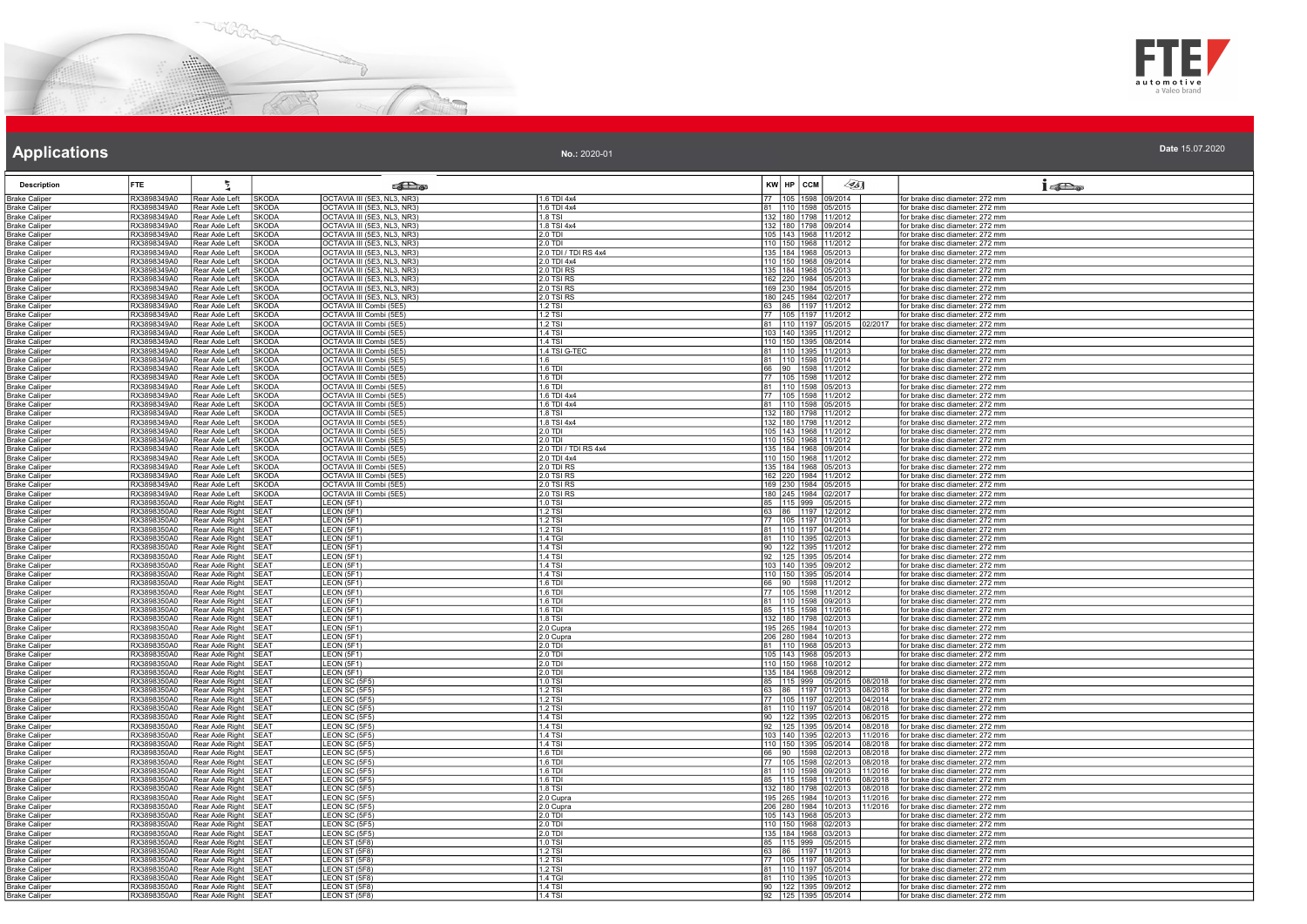



| No.: 2020-01 | Date 15.07.2020 |
|--------------|-----------------|
|--------------|-----------------|

| <b>Description</b>                           | <b>FTE</b>                 | 튚                                               |                                 | <b>SHO</b>                                                 |                                                                        | KW HP CCM | $\llbracket \mathcal{L} \mathcal{L} \mathcal{L} \mathcal{L} \mathcal{L} \mathcal{L} \mathcal{L} \mathcal{L} \mathcal{L} \mathcal{L} \mathcal{L} \mathcal{L} \mathcal{L} \mathcal{L} \mathcal{L} \mathcal{L} \mathcal{L} \mathcal{L} \mathcal{L} \mathcal{L} \mathcal{L} \mathcal{L} \mathcal{L} \mathcal{L} \mathcal{L} \mathcal{L} \mathcal{L} \mathcal{L} \mathcal{L} \mathcal{L} \mathcal{L} \mathcal{L} \mathcal{L} \mathcal{L} \mathcal{L} \mathcal{L}$ |                           | $1 - 5$                                                            |
|----------------------------------------------|----------------------------|-------------------------------------------------|---------------------------------|------------------------------------------------------------|------------------------------------------------------------------------|-----------|--------------------------------------------------------------------------------------------------------------------------------------------------------------------------------------------------------------------------------------------------------------------------------------------------------------------------------------------------------------------------------------------------------------------------------------------------------------|---------------------------|--------------------------------------------------------------------|
| <b>Brake Caliper</b>                         | RX3898350A0                | Rear Axle Right                                 | SEAT                            | LEON ST (5F8)                                              | 1.4 TSI                                                                |           | 103 140 1395 10/2013                                                                                                                                                                                                                                                                                                                                                                                                                                         |                           | for brake disc diameter: 272 mm                                    |
| Brake Caliper                                | RX3898350A0                | Rear Axle Right                                 | <b>SEAT</b>                     | <b>EON ST (5F8)</b>                                        | 1.4 TSI                                                                |           | 110 150 1395 05/2014                                                                                                                                                                                                                                                                                                                                                                                                                                         |                           | for brake disc diameter: 272 mm                                    |
| <b>Brake Caliper</b>                         | RX3898350A0                | Rear Axle Right                                 | SEAT                            | LEON ST (5F8)                                              | 1.6 TDI                                                                |           | 66 90 1598 11/2013                                                                                                                                                                                                                                                                                                                                                                                                                                           |                           | for brake disc diameter: 272 mm                                    |
| <b>Brake Caliper</b><br><b>Brake Caliper</b> | RX3898350A0<br>RX3898350A0 | Rear Axle Right SEAT<br>Rear Axle Right         | <b>SEAT</b>                     | LEON ST (5F8)<br>LEON ST (5F8)                             | l 1 6 TDI<br>1.6 TDI                                                   |           | 77 105 1598 10/2013<br>81 110 1598 09/2013                                                                                                                                                                                                                                                                                                                                                                                                                   |                           | for brake disc diameter: 272 mm<br>for brake disc diameter: 272 mm |
| <b>Brake Caliper</b>                         | RX3898350A0                | Rear Axle Right                                 | <b>ISEAT</b>                    | LEON ST (5F8)                                              | 11.6 TDI                                                               |           | 85   115   1598   11/2016                                                                                                                                                                                                                                                                                                                                                                                                                                    |                           | for brake disc diameter: 272 mm                                    |
| <b>Brake Caliper</b>                         | RX3898350A0                | Rear Axle Right                                 | <b>SEAT</b>                     | LEON ST (5F8)                                              | 1.6 TDI 4Drive                                                         |           | 77 105 1598 04/2014                                                                                                                                                                                                                                                                                                                                                                                                                                          |                           | for brake disc diameter: 272 mm                                    |
| <b>Brake Caliper</b>                         | RX3898350A0                | Rear Axle Right                                 | <b>SEAT</b>                     | LEON ST (5F8)                                              | 1.6 TDI 4Drive                                                         |           | 81 110 1598 11/2014                                                                                                                                                                                                                                                                                                                                                                                                                                          |                           | for brake disc diameter: 272 mm                                    |
| <b>Brake Caliper</b>                         | RX3898350A0                | Rear Axle Right                                 | SEAT                            | LEON ST (5F8)                                              | 1.8 TSI                                                                |           | 132 180 1798 10/2013                                                                                                                                                                                                                                                                                                                                                                                                                                         |                           | for brake disc diameter: 272 mm                                    |
| <b>Brake Caliper</b>                         | RX3898350A0                | Rear Axle Right                                 | <b>SEAT</b>                     | LEON ST (5F8)                                              | 1.8 TSI 4Drive                                                         |           | 132 180 1798 11/2014                                                                                                                                                                                                                                                                                                                                                                                                                                         |                           | for brake disc diameter: 272 mm                                    |
| <b>Brake Caliper</b>                         | RX3898350A0                | Rear Axle Right                                 | SEAT<br><b>SFAT</b>             | LEON ST (5F8)<br>LEON ST (5F8)                             | 2.0 Cupra                                                              |           | 195 265 1984 10/2013<br>206 280 1984 10/2013                                                                                                                                                                                                                                                                                                                                                                                                                 |                           | for brake disc diameter: 272 mm                                    |
| <b>Brake Caliper</b><br><b>Brake Caliper</b> | RX3898350A0<br>RX3898350A0 | Rear Axle Right<br>Rear Axle Right              | <b>SEAT</b>                     | EON ST (5F8)                                               | 2.0 Cupra<br>2.0 TDI                                                   |           | 81 110 1968 11/2013                                                                                                                                                                                                                                                                                                                                                                                                                                          |                           | for brake disc diameter: 272 mm<br>for brake disc diameter: 272 mm |
| <b>Brake Caliper</b>                         | RX3898350A0                | Rear Axle Right                                 | <b>SFAT</b>                     | LEON ST (5F8)                                              | $2.0$ TDI                                                              |           | 105 143 1968 10/2013                                                                                                                                                                                                                                                                                                                                                                                                                                         |                           | for brake disc diameter: 272 mm                                    |
| <b>Brake Caliper</b>                         | RX3898350A0                | Rear Axle Right                                 | <b>SEAT</b>                     | LEON ST (5F8)                                              | $2.0$ TDI                                                              |           | 110 150 1968 10/2013                                                                                                                                                                                                                                                                                                                                                                                                                                         |                           | for brake disc diameter: 272 mm                                    |
| <b>Brake Caliper</b>                         | RX3898350A0                | Rear Axle Right                                 | SEAT                            | LEON ST (5F8)                                              | <b>2.0 TDI</b>                                                         |           | 135 184 1968 08/2013                                                                                                                                                                                                                                                                                                                                                                                                                                         |                           | for brake disc diameter: 272 mm                                    |
| <b>Brake Caliper</b>                         | RX3898350A0                | Rear Axle Right                                 | <b>SEAT</b>                     | <b>EON ST (5F8)</b>                                        | 2.0 TDI 4Drive                                                         |           | 110 150 1968 04/2014                                                                                                                                                                                                                                                                                                                                                                                                                                         |                           | for brake disc diameter: 272 mm                                    |
| <b>Brake Caliper</b><br><b>Brake Caliper</b> | RX3898350A0<br>RX3898350A0 | Rear Axle Right<br>Rear Axle Right              | <b>SEAT</b><br><b>SKODA</b>     | <b>EON ST (5F8)</b><br>OCTAVIA III (5E3, NL3, NR3)         | 2.0 TDI 4Drive<br>1.2 TSI                                              |           | 135 184 1968 11/2014<br>63 86 1197 11/2012                                                                                                                                                                                                                                                                                                                                                                                                                   |                           | for brake disc diameter: 272 mm<br>for brake disc diameter: 272 mm |
| <b>Brake Caliper</b>                         | RX3898350A0                | Rear Axle Right                                 | <b>SKODA</b>                    | OCTAVIA III (5E3, NL3, NR3)                                | 1.2 TSI                                                                |           | 77 105 1197 11/2012                                                                                                                                                                                                                                                                                                                                                                                                                                          |                           | for brake disc diameter: 272 mm                                    |
| <b>Brake Caliper</b>                         | RX3898350A0                | Rear Axle Right                                 | SKODA                           | OCTAVIA III (5E3, NL3, NR3)                                | 12 TSI                                                                 |           | 81 110 1197 05/2015                                                                                                                                                                                                                                                                                                                                                                                                                                          |                           | 02/2017   for brake disc diameter: 272 mm                          |
| <b>Brake Caliper</b>                         | RX3898350A0                | Rear Axle Right                                 | <b>SKODA</b>                    | OCTAVIA III (5E3, NL3, NR3)                                | 11.4 TSI                                                               |           | 103 140 1395 11/2012                                                                                                                                                                                                                                                                                                                                                                                                                                         |                           | for brake disc diameter: 272 mm                                    |
| <b>Brake Caliper</b>                         | RX3898350A0                | Rear Axle Right                                 | <b>SKODA</b>                    | CTAVIA III (5E3, NL3, NR3)                                 | $1.4$ TSI                                                              |           | 110 150 1395 08/2014                                                                                                                                                                                                                                                                                                                                                                                                                                         |                           | for brake disc diameter: 272 mm                                    |
| <b>Brake Caliper</b>                         | RX3898350A0<br>RX3898350A0 | Rear Axle Right                                 | <b>SKODA</b><br><b>SKODA</b>    | OCTAVIA III (5E3, NL3, NR3)                                | 1.4 TSI G-TEC<br>1.6                                                   |           | 81 110 1395 11/2013<br>81 110 1598 01/2014                                                                                                                                                                                                                                                                                                                                                                                                                   |                           | or brake disc diameter: 272 mm                                     |
| <b>Brake Caliper</b><br><b>Brake Caliper</b> | RX3898350A0                | Rear Axle Right<br>Rear Axle Right              | <b>SKODA</b>                    | OCTAVIA III (5E3, NL3, NR3)<br>OCTAVIA III (5E3, NL3, NR3) | 1.6 TDI                                                                |           | 66 90 1598 11/2012                                                                                                                                                                                                                                                                                                                                                                                                                                           |                           | for brake disc diameter: 272 mm<br>for brake disc diameter: 272 mm |
| <b>Brake Caliper</b>                         | RX3898350A0                | Rear Axle Right                                 | <b>SKODA</b>                    | OCTAVIA III (5E3, NL3, NR3)                                | 1.6 TDI                                                                |           | 77 105 1598 11/2012                                                                                                                                                                                                                                                                                                                                                                                                                                          |                           | for brake disc diameter: 272 mm                                    |
| <b>Brake Caliper</b>                         | RX3898350A0                | Rear Axle Right                                 | <b>SKODA</b>                    | <b>DCTAVIA III (5E3, NL3, NR3)</b>                         | $1.6$ TDI                                                              |           | 81 110 1598 05/2013                                                                                                                                                                                                                                                                                                                                                                                                                                          |                           | <u>for brake disc diameter: 272 mm</u>                             |
| <b>Brake Caliper</b>                         | RX3898350A0                | Rear Axle Right                                 | <b>SKODA</b>                    | <b>CTAVIA III (5E3, NL3, NR3)</b>                          | 1.6 TDI 4x4                                                            |           | 77 105 1598 09/2014                                                                                                                                                                                                                                                                                                                                                                                                                                          |                           | for brake disc diameter: 272 mm                                    |
| <b>Brake Caliper</b>                         | RX3898350A0                | Rear Axle Right                                 | <b>SKODA</b>                    | OCTAVIA III (5E3, NL3, NR3)                                | 1.6 TDI 4x4                                                            |           | 81 110 1598 05/2015                                                                                                                                                                                                                                                                                                                                                                                                                                          |                           | for brake disc diameter: 272 mm                                    |
| <b>Brake Caliper</b>                         | RX3898350A0                | Rear Axle Right                                 | SKODA                           | OCTAVIA III (5E3, NL3, NR3)                                | 1.8 TSI                                                                |           | 132 180 1798 11/2012                                                                                                                                                                                                                                                                                                                                                                                                                                         |                           | for brake disc diameter: 272 mm                                    |
| <b>Brake Caliper</b><br><b>Brake Caliper</b> | RX3898350A0<br>RX3898350A0 | Rear Axle Right<br>Rear Axle Right              | <b>SKODA</b><br><b>SKODA</b>    | OCTAVIA III (5E3, NL3, NR3)<br>OCTAVIA III (5E3, NL3, NR3) | 1.8 TSI 4x4<br>$2.0$ TDI                                               |           | 132 180 1798 09/2014<br>105 143 1968 11/2012                                                                                                                                                                                                                                                                                                                                                                                                                 |                           | for brake disc diameter: 272 mm<br>for brake disc diameter: 272 mm |
| <b>Brake Caliper</b>                         | RX3898350A0                | Rear Axle Right                                 | <b>SKODA</b>                    | CTAVIA III (5E3, NL3, NR3)                                 | 2.0 TDI                                                                |           |                                                                                                                                                                                                                                                                                                                                                                                                                                                              |                           | for brake disc diameter: 272 mm                                    |
| <b>Brake Caliper</b>                         | RX3898350A0                | Rear Axle Right                                 | <b>SKODA</b>                    | OCTAVIA III (5E3, NL3, NR3)                                | 2.0 TDI / TDI RS 4x4                                                   |           | 110 150 1968 11/2012<br>135 184 1968 05/2013                                                                                                                                                                                                                                                                                                                                                                                                                 |                           | for brake disc diameter: 272 mm                                    |
| <b>Brake Caliper</b>                         | RX3898350A0                | Rear Axle Right                                 | <b>ISKODA</b>                   | OCTAVIA III (5E3, NL3, NR3)                                | 2.0 TDI 4x4                                                            |           | 110 150 1968 09/2014                                                                                                                                                                                                                                                                                                                                                                                                                                         |                           | for brake disc diameter: 272 mm                                    |
| <b>Brake Caliper</b>                         | RX3898350A0                | Rear Axle Right                                 | <b>SKODA</b>                    | OCTAVIA III (5E3, NL3, NR3)                                | 2.0 TDI RS                                                             |           | 135 184 1968 05/2013                                                                                                                                                                                                                                                                                                                                                                                                                                         |                           | for brake disc diameter: 272 mm                                    |
| <b>Brake Caliper</b>                         | RX3898350A0                | Rear Axle Right                                 | <b>SKODA</b>                    | OCTAVIA III (5E3, NL3, NR3)                                | 2.0 TSI RS                                                             |           | 162 220 1984 05/2013                                                                                                                                                                                                                                                                                                                                                                                                                                         |                           | for brake disc diameter: 272 mm                                    |
| <b>Brake Caliper</b><br><b>Brake Caliper</b> | RX3898350A0<br>RX3898350A0 | Rear Axle Right<br>Rear Axle Right              | <b>SKODA</b><br><b>SKODA</b>    | OCTAVIA III (5E3, NL3, NR3)<br>OCTAVIA III (5E3, NL3, NR3) | 2.0 TSI RS<br>2.0 TSI RS                                               |           | 169 230 1984 05/2015<br>180 245 1984 02/2017                                                                                                                                                                                                                                                                                                                                                                                                                 |                           | for brake disc diameter: 272 mm<br>for brake disc diameter: 272 mm |
| <b>Brake Caliper</b>                         | RX3898350A0                | Rear Axle Right SKODA                           |                                 | OCTAVIA III Combi (5E5)                                    | 1.2 TSI                                                                |           | 63 86 1197 11/2012                                                                                                                                                                                                                                                                                                                                                                                                                                           |                           | for brake disc diameter: 272 mm                                    |
| <b>Brake Caliper</b>                         | RX3898350A0                | Rear Axle Right                                 | <b>SKODA</b>                    | OCTAVIA III Combi (5E5)                                    | 1.2 TSI                                                                |           | 77 105 1197 11/2012                                                                                                                                                                                                                                                                                                                                                                                                                                          |                           | for brake disc diameter: 272 mm                                    |
| <b>Brake Caliper</b>                         | RX3898350A0                | Rear Axle Right                                 | <b>SKODA</b>                    | OCTAVIA III Combi (5E5)                                    | 1.2 TSI                                                                |           | 81   110   1197   05/2015                                                                                                                                                                                                                                                                                                                                                                                                                                    |                           | 02/2017   for brake disc diameter: 272 mm                          |
| <b>Brake Caliper</b>                         | RX3898350A0                | Rear Axle Right                                 | <b>ISKODA</b>                   | <b>CTAVIA III Combi (5E5)</b>                              | <b>1.4 TSI</b>                                                         |           | 103 140 1395 11/2012                                                                                                                                                                                                                                                                                                                                                                                                                                         |                           | for brake disc diameter: 272 mm                                    |
| <b>Brake Caliper</b><br><b>Brake Caliper</b> | RX3898350A0<br>RX3898350A0 | Rear Axle Right<br>Rear Axle Right              | <b>SKODA</b><br><b>SKODA</b>    | CTAVIA III Combi (5E5)<br>OCTAVIA III Combi (5E5)          | 1.4 TSI<br>1.4 TSI G-TEC                                               |           | 110 150 1395 08/2014<br>81 110 1395 11/2013                                                                                                                                                                                                                                                                                                                                                                                                                  |                           | for brake disc diameter: 272 mm<br>for brake disc diameter: 272 mm |
| <b>Brake Caliper</b>                         | RX3898350A0                | Rear Axle Right                                 | <b>SKODA</b>                    | OCTAVIA III Combi (5E5)                                    | 1.6                                                                    |           | 81 110 1598 01/2014                                                                                                                                                                                                                                                                                                                                                                                                                                          |                           | for brake disc diameter: 272 mm                                    |
| <b>Brake Caliper</b>                         | RX3898350A0                | Rear Axle Right                                 | SKODA                           | OCTAVIA III Combi (5E5)                                    | 1.6 TDI                                                                |           | 66 90 1598 11/2012                                                                                                                                                                                                                                                                                                                                                                                                                                           |                           | for brake disc diameter: 272 mm                                    |
| <b>Brake Caliper</b>                         | RX3898350A0                | Rear Axle Right                                 | <b>ISKODA</b>                   | OCTAVIA III Combi (5E5)                                    | 11.6 TDI                                                               |           | 77 105 1598 11/2012                                                                                                                                                                                                                                                                                                                                                                                                                                          |                           | for brake disc diameter: 272 mm                                    |
| <b>Brake Caliper</b>                         | RX3898350A0                | Rear Axle Right                                 | <b>SKODA</b>                    | <b>DCTAVIA III Combi (5E5)</b>                             | 1.6 TDI                                                                |           | 81 110 1598 05/2013<br>77 105 1598 11/2012                                                                                                                                                                                                                                                                                                                                                                                                                   |                           | for brake disc diameter: 272 mm                                    |
| <b>Brake Caliper</b>                         | RX3898350A0<br>RX3898350A0 | Rear Axle Right                                 | <b>SKODA</b><br><b>SKODA</b>    | OCTAVIA III Combi (5E5)<br>OCTAVIA III Combi (5E5)         | 1.6 TDI 4x4<br>1.6 TDI 4x4                                             |           | 81 110 1598 05/2015                                                                                                                                                                                                                                                                                                                                                                                                                                          |                           | for brake disc diameter: 272 mm                                    |
| <b>Brake Caliper</b><br><b>Brake Caliper</b> | RX3898350A0                | Rear Axle Right<br>Rear Axle Right              | <b>SKODA</b>                    | OCTAVIA III Combi (5E5)                                    | 1.8 TSI                                                                |           | 132 180 1798 11/2012                                                                                                                                                                                                                                                                                                                                                                                                                                         |                           | for brake disc diameter: 272 mm<br>for brake disc diameter: 272 mm |
| <b>Brake Caliper</b>                         | RX3898350A0                | Rear Axle Right                                 | <b>SKODA</b>                    | OCTAVIA III Combi (5E5)                                    | 1.8 TSI 4x4                                                            |           | 132 180 1798 11/2012                                                                                                                                                                                                                                                                                                                                                                                                                                         |                           | for brake disc diameter: 272 mm                                    |
| <b>Brake Caliper</b>                         | RX3898350A0                | Rear Axle Right                                 | <b>SKODA</b>                    | CTAVIA III Combi (5E5)                                     | $2.0$ TDI                                                              |           | 105 143 1968 11/2012                                                                                                                                                                                                                                                                                                                                                                                                                                         |                           | for brake disc diameter: 272 mm                                    |
| <b>Brake Caliper</b>                         | RX3898350A0                | Rear Axle Right                                 | <b>SKODA</b>                    | OCTAVIA III Combi (5E5)                                    | 2.0 TDI                                                                |           | 110 150 1968 11/2012                                                                                                                                                                                                                                                                                                                                                                                                                                         |                           | for brake disc diameter: 272 mm                                    |
| <b>Brake Caliper</b>                         | RX3898350A0                | Rear Axle Right                                 | <b>SKODA</b>                    | OCTAVIA III Combi (5E5)                                    | 2.0 TDI / TDI RS 4x4                                                   |           | 135 184 1968 09/2014                                                                                                                                                                                                                                                                                                                                                                                                                                         |                           | for brake disc diameter: 272 mm                                    |
| <b>Brake Caliper</b>                         | RX3898350A0                | Rear Axle Right                                 | <b>SKODA</b><br><b>SKODA</b>    | OCTAVIA III Combi (5E5)                                    | 2.0 TDI 4x4                                                            |           | 110 150 1968 11/2012                                                                                                                                                                                                                                                                                                                                                                                                                                         |                           | for brake disc diameter: 272 mm                                    |
| <b>Brake Caliper</b><br><b>Brake Caliper</b> | RX3898350A0<br>RX3898350A0 | Rear Axle Right<br>Rear Axle Right              | <b>SKODA</b>                    | OCTAVIA III Combi (5E5)<br><b>OCTAVIA III Combi (5E5)</b>  | <b>2.0 TDI RS</b><br>2.0 TSI RS                                        |           | 135   184   1968   05/2013<br>162 220 1984 11/2012                                                                                                                                                                                                                                                                                                                                                                                                           |                           | for brake disc diameter: 272 mm<br>for brake disc diameter: 272 mm |
| <b>Brake Caliper</b>                         | RX3898350A0                | Rear Axle Right                                 | <b>SKODA</b>                    | OCTAVIA III Combi (5E5)                                    | 2.0 TSI RS                                                             |           |                                                                                                                                                                                                                                                                                                                                                                                                                                                              |                           | for brake disc diameter: 272 mm                                    |
| <b>Brake Caliper</b>                         | RX3898350A0                | Rear Axle Right                                 | <b>SKODA</b>                    | OCTAVIA III Combi (5E5)                                    | 2.0 TSI RS                                                             |           | 169 230 1984 05/2015<br>180 245 1984 02/2017                                                                                                                                                                                                                                                                                                                                                                                                                 |                           | for brake disc diameter: 272 mm                                    |
| <b>Brake Caliper</b>                         | RX3898353A0                | Rear Axle Left                                  | <b>ALFA ROMEO</b>               | MITO (955)                                                 | 1.3 MultiJet (955AXH1B, 955AXT1A)                                      |           | 66 90 1248 08/2008                                                                                                                                                                                                                                                                                                                                                                                                                                           | 08/2010                   |                                                                    |
| <b>Brake Caliper</b>                         | RX3898353A0                | Rear Axle Left                                  | ALFA ROMEO                      | MITO (955                                                  | 1.3 MultiJet (955AXP1A, 955AYC1A)                                      |           | 70 95 1248 09/2009                                                                                                                                                                                                                                                                                                                                                                                                                                           | 12/2018                   | VET No. to: 113575                                                 |
| <b>Brake Caliper</b><br><b>Brake Caliper</b> | RX3898353A0<br>RX3898353A0 | Rear Axle Left<br>Rear Axle Left                | ALFA ROMEO<br>ALFA ROMEO        | MITO (955)<br>MITO (955)                                   | 1.4 (955AXB1B)<br>1.4 (955AXB1B, 955.AXF1B)                            |           | 58 78 1368 08/2008<br>70 95 1368 09/2008                                                                                                                                                                                                                                                                                                                                                                                                                     | <u>08/2013</u><br>18/2013 | VET No. to: 113575                                                 |
| <b>Brake Caliper</b>                         | RX3898353A0                | Rear Axle Left                                  | ALFA ROMEO                      | MITO (955)                                                 | 1.4 Bifuel (955.AXG1A)                                                 |           | 88 120 1368 04/2016                                                                                                                                                                                                                                                                                                                                                                                                                                          |                           | /ET No. to: 113575                                                 |
| <b>Brake Caliper</b>                         | RX3898353A0                | Rear Axle Left                                  | ALFA ROMEO                      | MITO (955)                                                 | 1.4 Bifuel (955AXG1A)                                                  |           | 88 120 1368 01/2009                                                                                                                                                                                                                                                                                                                                                                                                                                          |                           | VET No. to: 113575                                                 |
| <b>Brake Caliper</b>                         | RX3898353A0                | Rear Axle Left                                  | <b>ALFA ROMEO</b>               | MITO (955                                                  | 1.4 MultiAir (955AXL1B)                                                |           | 77 105 1368 09/2009                                                                                                                                                                                                                                                                                                                                                                                                                                          | 08/2013                   |                                                                    |
| <b>Brake Caliper</b>                         | RX3898353A0                | Rear Axle Left                                  | ALFA ROMEO                      | MITO (955)                                                 | 1.4 MultiAir (955AXN1B)                                                |           | 125 170 1368 09/2009                                                                                                                                                                                                                                                                                                                                                                                                                                         |                           | VET No. to: 113575                                                 |
| <b>Brake Caliper</b>                         | RX3898353A0                | Rear Axle Left                                  | <b>ALFA ROMEO</b>               | MITO (955)                                                 | 1.4 TJet (955AXA1B)                                                    |           | 114 155 1368 08/2008                                                                                                                                                                                                                                                                                                                                                                                                                                         | 06/2011                   |                                                                    |
| <b>Brake Caliper</b><br><b>Brake Caliper</b> | RX3898353A0<br>RX3898353A0 | Rear Axle Left<br>Rear Axle Left                | ALFA ROMEO<br><b>ALFA ROMEO</b> | MITO (955)<br>MITO (955)                                   | 1.4 TJet (955AXD1B)<br>1.4 TJet (955AXG1A)                             |           | 110 150 1368 09/2008<br>88 120 1368 08/2008                                                                                                                                                                                                                                                                                                                                                                                                                  | 06/2011                   | VET No. to: 113575                                                 |
| <b>Brake Caliper</b>                         | RX3898353A0                | Rear Axle Left                                  | ALFA ROMEO                      | MITO (955)                                                 | 1.4 Turbo MultiAir (955AXM1A, 955AXR11)                                |           | 99 135 1368 10/2009                                                                                                                                                                                                                                                                                                                                                                                                                                          |                           | VET No. to: 113575                                                 |
| <b>Brake Caliper</b>                         | RX3898353A0                | Rear Axle Left                                  | ALFA ROMEO                      | MITO (955)                                                 | 1.4 Turbo MultiAir (955AXS1B, 955AXS11)                                |           | 120 163 1368 10/2009                                                                                                                                                                                                                                                                                                                                                                                                                                         |                           | VET No. to: 113575                                                 |
| <b>Brake Caliper</b>                         | RX3898353A0                | Rear Axle Left                                  | ALFA ROMEO                      | MITO (955)                                                 | 1.6 JTDM (955AXC1B)                                                    |           | 88 120 1598 08/2008                                                                                                                                                                                                                                                                                                                                                                                                                                          |                           |                                                                    |
| <b>Brake Caliper</b>                         | RX3898353A0                | Rear Axle Left                                  | <b>ALFA ROMEO</b>               | MITO (955)                                                 | 1.6 JTDM (955AXE1B)                                                    |           | 85 115 1598 08/2008                                                                                                                                                                                                                                                                                                                                                                                                                                          |                           | VET No. to: 113575                                                 |
| <b>Brake Caliper</b><br><b>Brake Caliper</b> | RX3898354A0<br>RX3898354A0 | Rear Axle Right<br>Rear Axle Right   ALFA ROMEO | ALFA ROMEO                      | MITO (955)<br>MITO (955)                                   | 1.3 MultiJet (955AXH1B, 955AXT1A)<br>1.3 MultiJet (955AXP1A, 955AYC1A) |           | 66 90 1248 08/2008<br>70 95 1248 09/2009                                                                                                                                                                                                                                                                                                                                                                                                                     | 08/2010                   | 12/2018 VET No. to: 113575                                         |
|                                              |                            |                                                 |                                 |                                                            |                                                                        |           |                                                                                                                                                                                                                                                                                                                                                                                                                                                              |                           |                                                                    |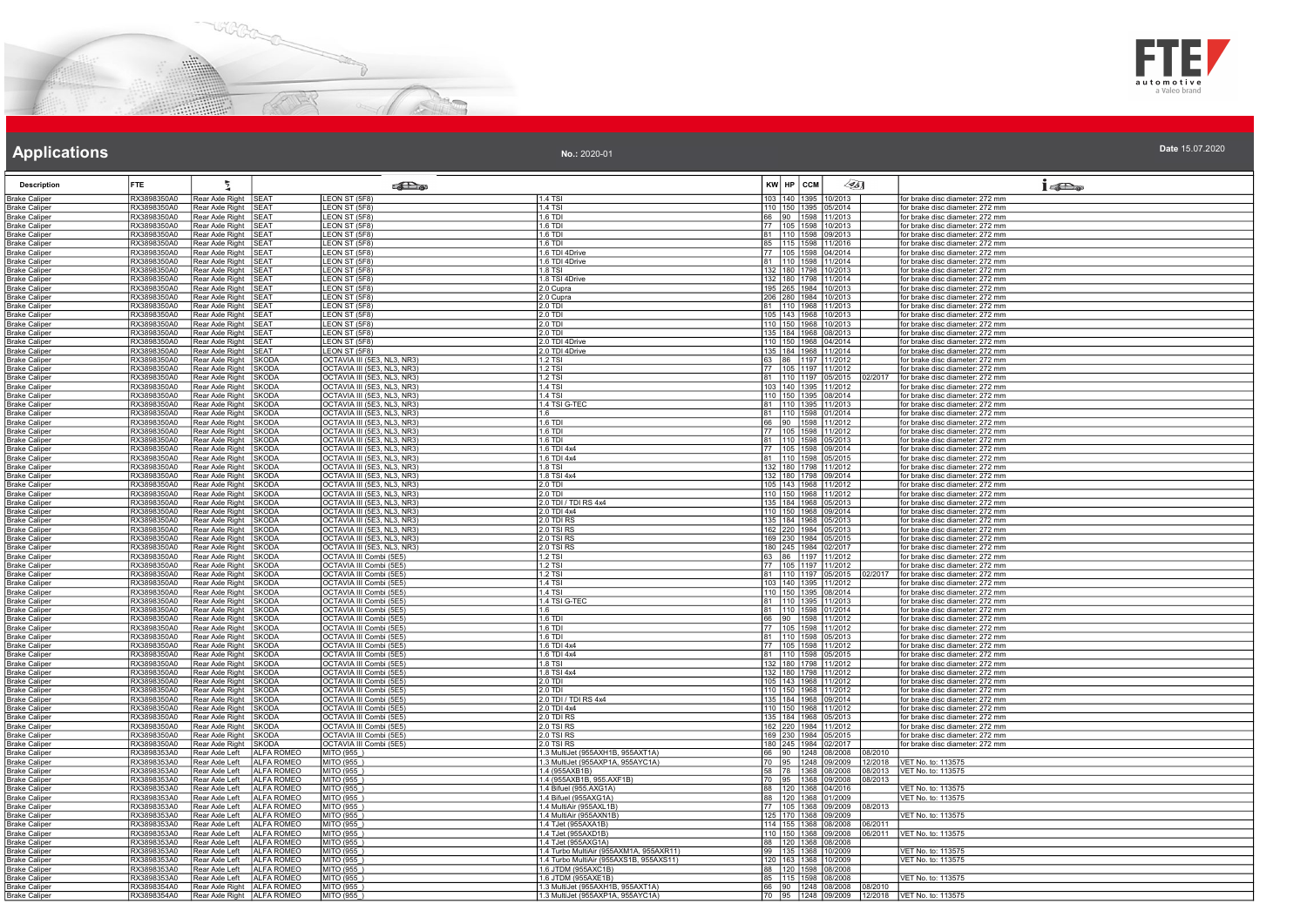



| No.: 2020-01 | Date 15.07.2020 |
|--------------|-----------------|
|              |                 |

| <b>Description</b>                           | <b>FTE</b>                 |                                                              |                                                                                              | <b>Red</b>                                     |                                                              | KW HP CCM                                              | 45]                | 15D <sub>o</sub>                                                                                                             |
|----------------------------------------------|----------------------------|--------------------------------------------------------------|----------------------------------------------------------------------------------------------|------------------------------------------------|--------------------------------------------------------------|--------------------------------------------------------|--------------------|------------------------------------------------------------------------------------------------------------------------------|
| <b>Brake Caliper</b>                         | RX3898354A0                | Rear Axle Right   ALFA ROMEO                                 |                                                                                              | MITO (955)                                     | 1.4 (955AXB1B)                                               | 58 78 1368 08/2008                                     |                    | 08/2013   VET No. to: 113575                                                                                                 |
| <b>Brake Caliper</b>                         | RX3898354A0                | Rear Axle Right   ALFA ROMEO                                 |                                                                                              | MITO (955                                      | 1.4 (955AXB1B, 955.AXF1B)                                    | 70 95 1368 09/2008                                     | 08/2013            |                                                                                                                              |
| <b>Brake Caliper</b>                         | RX3898354A0                | Rear Axle Right   ALFA ROMEO                                 |                                                                                              | MITO (955_)                                    | 1.4 Bifuel (955.AXG1A)                                       | 88   120   1368   04/2016                              |                    | VET No. to: 113575                                                                                                           |
| <b>Brake Caliper</b><br><b>Brake Caliper</b> | RX3898354A0<br>RX3898354A0 | Rear Axle Right   ALFA ROMEO<br>Rear Axle Right   ALFA ROMEO |                                                                                              | MITO (955<br>MITO (955)                        | 1.4 Bifuel (955AXG1A)<br>1.4 MultiAir (955AXL1B              | 88 120 1368 01/2009<br>77 105 1368 09/2009             | 18/2013            | VET No. to: 113575                                                                                                           |
| <b>Brake Caliper</b>                         | RX3898354A0                | Rear Axle Right   ALFA ROMEO                                 |                                                                                              | MITO (955)                                     | 1.4 MultiAir (955AXN1B)                                      | 125 170 1368 09/2009                                   |                    | VET No. to: 113575                                                                                                           |
| <b>Brake Caliper</b>                         | RX3898354A0                | Rear Axle Right ALFA ROMEO                                   |                                                                                              | MITO (955)                                     | 1.4 TJet (955AXA1B)                                          | 114 155 1368 08/2008                                   | 06/2011            |                                                                                                                              |
| <b>Brake Caliper</b>                         | RX3898354A0                | Rear Axle Right   ALFA ROMEO                                 |                                                                                              | MITO (955)                                     | 1.4 TJet (955AXD1B                                           | 110 150 1368 09/2008                                   |                    | 6/2011   VET No. to: 113575                                                                                                  |
| <b>Brake Caliper</b>                         | RX3898354A0                | Rear Axle Right   ALFA ROMEO                                 |                                                                                              | MITO (955)                                     | 1.4 TJet (955AXG1A)                                          | 88 120 1368 08/2008                                    |                    |                                                                                                                              |
| Brake Caliper                                | RX3898354A0                | Rear Axle Right   ALFA ROMEO                                 |                                                                                              | MITO (955)                                     | 1.4 Turbo MultiAir (955AXM1A, 955AXR11)                      | 99 135 1368 10/2009<br>120 163 1368 10/2009            |                    | VET No. to: 113575                                                                                                           |
| Brake Caliper                                | RX3898354A0                | Rear Axle Right   ALFA ROMEO<br>Rear Axle Right ALFA ROMEO   |                                                                                              | MITO (955)<br>MITO (955)                       | 1.4 Turbo MultiAir (955AXS1B, 955AXS11)                      |                                                        |                    | VET No. to: 113575                                                                                                           |
| <b>Brake Caliper</b><br><b>Brake Caliper</b> | RX3898354A0<br>RX3898354A0 | Rear Axle Right ALFA ROMEO                                   |                                                                                              | MITO (955)                                     | 1.6 JTDM (955AXC1B)<br>1.6 JTDM (955AXE1B)                   | 88 120 1598 08/2008<br>85 115 1598 08/2008             |                    | VET No. to: 113575                                                                                                           |
| <b>Brake Caliper</b>                         | RX4098101A0                | Rear Axle Left                                               | OPEL                                                                                         | <b>ASTRA J GTC</b>                             | 2.0(08)                                                      | 206 280 1998 04/2012                                   |                    | Vehicle Equipment: for vehicles with electric parking brake                                                                  |
| <b>Brake Caliper</b>                         | RX4098101A0                | Rear Axle Left                                               | <b>VAUXHALL</b>                                                                              | ASTRA Mk VI (J) GTC (P10)                      | 20 VXR                                                       | 206 280 1998 04/2012                                   | 10/2015            | Vehicle Equipment: for vehicles with electric parking brake                                                                  |
| <b>Brake Caliper</b>                         | RX4098101A0                | Rear Axle Left                                               | VAUXHALL                                                                                     | ZAFIRA Mk III (P12)                            | 1.4(75)                                                      | 88   120   1364   10/2011                              | 8/2018             | Vehicle Equipment: for vehicles with electric parking brake                                                                  |
| <b>Brake Caliper</b>                         | RX4098101A0                | Rear Axle Left                                               | VAUXHALL                                                                                     | ZAFIRA Mk III (P12)                            | 1.4(75)                                                      | 103 140 1364 10/2011                                   | 08/2018            | Vehicle Equipment: for vehicles with electric parking brake                                                                  |
| <b>Brake Caliper</b>                         | RX4098101A0                | Rear Axle Left                                               | VAUXHALL                                                                                     | ZAFIRA Mk III (P12)                            | 1.6 CDTi (75                                                 | 99 135 1598 10/2016                                    | 08/2018            | Vehicle Equipment: for vehicles with electric parking brake                                                                  |
| <b>Brake Caliper</b><br><b>Brake Caliper</b> | RX4098101A0<br>RX4098101A0 | Rear Axle Left<br>Rear Axle Left                             | VAUXHALL<br>VAUXHALL                                                                         | ZAFIRA Mk III (P12)<br>ZAFIRA Mk III (P12)     | 1.6 CDTi (75)<br>1.6 CNG (75)                                | 100 136 1598 03/2013<br>110 150 1598 10/2011           | 08/2018<br>08/2018 | Vehicle Equipment: for vehicles with electric parking brake<br>Vehicle Equipment: for vehicles with electric parking brake   |
| Brake Caliper                                | RX4098101A0                | Rear Axle Left                                               | <b>VAUXHALL</b>                                                                              | ZAFIRA Mk III (P12)                            | 1.8(75)                                                      | 85 116 1796 10/2011                                    | 8/2018             | Vehicle Equipment: for vehicles with electric parking brake                                                                  |
| <b>Brake Caliper</b>                         | RX4098101A0                | Rear Axle Left                                               | VAUXHALL                                                                                     | ZAFIRA Mk III (P12)                            | 1.8(75)                                                      | 103 140 1796 10/2011                                   | 8/2018             | Vehicle Equipment: for vehicles with electric parking brake                                                                  |
| <b>Brake Caliper</b>                         | RX4098101A0                | Rear Axle Left                                               | VAUXHALL                                                                                     | ZAFIRA MK III (P12)                            | 2.0 BiTurbo CDTI (75)                                        | 143 194 1956 11/2012                                   | 8/2018             | Vehicle Equipment: for vehicles with electric parking brake                                                                  |
| <b>Brake Caliper</b>                         | RX4098101A0                | Rear Axle Left                                               | VAUXHALL                                                                                     | ZAFIRA Mk III (P12)                            | 2.0 CDTi (75)                                                | 81 110 1956 10/2011                                    | 8/2018             | Vehicle Equipment: for vehicles with electric parking brake                                                                  |
| <b>Brake Caliper</b>                         | RX4098101A0                | Rear Axle Left                                               | VAUXHALL                                                                                     | ZAFIRA Mk III (P12)                            | 2.0 CDTi (75)                                                | 96   130   1956   10/2011                              | 08/2018            | Vehicle Equipment: for vehicles with electric parking brake                                                                  |
| <b>Brake Caliper</b><br><b>Brake Caliper</b> | RX4098101A0<br>RX4098101A0 | Rear Axle Left<br>Rear Axle Left                             | VAUXHALL<br>VAUXHALL                                                                         | ZAFIRA Mk III (P12)<br>ZAFIRA Mk III (P12)     | 2.0 CDTi (75)<br>2.0 CDTi (75)                               | 121 165 1956 10/2011<br>125 170 1956 01/2015           | 08/2018<br>8/2018  | Vehicle Equipment: for vehicles with electric parking brake<br>Vehicle Equipment: for vehicles with electric parking brake   |
| <b>Brake Caliper</b>                         | RX4098101A0                | Rear Axle Left                                               | OPEL                                                                                         | ZAFIRA TOURER C (P12)                          | 1.4(75)                                                      | 88 120 1364 10/2011                                    |                    | Vehicle Equipment: for vehicles with electric parking brake                                                                  |
| <b>Brake Caliper</b>                         | RX4098101A0                | Rear Axle Left                                               | OPEL                                                                                         | ZAFIRA TOURER C (P12)                          | 1.4(75)                                                      | 103 140 1364 10/2011                                   |                    | Vehicle Equipment: for vehicles with electric parking brake                                                                  |
| <b>Brake Caliper</b>                         | RX4098101A0                | Rear Axle Left                                               | OPEL                                                                                         | ZAFIRA TOURER C (P12)                          | 1.4 LPG (75)                                                 | 103 140 1364 10/2011                                   |                    | Vehicle Equipment: for vehicles with electric parking brake                                                                  |
| <b>Brake Caliper</b>                         | RX4098101A0                | Rear Axle Left                                               | OPEL                                                                                         | ZAFIRA TOURER C (P12)                          | 1.6(75)                                                      | 125 170 1598 12/2012                                   |                    | Vehicle Equipment: for vehicles with electric parking brake                                                                  |
| <u> Brake Caliper</u>                        | RX4098101A0                | Rear Axle Left                                               | OPEI                                                                                         | ZAFIRA TOURER C (P12)                          | 1.6 CDTI (75)                                                | 88 120 1598 07/2014                                    |                    | Vehicle Equipment: for vehicles with electric parking brake                                                                  |
| <b>Brake Caliper</b>                         | RX4098101A0                | Rear Axle Left                                               | OPEL                                                                                         | ZAFIRA TOURER C (P12)                          | 1.6 CDTI (75)                                                | 99 134 1598 11/2016                                    |                    | Vehicle Equipment: for vehicles with electric parking brake                                                                  |
| <b>Brake Caliper</b><br><b>Brake Caliper</b> | RX4098101A0<br>RX4098101A0 | Rear Axle Left<br>Rear Axle Left                             | OPEL<br>OPEL                                                                                 | ZAFIRA TOURER C (P12)<br>ZAFIRA TOURER C (P12) | 1.6 CDTI (75)<br>1.6 CNG (75)                                | 100 136 1598 02/2013<br>110 150 1598 10/2011           |                    | Vehicle Equipment: for vehicles with electric parking brake<br>Vehicle Equipment: for vehicles with electric parking brake   |
| <b>Brake Caliper</b>                         | RX4098101A0                | Rear Axle Left                                               | OPEL                                                                                         | ZAFIRA TOURER C (P12)                          | 1.6 SIDI (75)                                                | 147 200 1598 07/2013                                   |                    | Vehicle Equipment: for vehicles with electric parking brake                                                                  |
| <b>Brake Caliper</b>                         | RX4098101A0                | Rear Axle Left                                               | OPEL                                                                                         | ZAFIRA TOURER C (P12)                          | 1.8(75)                                                      | 85   115   1796   10/2011                              |                    | Vehicle Equipment: for vehicles with electric parking brake                                                                  |
| Brake Calipe                                 | RX4098101A0                | Rear Axle Left                                               | <b>OPEL</b>                                                                                  | ZAFIRA TOURER C (P12)                          | 1.8(75)                                                      | 103 140 1796 10/2011                                   |                    | Vehicle Equipment: for vehicles with electric parking brake                                                                  |
| <b>Brake Caliper</b>                         | RX4098101A0                | Rear Axle Left                                               | OPEL                                                                                         | ZAFIRA TOURER C (P12)                          | 2.0 BiTurbo CDTI (75)                                        | 143 194 1956 01/2013                                   |                    | Vehicle Equipment: for vehicles with electric parking brake                                                                  |
| Brake Caliper                                | RX4098101A0                | Rear Axle Left                                               | OPEL                                                                                         | ZAFIRA TOURER C (P12)                          | 2.0 CDTi (75)                                                | 81 110 1956 10/2011                                    |                    | Vehicle Equipment: for vehicles with electric parking brake                                                                  |
| <b>Brake Caliper</b>                         | RX4098101A0<br>RX4098101A0 | Rear Axle Left                                               | OPEL<br>OPEL                                                                                 | ZAFIRA TOURER C (P12)<br>ZAFIRA TOURER C (P12) | 2.0 CDTi (75)<br>2.0 CDTi (75)                               | 96 130 1956 10/2011<br>121 165 1956 10/2011            |                    | Vehicle Equipment: for vehicles with electric parking brake<br>Vehicle Equipment: for vehicles with electric parking brake   |
| <b>Brake Caliper</b><br><b>Brake Caliper</b> | RX4098101A0                | Rear Axle Left<br>l Rear Axle Left                           | <b>OPEL</b>                                                                                  | ZAFIRA TOURFR C (P12)                          | 2.0 CDTi (75)                                                | 125 170 1956 01/2015                                   |                    | Vehicle Equipment: for vehicles with electric parking brake                                                                  |
| <b>Brake Caliper</b>                         | RX4098102A0                | Rear Axle Right                                              | <b>OPEL</b>                                                                                  | ASTRA J GTC                                    | 2.0(08)                                                      | 206 280 1998 04/2012                                   |                    | Vehicle Equipment: for vehicles with electric parking brake                                                                  |
| <b>Brake Caliper</b>                         | RX4098102A0                | Rear Axle Right   VAUXHAL                                    |                                                                                              | ASTRA Mk VI (J) GTC (P10)                      | 2.0 VXR                                                      | 206 280 1998 04/2012                                   | 0/2015             | Vehicle Equipment: for vehicles with electric parking brake                                                                  |
| <b>Brake Caliper</b>                         | RX4098102A0                | Rear Axle Right VAUXHALL                                     |                                                                                              | ZAFIRA Mk III (P12)                            | 1.4(75)                                                      | 88 120 1364 10/2011                                    | 08/2018            | Vehicle Equipment: for vehicles with electric parking brake                                                                  |
| <b>Brake Caliper</b>                         | RX4098102A0                | Rear Axle Right   VAUXHALI                                   |                                                                                              | ZAFIRA Mk III (P12)                            | 1.4(75)                                                      | 103 140 1364 10/2011                                   | 08/2018            | Vehicle Equipment: for vehicles with electric parking brake                                                                  |
| <b>Brake Caliper</b>                         | RX4098102A0<br>RX4098102A0 | Rear Axle Right   VAUXHALL<br>Rear Axle Right   VAUXHALL     |                                                                                              | ZAFIRA Mk III (P12)<br>ZAFIRA Mk III (P12)     | 1.6 CDTi (75)<br>1.6 CDTi (75                                | 99   135   1598   10/2016<br>100 136 1598 03/2013      | 08/2018<br>18/2018 | Vehicle Equipment: for vehicles with electric parking brake                                                                  |
| Brake Caliper<br><b>Brake Caliper</b>        | RX4098102A0                | Rear Axle Right   VAUXHALI                                   |                                                                                              | ZAFIRA Mk III (P12)                            | 1.6 CNG (75)                                                 |                                                        | 8/2018             | Vehicle Equipment: for vehicles with electric parking brake<br>Vehicle Equipment: for vehicles with electric parking brake   |
| <b>Brake Caliper</b>                         | RX4098102A0                | Rear Axle Right   VAUXHALL                                   |                                                                                              | ZAFIRA Mk III (P12)                            | 1.8(75)                                                      | 110 150 1598 10/2011<br>85 116 1796 10/2011            | 08/2018            | Vehicle Equipment: for vehicles with electric parking brake                                                                  |
| <b>Brake Caliper</b>                         | RX4098102A0                | Rear Axle Right   VAUXHALL                                   |                                                                                              | ZAFIRA Mk III (P12)                            | 1.8(75)                                                      | 103 140 1796 10/2011                                   | 8/2018             | Vehicle Equipment: for vehicles with electric parking brake                                                                  |
| <b>Brake Caliper</b>                         | RX4098102A0                | Rear Axle Right   VAUXHALL                                   |                                                                                              | ZAFIRA Mk III (P12)                            | 2.0 BiTurbo CDTI (75)                                        | 143 194 1956 11/2012                                   | 18/2018            | Vehicle Equipment: for vehicles with electric parking brake                                                                  |
| Brake Caliper                                | RX4098102A0                | Rear Axle Right   VAUXHALL                                   |                                                                                              | ZAFIRA Mk III (P12)                            | 2.0 CDTi (75)                                                | 81  110  1956  10/2011                                 | 18/2018            | Vehicle Equipment: for vehicles with electric parking brake                                                                  |
| <b>Brake Caliper</b><br><b>Brake Caliper</b> | RX4098102A0<br>RX4098102A0 | Rear Axle Right   VAUXHALL<br>Rear Axle Right   VAUXHALL     |                                                                                              | ZAFIRA Mk III (P12)<br>ZAFIRA Mk III (P12)     | 2.0 CDTi (75)<br>2.0 CDTi (75)                               | 96 130 1956 10/2011<br>121 165 1956 10/2011            | 8/2018<br>18/2018  | Vehicle Equipment: for vehicles with electric parking brake<br>Vehicle Equipment: for vehicles with electric parking brake   |
| <b>Brake Caliper</b>                         | RX4098102A0                | Rear Axle Right   VAUXHALL                                   |                                                                                              | ZAFIRA Mk III (P12)                            | 2.0 CDTi (75                                                 | 125 170 1956 01/2015                                   | 8/2018             | Vehicle Equipment: for vehicles with electric parking brake                                                                  |
| <b>Brake Caliper</b>                         | RX4098102A0                | Rear Axle Right   OPEL                                       |                                                                                              | ZAFIRA TOURER C (P12)                          | 1.4(75)                                                      | 88 120 1364 10/2011                                    |                    | Vehicle Equipment: for vehicles with electric parking brake                                                                  |
| <b>Brake Caliper</b>                         | RX4098102A0                | Rear Axle Right   OPEL                                       |                                                                                              | ZAFIRA TOURER C (P12)                          | 1.4(75)                                                      | 103 140 1364 10/2011                                   |                    | Vehicle Equipment: for vehicles with electric parking brake                                                                  |
| <b>Brake Caliper</b>                         | RX4098102A0                | Rear Axle Right   OPEL                                       |                                                                                              | ZAFIRA TOURER C (P12)                          | 1.4 LPG (75                                                  | 103 140 1364 10/2011                                   |                    | Vehicle Equipment: for vehicles with electric parking brake                                                                  |
| Brake Caliper                                | RX4098102A0                | Rear Axle Right OPEL                                         |                                                                                              | ZAFIRA TOURER C (P12)                          | 1.6(75)                                                      | 125 170 1598 12/2012                                   |                    | Vehicle Equipment: for vehicles with electric parking brake                                                                  |
| <b>Brake Caliper</b><br><b>Brake Caliper</b> | RX4098102A0<br>RX4098102A0 | Rear Axle Right OPEL<br>Rear Axle Right   OPEL               |                                                                                              | ZAFIRA TOURER C (P12)<br>ZAFIRA TOURER C (P12) | 1.6 CDTI (75<br>1.6 CDTI (75)                                | 88 120 1598 07/2014<br>99 134 1598 11/2016             |                    | Vehicle Equipment: for vehicles with electric parking brake                                                                  |
| <b>Brake Caliper</b>                         | RX4098102A0                | Rear Axle Right OPEL                                         |                                                                                              | ZAFIRA TOURER C (P12)                          | 1.6 CDTI (75)                                                | 100 136 1598 02/2013                                   |                    | Vehicle Equipment: for vehicles with electric parking brake<br>Vehicle Equipment: for vehicles with electric parking brake   |
| <b>Brake Caliper</b>                         | RX4098102A0                | Rear Axle Right OPEL                                         |                                                                                              | ZAFIRA TOURER C (P12)                          | 1.6 CNG (75)                                                 | 110 150 1598 10/2011                                   |                    | Vehicle Equipment: for vehicles with electric parking brake                                                                  |
| <b>Brake Caliper</b>                         | RX4098102A0                | Rear Axle Right                                              | <b>IOPEL</b>                                                                                 | ZAFIRA TOURER C (P12)                          | 1.6 SIDI (75)                                                | 147 200 1598 07/2013                                   |                    | Vehicle Equipment: for vehicles with electric parking brake                                                                  |
| <b>Brake Caliper</b>                         | RX4098102A0                | Rear Axle Right   OPEL                                       |                                                                                              | ZAFIRA TOURER C (P12)                          | 1.8(75)                                                      | 85 115 1796 10/2011                                    |                    | Vehicle Equipment: for vehicles with electric parking brake                                                                  |
| Brake Caliper                                | RX4098102A0                | Rear Axle Right   OPEL                                       |                                                                                              | ZAFIRA TOURER C (P12)                          | 1.8(75)                                                      | 103 140 1796 10/2011                                   |                    | Vehicle Equipment: for vehicles with electric parking brake                                                                  |
| <b>Brake Caliper</b>                         | RX4098102A0                | Rear Axle Right OPEL                                         |                                                                                              | ZAFIRA TOURER C (P12)                          | 2.0 BiTurbo CDTI (75)                                        | 143 194 1956 01/2013                                   |                    | Vehicle Equipment: for vehicles with electric parking brake                                                                  |
| <b>Brake Caliper</b><br><b>Brake Caliper</b> | RX4098102A0<br>RX4098102A0 | Rear Axle Right   OPEL<br>Rear Axle Right   OPEL             |                                                                                              | ZAFIRA TOURER C (P12)<br>ZAFIRA TOURER C (P12) | 2.0 CDTi (75)<br>2.0 CDTi (75)                               | 81   110   1956   10/2011<br>96   130   1956   10/2011 |                    | Vehicle Equipment: for vehicles with electric parking brake<br>Vehicle Equipment: for vehicles with electric parking brake   |
| <b>Brake Caliper</b>                         | RX4098102A0                | Rear Axle Right   OPEL                                       |                                                                                              | ZAFIRA TOURER C (P12)                          | 2.0 CDTi (75)                                                | 121 165 1956 10/2011                                   |                    | Vehicle Equipment: for vehicles with electric parking brake                                                                  |
| Brake Caliper                                | RX4098102A0                | Rear Axle Right   OPEL                                       |                                                                                              | ZAFIRA TOURER C (P12)                          | 2.0 CDTi (75)                                                | 125 170 1956 01/2015                                   |                    | Vehicle Equipment: for vehicles with electric parking brake                                                                  |
| <b>Brake Caliper</b>                         | RX4098103A0                | Front Axle Left                                              | MERCEDES-BENZ C-CLASS (W203)                                                                 |                                                | C 180 Kompressor (203.046)                                   | 105 143 1796 05/2002                                   |                    | 04/2004 Vehicle Equipment: for vehicles with sports package                                                                  |
| <b>Brake Caliper</b>                         | RX4098103A0                | Front Axle Left                                              | MERCEDES-BENZ C-CLASS (W203)                                                                 |                                                | C 200 CDI (203.004)                                          | 75 102 2148 02/2001                                    | 6/2003             | Vehicle Equipment: for vehicles with sports package                                                                          |
| <b>Brake Caliper</b>                         | RX4098103A0                | Front Axle Left                                              | MERCEDES-BENZ C-CLASS (W203)                                                                 |                                                | C 200 CDI (203.004)                                          | 85   116   2148   09/2000                              | 06/2003            | Vehicle Equipment: for vehicles with sports package                                                                          |
| <b>Brake Caliper</b>                         | RX4098103A0<br>RX4098103A0 | Front Axle Left                                              | MERCEDES-BENZ C-CLASS (W203)                                                                 |                                                | C 200 CDI (203.007)                                          | 90 122 2148 04/2003                                    |                    | 14/2004 Vehicle Equipment: for vehicles with sports package                                                                  |
| <b>Brake Caliper</b><br><b>Brake Caliper</b> | RX4098103A0                |                                                              | Front Axle Left MERCEDES-BENZ C-CLASS (W203)<br>Front Axle Left MERCEDES-BENZ C-CLASS (W203) |                                                | C 200 CGI Kompressor (203.043)<br>C 200 Kompressor (203.042) | 125 170 1796 07/2003<br>120 163 1796 05/2002           |                    | 14/2004 Vehicle Equipment: for vehicles with sports package<br>04/2004   Vehicle Equipment: for vehicles with sports package |
|                                              |                            |                                                              |                                                                                              |                                                |                                                              |                                                        |                    |                                                                                                                              |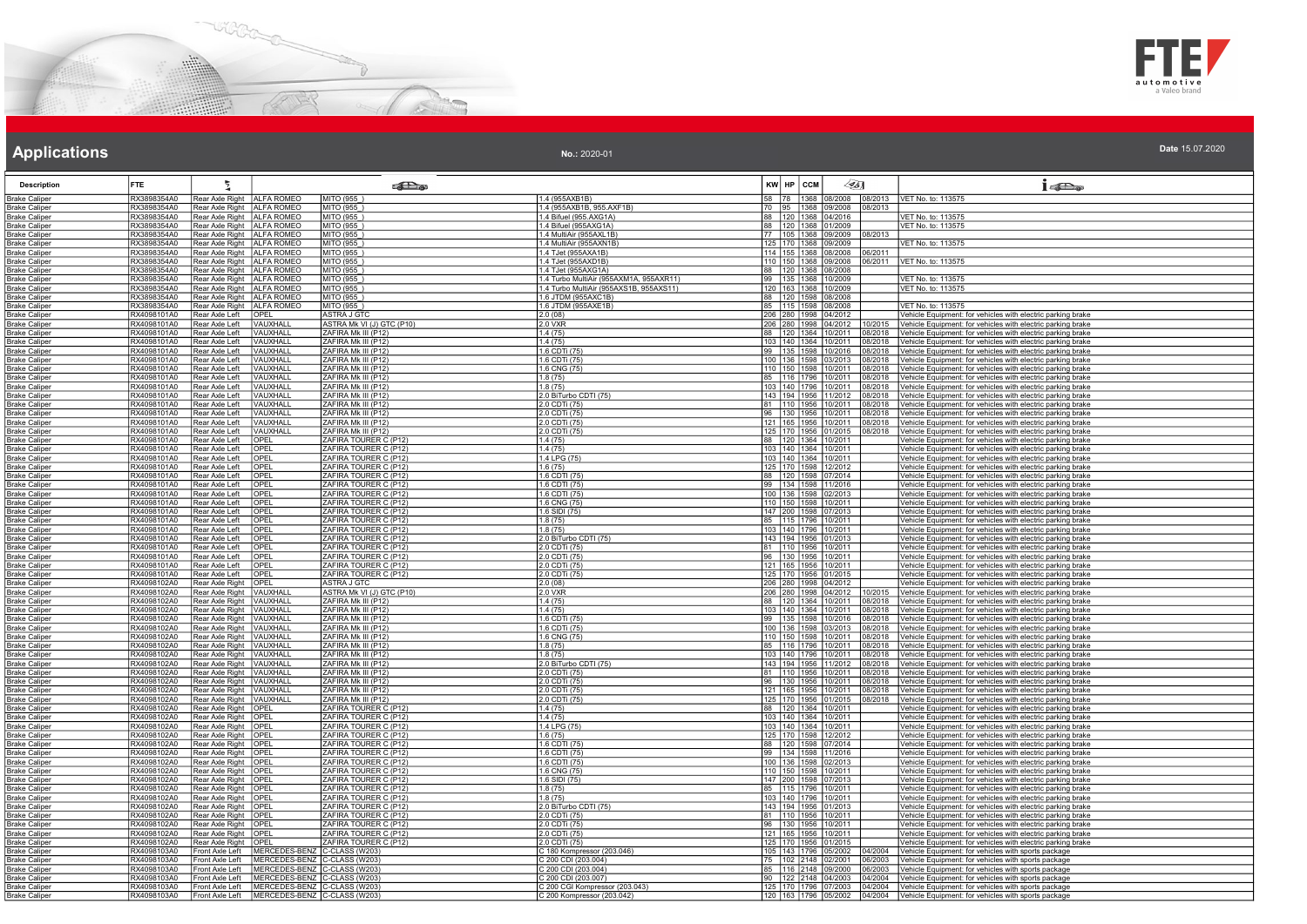



### **Applications Applications Applications**

| No.: 2020-01 | Date 15.07.2020 |
|--------------|-----------------|
|              |                 |

| RX4098103A0<br>Front Axle Left<br>MERCEDES-BENZ C-CLASS (W203<br>C 220 CDI (203.006)<br>100 136 2148<br>05/2000<br>02/2007<br>Vehicle Equipment: for vehicles with sports package<br>MERCEDES-BENZ C-CLASS (W203)<br>105 143 2148 05/2000<br>Front Axle Left<br>Vehicle Equipment: for vehicles with sports package<br>RX4098103A0<br>C 220 CDI (203.006)<br>02/2007<br>MERCEDES-BENZ C-CLASS (W203)<br>MERCEDES-BENZ C-CLASS (W203)<br>MERCEDES-BENZ C-CLASS (W203)<br>Brake Caliper<br>RX4098103A0<br>Front Axle Left<br>220 CDI (203.008)<br>110 150 2148 02/2003<br>04/2004<br>Vehicle Equipment: for vehicles with sports package<br>RX4098103A0<br>Front Axle Left<br>C 230 Kompressor (203.040)<br>141 192 1796 02/2004<br>04/2004<br>Vehicle Equipment: for vehicles with sports package<br><b>Brake Caliper</b><br>$C$ 240 (203.061)<br>RX4098103A0<br>125 170 2597 05/2000<br>04/2004<br>Front Axle Left<br><b>Brake Caliper</b><br>Vehicle Equipment: for vehicles with sports package<br>RX4098103A0<br>Front Axle Left<br>MERCEDES-BENZ C-CLASS (W203)<br>C 270 CDI (203.016)<br><b>Brake Caliper</b><br>120 163 2685 12/2000<br>04/2004<br>Vehicle Equipment: for vehicles with sports package<br>MERCEDES-BENZ C-CLASS (W203)<br><b>Brake Caliper</b><br>RX4098103A0<br>Front Axle Left<br>C 270 CDI (203.016)<br>125 170 2685 12/2000<br>04/2004<br>/ehicle Equipment: for vehicles with sports package<br>RX4098103A0<br>Front Axle Left<br>MERCEDES-BENZ C-CLASS (W203)<br>C 320 (203.064)<br>160 218 3199<br>04/2004<br>Vehicle Equipment: for vehicles with sports package<br><b>Brake Caliper</b><br>05/2000<br>RX4098103A0<br>MERCEDES-BENZ C-CLASS T-Model (S203)<br>105 143 1796<br><b>Brake Caliper</b><br>Front Axle Left<br>2 180 Kompressor (203.246)<br>05/2002<br>04/2004<br>/ehicle Equipment: for vehicles with sports package<br>RX4098103A0<br>MERCEDES-BENZ C-CLASS T-Model (S203)<br>C 200 CDI (203.204)<br>85 116 2148<br>Front Axle Left<br>03/2001<br>08/2007<br>/ehicle Equipment: for vehicles with sports package<br>MERCEDES-BENZ C-CLASS T-Model (S203)<br>C 200 CDI (203.204, 203.207)<br>RX4098103A0<br>Front Axle Left<br>75 102 2148 03/2001<br>08/2007<br>Vehicle Equipment: for vehicles with sports package<br>RX4098103A0<br>MERCEDES-BENZ C-CLASS T-Model (S203)<br>90 122 2148 04/2003<br>Vehicle Equipment: for vehicles with sports package<br><b>Brake Caliper</b><br>Front Axle Left<br>C 200 CDI (203.207)<br>04/2004<br>MERCEDES-BENZ C-CLASS T-Model (S203)<br>C 200 CGI Kompressor (203.243)<br>RX4098103A0<br>Front Axle Left<br>125 170 1796 07/2003<br>Vehicle Equipment: for vehicles with sports package<br><b>Brake Caliper</b><br>08/2007<br><b>Brake Caliper</b><br>RX4098103A0<br>Front Axle Left<br>MERCEDES-BENZ C-CLASS T-Model (S203)<br>C 200 Kompressor (203.242)<br>120 163 1796 05/2002<br>04/2004<br>/ehicle Equipment: for vehicles with sports package<br>RX4098103A0<br>Front Axle Left<br>MERCEDES-BENZ C-CLASS T-Model (S203)<br>MERCEDES-BENZ C-CLASS T-Model (S203)<br>C 220 CDI (203.206)<br>105 143 2148<br>03/2001<br>08/2007<br>/ehicle Equipment: for vehicles with sports package<br><b>Brake Caliper</b><br>C 220 CDI (203.208)<br>100 136 2149 08/2006<br>RX4098103A0<br>Front Axle Left<br>08/2007<br>Vehicle Equipment: for vehicles with sports package<br><b>Brake Caliper</b><br>RX4098103A0<br>Front Axle Left<br>MERCEDES-BENZ C-CLASS T-Model (S203)<br>C 220 CDI (203.208)<br>110 150 2148 02/2004<br>/ehicle Equipment: for vehicles with sports package<br>04/2004<br>MERCEDES-BENZ C-CLASS T-Model (S203)<br>RX4098103A0<br>Front Axle Left<br>C 230 Kompressor (203.240)<br>C 240 (203.261)<br>141 192 1796<br>02/2004<br>04/2004<br>/ehicle Equipment: for vehicles with sports package<br>Front Axle Left<br>MERCEDES-BENZ C-CLASS T-Model (S203)<br>Vehicle Equipment: for vehicles with sports package<br>RX4098103A0<br>125   170   2597   03/2001<br>04/2004<br><b>Brake Caliper</b><br>MERCEDES-BENZ C-CLASS T-Model (S203)<br>RX4098103A0<br>Front Axle Left<br>270 CDI (203.216)<br>120 163 2685<br>3/2001<br>04/2004<br>/ehicle Equipment: for vehicles with sports package<br><b>Brake Caliper</b><br>RX4098103A0<br>MERCEDES-BENZ C-CLASS T-Model (S203)<br><b>Brake Caliper</b><br>Front Axle Left<br>C 270 CDI (203.216)<br>125 170 2685<br>03/2001<br>04/2004<br>/ehicle Equipment: for vehicles with sports package<br>MERCEDES-BENZ C-CLASS T-Model (S203)<br>/ehicle Equipment: for vehicles with sports package<br><b>Brake Caliper</b><br>RX4098103A0<br>Front Axle Left<br>C 320 (203.264)<br>160 218 3199 03/2001<br>04/2004<br>RX4098103A0<br>MERCEDES-BENZ SLK (R171)<br>200 272 3498 06/2004<br>Vehicle Equipment: for vehicles with sports package<br><b>Brake Caliper</b><br>Front Axle Left<br>350 (171.456)<br>01/2006<br>Front Axle Right   MERCEDES-BENZ   C-CLASS (W203)<br>C 180 Kompressor (203.046)<br>105 143 1796 05/2002<br>Vehicle Equipment: for vehicles with sports package<br><b>Brake Caliper</b><br>RX4098104A0<br>04/2004<br>RX4098104A0<br>Front Axle Right MERCEDES-BENZ C-CLASS (W203)<br>200 CDI (203.004)<br>75 102 2148 02/2001<br>06/2003<br>/ehicle Equipment: for vehicles with sports package<br><b>Brake Caliper</b><br>RX4098104A0<br>Front Axle Right MERCEDES-BENZ C-CLASS (W203)<br>Front Axle Right MERCEDES-BENZ C-CLASS (W203)<br>C 200 CDI (203.004)<br>85 116 2148 09/2000<br>90 122 2148 04/2003<br>06/2003<br>Vehicle Equipment: for vehicles with sports package<br>RX4098104A0<br>C 200 CDI (203.007)<br>04/2004<br>/ehicle Equipment: for vehicles with sports package<br>Front Axle Right   MERCEDES-BENZ C-CLASS (W203)<br>RX4098104A0<br>C 200 CGI Kompressor (203.043)<br>125 170 1796 07/2003<br>04/2004<br>/ehicle Equipment: for vehicles with sports package<br><b>Brake Caliper</b><br>RX4098104A0<br>Front Axle Right   MERCEDES-BENZ   C-CLASS (W203)<br>C 200 Kompressor (203.042)<br>120 163 1796 05/2002<br>04/2004<br>Vehicle Equipment: for vehicles with sports package<br>RX4098104A0<br>Front Axle Right   MERCEDES-BENZ C-CLASS (W203)<br>C 220 CDI (203.006)<br>100 136 2148<br>/ehicle Equipment: for vehicles with sports package<br>02/2007<br><b>Brake Caliper</b><br>05/2000<br>RX4098104A0<br>Front Axle Right MERCEDES-BENZ C-CLASS (W203)<br><b>Brake Caliper</b><br>220 CDI (203.006)<br>105 143 2148<br>5/2000<br>02/2007<br>/ehicle Equipment: for vehicles with sports package<br>Front Axle Right   MERCEDES-BENZ C-CLASS (W203)<br>110 150 2148<br><b>Brake Caliper</b><br>RX4098104A0<br>C 220 CDI (203.008)<br>02/2003<br>04/2004<br>/ehicle Equipment: for vehicles with sports package<br>Front Axle Right   MERCEDES-BENZ   C-CLASS (W203)<br>RX4098104A0<br>C 230 Kompressor (203.040)<br>141 192 1796 02/2004<br>04/2004<br>/ehicle Equipment: for vehicles with sports package<br><b>Brake Caliper</b><br>Front Axle Right   MERCEDES-BENZ   C-CLASS (W203)<br>C 240 (203.061)<br>125 170 2597 05/2000<br>Vehicle Equipment: for vehicles with sports package<br>RX4098104A0<br>04/2004<br>Front Axle Right MERCEDES-BENZ C-CLASS (W203)<br>RX4098104A0<br>/ehicle Equipment: for vehicles with sports package<br>C 270 CDI (203.016)<br>120   163   2685   12/2000<br>04/2004<br>RX4098104A0<br>Front Axle Right MERCEDES-BENZ C-CLASS (W203)<br><b>Brake Caliper</b><br>C 270 CDI (203.016)<br>125 170 2685 12/2000<br>04/2004<br>/ehicle Equipment: for vehicles with sports package<br>RX4098104A0<br>Front Axle Right MERCEDES-BENZ C-CLASS (W203)<br>Front Axle Right MERCEDES-BENZ C-CLASS T-Model (S203)<br>C 320 (203.064)<br>160 218 3199 05/2000<br>04/2004<br>Vehicle Equipment: for vehicles with sports package<br><b>Brake Caliper</b><br>105 143 1796 05/2002<br>RX4098104A0<br>C 180 Kompressor (203.246)<br>04/2004<br>Vehicle Equipment: for vehicles with sports package<br><b>Brake Caliper</b><br>Front Axle Right   MERCEDES-BENZ C-CLASS T-Model (S203)<br>C 200 CDI (203.204)<br>RX4098104A0<br>85 116 2148 03/2001<br>08/2007<br>/ehicle Equipment: for vehicles with sports package<br><b>Brake Caliper</b><br>RX4098104A0<br>Front Axle Right   MERCEDES-BENZ   C-CLASS T-Model (S203)<br>C 200 CDI (203.204, 203.207)<br>75 102 2148 03/2001<br>08/2007<br>/ehicle Equipment: for vehicles with sports package<br><b>Brake Caliper</b><br>Front Axle Right MERCEDES-BENZ C-CLASS T-Model (S203)<br>90 122 2148 04/2003<br>RX4098104A0<br>C 200 CDI (203.207)<br>Vehicle Equipment: for vehicles with sports package<br><b>Brake Caliper</b><br>04/2004<br>Front Axle Right MERCEDES-BENZ C-CLASS T-Model (S203)<br>RX4098104A0<br>C 200 CGI Kompressor (203.243)<br>125 170 1796<br>7/2003<br>08/2007<br>/ehicle Equipment: for vehicles with sports package<br><b>Brake Caliper</b><br>Front Axle Right   MERCEDES-BENZ   C-CLASS T-Model (S203)<br>120 163 1796<br>RX4098104A0<br>C 200 Kompressor (203.242)<br>05/2002<br>04/2004<br>/ehicle Equipment: for vehicles with sports package<br>Front Axle Right MERCEDES-BENZ C-CLASS T-Model (S203)<br>C 220 CDI (203.206)<br>/ehicle Equipment: for vehicles with sports package<br>RX4098104A0<br>105 143 2148 03/2001<br>08/2007<br>Front Axle Right   MERCEDES-BENZ   C-CLASS T-Model (S203)<br>C 220 CDI (203.208)<br>100 136 2149 08/2006<br>/ehicle Equipment: for vehicles with sports package<br><b>Brake Caliper</b><br>RX4098104A0<br>08/2007<br>Front Axle Right MERCEDES-BENZ C-CLASS T-Model (S203)<br>110 150 2148 02/2004<br>Vehicle Equipment: for vehicles with sports package<br><b>Brake Caliper</b><br>RX4098104A0<br>C 220 CDI (203.208)<br>04/2004<br>RX4098104A0<br>Front Axle Right   MERCEDES-BENZ   C-CLASS T-Model (S203)<br>C 230 Kompressor (203.240)<br>141 192 1796 02/2004<br>04/2004<br>/ehicle Equipment: for vehicles with sports package<br><b>Brake Caliper</b><br>RX4098104A0<br>Front Axle Right MERCEDES-BENZ C-CLASS T-Model (S203)<br>Front Axle Right MERCEDES-BENZ C-CLASS T-Model (S203)<br>C 240 (203.261)<br>125 170 2597 03/2001<br>04/2004<br>Vehicle Equipment: for vehicles with sports package<br><b>Brake Caliper</b><br>C 270 CDI (203.216)<br>120 163 2685 03/2001<br>RX4098104A0<br>04/2004<br>Vehicle Equipment: for vehicles with sports package<br><b>Brake Caliper</b><br>Front Axle Right   MERCEDES-BENZ C-CLASS T-Model (S203)<br>RX4098104A0<br>C 270 CDI (203.216)<br>125 170 2685 03/2001<br>04/2004<br>/ehicle Equipment: for vehicles with sports package<br><b>Brake Caliper</b><br>RX4098104A0<br>Front Axle Right   MERCEDES-BENZ   C-CLASS T-Model (S203)<br>C 320 (203.264)<br>160 218 3199 03/2001<br>04/2004<br>Vehicle Equipment: for vehicles with sports package<br>RX4098104A0<br>Front Axle Right   MERCEDES-BENZ   SLK (R171)<br>200 272 3498<br>01/2006<br>/ehicle Equipment: for vehicles with sports package<br>350 (171.456)<br>06/2004<br><b>Brake Caliper</b><br>RX4298101A0<br>Rear Axle Left<br><b>BMW</b><br>3 (F30, F80)<br>330 d<br>190 258 2993 0<br>07/2012<br>10/2018<br>/ehicle Equipment: for vehicles without sports package<br><b>Brake Caliper</b><br>RX4298101A0<br>Rear Axle Left<br><b>BMW</b><br>3 (F30, F80)<br>330 d<br>210 286 2993 07/2012<br>10/2018<br>/ehicle Equipment: for vehicles without sports package<br><b>BMW</b><br>190 258 2993 03/2013<br>RX4298101A0<br>Rear Axle Left<br>3 (F30, F80)<br>330 d xDrive<br>10/2018<br>/ehicle Equipment: for vehicles without sports package<br><b>Brake Caliper</b><br>Vehicle Equipment: for vehicles without sports package<br><b>Brake Caliper</b><br>RX4298101A0<br>Rear Axle Left<br><b>BMW</b><br>3 (F30, F80)<br>330 d xDrive<br>210 286 2993 03/2013<br>10/2018<br>/ehicle Equipment: for vehicles without sports package<br><b>Brake Caliper</b><br>RX4298101A0<br>Rear Axle Left<br><b>BMW</b><br>3 (F30, F80)<br>335 d xDrive<br>230 313 2993 07/2013<br>10/2018<br><b>Brake Caliper</b><br>RX4298101A0<br>Rear Axle Left<br><b>BMW</b><br>3 (F30, F80)<br>225 306 2979 11/2011<br>07/2015<br>/ehicle Equipment: for vehicles without sports package<br>335 i<br>RX4298101A0<br>Rear Axle Left<br><b>BMW</b><br>3 (F30, F80)<br>335 i<br>240 326 2979 11/2011<br>06/2013<br>Vehicle Equipment: for vehicles without sports package<br><b>BMW</b><br>335 i<br>250 340 2979 07/2013<br>RX4298101A0<br>Rear Axle Left<br>3 (F30, F80)<br>07/2015<br>RX4298101A0<br>Rear Axle Left<br><b>BMW</b><br>3 (F30, F80)<br>335 i xDrive<br>225 306 2979 07/2012<br>07/2015<br><b>Brake Caliper</b><br>Vehicle Equipment: for vehicles without sports package<br>RX4298101A0<br>Rear Axle Left<br><b>BMW</b><br>3 (F30, F80)<br>335 i xDrive<br>240 326 2979 07/2012<br>/ehicle Equipment: for vehicles without sports package<br><b>Brake Caliper</b><br>06/2013<br>RX4298101A0<br>Rear Axle Left<br>3 (F30, F80)<br>250 340 2979 07/2013<br>Vehicle Equipment: for vehicles without sports package<br><b>Brake Caliper</b><br><b>BMW</b><br>335 i xDrive<br>07/2015<br><b>Brake Caliper</b><br>RX4298101A0<br>Rear Axle Left<br>3 (F30, F80)<br>240 326 2998<br>7/2015<br>10/2018<br>/ehicle Equipment: for vehicles without sports package<br><b>BMW</b><br>340 i<br><b>Brake Caliper</b><br>RX4298101A0<br>Rear Axle Left<br>BMW<br>3 (F30, F80)<br>340 i<br>265 360 2998<br>)7/2015<br>10/2018<br>/ehicle Equipment: for vehicles without sports package<br>RX4298101A0<br>Rear Axle Left<br><b>BMW</b><br>3 (F30, F80)<br>240 326 2998 07/2015<br>Vehicle Equipment: for vehicles without sports package<br>340 i xDrive<br>10/2018<br><b>Brake Caliper</b><br>/ehicle Equipment: for vehicles without sports package<br><b>Brake Caliper</b><br>RX4298101A0<br>Rear Axle Left<br><b>BMW</b><br>3 (F30, F80)<br>340 i xDrive<br>265 360 2998 07/2015<br>10/2018<br>Vehicle Equipment: for vehicles without sports package<br>RX4298101A0<br>Rear Axle Left<br><b>BMW</b><br>3 (F30, F80)<br>ActiveHybrid<br>225 306 2979 07/2012<br>06/2015<br>RX4298101A0<br>Rear Axle Left<br>3 (F30, F80)<br>ActiveHvbrid<br>250 340 2979 07/2012<br>Vehicle Equipment: for vehicles without sports package<br><b>BMW</b><br>06/2015<br>RX4298101A0<br>Rear Axle Left<br>3 Gran Turismo (F34)<br>3 Gran Turismo (F34)<br>330 d<br>190 258 2993 03/2014<br>210 286 2993 03/2014<br>/ehicle Equipment: for vehicles without sports package<br>BMW<br>RX4298101A0<br>Rear Axle Left<br>BMW<br>330 d<br>Vehicle Equipment: for vehicles without sports package<br>190 258 2993 03/2014<br>RX4298101A0<br>Rear Axle Left<br><b>BMW</b><br>330 d xDrive<br>3 Gran Turismo (F34<br>/ehicle Equipment: for vehicles without sports package<br><b>Brake Caliper</b><br>RX4298101A0<br>Rear Axle Left<br><b>BMW</b><br>3 Gran Turismo (F34)<br>330 d xDrive<br>210 286 2993 03/2014<br>/ehicle Equipment: for vehicles without sports package<br><b>Brake Caliper</b><br>RX4298101A0<br>3 Gran Turismo (F34)<br>/ehicle Equipment: for vehicles without sports package<br>Rear Axle Left<br><b>BMW</b><br>335 d xDrive<br>230 313 2993 03/2014<br><b>Brake Caliper</b><br>RX4298101A0<br>Rear Axle Left<br>Gran Turismo (F34)<br>225 306 2979<br>3/2013<br>Vehicle Equipment: for vehicles without sports package<br><b>Brake Caliper</b><br><b>BMW</b><br>335 i<br>06/2016<br>225 306 2979 07/2013<br>RX4298101A0<br>Rear Axle Left<br>BMW<br>3 Gran Turismo (F34)<br>335 i xDrive<br>06/2016<br>Vehicle Equipment: for vehicles without sports package<br><b>BMW</b><br>240 326 2998 07/2016<br>RX4298101A0<br>Rear Axle Left<br>3 Gran Turismo (F34)<br>340 i<br>265 360 2998 07/2016<br><b>Brake Caliper</b><br>RX4298101A0<br>Rear Axle Left<br><b>BMW</b><br>3 Gran Turismo (F34)<br>340 i<br>RX4298101A0 Rear Axle Left<br><b>Brake Caliper</b><br><b>BMW</b><br>3 Gran Turismo (F34)<br>340 i xDrive<br>240 326 2998 07/2016 | <b>Description</b>   | FTE | <b>SET</b> | KW HP CCM | 45] | 15D <sub>o</sub> |
|---------------------------------------------------------------------------------------------------------------------------------------------------------------------------------------------------------------------------------------------------------------------------------------------------------------------------------------------------------------------------------------------------------------------------------------------------------------------------------------------------------------------------------------------------------------------------------------------------------------------------------------------------------------------------------------------------------------------------------------------------------------------------------------------------------------------------------------------------------------------------------------------------------------------------------------------------------------------------------------------------------------------------------------------------------------------------------------------------------------------------------------------------------------------------------------------------------------------------------------------------------------------------------------------------------------------------------------------------------------------------------------------------------------------------------------------------------------------------------------------------------------------------------------------------------------------------------------------------------------------------------------------------------------------------------------------------------------------------------------------------------------------------------------------------------------------------------------------------------------------------------------------------------------------------------------------------------------------------------------------------------------------------------------------------------------------------------------------------------------------------------------------------------------------------------------------------------------------------------------------------------------------------------------------------------------------------------------------------------------------------------------------------------------------------------------------------------------------------------------------------------------------------------------------------------------------------------------------------------------------------------------------------------------------------------------------------------------------------------------------------------------------------------------------------------------------------------------------------------------------------------------------------------------------------------------------------------------------------------------------------------------------------------------------------------------------------------------------------------------------------------------------------------------------------------------------------------------------------------------------------------------------------------------------------------------------------------------------------------------------------------------------------------------------------------------------------------------------------------------------------------------------------------------------------------------------------------------------------------------------------------------------------------------------------------------------------------------------------------------------------------------------------------------------------------------------------------------------------------------------------------------------------------------------------------------------------------------------------------------------------------------------------------------------------------------------------------------------------------------------------------------------------------------------------------------------------------------------------------------------------------------------------------------------------------------------------------------------------------------------------------------------------------------------------------------------------------------------------------------------------------------------------------------------------------------------------------------------------------------------------------------------------------------------------------------------------------------------------------------------------------------------------------------------------------------------------------------------------------------------------------------------------------------------------------------------------------------------------------------------------------------------------------------------------------------------------------------------------------------------------------------------------------------------------------------------------------------------------------------------------------------------------------------------------------------------------------------------------------------------------------------------------------------------------------------------------------------------------------------------------------------------------------------------------------------------------------------------------------------------------------------------------------------------------------------------------------------------------------------------------------------------------------------------------------------------------------------------------------------------------------------------------------------------------------------------------------------------------------------------------------------------------------------------------------------------------------------------------------------------------------------------------------------------------------------------------------------------------------------------------------------------------------------------------------------------------------------------------------------------------------------------------------------------------------------------------------------------------------------------------------------------------------------------------------------------------------------------------------------------------------------------------------------------------------------------------------------------------------------------------------------------------------------------------------------------------------------------------------------------------------------------------------------------------------------------------------------------------------------------------------------------------------------------------------------------------------------------------------------------------------------------------------------------------------------------------------------------------------------------------------------------------------------------------------------------------------------------------------------------------------------------------------------------------------------------------------------------------------------------------------------------------------------------------------------------------------------------------------------------------------------------------------------------------------------------------------------------------------------------------------------------------------------------------------------------------------------------------------------------------------------------------------------------------------------------------------------------------------------------------------------------------------------------------------------------------------------------------------------------------------------------------------------------------------------------------------------------------------------------------------------------------------------------------------------------------------------------------------------------------------------------------------------------------------------------------------------------------------------------------------------------------------------------------------------------------------------------------------------------------------------------------------------------------------------------------------------------------------------------------------------------------------------------------------------------------------------------------------------------------------------------------------------------------------------------------------------------------------------------------------------------------------------------------------------------------------------------------------------------------------------------------------------------------------------------------------------------------------------------------------------------------------------------------------------------------------------------------------------------------------------------------------------------------------------------------------------------------------------------------------------------------------------------------------------------------------------------------------------------------------------------------------------------------------------------------------------------------------------------------------------------------------------------------------------------------------------------------------------------------------------------------------------------------------------------------------------------------------------------------------------------------------------------------------------------------------------------------------------------------------------------------------------------------------------------------------------------------------------------------------------------------------------------------------------------------------------------------------------------------------------------------------------------------------------------------------------------------------------------------------------------------------------------------------------------------------------------------------------------------------------------------------------------------------------------------------------------------------------------------------------------------------------------------------------------------------------------------------------------------------------------------------------------------------------------------------------------------------------------------------------------------------------------------------------------------------------------------------------------------------------------------------------------------------------------------------------------------------------------------------------------------------------------------------------------------------------------------------------------------------------------------------------------------------------------------------------------------------------------------------------------------------------------------------------------------------------------------------------------------------------------------------------------------------------------------------------------------------------------------------------------------------------------------------------------------------------------------------------------------------------------------------------------------------------------------------------------------------------------------------------------------------------------------------------------------------------------------------------------------------------------------------------------------------------------------------------------------------------------------------------------------------------------------------------------------------------------------------------------------------------------------------------------------------------------------------------------------------------------------------------------------------------------------------------------------------------------------------------------------------------------------------------------------------------------------------------------------------------------------------------------------------------------------------------------------------------------------------------------------------------------------------------------------------------------------------------------------------------------------------------------------------------------------------------------------------------------------------------------------------------------------------------------------------------------------------------------------------------------------------------------------------------------------------------------------------------------------------------------------------------------------------------------------------------------------------------------------------------------------------------------------------------------------------------------------------------------------------------------------------------------------------------------------------------------------------------------------------------------------------------------------------------------------------------------------------------------------------------------------------------------------------------------------------------------------------------------------------------------------------------------------------------------------------------------------------------------------------------------------------------------------------------------------------------------------------------------------------------------------------------------------------------------------------------------------------------------------------------------------------------------------------------------------------------------------------------------------------------------------------------------------------------------------------------------------------------------------------------------------------------------------------------------------------------------------------------------------------------------------------------------------------------------------------------------------------------------------------------------------------------------------------------------------------------------------------------------------------------------------------------------------------------------------------------------------------------------------------------------------------------------------------------------------------------------------------------------------------------------------------------------------------------------------------------------------------------------------------------------------------------------------------------------------------------------------------------------------------------------------------------------------------------------------------------------------------------------------------------------------------------------------------------------------------------------------------------------------------------------------------------------------------------------------------------------------------------------------------------------------------------------|----------------------|-----|------------|-----------|-----|------------------|
|                                                                                                                                                                                                                                                                                                                                                                                                                                                                                                                                                                                                                                                                                                                                                                                                                                                                                                                                                                                                                                                                                                                                                                                                                                                                                                                                                                                                                                                                                                                                                                                                                                                                                                                                                                                                                                                                                                                                                                                                                                                                                                                                                                                                                                                                                                                                                                                                                                                                                                                                                                                                                                                                                                                                                                                                                                                                                                                                                                                                                                                                                                                                                                                                                                                                                                                                                                                                                                                                                                                                                                                                                                                                                                                                                                                                                                                                                                                                                                                                                                                                                                                                                                                                                                                                                                                                                                                                                                                                                                                                                                                                                                                                                                                                                                                                                                                                                                                                                                                                                                                                                                                                                                                                                                                                                                                                                                                                                                                                                                                                                                                                                                                                                                                                                                                                                                                                                                                                                                                                                                                                                                                                                                                                                                                                                                                                                                                                                                                                                                                                                                                                                                                                                                                                                                                                                                                                                                                                                                                                                                                                                                                                                                                                                                                                                                                                                                                                                                                                                                                                                                                                                                                                                                                                                                                                                                                                                                                                                                                                                                                                                                                                                                                                                                                                                                                                                                                                                                                                                                                                                                                                                                                                                                                                                                                                                                                                                                                                                                                                                                                                                                                                                                                                                                                                                                                                                                                                                                                                                                                                                                                                                                                                                                                                                                                                                                                                                                                                                                                                                                                                                                                                                                                                                                                                                                                                                                                                                                                                                                                                                                                                                                                                                                                                                                                                                                                                                                                                                                                                                                                                                                                                                                                                                                                                                                                                                                                                                                                                                                                                                                                                                                                                                                                                                                                                                                                                                                                                                                                                                                                                                                                                                                                                                                                                                                                                                                                                                                                                                                                                                                                                                                                                                                                                                                                                                                                                                                                                                                                                                                                                                                                                                                                                                                                                                                                                                                                                                                                                                                                                                                                                                                                                                                                                                                                                                                                                                                                                                                                                                                                                                                                                                                                                                                                                                                                                                                                                                                                                                                                                                                                                                                                                                                                                                                                                                                                                                                                                                                                                                                                                                                                                                                                                                                                                                                                                                                                                                                                                                                                                                                                                                                                                                                                                                                                                                                                                                             | <b>Brake Caliper</b> |     |            |           |     |                  |
|                                                                                                                                                                                                                                                                                                                                                                                                                                                                                                                                                                                                                                                                                                                                                                                                                                                                                                                                                                                                                                                                                                                                                                                                                                                                                                                                                                                                                                                                                                                                                                                                                                                                                                                                                                                                                                                                                                                                                                                                                                                                                                                                                                                                                                                                                                                                                                                                                                                                                                                                                                                                                                                                                                                                                                                                                                                                                                                                                                                                                                                                                                                                                                                                                                                                                                                                                                                                                                                                                                                                                                                                                                                                                                                                                                                                                                                                                                                                                                                                                                                                                                                                                                                                                                                                                                                                                                                                                                                                                                                                                                                                                                                                                                                                                                                                                                                                                                                                                                                                                                                                                                                                                                                                                                                                                                                                                                                                                                                                                                                                                                                                                                                                                                                                                                                                                                                                                                                                                                                                                                                                                                                                                                                                                                                                                                                                                                                                                                                                                                                                                                                                                                                                                                                                                                                                                                                                                                                                                                                                                                                                                                                                                                                                                                                                                                                                                                                                                                                                                                                                                                                                                                                                                                                                                                                                                                                                                                                                                                                                                                                                                                                                                                                                                                                                                                                                                                                                                                                                                                                                                                                                                                                                                                                                                                                                                                                                                                                                                                                                                                                                                                                                                                                                                                                                                                                                                                                                                                                                                                                                                                                                                                                                                                                                                                                                                                                                                                                                                                                                                                                                                                                                                                                                                                                                                                                                                                                                                                                                                                                                                                                                                                                                                                                                                                                                                                                                                                                                                                                                                                                                                                                                                                                                                                                                                                                                                                                                                                                                                                                                                                                                                                                                                                                                                                                                                                                                                                                                                                                                                                                                                                                                                                                                                                                                                                                                                                                                                                                                                                                                                                                                                                                                                                                                                                                                                                                                                                                                                                                                                                                                                                                                                                                                                                                                                                                                                                                                                                                                                                                                                                                                                                                                                                                                                                                                                                                                                                                                                                                                                                                                                                                                                                                                                                                                                                                                                                                                                                                                                                                                                                                                                                                                                                                                                                                                                                                                                                                                                                                                                                                                                                                                                                                                                                                                                                                                                                                                                                                                                                                                                                                                                                                                                                                                                                                                                                                                                             | Brake Caliper        |     |            |           |     |                  |
|                                                                                                                                                                                                                                                                                                                                                                                                                                                                                                                                                                                                                                                                                                                                                                                                                                                                                                                                                                                                                                                                                                                                                                                                                                                                                                                                                                                                                                                                                                                                                                                                                                                                                                                                                                                                                                                                                                                                                                                                                                                                                                                                                                                                                                                                                                                                                                                                                                                                                                                                                                                                                                                                                                                                                                                                                                                                                                                                                                                                                                                                                                                                                                                                                                                                                                                                                                                                                                                                                                                                                                                                                                                                                                                                                                                                                                                                                                                                                                                                                                                                                                                                                                                                                                                                                                                                                                                                                                                                                                                                                                                                                                                                                                                                                                                                                                                                                                                                                                                                                                                                                                                                                                                                                                                                                                                                                                                                                                                                                                                                                                                                                                                                                                                                                                                                                                                                                                                                                                                                                                                                                                                                                                                                                                                                                                                                                                                                                                                                                                                                                                                                                                                                                                                                                                                                                                                                                                                                                                                                                                                                                                                                                                                                                                                                                                                                                                                                                                                                                                                                                                                                                                                                                                                                                                                                                                                                                                                                                                                                                                                                                                                                                                                                                                                                                                                                                                                                                                                                                                                                                                                                                                                                                                                                                                                                                                                                                                                                                                                                                                                                                                                                                                                                                                                                                                                                                                                                                                                                                                                                                                                                                                                                                                                                                                                                                                                                                                                                                                                                                                                                                                                                                                                                                                                                                                                                                                                                                                                                                                                                                                                                                                                                                                                                                                                                                                                                                                                                                                                                                                                                                                                                                                                                                                                                                                                                                                                                                                                                                                                                                                                                                                                                                                                                                                                                                                                                                                                                                                                                                                                                                                                                                                                                                                                                                                                                                                                                                                                                                                                                                                                                                                                                                                                                                                                                                                                                                                                                                                                                                                                                                                                                                                                                                                                                                                                                                                                                                                                                                                                                                                                                                                                                                                                                                                                                                                                                                                                                                                                                                                                                                                                                                                                                                                                                                                                                                                                                                                                                                                                                                                                                                                                                                                                                                                                                                                                                                                                                                                                                                                                                                                                                                                                                                                                                                                                                                                                                                                                                                                                                                                                                                                                                                                                                                                                                                                                                                             |                      |     |            |           |     |                  |
|                                                                                                                                                                                                                                                                                                                                                                                                                                                                                                                                                                                                                                                                                                                                                                                                                                                                                                                                                                                                                                                                                                                                                                                                                                                                                                                                                                                                                                                                                                                                                                                                                                                                                                                                                                                                                                                                                                                                                                                                                                                                                                                                                                                                                                                                                                                                                                                                                                                                                                                                                                                                                                                                                                                                                                                                                                                                                                                                                                                                                                                                                                                                                                                                                                                                                                                                                                                                                                                                                                                                                                                                                                                                                                                                                                                                                                                                                                                                                                                                                                                                                                                                                                                                                                                                                                                                                                                                                                                                                                                                                                                                                                                                                                                                                                                                                                                                                                                                                                                                                                                                                                                                                                                                                                                                                                                                                                                                                                                                                                                                                                                                                                                                                                                                                                                                                                                                                                                                                                                                                                                                                                                                                                                                                                                                                                                                                                                                                                                                                                                                                                                                                                                                                                                                                                                                                                                                                                                                                                                                                                                                                                                                                                                                                                                                                                                                                                                                                                                                                                                                                                                                                                                                                                                                                                                                                                                                                                                                                                                                                                                                                                                                                                                                                                                                                                                                                                                                                                                                                                                                                                                                                                                                                                                                                                                                                                                                                                                                                                                                                                                                                                                                                                                                                                                                                                                                                                                                                                                                                                                                                                                                                                                                                                                                                                                                                                                                                                                                                                                                                                                                                                                                                                                                                                                                                                                                                                                                                                                                                                                                                                                                                                                                                                                                                                                                                                                                                                                                                                                                                                                                                                                                                                                                                                                                                                                                                                                                                                                                                                                                                                                                                                                                                                                                                                                                                                                                                                                                                                                                                                                                                                                                                                                                                                                                                                                                                                                                                                                                                                                                                                                                                                                                                                                                                                                                                                                                                                                                                                                                                                                                                                                                                                                                                                                                                                                                                                                                                                                                                                                                                                                                                                                                                                                                                                                                                                                                                                                                                                                                                                                                                                                                                                                                                                                                                                                                                                                                                                                                                                                                                                                                                                                                                                                                                                                                                                                                                                                                                                                                                                                                                                                                                                                                                                                                                                                                                                                                                                                                                                                                                                                                                                                                                                                                                                                                                                                                                             |                      |     |            |           |     |                  |
|                                                                                                                                                                                                                                                                                                                                                                                                                                                                                                                                                                                                                                                                                                                                                                                                                                                                                                                                                                                                                                                                                                                                                                                                                                                                                                                                                                                                                                                                                                                                                                                                                                                                                                                                                                                                                                                                                                                                                                                                                                                                                                                                                                                                                                                                                                                                                                                                                                                                                                                                                                                                                                                                                                                                                                                                                                                                                                                                                                                                                                                                                                                                                                                                                                                                                                                                                                                                                                                                                                                                                                                                                                                                                                                                                                                                                                                                                                                                                                                                                                                                                                                                                                                                                                                                                                                                                                                                                                                                                                                                                                                                                                                                                                                                                                                                                                                                                                                                                                                                                                                                                                                                                                                                                                                                                                                                                                                                                                                                                                                                                                                                                                                                                                                                                                                                                                                                                                                                                                                                                                                                                                                                                                                                                                                                                                                                                                                                                                                                                                                                                                                                                                                                                                                                                                                                                                                                                                                                                                                                                                                                                                                                                                                                                                                                                                                                                                                                                                                                                                                                                                                                                                                                                                                                                                                                                                                                                                                                                                                                                                                                                                                                                                                                                                                                                                                                                                                                                                                                                                                                                                                                                                                                                                                                                                                                                                                                                                                                                                                                                                                                                                                                                                                                                                                                                                                                                                                                                                                                                                                                                                                                                                                                                                                                                                                                                                                                                                                                                                                                                                                                                                                                                                                                                                                                                                                                                                                                                                                                                                                                                                                                                                                                                                                                                                                                                                                                                                                                                                                                                                                                                                                                                                                                                                                                                                                                                                                                                                                                                                                                                                                                                                                                                                                                                                                                                                                                                                                                                                                                                                                                                                                                                                                                                                                                                                                                                                                                                                                                                                                                                                                                                                                                                                                                                                                                                                                                                                                                                                                                                                                                                                                                                                                                                                                                                                                                                                                                                                                                                                                                                                                                                                                                                                                                                                                                                                                                                                                                                                                                                                                                                                                                                                                                                                                                                                                                                                                                                                                                                                                                                                                                                                                                                                                                                                                                                                                                                                                                                                                                                                                                                                                                                                                                                                                                                                                                                                                                                                                                                                                                                                                                                                                                                                                                                                                                                                                                                             |                      |     |            |           |     |                  |
|                                                                                                                                                                                                                                                                                                                                                                                                                                                                                                                                                                                                                                                                                                                                                                                                                                                                                                                                                                                                                                                                                                                                                                                                                                                                                                                                                                                                                                                                                                                                                                                                                                                                                                                                                                                                                                                                                                                                                                                                                                                                                                                                                                                                                                                                                                                                                                                                                                                                                                                                                                                                                                                                                                                                                                                                                                                                                                                                                                                                                                                                                                                                                                                                                                                                                                                                                                                                                                                                                                                                                                                                                                                                                                                                                                                                                                                                                                                                                                                                                                                                                                                                                                                                                                                                                                                                                                                                                                                                                                                                                                                                                                                                                                                                                                                                                                                                                                                                                                                                                                                                                                                                                                                                                                                                                                                                                                                                                                                                                                                                                                                                                                                                                                                                                                                                                                                                                                                                                                                                                                                                                                                                                                                                                                                                                                                                                                                                                                                                                                                                                                                                                                                                                                                                                                                                                                                                                                                                                                                                                                                                                                                                                                                                                                                                                                                                                                                                                                                                                                                                                                                                                                                                                                                                                                                                                                                                                                                                                                                                                                                                                                                                                                                                                                                                                                                                                                                                                                                                                                                                                                                                                                                                                                                                                                                                                                                                                                                                                                                                                                                                                                                                                                                                                                                                                                                                                                                                                                                                                                                                                                                                                                                                                                                                                                                                                                                                                                                                                                                                                                                                                                                                                                                                                                                                                                                                                                                                                                                                                                                                                                                                                                                                                                                                                                                                                                                                                                                                                                                                                                                                                                                                                                                                                                                                                                                                                                                                                                                                                                                                                                                                                                                                                                                                                                                                                                                                                                                                                                                                                                                                                                                                                                                                                                                                                                                                                                                                                                                                                                                                                                                                                                                                                                                                                                                                                                                                                                                                                                                                                                                                                                                                                                                                                                                                                                                                                                                                                                                                                                                                                                                                                                                                                                                                                                                                                                                                                                                                                                                                                                                                                                                                                                                                                                                                                                                                                                                                                                                                                                                                                                                                                                                                                                                                                                                                                                                                                                                                                                                                                                                                                                                                                                                                                                                                                                                                                                                                                                                                                                                                                                                                                                                                                                                                                                                                                                                                                             |                      |     |            |           |     |                  |
|                                                                                                                                                                                                                                                                                                                                                                                                                                                                                                                                                                                                                                                                                                                                                                                                                                                                                                                                                                                                                                                                                                                                                                                                                                                                                                                                                                                                                                                                                                                                                                                                                                                                                                                                                                                                                                                                                                                                                                                                                                                                                                                                                                                                                                                                                                                                                                                                                                                                                                                                                                                                                                                                                                                                                                                                                                                                                                                                                                                                                                                                                                                                                                                                                                                                                                                                                                                                                                                                                                                                                                                                                                                                                                                                                                                                                                                                                                                                                                                                                                                                                                                                                                                                                                                                                                                                                                                                                                                                                                                                                                                                                                                                                                                                                                                                                                                                                                                                                                                                                                                                                                                                                                                                                                                                                                                                                                                                                                                                                                                                                                                                                                                                                                                                                                                                                                                                                                                                                                                                                                                                                                                                                                                                                                                                                                                                                                                                                                                                                                                                                                                                                                                                                                                                                                                                                                                                                                                                                                                                                                                                                                                                                                                                                                                                                                                                                                                                                                                                                                                                                                                                                                                                                                                                                                                                                                                                                                                                                                                                                                                                                                                                                                                                                                                                                                                                                                                                                                                                                                                                                                                                                                                                                                                                                                                                                                                                                                                                                                                                                                                                                                                                                                                                                                                                                                                                                                                                                                                                                                                                                                                                                                                                                                                                                                                                                                                                                                                                                                                                                                                                                                                                                                                                                                                                                                                                                                                                                                                                                                                                                                                                                                                                                                                                                                                                                                                                                                                                                                                                                                                                                                                                                                                                                                                                                                                                                                                                                                                                                                                                                                                                                                                                                                                                                                                                                                                                                                                                                                                                                                                                                                                                                                                                                                                                                                                                                                                                                                                                                                                                                                                                                                                                                                                                                                                                                                                                                                                                                                                                                                                                                                                                                                                                                                                                                                                                                                                                                                                                                                                                                                                                                                                                                                                                                                                                                                                                                                                                                                                                                                                                                                                                                                                                                                                                                                                                                                                                                                                                                                                                                                                                                                                                                                                                                                                                                                                                                                                                                                                                                                                                                                                                                                                                                                                                                                                                                                                                                                                                                                                                                                                                                                                                                                                                                                                                                                                                                             |                      |     |            |           |     |                  |
|                                                                                                                                                                                                                                                                                                                                                                                                                                                                                                                                                                                                                                                                                                                                                                                                                                                                                                                                                                                                                                                                                                                                                                                                                                                                                                                                                                                                                                                                                                                                                                                                                                                                                                                                                                                                                                                                                                                                                                                                                                                                                                                                                                                                                                                                                                                                                                                                                                                                                                                                                                                                                                                                                                                                                                                                                                                                                                                                                                                                                                                                                                                                                                                                                                                                                                                                                                                                                                                                                                                                                                                                                                                                                                                                                                                                                                                                                                                                                                                                                                                                                                                                                                                                                                                                                                                                                                                                                                                                                                                                                                                                                                                                                                                                                                                                                                                                                                                                                                                                                                                                                                                                                                                                                                                                                                                                                                                                                                                                                                                                                                                                                                                                                                                                                                                                                                                                                                                                                                                                                                                                                                                                                                                                                                                                                                                                                                                                                                                                                                                                                                                                                                                                                                                                                                                                                                                                                                                                                                                                                                                                                                                                                                                                                                                                                                                                                                                                                                                                                                                                                                                                                                                                                                                                                                                                                                                                                                                                                                                                                                                                                                                                                                                                                                                                                                                                                                                                                                                                                                                                                                                                                                                                                                                                                                                                                                                                                                                                                                                                                                                                                                                                                                                                                                                                                                                                                                                                                                                                                                                                                                                                                                                                                                                                                                                                                                                                                                                                                                                                                                                                                                                                                                                                                                                                                                                                                                                                                                                                                                                                                                                                                                                                                                                                                                                                                                                                                                                                                                                                                                                                                                                                                                                                                                                                                                                                                                                                                                                                                                                                                                                                                                                                                                                                                                                                                                                                                                                                                                                                                                                                                                                                                                                                                                                                                                                                                                                                                                                                                                                                                                                                                                                                                                                                                                                                                                                                                                                                                                                                                                                                                                                                                                                                                                                                                                                                                                                                                                                                                                                                                                                                                                                                                                                                                                                                                                                                                                                                                                                                                                                                                                                                                                                                                                                                                                                                                                                                                                                                                                                                                                                                                                                                                                                                                                                                                                                                                                                                                                                                                                                                                                                                                                                                                                                                                                                                                                                                                                                                                                                                                                                                                                                                                                                                                                                                                                                                                             |                      |     |            |           |     |                  |
|                                                                                                                                                                                                                                                                                                                                                                                                                                                                                                                                                                                                                                                                                                                                                                                                                                                                                                                                                                                                                                                                                                                                                                                                                                                                                                                                                                                                                                                                                                                                                                                                                                                                                                                                                                                                                                                                                                                                                                                                                                                                                                                                                                                                                                                                                                                                                                                                                                                                                                                                                                                                                                                                                                                                                                                                                                                                                                                                                                                                                                                                                                                                                                                                                                                                                                                                                                                                                                                                                                                                                                                                                                                                                                                                                                                                                                                                                                                                                                                                                                                                                                                                                                                                                                                                                                                                                                                                                                                                                                                                                                                                                                                                                                                                                                                                                                                                                                                                                                                                                                                                                                                                                                                                                                                                                                                                                                                                                                                                                                                                                                                                                                                                                                                                                                                                                                                                                                                                                                                                                                                                                                                                                                                                                                                                                                                                                                                                                                                                                                                                                                                                                                                                                                                                                                                                                                                                                                                                                                                                                                                                                                                                                                                                                                                                                                                                                                                                                                                                                                                                                                                                                                                                                                                                                                                                                                                                                                                                                                                                                                                                                                                                                                                                                                                                                                                                                                                                                                                                                                                                                                                                                                                                                                                                                                                                                                                                                                                                                                                                                                                                                                                                                                                                                                                                                                                                                                                                                                                                                                                                                                                                                                                                                                                                                                                                                                                                                                                                                                                                                                                                                                                                                                                                                                                                                                                                                                                                                                                                                                                                                                                                                                                                                                                                                                                                                                                                                                                                                                                                                                                                                                                                                                                                                                                                                                                                                                                                                                                                                                                                                                                                                                                                                                                                                                                                                                                                                                                                                                                                                                                                                                                                                                                                                                                                                                                                                                                                                                                                                                                                                                                                                                                                                                                                                                                                                                                                                                                                                                                                                                                                                                                                                                                                                                                                                                                                                                                                                                                                                                                                                                                                                                                                                                                                                                                                                                                                                                                                                                                                                                                                                                                                                                                                                                                                                                                                                                                                                                                                                                                                                                                                                                                                                                                                                                                                                                                                                                                                                                                                                                                                                                                                                                                                                                                                                                                                                                                                                                                                                                                                                                                                                                                                                                                                                                                                                                                                                             | <b>Brake Caliper</b> |     |            |           |     |                  |
|                                                                                                                                                                                                                                                                                                                                                                                                                                                                                                                                                                                                                                                                                                                                                                                                                                                                                                                                                                                                                                                                                                                                                                                                                                                                                                                                                                                                                                                                                                                                                                                                                                                                                                                                                                                                                                                                                                                                                                                                                                                                                                                                                                                                                                                                                                                                                                                                                                                                                                                                                                                                                                                                                                                                                                                                                                                                                                                                                                                                                                                                                                                                                                                                                                                                                                                                                                                                                                                                                                                                                                                                                                                                                                                                                                                                                                                                                                                                                                                                                                                                                                                                                                                                                                                                                                                                                                                                                                                                                                                                                                                                                                                                                                                                                                                                                                                                                                                                                                                                                                                                                                                                                                                                                                                                                                                                                                                                                                                                                                                                                                                                                                                                                                                                                                                                                                                                                                                                                                                                                                                                                                                                                                                                                                                                                                                                                                                                                                                                                                                                                                                                                                                                                                                                                                                                                                                                                                                                                                                                                                                                                                                                                                                                                                                                                                                                                                                                                                                                                                                                                                                                                                                                                                                                                                                                                                                                                                                                                                                                                                                                                                                                                                                                                                                                                                                                                                                                                                                                                                                                                                                                                                                                                                                                                                                                                                                                                                                                                                                                                                                                                                                                                                                                                                                                                                                                                                                                                                                                                                                                                                                                                                                                                                                                                                                                                                                                                                                                                                                                                                                                                                                                                                                                                                                                                                                                                                                                                                                                                                                                                                                                                                                                                                                                                                                                                                                                                                                                                                                                                                                                                                                                                                                                                                                                                                                                                                                                                                                                                                                                                                                                                                                                                                                                                                                                                                                                                                                                                                                                                                                                                                                                                                                                                                                                                                                                                                                                                                                                                                                                                                                                                                                                                                                                                                                                                                                                                                                                                                                                                                                                                                                                                                                                                                                                                                                                                                                                                                                                                                                                                                                                                                                                                                                                                                                                                                                                                                                                                                                                                                                                                                                                                                                                                                                                                                                                                                                                                                                                                                                                                                                                                                                                                                                                                                                                                                                                                                                                                                                                                                                                                                                                                                                                                                                                                                                                                                                                                                                                                                                                                                                                                                                                                                                                                                                                                                                                                             | <b>Brake Caliper</b> |     |            |           |     |                  |
|                                                                                                                                                                                                                                                                                                                                                                                                                                                                                                                                                                                                                                                                                                                                                                                                                                                                                                                                                                                                                                                                                                                                                                                                                                                                                                                                                                                                                                                                                                                                                                                                                                                                                                                                                                                                                                                                                                                                                                                                                                                                                                                                                                                                                                                                                                                                                                                                                                                                                                                                                                                                                                                                                                                                                                                                                                                                                                                                                                                                                                                                                                                                                                                                                                                                                                                                                                                                                                                                                                                                                                                                                                                                                                                                                                                                                                                                                                                                                                                                                                                                                                                                                                                                                                                                                                                                                                                                                                                                                                                                                                                                                                                                                                                                                                                                                                                                                                                                                                                                                                                                                                                                                                                                                                                                                                                                                                                                                                                                                                                                                                                                                                                                                                                                                                                                                                                                                                                                                                                                                                                                                                                                                                                                                                                                                                                                                                                                                                                                                                                                                                                                                                                                                                                                                                                                                                                                                                                                                                                                                                                                                                                                                                                                                                                                                                                                                                                                                                                                                                                                                                                                                                                                                                                                                                                                                                                                                                                                                                                                                                                                                                                                                                                                                                                                                                                                                                                                                                                                                                                                                                                                                                                                                                                                                                                                                                                                                                                                                                                                                                                                                                                                                                                                                                                                                                                                                                                                                                                                                                                                                                                                                                                                                                                                                                                                                                                                                                                                                                                                                                                                                                                                                                                                                                                                                                                                                                                                                                                                                                                                                                                                                                                                                                                                                                                                                                                                                                                                                                                                                                                                                                                                                                                                                                                                                                                                                                                                                                                                                                                                                                                                                                                                                                                                                                                                                                                                                                                                                                                                                                                                                                                                                                                                                                                                                                                                                                                                                                                                                                                                                                                                                                                                                                                                                                                                                                                                                                                                                                                                                                                                                                                                                                                                                                                                                                                                                                                                                                                                                                                                                                                                                                                                                                                                                                                                                                                                                                                                                                                                                                                                                                                                                                                                                                                                                                                                                                                                                                                                                                                                                                                                                                                                                                                                                                                                                                                                                                                                                                                                                                                                                                                                                                                                                                                                                                                                                                                                                                                                                                                                                                                                                                                                                                                                                                                                                                                                                             |                      |     |            |           |     |                  |
|                                                                                                                                                                                                                                                                                                                                                                                                                                                                                                                                                                                                                                                                                                                                                                                                                                                                                                                                                                                                                                                                                                                                                                                                                                                                                                                                                                                                                                                                                                                                                                                                                                                                                                                                                                                                                                                                                                                                                                                                                                                                                                                                                                                                                                                                                                                                                                                                                                                                                                                                                                                                                                                                                                                                                                                                                                                                                                                                                                                                                                                                                                                                                                                                                                                                                                                                                                                                                                                                                                                                                                                                                                                                                                                                                                                                                                                                                                                                                                                                                                                                                                                                                                                                                                                                                                                                                                                                                                                                                                                                                                                                                                                                                                                                                                                                                                                                                                                                                                                                                                                                                                                                                                                                                                                                                                                                                                                                                                                                                                                                                                                                                                                                                                                                                                                                                                                                                                                                                                                                                                                                                                                                                                                                                                                                                                                                                                                                                                                                                                                                                                                                                                                                                                                                                                                                                                                                                                                                                                                                                                                                                                                                                                                                                                                                                                                                                                                                                                                                                                                                                                                                                                                                                                                                                                                                                                                                                                                                                                                                                                                                                                                                                                                                                                                                                                                                                                                                                                                                                                                                                                                                                                                                                                                                                                                                                                                                                                                                                                                                                                                                                                                                                                                                                                                                                                                                                                                                                                                                                                                                                                                                                                                                                                                                                                                                                                                                                                                                                                                                                                                                                                                                                                                                                                                                                                                                                                                                                                                                                                                                                                                                                                                                                                                                                                                                                                                                                                                                                                                                                                                                                                                                                                                                                                                                                                                                                                                                                                                                                                                                                                                                                                                                                                                                                                                                                                                                                                                                                                                                                                                                                                                                                                                                                                                                                                                                                                                                                                                                                                                                                                                                                                                                                                                                                                                                                                                                                                                                                                                                                                                                                                                                                                                                                                                                                                                                                                                                                                                                                                                                                                                                                                                                                                                                                                                                                                                                                                                                                                                                                                                                                                                                                                                                                                                                                                                                                                                                                                                                                                                                                                                                                                                                                                                                                                                                                                                                                                                                                                                                                                                                                                                                                                                                                                                                                                                                                                                                                                                                                                                                                                                                                                                                                                                                                                                                                                                                                             |                      |     |            |           |     |                  |
|                                                                                                                                                                                                                                                                                                                                                                                                                                                                                                                                                                                                                                                                                                                                                                                                                                                                                                                                                                                                                                                                                                                                                                                                                                                                                                                                                                                                                                                                                                                                                                                                                                                                                                                                                                                                                                                                                                                                                                                                                                                                                                                                                                                                                                                                                                                                                                                                                                                                                                                                                                                                                                                                                                                                                                                                                                                                                                                                                                                                                                                                                                                                                                                                                                                                                                                                                                                                                                                                                                                                                                                                                                                                                                                                                                                                                                                                                                                                                                                                                                                                                                                                                                                                                                                                                                                                                                                                                                                                                                                                                                                                                                                                                                                                                                                                                                                                                                                                                                                                                                                                                                                                                                                                                                                                                                                                                                                                                                                                                                                                                                                                                                                                                                                                                                                                                                                                                                                                                                                                                                                                                                                                                                                                                                                                                                                                                                                                                                                                                                                                                                                                                                                                                                                                                                                                                                                                                                                                                                                                                                                                                                                                                                                                                                                                                                                                                                                                                                                                                                                                                                                                                                                                                                                                                                                                                                                                                                                                                                                                                                                                                                                                                                                                                                                                                                                                                                                                                                                                                                                                                                                                                                                                                                                                                                                                                                                                                                                                                                                                                                                                                                                                                                                                                                                                                                                                                                                                                                                                                                                                                                                                                                                                                                                                                                                                                                                                                                                                                                                                                                                                                                                                                                                                                                                                                                                                                                                                                                                                                                                                                                                                                                                                                                                                                                                                                                                                                                                                                                                                                                                                                                                                                                                                                                                                                                                                                                                                                                                                                                                                                                                                                                                                                                                                                                                                                                                                                                                                                                                                                                                                                                                                                                                                                                                                                                                                                                                                                                                                                                                                                                                                                                                                                                                                                                                                                                                                                                                                                                                                                                                                                                                                                                                                                                                                                                                                                                                                                                                                                                                                                                                                                                                                                                                                                                                                                                                                                                                                                                                                                                                                                                                                                                                                                                                                                                                                                                                                                                                                                                                                                                                                                                                                                                                                                                                                                                                                                                                                                                                                                                                                                                                                                                                                                                                                                                                                                                                                                                                                                                                                                                                                                                                                                                                                                                                                                                                                                             |                      |     |            |           |     |                  |
|                                                                                                                                                                                                                                                                                                                                                                                                                                                                                                                                                                                                                                                                                                                                                                                                                                                                                                                                                                                                                                                                                                                                                                                                                                                                                                                                                                                                                                                                                                                                                                                                                                                                                                                                                                                                                                                                                                                                                                                                                                                                                                                                                                                                                                                                                                                                                                                                                                                                                                                                                                                                                                                                                                                                                                                                                                                                                                                                                                                                                                                                                                                                                                                                                                                                                                                                                                                                                                                                                                                                                                                                                                                                                                                                                                                                                                                                                                                                                                                                                                                                                                                                                                                                                                                                                                                                                                                                                                                                                                                                                                                                                                                                                                                                                                                                                                                                                                                                                                                                                                                                                                                                                                                                                                                                                                                                                                                                                                                                                                                                                                                                                                                                                                                                                                                                                                                                                                                                                                                                                                                                                                                                                                                                                                                                                                                                                                                                                                                                                                                                                                                                                                                                                                                                                                                                                                                                                                                                                                                                                                                                                                                                                                                                                                                                                                                                                                                                                                                                                                                                                                                                                                                                                                                                                                                                                                                                                                                                                                                                                                                                                                                                                                                                                                                                                                                                                                                                                                                                                                                                                                                                                                                                                                                                                                                                                                                                                                                                                                                                                                                                                                                                                                                                                                                                                                                                                                                                                                                                                                                                                                                                                                                                                                                                                                                                                                                                                                                                                                                                                                                                                                                                                                                                                                                                                                                                                                                                                                                                                                                                                                                                                                                                                                                                                                                                                                                                                                                                                                                                                                                                                                                                                                                                                                                                                                                                                                                                                                                                                                                                                                                                                                                                                                                                                                                                                                                                                                                                                                                                                                                                                                                                                                                                                                                                                                                                                                                                                                                                                                                                                                                                                                                                                                                                                                                                                                                                                                                                                                                                                                                                                                                                                                                                                                                                                                                                                                                                                                                                                                                                                                                                                                                                                                                                                                                                                                                                                                                                                                                                                                                                                                                                                                                                                                                                                                                                                                                                                                                                                                                                                                                                                                                                                                                                                                                                                                                                                                                                                                                                                                                                                                                                                                                                                                                                                                                                                                                                                                                                                                                                                                                                                                                                                                                                                                                                                                                                                             |                      |     |            |           |     |                  |
|                                                                                                                                                                                                                                                                                                                                                                                                                                                                                                                                                                                                                                                                                                                                                                                                                                                                                                                                                                                                                                                                                                                                                                                                                                                                                                                                                                                                                                                                                                                                                                                                                                                                                                                                                                                                                                                                                                                                                                                                                                                                                                                                                                                                                                                                                                                                                                                                                                                                                                                                                                                                                                                                                                                                                                                                                                                                                                                                                                                                                                                                                                                                                                                                                                                                                                                                                                                                                                                                                                                                                                                                                                                                                                                                                                                                                                                                                                                                                                                                                                                                                                                                                                                                                                                                                                                                                                                                                                                                                                                                                                                                                                                                                                                                                                                                                                                                                                                                                                                                                                                                                                                                                                                                                                                                                                                                                                                                                                                                                                                                                                                                                                                                                                                                                                                                                                                                                                                                                                                                                                                                                                                                                                                                                                                                                                                                                                                                                                                                                                                                                                                                                                                                                                                                                                                                                                                                                                                                                                                                                                                                                                                                                                                                                                                                                                                                                                                                                                                                                                                                                                                                                                                                                                                                                                                                                                                                                                                                                                                                                                                                                                                                                                                                                                                                                                                                                                                                                                                                                                                                                                                                                                                                                                                                                                                                                                                                                                                                                                                                                                                                                                                                                                                                                                                                                                                                                                                                                                                                                                                                                                                                                                                                                                                                                                                                                                                                                                                                                                                                                                                                                                                                                                                                                                                                                                                                                                                                                                                                                                                                                                                                                                                                                                                                                                                                                                                                                                                                                                                                                                                                                                                                                                                                                                                                                                                                                                                                                                                                                                                                                                                                                                                                                                                                                                                                                                                                                                                                                                                                                                                                                                                                                                                                                                                                                                                                                                                                                                                                                                                                                                                                                                                                                                                                                                                                                                                                                                                                                                                                                                                                                                                                                                                                                                                                                                                                                                                                                                                                                                                                                                                                                                                                                                                                                                                                                                                                                                                                                                                                                                                                                                                                                                                                                                                                                                                                                                                                                                                                                                                                                                                                                                                                                                                                                                                                                                                                                                                                                                                                                                                                                                                                                                                                                                                                                                                                                                                                                                                                                                                                                                                                                                                                                                                                                                                                                                                                                             | <b>Brake Caliper</b> |     |            |           |     |                  |
|                                                                                                                                                                                                                                                                                                                                                                                                                                                                                                                                                                                                                                                                                                                                                                                                                                                                                                                                                                                                                                                                                                                                                                                                                                                                                                                                                                                                                                                                                                                                                                                                                                                                                                                                                                                                                                                                                                                                                                                                                                                                                                                                                                                                                                                                                                                                                                                                                                                                                                                                                                                                                                                                                                                                                                                                                                                                                                                                                                                                                                                                                                                                                                                                                                                                                                                                                                                                                                                                                                                                                                                                                                                                                                                                                                                                                                                                                                                                                                                                                                                                                                                                                                                                                                                                                                                                                                                                                                                                                                                                                                                                                                                                                                                                                                                                                                                                                                                                                                                                                                                                                                                                                                                                                                                                                                                                                                                                                                                                                                                                                                                                                                                                                                                                                                                                                                                                                                                                                                                                                                                                                                                                                                                                                                                                                                                                                                                                                                                                                                                                                                                                                                                                                                                                                                                                                                                                                                                                                                                                                                                                                                                                                                                                                                                                                                                                                                                                                                                                                                                                                                                                                                                                                                                                                                                                                                                                                                                                                                                                                                                                                                                                                                                                                                                                                                                                                                                                                                                                                                                                                                                                                                                                                                                                                                                                                                                                                                                                                                                                                                                                                                                                                                                                                                                                                                                                                                                                                                                                                                                                                                                                                                                                                                                                                                                                                                                                                                                                                                                                                                                                                                                                                                                                                                                                                                                                                                                                                                                                                                                                                                                                                                                                                                                                                                                                                                                                                                                                                                                                                                                                                                                                                                                                                                                                                                                                                                                                                                                                                                                                                                                                                                                                                                                                                                                                                                                                                                                                                                                                                                                                                                                                                                                                                                                                                                                                                                                                                                                                                                                                                                                                                                                                                                                                                                                                                                                                                                                                                                                                                                                                                                                                                                                                                                                                                                                                                                                                                                                                                                                                                                                                                                                                                                                                                                                                                                                                                                                                                                                                                                                                                                                                                                                                                                                                                                                                                                                                                                                                                                                                                                                                                                                                                                                                                                                                                                                                                                                                                                                                                                                                                                                                                                                                                                                                                                                                                                                                                                                                                                                                                                                                                                                                                                                                                                                                                                                                                             | <b>Brake Caliper</b> |     |            |           |     |                  |
|                                                                                                                                                                                                                                                                                                                                                                                                                                                                                                                                                                                                                                                                                                                                                                                                                                                                                                                                                                                                                                                                                                                                                                                                                                                                                                                                                                                                                                                                                                                                                                                                                                                                                                                                                                                                                                                                                                                                                                                                                                                                                                                                                                                                                                                                                                                                                                                                                                                                                                                                                                                                                                                                                                                                                                                                                                                                                                                                                                                                                                                                                                                                                                                                                                                                                                                                                                                                                                                                                                                                                                                                                                                                                                                                                                                                                                                                                                                                                                                                                                                                                                                                                                                                                                                                                                                                                                                                                                                                                                                                                                                                                                                                                                                                                                                                                                                                                                                                                                                                                                                                                                                                                                                                                                                                                                                                                                                                                                                                                                                                                                                                                                                                                                                                                                                                                                                                                                                                                                                                                                                                                                                                                                                                                                                                                                                                                                                                                                                                                                                                                                                                                                                                                                                                                                                                                                                                                                                                                                                                                                                                                                                                                                                                                                                                                                                                                                                                                                                                                                                                                                                                                                                                                                                                                                                                                                                                                                                                                                                                                                                                                                                                                                                                                                                                                                                                                                                                                                                                                                                                                                                                                                                                                                                                                                                                                                                                                                                                                                                                                                                                                                                                                                                                                                                                                                                                                                                                                                                                                                                                                                                                                                                                                                                                                                                                                                                                                                                                                                                                                                                                                                                                                                                                                                                                                                                                                                                                                                                                                                                                                                                                                                                                                                                                                                                                                                                                                                                                                                                                                                                                                                                                                                                                                                                                                                                                                                                                                                                                                                                                                                                                                                                                                                                                                                                                                                                                                                                                                                                                                                                                                                                                                                                                                                                                                                                                                                                                                                                                                                                                                                                                                                                                                                                                                                                                                                                                                                                                                                                                                                                                                                                                                                                                                                                                                                                                                                                                                                                                                                                                                                                                                                                                                                                                                                                                                                                                                                                                                                                                                                                                                                                                                                                                                                                                                                                                                                                                                                                                                                                                                                                                                                                                                                                                                                                                                                                                                                                                                                                                                                                                                                                                                                                                                                                                                                                                                                                                                                                                                                                                                                                                                                                                                                                                                                                                                                                                                             |                      |     |            |           |     |                  |
|                                                                                                                                                                                                                                                                                                                                                                                                                                                                                                                                                                                                                                                                                                                                                                                                                                                                                                                                                                                                                                                                                                                                                                                                                                                                                                                                                                                                                                                                                                                                                                                                                                                                                                                                                                                                                                                                                                                                                                                                                                                                                                                                                                                                                                                                                                                                                                                                                                                                                                                                                                                                                                                                                                                                                                                                                                                                                                                                                                                                                                                                                                                                                                                                                                                                                                                                                                                                                                                                                                                                                                                                                                                                                                                                                                                                                                                                                                                                                                                                                                                                                                                                                                                                                                                                                                                                                                                                                                                                                                                                                                                                                                                                                                                                                                                                                                                                                                                                                                                                                                                                                                                                                                                                                                                                                                                                                                                                                                                                                                                                                                                                                                                                                                                                                                                                                                                                                                                                                                                                                                                                                                                                                                                                                                                                                                                                                                                                                                                                                                                                                                                                                                                                                                                                                                                                                                                                                                                                                                                                                                                                                                                                                                                                                                                                                                                                                                                                                                                                                                                                                                                                                                                                                                                                                                                                                                                                                                                                                                                                                                                                                                                                                                                                                                                                                                                                                                                                                                                                                                                                                                                                                                                                                                                                                                                                                                                                                                                                                                                                                                                                                                                                                                                                                                                                                                                                                                                                                                                                                                                                                                                                                                                                                                                                                                                                                                                                                                                                                                                                                                                                                                                                                                                                                                                                                                                                                                                                                                                                                                                                                                                                                                                                                                                                                                                                                                                                                                                                                                                                                                                                                                                                                                                                                                                                                                                                                                                                                                                                                                                                                                                                                                                                                                                                                                                                                                                                                                                                                                                                                                                                                                                                                                                                                                                                                                                                                                                                                                                                                                                                                                                                                                                                                                                                                                                                                                                                                                                                                                                                                                                                                                                                                                                                                                                                                                                                                                                                                                                                                                                                                                                                                                                                                                                                                                                                                                                                                                                                                                                                                                                                                                                                                                                                                                                                                                                                                                                                                                                                                                                                                                                                                                                                                                                                                                                                                                                                                                                                                                                                                                                                                                                                                                                                                                                                                                                                                                                                                                                                                                                                                                                                                                                                                                                                                                                                                                                                                             |                      |     |            |           |     |                  |
|                                                                                                                                                                                                                                                                                                                                                                                                                                                                                                                                                                                                                                                                                                                                                                                                                                                                                                                                                                                                                                                                                                                                                                                                                                                                                                                                                                                                                                                                                                                                                                                                                                                                                                                                                                                                                                                                                                                                                                                                                                                                                                                                                                                                                                                                                                                                                                                                                                                                                                                                                                                                                                                                                                                                                                                                                                                                                                                                                                                                                                                                                                                                                                                                                                                                                                                                                                                                                                                                                                                                                                                                                                                                                                                                                                                                                                                                                                                                                                                                                                                                                                                                                                                                                                                                                                                                                                                                                                                                                                                                                                                                                                                                                                                                                                                                                                                                                                                                                                                                                                                                                                                                                                                                                                                                                                                                                                                                                                                                                                                                                                                                                                                                                                                                                                                                                                                                                                                                                                                                                                                                                                                                                                                                                                                                                                                                                                                                                                                                                                                                                                                                                                                                                                                                                                                                                                                                                                                                                                                                                                                                                                                                                                                                                                                                                                                                                                                                                                                                                                                                                                                                                                                                                                                                                                                                                                                                                                                                                                                                                                                                                                                                                                                                                                                                                                                                                                                                                                                                                                                                                                                                                                                                                                                                                                                                                                                                                                                                                                                                                                                                                                                                                                                                                                                                                                                                                                                                                                                                                                                                                                                                                                                                                                                                                                                                                                                                                                                                                                                                                                                                                                                                                                                                                                                                                                                                                                                                                                                                                                                                                                                                                                                                                                                                                                                                                                                                                                                                                                                                                                                                                                                                                                                                                                                                                                                                                                                                                                                                                                                                                                                                                                                                                                                                                                                                                                                                                                                                                                                                                                                                                                                                                                                                                                                                                                                                                                                                                                                                                                                                                                                                                                                                                                                                                                                                                                                                                                                                                                                                                                                                                                                                                                                                                                                                                                                                                                                                                                                                                                                                                                                                                                                                                                                                                                                                                                                                                                                                                                                                                                                                                                                                                                                                                                                                                                                                                                                                                                                                                                                                                                                                                                                                                                                                                                                                                                                                                                                                                                                                                                                                                                                                                                                                                                                                                                                                                                                                                                                                                                                                                                                                                                                                                                                                                                                                                                                                                             |                      |     |            |           |     |                  |
|                                                                                                                                                                                                                                                                                                                                                                                                                                                                                                                                                                                                                                                                                                                                                                                                                                                                                                                                                                                                                                                                                                                                                                                                                                                                                                                                                                                                                                                                                                                                                                                                                                                                                                                                                                                                                                                                                                                                                                                                                                                                                                                                                                                                                                                                                                                                                                                                                                                                                                                                                                                                                                                                                                                                                                                                                                                                                                                                                                                                                                                                                                                                                                                                                                                                                                                                                                                                                                                                                                                                                                                                                                                                                                                                                                                                                                                                                                                                                                                                                                                                                                                                                                                                                                                                                                                                                                                                                                                                                                                                                                                                                                                                                                                                                                                                                                                                                                                                                                                                                                                                                                                                                                                                                                                                                                                                                                                                                                                                                                                                                                                                                                                                                                                                                                                                                                                                                                                                                                                                                                                                                                                                                                                                                                                                                                                                                                                                                                                                                                                                                                                                                                                                                                                                                                                                                                                                                                                                                                                                                                                                                                                                                                                                                                                                                                                                                                                                                                                                                                                                                                                                                                                                                                                                                                                                                                                                                                                                                                                                                                                                                                                                                                                                                                                                                                                                                                                                                                                                                                                                                                                                                                                                                                                                                                                                                                                                                                                                                                                                                                                                                                                                                                                                                                                                                                                                                                                                                                                                                                                                                                                                                                                                                                                                                                                                                                                                                                                                                                                                                                                                                                                                                                                                                                                                                                                                                                                                                                                                                                                                                                                                                                                                                                                                                                                                                                                                                                                                                                                                                                                                                                                                                                                                                                                                                                                                                                                                                                                                                                                                                                                                                                                                                                                                                                                                                                                                                                                                                                                                                                                                                                                                                                                                                                                                                                                                                                                                                                                                                                                                                                                                                                                                                                                                                                                                                                                                                                                                                                                                                                                                                                                                                                                                                                                                                                                                                                                                                                                                                                                                                                                                                                                                                                                                                                                                                                                                                                                                                                                                                                                                                                                                                                                                                                                                                                                                                                                                                                                                                                                                                                                                                                                                                                                                                                                                                                                                                                                                                                                                                                                                                                                                                                                                                                                                                                                                                                                                                                                                                                                                                                                                                                                                                                                                                                                                                                                                                             |                      |     |            |           |     |                  |
|                                                                                                                                                                                                                                                                                                                                                                                                                                                                                                                                                                                                                                                                                                                                                                                                                                                                                                                                                                                                                                                                                                                                                                                                                                                                                                                                                                                                                                                                                                                                                                                                                                                                                                                                                                                                                                                                                                                                                                                                                                                                                                                                                                                                                                                                                                                                                                                                                                                                                                                                                                                                                                                                                                                                                                                                                                                                                                                                                                                                                                                                                                                                                                                                                                                                                                                                                                                                                                                                                                                                                                                                                                                                                                                                                                                                                                                                                                                                                                                                                                                                                                                                                                                                                                                                                                                                                                                                                                                                                                                                                                                                                                                                                                                                                                                                                                                                                                                                                                                                                                                                                                                                                                                                                                                                                                                                                                                                                                                                                                                                                                                                                                                                                                                                                                                                                                                                                                                                                                                                                                                                                                                                                                                                                                                                                                                                                                                                                                                                                                                                                                                                                                                                                                                                                                                                                                                                                                                                                                                                                                                                                                                                                                                                                                                                                                                                                                                                                                                                                                                                                                                                                                                                                                                                                                                                                                                                                                                                                                                                                                                                                                                                                                                                                                                                                                                                                                                                                                                                                                                                                                                                                                                                                                                                                                                                                                                                                                                                                                                                                                                                                                                                                                                                                                                                                                                                                                                                                                                                                                                                                                                                                                                                                                                                                                                                                                                                                                                                                                                                                                                                                                                                                                                                                                                                                                                                                                                                                                                                                                                                                                                                                                                                                                                                                                                                                                                                                                                                                                                                                                                                                                                                                                                                                                                                                                                                                                                                                                                                                                                                                                                                                                                                                                                                                                                                                                                                                                                                                                                                                                                                                                                                                                                                                                                                                                                                                                                                                                                                                                                                                                                                                                                                                                                                                                                                                                                                                                                                                                                                                                                                                                                                                                                                                                                                                                                                                                                                                                                                                                                                                                                                                                                                                                                                                                                                                                                                                                                                                                                                                                                                                                                                                                                                                                                                                                                                                                                                                                                                                                                                                                                                                                                                                                                                                                                                                                                                                                                                                                                                                                                                                                                                                                                                                                                                                                                                                                                                                                                                                                                                                                                                                                                                                                                                                                                                                                                                                             |                      |     |            |           |     |                  |
|                                                                                                                                                                                                                                                                                                                                                                                                                                                                                                                                                                                                                                                                                                                                                                                                                                                                                                                                                                                                                                                                                                                                                                                                                                                                                                                                                                                                                                                                                                                                                                                                                                                                                                                                                                                                                                                                                                                                                                                                                                                                                                                                                                                                                                                                                                                                                                                                                                                                                                                                                                                                                                                                                                                                                                                                                                                                                                                                                                                                                                                                                                                                                                                                                                                                                                                                                                                                                                                                                                                                                                                                                                                                                                                                                                                                                                                                                                                                                                                                                                                                                                                                                                                                                                                                                                                                                                                                                                                                                                                                                                                                                                                                                                                                                                                                                                                                                                                                                                                                                                                                                                                                                                                                                                                                                                                                                                                                                                                                                                                                                                                                                                                                                                                                                                                                                                                                                                                                                                                                                                                                                                                                                                                                                                                                                                                                                                                                                                                                                                                                                                                                                                                                                                                                                                                                                                                                                                                                                                                                                                                                                                                                                                                                                                                                                                                                                                                                                                                                                                                                                                                                                                                                                                                                                                                                                                                                                                                                                                                                                                                                                                                                                                                                                                                                                                                                                                                                                                                                                                                                                                                                                                                                                                                                                                                                                                                                                                                                                                                                                                                                                                                                                                                                                                                                                                                                                                                                                                                                                                                                                                                                                                                                                                                                                                                                                                                                                                                                                                                                                                                                                                                                                                                                                                                                                                                                                                                                                                                                                                                                                                                                                                                                                                                                                                                                                                                                                                                                                                                                                                                                                                                                                                                                                                                                                                                                                                                                                                                                                                                                                                                                                                                                                                                                                                                                                                                                                                                                                                                                                                                                                                                                                                                                                                                                                                                                                                                                                                                                                                                                                                                                                                                                                                                                                                                                                                                                                                                                                                                                                                                                                                                                                                                                                                                                                                                                                                                                                                                                                                                                                                                                                                                                                                                                                                                                                                                                                                                                                                                                                                                                                                                                                                                                                                                                                                                                                                                                                                                                                                                                                                                                                                                                                                                                                                                                                                                                                                                                                                                                                                                                                                                                                                                                                                                                                                                                                                                                                                                                                                                                                                                                                                                                                                                                                                                                                                                                                             |                      |     |            |           |     |                  |
|                                                                                                                                                                                                                                                                                                                                                                                                                                                                                                                                                                                                                                                                                                                                                                                                                                                                                                                                                                                                                                                                                                                                                                                                                                                                                                                                                                                                                                                                                                                                                                                                                                                                                                                                                                                                                                                                                                                                                                                                                                                                                                                                                                                                                                                                                                                                                                                                                                                                                                                                                                                                                                                                                                                                                                                                                                                                                                                                                                                                                                                                                                                                                                                                                                                                                                                                                                                                                                                                                                                                                                                                                                                                                                                                                                                                                                                                                                                                                                                                                                                                                                                                                                                                                                                                                                                                                                                                                                                                                                                                                                                                                                                                                                                                                                                                                                                                                                                                                                                                                                                                                                                                                                                                                                                                                                                                                                                                                                                                                                                                                                                                                                                                                                                                                                                                                                                                                                                                                                                                                                                                                                                                                                                                                                                                                                                                                                                                                                                                                                                                                                                                                                                                                                                                                                                                                                                                                                                                                                                                                                                                                                                                                                                                                                                                                                                                                                                                                                                                                                                                                                                                                                                                                                                                                                                                                                                                                                                                                                                                                                                                                                                                                                                                                                                                                                                                                                                                                                                                                                                                                                                                                                                                                                                                                                                                                                                                                                                                                                                                                                                                                                                                                                                                                                                                                                                                                                                                                                                                                                                                                                                                                                                                                                                                                                                                                                                                                                                                                                                                                                                                                                                                                                                                                                                                                                                                                                                                                                                                                                                                                                                                                                                                                                                                                                                                                                                                                                                                                                                                                                                                                                                                                                                                                                                                                                                                                                                                                                                                                                                                                                                                                                                                                                                                                                                                                                                                                                                                                                                                                                                                                                                                                                                                                                                                                                                                                                                                                                                                                                                                                                                                                                                                                                                                                                                                                                                                                                                                                                                                                                                                                                                                                                                                                                                                                                                                                                                                                                                                                                                                                                                                                                                                                                                                                                                                                                                                                                                                                                                                                                                                                                                                                                                                                                                                                                                                                                                                                                                                                                                                                                                                                                                                                                                                                                                                                                                                                                                                                                                                                                                                                                                                                                                                                                                                                                                                                                                                                                                                                                                                                                                                                                                                                                                                                                                                                                                                                             | <b>Brake Caliper</b> |     |            |           |     |                  |
|                                                                                                                                                                                                                                                                                                                                                                                                                                                                                                                                                                                                                                                                                                                                                                                                                                                                                                                                                                                                                                                                                                                                                                                                                                                                                                                                                                                                                                                                                                                                                                                                                                                                                                                                                                                                                                                                                                                                                                                                                                                                                                                                                                                                                                                                                                                                                                                                                                                                                                                                                                                                                                                                                                                                                                                                                                                                                                                                                                                                                                                                                                                                                                                                                                                                                                                                                                                                                                                                                                                                                                                                                                                                                                                                                                                                                                                                                                                                                                                                                                                                                                                                                                                                                                                                                                                                                                                                                                                                                                                                                                                                                                                                                                                                                                                                                                                                                                                                                                                                                                                                                                                                                                                                                                                                                                                                                                                                                                                                                                                                                                                                                                                                                                                                                                                                                                                                                                                                                                                                                                                                                                                                                                                                                                                                                                                                                                                                                                                                                                                                                                                                                                                                                                                                                                                                                                                                                                                                                                                                                                                                                                                                                                                                                                                                                                                                                                                                                                                                                                                                                                                                                                                                                                                                                                                                                                                                                                                                                                                                                                                                                                                                                                                                                                                                                                                                                                                                                                                                                                                                                                                                                                                                                                                                                                                                                                                                                                                                                                                                                                                                                                                                                                                                                                                                                                                                                                                                                                                                                                                                                                                                                                                                                                                                                                                                                                                                                                                                                                                                                                                                                                                                                                                                                                                                                                                                                                                                                                                                                                                                                                                                                                                                                                                                                                                                                                                                                                                                                                                                                                                                                                                                                                                                                                                                                                                                                                                                                                                                                                                                                                                                                                                                                                                                                                                                                                                                                                                                                                                                                                                                                                                                                                                                                                                                                                                                                                                                                                                                                                                                                                                                                                                                                                                                                                                                                                                                                                                                                                                                                                                                                                                                                                                                                                                                                                                                                                                                                                                                                                                                                                                                                                                                                                                                                                                                                                                                                                                                                                                                                                                                                                                                                                                                                                                                                                                                                                                                                                                                                                                                                                                                                                                                                                                                                                                                                                                                                                                                                                                                                                                                                                                                                                                                                                                                                                                                                                                                                                                                                                                                                                                                                                                                                                                                                                                                                                                                                             | <b>Brake Caliper</b> |     |            |           |     |                  |
|                                                                                                                                                                                                                                                                                                                                                                                                                                                                                                                                                                                                                                                                                                                                                                                                                                                                                                                                                                                                                                                                                                                                                                                                                                                                                                                                                                                                                                                                                                                                                                                                                                                                                                                                                                                                                                                                                                                                                                                                                                                                                                                                                                                                                                                                                                                                                                                                                                                                                                                                                                                                                                                                                                                                                                                                                                                                                                                                                                                                                                                                                                                                                                                                                                                                                                                                                                                                                                                                                                                                                                                                                                                                                                                                                                                                                                                                                                                                                                                                                                                                                                                                                                                                                                                                                                                                                                                                                                                                                                                                                                                                                                                                                                                                                                                                                                                                                                                                                                                                                                                                                                                                                                                                                                                                                                                                                                                                                                                                                                                                                                                                                                                                                                                                                                                                                                                                                                                                                                                                                                                                                                                                                                                                                                                                                                                                                                                                                                                                                                                                                                                                                                                                                                                                                                                                                                                                                                                                                                                                                                                                                                                                                                                                                                                                                                                                                                                                                                                                                                                                                                                                                                                                                                                                                                                                                                                                                                                                                                                                                                                                                                                                                                                                                                                                                                                                                                                                                                                                                                                                                                                                                                                                                                                                                                                                                                                                                                                                                                                                                                                                                                                                                                                                                                                                                                                                                                                                                                                                                                                                                                                                                                                                                                                                                                                                                                                                                                                                                                                                                                                                                                                                                                                                                                                                                                                                                                                                                                                                                                                                                                                                                                                                                                                                                                                                                                                                                                                                                                                                                                                                                                                                                                                                                                                                                                                                                                                                                                                                                                                                                                                                                                                                                                                                                                                                                                                                                                                                                                                                                                                                                                                                                                                                                                                                                                                                                                                                                                                                                                                                                                                                                                                                                                                                                                                                                                                                                                                                                                                                                                                                                                                                                                                                                                                                                                                                                                                                                                                                                                                                                                                                                                                                                                                                                                                                                                                                                                                                                                                                                                                                                                                                                                                                                                                                                                                                                                                                                                                                                                                                                                                                                                                                                                                                                                                                                                                                                                                                                                                                                                                                                                                                                                                                                                                                                                                                                                                                                                                                                                                                                                                                                                                                                                                                                                                                                                                                                             | <b>Brake Caliper</b> |     |            |           |     |                  |
|                                                                                                                                                                                                                                                                                                                                                                                                                                                                                                                                                                                                                                                                                                                                                                                                                                                                                                                                                                                                                                                                                                                                                                                                                                                                                                                                                                                                                                                                                                                                                                                                                                                                                                                                                                                                                                                                                                                                                                                                                                                                                                                                                                                                                                                                                                                                                                                                                                                                                                                                                                                                                                                                                                                                                                                                                                                                                                                                                                                                                                                                                                                                                                                                                                                                                                                                                                                                                                                                                                                                                                                                                                                                                                                                                                                                                                                                                                                                                                                                                                                                                                                                                                                                                                                                                                                                                                                                                                                                                                                                                                                                                                                                                                                                                                                                                                                                                                                                                                                                                                                                                                                                                                                                                                                                                                                                                                                                                                                                                                                                                                                                                                                                                                                                                                                                                                                                                                                                                                                                                                                                                                                                                                                                                                                                                                                                                                                                                                                                                                                                                                                                                                                                                                                                                                                                                                                                                                                                                                                                                                                                                                                                                                                                                                                                                                                                                                                                                                                                                                                                                                                                                                                                                                                                                                                                                                                                                                                                                                                                                                                                                                                                                                                                                                                                                                                                                                                                                                                                                                                                                                                                                                                                                                                                                                                                                                                                                                                                                                                                                                                                                                                                                                                                                                                                                                                                                                                                                                                                                                                                                                                                                                                                                                                                                                                                                                                                                                                                                                                                                                                                                                                                                                                                                                                                                                                                                                                                                                                                                                                                                                                                                                                                                                                                                                                                                                                                                                                                                                                                                                                                                                                                                                                                                                                                                                                                                                                                                                                                                                                                                                                                                                                                                                                                                                                                                                                                                                                                                                                                                                                                                                                                                                                                                                                                                                                                                                                                                                                                                                                                                                                                                                                                                                                                                                                                                                                                                                                                                                                                                                                                                                                                                                                                                                                                                                                                                                                                                                                                                                                                                                                                                                                                                                                                                                                                                                                                                                                                                                                                                                                                                                                                                                                                                                                                                                                                                                                                                                                                                                                                                                                                                                                                                                                                                                                                                                                                                                                                                                                                                                                                                                                                                                                                                                                                                                                                                                                                                                                                                                                                                                                                                                                                                                                                                                                                                                                                                             |                      |     |            |           |     |                  |
|                                                                                                                                                                                                                                                                                                                                                                                                                                                                                                                                                                                                                                                                                                                                                                                                                                                                                                                                                                                                                                                                                                                                                                                                                                                                                                                                                                                                                                                                                                                                                                                                                                                                                                                                                                                                                                                                                                                                                                                                                                                                                                                                                                                                                                                                                                                                                                                                                                                                                                                                                                                                                                                                                                                                                                                                                                                                                                                                                                                                                                                                                                                                                                                                                                                                                                                                                                                                                                                                                                                                                                                                                                                                                                                                                                                                                                                                                                                                                                                                                                                                                                                                                                                                                                                                                                                                                                                                                                                                                                                                                                                                                                                                                                                                                                                                                                                                                                                                                                                                                                                                                                                                                                                                                                                                                                                                                                                                                                                                                                                                                                                                                                                                                                                                                                                                                                                                                                                                                                                                                                                                                                                                                                                                                                                                                                                                                                                                                                                                                                                                                                                                                                                                                                                                                                                                                                                                                                                                                                                                                                                                                                                                                                                                                                                                                                                                                                                                                                                                                                                                                                                                                                                                                                                                                                                                                                                                                                                                                                                                                                                                                                                                                                                                                                                                                                                                                                                                                                                                                                                                                                                                                                                                                                                                                                                                                                                                                                                                                                                                                                                                                                                                                                                                                                                                                                                                                                                                                                                                                                                                                                                                                                                                                                                                                                                                                                                                                                                                                                                                                                                                                                                                                                                                                                                                                                                                                                                                                                                                                                                                                                                                                                                                                                                                                                                                                                                                                                                                                                                                                                                                                                                                                                                                                                                                                                                                                                                                                                                                                                                                                                                                                                                                                                                                                                                                                                                                                                                                                                                                                                                                                                                                                                                                                                                                                                                                                                                                                                                                                                                                                                                                                                                                                                                                                                                                                                                                                                                                                                                                                                                                                                                                                                                                                                                                                                                                                                                                                                                                                                                                                                                                                                                                                                                                                                                                                                                                                                                                                                                                                                                                                                                                                                                                                                                                                                                                                                                                                                                                                                                                                                                                                                                                                                                                                                                                                                                                                                                                                                                                                                                                                                                                                                                                                                                                                                                                                                                                                                                                                                                                                                                                                                                                                                                                                                                                                                                                                             |                      |     |            |           |     |                  |
|                                                                                                                                                                                                                                                                                                                                                                                                                                                                                                                                                                                                                                                                                                                                                                                                                                                                                                                                                                                                                                                                                                                                                                                                                                                                                                                                                                                                                                                                                                                                                                                                                                                                                                                                                                                                                                                                                                                                                                                                                                                                                                                                                                                                                                                                                                                                                                                                                                                                                                                                                                                                                                                                                                                                                                                                                                                                                                                                                                                                                                                                                                                                                                                                                                                                                                                                                                                                                                                                                                                                                                                                                                                                                                                                                                                                                                                                                                                                                                                                                                                                                                                                                                                                                                                                                                                                                                                                                                                                                                                                                                                                                                                                                                                                                                                                                                                                                                                                                                                                                                                                                                                                                                                                                                                                                                                                                                                                                                                                                                                                                                                                                                                                                                                                                                                                                                                                                                                                                                                                                                                                                                                                                                                                                                                                                                                                                                                                                                                                                                                                                                                                                                                                                                                                                                                                                                                                                                                                                                                                                                                                                                                                                                                                                                                                                                                                                                                                                                                                                                                                                                                                                                                                                                                                                                                                                                                                                                                                                                                                                                                                                                                                                                                                                                                                                                                                                                                                                                                                                                                                                                                                                                                                                                                                                                                                                                                                                                                                                                                                                                                                                                                                                                                                                                                                                                                                                                                                                                                                                                                                                                                                                                                                                                                                                                                                                                                                                                                                                                                                                                                                                                                                                                                                                                                                                                                                                                                                                                                                                                                                                                                                                                                                                                                                                                                                                                                                                                                                                                                                                                                                                                                                                                                                                                                                                                                                                                                                                                                                                                                                                                                                                                                                                                                                                                                                                                                                                                                                                                                                                                                                                                                                                                                                                                                                                                                                                                                                                                                                                                                                                                                                                                                                                                                                                                                                                                                                                                                                                                                                                                                                                                                                                                                                                                                                                                                                                                                                                                                                                                                                                                                                                                                                                                                                                                                                                                                                                                                                                                                                                                                                                                                                                                                                                                                                                                                                                                                                                                                                                                                                                                                                                                                                                                                                                                                                                                                                                                                                                                                                                                                                                                                                                                                                                                                                                                                                                                                                                                                                                                                                                                                                                                                                                                                                                                                                                                                                                             |                      |     |            |           |     |                  |
|                                                                                                                                                                                                                                                                                                                                                                                                                                                                                                                                                                                                                                                                                                                                                                                                                                                                                                                                                                                                                                                                                                                                                                                                                                                                                                                                                                                                                                                                                                                                                                                                                                                                                                                                                                                                                                                                                                                                                                                                                                                                                                                                                                                                                                                                                                                                                                                                                                                                                                                                                                                                                                                                                                                                                                                                                                                                                                                                                                                                                                                                                                                                                                                                                                                                                                                                                                                                                                                                                                                                                                                                                                                                                                                                                                                                                                                                                                                                                                                                                                                                                                                                                                                                                                                                                                                                                                                                                                                                                                                                                                                                                                                                                                                                                                                                                                                                                                                                                                                                                                                                                                                                                                                                                                                                                                                                                                                                                                                                                                                                                                                                                                                                                                                                                                                                                                                                                                                                                                                                                                                                                                                                                                                                                                                                                                                                                                                                                                                                                                                                                                                                                                                                                                                                                                                                                                                                                                                                                                                                                                                                                                                                                                                                                                                                                                                                                                                                                                                                                                                                                                                                                                                                                                                                                                                                                                                                                                                                                                                                                                                                                                                                                                                                                                                                                                                                                                                                                                                                                                                                                                                                                                                                                                                                                                                                                                                                                                                                                                                                                                                                                                                                                                                                                                                                                                                                                                                                                                                                                                                                                                                                                                                                                                                                                                                                                                                                                                                                                                                                                                                                                                                                                                                                                                                                                                                                                                                                                                                                                                                                                                                                                                                                                                                                                                                                                                                                                                                                                                                                                                                                                                                                                                                                                                                                                                                                                                                                                                                                                                                                                                                                                                                                                                                                                                                                                                                                                                                                                                                                                                                                                                                                                                                                                                                                                                                                                                                                                                                                                                                                                                                                                                                                                                                                                                                                                                                                                                                                                                                                                                                                                                                                                                                                                                                                                                                                                                                                                                                                                                                                                                                                                                                                                                                                                                                                                                                                                                                                                                                                                                                                                                                                                                                                                                                                                                                                                                                                                                                                                                                                                                                                                                                                                                                                                                                                                                                                                                                                                                                                                                                                                                                                                                                                                                                                                                                                                                                                                                                                                                                                                                                                                                                                                                                                                                                                                                                                                             |                      |     |            |           |     |                  |
|                                                                                                                                                                                                                                                                                                                                                                                                                                                                                                                                                                                                                                                                                                                                                                                                                                                                                                                                                                                                                                                                                                                                                                                                                                                                                                                                                                                                                                                                                                                                                                                                                                                                                                                                                                                                                                                                                                                                                                                                                                                                                                                                                                                                                                                                                                                                                                                                                                                                                                                                                                                                                                                                                                                                                                                                                                                                                                                                                                                                                                                                                                                                                                                                                                                                                                                                                                                                                                                                                                                                                                                                                                                                                                                                                                                                                                                                                                                                                                                                                                                                                                                                                                                                                                                                                                                                                                                                                                                                                                                                                                                                                                                                                                                                                                                                                                                                                                                                                                                                                                                                                                                                                                                                                                                                                                                                                                                                                                                                                                                                                                                                                                                                                                                                                                                                                                                                                                                                                                                                                                                                                                                                                                                                                                                                                                                                                                                                                                                                                                                                                                                                                                                                                                                                                                                                                                                                                                                                                                                                                                                                                                                                                                                                                                                                                                                                                                                                                                                                                                                                                                                                                                                                                                                                                                                                                                                                                                                                                                                                                                                                                                                                                                                                                                                                                                                                                                                                                                                                                                                                                                                                                                                                                                                                                                                                                                                                                                                                                                                                                                                                                                                                                                                                                                                                                                                                                                                                                                                                                                                                                                                                                                                                                                                                                                                                                                                                                                                                                                                                                                                                                                                                                                                                                                                                                                                                                                                                                                                                                                                                                                                                                                                                                                                                                                                                                                                                                                                                                                                                                                                                                                                                                                                                                                                                                                                                                                                                                                                                                                                                                                                                                                                                                                                                                                                                                                                                                                                                                                                                                                                                                                                                                                                                                                                                                                                                                                                                                                                                                                                                                                                                                                                                                                                                                                                                                                                                                                                                                                                                                                                                                                                                                                                                                                                                                                                                                                                                                                                                                                                                                                                                                                                                                                                                                                                                                                                                                                                                                                                                                                                                                                                                                                                                                                                                                                                                                                                                                                                                                                                                                                                                                                                                                                                                                                                                                                                                                                                                                                                                                                                                                                                                                                                                                                                                                                                                                                                                                                                                                                                                                                                                                                                                                                                                                                                                                                                                                             | <b>Brake Caliper</b> |     |            |           |     |                  |
|                                                                                                                                                                                                                                                                                                                                                                                                                                                                                                                                                                                                                                                                                                                                                                                                                                                                                                                                                                                                                                                                                                                                                                                                                                                                                                                                                                                                                                                                                                                                                                                                                                                                                                                                                                                                                                                                                                                                                                                                                                                                                                                                                                                                                                                                                                                                                                                                                                                                                                                                                                                                                                                                                                                                                                                                                                                                                                                                                                                                                                                                                                                                                                                                                                                                                                                                                                                                                                                                                                                                                                                                                                                                                                                                                                                                                                                                                                                                                                                                                                                                                                                                                                                                                                                                                                                                                                                                                                                                                                                                                                                                                                                                                                                                                                                                                                                                                                                                                                                                                                                                                                                                                                                                                                                                                                                                                                                                                                                                                                                                                                                                                                                                                                                                                                                                                                                                                                                                                                                                                                                                                                                                                                                                                                                                                                                                                                                                                                                                                                                                                                                                                                                                                                                                                                                                                                                                                                                                                                                                                                                                                                                                                                                                                                                                                                                                                                                                                                                                                                                                                                                                                                                                                                                                                                                                                                                                                                                                                                                                                                                                                                                                                                                                                                                                                                                                                                                                                                                                                                                                                                                                                                                                                                                                                                                                                                                                                                                                                                                                                                                                                                                                                                                                                                                                                                                                                                                                                                                                                                                                                                                                                                                                                                                                                                                                                                                                                                                                                                                                                                                                                                                                                                                                                                                                                                                                                                                                                                                                                                                                                                                                                                                                                                                                                                                                                                                                                                                                                                                                                                                                                                                                                                                                                                                                                                                                                                                                                                                                                                                                                                                                                                                                                                                                                                                                                                                                                                                                                                                                                                                                                                                                                                                                                                                                                                                                                                                                                                                                                                                                                                                                                                                                                                                                                                                                                                                                                                                                                                                                                                                                                                                                                                                                                                                                                                                                                                                                                                                                                                                                                                                                                                                                                                                                                                                                                                                                                                                                                                                                                                                                                                                                                                                                                                                                                                                                                                                                                                                                                                                                                                                                                                                                                                                                                                                                                                                                                                                                                                                                                                                                                                                                                                                                                                                                                                                                                                                                                                                                                                                                                                                                                                                                                                                                                                                                                                                                                             | <b>Brake Caliper</b> |     |            |           |     |                  |
|                                                                                                                                                                                                                                                                                                                                                                                                                                                                                                                                                                                                                                                                                                                                                                                                                                                                                                                                                                                                                                                                                                                                                                                                                                                                                                                                                                                                                                                                                                                                                                                                                                                                                                                                                                                                                                                                                                                                                                                                                                                                                                                                                                                                                                                                                                                                                                                                                                                                                                                                                                                                                                                                                                                                                                                                                                                                                                                                                                                                                                                                                                                                                                                                                                                                                                                                                                                                                                                                                                                                                                                                                                                                                                                                                                                                                                                                                                                                                                                                                                                                                                                                                                                                                                                                                                                                                                                                                                                                                                                                                                                                                                                                                                                                                                                                                                                                                                                                                                                                                                                                                                                                                                                                                                                                                                                                                                                                                                                                                                                                                                                                                                                                                                                                                                                                                                                                                                                                                                                                                                                                                                                                                                                                                                                                                                                                                                                                                                                                                                                                                                                                                                                                                                                                                                                                                                                                                                                                                                                                                                                                                                                                                                                                                                                                                                                                                                                                                                                                                                                                                                                                                                                                                                                                                                                                                                                                                                                                                                                                                                                                                                                                                                                                                                                                                                                                                                                                                                                                                                                                                                                                                                                                                                                                                                                                                                                                                                                                                                                                                                                                                                                                                                                                                                                                                                                                                                                                                                                                                                                                                                                                                                                                                                                                                                                                                                                                                                                                                                                                                                                                                                                                                                                                                                                                                                                                                                                                                                                                                                                                                                                                                                                                                                                                                                                                                                                                                                                                                                                                                                                                                                                                                                                                                                                                                                                                                                                                                                                                                                                                                                                                                                                                                                                                                                                                                                                                                                                                                                                                                                                                                                                                                                                                                                                                                                                                                                                                                                                                                                                                                                                                                                                                                                                                                                                                                                                                                                                                                                                                                                                                                                                                                                                                                                                                                                                                                                                                                                                                                                                                                                                                                                                                                                                                                                                                                                                                                                                                                                                                                                                                                                                                                                                                                                                                                                                                                                                                                                                                                                                                                                                                                                                                                                                                                                                                                                                                                                                                                                                                                                                                                                                                                                                                                                                                                                                                                                                                                                                                                                                                                                                                                                                                                                                                                                                                                                                                                             |                      |     |            |           |     |                  |
|                                                                                                                                                                                                                                                                                                                                                                                                                                                                                                                                                                                                                                                                                                                                                                                                                                                                                                                                                                                                                                                                                                                                                                                                                                                                                                                                                                                                                                                                                                                                                                                                                                                                                                                                                                                                                                                                                                                                                                                                                                                                                                                                                                                                                                                                                                                                                                                                                                                                                                                                                                                                                                                                                                                                                                                                                                                                                                                                                                                                                                                                                                                                                                                                                                                                                                                                                                                                                                                                                                                                                                                                                                                                                                                                                                                                                                                                                                                                                                                                                                                                                                                                                                                                                                                                                                                                                                                                                                                                                                                                                                                                                                                                                                                                                                                                                                                                                                                                                                                                                                                                                                                                                                                                                                                                                                                                                                                                                                                                                                                                                                                                                                                                                                                                                                                                                                                                                                                                                                                                                                                                                                                                                                                                                                                                                                                                                                                                                                                                                                                                                                                                                                                                                                                                                                                                                                                                                                                                                                                                                                                                                                                                                                                                                                                                                                                                                                                                                                                                                                                                                                                                                                                                                                                                                                                                                                                                                                                                                                                                                                                                                                                                                                                                                                                                                                                                                                                                                                                                                                                                                                                                                                                                                                                                                                                                                                                                                                                                                                                                                                                                                                                                                                                                                                                                                                                                                                                                                                                                                                                                                                                                                                                                                                                                                                                                                                                                                                                                                                                                                                                                                                                                                                                                                                                                                                                                                                                                                                                                                                                                                                                                                                                                                                                                                                                                                                                                                                                                                                                                                                                                                                                                                                                                                                                                                                                                                                                                                                                                                                                                                                                                                                                                                                                                                                                                                                                                                                                                                                                                                                                                                                                                                                                                                                                                                                                                                                                                                                                                                                                                                                                                                                                                                                                                                                                                                                                                                                                                                                                                                                                                                                                                                                                                                                                                                                                                                                                                                                                                                                                                                                                                                                                                                                                                                                                                                                                                                                                                                                                                                                                                                                                                                                                                                                                                                                                                                                                                                                                                                                                                                                                                                                                                                                                                                                                                                                                                                                                                                                                                                                                                                                                                                                                                                                                                                                                                                                                                                                                                                                                                                                                                                                                                                                                                                                                                                                                                                             |                      |     |            |           |     |                  |
|                                                                                                                                                                                                                                                                                                                                                                                                                                                                                                                                                                                                                                                                                                                                                                                                                                                                                                                                                                                                                                                                                                                                                                                                                                                                                                                                                                                                                                                                                                                                                                                                                                                                                                                                                                                                                                                                                                                                                                                                                                                                                                                                                                                                                                                                                                                                                                                                                                                                                                                                                                                                                                                                                                                                                                                                                                                                                                                                                                                                                                                                                                                                                                                                                                                                                                                                                                                                                                                                                                                                                                                                                                                                                                                                                                                                                                                                                                                                                                                                                                                                                                                                                                                                                                                                                                                                                                                                                                                                                                                                                                                                                                                                                                                                                                                                                                                                                                                                                                                                                                                                                                                                                                                                                                                                                                                                                                                                                                                                                                                                                                                                                                                                                                                                                                                                                                                                                                                                                                                                                                                                                                                                                                                                                                                                                                                                                                                                                                                                                                                                                                                                                                                                                                                                                                                                                                                                                                                                                                                                                                                                                                                                                                                                                                                                                                                                                                                                                                                                                                                                                                                                                                                                                                                                                                                                                                                                                                                                                                                                                                                                                                                                                                                                                                                                                                                                                                                                                                                                                                                                                                                                                                                                                                                                                                                                                                                                                                                                                                                                                                                                                                                                                                                                                                                                                                                                                                                                                                                                                                                                                                                                                                                                                                                                                                                                                                                                                                                                                                                                                                                                                                                                                                                                                                                                                                                                                                                                                                                                                                                                                                                                                                                                                                                                                                                                                                                                                                                                                                                                                                                                                                                                                                                                                                                                                                                                                                                                                                                                                                                                                                                                                                                                                                                                                                                                                                                                                                                                                                                                                                                                                                                                                                                                                                                                                                                                                                                                                                                                                                                                                                                                                                                                                                                                                                                                                                                                                                                                                                                                                                                                                                                                                                                                                                                                                                                                                                                                                                                                                                                                                                                                                                                                                                                                                                                                                                                                                                                                                                                                                                                                                                                                                                                                                                                                                                                                                                                                                                                                                                                                                                                                                                                                                                                                                                                                                                                                                                                                                                                                                                                                                                                                                                                                                                                                                                                                                                                                                                                                                                                                                                                                                                                                                                                                                                                                                                                                                             |                      |     |            |           |     |                  |
|                                                                                                                                                                                                                                                                                                                                                                                                                                                                                                                                                                                                                                                                                                                                                                                                                                                                                                                                                                                                                                                                                                                                                                                                                                                                                                                                                                                                                                                                                                                                                                                                                                                                                                                                                                                                                                                                                                                                                                                                                                                                                                                                                                                                                                                                                                                                                                                                                                                                                                                                                                                                                                                                                                                                                                                                                                                                                                                                                                                                                                                                                                                                                                                                                                                                                                                                                                                                                                                                                                                                                                                                                                                                                                                                                                                                                                                                                                                                                                                                                                                                                                                                                                                                                                                                                                                                                                                                                                                                                                                                                                                                                                                                                                                                                                                                                                                                                                                                                                                                                                                                                                                                                                                                                                                                                                                                                                                                                                                                                                                                                                                                                                                                                                                                                                                                                                                                                                                                                                                                                                                                                                                                                                                                                                                                                                                                                                                                                                                                                                                                                                                                                                                                                                                                                                                                                                                                                                                                                                                                                                                                                                                                                                                                                                                                                                                                                                                                                                                                                                                                                                                                                                                                                                                                                                                                                                                                                                                                                                                                                                                                                                                                                                                                                                                                                                                                                                                                                                                                                                                                                                                                                                                                                                                                                                                                                                                                                                                                                                                                                                                                                                                                                                                                                                                                                                                                                                                                                                                                                                                                                                                                                                                                                                                                                                                                                                                                                                                                                                                                                                                                                                                                                                                                                                                                                                                                                                                                                                                                                                                                                                                                                                                                                                                                                                                                                                                                                                                                                                                                                                                                                                                                                                                                                                                                                                                                                                                                                                                                                                                                                                                                                                                                                                                                                                                                                                                                                                                                                                                                                                                                                                                                                                                                                                                                                                                                                                                                                                                                                                                                                                                                                                                                                                                                                                                                                                                                                                                                                                                                                                                                                                                                                                                                                                                                                                                                                                                                                                                                                                                                                                                                                                                                                                                                                                                                                                                                                                                                                                                                                                                                                                                                                                                                                                                                                                                                                                                                                                                                                                                                                                                                                                                                                                                                                                                                                                                                                                                                                                                                                                                                                                                                                                                                                                                                                                                                                                                                                                                                                                                                                                                                                                                                                                                                                                                                                                                                                             |                      |     |            |           |     |                  |
|                                                                                                                                                                                                                                                                                                                                                                                                                                                                                                                                                                                                                                                                                                                                                                                                                                                                                                                                                                                                                                                                                                                                                                                                                                                                                                                                                                                                                                                                                                                                                                                                                                                                                                                                                                                                                                                                                                                                                                                                                                                                                                                                                                                                                                                                                                                                                                                                                                                                                                                                                                                                                                                                                                                                                                                                                                                                                                                                                                                                                                                                                                                                                                                                                                                                                                                                                                                                                                                                                                                                                                                                                                                                                                                                                                                                                                                                                                                                                                                                                                                                                                                                                                                                                                                                                                                                                                                                                                                                                                                                                                                                                                                                                                                                                                                                                                                                                                                                                                                                                                                                                                                                                                                                                                                                                                                                                                                                                                                                                                                                                                                                                                                                                                                                                                                                                                                                                                                                                                                                                                                                                                                                                                                                                                                                                                                                                                                                                                                                                                                                                                                                                                                                                                                                                                                                                                                                                                                                                                                                                                                                                                                                                                                                                                                                                                                                                                                                                                                                                                                                                                                                                                                                                                                                                                                                                                                                                                                                                                                                                                                                                                                                                                                                                                                                                                                                                                                                                                                                                                                                                                                                                                                                                                                                                                                                                                                                                                                                                                                                                                                                                                                                                                                                                                                                                                                                                                                                                                                                                                                                                                                                                                                                                                                                                                                                                                                                                                                                                                                                                                                                                                                                                                                                                                                                                                                                                                                                                                                                                                                                                                                                                                                                                                                                                                                                                                                                                                                                                                                                                                                                                                                                                                                                                                                                                                                                                                                                                                                                                                                                                                                                                                                                                                                                                                                                                                                                                                                                                                                                                                                                                                                                                                                                                                                                                                                                                                                                                                                                                                                                                                                                                                                                                                                                                                                                                                                                                                                                                                                                                                                                                                                                                                                                                                                                                                                                                                                                                                                                                                                                                                                                                                                                                                                                                                                                                                                                                                                                                                                                                                                                                                                                                                                                                                                                                                                                                                                                                                                                                                                                                                                                                                                                                                                                                                                                                                                                                                                                                                                                                                                                                                                                                                                                                                                                                                                                                                                                                                                                                                                                                                                                                                                                                                                                                                                                                                                                                             |                      |     |            |           |     |                  |
|                                                                                                                                                                                                                                                                                                                                                                                                                                                                                                                                                                                                                                                                                                                                                                                                                                                                                                                                                                                                                                                                                                                                                                                                                                                                                                                                                                                                                                                                                                                                                                                                                                                                                                                                                                                                                                                                                                                                                                                                                                                                                                                                                                                                                                                                                                                                                                                                                                                                                                                                                                                                                                                                                                                                                                                                                                                                                                                                                                                                                                                                                                                                                                                                                                                                                                                                                                                                                                                                                                                                                                                                                                                                                                                                                                                                                                                                                                                                                                                                                                                                                                                                                                                                                                                                                                                                                                                                                                                                                                                                                                                                                                                                                                                                                                                                                                                                                                                                                                                                                                                                                                                                                                                                                                                                                                                                                                                                                                                                                                                                                                                                                                                                                                                                                                                                                                                                                                                                                                                                                                                                                                                                                                                                                                                                                                                                                                                                                                                                                                                                                                                                                                                                                                                                                                                                                                                                                                                                                                                                                                                                                                                                                                                                                                                                                                                                                                                                                                                                                                                                                                                                                                                                                                                                                                                                                                                                                                                                                                                                                                                                                                                                                                                                                                                                                                                                                                                                                                                                                                                                                                                                                                                                                                                                                                                                                                                                                                                                                                                                                                                                                                                                                                                                                                                                                                                                                                                                                                                                                                                                                                                                                                                                                                                                                                                                                                                                                                                                                                                                                                                                                                                                                                                                                                                                                                                                                                                                                                                                                                                                                                                                                                                                                                                                                                                                                                                                                                                                                                                                                                                                                                                                                                                                                                                                                                                                                                                                                                                                                                                                                                                                                                                                                                                                                                                                                                                                                                                                                                                                                                                                                                                                                                                                                                                                                                                                                                                                                                                                                                                                                                                                                                                                                                                                                                                                                                                                                                                                                                                                                                                                                                                                                                                                                                                                                                                                                                                                                                                                                                                                                                                                                                                                                                                                                                                                                                                                                                                                                                                                                                                                                                                                                                                                                                                                                                                                                                                                                                                                                                                                                                                                                                                                                                                                                                                                                                                                                                                                                                                                                                                                                                                                                                                                                                                                                                                                                                                                                                                                                                                                                                                                                                                                                                                                                                                                                                                                                             |                      |     |            |           |     |                  |
|                                                                                                                                                                                                                                                                                                                                                                                                                                                                                                                                                                                                                                                                                                                                                                                                                                                                                                                                                                                                                                                                                                                                                                                                                                                                                                                                                                                                                                                                                                                                                                                                                                                                                                                                                                                                                                                                                                                                                                                                                                                                                                                                                                                                                                                                                                                                                                                                                                                                                                                                                                                                                                                                                                                                                                                                                                                                                                                                                                                                                                                                                                                                                                                                                                                                                                                                                                                                                                                                                                                                                                                                                                                                                                                                                                                                                                                                                                                                                                                                                                                                                                                                                                                                                                                                                                                                                                                                                                                                                                                                                                                                                                                                                                                                                                                                                                                                                                                                                                                                                                                                                                                                                                                                                                                                                                                                                                                                                                                                                                                                                                                                                                                                                                                                                                                                                                                                                                                                                                                                                                                                                                                                                                                                                                                                                                                                                                                                                                                                                                                                                                                                                                                                                                                                                                                                                                                                                                                                                                                                                                                                                                                                                                                                                                                                                                                                                                                                                                                                                                                                                                                                                                                                                                                                                                                                                                                                                                                                                                                                                                                                                                                                                                                                                                                                                                                                                                                                                                                                                                                                                                                                                                                                                                                                                                                                                                                                                                                                                                                                                                                                                                                                                                                                                                                                                                                                                                                                                                                                                                                                                                                                                                                                                                                                                                                                                                                                                                                                                                                                                                                                                                                                                                                                                                                                                                                                                                                                                                                                                                                                                                                                                                                                                                                                                                                                                                                                                                                                                                                                                                                                                                                                                                                                                                                                                                                                                                                                                                                                                                                                                                                                                                                                                                                                                                                                                                                                                                                                                                                                                                                                                                                                                                                                                                                                                                                                                                                                                                                                                                                                                                                                                                                                                                                                                                                                                                                                                                                                                                                                                                                                                                                                                                                                                                                                                                                                                                                                                                                                                                                                                                                                                                                                                                                                                                                                                                                                                                                                                                                                                                                                                                                                                                                                                                                                                                                                                                                                                                                                                                                                                                                                                                                                                                                                                                                                                                                                                                                                                                                                                                                                                                                                                                                                                                                                                                                                                                                                                                                                                                                                                                                                                                                                                                                                                                                                                                                                                             | <b>Brake Caliper</b> |     |            |           |     |                  |
|                                                                                                                                                                                                                                                                                                                                                                                                                                                                                                                                                                                                                                                                                                                                                                                                                                                                                                                                                                                                                                                                                                                                                                                                                                                                                                                                                                                                                                                                                                                                                                                                                                                                                                                                                                                                                                                                                                                                                                                                                                                                                                                                                                                                                                                                                                                                                                                                                                                                                                                                                                                                                                                                                                                                                                                                                                                                                                                                                                                                                                                                                                                                                                                                                                                                                                                                                                                                                                                                                                                                                                                                                                                                                                                                                                                                                                                                                                                                                                                                                                                                                                                                                                                                                                                                                                                                                                                                                                                                                                                                                                                                                                                                                                                                                                                                                                                                                                                                                                                                                                                                                                                                                                                                                                                                                                                                                                                                                                                                                                                                                                                                                                                                                                                                                                                                                                                                                                                                                                                                                                                                                                                                                                                                                                                                                                                                                                                                                                                                                                                                                                                                                                                                                                                                                                                                                                                                                                                                                                                                                                                                                                                                                                                                                                                                                                                                                                                                                                                                                                                                                                                                                                                                                                                                                                                                                                                                                                                                                                                                                                                                                                                                                                                                                                                                                                                                                                                                                                                                                                                                                                                                                                                                                                                                                                                                                                                                                                                                                                                                                                                                                                                                                                                                                                                                                                                                                                                                                                                                                                                                                                                                                                                                                                                                                                                                                                                                                                                                                                                                                                                                                                                                                                                                                                                                                                                                                                                                                                                                                                                                                                                                                                                                                                                                                                                                                                                                                                                                                                                                                                                                                                                                                                                                                                                                                                                                                                                                                                                                                                                                                                                                                                                                                                                                                                                                                                                                                                                                                                                                                                                                                                                                                                                                                                                                                                                                                                                                                                                                                                                                                                                                                                                                                                                                                                                                                                                                                                                                                                                                                                                                                                                                                                                                                                                                                                                                                                                                                                                                                                                                                                                                                                                                                                                                                                                                                                                                                                                                                                                                                                                                                                                                                                                                                                                                                                                                                                                                                                                                                                                                                                                                                                                                                                                                                                                                                                                                                                                                                                                                                                                                                                                                                                                                                                                                                                                                                                                                                                                                                                                                                                                                                                                                                                                                                                                                                                                                                             | <b>Brake Caliper</b> |     |            |           |     |                  |
|                                                                                                                                                                                                                                                                                                                                                                                                                                                                                                                                                                                                                                                                                                                                                                                                                                                                                                                                                                                                                                                                                                                                                                                                                                                                                                                                                                                                                                                                                                                                                                                                                                                                                                                                                                                                                                                                                                                                                                                                                                                                                                                                                                                                                                                                                                                                                                                                                                                                                                                                                                                                                                                                                                                                                                                                                                                                                                                                                                                                                                                                                                                                                                                                                                                                                                                                                                                                                                                                                                                                                                                                                                                                                                                                                                                                                                                                                                                                                                                                                                                                                                                                                                                                                                                                                                                                                                                                                                                                                                                                                                                                                                                                                                                                                                                                                                                                                                                                                                                                                                                                                                                                                                                                                                                                                                                                                                                                                                                                                                                                                                                                                                                                                                                                                                                                                                                                                                                                                                                                                                                                                                                                                                                                                                                                                                                                                                                                                                                                                                                                                                                                                                                                                                                                                                                                                                                                                                                                                                                                                                                                                                                                                                                                                                                                                                                                                                                                                                                                                                                                                                                                                                                                                                                                                                                                                                                                                                                                                                                                                                                                                                                                                                                                                                                                                                                                                                                                                                                                                                                                                                                                                                                                                                                                                                                                                                                                                                                                                                                                                                                                                                                                                                                                                                                                                                                                                                                                                                                                                                                                                                                                                                                                                                                                                                                                                                                                                                                                                                                                                                                                                                                                                                                                                                                                                                                                                                                                                                                                                                                                                                                                                                                                                                                                                                                                                                                                                                                                                                                                                                                                                                                                                                                                                                                                                                                                                                                                                                                                                                                                                                                                                                                                                                                                                                                                                                                                                                                                                                                                                                                                                                                                                                                                                                                                                                                                                                                                                                                                                                                                                                                                                                                                                                                                                                                                                                                                                                                                                                                                                                                                                                                                                                                                                                                                                                                                                                                                                                                                                                                                                                                                                                                                                                                                                                                                                                                                                                                                                                                                                                                                                                                                                                                                                                                                                                                                                                                                                                                                                                                                                                                                                                                                                                                                                                                                                                                                                                                                                                                                                                                                                                                                                                                                                                                                                                                                                                                                                                                                                                                                                                                                                                                                                                                                                                                                                                                                                             |                      |     |            |           |     |                  |
|                                                                                                                                                                                                                                                                                                                                                                                                                                                                                                                                                                                                                                                                                                                                                                                                                                                                                                                                                                                                                                                                                                                                                                                                                                                                                                                                                                                                                                                                                                                                                                                                                                                                                                                                                                                                                                                                                                                                                                                                                                                                                                                                                                                                                                                                                                                                                                                                                                                                                                                                                                                                                                                                                                                                                                                                                                                                                                                                                                                                                                                                                                                                                                                                                                                                                                                                                                                                                                                                                                                                                                                                                                                                                                                                                                                                                                                                                                                                                                                                                                                                                                                                                                                                                                                                                                                                                                                                                                                                                                                                                                                                                                                                                                                                                                                                                                                                                                                                                                                                                                                                                                                                                                                                                                                                                                                                                                                                                                                                                                                                                                                                                                                                                                                                                                                                                                                                                                                                                                                                                                                                                                                                                                                                                                                                                                                                                                                                                                                                                                                                                                                                                                                                                                                                                                                                                                                                                                                                                                                                                                                                                                                                                                                                                                                                                                                                                                                                                                                                                                                                                                                                                                                                                                                                                                                                                                                                                                                                                                                                                                                                                                                                                                                                                                                                                                                                                                                                                                                                                                                                                                                                                                                                                                                                                                                                                                                                                                                                                                                                                                                                                                                                                                                                                                                                                                                                                                                                                                                                                                                                                                                                                                                                                                                                                                                                                                                                                                                                                                                                                                                                                                                                                                                                                                                                                                                                                                                                                                                                                                                                                                                                                                                                                                                                                                                                                                                                                                                                                                                                                                                                                                                                                                                                                                                                                                                                                                                                                                                                                                                                                                                                                                                                                                                                                                                                                                                                                                                                                                                                                                                                                                                                                                                                                                                                                                                                                                                                                                                                                                                                                                                                                                                                                                                                                                                                                                                                                                                                                                                                                                                                                                                                                                                                                                                                                                                                                                                                                                                                                                                                                                                                                                                                                                                                                                                                                                                                                                                                                                                                                                                                                                                                                                                                                                                                                                                                                                                                                                                                                                                                                                                                                                                                                                                                                                                                                                                                                                                                                                                                                                                                                                                                                                                                                                                                                                                                                                                                                                                                                                                                                                                                                                                                                                                                                                                                                                                                                             |                      |     |            |           |     |                  |
|                                                                                                                                                                                                                                                                                                                                                                                                                                                                                                                                                                                                                                                                                                                                                                                                                                                                                                                                                                                                                                                                                                                                                                                                                                                                                                                                                                                                                                                                                                                                                                                                                                                                                                                                                                                                                                                                                                                                                                                                                                                                                                                                                                                                                                                                                                                                                                                                                                                                                                                                                                                                                                                                                                                                                                                                                                                                                                                                                                                                                                                                                                                                                                                                                                                                                                                                                                                                                                                                                                                                                                                                                                                                                                                                                                                                                                                                                                                                                                                                                                                                                                                                                                                                                                                                                                                                                                                                                                                                                                                                                                                                                                                                                                                                                                                                                                                                                                                                                                                                                                                                                                                                                                                                                                                                                                                                                                                                                                                                                                                                                                                                                                                                                                                                                                                                                                                                                                                                                                                                                                                                                                                                                                                                                                                                                                                                                                                                                                                                                                                                                                                                                                                                                                                                                                                                                                                                                                                                                                                                                                                                                                                                                                                                                                                                                                                                                                                                                                                                                                                                                                                                                                                                                                                                                                                                                                                                                                                                                                                                                                                                                                                                                                                                                                                                                                                                                                                                                                                                                                                                                                                                                                                                                                                                                                                                                                                                                                                                                                                                                                                                                                                                                                                                                                                                                                                                                                                                                                                                                                                                                                                                                                                                                                                                                                                                                                                                                                                                                                                                                                                                                                                                                                                                                                                                                                                                                                                                                                                                                                                                                                                                                                                                                                                                                                                                                                                                                                                                                                                                                                                                                                                                                                                                                                                                                                                                                                                                                                                                                                                                                                                                                                                                                                                                                                                                                                                                                                                                                                                                                                                                                                                                                                                                                                                                                                                                                                                                                                                                                                                                                                                                                                                                                                                                                                                                                                                                                                                                                                                                                                                                                                                                                                                                                                                                                                                                                                                                                                                                                                                                                                                                                                                                                                                                                                                                                                                                                                                                                                                                                                                                                                                                                                                                                                                                                                                                                                                                                                                                                                                                                                                                                                                                                                                                                                                                                                                                                                                                                                                                                                                                                                                                                                                                                                                                                                                                                                                                                                                                                                                                                                                                                                                                                                                                                                                                                                                                                             |                      |     |            |           |     |                  |
|                                                                                                                                                                                                                                                                                                                                                                                                                                                                                                                                                                                                                                                                                                                                                                                                                                                                                                                                                                                                                                                                                                                                                                                                                                                                                                                                                                                                                                                                                                                                                                                                                                                                                                                                                                                                                                                                                                                                                                                                                                                                                                                                                                                                                                                                                                                                                                                                                                                                                                                                                                                                                                                                                                                                                                                                                                                                                                                                                                                                                                                                                                                                                                                                                                                                                                                                                                                                                                                                                                                                                                                                                                                                                                                                                                                                                                                                                                                                                                                                                                                                                                                                                                                                                                                                                                                                                                                                                                                                                                                                                                                                                                                                                                                                                                                                                                                                                                                                                                                                                                                                                                                                                                                                                                                                                                                                                                                                                                                                                                                                                                                                                                                                                                                                                                                                                                                                                                                                                                                                                                                                                                                                                                                                                                                                                                                                                                                                                                                                                                                                                                                                                                                                                                                                                                                                                                                                                                                                                                                                                                                                                                                                                                                                                                                                                                                                                                                                                                                                                                                                                                                                                                                                                                                                                                                                                                                                                                                                                                                                                                                                                                                                                                                                                                                                                                                                                                                                                                                                                                                                                                                                                                                                                                                                                                                                                                                                                                                                                                                                                                                                                                                                                                                                                                                                                                                                                                                                                                                                                                                                                                                                                                                                                                                                                                                                                                                                                                                                                                                                                                                                                                                                                                                                                                                                                                                                                                                                                                                                                                                                                                                                                                                                                                                                                                                                                                                                                                                                                                                                                                                                                                                                                                                                                                                                                                                                                                                                                                                                                                                                                                                                                                                                                                                                                                                                                                                                                                                                                                                                                                                                                                                                                                                                                                                                                                                                                                                                                                                                                                                                                                                                                                                                                                                                                                                                                                                                                                                                                                                                                                                                                                                                                                                                                                                                                                                                                                                                                                                                                                                                                                                                                                                                                                                                                                                                                                                                                                                                                                                                                                                                                                                                                                                                                                                                                                                                                                                                                                                                                                                                                                                                                                                                                                                                                                                                                                                                                                                                                                                                                                                                                                                                                                                                                                                                                                                                                                                                                                                                                                                                                                                                                                                                                                                                                                                                                                                                                             |                      |     |            |           |     |                  |
|                                                                                                                                                                                                                                                                                                                                                                                                                                                                                                                                                                                                                                                                                                                                                                                                                                                                                                                                                                                                                                                                                                                                                                                                                                                                                                                                                                                                                                                                                                                                                                                                                                                                                                                                                                                                                                                                                                                                                                                                                                                                                                                                                                                                                                                                                                                                                                                                                                                                                                                                                                                                                                                                                                                                                                                                                                                                                                                                                                                                                                                                                                                                                                                                                                                                                                                                                                                                                                                                                                                                                                                                                                                                                                                                                                                                                                                                                                                                                                                                                                                                                                                                                                                                                                                                                                                                                                                                                                                                                                                                                                                                                                                                                                                                                                                                                                                                                                                                                                                                                                                                                                                                                                                                                                                                                                                                                                                                                                                                                                                                                                                                                                                                                                                                                                                                                                                                                                                                                                                                                                                                                                                                                                                                                                                                                                                                                                                                                                                                                                                                                                                                                                                                                                                                                                                                                                                                                                                                                                                                                                                                                                                                                                                                                                                                                                                                                                                                                                                                                                                                                                                                                                                                                                                                                                                                                                                                                                                                                                                                                                                                                                                                                                                                                                                                                                                                                                                                                                                                                                                                                                                                                                                                                                                                                                                                                                                                                                                                                                                                                                                                                                                                                                                                                                                                                                                                                                                                                                                                                                                                                                                                                                                                                                                                                                                                                                                                                                                                                                                                                                                                                                                                                                                                                                                                                                                                                                                                                                                                                                                                                                                                                                                                                                                                                                                                                                                                                                                                                                                                                                                                                                                                                                                                                                                                                                                                                                                                                                                                                                                                                                                                                                                                                                                                                                                                                                                                                                                                                                                                                                                                                                                                                                                                                                                                                                                                                                                                                                                                                                                                                                                                                                                                                                                                                                                                                                                                                                                                                                                                                                                                                                                                                                                                                                                                                                                                                                                                                                                                                                                                                                                                                                                                                                                                                                                                                                                                                                                                                                                                                                                                                                                                                                                                                                                                                                                                                                                                                                                                                                                                                                                                                                                                                                                                                                                                                                                                                                                                                                                                                                                                                                                                                                                                                                                                                                                                                                                                                                                                                                                                                                                                                                                                                                                                                                                                                                                                                             |                      |     |            |           |     |                  |
|                                                                                                                                                                                                                                                                                                                                                                                                                                                                                                                                                                                                                                                                                                                                                                                                                                                                                                                                                                                                                                                                                                                                                                                                                                                                                                                                                                                                                                                                                                                                                                                                                                                                                                                                                                                                                                                                                                                                                                                                                                                                                                                                                                                                                                                                                                                                                                                                                                                                                                                                                                                                                                                                                                                                                                                                                                                                                                                                                                                                                                                                                                                                                                                                                                                                                                                                                                                                                                                                                                                                                                                                                                                                                                                                                                                                                                                                                                                                                                                                                                                                                                                                                                                                                                                                                                                                                                                                                                                                                                                                                                                                                                                                                                                                                                                                                                                                                                                                                                                                                                                                                                                                                                                                                                                                                                                                                                                                                                                                                                                                                                                                                                                                                                                                                                                                                                                                                                                                                                                                                                                                                                                                                                                                                                                                                                                                                                                                                                                                                                                                                                                                                                                                                                                                                                                                                                                                                                                                                                                                                                                                                                                                                                                                                                                                                                                                                                                                                                                                                                                                                                                                                                                                                                                                                                                                                                                                                                                                                                                                                                                                                                                                                                                                                                                                                                                                                                                                                                                                                                                                                                                                                                                                                                                                                                                                                                                                                                                                                                                                                                                                                                                                                                                                                                                                                                                                                                                                                                                                                                                                                                                                                                                                                                                                                                                                                                                                                                                                                                                                                                                                                                                                                                                                                                                                                                                                                                                                                                                                                                                                                                                                                                                                                                                                                                                                                                                                                                                                                                                                                                                                                                                                                                                                                                                                                                                                                                                                                                                                                                                                                                                                                                                                                                                                                                                                                                                                                                                                                                                                                                                                                                                                                                                                                                                                                                                                                                                                                                                                                                                                                                                                                                                                                                                                                                                                                                                                                                                                                                                                                                                                                                                                                                                                                                                                                                                                                                                                                                                                                                                                                                                                                                                                                                                                                                                                                                                                                                                                                                                                                                                                                                                                                                                                                                                                                                                                                                                                                                                                                                                                                                                                                                                                                                                                                                                                                                                                                                                                                                                                                                                                                                                                                                                                                                                                                                                                                                                                                                                                                                                                                                                                                                                                                                                                                                                                                                                                                             | <b>Brake Caliper</b> |     |            |           |     |                  |
|                                                                                                                                                                                                                                                                                                                                                                                                                                                                                                                                                                                                                                                                                                                                                                                                                                                                                                                                                                                                                                                                                                                                                                                                                                                                                                                                                                                                                                                                                                                                                                                                                                                                                                                                                                                                                                                                                                                                                                                                                                                                                                                                                                                                                                                                                                                                                                                                                                                                                                                                                                                                                                                                                                                                                                                                                                                                                                                                                                                                                                                                                                                                                                                                                                                                                                                                                                                                                                                                                                                                                                                                                                                                                                                                                                                                                                                                                                                                                                                                                                                                                                                                                                                                                                                                                                                                                                                                                                                                                                                                                                                                                                                                                                                                                                                                                                                                                                                                                                                                                                                                                                                                                                                                                                                                                                                                                                                                                                                                                                                                                                                                                                                                                                                                                                                                                                                                                                                                                                                                                                                                                                                                                                                                                                                                                                                                                                                                                                                                                                                                                                                                                                                                                                                                                                                                                                                                                                                                                                                                                                                                                                                                                                                                                                                                                                                                                                                                                                                                                                                                                                                                                                                                                                                                                                                                                                                                                                                                                                                                                                                                                                                                                                                                                                                                                                                                                                                                                                                                                                                                                                                                                                                                                                                                                                                                                                                                                                                                                                                                                                                                                                                                                                                                                                                                                                                                                                                                                                                                                                                                                                                                                                                                                                                                                                                                                                                                                                                                                                                                                                                                                                                                                                                                                                                                                                                                                                                                                                                                                                                                                                                                                                                                                                                                                                                                                                                                                                                                                                                                                                                                                                                                                                                                                                                                                                                                                                                                                                                                                                                                                                                                                                                                                                                                                                                                                                                                                                                                                                                                                                                                                                                                                                                                                                                                                                                                                                                                                                                                                                                                                                                                                                                                                                                                                                                                                                                                                                                                                                                                                                                                                                                                                                                                                                                                                                                                                                                                                                                                                                                                                                                                                                                                                                                                                                                                                                                                                                                                                                                                                                                                                                                                                                                                                                                                                                                                                                                                                                                                                                                                                                                                                                                                                                                                                                                                                                                                                                                                                                                                                                                                                                                                                                                                                                                                                                                                                                                                                                                                                                                                                                                                                                                                                                                                                                                                                                                                                             | Brake Caliper        |     |            |           |     |                  |
|                                                                                                                                                                                                                                                                                                                                                                                                                                                                                                                                                                                                                                                                                                                                                                                                                                                                                                                                                                                                                                                                                                                                                                                                                                                                                                                                                                                                                                                                                                                                                                                                                                                                                                                                                                                                                                                                                                                                                                                                                                                                                                                                                                                                                                                                                                                                                                                                                                                                                                                                                                                                                                                                                                                                                                                                                                                                                                                                                                                                                                                                                                                                                                                                                                                                                                                                                                                                                                                                                                                                                                                                                                                                                                                                                                                                                                                                                                                                                                                                                                                                                                                                                                                                                                                                                                                                                                                                                                                                                                                                                                                                                                                                                                                                                                                                                                                                                                                                                                                                                                                                                                                                                                                                                                                                                                                                                                                                                                                                                                                                                                                                                                                                                                                                                                                                                                                                                                                                                                                                                                                                                                                                                                                                                                                                                                                                                                                                                                                                                                                                                                                                                                                                                                                                                                                                                                                                                                                                                                                                                                                                                                                                                                                                                                                                                                                                                                                                                                                                                                                                                                                                                                                                                                                                                                                                                                                                                                                                                                                                                                                                                                                                                                                                                                                                                                                                                                                                                                                                                                                                                                                                                                                                                                                                                                                                                                                                                                                                                                                                                                                                                                                                                                                                                                                                                                                                                                                                                                                                                                                                                                                                                                                                                                                                                                                                                                                                                                                                                                                                                                                                                                                                                                                                                                                                                                                                                                                                                                                                                                                                                                                                                                                                                                                                                                                                                                                                                                                                                                                                                                                                                                                                                                                                                                                                                                                                                                                                                                                                                                                                                                                                                                                                                                                                                                                                                                                                                                                                                                                                                                                                                                                                                                                                                                                                                                                                                                                                                                                                                                                                                                                                                                                                                                                                                                                                                                                                                                                                                                                                                                                                                                                                                                                                                                                                                                                                                                                                                                                                                                                                                                                                                                                                                                                                                                                                                                                                                                                                                                                                                                                                                                                                                                                                                                                                                                                                                                                                                                                                                                                                                                                                                                                                                                                                                                                                                                                                                                                                                                                                                                                                                                                                                                                                                                                                                                                                                                                                                                                                                                                                                                                                                                                                                                                                                                                                                                                                                             |                      |     |            |           |     |                  |
|                                                                                                                                                                                                                                                                                                                                                                                                                                                                                                                                                                                                                                                                                                                                                                                                                                                                                                                                                                                                                                                                                                                                                                                                                                                                                                                                                                                                                                                                                                                                                                                                                                                                                                                                                                                                                                                                                                                                                                                                                                                                                                                                                                                                                                                                                                                                                                                                                                                                                                                                                                                                                                                                                                                                                                                                                                                                                                                                                                                                                                                                                                                                                                                                                                                                                                                                                                                                                                                                                                                                                                                                                                                                                                                                                                                                                                                                                                                                                                                                                                                                                                                                                                                                                                                                                                                                                                                                                                                                                                                                                                                                                                                                                                                                                                                                                                                                                                                                                                                                                                                                                                                                                                                                                                                                                                                                                                                                                                                                                                                                                                                                                                                                                                                                                                                                                                                                                                                                                                                                                                                                                                                                                                                                                                                                                                                                                                                                                                                                                                                                                                                                                                                                                                                                                                                                                                                                                                                                                                                                                                                                                                                                                                                                                                                                                                                                                                                                                                                                                                                                                                                                                                                                                                                                                                                                                                                                                                                                                                                                                                                                                                                                                                                                                                                                                                                                                                                                                                                                                                                                                                                                                                                                                                                                                                                                                                                                                                                                                                                                                                                                                                                                                                                                                                                                                                                                                                                                                                                                                                                                                                                                                                                                                                                                                                                                                                                                                                                                                                                                                                                                                                                                                                                                                                                                                                                                                                                                                                                                                                                                                                                                                                                                                                                                                                                                                                                                                                                                                                                                                                                                                                                                                                                                                                                                                                                                                                                                                                                                                                                                                                                                                                                                                                                                                                                                                                                                                                                                                                                                                                                                                                                                                                                                                                                                                                                                                                                                                                                                                                                                                                                                                                                                                                                                                                                                                                                                                                                                                                                                                                                                                                                                                                                                                                                                                                                                                                                                                                                                                                                                                                                                                                                                                                                                                                                                                                                                                                                                                                                                                                                                                                                                                                                                                                                                                                                                                                                                                                                                                                                                                                                                                                                                                                                                                                                                                                                                                                                                                                                                                                                                                                                                                                                                                                                                                                                                                                                                                                                                                                                                                                                                                                                                                                                                                                                                                                                                                             |                      |     |            |           |     |                  |
|                                                                                                                                                                                                                                                                                                                                                                                                                                                                                                                                                                                                                                                                                                                                                                                                                                                                                                                                                                                                                                                                                                                                                                                                                                                                                                                                                                                                                                                                                                                                                                                                                                                                                                                                                                                                                                                                                                                                                                                                                                                                                                                                                                                                                                                                                                                                                                                                                                                                                                                                                                                                                                                                                                                                                                                                                                                                                                                                                                                                                                                                                                                                                                                                                                                                                                                                                                                                                                                                                                                                                                                                                                                                                                                                                                                                                                                                                                                                                                                                                                                                                                                                                                                                                                                                                                                                                                                                                                                                                                                                                                                                                                                                                                                                                                                                                                                                                                                                                                                                                                                                                                                                                                                                                                                                                                                                                                                                                                                                                                                                                                                                                                                                                                                                                                                                                                                                                                                                                                                                                                                                                                                                                                                                                                                                                                                                                                                                                                                                                                                                                                                                                                                                                                                                                                                                                                                                                                                                                                                                                                                                                                                                                                                                                                                                                                                                                                                                                                                                                                                                                                                                                                                                                                                                                                                                                                                                                                                                                                                                                                                                                                                                                                                                                                                                                                                                                                                                                                                                                                                                                                                                                                                                                                                                                                                                                                                                                                                                                                                                                                                                                                                                                                                                                                                                                                                                                                                                                                                                                                                                                                                                                                                                                                                                                                                                                                                                                                                                                                                                                                                                                                                                                                                                                                                                                                                                                                                                                                                                                                                                                                                                                                                                                                                                                                                                                                                                                                                                                                                                                                                                                                                                                                                                                                                                                                                                                                                                                                                                                                                                                                                                                                                                                                                                                                                                                                                                                                                                                                                                                                                                                                                                                                                                                                                                                                                                                                                                                                                                                                                                                                                                                                                                                                                                                                                                                                                                                                                                                                                                                                                                                                                                                                                                                                                                                                                                                                                                                                                                                                                                                                                                                                                                                                                                                                                                                                                                                                                                                                                                                                                                                                                                                                                                                                                                                                                                                                                                                                                                                                                                                                                                                                                                                                                                                                                                                                                                                                                                                                                                                                                                                                                                                                                                                                                                                                                                                                                                                                                                                                                                                                                                                                                                                                                                                                                                                                                                                             |                      |     |            |           |     |                  |
|                                                                                                                                                                                                                                                                                                                                                                                                                                                                                                                                                                                                                                                                                                                                                                                                                                                                                                                                                                                                                                                                                                                                                                                                                                                                                                                                                                                                                                                                                                                                                                                                                                                                                                                                                                                                                                                                                                                                                                                                                                                                                                                                                                                                                                                                                                                                                                                                                                                                                                                                                                                                                                                                                                                                                                                                                                                                                                                                                                                                                                                                                                                                                                                                                                                                                                                                                                                                                                                                                                                                                                                                                                                                                                                                                                                                                                                                                                                                                                                                                                                                                                                                                                                                                                                                                                                                                                                                                                                                                                                                                                                                                                                                                                                                                                                                                                                                                                                                                                                                                                                                                                                                                                                                                                                                                                                                                                                                                                                                                                                                                                                                                                                                                                                                                                                                                                                                                                                                                                                                                                                                                                                                                                                                                                                                                                                                                                                                                                                                                                                                                                                                                                                                                                                                                                                                                                                                                                                                                                                                                                                                                                                                                                                                                                                                                                                                                                                                                                                                                                                                                                                                                                                                                                                                                                                                                                                                                                                                                                                                                                                                                                                                                                                                                                                                                                                                                                                                                                                                                                                                                                                                                                                                                                                                                                                                                                                                                                                                                                                                                                                                                                                                                                                                                                                                                                                                                                                                                                                                                                                                                                                                                                                                                                                                                                                                                                                                                                                                                                                                                                                                                                                                                                                                                                                                                                                                                                                                                                                                                                                                                                                                                                                                                                                                                                                                                                                                                                                                                                                                                                                                                                                                                                                                                                                                                                                                                                                                                                                                                                                                                                                                                                                                                                                                                                                                                                                                                                                                                                                                                                                                                                                                                                                                                                                                                                                                                                                                                                                                                                                                                                                                                                                                                                                                                                                                                                                                                                                                                                                                                                                                                                                                                                                                                                                                                                                                                                                                                                                                                                                                                                                                                                                                                                                                                                                                                                                                                                                                                                                                                                                                                                                                                                                                                                                                                                                                                                                                                                                                                                                                                                                                                                                                                                                                                                                                                                                                                                                                                                                                                                                                                                                                                                                                                                                                                                                                                                                                                                                                                                                                                                                                                                                                                                                                                                                                                                                                                             |                      |     |            |           |     |                  |
|                                                                                                                                                                                                                                                                                                                                                                                                                                                                                                                                                                                                                                                                                                                                                                                                                                                                                                                                                                                                                                                                                                                                                                                                                                                                                                                                                                                                                                                                                                                                                                                                                                                                                                                                                                                                                                                                                                                                                                                                                                                                                                                                                                                                                                                                                                                                                                                                                                                                                                                                                                                                                                                                                                                                                                                                                                                                                                                                                                                                                                                                                                                                                                                                                                                                                                                                                                                                                                                                                                                                                                                                                                                                                                                                                                                                                                                                                                                                                                                                                                                                                                                                                                                                                                                                                                                                                                                                                                                                                                                                                                                                                                                                                                                                                                                                                                                                                                                                                                                                                                                                                                                                                                                                                                                                                                                                                                                                                                                                                                                                                                                                                                                                                                                                                                                                                                                                                                                                                                                                                                                                                                                                                                                                                                                                                                                                                                                                                                                                                                                                                                                                                                                                                                                                                                                                                                                                                                                                                                                                                                                                                                                                                                                                                                                                                                                                                                                                                                                                                                                                                                                                                                                                                                                                                                                                                                                                                                                                                                                                                                                                                                                                                                                                                                                                                                                                                                                                                                                                                                                                                                                                                                                                                                                                                                                                                                                                                                                                                                                                                                                                                                                                                                                                                                                                                                                                                                                                                                                                                                                                                                                                                                                                                                                                                                                                                                                                                                                                                                                                                                                                                                                                                                                                                                                                                                                                                                                                                                                                                                                                                                                                                                                                                                                                                                                                                                                                                                                                                                                                                                                                                                                                                                                                                                                                                                                                                                                                                                                                                                                                                                                                                                                                                                                                                                                                                                                                                                                                                                                                                                                                                                                                                                                                                                                                                                                                                                                                                                                                                                                                                                                                                                                                                                                                                                                                                                                                                                                                                                                                                                                                                                                                                                                                                                                                                                                                                                                                                                                                                                                                                                                                                                                                                                                                                                                                                                                                                                                                                                                                                                                                                                                                                                                                                                                                                                                                                                                                                                                                                                                                                                                                                                                                                                                                                                                                                                                                                                                                                                                                                                                                                                                                                                                                                                                                                                                                                                                                                                                                                                                                                                                                                                                                                                                                                                                                                                                                                             |                      |     |            |           |     |                  |
|                                                                                                                                                                                                                                                                                                                                                                                                                                                                                                                                                                                                                                                                                                                                                                                                                                                                                                                                                                                                                                                                                                                                                                                                                                                                                                                                                                                                                                                                                                                                                                                                                                                                                                                                                                                                                                                                                                                                                                                                                                                                                                                                                                                                                                                                                                                                                                                                                                                                                                                                                                                                                                                                                                                                                                                                                                                                                                                                                                                                                                                                                                                                                                                                                                                                                                                                                                                                                                                                                                                                                                                                                                                                                                                                                                                                                                                                                                                                                                                                                                                                                                                                                                                                                                                                                                                                                                                                                                                                                                                                                                                                                                                                                                                                                                                                                                                                                                                                                                                                                                                                                                                                                                                                                                                                                                                                                                                                                                                                                                                                                                                                                                                                                                                                                                                                                                                                                                                                                                                                                                                                                                                                                                                                                                                                                                                                                                                                                                                                                                                                                                                                                                                                                                                                                                                                                                                                                                                                                                                                                                                                                                                                                                                                                                                                                                                                                                                                                                                                                                                                                                                                                                                                                                                                                                                                                                                                                                                                                                                                                                                                                                                                                                                                                                                                                                                                                                                                                                                                                                                                                                                                                                                                                                                                                                                                                                                                                                                                                                                                                                                                                                                                                                                                                                                                                                                                                                                                                                                                                                                                                                                                                                                                                                                                                                                                                                                                                                                                                                                                                                                                                                                                                                                                                                                                                                                                                                                                                                                                                                                                                                                                                                                                                                                                                                                                                                                                                                                                                                                                                                                                                                                                                                                                                                                                                                                                                                                                                                                                                                                                                                                                                                                                                                                                                                                                                                                                                                                                                                                                                                                                                                                                                                                                                                                                                                                                                                                                                                                                                                                                                                                                                                                                                                                                                                                                                                                                                                                                                                                                                                                                                                                                                                                                                                                                                                                                                                                                                                                                                                                                                                                                                                                                                                                                                                                                                                                                                                                                                                                                                                                                                                                                                                                                                                                                                                                                                                                                                                                                                                                                                                                                                                                                                                                                                                                                                                                                                                                                                                                                                                                                                                                                                                                                                                                                                                                                                                                                                                                                                                                                                                                                                                                                                                                                                                                                                                                                                             | <b>Brake Caliper</b> |     |            |           |     |                  |
|                                                                                                                                                                                                                                                                                                                                                                                                                                                                                                                                                                                                                                                                                                                                                                                                                                                                                                                                                                                                                                                                                                                                                                                                                                                                                                                                                                                                                                                                                                                                                                                                                                                                                                                                                                                                                                                                                                                                                                                                                                                                                                                                                                                                                                                                                                                                                                                                                                                                                                                                                                                                                                                                                                                                                                                                                                                                                                                                                                                                                                                                                                                                                                                                                                                                                                                                                                                                                                                                                                                                                                                                                                                                                                                                                                                                                                                                                                                                                                                                                                                                                                                                                                                                                                                                                                                                                                                                                                                                                                                                                                                                                                                                                                                                                                                                                                                                                                                                                                                                                                                                                                                                                                                                                                                                                                                                                                                                                                                                                                                                                                                                                                                                                                                                                                                                                                                                                                                                                                                                                                                                                                                                                                                                                                                                                                                                                                                                                                                                                                                                                                                                                                                                                                                                                                                                                                                                                                                                                                                                                                                                                                                                                                                                                                                                                                                                                                                                                                                                                                                                                                                                                                                                                                                                                                                                                                                                                                                                                                                                                                                                                                                                                                                                                                                                                                                                                                                                                                                                                                                                                                                                                                                                                                                                                                                                                                                                                                                                                                                                                                                                                                                                                                                                                                                                                                                                                                                                                                                                                                                                                                                                                                                                                                                                                                                                                                                                                                                                                                                                                                                                                                                                                                                                                                                                                                                                                                                                                                                                                                                                                                                                                                                                                                                                                                                                                                                                                                                                                                                                                                                                                                                                                                                                                                                                                                                                                                                                                                                                                                                                                                                                                                                                                                                                                                                                                                                                                                                                                                                                                                                                                                                                                                                                                                                                                                                                                                                                                                                                                                                                                                                                                                                                                                                                                                                                                                                                                                                                                                                                                                                                                                                                                                                                                                                                                                                                                                                                                                                                                                                                                                                                                                                                                                                                                                                                                                                                                                                                                                                                                                                                                                                                                                                                                                                                                                                                                                                                                                                                                                                                                                                                                                                                                                                                                                                                                                                                                                                                                                                                                                                                                                                                                                                                                                                                                                                                                                                                                                                                                                                                                                                                                                                                                                                                                                                                                                                                                             | <b>Brake Caliper</b> |     |            |           |     |                  |
|                                                                                                                                                                                                                                                                                                                                                                                                                                                                                                                                                                                                                                                                                                                                                                                                                                                                                                                                                                                                                                                                                                                                                                                                                                                                                                                                                                                                                                                                                                                                                                                                                                                                                                                                                                                                                                                                                                                                                                                                                                                                                                                                                                                                                                                                                                                                                                                                                                                                                                                                                                                                                                                                                                                                                                                                                                                                                                                                                                                                                                                                                                                                                                                                                                                                                                                                                                                                                                                                                                                                                                                                                                                                                                                                                                                                                                                                                                                                                                                                                                                                                                                                                                                                                                                                                                                                                                                                                                                                                                                                                                                                                                                                                                                                                                                                                                                                                                                                                                                                                                                                                                                                                                                                                                                                                                                                                                                                                                                                                                                                                                                                                                                                                                                                                                                                                                                                                                                                                                                                                                                                                                                                                                                                                                                                                                                                                                                                                                                                                                                                                                                                                                                                                                                                                                                                                                                                                                                                                                                                                                                                                                                                                                                                                                                                                                                                                                                                                                                                                                                                                                                                                                                                                                                                                                                                                                                                                                                                                                                                                                                                                                                                                                                                                                                                                                                                                                                                                                                                                                                                                                                                                                                                                                                                                                                                                                                                                                                                                                                                                                                                                                                                                                                                                                                                                                                                                                                                                                                                                                                                                                                                                                                                                                                                                                                                                                                                                                                                                                                                                                                                                                                                                                                                                                                                                                                                                                                                                                                                                                                                                                                                                                                                                                                                                                                                                                                                                                                                                                                                                                                                                                                                                                                                                                                                                                                                                                                                                                                                                                                                                                                                                                                                                                                                                                                                                                                                                                                                                                                                                                                                                                                                                                                                                                                                                                                                                                                                                                                                                                                                                                                                                                                                                                                                                                                                                                                                                                                                                                                                                                                                                                                                                                                                                                                                                                                                                                                                                                                                                                                                                                                                                                                                                                                                                                                                                                                                                                                                                                                                                                                                                                                                                                                                                                                                                                                                                                                                                                                                                                                                                                                                                                                                                                                                                                                                                                                                                                                                                                                                                                                                                                                                                                                                                                                                                                                                                                                                                                                                                                                                                                                                                                                                                                                                                                                                                                                                                             |                      |     |            |           |     |                  |
|                                                                                                                                                                                                                                                                                                                                                                                                                                                                                                                                                                                                                                                                                                                                                                                                                                                                                                                                                                                                                                                                                                                                                                                                                                                                                                                                                                                                                                                                                                                                                                                                                                                                                                                                                                                                                                                                                                                                                                                                                                                                                                                                                                                                                                                                                                                                                                                                                                                                                                                                                                                                                                                                                                                                                                                                                                                                                                                                                                                                                                                                                                                                                                                                                                                                                                                                                                                                                                                                                                                                                                                                                                                                                                                                                                                                                                                                                                                                                                                                                                                                                                                                                                                                                                                                                                                                                                                                                                                                                                                                                                                                                                                                                                                                                                                                                                                                                                                                                                                                                                                                                                                                                                                                                                                                                                                                                                                                                                                                                                                                                                                                                                                                                                                                                                                                                                                                                                                                                                                                                                                                                                                                                                                                                                                                                                                                                                                                                                                                                                                                                                                                                                                                                                                                                                                                                                                                                                                                                                                                                                                                                                                                                                                                                                                                                                                                                                                                                                                                                                                                                                                                                                                                                                                                                                                                                                                                                                                                                                                                                                                                                                                                                                                                                                                                                                                                                                                                                                                                                                                                                                                                                                                                                                                                                                                                                                                                                                                                                                                                                                                                                                                                                                                                                                                                                                                                                                                                                                                                                                                                                                                                                                                                                                                                                                                                                                                                                                                                                                                                                                                                                                                                                                                                                                                                                                                                                                                                                                                                                                                                                                                                                                                                                                                                                                                                                                                                                                                                                                                                                                                                                                                                                                                                                                                                                                                                                                                                                                                                                                                                                                                                                                                                                                                                                                                                                                                                                                                                                                                                                                                                                                                                                                                                                                                                                                                                                                                                                                                                                                                                                                                                                                                                                                                                                                                                                                                                                                                                                                                                                                                                                                                                                                                                                                                                                                                                                                                                                                                                                                                                                                                                                                                                                                                                                                                                                                                                                                                                                                                                                                                                                                                                                                                                                                                                                                                                                                                                                                                                                                                                                                                                                                                                                                                                                                                                                                                                                                                                                                                                                                                                                                                                                                                                                                                                                                                                                                                                                                                                                                                                                                                                                                                                                                                                                                                                                                                                                             |                      |     |            |           |     |                  |
|                                                                                                                                                                                                                                                                                                                                                                                                                                                                                                                                                                                                                                                                                                                                                                                                                                                                                                                                                                                                                                                                                                                                                                                                                                                                                                                                                                                                                                                                                                                                                                                                                                                                                                                                                                                                                                                                                                                                                                                                                                                                                                                                                                                                                                                                                                                                                                                                                                                                                                                                                                                                                                                                                                                                                                                                                                                                                                                                                                                                                                                                                                                                                                                                                                                                                                                                                                                                                                                                                                                                                                                                                                                                                                                                                                                                                                                                                                                                                                                                                                                                                                                                                                                                                                                                                                                                                                                                                                                                                                                                                                                                                                                                                                                                                                                                                                                                                                                                                                                                                                                                                                                                                                                                                                                                                                                                                                                                                                                                                                                                                                                                                                                                                                                                                                                                                                                                                                                                                                                                                                                                                                                                                                                                                                                                                                                                                                                                                                                                                                                                                                                                                                                                                                                                                                                                                                                                                                                                                                                                                                                                                                                                                                                                                                                                                                                                                                                                                                                                                                                                                                                                                                                                                                                                                                                                                                                                                                                                                                                                                                                                                                                                                                                                                                                                                                                                                                                                                                                                                                                                                                                                                                                                                                                                                                                                                                                                                                                                                                                                                                                                                                                                                                                                                                                                                                                                                                                                                                                                                                                                                                                                                                                                                                                                                                                                                                                                                                                                                                                                                                                                                                                                                                                                                                                                                                                                                                                                                                                                                                                                                                                                                                                                                                                                                                                                                                                                                                                                                                                                                                                                                                                                                                                                                                                                                                                                                                                                                                                                                                                                                                                                                                                                                                                                                                                                                                                                                                                                                                                                                                                                                                                                                                                                                                                                                                                                                                                                                                                                                                                                                                                                                                                                                                                                                                                                                                                                                                                                                                                                                                                                                                                                                                                                                                                                                                                                                                                                                                                                                                                                                                                                                                                                                                                                                                                                                                                                                                                                                                                                                                                                                                                                                                                                                                                                                                                                                                                                                                                                                                                                                                                                                                                                                                                                                                                                                                                                                                                                                                                                                                                                                                                                                                                                                                                                                                                                                                                                                                                                                                                                                                                                                                                                                                                                                                                                                                                                                             |                      |     |            |           |     |                  |
|                                                                                                                                                                                                                                                                                                                                                                                                                                                                                                                                                                                                                                                                                                                                                                                                                                                                                                                                                                                                                                                                                                                                                                                                                                                                                                                                                                                                                                                                                                                                                                                                                                                                                                                                                                                                                                                                                                                                                                                                                                                                                                                                                                                                                                                                                                                                                                                                                                                                                                                                                                                                                                                                                                                                                                                                                                                                                                                                                                                                                                                                                                                                                                                                                                                                                                                                                                                                                                                                                                                                                                                                                                                                                                                                                                                                                                                                                                                                                                                                                                                                                                                                                                                                                                                                                                                                                                                                                                                                                                                                                                                                                                                                                                                                                                                                                                                                                                                                                                                                                                                                                                                                                                                                                                                                                                                                                                                                                                                                                                                                                                                                                                                                                                                                                                                                                                                                                                                                                                                                                                                                                                                                                                                                                                                                                                                                                                                                                                                                                                                                                                                                                                                                                                                                                                                                                                                                                                                                                                                                                                                                                                                                                                                                                                                                                                                                                                                                                                                                                                                                                                                                                                                                                                                                                                                                                                                                                                                                                                                                                                                                                                                                                                                                                                                                                                                                                                                                                                                                                                                                                                                                                                                                                                                                                                                                                                                                                                                                                                                                                                                                                                                                                                                                                                                                                                                                                                                                                                                                                                                                                                                                                                                                                                                                                                                                                                                                                                                                                                                                                                                                                                                                                                                                                                                                                                                                                                                                                                                                                                                                                                                                                                                                                                                                                                                                                                                                                                                                                                                                                                                                                                                                                                                                                                                                                                                                                                                                                                                                                                                                                                                                                                                                                                                                                                                                                                                                                                                                                                                                                                                                                                                                                                                                                                                                                                                                                                                                                                                                                                                                                                                                                                                                                                                                                                                                                                                                                                                                                                                                                                                                                                                                                                                                                                                                                                                                                                                                                                                                                                                                                                                                                                                                                                                                                                                                                                                                                                                                                                                                                                                                                                                                                                                                                                                                                                                                                                                                                                                                                                                                                                                                                                                                                                                                                                                                                                                                                                                                                                                                                                                                                                                                                                                                                                                                                                                                                                                                                                                                                                                                                                                                                                                                                                                                                                                                                                                                                             |                      |     |            |           |     |                  |
|                                                                                                                                                                                                                                                                                                                                                                                                                                                                                                                                                                                                                                                                                                                                                                                                                                                                                                                                                                                                                                                                                                                                                                                                                                                                                                                                                                                                                                                                                                                                                                                                                                                                                                                                                                                                                                                                                                                                                                                                                                                                                                                                                                                                                                                                                                                                                                                                                                                                                                                                                                                                                                                                                                                                                                                                                                                                                                                                                                                                                                                                                                                                                                                                                                                                                                                                                                                                                                                                                                                                                                                                                                                                                                                                                                                                                                                                                                                                                                                                                                                                                                                                                                                                                                                                                                                                                                                                                                                                                                                                                                                                                                                                                                                                                                                                                                                                                                                                                                                                                                                                                                                                                                                                                                                                                                                                                                                                                                                                                                                                                                                                                                                                                                                                                                                                                                                                                                                                                                                                                                                                                                                                                                                                                                                                                                                                                                                                                                                                                                                                                                                                                                                                                                                                                                                                                                                                                                                                                                                                                                                                                                                                                                                                                                                                                                                                                                                                                                                                                                                                                                                                                                                                                                                                                                                                                                                                                                                                                                                                                                                                                                                                                                                                                                                                                                                                                                                                                                                                                                                                                                                                                                                                                                                                                                                                                                                                                                                                                                                                                                                                                                                                                                                                                                                                                                                                                                                                                                                                                                                                                                                                                                                                                                                                                                                                                                                                                                                                                                                                                                                                                                                                                                                                                                                                                                                                                                                                                                                                                                                                                                                                                                                                                                                                                                                                                                                                                                                                                                                                                                                                                                                                                                                                                                                                                                                                                                                                                                                                                                                                                                                                                                                                                                                                                                                                                                                                                                                                                                                                                                                                                                                                                                                                                                                                                                                                                                                                                                                                                                                                                                                                                                                                                                                                                                                                                                                                                                                                                                                                                                                                                                                                                                                                                                                                                                                                                                                                                                                                                                                                                                                                                                                                                                                                                                                                                                                                                                                                                                                                                                                                                                                                                                                                                                                                                                                                                                                                                                                                                                                                                                                                                                                                                                                                                                                                                                                                                                                                                                                                                                                                                                                                                                                                                                                                                                                                                                                                                                                                                                                                                                                                                                                                                                                                                                                                                                                                                             |                      |     |            |           |     |                  |
|                                                                                                                                                                                                                                                                                                                                                                                                                                                                                                                                                                                                                                                                                                                                                                                                                                                                                                                                                                                                                                                                                                                                                                                                                                                                                                                                                                                                                                                                                                                                                                                                                                                                                                                                                                                                                                                                                                                                                                                                                                                                                                                                                                                                                                                                                                                                                                                                                                                                                                                                                                                                                                                                                                                                                                                                                                                                                                                                                                                                                                                                                                                                                                                                                                                                                                                                                                                                                                                                                                                                                                                                                                                                                                                                                                                                                                                                                                                                                                                                                                                                                                                                                                                                                                                                                                                                                                                                                                                                                                                                                                                                                                                                                                                                                                                                                                                                                                                                                                                                                                                                                                                                                                                                                                                                                                                                                                                                                                                                                                                                                                                                                                                                                                                                                                                                                                                                                                                                                                                                                                                                                                                                                                                                                                                                                                                                                                                                                                                                                                                                                                                                                                                                                                                                                                                                                                                                                                                                                                                                                                                                                                                                                                                                                                                                                                                                                                                                                                                                                                                                                                                                                                                                                                                                                                                                                                                                                                                                                                                                                                                                                                                                                                                                                                                                                                                                                                                                                                                                                                                                                                                                                                                                                                                                                                                                                                                                                                                                                                                                                                                                                                                                                                                                                                                                                                                                                                                                                                                                                                                                                                                                                                                                                                                                                                                                                                                                                                                                                                                                                                                                                                                                                                                                                                                                                                                                                                                                                                                                                                                                                                                                                                                                                                                                                                                                                                                                                                                                                                                                                                                                                                                                                                                                                                                                                                                                                                                                                                                                                                                                                                                                                                                                                                                                                                                                                                                                                                                                                                                                                                                                                                                                                                                                                                                                                                                                                                                                                                                                                                                                                                                                                                                                                                                                                                                                                                                                                                                                                                                                                                                                                                                                                                                                                                                                                                                                                                                                                                                                                                                                                                                                                                                                                                                                                                                                                                                                                                                                                                                                                                                                                                                                                                                                                                                                                                                                                                                                                                                                                                                                                                                                                                                                                                                                                                                                                                                                                                                                                                                                                                                                                                                                                                                                                                                                                                                                                                                                                                                                                                                                                                                                                                                                                                                                                                                                                                                                                             |                      |     |            |           |     |                  |
|                                                                                                                                                                                                                                                                                                                                                                                                                                                                                                                                                                                                                                                                                                                                                                                                                                                                                                                                                                                                                                                                                                                                                                                                                                                                                                                                                                                                                                                                                                                                                                                                                                                                                                                                                                                                                                                                                                                                                                                                                                                                                                                                                                                                                                                                                                                                                                                                                                                                                                                                                                                                                                                                                                                                                                                                                                                                                                                                                                                                                                                                                                                                                                                                                                                                                                                                                                                                                                                                                                                                                                                                                                                                                                                                                                                                                                                                                                                                                                                                                                                                                                                                                                                                                                                                                                                                                                                                                                                                                                                                                                                                                                                                                                                                                                                                                                                                                                                                                                                                                                                                                                                                                                                                                                                                                                                                                                                                                                                                                                                                                                                                                                                                                                                                                                                                                                                                                                                                                                                                                                                                                                                                                                                                                                                                                                                                                                                                                                                                                                                                                                                                                                                                                                                                                                                                                                                                                                                                                                                                                                                                                                                                                                                                                                                                                                                                                                                                                                                                                                                                                                                                                                                                                                                                                                                                                                                                                                                                                                                                                                                                                                                                                                                                                                                                                                                                                                                                                                                                                                                                                                                                                                                                                                                                                                                                                                                                                                                                                                                                                                                                                                                                                                                                                                                                                                                                                                                                                                                                                                                                                                                                                                                                                                                                                                                                                                                                                                                                                                                                                                                                                                                                                                                                                                                                                                                                                                                                                                                                                                                                                                                                                                                                                                                                                                                                                                                                                                                                                                                                                                                                                                                                                                                                                                                                                                                                                                                                                                                                                                                                                                                                                                                                                                                                                                                                                                                                                                                                                                                                                                                                                                                                                                                                                                                                                                                                                                                                                                                                                                                                                                                                                                                                                                                                                                                                                                                                                                                                                                                                                                                                                                                                                                                                                                                                                                                                                                                                                                                                                                                                                                                                                                                                                                                                                                                                                                                                                                                                                                                                                                                                                                                                                                                                                                                                                                                                                                                                                                                                                                                                                                                                                                                                                                                                                                                                                                                                                                                                                                                                                                                                                                                                                                                                                                                                                                                                                                                                                                                                                                                                                                                                                                                                                                                                                                                                                                                                                             | <b>Brake Caliper</b> |     |            |           |     |                  |
|                                                                                                                                                                                                                                                                                                                                                                                                                                                                                                                                                                                                                                                                                                                                                                                                                                                                                                                                                                                                                                                                                                                                                                                                                                                                                                                                                                                                                                                                                                                                                                                                                                                                                                                                                                                                                                                                                                                                                                                                                                                                                                                                                                                                                                                                                                                                                                                                                                                                                                                                                                                                                                                                                                                                                                                                                                                                                                                                                                                                                                                                                                                                                                                                                                                                                                                                                                                                                                                                                                                                                                                                                                                                                                                                                                                                                                                                                                                                                                                                                                                                                                                                                                                                                                                                                                                                                                                                                                                                                                                                                                                                                                                                                                                                                                                                                                                                                                                                                                                                                                                                                                                                                                                                                                                                                                                                                                                                                                                                                                                                                                                                                                                                                                                                                                                                                                                                                                                                                                                                                                                                                                                                                                                                                                                                                                                                                                                                                                                                                                                                                                                                                                                                                                                                                                                                                                                                                                                                                                                                                                                                                                                                                                                                                                                                                                                                                                                                                                                                                                                                                                                                                                                                                                                                                                                                                                                                                                                                                                                                                                                                                                                                                                                                                                                                                                                                                                                                                                                                                                                                                                                                                                                                                                                                                                                                                                                                                                                                                                                                                                                                                                                                                                                                                                                                                                                                                                                                                                                                                                                                                                                                                                                                                                                                                                                                                                                                                                                                                                                                                                                                                                                                                                                                                                                                                                                                                                                                                                                                                                                                                                                                                                                                                                                                                                                                                                                                                                                                                                                                                                                                                                                                                                                                                                                                                                                                                                                                                                                                                                                                                                                                                                                                                                                                                                                                                                                                                                                                                                                                                                                                                                                                                                                                                                                                                                                                                                                                                                                                                                                                                                                                                                                                                                                                                                                                                                                                                                                                                                                                                                                                                                                                                                                                                                                                                                                                                                                                                                                                                                                                                                                                                                                                                                                                                                                                                                                                                                                                                                                                                                                                                                                                                                                                                                                                                                                                                                                                                                                                                                                                                                                                                                                                                                                                                                                                                                                                                                                                                                                                                                                                                                                                                                                                                                                                                                                                                                                                                                                                                                                                                                                                                                                                                                                                                                                                                                                                                             | <b>Brake Caliper</b> |     |            |           |     |                  |
|                                                                                                                                                                                                                                                                                                                                                                                                                                                                                                                                                                                                                                                                                                                                                                                                                                                                                                                                                                                                                                                                                                                                                                                                                                                                                                                                                                                                                                                                                                                                                                                                                                                                                                                                                                                                                                                                                                                                                                                                                                                                                                                                                                                                                                                                                                                                                                                                                                                                                                                                                                                                                                                                                                                                                                                                                                                                                                                                                                                                                                                                                                                                                                                                                                                                                                                                                                                                                                                                                                                                                                                                                                                                                                                                                                                                                                                                                                                                                                                                                                                                                                                                                                                                                                                                                                                                                                                                                                                                                                                                                                                                                                                                                                                                                                                                                                                                                                                                                                                                                                                                                                                                                                                                                                                                                                                                                                                                                                                                                                                                                                                                                                                                                                                                                                                                                                                                                                                                                                                                                                                                                                                                                                                                                                                                                                                                                                                                                                                                                                                                                                                                                                                                                                                                                                                                                                                                                                                                                                                                                                                                                                                                                                                                                                                                                                                                                                                                                                                                                                                                                                                                                                                                                                                                                                                                                                                                                                                                                                                                                                                                                                                                                                                                                                                                                                                                                                                                                                                                                                                                                                                                                                                                                                                                                                                                                                                                                                                                                                                                                                                                                                                                                                                                                                                                                                                                                                                                                                                                                                                                                                                                                                                                                                                                                                                                                                                                                                                                                                                                                                                                                                                                                                                                                                                                                                                                                                                                                                                                                                                                                                                                                                                                                                                                                                                                                                                                                                                                                                                                                                                                                                                                                                                                                                                                                                                                                                                                                                                                                                                                                                                                                                                                                                                                                                                                                                                                                                                                                                                                                                                                                                                                                                                                                                                                                                                                                                                                                                                                                                                                                                                                                                                                                                                                                                                                                                                                                                                                                                                                                                                                                                                                                                                                                                                                                                                                                                                                                                                                                                                                                                                                                                                                                                                                                                                                                                                                                                                                                                                                                                                                                                                                                                                                                                                                                                                                                                                                                                                                                                                                                                                                                                                                                                                                                                                                                                                                                                                                                                                                                                                                                                                                                                                                                                                                                                                                                                                                                                                                                                                                                                                                                                                                                                                                                                                                                                                                                             | <b>Brake Caliper</b> |     |            |           |     |                  |
|                                                                                                                                                                                                                                                                                                                                                                                                                                                                                                                                                                                                                                                                                                                                                                                                                                                                                                                                                                                                                                                                                                                                                                                                                                                                                                                                                                                                                                                                                                                                                                                                                                                                                                                                                                                                                                                                                                                                                                                                                                                                                                                                                                                                                                                                                                                                                                                                                                                                                                                                                                                                                                                                                                                                                                                                                                                                                                                                                                                                                                                                                                                                                                                                                                                                                                                                                                                                                                                                                                                                                                                                                                                                                                                                                                                                                                                                                                                                                                                                                                                                                                                                                                                                                                                                                                                                                                                                                                                                                                                                                                                                                                                                                                                                                                                                                                                                                                                                                                                                                                                                                                                                                                                                                                                                                                                                                                                                                                                                                                                                                                                                                                                                                                                                                                                                                                                                                                                                                                                                                                                                                                                                                                                                                                                                                                                                                                                                                                                                                                                                                                                                                                                                                                                                                                                                                                                                                                                                                                                                                                                                                                                                                                                                                                                                                                                                                                                                                                                                                                                                                                                                                                                                                                                                                                                                                                                                                                                                                                                                                                                                                                                                                                                                                                                                                                                                                                                                                                                                                                                                                                                                                                                                                                                                                                                                                                                                                                                                                                                                                                                                                                                                                                                                                                                                                                                                                                                                                                                                                                                                                                                                                                                                                                                                                                                                                                                                                                                                                                                                                                                                                                                                                                                                                                                                                                                                                                                                                                                                                                                                                                                                                                                                                                                                                                                                                                                                                                                                                                                                                                                                                                                                                                                                                                                                                                                                                                                                                                                                                                                                                                                                                                                                                                                                                                                                                                                                                                                                                                                                                                                                                                                                                                                                                                                                                                                                                                                                                                                                                                                                                                                                                                                                                                                                                                                                                                                                                                                                                                                                                                                                                                                                                                                                                                                                                                                                                                                                                                                                                                                                                                                                                                                                                                                                                                                                                                                                                                                                                                                                                                                                                                                                                                                                                                                                                                                                                                                                                                                                                                                                                                                                                                                                                                                                                                                                                                                                                                                                                                                                                                                                                                                                                                                                                                                                                                                                                                                                                                                                                                                                                                                                                                                                                                                                                                                                                                                                                             | <b>Brake Caliper</b> |     |            |           |     |                  |
|                                                                                                                                                                                                                                                                                                                                                                                                                                                                                                                                                                                                                                                                                                                                                                                                                                                                                                                                                                                                                                                                                                                                                                                                                                                                                                                                                                                                                                                                                                                                                                                                                                                                                                                                                                                                                                                                                                                                                                                                                                                                                                                                                                                                                                                                                                                                                                                                                                                                                                                                                                                                                                                                                                                                                                                                                                                                                                                                                                                                                                                                                                                                                                                                                                                                                                                                                                                                                                                                                                                                                                                                                                                                                                                                                                                                                                                                                                                                                                                                                                                                                                                                                                                                                                                                                                                                                                                                                                                                                                                                                                                                                                                                                                                                                                                                                                                                                                                                                                                                                                                                                                                                                                                                                                                                                                                                                                                                                                                                                                                                                                                                                                                                                                                                                                                                                                                                                                                                                                                                                                                                                                                                                                                                                                                                                                                                                                                                                                                                                                                                                                                                                                                                                                                                                                                                                                                                                                                                                                                                                                                                                                                                                                                                                                                                                                                                                                                                                                                                                                                                                                                                                                                                                                                                                                                                                                                                                                                                                                                                                                                                                                                                                                                                                                                                                                                                                                                                                                                                                                                                                                                                                                                                                                                                                                                                                                                                                                                                                                                                                                                                                                                                                                                                                                                                                                                                                                                                                                                                                                                                                                                                                                                                                                                                                                                                                                                                                                                                                                                                                                                                                                                                                                                                                                                                                                                                                                                                                                                                                                                                                                                                                                                                                                                                                                                                                                                                                                                                                                                                                                                                                                                                                                                                                                                                                                                                                                                                                                                                                                                                                                                                                                                                                                                                                                                                                                                                                                                                                                                                                                                                                                                                                                                                                                                                                                                                                                                                                                                                                                                                                                                                                                                                                                                                                                                                                                                                                                                                                                                                                                                                                                                                                                                                                                                                                                                                                                                                                                                                                                                                                                                                                                                                                                                                                                                                                                                                                                                                                                                                                                                                                                                                                                                                                                                                                                                                                                                                                                                                                                                                                                                                                                                                                                                                                                                                                                                                                                                                                                                                                                                                                                                                                                                                                                                                                                                                                                                                                                                                                                                                                                                                                                                                                                                                                                                                                                                                                             |                      |     |            |           |     |                  |
|                                                                                                                                                                                                                                                                                                                                                                                                                                                                                                                                                                                                                                                                                                                                                                                                                                                                                                                                                                                                                                                                                                                                                                                                                                                                                                                                                                                                                                                                                                                                                                                                                                                                                                                                                                                                                                                                                                                                                                                                                                                                                                                                                                                                                                                                                                                                                                                                                                                                                                                                                                                                                                                                                                                                                                                                                                                                                                                                                                                                                                                                                                                                                                                                                                                                                                                                                                                                                                                                                                                                                                                                                                                                                                                                                                                                                                                                                                                                                                                                                                                                                                                                                                                                                                                                                                                                                                                                                                                                                                                                                                                                                                                                                                                                                                                                                                                                                                                                                                                                                                                                                                                                                                                                                                                                                                                                                                                                                                                                                                                                                                                                                                                                                                                                                                                                                                                                                                                                                                                                                                                                                                                                                                                                                                                                                                                                                                                                                                                                                                                                                                                                                                                                                                                                                                                                                                                                                                                                                                                                                                                                                                                                                                                                                                                                                                                                                                                                                                                                                                                                                                                                                                                                                                                                                                                                                                                                                                                                                                                                                                                                                                                                                                                                                                                                                                                                                                                                                                                                                                                                                                                                                                                                                                                                                                                                                                                                                                                                                                                                                                                                                                                                                                                                                                                                                                                                                                                                                                                                                                                                                                                                                                                                                                                                                                                                                                                                                                                                                                                                                                                                                                                                                                                                                                                                                                                                                                                                                                                                                                                                                                                                                                                                                                                                                                                                                                                                                                                                                                                                                                                                                                                                                                                                                                                                                                                                                                                                                                                                                                                                                                                                                                                                                                                                                                                                                                                                                                                                                                                                                                                                                                                                                                                                                                                                                                                                                                                                                                                                                                                                                                                                                                                                                                                                                                                                                                                                                                                                                                                                                                                                                                                                                                                                                                                                                                                                                                                                                                                                                                                                                                                                                                                                                                                                                                                                                                                                                                                                                                                                                                                                                                                                                                                                                                                                                                                                                                                                                                                                                                                                                                                                                                                                                                                                                                                                                                                                                                                                                                                                                                                                                                                                                                                                                                                                                                                                                                                                                                                                                                                                                                                                                                                                                                                                                                                                                                                                                             |                      |     |            |           |     |                  |
|                                                                                                                                                                                                                                                                                                                                                                                                                                                                                                                                                                                                                                                                                                                                                                                                                                                                                                                                                                                                                                                                                                                                                                                                                                                                                                                                                                                                                                                                                                                                                                                                                                                                                                                                                                                                                                                                                                                                                                                                                                                                                                                                                                                                                                                                                                                                                                                                                                                                                                                                                                                                                                                                                                                                                                                                                                                                                                                                                                                                                                                                                                                                                                                                                                                                                                                                                                                                                                                                                                                                                                                                                                                                                                                                                                                                                                                                                                                                                                                                                                                                                                                                                                                                                                                                                                                                                                                                                                                                                                                                                                                                                                                                                                                                                                                                                                                                                                                                                                                                                                                                                                                                                                                                                                                                                                                                                                                                                                                                                                                                                                                                                                                                                                                                                                                                                                                                                                                                                                                                                                                                                                                                                                                                                                                                                                                                                                                                                                                                                                                                                                                                                                                                                                                                                                                                                                                                                                                                                                                                                                                                                                                                                                                                                                                                                                                                                                                                                                                                                                                                                                                                                                                                                                                                                                                                                                                                                                                                                                                                                                                                                                                                                                                                                                                                                                                                                                                                                                                                                                                                                                                                                                                                                                                                                                                                                                                                                                                                                                                                                                                                                                                                                                                                                                                                                                                                                                                                                                                                                                                                                                                                                                                                                                                                                                                                                                                                                                                                                                                                                                                                                                                                                                                                                                                                                                                                                                                                                                                                                                                                                                                                                                                                                                                                                                                                                                                                                                                                                                                                                                                                                                                                                                                                                                                                                                                                                                                                                                                                                                                                                                                                                                                                                                                                                                                                                                                                                                                                                                                                                                                                                                                                                                                                                                                                                                                                                                                                                                                                                                                                                                                                                                                                                                                                                                                                                                                                                                                                                                                                                                                                                                                                                                                                                                                                                                                                                                                                                                                                                                                                                                                                                                                                                                                                                                                                                                                                                                                                                                                                                                                                                                                                                                                                                                                                                                                                                                                                                                                                                                                                                                                                                                                                                                                                                                                                                                                                                                                                                                                                                                                                                                                                                                                                                                                                                                                                                                                                                                                                                                                                                                                                                                                                                                                                                                                                                                                                                             |                      |     |            |           |     |                  |
|                                                                                                                                                                                                                                                                                                                                                                                                                                                                                                                                                                                                                                                                                                                                                                                                                                                                                                                                                                                                                                                                                                                                                                                                                                                                                                                                                                                                                                                                                                                                                                                                                                                                                                                                                                                                                                                                                                                                                                                                                                                                                                                                                                                                                                                                                                                                                                                                                                                                                                                                                                                                                                                                                                                                                                                                                                                                                                                                                                                                                                                                                                                                                                                                                                                                                                                                                                                                                                                                                                                                                                                                                                                                                                                                                                                                                                                                                                                                                                                                                                                                                                                                                                                                                                                                                                                                                                                                                                                                                                                                                                                                                                                                                                                                                                                                                                                                                                                                                                                                                                                                                                                                                                                                                                                                                                                                                                                                                                                                                                                                                                                                                                                                                                                                                                                                                                                                                                                                                                                                                                                                                                                                                                                                                                                                                                                                                                                                                                                                                                                                                                                                                                                                                                                                                                                                                                                                                                                                                                                                                                                                                                                                                                                                                                                                                                                                                                                                                                                                                                                                                                                                                                                                                                                                                                                                                                                                                                                                                                                                                                                                                                                                                                                                                                                                                                                                                                                                                                                                                                                                                                                                                                                                                                                                                                                                                                                                                                                                                                                                                                                                                                                                                                                                                                                                                                                                                                                                                                                                                                                                                                                                                                                                                                                                                                                                                                                                                                                                                                                                                                                                                                                                                                                                                                                                                                                                                                                                                                                                                                                                                                                                                                                                                                                                                                                                                                                                                                                                                                                                                                                                                                                                                                                                                                                                                                                                                                                                                                                                                                                                                                                                                                                                                                                                                                                                                                                                                                                                                                                                                                                                                                                                                                                                                                                                                                                                                                                                                                                                                                                                                                                                                                                                                                                                                                                                                                                                                                                                                                                                                                                                                                                                                                                                                                                                                                                                                                                                                                                                                                                                                                                                                                                                                                                                                                                                                                                                                                                                                                                                                                                                                                                                                                                                                                                                                                                                                                                                                                                                                                                                                                                                                                                                                                                                                                                                                                                                                                                                                                                                                                                                                                                                                                                                                                                                                                                                                                                                                                                                                                                                                                                                                                                                                                                                                                                                                                                                                             | <b>Brake Caliper</b> |     |            |           |     |                  |
|                                                                                                                                                                                                                                                                                                                                                                                                                                                                                                                                                                                                                                                                                                                                                                                                                                                                                                                                                                                                                                                                                                                                                                                                                                                                                                                                                                                                                                                                                                                                                                                                                                                                                                                                                                                                                                                                                                                                                                                                                                                                                                                                                                                                                                                                                                                                                                                                                                                                                                                                                                                                                                                                                                                                                                                                                                                                                                                                                                                                                                                                                                                                                                                                                                                                                                                                                                                                                                                                                                                                                                                                                                                                                                                                                                                                                                                                                                                                                                                                                                                                                                                                                                                                                                                                                                                                                                                                                                                                                                                                                                                                                                                                                                                                                                                                                                                                                                                                                                                                                                                                                                                                                                                                                                                                                                                                                                                                                                                                                                                                                                                                                                                                                                                                                                                                                                                                                                                                                                                                                                                                                                                                                                                                                                                                                                                                                                                                                                                                                                                                                                                                                                                                                                                                                                                                                                                                                                                                                                                                                                                                                                                                                                                                                                                                                                                                                                                                                                                                                                                                                                                                                                                                                                                                                                                                                                                                                                                                                                                                                                                                                                                                                                                                                                                                                                                                                                                                                                                                                                                                                                                                                                                                                                                                                                                                                                                                                                                                                                                                                                                                                                                                                                                                                                                                                                                                                                                                                                                                                                                                                                                                                                                                                                                                                                                                                                                                                                                                                                                                                                                                                                                                                                                                                                                                                                                                                                                                                                                                                                                                                                                                                                                                                                                                                                                                                                                                                                                                                                                                                                                                                                                                                                                                                                                                                                                                                                                                                                                                                                                                                                                                                                                                                                                                                                                                                                                                                                                                                                                                                                                                                                                                                                                                                                                                                                                                                                                                                                                                                                                                                                                                                                                                                                                                                                                                                                                                                                                                                                                                                                                                                                                                                                                                                                                                                                                                                                                                                                                                                                                                                                                                                                                                                                                                                                                                                                                                                                                                                                                                                                                                                                                                                                                                                                                                                                                                                                                                                                                                                                                                                                                                                                                                                                                                                                                                                                                                                                                                                                                                                                                                                                                                                                                                                                                                                                                                                                                                                                                                                                                                                                                                                                                                                                                                                                                                                                                                                             | <b>Brake Caliper</b> |     |            |           |     |                  |
|                                                                                                                                                                                                                                                                                                                                                                                                                                                                                                                                                                                                                                                                                                                                                                                                                                                                                                                                                                                                                                                                                                                                                                                                                                                                                                                                                                                                                                                                                                                                                                                                                                                                                                                                                                                                                                                                                                                                                                                                                                                                                                                                                                                                                                                                                                                                                                                                                                                                                                                                                                                                                                                                                                                                                                                                                                                                                                                                                                                                                                                                                                                                                                                                                                                                                                                                                                                                                                                                                                                                                                                                                                                                                                                                                                                                                                                                                                                                                                                                                                                                                                                                                                                                                                                                                                                                                                                                                                                                                                                                                                                                                                                                                                                                                                                                                                                                                                                                                                                                                                                                                                                                                                                                                                                                                                                                                                                                                                                                                                                                                                                                                                                                                                                                                                                                                                                                                                                                                                                                                                                                                                                                                                                                                                                                                                                                                                                                                                                                                                                                                                                                                                                                                                                                                                                                                                                                                                                                                                                                                                                                                                                                                                                                                                                                                                                                                                                                                                                                                                                                                                                                                                                                                                                                                                                                                                                                                                                                                                                                                                                                                                                                                                                                                                                                                                                                                                                                                                                                                                                                                                                                                                                                                                                                                                                                                                                                                                                                                                                                                                                                                                                                                                                                                                                                                                                                                                                                                                                                                                                                                                                                                                                                                                                                                                                                                                                                                                                                                                                                                                                                                                                                                                                                                                                                                                                                                                                                                                                                                                                                                                                                                                                                                                                                                                                                                                                                                                                                                                                                                                                                                                                                                                                                                                                                                                                                                                                                                                                                                                                                                                                                                                                                                                                                                                                                                                                                                                                                                                                                                                                                                                                                                                                                                                                                                                                                                                                                                                                                                                                                                                                                                                                                                                                                                                                                                                                                                                                                                                                                                                                                                                                                                                                                                                                                                                                                                                                                                                                                                                                                                                                                                                                                                                                                                                                                                                                                                                                                                                                                                                                                                                                                                                                                                                                                                                                                                                                                                                                                                                                                                                                                                                                                                                                                                                                                                                                                                                                                                                                                                                                                                                                                                                                                                                                                                                                                                                                                                                                                                                                                                                                                                                                                                                                                                                                                                                                                                             |                      |     |            |           |     |                  |
|                                                                                                                                                                                                                                                                                                                                                                                                                                                                                                                                                                                                                                                                                                                                                                                                                                                                                                                                                                                                                                                                                                                                                                                                                                                                                                                                                                                                                                                                                                                                                                                                                                                                                                                                                                                                                                                                                                                                                                                                                                                                                                                                                                                                                                                                                                                                                                                                                                                                                                                                                                                                                                                                                                                                                                                                                                                                                                                                                                                                                                                                                                                                                                                                                                                                                                                                                                                                                                                                                                                                                                                                                                                                                                                                                                                                                                                                                                                                                                                                                                                                                                                                                                                                                                                                                                                                                                                                                                                                                                                                                                                                                                                                                                                                                                                                                                                                                                                                                                                                                                                                                                                                                                                                                                                                                                                                                                                                                                                                                                                                                                                                                                                                                                                                                                                                                                                                                                                                                                                                                                                                                                                                                                                                                                                                                                                                                                                                                                                                                                                                                                                                                                                                                                                                                                                                                                                                                                                                                                                                                                                                                                                                                                                                                                                                                                                                                                                                                                                                                                                                                                                                                                                                                                                                                                                                                                                                                                                                                                                                                                                                                                                                                                                                                                                                                                                                                                                                                                                                                                                                                                                                                                                                                                                                                                                                                                                                                                                                                                                                                                                                                                                                                                                                                                                                                                                                                                                                                                                                                                                                                                                                                                                                                                                                                                                                                                                                                                                                                                                                                                                                                                                                                                                                                                                                                                                                                                                                                                                                                                                                                                                                                                                                                                                                                                                                                                                                                                                                                                                                                                                                                                                                                                                                                                                                                                                                                                                                                                                                                                                                                                                                                                                                                                                                                                                                                                                                                                                                                                                                                                                                                                                                                                                                                                                                                                                                                                                                                                                                                                                                                                                                                                                                                                                                                                                                                                                                                                                                                                                                                                                                                                                                                                                                                                                                                                                                                                                                                                                                                                                                                                                                                                                                                                                                                                                                                                                                                                                                                                                                                                                                                                                                                                                                                                                                                                                                                                                                                                                                                                                                                                                                                                                                                                                                                                                                                                                                                                                                                                                                                                                                                                                                                                                                                                                                                                                                                                                                                                                                                                                                                                                                                                                                                                                                                                                                                                                                                             |                      |     |            |           |     |                  |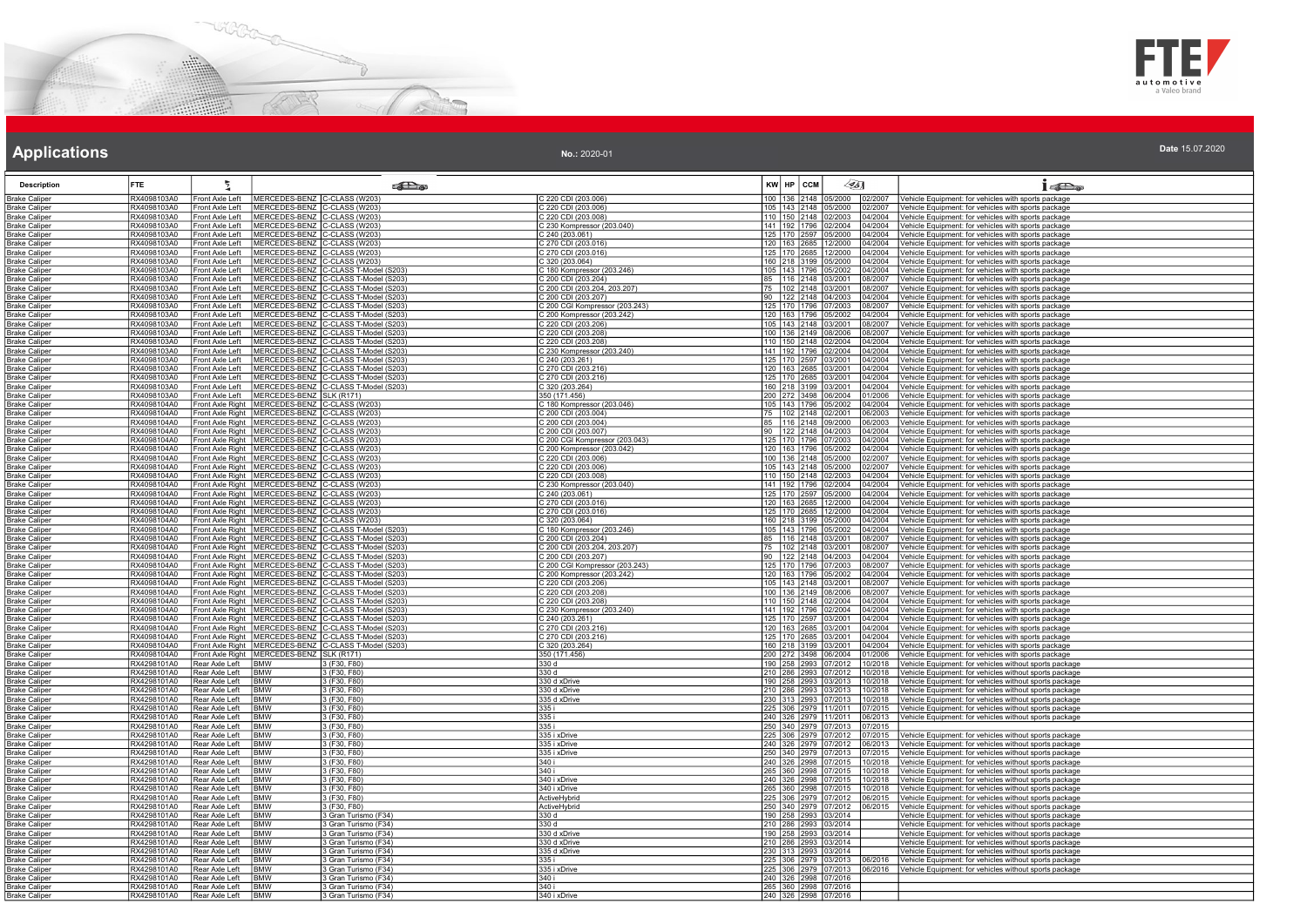



| <b>Description</b>                           | <b>FTE</b>                 | ŧ                                          |                          | <b>SET</b>                                           |                       | $KW$ $HP$ $CCM$ | 451                                                     | $1 - 5$                                                                                                          |
|----------------------------------------------|----------------------------|--------------------------------------------|--------------------------|------------------------------------------------------|-----------------------|-----------------|---------------------------------------------------------|------------------------------------------------------------------------------------------------------------------|
| <b>Brake Caliper</b>                         | RX4298101A0                | Rear Axle Left                             | <b>BMW</b>               | 3 Gran Turismo (F34)                                 | 340 i xDrive          |                 | 265 360 2998 07/2016                                    |                                                                                                                  |
| <b>Brake Caliper</b>                         | RX4298101A0                | Rear Axle Left                             | <b>BMW</b>               | 3 Touring (F31)                                      | 320 d                 |                 | 140 190 1995 07/2015<br>06/2019                         | Vehicle Equipment: for vehicles without sports package                                                           |
| <b>Brake Caliper</b>                         | RX4298101A0                | Rear Axle Left                             | <b>BMW</b>               | 3 Touring (F31)                                      | 320 d xDrive          |                 | 120   163   1995   03/2013<br>06/2019                   | Brake System: for vehicles with reinforced brakes                                                                |
| <b>Brake Caliper</b>                         | RX4298101A0                | Rear Axle Left                             | <b>BMW</b>               | 3 Touring (F31)                                      | 320 d xDrive          |                 | 135 184 1995 03/2013<br>06/2015                         | Brake System: for vehicles with reinforced brakes                                                                |
| <b>Brake Caliper</b>                         | RX4298101A0                | Rear Axle Left                             | <b>RMW</b>               | 3 Touring (F31)                                      | 320 d xDrive          |                 | 147 200 1995 03/2013<br>06/2015                         | Vehicle Equipment: for vehicles without sports package                                                           |
| <b>Brake Caliper</b>                         | RX4298101A0                | Rear Axle Left                             | <b>BMW</b>               | 3 Touring (F31)                                      | 325 d                 |                 | 155 211 1995 03/2013<br>)2/2016                         | Suspension: for vehicles with heavy duty suspension                                                              |
| <b>Brake Caliper</b>                         | RX4298101A0                | Rear Axle Left                             | <b>BMW</b>               | 3 Touring (F31)                                      | 325 d                 |                 | 160 218 1995 03/2013<br>2/2016                          | Suspension: for vehicles with heavy duty suspension                                                              |
| <b>Brake Caliper</b>                         | RX4298101A0                | Rear Axle Left                             | <b>BMW</b>               | 3 Touring (F31)                                      | 330 d                 |                 | 190 258 2993 07/2012<br>06/2019                         | Vehicle Equipment: for vehicles without sports package                                                           |
| Brake Caliper                                | RX4298101A0                | Rear Axle Left                             | <b>BMW</b>               | 3 Touring (F31)                                      | 330 d                 |                 | 210 286 2993 07/2012<br>6/2019                          | Vehicle Equipment: for vehicles without sports package                                                           |
| <b>Brake Caliper</b>                         | RX4298101A0                | Rear Axle Left                             | <b>BMW</b>               | 3 Touring (F31)                                      | 330 d xDrive          |                 | 190 258 2993 03/2013<br>06/2019                         | Vehicle Equipment: for vehicles without sports package                                                           |
| <b>Brake Caliper</b>                         | RX4298101A0                | Rear Axle Left                             | <b>BMW</b>               | 3 Touring (F31)                                      | 330 d xDrive          |                 | 210 286 2993 03/2013<br>06/2019                         | Vehicle Equipment: for vehicles without sports package                                                           |
| <b>Brake Caliper</b>                         | RX4298101A0<br>RX4298101A0 | Rear Axle Left<br>Rear Axle Left           | <b>BMW</b><br><b>BMW</b> | Touring (F31)<br>3 Touring (F31)                     | 335 d xDrive<br>335 i |                 | 230 313 2993 11/2013<br>6/2019<br>225 306 2979 03/2013  | Vehicle Equipment: for vehicles without sports package<br>/ehicle Equipment: for vehicles without sports package |
| Brake Caliper<br><b>Brake Caliper</b>        | RX4298101A0                | Rear Axle Left                             | <b>BMW</b>               | 3 Touring (F31)                                      | 335 i                 |                 | 6/2015<br>240 326 2979 03/2013<br>06/2013               | Vehicle Equipment: for vehicles without sports package                                                           |
| <b>Brake Caliper</b>                         | RX4298101A0                | Rear Axle Left                             | <b>BMW</b>               | 3 Touring (F31)                                      | 335 i                 |                 | 250 340 2979 07/2013<br>06/2015                         | Vehicle Equipment: for vehicles without sports package                                                           |
| <b>Brake Caliper</b>                         | RX4298101A0                | Rear Axle Left                             | <b>BMW</b>               | 3 Touring (F31)                                      | 335 i xDrive          |                 | 225 306 2979 03/2013<br>06/2015                         | Vehicle Equipment: for vehicles without sports package                                                           |
| <b>Brake Caliper</b>                         | RX4298101A0                | Rear Axle Left                             | <b>BMW</b>               | 3 Touring (F31)                                      | 335 i xDrive          |                 | 240 326 2979 03/2013<br>06/2013                         | Vehicle Equipment: for vehicles without sports package                                                           |
| <b>Brake Caliper</b>                         | RX4298101A0                | Rear Axle Left                             | <b>BMW</b>               | 3 Touring (F31)                                      | 335 i xDrive          |                 | 250 340 2979 07/2013<br>6/2015                          | Vehicle Equipment: for vehicles without sports package                                                           |
| <b>Brake Caliper</b>                         | RX4298101A0                | Rear Axle Left                             | <b>BMW</b>               | 3 Touring (F31)                                      | 340 i                 |                 | 240 326 2998 07/2015<br>06/2019                         | Vehicle Equipment: for vehicles without sports package                                                           |
| <b>Brake Caliper</b>                         | RX4298101A0                | Rear Axle Left                             | <b>BMW</b>               | 3 Touring (F31)                                      | 340 i                 |                 | 265 360 2998 07/2015<br>06/2019                         | Vehicle Equipment: for vehicles without sports package                                                           |
| <b>Brake Caliper</b>                         | RX4298101A0                | Rear Axle Left                             | <b>BMW</b>               | 3 Touring (F31)                                      | 340 i xDrive          |                 | 240 326 2998 07/2015<br>06/2019                         | Vehicle Equipment: for vehicles without sports package                                                           |
| <b>Brake Caliper</b>                         | RX4298101A0                | Rear Axle Left                             | <b>BMW</b>               | 3 Touring (F31)                                      | 340 i xDrive          |                 | 265 360 2998 07/2015<br>16/2019                         | Vehicle Equipment: for vehicles without sports package                                                           |
| <b>Brake Caliper</b>                         | RX4298101A0<br>RX4298101A0 | Rear Axle Left<br>Rear Axle Left           | <b>BMW</b><br><b>BMW</b> | 4 Convertible (F33, F83)<br>4 Convertible (F33, F83) | 430 d<br>430 d        |                 | 190 258 2993 07/2014                                    | Vehicle Equipment: for vehicles without sports package<br>Vehicle Equipment: for vehicles without sports package |
| <b>Brake Caliper</b><br><b>Brake Caliper</b> | RX4298101A0                | Rear Axle Left                             | <b>BMW</b>               | 4 Convertible (F33, F83)                             | 435 d xDrive          |                 | 210 286 2993 07/2014<br>230 313 2993 07/2014            | Vehicle Equipment: for vehicles without sports package                                                           |
| <b>Brake Caliper</b>                         | RX4298101A0                | Rear Axle Left                             | <b>BMW</b>               | 4 Convertible (F33, F83)                             | 435 i                 |                 | 225 306 2979 11/2013<br>2/2016                          | Vehicle Equipment: for vehicles without sports package                                                           |
| <b>Brake Caliper</b>                         | RX4298101A0                | Rear Axle Left                             | <b>BMW</b>               | 4 Convertible (F33, F83)                             | 435 i                 |                 | 250 340 2979 11/2013<br>2/2016                          | Vehicle Equipment: for vehicles without sports package                                                           |
| <b>Brake Caliper</b>                         | RX4298101A0                | Rear Axle Left                             | <b>BMW</b>               | 4 Convertible (F33, F83)                             | 435 i xDrive          |                 | 225 306 2979 07/2014<br>02/2016                         | Vehicle Equipment: for vehicles without sports package                                                           |
| <b>Brake Caliper</b>                         | RX4298101A0                | Rear Axle Left                             | <b>BMW</b>               | 4 Convertible (F33, F83)                             | 435 i xDrive          |                 | 250 340 2979 07/2014<br>02/2016                         | Vehicle Equipment: for vehicles without sports package                                                           |
| <b>Brake Caliper</b>                         | RX4298101A0                | Rear Axle Left                             | <b>BMW</b>               | 4 Convertible (F33, F83)                             | 440 i                 |                 | 240 326 2998 03/2016                                    | Vehicle Equipment: for vehicles without sports package                                                           |
| <b>Brake Caliper</b>                         | RX4298101A0                | Rear Axle Left                             | <b>BMW</b>               | 4 Convertible (F33, F83)                             | 440 i                 |                 | 265 360 2998 03/2016<br>240 326 2998 03/2016            | Vehicle Equipment: for vehicles without sports package                                                           |
| <b>Brake Caliper</b>                         | RX4298101A0                | Rear Axle Left                             | <b>BMW</b>               | 4 Convertible (F33, F83)                             | 440 i xDrive          |                 |                                                         | Vehicle Equipment: for vehicles without sports package                                                           |
| <b>Brake Caliper</b>                         | RX4298101A0                | Rear Axle Left                             | <b>BMW</b>               | 4 Convertible (F33, F83)                             | 440 i xDrive          |                 | 265 360 2998 03/2016                                    | Vehicle Equipment: for vehicles without sports package                                                           |
| <b>Brake Caliper</b>                         | RX4298101A0                | Rear Axle Left                             | <b>BMW</b>               | 4 Coupe (F32, F82)                                   | 430 d                 |                 | 190 258 2993 11/2013                                    | Vehicle Equipment: for vehicles without sports package                                                           |
| <b>Brake Caliper</b><br><b>Brake Caliper</b> | RX4298101A0<br>RX4298101A0 | Rear Axle Left<br>Rear Axle Left           | <b>BMW</b><br><b>BMW</b> | 4 Coupe (F32, F82)<br>4 Coupe (F32, F82)             | 430 d<br>430 d xDrive |                 | 210 286 2993 11/2013<br>190 258 2993 03/2014            | Vehicle Equipment: for vehicles without sports package<br>Vehicle Equipment: for vehicles without sports package |
| <b>Brake Caliper</b>                         | RX4298101A0                | Rear Axle Left                             | <b>BMW</b>               |                                                      | 430 d xDrive          |                 | 210 286 2993 03/2014                                    | Vehicle Equipment: for vehicles without sports package                                                           |
| <b>Brake Caliper</b>                         | RX4298101A0                | Rear Axle Left                             | <b>BMW</b>               | 4 Coupe (F32, F82)<br>4 Coupe (F32, F82)             | 435 d xDrive          |                 | 230 313 2993 11/2013                                    | Vehicle Equipment: for vehicles without sports package                                                           |
| <b>Brake Caliper</b>                         | RX4298101A0                | Rear Axle Left                             | <b>BMW</b>               | 4 Coupe (F32, F82)                                   | 435 i                 |                 | 225 306 2979 07/2013<br>02/2016                         | Vehicle Equipment: for vehicles without sports package                                                           |
| <b>Brake Caliper</b>                         | RX4298101A0                | Rear Axle Left                             | <b>BMW</b>               | 4 Coupe (F32, F82)                                   | 435 i                 |                 | 250 340 2979 07/2013<br>2/2016                          | Vehicle Equipment: for vehicles without sports package                                                           |
| <b>Brake Caliper</b>                         | RX4298101A0                | Rear Axle Left                             | <b>BMW</b>               | 4 Coupe (F32, F82)                                   | 435 i xDrive          |                 | 225 306 2979 07/2013<br>02/2016                         | Vehicle Equipment: for vehicles without sports package                                                           |
| <b>Brake Caliper</b>                         | RX4298101A0                | Rear Axle Left                             | <b>BMW</b>               | 4 Coupe (F32, F82)                                   | 435 i xDrive          |                 | 250 340 2979 07/2013<br>12/2016                         | Vehicle Equipment: for vehicles without sports package                                                           |
| <b>Brake Caliper</b>                         | RX4298101A0                | Rear Axle Left                             | <b>BMW</b>               | 4 Coupe (F32, F82)                                   | 440 i                 |                 | 240 326 2998 03/2016<br>265 360 2998 03/2016            | Vehicle Equipment: for vehicles without sports package                                                           |
| <b>Brake Caliper</b>                         | RX4298101A0                | Rear Axle Left                             | <b>BMW</b>               | 4 Coupe (F32, F82)                                   | 440 i                 |                 |                                                         | Vehicle Equipment: for vehicles without sports package                                                           |
| <b>Brake Caliper</b>                         | RX4298101A0                | Rear Axle Left                             | <b>BMW</b>               | 4 Coupe (F32, F82)                                   | 440 i xDrive          |                 | 240 326 2998 03/2016                                    | Vehicle Equipment: for vehicles without sports package                                                           |
| <b>Brake Caliper</b><br><b>Brake Caliper</b> | RX4298101A0<br>RX4298101A0 | Rear Axle Left<br>Rear Axle Left           | <b>BMW</b><br><b>BMW</b> | 4 Coupe (F32, F82)                                   | 440 i xDrive<br>430 d |                 | 265 360 2998 03/2016<br>190 258 2993 07/2014            | Vehicle Equipment: for vehicles without sports package                                                           |
| <b>Brake Caliper</b>                         | RX4298101A0                | Rear Axle Left                             | <b>RMW</b>               | 4 Gran Coupe (F36)<br>4 Gran Coupe (F36)             | 430 d                 |                 | 210 286 2993 07/2014                                    | Vehicle Equipment: for vehicles without sports package<br>Vehicle Equipment: for vehicles without sports package |
| <b>Brake Caliper</b>                         | RX4298101A0                | Rear Axle Left                             | BMW                      | 4 Gran Coupe (F36)                                   | 430 d xDrive          |                 | 190 258 2993 07/2014                                    | Vehicle Equipment: for vehicles without sports package                                                           |
| <b>Brake Caliper</b>                         | RX4298101A0                | Rear Axle Left                             | <b>BMW</b>               | 4 Gran Coupe (F36)                                   | 430 d xDrive          |                 | 210 286 2993 07/2014                                    | Vehicle Equipment: for vehicles without sports package                                                           |
| <b>Brake Caliper</b>                         | RX4298101A0                | Rear Axle Left                             | <b>BMW</b>               | 4 Gran Coupe (F36)                                   | 435 d xDrive          |                 | 230 313 2993 07/2014                                    | Vehicle Equipment: for vehicles without sports package                                                           |
| <b>Brake Caliper</b>                         | RX4298101A0                | Rear Axle Left                             | <b>BMW</b>               | 4 Gran Coupe (F36)                                   | 435 i                 |                 | 225 306 2979 03/2014<br>)2/2016                         | Vehicle Equipment: for vehicles without sports package                                                           |
| <b>Brake Caliper</b>                         | RX4298101A0                | Rear Axle Left                             | <b>BMW</b>               | 4 Gran Coupe (F36)                                   | 435 i                 |                 | 250 340 2979 03/2014<br>02/2016                         | Vehicle Equipment: for vehicles without sports package                                                           |
| <b>Brake Caliper</b>                         | RX4298101A0                | Rear Axle Left                             | <b>BMW</b>               | 4 Gran Coupe (F36)                                   | 435 i xDrive          |                 | 225 306 2979 07/2014<br>2/2016                          | Vehicle Equipment: for vehicles without sports package                                                           |
| <b>Brake Caliper</b>                         | RX4298101A0                | Rear Axle Left                             | BMW                      | 4 Gran Coupe (F36)                                   | 435 i xDrive          |                 | 250 340 2979 07/2014<br>12/2016                         | Vehicle Equipment: for vehicles without sports package                                                           |
| <b>Brake Caliper</b>                         | RX4298101A0<br>RX4298101A0 | Rear Axle Left<br>Rear Axle Left           | <b>BMW</b><br><b>BMW</b> | 4 Gran Coupe (F36)                                   | 440 i<br>440 i        |                 | 240 326 2998 03/2016<br>265 360 2998 03/2016            | Vehicle Equipment: for vehicles without sports package                                                           |
| <b>Brake Caliper</b><br><b>Brake Caliper</b> | RX4298101A0                | Rear Axle Left                             | <b>BMW</b>               | 4 Gran Coupe (F36)<br>4 Gran Coupe (F36)             | 440 i xDrive          |                 | 240 326 2998 03/2016                                    | Vehicle Equipment: for vehicles without sports package<br>Vehicle Equipment: for vehicles without sports package |
| <b>Brake Caliper</b>                         | RX4298101A0                | Rear Axle Left                             | <b>BMW</b>               | 4 Gran Coupe (F36)                                   | 440 i xDrive          |                 | 265 360 2998 03/2016                                    | Vehicle Equipment: for vehicles without sports package                                                           |
| <b>Brake Caliper</b>                         | RX4298102A0                | Rear Axle Right                            | <b>BMW</b>               | 3 (F30, F80)                                         | 330 d                 |                 | 190 258 2993 07/2012<br>0/2018                          | Vehicle Equipment: for vehicles without sports package                                                           |
| <b>Brake Caliper</b>                         | RX4298102A0                | Rear Axle Right                            | <b>BMW</b>               | 3 (F30, F80)                                         | 330 d                 |                 | 210 286 2993 07/2012<br>0/2018                          | Vehicle Equipment: for vehicles without sports package                                                           |
| Brake Caliper                                | RX4298102A0                | Rear Axle Right                            | <b>BMW</b>               | 3 (F30, F80)                                         | 330 d xDrive          |                 | 190 258 2993 03/2013<br>10/2018                         | Vehicle Equipment: for vehicles without sports package                                                           |
| <b>Brake Caliper</b>                         | RX4298102A0                | Rear Axle Right                            | <b>BMW</b>               | 3 (F30, F80)                                         | 330 d xDrive          |                 | 210 286 2993 03/2013<br>0/2018                          | Vehicle Equipment: for vehicles without sports package                                                           |
| <b>Brake Caliper</b>                         | RX4298102A0                | Rear Axle Right                            | <b>BMW</b>               | 3 (F30, F80)                                         | 335 d xDrive          |                 | 230 313 2993 07/2013<br>0/2018                          | Vehicle Equipment: for vehicles without sports package                                                           |
| <b>Brake Caliper</b>                         | RX4298102A0                | Rear Axle Right   BMW                      |                          | 3 (F30, F80)                                         | 335 i                 |                 | 225 306 2979 11/2011<br>)7/2015                         | Vehicle Equipment: for vehicles without sports package                                                           |
| <b>Brake Caliper</b>                         | RX4298102A0                | Rear Axle Right BMW                        |                          | 3 (F30, F80)                                         | 1335 i                |                 | 240 326 2979 11/2011<br>06/2013                         | Vehicle Equipment: for vehicles without sports package                                                           |
| <b>Brake Caliper</b>                         | RX4298102A0<br>RX4298102A0 | Rear Axle Right                            | <b>BMW</b>               | 3 (F30, F80)<br>3 (F30, F80)                         | 335 i<br>335 i xDrive |                 | 250 340 2979 07/2013<br>225 306 2979 07/2012<br>07/2015 |                                                                                                                  |
| <b>Brake Caliper</b><br><b>Brake Caliper</b> | RX4298102A0                | Rear Axle Right   BMW<br>Rear Axle Right   | <b>BMW</b>               | 3 (F30, F80)                                         | 335 i xDrive          |                 | )7/2015<br>240 326 2979 07/2012<br>06/2013              | Vehicle Equipment: for vehicles without sports package<br>Vehicle Equipment: for vehicles without sports package |
| <b>Brake Caliper</b>                         | RX4298102A0                | Rear Axle Right BMW                        |                          | 3 (F30, F80)                                         | 335 i xDrive          |                 | 250 340 2979 07/2013<br>7/2015                          | Vehicle Equipment: for vehicles without sports package                                                           |
| Brake Caliper                                | RX4298102A0                | Rear Axle Right   BMW                      |                          | 3 (F30, F80)                                         | 340 i                 |                 | 240 326 2998 07/2015<br>10/2018                         | Vehicle Equipment: for vehicles without sports package                                                           |
| <b>Brake Caliper</b>                         | RX4298102A0                | Rear Axle Right                            | <b>BMW</b>               | 3 (F30, F80)                                         | 340 i                 |                 | 265 360 2998 07/2015<br>0/2018                          | Vehicle Equipment: for vehicles without sports package                                                           |
| <b>Brake Caliper</b>                         | RX4298102A0                | Rear Axle Right                            | <b>BMW</b>               | 3 (F30, F80)                                         | 340 i xDrive          |                 | 240 326 2998 07/2015<br>0/2018                          | Vehicle Equipment: for vehicles without sports package                                                           |
| Brake Caliper                                | RX4298102A0                | Rear Axle Right                            | <b>BMW</b>               | 3 (F30, F80)                                         | 340 i xDrive          |                 | 265 360 2998 07/2015<br>0/2018                          | /ehicle Equipment: for vehicles without sports package                                                           |
| <b>Brake Caliper</b>                         | RX4298102A0                | Rear Axle Right BMW                        |                          | 3(F30, F80)                                          | ActiveHybrid          |                 | 225 306 2979 07/2012<br>06/2015                         | Vehicle Equipment: for vehicles without sports package                                                           |
| <b>Brake Caliper</b>                         | RX4298102A0                | Rear Axle Right BMW                        |                          | 3 (F30, F80)                                         | ActiveHybrid          |                 | 250 340 2979 07/2012<br>06/2015                         | Vehicle Equipment: for vehicles without sports package                                                           |
| <b>Brake Caliper</b>                         | RX4298102A0                | Rear Axle Right BMW                        |                          | 3 Gran Turismo (F34)                                 | 330 d                 |                 | 190 258 2993 03/2014                                    | Vehicle Equipment: for vehicles without sports package                                                           |
| <b>Brake Caliper</b>                         | RX4298102A0<br>RX4298102A0 | Rear Axle Right BMW<br>Rear Axle Right BMW |                          | 3 Gran Turismo (F34)                                 | 330 d<br>330 d xDrive |                 | 210 286 2993 03/2014<br>190 258 2993 03/2014            | Vehicle Equipment: for vehicles without sports package<br>Vehicle Equipment: for vehicles without sports package |
| <b>Brake Caliper</b>                         |                            |                                            |                          | 3 Gran Turismo (F34)                                 |                       |                 |                                                         |                                                                                                                  |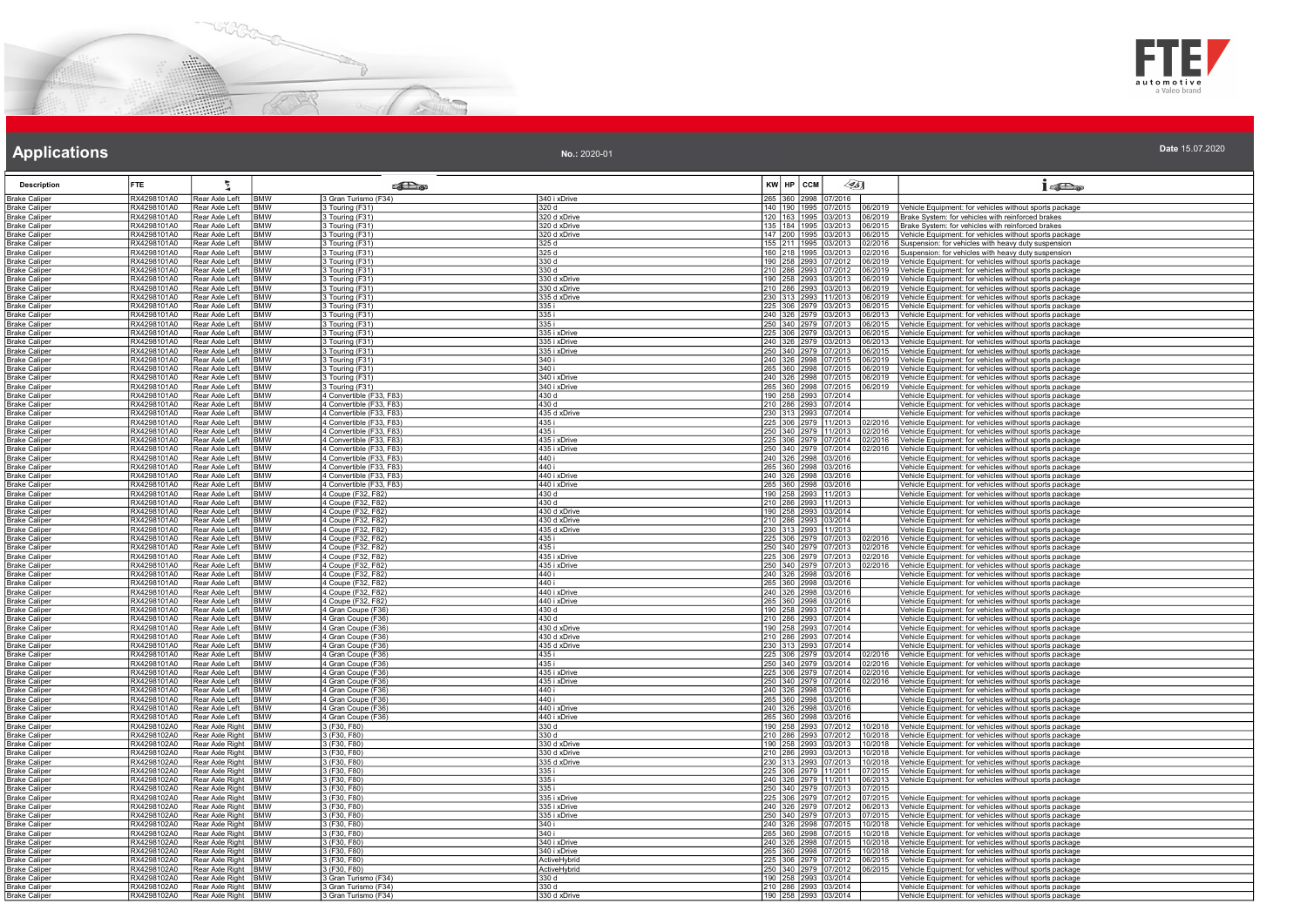



| No.: 2020-01 | Date 15.07.2020 |  |  |  |
|--------------|-----------------|--|--|--|
|--------------|-----------------|--|--|--|

| Description                                  | FTE.                       | ł.                                           |                              | ூ                                                    |                                                               |         | KW HP CCM                                                                                     | $\mathscr{L}$ 5]   |                    | $1 - 5$                                                                                                                 |
|----------------------------------------------|----------------------------|----------------------------------------------|------------------------------|------------------------------------------------------|---------------------------------------------------------------|---------|-----------------------------------------------------------------------------------------------|--------------------|--------------------|-------------------------------------------------------------------------------------------------------------------------|
| <b>Brake Caliper</b>                         | RX4298102A0                | Rear Axle Right BMW                          |                              | 3 Gran Turismo (F34)                                 | 330 d xDrive                                                  |         | 210 286 2993 03/2014                                                                          |                    |                    | Vehicle Equipment: for vehicles without sports package                                                                  |
| <b>Brake Caliper</b>                         | RX4298102A0                | Rear Axle Right BMW                          |                              | 3 Gran Turismo (F34)                                 | 335 d xDrive                                                  |         | 230 313 2993 03/2014                                                                          |                    |                    | Vehicle Equipment: for vehicles without sports package                                                                  |
| <b>Brake Caliper</b><br><b>Brake Caliper</b> | RX4298102A0<br>RX4298102A0 | Rear Axle Right BMW<br>Rear Axle Right BMW   |                              | Gran Turismo (F34)<br>3 Gran Turismo (F34)           | 335 i<br>335 i xDrive                                         |         | 225 306 2979 03/2013<br>225 306 2979 07/2013                                                  |                    | 6/2016             | Vehicle Equipment: for vehicles without sports package<br>6/2016 Vehicle Equipment: for vehicles without sports package |
| Brake Caliper                                | RX4298102A0                | Rear Axle Right BMW                          |                              | 3 Gran Turismo (F34)                                 | 340 i                                                         |         | 240 326 2998 07/2016                                                                          |                    |                    |                                                                                                                         |
| <b>Brake Caliper</b>                         | RX4298102A0                | Rear Axle Right BMW                          |                              | 3 Gran Turismo (F34)                                 | 340 i                                                         |         | 265 360 2998 07/2016                                                                          |                    |                    |                                                                                                                         |
| <b>Brake Caliper</b>                         | RX4298102A0                | Rear Axle Right BMW                          |                              | 3 Gran Turismo (F34)                                 | 340 i xDrive                                                  |         | 240 326 2998 07/2016                                                                          |                    |                    |                                                                                                                         |
| <b>Brake Caliper</b>                         | RX4298102A0                | Rear Axle Right BMW                          |                              | 3 Gran Turismo (F34)                                 | 340 i xDrive                                                  |         | 265 360 2998 07/2016                                                                          |                    |                    |                                                                                                                         |
| <b>Brake Caliper</b><br><b>Brake Caliper</b> | RX4298102A0<br>RX4298102A0 | Rear Axle Right BMW<br>Rear Axle Right BMW   |                              | 3 Touring (F31)<br>3 Touring (F31)                   | 320 d<br>320 d xDrive                                         |         | 140 190 1995 07/2015<br>120 163 1995 03/2013                                                  |                    | 16/2019            | 06/2019 Vehicle Equipment: for vehicles without sports package<br>Brake System: for vehicles with reinforced brakes     |
| <b>Brake Caliper</b>                         | RX4298102A0                | Rear Axle Right BMW                          |                              | 3 Touring (F31)                                      | 320 d xDrive                                                  |         | 135 184 1995 03/2013                                                                          |                    |                    | 06/2015 Brake System: for vehicles with reinforced brakes                                                               |
| <b>Brake Caliper</b>                         | RX4298102A0                | Rear Axle Right BMW                          |                              | 3 Touring (F31)                                      | 320 d xDrive                                                  |         | 147 200 1995 03/2013                                                                          |                    | 16/2015            | Vehicle Equipment: for vehicles without sports package                                                                  |
| <b>Brake Caliper</b>                         | RX4298102A0                | Rear Axle Right BMW                          |                              | 3 Touring (F31)                                      | 325 d                                                         |         | 155 211 1995 03/2013                                                                          |                    | 2/2016             | Suspension: for vehicles with heavy duty suspension                                                                     |
| <b>Brake Caliper</b>                         | RX4298102A0                | Rear Axle Right                              | <b>IBMW</b>                  | 3 Touring (F31)                                      | 325 d                                                         |         | 160 218 1995 03/2013                                                                          |                    | 2/2016             | Suspension: for vehicles with heavy duty suspension                                                                     |
| <b>Brake Caliper</b><br><b>Brake Caliper</b> | RX4298102A0<br>RX4298102A0 | Rear Axle Right BMW<br>Rear Axle Right BMW   |                              | 3 Touring (F31)<br>3 Touring (F31)                   | 330 d<br>330 d                                                |         | 190 258 2993 07/2012<br>210 286 2993 07/2012                                                  |                    | 6/2019<br>06/2019  | Vehicle Equipment: for vehicles without sports package<br>Vehicle Equipment: for vehicles without sports package        |
| <b>Brake Caliper</b>                         | RX4298102A0                | Rear Axle Right BMW                          |                              | 3 Touring (F31)                                      | 330 d xDrive                                                  |         | 190 258 2993 03/2013                                                                          |                    | 16/2019            | Vehicle Equipment: for vehicles without sports package                                                                  |
| <b>Brake Caliper</b>                         | RX4298102A0                | Rear Axle Right   BMW                        |                              | 3 Touring (F31)                                      | 330 d xDrive                                                  |         | 210 286 2993 03/2013                                                                          |                    | 06/2019            | Vehicle Equipment: for vehicles without sports package                                                                  |
| Brake Caliper                                | RX4298102A0                | Rear Axle Right BMW                          |                              | 3 Touring (F31)                                      | 335 d xDrive                                                  |         | 230 313 2993 11/2013                                                                          |                    | 06/2019            | Vehicle Equipment: for vehicles without sports package                                                                  |
| <b>Brake Caliper</b>                         | RX4298102A0<br>RX4298102A0 | Rear Axle Right BMW                          |                              | 3 Touring (F31)                                      | 335 i<br>335 i                                                |         | 225 306 2979 03/2013<br>240 326 2979 03/2013                                                  |                    | 6/2015             | Vehicle Equipment: for vehicles without sports package                                                                  |
| <b>Brake Caliper</b><br><b>Brake Caliper</b> | RX4298102A0                | Rear Axle Right BMW<br>Rear Axle Right BMW   |                              | 3 Touring (F31)<br>3 Touring (F31)                   | 335 i                                                         |         | 250 340 2979 07/2013                                                                          |                    | 06/2013<br>06/2015 | Vehicle Equipment: for vehicles without sports package<br>Vehicle Equipment: for vehicles without sports package        |
| <b>Brake Caliper</b>                         | RX4298102A0                | Rear Axle Right BMW                          |                              | 3 Touring (F31)                                      | 335 i xDrive                                                  |         | 225 306 2979 03/2013                                                                          |                    | 6/2015             | Vehicle Equipment: for vehicles without sports package                                                                  |
| Brake Caliper                                | RX4298102A0                | Rear Axle Right BMW                          |                              | 3 Touring (F31)                                      | 335 i xDrive                                                  |         | 240 326 2979 03/2013                                                                          |                    | 06/2013            | Vehicle Equipment: for vehicles without sports package                                                                  |
| <b>Brake Caliper</b>                         | RX4298102A0                | Rear Axle Right   BMW                        |                              | 3 Touring (F31)                                      | 335 i xDrive                                                  |         | 250 340 2979 07/2013                                                                          |                    | 6/2015             | Vehicle Equipment: for vehicles without sports package                                                                  |
| <b>Brake Caliper</b><br><b>Brake Caliper</b> | RX4298102A0<br>RX4298102A0 | Rear Axle Right BMW<br>Rear Axle Right BMW   |                              | 3 Touring (F31)<br>3 Touring (F31)                   | 340 i<br>340 i                                                |         | 240 326 2998 07/2015<br>265 360 2998 07/2015                                                  |                    | 6/2019<br>06/2019  | Vehicle Equipment: for vehicles without sports package<br>Vehicle Equipment: for vehicles without sports package        |
| <b>Brake Caliper</b>                         | RX4298102A0                | Rear Axle Right BMW                          |                              | 3 Touring (F31)                                      | 340 i xDrive                                                  |         | 240 326 2998 07/2015                                                                          |                    | 6/2019             | Vehicle Equipment: for vehicles without sports package                                                                  |
| <b>Brake Caliper</b>                         | RX4298102A0                | Rear Axle Right BMW                          |                              | 3 Touring (F31)                                      | 340 i xDrive                                                  |         | 265 360 2998 07/2015                                                                          |                    | 06/2019            | Vehicle Equipment: for vehicles without sports package                                                                  |
| <b>Brake Caliper</b>                         | RX4298102A0                | Rear Axle Right BMW                          |                              | 4 Convertible (F33, F83)                             | 430 d                                                         |         | 190 258 2993 07/2014                                                                          |                    |                    | Vehicle Equipment: for vehicles without sports package                                                                  |
| <b>Brake Caliper</b>                         | RX4298102A0<br>RX4298102A0 | Rear Axle Right BMW                          |                              | 4 Convertible (F33, F83)<br>4 Convertible (F33, F83) | 430 d<br>435 d xDrive                                         |         | 210 286 2993 07/2014<br>230 313 2993 07/2014                                                  |                    |                    | /ehicle Equipment: for vehicles without sports package                                                                  |
| Brake Caliper<br><b>Brake Caliper</b>        | RX4298102A0                | Rear Axle Right BMW<br>Rear Axle Right BMW   |                              | 4 Convertible (F33, F83)                             | 435 i                                                         |         | 225 306 2979 11/2013                                                                          |                    | 2/2016             | Vehicle Equipment: for vehicles without sports package<br>Vehicle Equipment: for vehicles without sports package        |
| <b>Brake Caliper</b>                         | RX4298102A0                | Rear Axle Right BMW                          |                              | 4 Convertible (F33, F83)                             | 435 i                                                         |         | 250 340 2979 11/2013                                                                          |                    | 2/2016             | Vehicle Equipment: for vehicles without sports package                                                                  |
| <b>Brake Caliper</b>                         | RX4298102A0                | Rear Axle Right BMW                          |                              | 4 Convertible (F33, F83)                             | 435 i xDrive                                                  |         | 225 306 2979 07/2014                                                                          |                    | 02/2016            | Vehicle Equipment: for vehicles without sports package                                                                  |
| <b>Brake Caliper</b>                         | RX4298102A0<br>RX4298102A0 | Rear Axle Right BMW                          |                              | 4 Convertible (F33, F83)<br>4 Convertible (F33, F83) | 435 i xDrive<br>440 i                                         |         | 250 340 2979 07/2014                                                                          |                    | 2/2016             | Vehicle Equipment: for vehicles without sports package                                                                  |
| <b>Brake Caliper</b><br><b>Brake Caliper</b> | RX4298102A0                | Rear Axle Right BMW<br>Rear Axle Right BMW   |                              | 4 Convertible (F33, F83)                             | 440 i                                                         |         | 240 326 2998 03/2016<br>265 360 2998 03/2016                                                  |                    |                    | Vehicle Equipment: for vehicles without sports package<br>Vehicle Equipment: for vehicles without sports package        |
| Brake Caliper                                | RX4298102A0                | Rear Axle Right BMW                          |                              | 4 Convertible (F33, F83)                             | 440 i xDrive                                                  |         | 240 326 2998 03/2016                                                                          |                    |                    | Vehicle Equipment: for vehicles without sports package                                                                  |
| <b>Brake Caliper</b>                         | RX4298102A0                | Rear Axle Right BMW                          |                              | 4 Convertible (F33, F83)                             | 440 i xDrive                                                  |         | 265 360 2998 03/2016                                                                          |                    |                    | Vehicle Equipment: for vehicles without sports package                                                                  |
| <b>Brake Caliper</b>                         | RX4298102A0                | Rear Axle Right BMW                          |                              | 4 Coupe (F32, F82)                                   | 430 d                                                         |         | 190 258 2993 11/2013                                                                          |                    |                    | Vehicle Equipment: for vehicles without sports package                                                                  |
| <b>Brake Caliper</b><br><b>Brake Caliper</b> | RX4298102A0<br>RX4298102A0 | Rear Axle Right BMW<br>Rear Axle Right BMW   |                              | 4 Coupe (F32, F82)<br>4 Coupe (F32, F82)             | 430 d<br>430 d xDrive                                         |         | 210 286 2993 11/2013<br>190 258 2993 03/2014                                                  |                    |                    | Vehicle Equipment: for vehicles without sports package<br>Vehicle Equipment: for vehicles without sports package        |
| <b>Brake Caliper</b>                         | RX4298102A0                | Rear Axle Right BMW                          |                              | 4 Coupe (F32, F82)                                   | 430 d xDrive                                                  |         | 210 286 2993 03/2014                                                                          |                    |                    | Vehicle Equipment: for vehicles without sports package                                                                  |
| <b>Brake Caliper</b>                         | RX4298102A0                | Rear Axle Right BMW                          |                              | 4 Coupe (F32, F82)                                   | 435 d xDrive                                                  |         | 230 313 2993 11/2013                                                                          |                    |                    | Vehicle Equipment: for vehicles without sports package                                                                  |
| <b>Brake Caliper</b>                         | RX4298102A0<br>RX4298102A0 | Rear Axle Right<br>Rear Axle Right           | <b>BMW</b><br>BMW            | 4 Coupe (F32, F82)<br>4 Coupe (F32, F82)             | 435 i<br>435 i                                                |         | 225 306 2979 07/2013<br>250 340 2979 07/2013                                                  |                    | 2/2016<br>2/2016   | Vehicle Equipment: for vehicles without sports package<br>Vehicle Equipment: for vehicles without sports package        |
| <b>Brake Caliper</b><br><b>Brake Caliper</b> | RX4298102A0                | Rear Axle Right   BMW                        |                              | 4 Coupe (F32, F82)                                   | 435 i xDrive                                                  |         | 225 306 2979 07/2013                                                                          |                    | 2/2016             | Vehicle Equipment: for vehicles without sports package                                                                  |
| <b>Brake Caliper</b>                         | RX4298102A0                | Rear Axle Right BMW                          |                              | 4 Coupe (F32, F82)                                   | 435 i xDrive                                                  |         | 250 340 2979 07/2013                                                                          |                    | 2/2016             | Vehicle Equipment: for vehicles without sports package                                                                  |
| <b>Brake Caliper</b>                         | RX4298102A0                | Rear Axle Right BMW                          |                              | 4 Coupe (F32, F82)                                   | 440 i                                                         |         | 240 326 2998 03/2016                                                                          |                    |                    | Vehicle Equipment: for vehicles without sports package                                                                  |
| Brake Caliper<br><b>Brake Caliper</b>        | RX4298102A0<br>RX4298102A0 | Rear Axle Right   BMW<br>Rear Axle Right BMW |                              | 4 Coupe (F32, F82)                                   | 440 i<br>440 i xDrive                                         |         | 265 360 2998 03/2016<br>240 326 2998 03/2016                                                  |                    |                    | Vehicle Equipment: for vehicles without sports package<br>Vehicle Equipment: for vehicles without sports package        |
| <b>Brake Caliper</b>                         | RX4298102A0                | Rear Axle Right BMW                          |                              | 4 Coupe (F32, F82)<br>4 Coupe (F32, F82)             | 440 i xDrive                                                  |         | 265 360 2998 03/2016                                                                          |                    |                    | Vehicle Equipment: for vehicles without sports package                                                                  |
| <b>Brake Caliper</b>                         | RX4298102A0                | Rear Axle Right BMW                          |                              | 4 Gran Coupe (F36)                                   | 430 d                                                         |         | 190 258 2993 07/2014                                                                          |                    |                    | Vehicle Equipment: for vehicles without sports package                                                                  |
| <b>Brake Caliper</b>                         | RX4298102A0                | Rear Axle Right BMW                          |                              | 4 Gran Coupe (F36)                                   | 430 d                                                         |         | 210 286 2993 07/2014                                                                          |                    |                    | Vehicle Equipment: for vehicles without sports package                                                                  |
| <b>Brake Caliper</b>                         | RX4298102A0                | Rear Axle Right BMW                          |                              | 4 Gran Coupe (F36)                                   | 430 d xDrive                                                  |         | 190 258 2993 07/2014                                                                          |                    |                    | Vehicle Equipment: for vehicles without sports package                                                                  |
| Brake Caliper<br>Brake Caliper               | RX4298102A0<br>RX4298102A0 | Rear Axle Right<br>Rear Axle Right BMW       | <b>IBMW</b>                  | 4 Gran Coupe (F36)<br>4 Gran Coupe (F36)             | 430 d xDrive<br>435 d xDrive                                  |         | 210 286 2993 07/2014<br>230 313 2993 07/2014                                                  |                    |                    | Vehicle Equipment: for vehicles without sports package<br>/ehicle Equipment: for vehicles without sports package        |
| <b>Brake Caliper</b>                         | RX4298102A0                | Rear Axle Right BMW                          |                              | 4 Gran Coupe (F36)                                   | 435 i                                                         |         | 225 306 2979 03/2014                                                                          |                    | 02/2016            | Vehicle Equipment: for vehicles without sports package                                                                  |
| <b>Brake Caliper</b>                         | RX4298102A0                | Rear Axle Right BMW                          |                              | 4 Gran Coupe (F36)                                   | 435 i                                                         |         | 250 340 2979 03/2014                                                                          |                    | 2/2016             | Vehicle Equipment: for vehicles without sports package                                                                  |
| <b>Brake Caliper</b>                         | RX4298102A0                | Rear Axle Right BMW                          |                              | 4 Gran Coupe (F36)                                   | 435 i xDrive                                                  |         | 225 306 2979 07/2014                                                                          |                    | 2/2016             | Vehicle Equipment: for vehicles without sports package                                                                  |
| Brake Caliper<br><b>Brake Caliper</b>        | RX4298102A0<br>RX4298102A0 | Rear Axle Right BMW<br>Rear Axle Right   BMW |                              | 4 Gran Coupe (F36)<br>4 Gran Coupe (F36)             | 435 i xDrive<br>440 i                                         |         | 250 340 2979 07/2014                                                                          |                    | 02/2016            | Vehicle Equipment: for vehicles without sports package<br>/ehicle Equipment: for vehicles without sports package        |
| <b>Brake Caliper</b>                         | RX4298102A0                | Rear Axle Right BMW                          |                              | 4 Gran Coupe (F36)                                   | 440 i                                                         |         | 240 326 2998 03/2016<br>265 360 2998 03/2016                                                  |                    |                    | Vehicle Equipment: for vehicles without sports package                                                                  |
| <b>Brake Caliper</b>                         | RX4298102A0                | Rear Axle Right BMW                          |                              | 4 Gran Coupe (F36)                                   | 440 i xDrive                                                  |         | 240 326 2998 03/2016                                                                          |                    |                    | Vehicle Equipment: for vehicles without sports package                                                                  |
| <b>Brake Caliper</b>                         | RX4298102A0                | Rear Axle Right BMW                          |                              | 4 Gran Coupe (F36)                                   | 440 i xDrive                                                  |         | 265 360 2998 03/2016                                                                          |                    |                    | Vehicle Equipment: for vehicles without sports package                                                                  |
| <b>Brake Caliper</b><br><b>Brake Caliper</b> | RX429885A0<br>RX429885A0   | Front Axle Left<br>Front Axle Left           | <b>SMART</b><br><b>SMART</b> | FORTWO Cabrio (451)<br>FORTWO Cabrio (451)           | 0.8 CDi (451.400)<br>0.8 CDi (451.401)                        |         | 33 45 799 01/2007                                                                             |                    |                    |                                                                                                                         |
| <b>Brake Caliper</b>                         | RX429885A0                 | Front Axle Left                              | SMART                        | FORTWO Cabrio (451)                                  | 1.0 (451.431, 451.480)                                        |         | 40 54 799 08/2009<br>52 71 999 01/2007                                                        |                    |                    |                                                                                                                         |
| <b>Brake Caliper</b>                         | RX429885A0                 | Front Axle Left                              | SMART                        | FORTWO Cabrio (451)                                  | 1.0 Brabus                                                    |         | 88 120 999 04/2012                                                                            |                    |                    |                                                                                                                         |
| <b>Brake Caliper</b>                         | RX429885A0                 | Front Axle Left                              | SMART                        | FORTWO Cabrio (451)                                  | 1.0 Brabus (451.433)                                          |         | 72 98 999 01/2008                                                                             |                    |                    |                                                                                                                         |
| <b>Brake Caliper</b><br><b>Brake Caliper</b> | RX429885A0<br>RX429885A0   | Front Axle Left<br>Front Axle Left           | <b>SMART</b><br>SMART        | FORTWO Cabrio (451)<br>FORTWO Cabrio (451)           | 1.0 Turbo (451.432)<br>1.0 Turbo Brabus (451.433)             |         | 62 84 999 01/2007<br>75 102 999                                                               | 07/2010            |                    |                                                                                                                         |
| <b>Brake Caliper</b>                         | RX429885A0                 | Front Axle Left                              | <b>SMART</b>                 | FORTWO Cabrio (451)                                  | electric drive (451.490)                                      |         |                                                                                               | 12/2011            | 2/2012             |                                                                                                                         |
| <b>Brake Caliper</b>                         | RX429885A0                 | Front Axle Left                              | SMART                        | FORTWO Cabrio (451)                                  | electric drive (451.490, 451.491)                             |         | $\begin{array}{ c c c c }\n\hline\n35 & 48 & 0 \\ \hline\n20 & 27 & 0 \\ \hline\n\end{array}$ | 12/2010            | 2/2012             |                                                                                                                         |
| <b>Brake Caliper</b><br><b>Brake Caliper</b> | RX429885A0<br>RX429885A0   | Front Axle Left<br>Front Axle Left           | SMART<br><b>SMART</b>        | FORTWO Cabrio (451)<br>FORTWO Cabrio (451)           | electric drive (451.490, 451.491)<br>electric drive (451.491) | 55 75 0 | $30 \mid 41 \mid 0$                                                                           | 01/2013<br>11/2009 | 12/2011            |                                                                                                                         |
| <b>Brake Caliper</b>                         | RX429885A0                 | Front Axle Left                              | <b>SMART</b>                 | FORTWO Cabrio (451)                                  | electric drive Brabus (451.492)                               |         | 60 82 0                                                                                       | 01/2013            |                    |                                                                                                                         |
| <b>Brake Caliper</b>                         | RX429885A0                 | Front Axle Left                              | SMART                        | FORTWO Coupe (451)                                   | 0.8 CDi (451.300)                                             |         | 33 45 799 01/2007                                                                             |                    |                    |                                                                                                                         |
|                                              |                            |                                              |                              |                                                      |                                                               |         |                                                                                               |                    |                    |                                                                                                                         |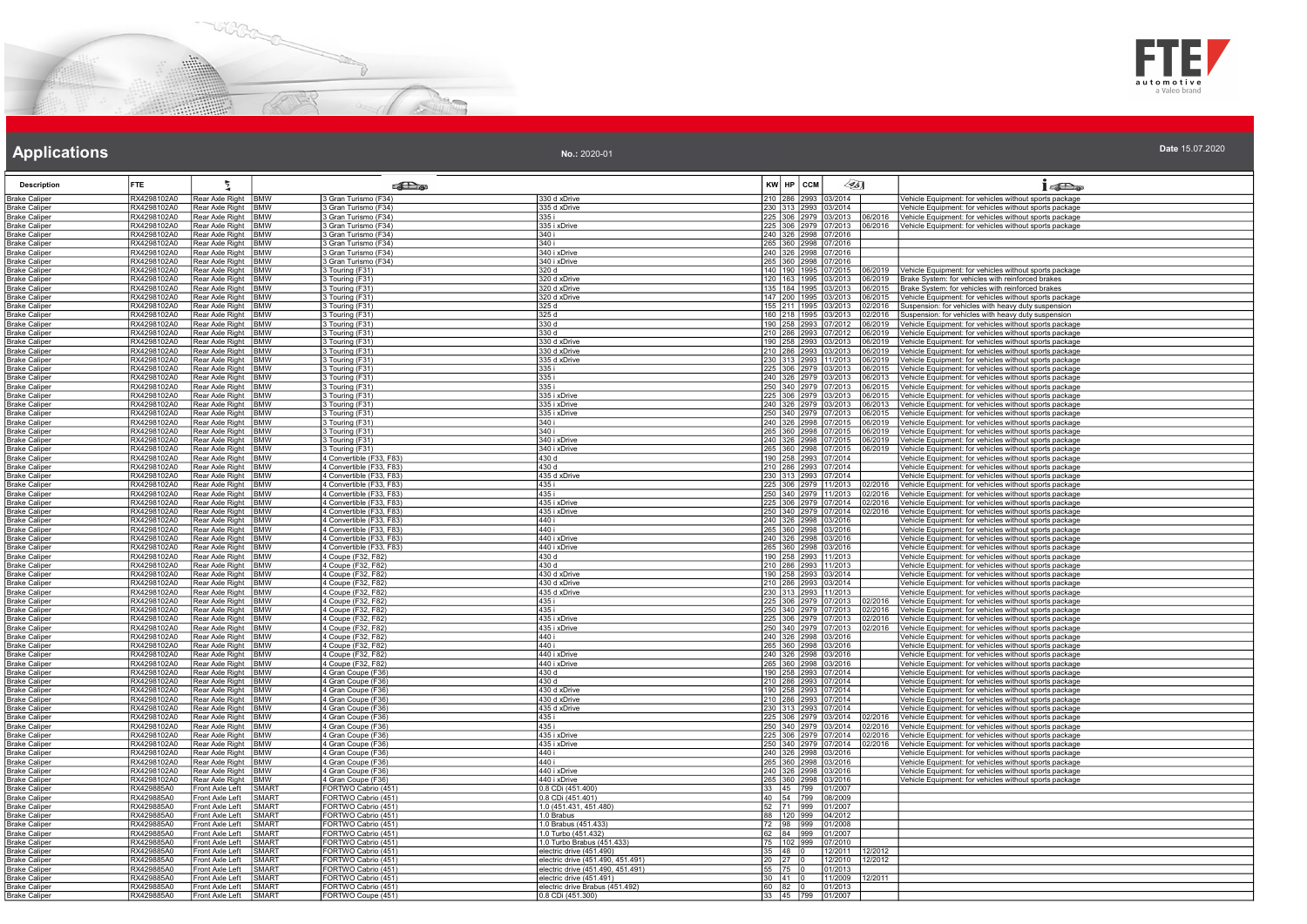



### **Applications Applications Applications**

| <b>Description</b>                           | <b>FTE</b>               | 气                                                | <b>Call a</b>                                                                                       |                                                                       | $\sqrt{351}$<br>KW HP CCM                                                          | $1 - 20$                                           |
|----------------------------------------------|--------------------------|--------------------------------------------------|-----------------------------------------------------------------------------------------------------|-----------------------------------------------------------------------|------------------------------------------------------------------------------------|----------------------------------------------------|
| <b>Brake Caliper</b>                         | RX429885A0               | Front Axle Left                                  | <b>SMART</b><br>FORTWO Coupe (451)                                                                  | 0.8 CDi (451.301)                                                     | 40 54 799<br>08/2009                                                               |                                                    |
| <b>Brake Caliper</b>                         | RX429885A0               | Front Axle Left<br>Front Axle Left               | SMART<br>FORTWO Coupe (451)<br>SMART                                                                | 1.0 (451.330, 451.334)<br>1.0 (451.331, 451.380)                      | 45 61 999 01/2007                                                                  |                                                    |
| <b>Brake Caliper</b><br><b>Brake Caliper</b> | RX429885A0<br>RX429885A0 | Front Axle Left                                  | FORTWO Coupe (451)<br>SMART<br>ORTWO Coupe (451)                                                    | 1.0 Brabus (451.333)                                                  | 52 71 999 01/2007                                                                  |                                                    |
| <b>Brake Caliper</b>                         | RX429885A0               | Front Axle Left                                  | FORTWO Coupe (451)<br>SMART                                                                         | 1.0 Turbo (451.332)                                                   | 72 98 999 01/2008<br>62 84 999 01/2007                                             |                                                    |
| <b>Brake Caliper</b>                         | RX429885A0               | Front Axle Left                                  | FORTWO Coupe (451)<br>SMART                                                                         | 1.0 Turbo Brabus (451.333)                                            | 75 102 999<br>07/2010                                                              |                                                    |
| <b>Brake Caliper</b>                         | RX429885A0               | Front Axle Left                                  | FORTWO Coupe (451)<br>SMART                                                                         | electric drive (451.390)                                              | $35$ 48 0<br>12/2011<br>12/2012                                                    |                                                    |
| <b>Brake Caliper</b>                         | RX429885A0<br>RX429885A0 | Front Axle Left                                  | SMART<br>FORTWO Coupe (451)<br>SMART                                                                | electric drive (451.390, 451.391)                                     | 55 75 0<br>01/2013<br>$30 \ 41 \ 0$                                                |                                                    |
| Brake Caliper<br><b>Brake Caliper</b>        | RX429885A0               | Front Axle Left<br>Front Axle Left               | FORTWO Coupe (451)<br>SMART<br>FORTWO Coupe (451)                                                   | electric drive (451.391)<br>lectric drive (451.391, 451.390)          | 11/2009<br>12/2011<br>$20$ 27  <br>12/2010<br>12/2012                              |                                                    |
| <b>Brake Caliper</b>                         | RX429885A0               | Front Axle Left                                  | SMART<br>FORTWO Coupe (451)                                                                         | electric drive Brabus (451.392)                                       | $60$ $82$ 0<br>01/2013                                                             |                                                    |
| <b>Brake Caliper</b>                         | RX429886A0               | Front Axle Right                                 | SMART<br>FORTWO Cabrio (451)                                                                        | 0.8 CDi (451.400)                                                     | 33 45 799<br>01/2007                                                               |                                                    |
| <b>Brake Caliper</b>                         | RX429886A0               | Front Axle Right SMART                           | FORTWO Cabrio (451)                                                                                 | 0.8 CDi (451.401)                                                     | 40 54 799 08/2009                                                                  |                                                    |
| <b>Brake Caliper</b><br><b>Brake Caliper</b> | RX429886A0<br>RX429886A0 | Front Axle Right SMART<br>Front Axle Right SMART | FORTWO Cabrio (451)<br>FORTWO Cabrio (451)                                                          | 1.0 (451.431, 451.480)<br>1.0 Brabus                                  | 52 71 999 01/2007<br>88 120 999 04/2012                                            |                                                    |
| <b>Brake Caliper</b>                         | RX429886A0               | Front Axle Right SMART                           | FORTWO Cabrio (451)                                                                                 | 1.0 Brabus (451.433)                                                  |                                                                                    |                                                    |
| <b>Brake Caliper</b>                         | RX429886A0               | Front Axle Right SMART                           | FORTWO Cabrio (451)                                                                                 | 1.0 Turbo (451.432)                                                   | 72 98 999 01/2008<br>62 84 999 01/2007                                             |                                                    |
| <b>Brake Caliper</b>                         | RX429886A0               | Front Axle Right SMART                           | FORTWO Cabrio (451)                                                                                 | 1.0 Turbo Brabus (451.433)                                            | 75 102 999<br>07/2010                                                              |                                                    |
| <b>Brake Caliper</b>                         | RX429886A0               | Front Axle Right SMART<br>Front Axle Right SMART | FORTWO Cabrio (451)<br>FORTWO Cabrio (451)                                                          | electric drive (451.490)                                              | $35$ 48 0<br>12/2011 12/2012                                                       |                                                    |
| <b>Brake Caliper</b><br><b>Brake Caliper</b> | RX429886A0<br>RX429886A0 | Front Axle Right SMART                           | FORTWO Cabrio (451)                                                                                 | electric drive (451.490, 451.491)<br>electric drive (451.490, 451.491 | $20$ 27 0<br>12/2010<br>12/2012<br>55<br>01/2013                                   |                                                    |
| <b>Brake Caliper</b>                         | RX429886A0               | ront Axle Right SMART                            | FORTWO Cabrio (451)                                                                                 | lectric drive (451.491)                                               | $30 \t 41$<br>11/2009<br>12/2011                                                   |                                                    |
| <b>Brake Caliper</b>                         | RX429886A0               | Front Axle Right SMART                           | FORTWO Cabrio (451)                                                                                 | electric drive Brabus (451.492)                                       | $60$ 82 0<br>01/2013                                                               |                                                    |
| <b>Brake Caliper</b>                         | RX429886A0               | Front Axle Right SMART                           | FORTWO Coupe (451)                                                                                  | 0.8 CDi (451.300)                                                     | 33 45 799<br>01/2007                                                               |                                                    |
| <b>Brake Caliper</b><br><b>Brake Caliper</b> | RX429886A0<br>RX429886A0 | Front Axle Right SMART<br>Front Axle Right SMART | FORTWO Coupe (451)<br>FORTWO Coupe (451)                                                            | 0.8 CDi (451.301)<br>1.0 (451.330, 451.334)                           | 40 54 799 08/2009<br>45 61 999 01/2007                                             |                                                    |
| <b>Brake Caliper</b>                         | RX429886A0               | Front Axle Right SMART                           | FORTWO Coupe (451)                                                                                  | 1.0 (451.331, 451.380)                                                | 52 71 999 01/2007                                                                  |                                                    |
| <b>Brake Caliper</b>                         | RX429886A0               | Front Axle Right SMART                           | FORTWO Coupe (451)                                                                                  | 1.0 Brabus (451.333)                                                  | 72 98 999 01/2008                                                                  |                                                    |
| <b>Brake Caliper</b>                         | RX429886A0               | Front Axle Right SMART                           | FORTWO Coupe (451)                                                                                  | 1.0 Turbo (451.332)                                                   | 62 84 999 01/2007                                                                  |                                                    |
| <b>Brake Caliper</b>                         | RX429886A0               | Front Axle Right SMART                           | FORTWO Coupe (451)                                                                                  | 1.0 Turbo Brabus (451.333)                                            | 75 102 999<br>07/2010                                                              |                                                    |
| <b>Brake Caliper</b><br><b>Brake Caliper</b> | RX429886A0<br>RX429886A0 | Front Axle Right SMART<br>Front Axle Right SMART | FORTWO Coupe (451)<br>FORTWO Coupe (451)                                                            | electric drive (451.390)<br>electric drive (451.390, 451.391)         | $35$ 48 0<br>12/2011<br>12/2012<br>55 75 0<br>01/2013                              |                                                    |
| <b>Brake Caliper</b>                         | RX429886A0               | Front Axle Right SMART                           | FORTWO Coupe (451)                                                                                  | lectric drive (451.391)                                               | $30 \ 41$<br>11/2009<br>12/2011                                                    |                                                    |
| <b>Brake Caliper</b>                         | RX429886A0               | Front Axle Right SMART                           | FORTWO Coupe (451)                                                                                  | lectric drive (451.391, 451.390)                                      | $20$ $27$ $\vert$<br>12/2010<br>12/2012                                            |                                                    |
| <b>Brake Caliper</b>                         | RX429886A0               | Front Axle Right SMART                           | FORTWO Coupe (451)                                                                                  | electric drive Brabus (451.392)                                       | $60$ $82$ $0$<br>01/2013                                                           |                                                    |
| <b>Brake Caliper</b><br><b>Brake Caliper</b> | RX449867A0<br>RX449867A0 | Rear Axle Left<br>Rear Axle Left                 | <b>IWW</b><br>TOUAREG (7LA, 7L6, 7L7)<br><b>IVW</b><br>TOUAREG (7LA, 7L6, 7L7)                      | 2.5 R5 TDI<br>2.5 R5 TDI                                              | 120 163 2461 08/2003<br>05/2010<br>128   174   2461   01/2003                      | for PR number: 1KQ<br>05/2010   for PR number: 1KQ |
| Brake Caliper                                | RX449867A0               | Rear Axle Left VW                                | <b>TOUAREG (7LA, 7L6, 7L7)</b>                                                                      | $3.0$ TDI                                                             | 155 211 2967 04/2006 05/2010                                                       | for PR number: 1KO                                 |
| <b>Brake Caliper</b>                         | RX449867A0               | Rear Axle Left                                   | vw<br>TOUAREG (7LA, 7L6, 7L7)                                                                       | 3.0 V6 TDI                                                            | 165 225 2967 11/2004<br>05/2010                                                    | for PR number: 1KQ                                 |
| <b>Brake Caliper</b>                         | RX449867A0               | Rear Axle Left   VW                              | <b>TOUAREG (7LA, 7L6, 7L7)</b>                                                                      | 3.0 V6 TDI                                                            | 176 240 2967 11/2007                                                               | 05/2010 for PR number: 1KQ                         |
| <b>Brake Caliper</b>                         | RX449867A0<br>RX449867A0 | Rear Axle Left<br>Rear Axle Left                 | TOUAREG (7LA, 7L6, 7L7)<br><b>Ivw</b><br>TOUAREG (7LA, 7L6, 7L7)                                    | 3.2V6                                                                 | 162 220 3189 10/2002<br>11/2006<br>177 241 3189 11/2004 11/2006                    | for PR number: 1KQ<br>for PR number: 1KQ           |
| <b>Brake Caliper</b><br><b>Brake Caliper</b> | RX449867A0               | Rear Axle Left                                   | lvw.<br> WV<br>TOUAREG (7LA, 7L6, 7L7)                                                              | 3.2 V6<br>3.6 V6 FSI                                                  | 206 280 3597 10/2005<br>05/2010                                                    | for PR number: 1KQ                                 |
| <b>Brake Caliper</b>                         | RX449867A0               | Rear Axle Left                                   | TOUAREG (7LA, 7L6, 7L7)<br><b>VW</b>                                                                | 4.2 V8                                                                | 228 310 4172 12/2002<br>11/2006                                                    | for PR number: 1KQ                                 |
| <b>Brake Caliper</b>                         | RX449867A0               | Rear Axle Left                                   | TOUAREG (7LA, 7L6, 7L7)<br>lvw                                                                      | 4.2 V8 FSI                                                            | 257 350 4163 06/2006<br>05/2010                                                    | for PR number: 1KQ                                 |
| Brake Caliper<br><b>Brake Caliper</b>        | RX449867A0<br>RX449867A0 | Rear Axle Left<br>Rear Axle Left                 | <b>TOUAREG</b> (7LA, 7L6, 7L7)<br><b>IVW</b><br><b>TOUAREG (7LA, 7L6, 7L7)</b><br><b>W</b>          | 5.0 R50 TD<br>5.0 V10 TDI                                             | 257 350 4921 08/2007<br>05/2010<br>230 313 4921 10/2002<br>05/2010                 | for PR number: 1KQ<br>for PR number: 1KQ           |
| <b>Brake Caliper</b>                         | RX449867A0               | Rear Axle Left   VW                              | TOUAREG (7LA, 7L6, 7L7)                                                                             | 6.0 W12                                                               | 331 450 5998 08/2004 05/2010                                                       | for PR number: 1KQ                                 |
| <b>Brake Caliper</b>                         | RX449868A0               | Rear Axle Right   VW                             | TOUAREG (7LA, 7L6, 7L7)                                                                             | 2.5 R5 TDI                                                            | 120   163   2461   08/2003<br>05/2010                                              | for PR number: 1KQ                                 |
| <b>Brake Caliper</b>                         | RX449868A0               | Rear Axle Right   VW                             | <b>TOUAREG (7LA, 7L6, 7L7)</b>                                                                      | 2.5 R5 TDI                                                            | 128 174 2461 01/2003<br>05/2010                                                    | for PR number: 1KQ                                 |
| <b>Brake Caliper</b>                         | RX449868A0               | Rear Axle Right   VW                             | TOUAREG (7LA, 7L6, 7L7)                                                                             | 3.0 TDI                                                               | 155 211 2967 04/2006<br>05/2010                                                    | for PR number: 1KQ                                 |
| <b>Brake Caliper</b><br><b>Brake Caliper</b> | RX449868A0<br>RX449868A0 | Rear Axle Right W<br>Rear Axle Right   VW        | <b>TOUAREG (7LA, 7L6, 7L7)</b><br>TOUAREG (7LA, 7L6, 7L7)                                           | 3.0 V6 TD<br>3.0 V6 TDI                                               | 165 225 2967 11/2004 05/2010 for PR number: 1KQ<br>176 240 2967 11/2007<br>05/2010 | for PR number: 1KQ                                 |
| <b>Brake Caliper</b>                         | RX449868A0               | Rear Axle Right   VW                             | TOUAREG (7LA, 7L6, 7L7)                                                                             | 3.2 V6                                                                | 162 220 3189 10/2002 11/2006                                                       | for PR number: 1KQ                                 |
| <b>Brake Caliper</b>                         | RX449868A0               | Rear Axle Right   VW                             | <b>TOUAREG (7LA, 7L6, 7L7)</b>                                                                      | 3.2 V6                                                                | 177 241 3189 11/2004 11/2006                                                       | for PR number: 1KQ                                 |
| <b>Brake Caliper</b>                         | RX449868A0               | Rear Axle Right WW                               | <b>TOUAREG (7LA, 7L6, 7L7)</b>                                                                      | 3.6 V6 FSI                                                            | 206 280 3597 10/2005<br>05/2010                                                    | for PR number: 1KQ                                 |
| <b>Brake Caliper</b><br><b>Brake Caliper</b> | RX449868A0<br>RX449868A0 | Rear Axle Right   VW<br>Rear Axle Right   VW     | TOUAREG (7LA, 7L6, 7L7)<br>TOUAREG (7LA, 7L6, 7L7)                                                  | 4.2 V8<br>4.2 V8 FSI                                                  | 228 310 4172 12/2002 11/2006<br>257 350 4163 06/2006<br>05/2010                    | for PR number: 1KQ<br>for PR number: 1KQ           |
| <b>Brake Caliper</b>                         | RX449868A0               | Rear Axle Right   VW                             | TOUAREG (7LA, 7L6, 7L7)                                                                             | 5.0 R50 TDI                                                           | 257 350 4921 08/2007<br>05/2010                                                    | for PR number: 1KQ                                 |
| <b>Brake Caliper</b>                         | RX449868A0               | Rear Axle Right   VW                             | TOUAREG (7LA, 7L6, 7L7)                                                                             | 5.0 V10 TDI                                                           | 230 313 4921 10/2002<br>05/2010                                                    | for PR number: 1KQ                                 |
| <b>Brake Caliper</b>                         | RX449868A0               | Rear Axle Right   VW                             | <b>TOUAREG (7LA, 7L6, 7L7)</b>                                                                      | 6.0 W12                                                               | 331 450 5998 08/2004<br>05/2010                                                    | for PR number: 1KQ                                 |
| <b>Brake Caliper</b>                         | RX449875A0               | Front Axle Left VW                               | MULTIVAN V (7HM, 7HN, 7HF, 7EF, 7EM, 7EN)                                                           |                                                                       | 85 115 1984 12/2009<br>08/2015                                                     | Chassis no. from: 7HA200000                        |
| <b>Brake Caliper</b><br><b>Brake Caliper</b> | RX449875A0<br>RX449875A0 | Front Axle Left VW<br>Front Axle Left VW         | MULTIVAN V (7HM, 7HN, 7HF, 7EF, 7EM, 7EN)<br>MULTIVAN V (7HM, 7HN, 7HF, 7EF, 7EM, 7EN)              | 2.0 BiTDI<br>2.0 BiTDI 4motion                                        | 132 180 1968 09/2009<br>08/2015<br>132 180 1968 09/2009<br>08/2015                 | for PR number: 2E4<br>for PR number: 2E4           |
| <b>Brake Caliper</b>                         | RX449875A0               | Front Axle Left VW                               | MULTIVAN V (7HM, 7HN, 7HF, 7EF, 7EM, 7EN)                                                           | 2.0 TDI                                                               | 62 84 1968 09/2009<br>08/2015                                                      | for PR number: 2E4                                 |
| Brake Caliper                                | RX449875A0               | Front Axle Left                                  | MULTIVAN V (7HM, 7HN, 7HF, 7EF, 7EM, 7EN)<br><b>IVW</b>                                             | 2.0 TDI                                                               | 75   102   1968   09/2009<br>08/2015                                               | for PR number: 2E4                                 |
| <b>Brake Caliper</b>                         | RX449875A0               | Front Axle Left                                  | MULTIVAN V (7HM, 7HN, 7HF, 7EF, 7EM, 7EN)<br>Ivw                                                    | 2.0 TDI                                                               | 84 114 1968 05/2011<br>08/2015                                                     | for PR number: 2E4                                 |
| <b>Brake Caliper</b><br>Brake Caliper        | RX449875A0<br>RX449875A0 | ront Axle Left<br>Front Axle Left IVW            | MULTIVAN V (7HM, 7HN, 7HF, 7EF, 7EM, 7EN)<br><b>VW</b><br>MULTIVAN V (7HM, 7HN, 7HF, 7EF, 7EM, 7EN) | 2.0 TD<br>20 TDL                                                      | 100 136 1968 05/2010<br>08/2015<br>103 140 1968 09/2009 08/2015                    | for PR number: 2E4<br>for PR number: 2E4           |
| <b>Brake Caliper</b>                         | RX449875A0               | Front Axle Left VW                               | MULTIVAN V (7HM, 7HN, 7HF, 7EF, 7EM, 7EN)                                                           | 2.0 TDI 4motion                                                       | 100 136 1968 05/2010<br>08/2015                                                    | for PR number: 2E4                                 |
| <b>Brake Caliper</b>                         | RX449875A0               | Front Axle Left VW                               | MULTIVAN V (7HM, 7HN, 7HF, 7EF, 7EM, 7EN)                                                           | 2.0 TDI 4motion                                                       | 103 140 1968 09/2009<br>08/2015                                                    | for PR number: 2E4                                 |
| <b>Brake Caliper</b>                         | RX449875A0               | Front Axle Left VW                               | MULTIVAN V (7HM, 7HN, 7HF, 7EF, 7EM, 7EN)                                                           | 2.0 TSI                                                               | 110 150 1984 07/2012 08/2015                                                       | for PR number: 2E4                                 |
| Brake Caliper                                | RX449875A0<br>RX449875A0 | Front Axle Left   VW<br>Front Axle Left VW       | MULTIVAN V (7HM, 7HN, 7HF, 7EF, 7EM, 7EN)<br>MULTIVAN V (7HM, 7HN, 7HF, 7EF, 7EM, 7EN)              | 2.0 TSI<br>2.0 TSI 4motion                                            | 150 204 1984 05/2011 08/2015                                                       | for PR number: 2E4                                 |
| <b>Brake Caliper</b><br><b>Brake Caliper</b> | RX449875A0               | Front Axle Left VW                               | MULTIVAN VI (SGF, SGM, SGN, SHM, SHN)                                                               | $2.0$ TDI                                                             | 150 204 1984 07/2011 08/2015 for PR number: 2E4<br>62 84 1968 04/2015              | for PR number: 2E4                                 |
| <b>Brake Caliper</b>                         | RX449875A0               | Front Axle Left VW                               | MULTIVAN VI (SGF, SGM, SGN, SHM, SHN)                                                               | 2.0 TDI                                                               | 75 102 1968 04/2015                                                                | for PR number: 2E4                                 |
| <b>Brake Caliper</b>                         | RX449875A0               | Front Axle Left   VW                             | MULTIVAN VI (SGF, SGM, SGN, SHM, SHN)                                                               | 2.0 TDI                                                               | 84 114 1968 05/2016                                                                | for PR number: 2E4                                 |
| <b>Brake Caliper</b>                         | RX449875A0               | Front Axle Left   VW                             | MULTIVAN VI (SGF, SGM, SGN, SHM, SHN)                                                               | 2.0 TDI                                                               | 103 140 1968 04/2015                                                               | for PR number: 2E4                                 |
| <b>Brake Caliper</b>                         | RX449875A0               | Front Axle Left VW                               | MULTIVAN VI (SGF, SGM, SGN, SHM, SHN)                                                               | 2.0 TDI                                                               | 110 150 1968 04/2015                                                               | for PR number: 2E4                                 |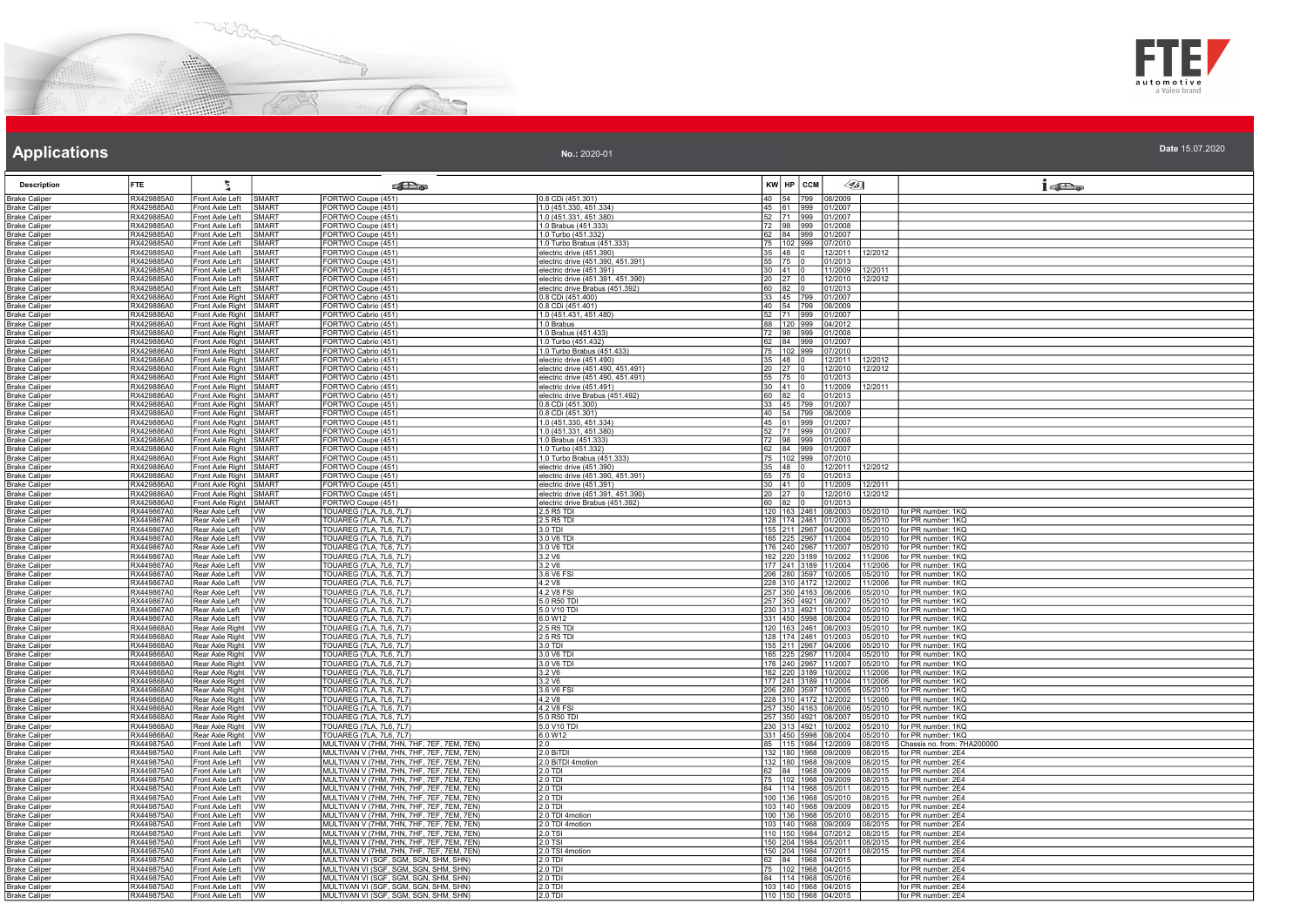



| Date 15.07.2020<br>No.: 2020-01 |
|---------------------------------|
|---------------------------------|

| <b>Description</b>                            | FTE.                     | ÷.                                           | <b>Extra</b>                                                                                                                                                       | KW HP CCM<br>$\llap{65}$                                               | 1522                                             |
|-----------------------------------------------|--------------------------|----------------------------------------------|--------------------------------------------------------------------------------------------------------------------------------------------------------------------|------------------------------------------------------------------------|--------------------------------------------------|
| <b>Brake Caliper</b>                          | RX449875A0               | Front Axle Left VW                           | MULTIVAN VI (SGF, SGM, SGN, SHM, SHN)<br>2.0 TDI                                                                                                                   | 132 180 1968 04/2015                                                   | for PR number: 2E4                               |
| Brake Caliper                                 | RX449875A0               | Front Axle Left                              | MULTIVAN VI (SGF, SGM, SGN, SHM, SHN)<br>lvw.<br>2.0 TDI                                                                                                           | 150 204 1968 06/2015                                                   | for PR number: 2E4                               |
| <b>Brake Caliper</b>                          | RX449875A0               | Front Axle Left VW                           | MULTIVAN VI (SGF, SGM, SGN, SHM, SHN)<br>2.0 TDI 4motion                                                                                                           | 103 140 1968 06/2015                                                   | for PR number: 2E4                               |
| <b>Brake Caliper</b>                          | RX449875A0               | Front Axle Left   VW                         | MULTIVAN VI (SGF, SGM, SGN, SHM, SHN)<br>2.0 TDI 4motion                                                                                                           | 110 150 1968 08/2015                                                   | for PR number: 2E4                               |
| <b>Brake Caliper</b>                          | RX449875A0<br>RX449875A0 | Front Axle Left   VW<br>Front Axle Left VW   | MULTIVAN VI (SGF, SGM, SGN, SHM, SHN)<br>2.0 TDI 4motion<br>2.0 TDI 4motion                                                                                        | 132 180 1968 06/2015<br>150 204 1968 06/2015                           | for PR number: 2E4<br>for PR number: 2E4         |
| <b>Brake Caliper</b><br><b>Brake Caliper</b>  | RX449875A0               | Front Axle Left                              | MULTIVAN VI (SGF, SGM, SGN, SHM, SHN)<br>lvw<br>2.0 TSI                                                                                                            | 110 150 1984 04/2015                                                   | for PR number: 2E4                               |
| Brake Caliper                                 | RX449875A0               | Front Axle Left   VW                         | MULTIVAN VI (SGF, SGM, SGN, SHM, SHN)<br>MULTIVAN VI (SGF, SGM, SGN, SHM, SHN)<br>2.0 TSI                                                                          | 150 204 1984 04/2015                                                   | for PR number: 2E4                               |
| <b>Brake Caliper</b>                          | RX449875A0               | Front Axle Left VW                           | MULTIVAN VI (SGF, SGM, SGN, SHM, SHN)<br>2.0 TSI 4motion                                                                                                           | 150 204 1984 06/2015                                                   | for PR number: 2E4                               |
| <b>Brake Caliper</b>                          | RX449875A0               | Front Axle Left VW                           | TRANSPORTER V Box (7HA, 7HH, 7EA, 7EH)<br>2.0                                                                                                                      | 85 115 1984 12/2009 08/2015                                            | Chassis no. from: 7HA200000                      |
| Brake Caliper                                 | RX449875A0               | Front Axle Left                              | TRANSPORTER V Box (7HA, 7HH, 7EA, 7EH)<br>20 BiFuel<br><b>IVW</b>                                                                                                  | 85 115 1984 05/2011 08/2015                                            | Chassis no. from: 7HA200000                      |
| <b>Brake Caliper</b>                          | RX449875A0               | Front Axle Left                              | TRANSPORTER V Box (7HA, 7HH, 7EA, 7EH)<br>2.0 BITDI<br>Ivw                                                                                                         | 132 180 1968 09/2009<br>08/2015                                        | for PR number: 2E4                               |
| <b>Brake Caliper</b>                          | RX449875A0               | Front Axle Left                              | <b>IVW</b><br>TRANSPORTER V Box (7HA, 7HH, 7EA, 7EH)<br>2.0 BiTDI 4motion                                                                                          | 132  180  1968  09/2009<br>08/2015                                     | for PR number: 2E4                               |
| <b>Brake Caliper</b>                          | RX449875A0               | Front Axle Left                              | $\overline{\mathsf{I}^{\mathsf{vw}}}$<br>TRANSPORTER V Box (7HA, 7HH, 7EA, 7EH)<br>$2.0$ TDI                                                                       | 62 84 1968 09/2009<br>08/2015                                          | for PR number: 2E4                               |
| <b>Brake Caliper</b>                          | RX449875A0               | Front Axle Left   VW                         | TRANSPORTER V Box (7HA, 7HH, 7EA, 7EH)<br>2.0 TDI                                                                                                                  | 75 102 1968 09/2009<br>08/2015                                         | for PR number: 2E4                               |
| <b>Brake Caliper</b><br><b>Brake Caliper</b>  | RX449875A0<br>RX449875A0 | Front Axle Left   VW<br>Front Axle Left VW   | TRANSPORTER V Box (7HA, 7HH, 7EA, 7EH)<br>2.0 TDI<br>TRANSPORTER V Box (7HA, 7HH, 7EA, 7EH)<br>$2.0$ TDI                                                           | 84   114   1968   05/2011   08/2015<br>100 136 1968 05/2010<br>08/2015 | for PR number: 2E4<br>for PR number: 2E4         |
| <b>Brake Caliper</b>                          | RX449875A0               | Front Axle Left VW                           | TRANSPORTER V Box (7HA, 7HH, 7EA, 7EH)<br>2.0 TDI                                                                                                                  | 103 140 1968 09/2009                                                   | 08/2015 for PR number: 2E4                       |
| <b>Brake Caliper</b>                          | RX449875A0               | Front Axle Left   VW                         | TRANSPORTER V Box (7HA, 7HH, 7EA, 7EH)<br>2.0 TDI 4motion                                                                                                          | 100 136 1968 05/2010<br>08/2015                                        | for PR number: 2E4                               |
| <b>Brake Caliper</b>                          | RX449875A0               | Front Axle Left VW                           | TRANSPORTER V Box (7HA, 7HH, 7EA, 7EH)<br>2.0 TDI 4motion                                                                                                          | 103 140 1968 09/2009<br>08/2015                                        | for PR number: 2E4                               |
| <b>Brake Caliper</b>                          | RX449875A0               | Front Axle Left                              | <b>I</b> VW<br>TRANSPORTER V Box (7HA, 7HH, 7EA, 7EH)<br>2.0 TSI                                                                                                   | 110 150 1984 07/2012<br>08/2015                                        | for PR number: 2E4                               |
| <b>Brake Caliper</b>                          | RX449875A0               | Front Axle Left VW                           | TRANSPORTER V Box (7HA, 7HH, 7EA, 7EH)<br>20 TSI                                                                                                                   | 150 204 1984 05/2011 08/2015                                           | for PR number: 2E4                               |
| <b>Brake Caliper</b>                          | RX449875A0               | Front Axle Left                              | TRANSPORTER V Box (7HA, 7HH, 7EA, 7EH)<br>2.0 TSI 4motion<br><b>I</b> w                                                                                            | 150 204 1984 07/2011<br>08/2015                                        | for PR number: 2E4                               |
| Brake Caliper                                 | RX449875A0               | Front Axle Left                              | TRANSPORTER V Bus (7HB, 7HJ, 7EB, 7EJ, 7EF, 7EG, 7HF, 7<br>lvw                                                                                                     | 85 115 1984 11/2003<br>08/2015                                         | for PR number: 2E4                               |
| <b>Brake Caliper</b>                          | RX449875A0               | Front Axle Left VW                           | TRANSPORTER V Bus (7HB, 7HJ, 7EB, 7EJ, 7EF, 7EG, 7HF, 7E 2.0 BITD)                                                                                                 | 132 180 1968 09/2009 08/2015 for PR number: 2E4                        |                                                  |
| <b>Brake Caliper</b>                          | RX449875A0               | Front Axle Left   VW                         | TRANSPORTER V Bus (7HB, 7HJ, 7EB, 7EJ, 7EF, 7EG, 7HF, 7E 2.0 BITDI 4motion                                                                                         | 132 180 1968 09/2009<br>08/2015                                        | for PR number: 2E4                               |
| <b>Brake Caliper</b>                          | RX449875A0<br>RX449875A0 | Front Axle Left   VW                         | TRANSPORTER V Bus (7HB, 7HJ, 7EB, 7EJ, 7EF, 7EG, 7HF, 7E 2.0 TDI                                                                                                   | 62 84 1968 09/2009 08/2015                                             | for PR number: 2E4<br>for PR number: 2E4         |
| <b>Brake Caliper</b>                          | RX449875A0               | Front Axle Left VW<br>Front Axle Left        | <u>TRANSPORTER V Bus (7HB, 7HJ, 7EB, 7EJ, 7EF, 7EG, 7HF, 7E<math>\vert</math>2.0 TDI</u><br>TRANSPORTER V Bus (7HB, 7HJ, 7EB, 7EJ, 7EF, 7EG, 7HF, 7E<br><b>IVW</b> | 75 102 1968 09/2009 08/2015<br>84 114 1968 05/2011<br>08/2015          | for PR number: 2E4                               |
| Brake Caliper<br>Brake Caliper                | RX449875A0               | Front Axle Left VW                           | TRANSPORTER V Bus (7HB, 7HJ, 7EB, 7EJ, 7EF, 7EG, 7HF, 7E 2.0 TDI                                                                                                   | 100 136 1968 05/2010 08/2015 for PR number: 2E4                        |                                                  |
| <b>Brake Caliper</b>                          | RX449875A0               | Front Axle Left VW                           | TRANSPORTER V Bus (7HB, 7HJ, 7EB, 7EJ, 7EF, 7EG, 7HF, 7E 2.0 TDI                                                                                                   | 103 140 1968 09/2009<br>08/2015                                        | for PR number: 2E4                               |
| <b>Brake Caliper</b>                          | RX449875A0               | Front Axle Left VW                           | TRANSPORTER V Bus (7HB, 7HJ, 7EB, 7EJ, 7EF, 7EG, 7HF, 7E 2.0 TDI 4motion                                                                                           | 100   136   1968   05/2010   08/2015   for PR number: 2E4              |                                                  |
| Brake Caliper                                 | RX449875A0               | Front Axle Left                              | TRANSPORTER V Bus (7HB, 7HJ, 7EB, 7EJ, 7EF, 7EG, 7HF, 7E 2.0 TDI 4motion<br>Ivw                                                                                    | 103 140 1968 09/2009<br>08/2015                                        | for PR number: 2E4                               |
| <b>Brake Caliper</b>                          | RX449875A0               | Front Axle Left                              | TRANSPORTER V Bus (7HB, 7HJ, 7EB, 7EJ, 7EF, 7EG, 7HF, 7E 2.0 TSI<br>Ivw                                                                                            | 110 150 1984 07/2012<br>08/2015                                        | for PR number: 2E4                               |
| <b>Brake Caliper</b>                          | RX449875A0               | Front Axle Left                              | lvw<br>TRANSPORTER V Bus (7HB, 7HJ, 7EB, 7EJ, 7EF, 7EG, 7HF, 7E 2.0 TSI                                                                                            | 150 204 1984 05/2011<br>08/2015                                        | for PR number: 2E4                               |
| <b>Brake Caliper</b>                          | RX449875A0               | Front Axle Left                              | TRANSPORTER V Bus (7HB, 7HJ, 7EB, 7EJ, 7EF, 7EG, 7HF, 7E 2.0 TSI 4motion<br><b>I</b> W                                                                             | 150 204 1984 07/2011<br>08/2015                                        | for PR number: 2E4                               |
| <b>Brake Caliper</b>                          | RX449875A0               | Front Axle Left   VW                         | TRANSPORTER V Platform/Chassis (7JD, 7JE, 7JL, 7JY, 7JZ, 7F 2.0                                                                                                    | 85   115   1984   11/2003<br>05/2013                                   | for PR number: 2E4                               |
| <b>Brake Caliper</b>                          | RX449875A0               | Front Axle Left   VW<br>Front Axle Left   VW | TRANSPORTER V Platform/Chassis (7JD, 7JE, 7JL, 7JY, 7JZ, 7F 2.0 BITDI                                                                                              | 132  180  1968  09/2009<br>08/2015                                     | for PR number: 2E4                               |
| <u> Brake Caliper</u><br><b>Brake Caliper</b> | RX449875A0<br>RX449875A0 | Front Axle Left   VW                         | TRANSPORTER V Platform/Chassis (7JD, 7JE, 7JL, 7JY, 7JZ, 7F 2.0 BITDI 4motion                                                                                      | 132 180 1968 09/2009<br>08/2015<br>62 84 1968 09/2009<br>08/2015       | for PR number: 2E4<br>for PR number: 2E4         |
| <b>Brake Caliper</b>                          | RX449875A0               | Front Axle Left VW                           | TRANSPORTER V Platform/Chassis (7JD, 7JE, 7JL, 7JY, 7JZ, 7F 2.0 TDI<br>TRANSPORTER V Platform/Chassis (7JD, 7JE, 7JL, 7JY, 7JZ, 7F 2.0 TDI                         | 75 102 1968 09/2009 08/2015                                            | for PR number: 2E4                               |
| <b>Brake Caliper</b>                          | RX449875A0               | Front Axle Left VW                           | TRANSPORTER V Platform/Chassis (7JD, 7JE, 7JL, 7JY, 7JZ, 7F 2.0 TDI                                                                                                | 84 114 1968 05/2011<br>08/2015                                         | for PR number: 2E4                               |
| <b>Brake Caliper</b>                          | RX449875A0               | Front Axle Left                              | TRANSPORTER V Platform/Chassis (7JD, 7JE, 7JL, 7JY, 7JZ, 7F 2.0 TDI<br>Ivw                                                                                         | 100 136 1968 05/2010<br>08/2015                                        | for PR number: 2E4                               |
| Brake Caliper                                 | RX449875A0               | Front Axle Left   VW                         | TRANSPORTER V Platform/Chassis (7JD, 7JE, 7JL, 7JY, 7JZ, 7F 2.0 TDI                                                                                                | 103 140 1968 09/2009 08/2015                                           | for PR number: 2E4                               |
| <b>Brake Caliper</b>                          | RX449875A0               | Front Axle Left                              | TRANSPORTER V Platform/Chassis (7JD, 7JE, 7JL, 7JY, 7JZ, 7F 2.0 TDI 4motion<br>Ivw                                                                                 | 100 136 1968 05/2010<br>08/2015                                        | for PR number: 2E4                               |
| Brake Caliper                                 | RX449875A0               | Front Axle Left                              | <b>WW</b><br>TRANSPORTER V Platform/Chassis (7JD, 7JE, 7JL, 7JY, 7JZ, 7F 2.0 TDI 4motion                                                                           | 103 140 1968 09/2009<br>08/2015                                        | for PR number: 2E4                               |
| <b>Brake Caliper</b>                          | RX449875A0               | Front Axle Left VW                           | TRANSPORTER V Platform/Chassis (7JD, 7JE, 7JL, 7JY, 7JZ, 7F 2.0 TSI                                                                                                | 110 150 1984 07/2012 08/2015                                           | for PR number: 2E4                               |
| <b>Brake Caliper</b><br><b>Brake Caliper</b>  | RX449875A0<br>RX449875A0 | Front Axle Left   VW<br>Front Axle Left   VW | TRANSPORTER VI Box (SGA, SGH, SHA, SHH)<br>2.0 TDI<br>TRANSPORTER VI Box (SGA, SGH, SHA, SHH)<br>2.0 TDI                                                           | 62 84 1968 04/2015<br>06/2016<br>75   102   1968   04/2015             | for PR number: 2E4<br>for PR number: 2E4         |
| Brake Caliper                                 | RX449875A0               | Front Axle Left   VW                         | TRANSPORTER VI Box (SGA, SGH, SHA, SHH)<br>2.0 TDI                                                                                                                 | 84 114 1968 05/2016                                                    | for PR number: 2E4                               |
| <b>Brake Caliper</b>                          | RX449875A0               | Front Axle Left   VW                         | TRANSPORTER VI Box (SGA, SGH, SHA, SHH)<br>2.0 TDI                                                                                                                 | 103 140 1968 04/2015                                                   | for PR number: 2E4                               |
| <b>Brake Caliper</b>                          | RX449875A0               | Front Axle Left   VW                         | TRANSPORTER VI Box (SGA, SGH, SHA, SHH)<br>2.0 TDI                                                                                                                 | 110 150 1968 04/2015                                                   | for PR number: 2E4                               |
| <b>Brake Caliper</b>                          | RX449875A0               | Front Axle Left   VW                         | TRANSPORTER VI Box (SGA, SGH, SHA, SHH)<br>$2.0$ TDI                                                                                                               | 132 180 1968 04/2015                                                   | for PR number: 2E4                               |
| <b>Brake Caliper</b>                          | RX449875A0               | Front Axle Left VW                           | TRANSPORTER VI Box (SGA, SGH, SHA, SHH)<br>2.0 TDI                                                                                                                 | 150 204 1968 06/2015                                                   | for PR number: 2E4                               |
| Brake Caliper                                 | RX449875A0               | Front Axle Left                              | TRANSPORTER VI Box (SGA, SGH, SHA, SHH)<br>lvw.<br>2.0 TDI 4motion                                                                                                 | 103 140 1968 06/2015                                                   | for PR number: 2E4                               |
| <b>Brake Caliper</b>                          | RX449875A0               | Front Axle Left                              | TRANSPORTER VI Box (SGA, SGH, SHA, SHH)<br>2.0 TDI 4motion<br>Ivw                                                                                                  | 110 150 1968 08/2015                                                   | for PR number: 2E4                               |
| <b>Brake Caliper</b><br><b>Brake Caliper</b>  | RX449875A0<br>RX449875A0 | Front Axle Left<br>Front Axle Left           | TRANSPORTER VI Box (SGA, SGH, SHA, SHH)<br>2.0 TDI 4motion<br>Ivw<br>TRANSPORTER VI Box (SGA, SGH, SHA, SHH)<br><b>W</b><br>2.0 TDI 4motion                        | 132 180 1968 06/2015<br>150 204 1968 06/2015                           | for PR number: 2E4<br>for PR number: 2E4         |
| <b>Brake Caliper</b>                          | RX449875A0               | Front Axle Left VW                           | TRANSPORTER VI Box (SGA, SGH, SHA, SHH)<br>2.0 TSI                                                                                                                 | 110 150 1984 04/2015                                                   | for PR number: 2E4                               |
| <b>Brake Caliper</b>                          | RX449875A0               | Front Axle Left   VW                         | TRANSPORTER VI Box (SGA, SGH, SHA, SHH)<br>2.0 TSI                                                                                                                 | 150 204 1984 04/2015                                                   | for PR number: 2E4                               |
| Brake Caliper                                 | RX449875A0               | Front Axle Left   VW                         | TRANSPORTER VI Box (SGA, SGH, SHA, SHH)<br>2.0 TSI 4motion                                                                                                         | 150 204 1984 06/2015                                                   | for PR number: 2E4                               |
| <b>Brake Caliper</b>                          | RX449875A0               | Front Axle Left VW                           | TRANSPORTER VI Bus (SGB, SGG, SGJ, SGC, SHB, SHJ, SHC) 2.0 TDI<br>TRANSPORTER VI Bus (SGB, SGG, SGJ, SGC, SHB, SHJ, SHC) 2.0 TDI                                   |                                                                        | for PR number: 2E4                               |
| <b>Brake Caliper</b>                          | RX449875A0               | Front Axle Left   VW                         |                                                                                                                                                                    | 62 84 1968 04/2015<br>75 102 1968 04/2015                              | for PR number: 2E4                               |
| <b>Brake Caliper</b>                          | RX449875A0               | Front Axle Left VW                           | TRANSPORTER VI Bus (SGB, SGG, SGJ, SGC, SHB, SHJ, SHC) 2.0 TDI                                                                                                     | 84 114 1968 05/2016                                                    | for PR number: 2E4                               |
| <b>Brake Caliper</b>                          | RX449875A0               | Front Axle Left                              | TRANSPORTER VI Bus (SGB, SGG, SGJ, SGC, SHB, SHJ, SHC) 2.0 TDI<br><b>I</b> w                                                                                       | 103 140 1968 04/2015                                                   | for PR number: 2E4                               |
| Brake Caliper                                 | RX449875A0<br>RX449875A0 | Front Axle Left<br>Front Axle Left           | <b>IVW</b><br>TRANSPORTER VI Bus (SGB, SGG, SGJ, SGC, SHB, SHJ, SHC) 2.0 TDI                                                                                       | 110 150 1968 04/2015                                                   | for PR number: 2E4<br>for PR number: 2E4         |
| <b>Brake Caliper</b><br><b>Brake Caliper</b>  | RX449875A0               | ront Axle Left                               | TRANSPORTER VI Bus (SGB, SGG, SGJ, SGC, SHB, SHJ, SHC) 2.0 TDI<br>lvw<br><b>Ivw</b>                                                                                | 132 180 1968 04/2015<br>150 204 1968 06/2015                           | for PR number: 2E4                               |
| <b>Brake Caliper</b>                          | RX449875A0               | Front Axle Left VW                           | TRANSPORTER VI Bus (SGB, SGG, SGJ, SGC, SHB, SHJ, SHC 2.0 TDI<br>TRANSPORTER VI Bus (SGB, SGG, SGJ, SGC, SHB, SHJ, SHC 2.0 TDI 4motion                             | 103 140 1968 06/2015                                                   | for PR number: 2E4                               |
| <b>Brake Caliper</b>                          | RX449875A0               | Front Axle Left   VW                         | TRANSPORTER VI Bus (SGB, SGG, SGJ, SGC, SHB, SHJ, SHC) 2.0 TDI 4motion                                                                                             | 110 150 1968 08/2015                                                   | for PR number: 2E4                               |
| <b>Brake Caliper</b>                          | RX449875A0               | Front Axle Left   VW                         | TRANSPORTER VI Bus (SGB, SGG, SGJ, SGC, SHB, SHJ, SHC) 2.0 TDI 4motion                                                                                             | 132   180   1968   06/2015                                             | for PR number: 2E4                               |
| Brake Caliper                                 | RX449875A0               | Front Axle Left VW                           | TRANSPORTER VI Bus (SGB, SGG, SGJ, SGC, SHB, SHJ, SHC) 2.0 TDI 4motion                                                                                             | 150 204 1968 06/2015                                                   | for PR number: 2E4                               |
| <b>Brake Caliper</b>                          | RX449875A0               | Front Axle Left VW                           | TRANSPORTER VI Bus (SGB, SGG, SGJ, SGC, SHB, SHJ, SHC) 2.0 TSI                                                                                                     | 110 150 1984 04/2015                                                   | for PR number: 2E4                               |
| <b>Brake Caliper</b>                          | RX449875A0               | Front Axle Left                              | TRANSPORTER VI Bus (SGB, SGG, SGJ, SGC, SHB, SHJ, SHC) 2.0 TSI<br><b>IVW</b>                                                                                       | 150 204 1984 04/2015                                                   | for PR number: 2E4                               |
| <b>Brake Caliper</b>                          | RX449875A0               | Front Axle Left VW                           | TRANSPORTER VI Bus (SGB, SGG, SGJ, SGC, SHB, SHJ, SHC) 2.0 TSI 4motion<br>TRANSPORTER VI Platform/Chassis (SFD, SFE, SFL, SFZ, SJD, 2.0 TDI<br><b>I</b> W          | 150 204 1984 06/2015<br>62 84 1968 04/2015                             | for PR number: 2E4<br>06/2016 for PR number: 2E4 |
| <b>Brake Caliper</b><br><b>Brake Caliper</b>  | RX449875A0<br>RX449875A0 | Front Axle Left<br>Front Axle Left           | TRANSPORTER VI Platform/Chassis (SFD, SFE, SFL, SFZ, SJD, 2.0 TDI<br><b>IVW</b>                                                                                    | 75 102 1968 04/2015                                                    | for PR number: 2E4                               |
| <b>Brake Caliper</b>                          | RX449875A0               | Front Axle Left WW                           | TRANSPORTER VI Platform/Chassis (SFD, SFE, SFL, SFZ, SJD, 2.0 TDI                                                                                                  | 84 114 1968 05/2016                                                    | for PR number: 2E4                               |
| <b>Brake Caliper</b>                          | RX449875A0               | Front Axle Left VW                           | TRANSPORTER VI Platform/Chassis (SFD, SFE, SFL, SFZ, SJD, 2.0 TDI                                                                                                  | 103 140 1968 04/2015                                                   | for PR number: 2E4                               |
|                                               |                          |                                              |                                                                                                                                                                    |                                                                        |                                                  |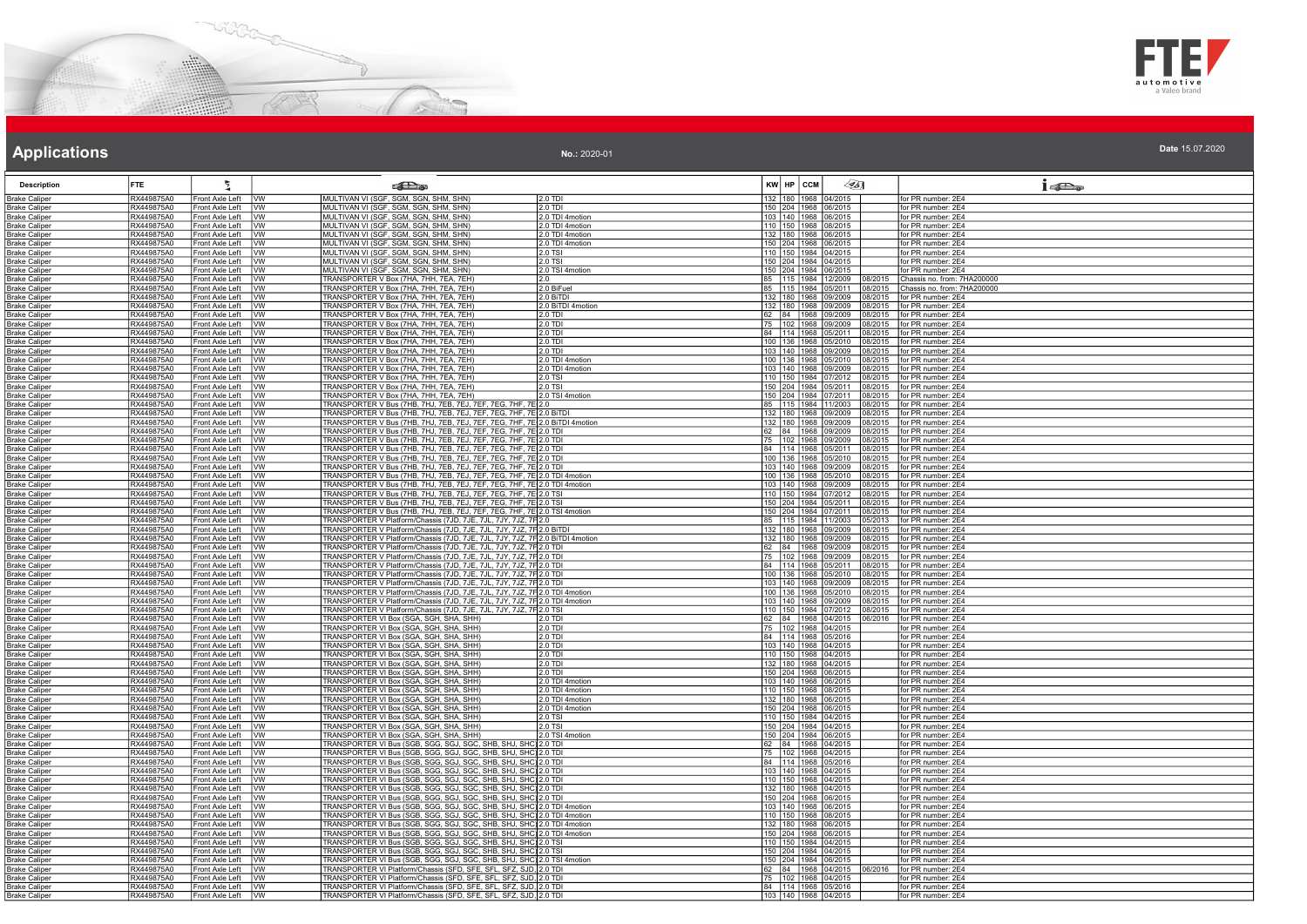



| No.: 2020-01 | Date 15.07.2020 |
|--------------|-----------------|
|              |                 |

| <b>Description</b>                           | <b>FTE</b>               |                                              | <b>SEL</b> as                                                                                                                                          |                            | $\llap{0.1cm}$<br>KW HP CCM                                                              | $1 - 5$                                            |
|----------------------------------------------|--------------------------|----------------------------------------------|--------------------------------------------------------------------------------------------------------------------------------------------------------|----------------------------|------------------------------------------------------------------------------------------|----------------------------------------------------|
| <b>Brake Caliper</b>                         | RX449875A0               | Front Axle Left<br><b>IVW</b>                | TRANSPORTER VI Platform/Chassis (SFD, SFE, SFL, SFZ, SJD, 2.0 TD                                                                                       |                            | 110<br>1968 08/2015                                                                      | for PR number: 2E4                                 |
| Brake Caliper                                | RX449875A0               | Front Axle Left VW                           | TRANSPORTER VI Platform/Chassis (SED, SEE, SEL, SEZ, SJD, 2.0 TD)                                                                                      |                            | 132 180 1968 04/2015                                                                     | for PR number: 2F4                                 |
| <b>Brake Caliper</b>                         | RX449875A0<br>RX449875A0 | Front Axle Left VW                           | TRANSPORTER VI Platform/Chassis (SFD, SFE, SFL, SFZ, SJD, 2.0 TDI                                                                                      |                            | 150 204 1968 05/2016                                                                     | for PR number: 2E4                                 |
| <b>Brake Caliper</b><br><b>Brake Caliper</b> | RX449875A0               | Front Axle Left   VW<br>Front Axle Left   VW | TRANSPORTER VI Platform/Chassis (SFD, SFE, SFL, SFZ, SJD, 2.0 TDI 4motion<br>TRANSPORTER VI Platform/Chassis (SFD, SFE, SFL, SFZ, SJD, 2.0 TDI 4motion |                            | 103 140 1968 06/2015<br>110 150 1968 05/2016                                             | for PR number: 2E4<br>for PR number: 2E4           |
| <b>Brake Caliper</b>                         | RX449875A0               | Front Axle Left   VW                         | TRANSPORTER VI Platform/Chassis (SFD, SFE, SFL, SFZ, SJD, 2.0 TDI 4motion                                                                              |                            | 132 180 1968 06/2015                                                                     | for PR number: 2E4                                 |
| Brake Caliper                                | RX449875A0               | Front Axle Left   VW                         | TRANSPORTER VI Platform/Chassis (SFD, SFE, SFL, SFZ, SJD, 2.0 TDI 4motion                                                                              |                            | 150 204 1968 05/2016                                                                     | for PR number: 2E4                                 |
| <b>Brake Caliper</b>                         | RX449875A0               | Front Axle Left   VW                         | TRANSPORTER VI Platform/Chassis (SFD, SFE, SFL, SFZ, SJD, 2.0 TSI                                                                                      |                            | 110 150 1984 04/2015                                                                     | for PR number: 2E4                                 |
| <b>Brake Caliper</b>                         | RX449876A0               | Front Axle Right VW                          | MULTIVAN V (7HM, 7HN, 7HF, 7EF, 7EM, 7EN)                                                                                                              | 2.0                        | 85 115 1984 12/2009<br>08/2015                                                           | Chassis no. from: 7HA200000                        |
| <b>Brake Caliper</b>                         | RX449876A0               | Front Axle Right VW                          | MULTIVAN V (7HM, 7HN, 7HF, 7EF, 7EM, 7EN)                                                                                                              | 2.0 BiTDI                  | 132 180 1968 09/2009                                                                     | 08/2015   for PR number: 2E4                       |
| <b>Brake Caliper</b>                         | RX449876A0               | Front Axle Right   VW                        | MULTIVAN V (7HM, 7HN, 7HF, 7EF, 7EM, 7EN)                                                                                                              | 2.0 BiTDI 4motion          | 132 180 1968 09/2009<br>08/2015                                                          | for PR number: 2E4                                 |
| <b>Brake Caliper</b>                         | RX449876A0               | Front Axle Right VW                          | MULTIVAN V (7HM, 7HN, 7HF, 7EF, 7EM, 7EN)                                                                                                              | 2.0 TDI                    | 62 84 1968 09/2009<br>08/2015                                                            | for PR number: 2E4                                 |
| <b>Brake Caliper</b><br><b>Brake Caliper</b> | RX449876A0<br>RX449876A0 | Front Axle Right   VW<br>Front Axle Right VW | MULTIVAN V (7HM, 7HN, 7HF, 7EF, 7EM, 7EN)<br>MULTIVAN V (7HM, 7HN, 7HF, 7EF, 7EM, 7EN)                                                                 | 2.0 TDI<br>$2.0$ TDI       | 75 102 1968 09/2009<br>08/2015<br>84 114 1968 05/2011<br>08/2015                         | for PR number: 2E4<br>for PR number: 2E4           |
| <b>Brake Caliper</b>                         | RX449876A0               | Front Axle Right VW                          | MULTIVAN V (7HM, 7HN, 7HF, 7EF, 7EM, 7EN)                                                                                                              | 2.0 TDI                    | 100 136 1968 05/2010<br>08/2015                                                          | for PR number: 2E4                                 |
| <b>Brake Caliper</b>                         | RX449876A0               | Front Axle Right VW                          | MULTIVAN V (7HM, 7HN, 7HF, 7EF, 7EM, 7EN)                                                                                                              | 2.0 TDI                    | 103 140 1968 09/2009<br>08/2015                                                          | for PR number: 2E4                                 |
| <b>Brake Caliper</b>                         | RX449876A0               | Front Axle Right   VW                        | MULTIVAN V (7HM, 7HN, 7HF, 7EF, 7EM, 7EN)                                                                                                              | 2.0 TDI 4motion            | 100 136 1968 05/2010<br>08/2015                                                          | for PR number: 2E4                                 |
| <b>Brake Caliper</b>                         | RX449876A0               | Front Axle Right VW                          | MULTIVAN V (7HM, 7HN, 7HF, 7EF, 7EM, 7EN)                                                                                                              | 2.0 TDI 4motion            | 103 140 1968 09/2009<br>08/2015                                                          | for PR number: 2E4                                 |
| <b>Brake Caliper</b>                         | RX449876A0               | Front Axle Right VW                          | MULTIVAN V (7HM, 7HN, 7HF, 7EF, 7EM, 7EN)                                                                                                              | $2.0$ TSI                  | 110 150 1984 07/2012                                                                     | 08/2015 for PR number: 2E4                         |
| <b>Brake Caliper</b>                         | RX449876A0               | Front Axle Right VW                          | MULTIVAN V (7HM, 7HN, 7HF, 7EF, 7EM, 7EN)                                                                                                              | 2.0 TSI                    | 150 204 1984 05/2011<br>08/2015                                                          | for PR number: 2E4                                 |
| <b>Brake Caliper</b>                         | RX449876A0               | Front Axle Right VW                          | MULTIVAN V (7HM, 7HN, 7HF, 7EF, 7EM, 7EN)                                                                                                              | 2.0 TSI 4motion            | 150 204 1984 07/2011                                                                     | 08/2015   for PR number: 2E4                       |
| <b>Brake Caliper</b>                         | RX449876A0               | Front Axle Right   VW                        | MULTIVAN VI (SGF, SGM, SGN, SHM, SHN)                                                                                                                  | 2.0 TDI                    | 62 84 1968 04/2015                                                                       | for PR number: 2F4                                 |
| <b>Brake Caliper</b>                         | RX449876A0<br>RX449876A0 | Front Axle Right VW                          | MULTIVAN VI (SGF, SGM, SGN, SHM, SHN)<br>MULTIVAN VI (SGF, SGM, SGN, SHM, SHN)                                                                         | 2.0 TD<br>2.0 TDI          | 75 102 1968 04/2015                                                                      | for PR number: 2E4                                 |
| <b>Brake Caliper</b><br><b>Brake Caliper</b> | RX449876A0               | Front Axle Right   VW<br>Front Axle Right WW | MULTIVAN VI (SGF, SGM, SGN, SHM, SHN)                                                                                                                  | $2.0$ TDI                  | 84 114 1968 05/2016<br>103 140 1968 04/2015                                              | for PR number: 2E4<br>for PR number: 2E4           |
| <b>Brake Caliper</b>                         | RX449876A0               | Front Axle Right VW                          | MULTIVAN VI (SGF, SGM, SGN, SHM, SHN)                                                                                                                  | 2.0 TDI                    | 110 150 1968 04/2015                                                                     | for PR number: 2E4                                 |
| <b>Brake Caliper</b>                         | RX449876A0               | Front Axle Right   VW                        | MULTIVAN VI (SGF, SGM, SGN, SHM, SHN)                                                                                                                  | 2.0 TDI                    | 132 180 1968 04/2015                                                                     | for PR number: 2E4                                 |
| <b>Brake Caliper</b>                         | RX449876A0               | Front Axle Right VW                          | MULTIVAN VI (SGF, SGM, SGN, SHM, SHN)                                                                                                                  | 2.0 TDI                    | 150 204 1968 06/2015                                                                     | for PR number: 2E4                                 |
| <b>Brake Caliper</b>                         | RX449876A0               | Front Axle Right VW                          | MULTIVAN VI (SGF, SGM, SGN, SHM, SHN)                                                                                                                  | 2.0 TDI 4motion            | 103 140 1968 06/2015                                                                     | for PR number: 2E4                                 |
| <b>Brake Caliper</b>                         | RX449876A0               | Front Axle Right VW                          | MULTIVAN VI (SGF, SGM, SGN, SHM, SHN)                                                                                                                  | 2.0 TDI 4motion            | 110 150 1968 08/2015                                                                     | for PR number: 2E4                                 |
| <b>Brake Caliper</b>                         | RX449876A0               | Front Axle Right   VW                        | MULTIVAN VI (SGF, SGM, SGN, SHM, SHN)                                                                                                                  | 2.0 TDI 4motion            | 132 180 1968 06/2015                                                                     | for PR number: 2E4                                 |
| <b>Brake Caliper</b>                         | RX449876A0<br>RX449876A0 | Front Axle Right   VW                        | MULTIVAN VI (SGF, SGM, SGN, SHM, SHN)                                                                                                                  | 2.0 TDI 4motion            | 150 204 1968 06/2015<br>110 150 1984 04/2015                                             | for PR number: 2E4<br>for PR number: 2E4           |
| <b>Brake Caliper</b><br><b>Brake Caliper</b> | RX449876A0               | Front Axle Right VW<br>Front Axle Right VW   | MULTIVAN VI (SGF, SGM, SGN, SHM, SHN)<br>MULTIVAN VI (SGF, SGM, SGN, SHM, SHN)                                                                         | 2.0 TSI<br>2.0 TSI         | 150 204 1984 04/2015                                                                     | for PR number: 2E4                                 |
| <b>Brake Caliper</b>                         | RX449876A0               | Front Axle Right VW                          | MULTIVAN VI (SGF, SGM, SGN, SHM, SHN)                                                                                                                  | 2.0 TSI 4motion            | 150 204 1984 06/2015                                                                     | for PR number: 2E4                                 |
| <b>Brake Caliper</b>                         | RX449876A0               | Front Axle Right VW                          | TRANSPORTER V Box (7HA, 7HH, 7EA, 7EH)                                                                                                                 | 2.0                        | 85 115 1984 12/2009<br>08/2015                                                           | Chassis no. from: 7HA200000                        |
| <b>Brake Caliper</b>                         | RX449876A0               | Front Axle Right VW                          | TRANSPORTER V Box (7HA, 7HH, 7EA, 7EH)                                                                                                                 | 2.0 BiFuel                 | 85 115 1984 05/2011                                                                      | 08/2015 Chassis no. from: 7HA200000                |
| <b>Brake Caliper</b>                         | RX449876A0               | Front Axle Right VW                          | TRANSPORTER V Box (7HA, 7HH, 7EA, 7EH)                                                                                                                 | 2.0 BITDI                  | 132  180  1968  09/2009<br>08/2015                                                       | for PR number: 2E4                                 |
| <b>Brake Caliper</b>                         | RX449876A0               | Front Axle Right VW                          | TRANSPORTER V Box (7HA, 7HH, 7EA, 7EH)                                                                                                                 | 2.0 BiTDI 4motion          | 132 180 1968 09/2009<br>08/2015                                                          | for PR number: 2E4                                 |
| <b>Brake Caliper</b>                         | RX449876A0<br>RX449876A0 | Front Axle Right VW<br>Front Axle Right VW   | TRANSPORTER V Box (7HA, 7HH, 7EA, 7EH)<br>TRANSPORTER V Box (7HA, 7HH, 7EA, 7EH)                                                                       | 2.0 TDI<br>2.0 TDI         | 62<br>84 1968 09/2009<br>08/2015<br>75  102  1968  09/2009  08/2015   for PR number: 2E4 | for PR number: 2E4                                 |
| <b>Brake Caliper</b><br><b>Brake Caliper</b> | RX449876A0               | Front Axle Right VW                          | TRANSPORTER V Box (7HA, 7HH, 7EA, 7EH)                                                                                                                 | 2.0 TDI                    | 84 114 1968 05/2011<br>08/2015                                                           | for PR number: 2E4                                 |
| <b>Brake Caliper</b>                         | RX449876A0               | Front Axle Right VW                          | TRANSPORTER V Box (7HA, 7HH, 7EA, 7EH)                                                                                                                 | 2.0 TDI                    | 100 136 1968 05/2010                                                                     | 08/2015 for PR number: 2E4                         |
| <b>Brake Caliper</b>                         | RX449876A0               | Front Axle Right   VW                        | TRANSPORTER V Box (7HA, 7HH, 7EA, 7EH)                                                                                                                 | 2.0 TDI                    | 103 140 1968 09/2009<br>08/2015                                                          | for PR number: 2E4                                 |
| <b>Brake Caliper</b>                         | RX449876A0               | Front Axle Right   VW                        | TRANSPORTER V Box (7HA, 7HH, 7EA, 7EH)                                                                                                                 | 2.0 TDI 4motion            | 100 136 1968 05/2010<br>8/2015                                                           | for PR number: 2E4                                 |
| <b>Brake Caliper</b>                         | RX449876A0               | Front Axle Right VW                          | TRANSPORTER V Box (7HA, 7HH, 7EA, 7EH)                                                                                                                 | 2.0 TDI 4motion            | 103 140 1968 09/2009<br>08/2015                                                          | for PR number: 2E4                                 |
| <b>Brake Caliper</b>                         | RX449876A0               | Front Axle Right VW                          | TRANSPORTER V Box (7HA, 7HH, 7EA, 7EH)<br>TRANSPORTER V Box (7HA, 7HH, 7EA, 7EH)                                                                       | $2.0$ TSI                  | 110 150 1984 07/2012<br>08/2015                                                          | for PR number: 2E4                                 |
| <b>Brake Caliper</b><br><b>Brake Caliper</b> | RX449876A0<br>RX449876A0 | Front Axle Right VW<br>Front Axle Right   VW | TRANSPORTER V Box (7HA, 7HH, 7EA, 7EH)                                                                                                                 | 2.0 TSI<br>2.0 TSI 4motion | 150 204 1984 05/2011<br>08/2015<br>150 204 1984 07/2011<br>08/2015                       | for PR number: 2E4<br>for PR number: 2E4           |
| <b>Brake Caliper</b>                         | RX449876A0               | Front Axle Right   VW                        | TRANSPORTER V Bus (7HB, 7HJ, 7EB, 7EJ, 7EF, 7EG, 7HF, 7E 2.0                                                                                           |                            | 85 115 1984 11/2003<br>08/2015                                                           | for PR number: 2E4                                 |
| <b>Brake Caliper</b>                         | RX449876A0               | Front Axle Right VW                          | TRANSPORTER V Bus (7HB, 7HJ, 7EB, 7EJ, 7EF, 7EG, 7HF, 7E 2.0 BITDI                                                                                     |                            | 132 180 1968 09/2009<br>08/2015                                                          | for PR number: 2E4                                 |
| <b>Brake Caliper</b>                         | RX449876A0               | Front Axle Right   VW                        | TRANSPORTER V Bus (7HB, 7HJ, 7EB, 7EJ, 7EF, 7EG, 7HF, 7E 2.0 BITDI 4motion                                                                             |                            | 132 180 1968 09/2009<br>08/2015                                                          | for PR number: 2E4                                 |
| <b>Brake Caliper</b>                         | RX449876A0               | Front Axle Right   VW                        | TRANSPORTER V Bus (7HB, 7HJ, 7EB, 7EJ, 7EF, 7EG, 7HF, 7E 2.0 TDI                                                                                       |                            | 62 84 1968 09/2009<br>08/2015                                                            | for PR number: 2E4                                 |
| <b>Brake Caliper</b>                         | RX449876A0               | Front Axle Right VW                          | TRANSPORTER V Bus (7HB, 7HJ, 7EB, 7EJ, 7EF, 7EG, 7HF, 7E 2.0 TDI                                                                                       |                            | 75 102 1968 09/2009                                                                      | 08/2015 for PR number: 2E4                         |
| <b>Brake Caliper</b>                         | RX449876A0<br>RX449876A0 | Front Axle Right VW                          | TRANSPORTER V Bus (7HB, 7HJ, 7EB, 7EJ, 7EF, 7EG, 7HF, 7E 2.0 TDI                                                                                       |                            | 84 114 1968 05/2011<br>08/2015<br>08/2015                                                | for PR number: 2E4<br>for PR number: 2E4           |
| <b>Brake Caliper</b>                         | RX449876A0               | Front Axle Right VW<br>Front Axle Right VW   | TRANSPORTER V Bus (7HB, 7HJ, 7EB, 7EJ, 7EF, 7EG, 7HF, 7E 2.0 TDI<br>TRANSPORTER V Bus (7HB, 7HJ, 7EB, 7EJ, 7EF, 7EG, 7HF, 7E 2.0 TDI                   |                            | 100 136 1968 05/2010<br>103 140 1968 09/2009<br>18/2015                                  | for PR number: 2E4                                 |
| Brake Caliper<br><b>Brake Caliper</b>        | RX449876A0               | Front Axle Right VW                          | TRANSPORTER V Bus (7HB, 7HJ, 7EB, 7EJ, 7EF, 7EG, 7HF, 7E 2.0 TDI 4motion                                                                               |                            | 100 136 1968 05/2010<br>08/2015                                                          | for PR number: 2E4                                 |
| <b>Brake Caliper</b>                         | RX449876A0               | Front Axle Right VW                          | TRANSPORTER V Bus (7HB, 7HJ, 7EB, 7EJ, 7EF, 7EG, 7HF, 7E 2.0 TDI 4motion                                                                               |                            | 103 140 1968 09/2009<br>08/2015                                                          | for PR number: 2E4                                 |
| <b>Brake Caliper</b>                         | RX449876A0               | Front Axle Right VW                          | TRANSPORTER V Bus (7HB, 7HJ, 7EB, 7EJ, 7EF, 7EG, 7HF, 7E 2.0 TSI                                                                                       |                            | 110 150 1984 07/2012<br>08/2015                                                          | for PR number: 2E4                                 |
| <b>Brake Caliper</b>                         | RX449876A0               | Front Axle Right   VW                        | TRANSPORTER V Bus (7HB, 7HJ, 7EB, 7EJ, 7EF, 7EG, 7HF, 7E 2.0 TS                                                                                        |                            | 150 204 1984 05/2011<br>08/2015                                                          | for PR number: 2E4                                 |
| <b>Brake Caliper</b>                         | RX449876A0               | Front Axle Right   VW                        | TRANSPORTER V Bus (7HB, 7HJ, 7EB, 7EJ, 7EF, 7EG, 7HF, 7E 2.0 TSI 4motion                                                                               |                            | 150 204 1984 07/2011<br>08/2015                                                          | for PR number: 2E4                                 |
| <b>Brake Caliper</b>                         | RX449876A0               | Front Axle Right VW                          | TRANSPORTER V Platform/Chassis (7JD, 7JE, 7JL, 7JY, 7JZ, 7F2.0                                                                                         |                            | 85 115 1984 11/2003<br>05/2013                                                           | for PR number: 2E4                                 |
| <b>Brake Caliper</b>                         | RX449876A0               | Front Axle Right VW                          | TRANSPORTER V Platform/Chassis (7JD, 7JE, 7JL, 7JY, 7JZ, 7F 2.0 BITDI                                                                                  |                            | 132 180 1968 09/2009<br>08/2015                                                          | for PR number: 2E4                                 |
| <b>Brake Caliper</b><br><b>Brake Caliper</b> | RX449876A0<br>RX449876A0 | Front Axle Right VW<br>Front Axle Right   VW | TRANSPORTER V Platform/Chassis (7JD, 7JE, 7JL, 7JY, 7JZ, 7F 2.0 BiTDI 4motion<br>TRANSPORTER V Platform/Chassis (7JD, 7JE, 7JL, 7JY, 7JZ, 7F 2.0 TDI   |                            | 132 180 1968 09/2009<br>62 84 1968 09/2009<br>08/2015                                    | 08/2015   for PR number: 2E4<br>for PR number: 2E4 |
| <b>Brake Caliper</b>                         | RX449876A0               | Front Axle Right   VW                        | TRANSPORTER V Platform/Chassis (7JD, 7JE, 7JL, 7JY, 7JZ, 7F2.0 TDI                                                                                     |                            | 75   102   1968   09/2009<br>8/2015                                                      | for PR number: 2E4                                 |
| Brake Caliper                                | RX449876A0               | Front Axle Right VW                          | TRANSPORTER V Platform/Chassis (7JD, 7JE, 7JL, 7JY, 7JZ, 7F2.0 TDI                                                                                     |                            | 84 114 1968 05/2011<br>08/2015                                                           | for PR number: 2E4                                 |
| <b>Brake Caliper</b>                         | RX449876A0               | Front Axle Right VW                          | TRANSPORTER V Platform/Chassis (7JD, 7JE, 7JL, 7JY, 7JZ, 7F 2.0 TDI                                                                                    |                            | 100 136 1968 05/2010<br>08/2015                                                          | for PR number: 2E4                                 |
| <b>Brake Caliper</b>                         | RX449876A0               | Front Axle Right VW                          | TRANSPORTER V Platform/Chassis (7JD, 7JE, 7JL, 7JY, 7JZ, 7F 2.0 TDI                                                                                    |                            | 103 140 1968 09/2009<br>08/2015                                                          | for PR number: 2E4                                 |
| <b>Brake Caliper</b>                         | RX449876A0               | Front Axle Right VW                          | TRANSPORTER V Platform/Chassis (7JD, 7JE, 7JL, 7JY, 7JZ, 7F 2.0 TDI 4motion                                                                            |                            | 100 136 1968 05/2010                                                                     | 08/2015   for PR number: 2E4                       |
| <b>Brake Caliper</b>                         | RX449876A0<br>RX449876A0 | Front Axle Right VW<br>Front Axle Right VW   | TRANSPORTER V Platform/Chassis (7JD, 7JE, 7JL, 7JY, 7JZ, 7F 2.0 TDI 4motion<br>TRANSPORTER V Platform/Chassis (7JD, 7JE, 7JL, 7JY, 7JZ, 7F 2.0 TSI     |                            | 103 140 1968 09/2009<br>08/2015<br>110 150 1984 07/2012<br>08/2015                       | for PR number: 2E4<br>for PR number: 2E4           |
| <b>Brake Caliper</b><br><b>Brake Caliper</b> | RX449876A0               | Front Axle Right VW                          | TRANSPORTER VI Box (SGA, SGH, SHA, SHH)                                                                                                                | 2.0 TD                     | 62 84 1968 04/2015<br>06/2016                                                            | for PR number: 2E4                                 |
| <b>Brake Caliper</b>                         | RX449876A0               | Front Axle Right   VW                        | TRANSPORTER VI Box (SGA, SGH, SHA, SHH)                                                                                                                | $2.0$ TDI                  | 75 102 1968 04/2015                                                                      | for PR number: 2E4                                 |
| <b>Brake Caliper</b>                         | RX449876A0               | Front Axle Right   VW                        | TRANSPORTER VI Box (SGA, SGH, SHA, SHH)                                                                                                                | $2.0$ TDI                  | 84 114 1968 05/2016                                                                      | for PR number: 2E4                                 |
| <b>Brake Caliper</b>                         | RX449876A0               | Front Axle Right   VW                        | TRANSPORTER VI Box (SGA, SGH, SHA, SHH)                                                                                                                | 2.0 TDI                    | 103 140 1968 04/2015                                                                     | for PR number: 2E4                                 |
| Brake Caliper                                | RX449876A0               | Front Axle Right   VW                        | TRANSPORTER VI Box (SGA, SGH, SHA, SHH)                                                                                                                | $2.0$ TD                   | 110 150 1968 04/2015                                                                     | for PR number: 2E4                                 |
| <b>Brake Caliper</b>                         | RX449876A0               | Front Axle Right VW                          | TRANSPORTER VI Box (SGA, SGH, SHA, SHH)                                                                                                                | 2.0 TDI                    | 132 180 1968 04/2015                                                                     | for PR number: 2E4                                 |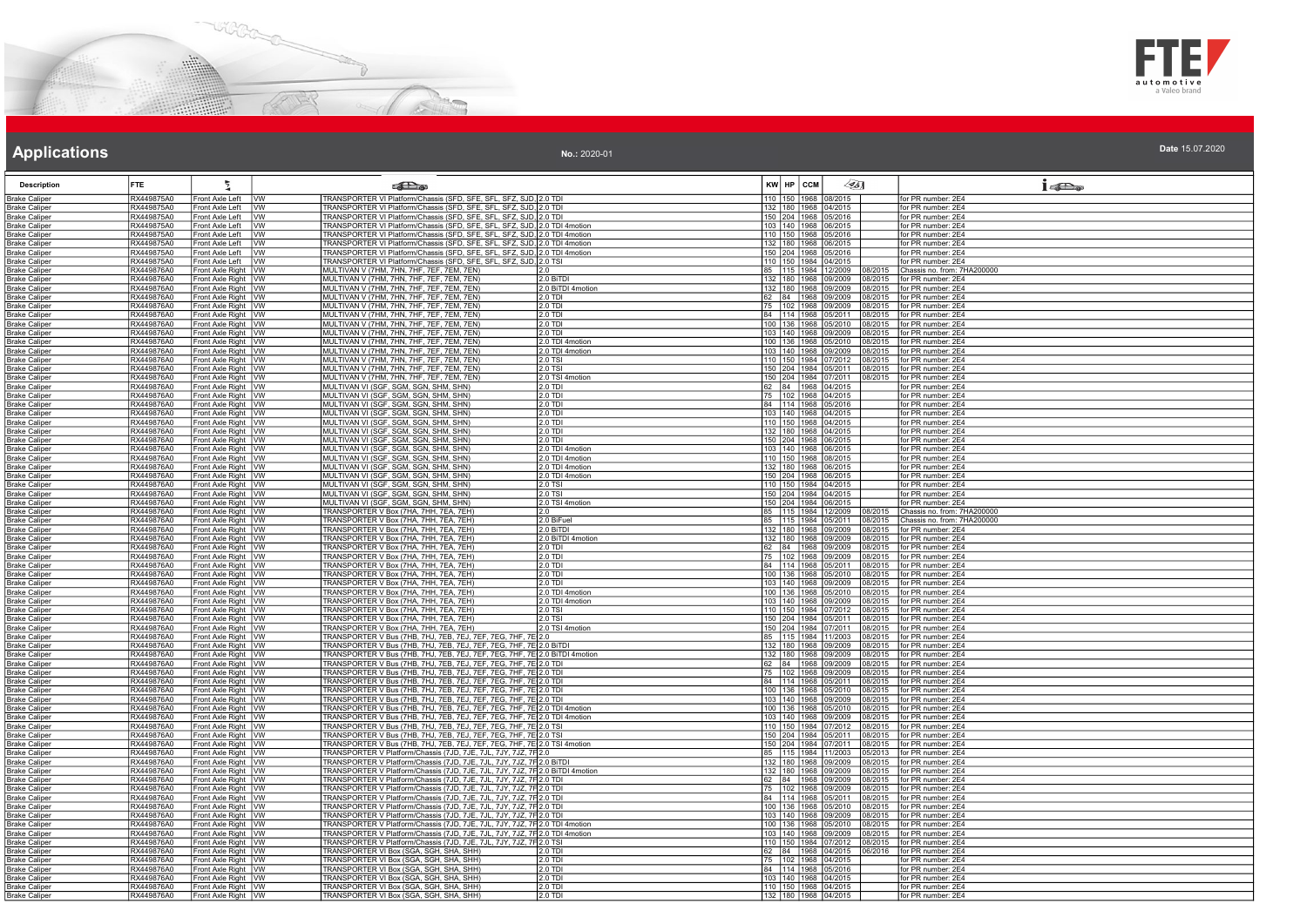



### **Applications Applications Applications**

| No.: 2020-01 | Date 15.07.2020 |
|--------------|-----------------|
|              |                 |

| <b>Description</b>                           | <b>FTE</b>               |                                                | கில                                                                                                                                                    |                                           | $\sqrt{351}$<br>KW HP CCM                                             | $1 - \sum_{\alpha}$                                                                                        |
|----------------------------------------------|--------------------------|------------------------------------------------|--------------------------------------------------------------------------------------------------------------------------------------------------------|-------------------------------------------|-----------------------------------------------------------------------|------------------------------------------------------------------------------------------------------------|
| <b>Brake Caliper</b>                         | RX449876A0               | Front Axle Right VW                            | TRANSPORTER VI Box (SGA, SGH, SHA, SHH)                                                                                                                | 2.0 TDI                                   | 150 204 1968 06/2015                                                  | for PR number: 2E4                                                                                         |
| Brake Caliper                                | RX449876A0               | Front Axle Right   VW                          | TRANSPORTER VI Box (SGA, SGH, SHA, SHH)                                                                                                                | 2.0 TDI 4motion                           | 103 140 1968 06/2015                                                  | for PR number: 2E4                                                                                         |
| <b>Brake Caliper</b>                         | RX449876A0               | Front Axle Right   VW                          | TRANSPORTER VI Box (SGA, SGH, SHA, SHH)                                                                                                                | 2.0 TDI 4motion                           | 110 150 1968 08/2015                                                  | for PR number: 2E4                                                                                         |
| <b>Brake Caliper</b>                         | RX449876A0<br>RX449876A0 | Front Axle Right VW                            | TRANSPORTER VI Box (SGA, SGH, SHA, SHH)<br>TRANSPORTER VI Box (SGA, SGH, SHA, SHH)                                                                     | 2.0 TDI 4motion<br>2.0 TDI 4motion        | 132 180 1968 06/2015<br>150 204 1968 06/2015                          | for PR number: 2E4                                                                                         |
| <b>Brake Caliper</b><br><b>Brake Caliper</b> | RX449876A0               | Front Axle Right   VW<br>Front Axle Right VW   | TRANSPORTER VI Box (SGA, SGH, SHA, SHH)                                                                                                                | $2.0$ TSI                                 | 110 150 1984 04/2015                                                  | for PR number: 2E4<br>for PR number: 2E4                                                                   |
| Brake Caliper                                | RX449876A0               | Front Axle Right   VW                          | TRANSPORTER VI Box (SGA, SGH, SHA, SHH)                                                                                                                | 2.0 TSI                                   | 150 204 1984 04/2015                                                  | for PR number: 2E4                                                                                         |
| <b>Brake Caliper</b>                         | RX449876A0               | Front Axle Right VW                            | TRANSPORTER VI Box (SGA, SGH, SHA, SHH)                                                                                                                | 2.0 TSI 4motion                           | 150 204 1984 06/2015                                                  | for PR number: 2E4                                                                                         |
| <b>Brake Caliper</b>                         | RX449876A0               | Front Axle Right   VW                          | TRANSPORTER VI Bus (SGB, SGG, SGJ, SGC, SHB, SHJ, SHC) 2.0 TDI                                                                                         |                                           | 62 84 1968 04/2015                                                    | for PR number: 2E4                                                                                         |
| <b>Brake Caliper</b>                         | RX449876A0               | Front Axle Right   VW                          | TRANSPORTER VI Bus (SGB, SGG, SGJ, SGC, SHB, SHJ, SHC) 2.0 TDI                                                                                         |                                           | 75 102 1968 04/2015                                                   | for PR number: 2E4                                                                                         |
| Brake Caliper                                | RX449876A0               | Front Axle Right   VW                          | TRANSPORTER VI Bus (SGB, SGG, SGJ, SGC, SHB, SHJ, SHC) 2.0 TDI                                                                                         |                                           | 84 114 1968 05/2016                                                   | for PR number: 2E4                                                                                         |
| <b>Brake Caliper</b>                         | RX449876A0               | Front Axle Right VW                            | TRANSPORTER VI Bus (SGB, SGG, SGJ, SGC, SHB, SHJ, SHC) 2.0 TDI                                                                                         |                                           | 103 140 1968 04/2015                                                  | for PR number: 2E4                                                                                         |
| <b>Brake Caliper</b>                         | RX449876A0<br>RX449876A0 | Front Axle Right VW                            | TRANSPORTER VI Bus (SGB, SGG, SGJ, SGC, SHB, SHJ, SHC) 2.0 TDI<br>TRANSPORTER VI Bus (SGB, SGG, SGJ, SGC, SHB, SHJ, SHC) 2.0 TDI                       |                                           | 110 150 1968 04/2015<br>132 180 1968 04/2015                          | for PR number: 2E4<br>for PR number: 2E4                                                                   |
| <b>Brake Caliper</b><br><b>Brake Caliper</b> | RX449876A0               | Front Axle Right   VW<br>Front Axle Right   VW | <u>TRANSPORTER VI Bus (SGB, SGG, SGJ, SGC, SHB, SHJ, SHC) 2.0 TDI</u>                                                                                  |                                           | 150 204 1968 06/2015                                                  | for PR number: 2E4                                                                                         |
| <b>Brake Caliper</b>                         | RX449876A0               | Front Axle Right VW                            | TRANSPORTER VI Bus (SGB, SGG, SGJ, SGC, SHB, SHJ, SHC) 2.0 TDI 4motion                                                                                 |                                           | 103 140 1968 06/2015                                                  | for PR number: 2E4                                                                                         |
| <b>Brake Caliper</b>                         | RX449876A0               | Front Axle Right VW                            | TRANSPORTER VI Bus (SGB, SGG, SGJ, SGC, SHB, SHJ, SHC) 2.0 TDI 4motion                                                                                 |                                           | 110 150 1968 08/2015                                                  | for PR number: 2E4                                                                                         |
| <b>Brake Caliper</b>                         | RX449876A0               | Front Axle Right   VW                          | TRANSPORTER VI Bus (SGB, SGG, SGJ, SGC, SHB, SHJ, SHC) 2.0 TDI 4motion                                                                                 |                                           | 132 180 1968 06/2015                                                  | for PR number: 2E4                                                                                         |
| <b>Brake Caliper</b>                         | RX449876A0               | Front Axle Right   VW                          | TRANSPORTER VI Bus (SGB, SGG, SGJ, SGC, SHB, SHJ, SHC) 2.0 TDI 4motion                                                                                 |                                           | 150 204 1968 06/2015                                                  | for PR number: 2E4                                                                                         |
| <b>Brake Caliper</b>                         | RX449876A0               | Front Axle Right   VW                          | TRANSPORTER VI Bus (SGB, SGG, SGJ, SGC, SHB, SHJ, SHC) 2.0 TSI                                                                                         |                                           | 110 150 1984 04/2015                                                  | for PR number: 2E4                                                                                         |
| <b>Brake Caliper</b>                         | RX449876A0               | Front Axle Right VW                            | TRANSPORTER VI Bus (SGB, SGG, SGJ, SGC, SHB, SHJ, SHC) 2.0 TSI                                                                                         |                                           | 150 204 1984 04/2015                                                  | for PR number: 2E4                                                                                         |
| Brake Caliper<br><b>Brake Caliper</b>        | RX449876A0<br>RX449876A0 | Front Axle Right   VW                          | TRANSPORTER VI Bus (SGB, SGG, SGJ, SGC, SHB, SHJ, SHC) 2.0 TSI 4motion<br>TRANSPORTER VI Platform/Chassis (SFD, SFE, SFL, SFZ, SJD, 2.0 TDI            |                                           | 150 204 1984 06/2015<br>62 84 1968 04/2015                            | for PR number: 2E4<br>06/2016 for PR number: 2E4                                                           |
| <b>Brake Caliper</b>                         | RX449876A0               | Front Axle Right VW<br>Front Axle Right VW     | TRANSPORTER VI Platform/Chassis (SFD, SFE, SFL, SFZ, SJD, 2.0 TD                                                                                       |                                           | 75 102 1968 04/2015                                                   | for PR number: 2E4                                                                                         |
| <b>Brake Caliper</b>                         | RX449876A0               | Front Axle Right VW                            | TRANSPORTER VI Platform/Chassis (SFD, SFE, SFL, SFZ, SJD, 2.0 TDI                                                                                      |                                           | 84   114   1968   05/2016                                             | for PR number: 2E4                                                                                         |
| <b>Brake Caliper</b>                         | RX449876A0               | Front Axle Right VW                            | <u>TRANSPORTER VI Platform/Chassis (SFD, SFE, SFL, SFZ, SJD, 2.0 TDI</u>                                                                               |                                           | 103 140 1968 04/2015                                                  | for PR number: 2E4                                                                                         |
| <b>Brake Caliper</b>                         | RX449876A0               | Front Axle Right   VW                          | TRANSPORTER VI Platform/Chassis (SFD, SFE, SFL, SFZ, SJD, 2.0 TDI                                                                                      |                                           | 110 150 1968 08/2015                                                  | for PR number: 2E4                                                                                         |
| <b>Brake Caliper</b>                         | RX449876A0               | Front Axle Right VW                            | TRANSPORTER VI Platform/Chassis (SFD, SFE, SFL, SFZ, SJD, 2.0 TDI                                                                                      |                                           | 132 180 1968 04/2015                                                  | for PR number: 2E4                                                                                         |
| <b>Brake Caliper</b>                         | RX449876A0               | Front Axle Right VW                            | TRANSPORTER VI Platform/Chassis (SFD, SFE, SFL, SFZ, SJD, 2.0 TDI                                                                                      |                                           | 150 204 1968 05/2016                                                  | for PR number: 2E4                                                                                         |
| <b>Brake Caliper</b>                         | RX449876A0               | Front Axle Right VW                            | TRANSPORTER VI Platform/Chassis (SFD, SFE, SFL, SFZ, SJD, 2.0 TDI 4motion                                                                              |                                           | 103 140 1968 06/2015                                                  | for PR number: 2E4                                                                                         |
| <b>Brake Caliper</b>                         | RX449876A0               | Front Axle Right   VW                          | TRANSPORTER VI Platform/Chassis (SFD, SFE, SFL, SFZ, SJD, 2.0 TDI 4motion                                                                              |                                           | 110 150 1968 05/2016                                                  | for PR number: 2E4                                                                                         |
| <b>Brake Caliper</b>                         | RX449876A0               | Front Axle Right VW                            | TRANSPORTER VI Platform/Chassis (SFD, SFE, SFL, SFZ, SJD, 2.0 TDI 4motion<br>TRANSPORTER VI Platform/Chassis (SFD, SFE, SFL, SFZ, SJD, 2.0 TDI 4motion |                                           | 132 180 1968 06/2015<br>150 204 1968 05/2016                          | for PR number: 2E4                                                                                         |
| Brake Caliper<br><b>Brake Caliper</b>        | RX449876A0<br>RX449876A0 | Front Axle Right   VW                          | TRANSPORTER VI Platform/Chassis (SFD, SFE, SFL, SFZ, SJD, 2.0 TSI                                                                                      |                                           | 110 150 1984 04/2015                                                  | for PR number: 2E4<br>for PR number: 2E4                                                                   |
| <b>Brake Caliper</b>                         | RX449877A0               | Front Axle Right   VW                          | Front Axle Left   MERCEDES-BENZ   CLS (C219)                                                                                                           | CLS 280 (219.354)                         | 170 231 2996 07/2008<br>12/2010                                       |                                                                                                            |
| <b>Brake Caliper</b>                         | RX449877A0               | Front Axle Left                                | MERCEDES-BENZ CLS (C219)                                                                                                                               | CLS 300 (219.354)                         | 170 231 2996 04/2009<br>12/2010                                       |                                                                                                            |
| Brake Caliper                                | RX449877A0               | Front Axle Left                                | MERCEDES-BENZ CLS (C219)                                                                                                                               | CLS 350 (219.356)                         | 200 272 3498 07/2006<br>12/2010                                       | Chassis no. from: 080024                                                                                   |
| <b>Brake Caliper</b>                         | RX449877A0               | Front Axle Left                                | MERCEDES-BENZ CLS (C219)                                                                                                                               | CLS 350 (219.357)                         | 215 292 3498 07/2006<br>12/2010                                       |                                                                                                            |
| <b>Brake Caliper</b>                         | RX449877A0               | Front Axle Left                                | MERCEDES-BENZ E-CLASS (W211                                                                                                                            | E 200 CDI (211.004)                       | 75 102 2148 07/2002<br>12/2008                                        | Vehicle Equipment: for vehicles with sports package                                                        |
| <b>Brake Caliper</b>                         | RX449877A0               | Front Axle Left                                | MERCEDES-BENZ E-CLASS (W211)                                                                                                                           | E 200 CDI (211.004)                       | 90 122 2148 07/2002<br>12/2008                                        | Vehicle Equipment: for vehicles with sports package                                                        |
| <b>Brake Caliper</b>                         | RX449877A0               | Front Axle Left                                | MERCEDES-BENZ E-CLASS (W211)                                                                                                                           | E 200 CDI (211.007)                       | 100 136 2148 04/2006<br>12/2008                                       | Vehicle Equipment: for vehicles with sports package                                                        |
| <u>Brake Caliper</u>                         | RX449877A0               | Front Axle Left                                | MERCEDES-BENZ E-CLASS (W211)                                                                                                                           | E 200 Kompressor (211.041)                | 135 184 1796 04/2006<br>2/2008                                        | Vehicle Equipment: for vehicles with sports package                                                        |
| <b>Brake Caliper</b>                         | RX449877A0<br>RX449877A0 | Front Axle Left<br>Front Axle Left             | MERCEDES-BENZ E-CLASS (W211)<br>MERCEDES-BENZ E-CLASS (W211)                                                                                           | E 200 NGT (211.042)<br>E 220 CDI          | 120 163 1796 03/2004<br>12/2008<br>120 163 2149 03/2003               | Vehicle Equipment: for vehicles with sports package                                                        |
| Brake Caliper<br><b>Brake Caliper</b>        | RX449877A0               | Front Axle Left                                | MERCEDES-BENZ E-CLASS (W211)                                                                                                                           | E 220 CDI (211.006)                       | 12/2008<br>100 136 2148 03/2002<br>12/2008                            | Vehicle Equipment: for vehicles with sports package<br>Vehicle Equipment: for vehicles with sports package |
| <b>Brake Caliper</b>                         | RX449877A0               | Front Axle Left                                | MERCEDES-BENZ E-CLASS (W211)                                                                                                                           | E 220 CDI (211.006)                       | 110 150 2148 03/2002<br>12/2008                                       | Vehicle Equipment: for vehicles with sports package                                                        |
| <b>Brake Caliper</b>                         | RX449877A0               | Front Axle Left                                | MERCEDES-BENZ E-CLASS (W211)                                                                                                                           | E 220 CDI (211.008)                       | 125 170 2148 04/2006<br>12/2008                                       | Vehicle Equipment: for vehicles with sports package                                                        |
| <b>Brake Caliper</b>                         | RX449877A0               | Front Axle Left                                | MERCEDES-BENZ E-CLASS (W211)                                                                                                                           | E 230 (211.052)                           | 150 204 2496 09/2007<br>12/2008                                       | Vehicle Equipment: for vehicles with sports package                                                        |
| <b>Brake Caliper</b>                         | RX449877A0               | Front Axle Left                                | MERCEDES-BENZ   E-CLASS (W211)                                                                                                                         | E 280 (211.054)                           | 170 231 2996 03/2005<br>12/2008                                       | Vehicle Equipment: for vehicles with sports package                                                        |
| <b>Brake Caliper</b>                         | RX449877A0               | Front Axle Left                                | MERCEDES-BENZ E-CLASS (W211)                                                                                                                           | E 280 CDI (211.020)                       | 140 190 2987 07/2006 12/2008                                          | Vehicle Equipment: for vehicles with sports package                                                        |
| <b>Brake Caliper</b>                         | RX449877A0               | Front Axle Left                                | MERCEDES-BENZ E-CLASS (W211)                                                                                                                           | E 320 CDI (211.022)                       | 165 224 2987 03/2005<br>12/2008                                       | Vehicle Equipment: for vehicles with sports package                                                        |
| <b>Brake Caliper</b>                         | RX449877A0               | Front Axle Left                                | MERCEDES-BENZ   E-CLASS (W211)                                                                                                                         | E 350 (211.056)                           | 200 272 3498 03/2005<br>12/2008                                       | Vehicle Equipment: for vehicles with sports package                                                        |
| <b>Brake Caliper</b>                         | RX449877A0<br>RX449877A0 | Front Axle Left<br>Front Axle Left             | MERCEDES-BENZ E-CLASS (W211)<br>MERCEDES-BENZ E-CLASS T-Model (S211)                                                                                   | E 350 CGI (211.057)<br>350 CGI (211.257)  | 215 292 3498 09/2007<br>12/2008<br>3498 05/2006<br>215 292<br>07/2009 | Vehicle Equipment: for vehicles with sports package                                                        |
| Brake Caliper<br>Brake Caliper               | RX449877A0               | Front Axle Left                                | MERCEDES-BENZ E-CLASS T-Model (S211)                                                                                                                   | E 200 CDI (211.207)                       | 100 136 2148 04/2006<br>07/2009                                       | Vehicle Equipment: for vehicles with sports package<br>Vehicle Equipment: for vehicles with sports package |
| <b>Brake Caliper</b>                         | RX449877A0               | Front Axle Left                                | MERCEDES-BENZ E-CLASS T-Model (S211)                                                                                                                   | E 200 Kompressor (211.241)                | 135 184 1796 04/2006<br>07/2009                                       | Vehicle Equipment: for vehicles with sports package                                                        |
| <b>Brake Caliper</b>                         | RX449877A0               | Front Axle Left                                | MERCEDES-BENZ E-CLASS T-Model (S211)                                                                                                                   | E 200 T Kompressor (211.242)              | 120 163 1796 07/2005<br>07/2009                                       | Vehicle Equipment: for vehicles with sports package                                                        |
| <b>Brake Caliper</b>                         | RX449877A0               | Front Axle Left                                | MERCEDES-BENZ E-CLASS T-Model (S211)                                                                                                                   | E 220 CDI (211.206)                       | 100 136 2148 03/2003<br>07/2009                                       | Vehicle Equipment: for vehicles with sports package                                                        |
| <b>Brake Caliper</b>                         | RX449877A0               | Front Axle Left                                | MERCEDES-BENZ E-CLASS T-Model (S211)                                                                                                                   | E 220 T CDI                               | 2148 03/2003<br>120 163<br>07/2009                                    | Vehicle Equipment: for vehicles with sports package                                                        |
| <b>Brake Caliper</b>                         | RX449877A0               | Front Axle Left                                | MERCEDES-BENZ   E-CLASS T-Model (S211)                                                                                                                 | E 220 T CDI (211.206)                     | 110 150 2148 03/2003<br>07/2009                                       | Vehicle Equipment: for vehicles with sports package                                                        |
| <b>Brake Caliper</b>                         | RX449877A0               | Front Axle Left                                | MERCEDES-BENZ E-CLASS T-Model (S211)                                                                                                                   | E 220 T CDI (211.208)                     | 125 170 2148 04/2006<br>07/2009                                       | Vehicle Equipment: for vehicles with sports package                                                        |
| <b>Brake Caliper</b>                         | RX449877A0               | Front Axle Left                                | MERCEDES-BENZ E-CLASS T-Model (S211)                                                                                                                   | E 230 T (211.252)                         | 150 204 2496 05/2007<br>07/2009                                       |                                                                                                            |
| <b>Brake Caliper</b><br><u>Brake Caliper</u> | RX449877A0<br>RX449877A0 | Front Axle Left<br>Front Axle Left             | MERCEDES-BENZ E-CLASS T-Model (S211)<br>MERCEDES-BENZ E-CLASS T-Model (S211)                                                                           | E 280 T (211.254)<br>E 280 T CDI (211.220 | 170 231 2996 03/2005<br>17/2009<br>140 190 2987 07/2006<br>7/2009     | Vehicle Equipment: for vehicles with sports package<br>Vehicle Equipment: for vehicles with sports package |
| <b>Brake Caliper</b>                         | RX449877A0               | Front Axle Left                                | MERCEDES-BENZ E-CLASS T-Model (S211)                                                                                                                   | E 320 T CDI (211.222)                     | 165 224 2987 03/2005<br>07/2009                                       | Vehicle Equipment: for vehicles with sports package                                                        |
| Brake Caliper                                | RX449877A0               | Front Axle Left                                | MERCEDES-BENZ E-CLASS T-Model (S211)                                                                                                                   | E 350 T (211.256)                         | 200 272 3498 03/2005<br>17/2009                                       | Vehicle Equipment: for vehicles with sports package                                                        |
| <b>Brake Caliper</b>                         | RX449877A0               | Front Axle Left                                | MERCEDES-BENZ E-CLASS T-Model (S211)                                                                                                                   | E 500 T (211.272)                         | 285 388 5461 04/2006<br>07/2009                                       | Vehicle Equipment: for vehicles with sports package                                                        |
| <b>Brake Caliper</b>                         | RX449877A0               | Front Axle Left                                | MERCEDES-BENZ SL (R230)                                                                                                                                | 280 (230.454)                             | 170 231 2996 03/2008<br>01/2012                                       | Vehicle Equipment: for vehicles without sports package                                                     |
| <b>Brake Caliper</b>                         | RX449877A0               | Front Axle Left                                | MERCEDES-BENZ SL (R230)                                                                                                                                | 300 (230.454)                             | 170 231 2996 04/2009<br>01/2012                                       | Vehicle Equipment: for vehicles without sports package                                                     |
| <b>Brake Caliper</b>                         | RX449877A0               | Front Axle Left                                | MERCEDES-BENZ SL (R230)                                                                                                                                | 350 (230.456)                             | 200 272 3498 03/2006<br>01/2012                                       | Vehicle Equipment: for vehicles without sports package                                                     |
| <b>Brake Caliper</b>                         | RX449877A0               | Front Axle Left                                | MERCEDES-BENZ   SL (R230)                                                                                                                              | 350 (230.458)                             | 232 316 3498 04/2008<br>01/2012                                       | Vehicle Equipment: for vehicles without sports package                                                     |
| <b>Brake Caliper</b>                         | RX449878A0               |                                                | Front Axle Right   MERCEDES-BENZ   CLS (C219                                                                                                           | CLS 280 (219.354)                         | 170 231 2996 07/2008 12/2010                                          |                                                                                                            |
| <b>Brake Caliper</b><br><b>Brake Caliper</b> | RX449878A0<br>RX449878A0 |                                                | Front Axle Right   MERCEDES-BENZ   CLS (C219)<br>Front Axle Right   MERCEDES-BENZ   CLS (C219)                                                         | CLS 300 (219.354)<br>CLS 350 (219.356)    | 170 231 2996 04/2009<br>12/2010<br>200 272 3498 07/2006<br>12/2010    | Chassis no. from: 080024                                                                                   |
| <u>Brake Caliper</u>                         | RX449878A0               |                                                | Front Axle Right   MERCEDES-BENZ   CLS (C219)                                                                                                          | CLS 350 (219.357)                         | 215 292 3498 07/2006<br>12/2010                                       |                                                                                                            |
| <b>Brake Caliper</b>                         | RX449878A0               |                                                |                                                                                                                                                        | E 200 CDI (211.004)                       | 2148 07/2002<br>12/2008                                               | Vehicle Equipment: for vehicles with sports package                                                        |
| <b>Brake Caliper</b>                         | RX449878A0               |                                                | Front Axle Right MERCEDES-BENZ E-CLASS (W211)<br>Front Axle Right MERCEDES-BENZ E-CLASS (W211)                                                         | E 200 CDI (211.004)                       | 90 122 2148 07/2002<br>12/2008                                        | Vehicle Equipment: for vehicles with sports package                                                        |
| <b>Brake Caliper</b>                         | RX449878A0               |                                                | Front Axle Right MERCEDES-BENZ E-CLASS (W211)                                                                                                          | E 200 CDI (211.007)                       | 100 136 2148 04/2006                                                  | 12/2008 Vehicle Equipment: for vehicles with sports package                                                |
| <b>Brake Caliper</b>                         | RX449878A0               |                                                | Front Axle Right   MERCEDES-BENZ   E-CLASS (W211)                                                                                                      | E 200 Kompressor (211.041)                |                                                                       | 135   184   1796   04/2006   12/2008   Vehicle Equipment: for vehicles with sports package                 |
|                                              |                          |                                                |                                                                                                                                                        |                                           |                                                                       |                                                                                                            |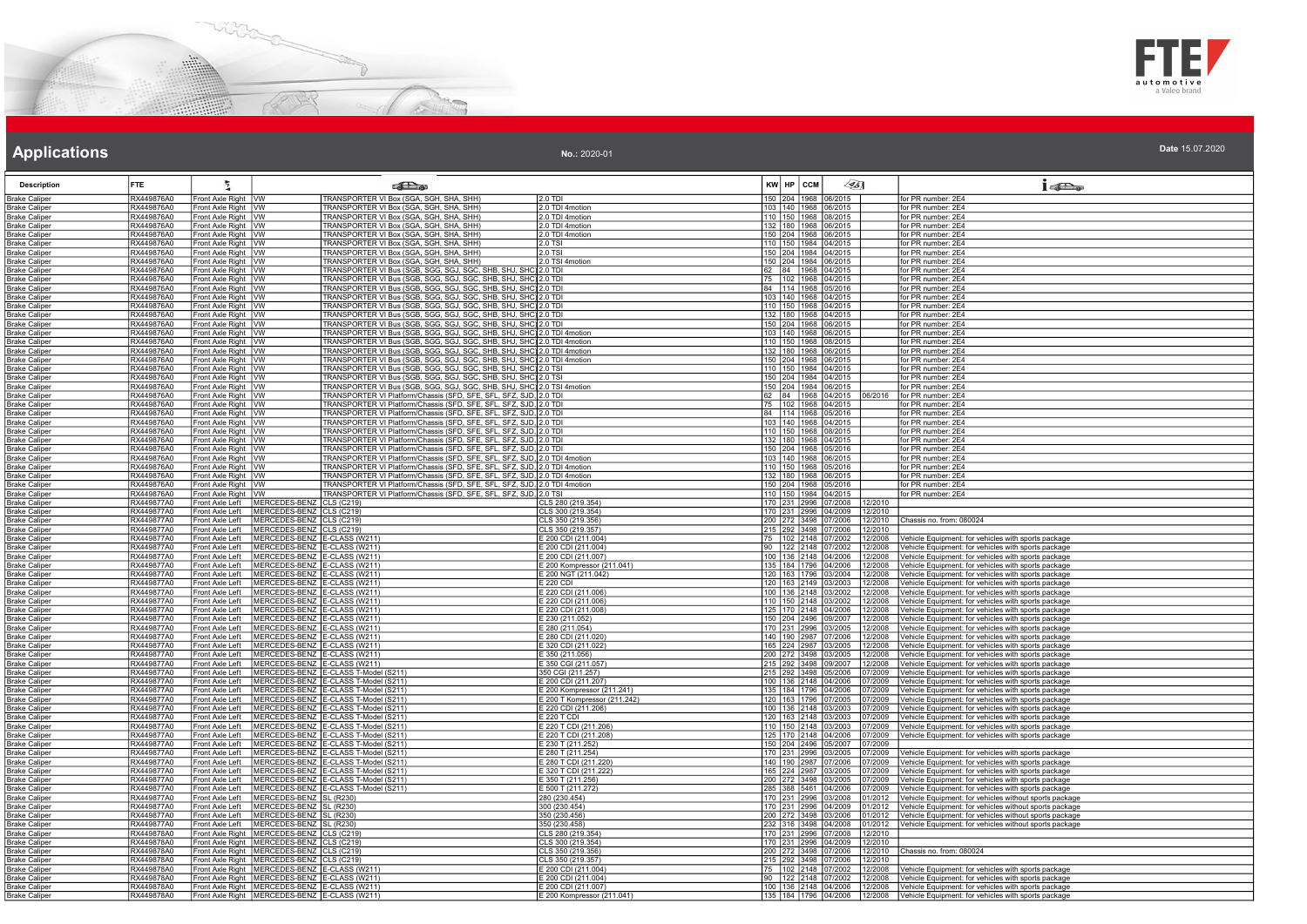



| No.: 2020-01 | Date 15.07.2020 |
|--------------|-----------------|
|              |                 |

| <b>Description</b>                           | <b>FTE</b>               | 튚                                |                                                                                                        | <b>SET</b>                                                                                                             |                                                                                    | KW HP CCM | 451                                                |                    | $15D_2$                                                                                                            |
|----------------------------------------------|--------------------------|----------------------------------|--------------------------------------------------------------------------------------------------------|------------------------------------------------------------------------------------------------------------------------|------------------------------------------------------------------------------------|-----------|----------------------------------------------------|--------------------|--------------------------------------------------------------------------------------------------------------------|
| Brake Calipe                                 | RX449878A0               |                                  | Front Axle Right   MERCEDES-BENZ   E-CLASS (W211)                                                      |                                                                                                                        | E 200 NGT (211.042)                                                                |           | 120 163 1796 03/2004                               |                    | 12/2008 Vehicle Equipment: for vehicles with sports package                                                        |
| <b>Brake Caliper</b>                         | RX449878A0               |                                  | Front Axle Right   MERCEDES-BENZ   E-CLASS (W211)                                                      |                                                                                                                        | E 220 CDI                                                                          | 120 163   | 2149 03/2003                                       | 12/2008            | Vehicle Equipment: for vehicles with sports package                                                                |
| <b>Brake Caliper</b>                         | RX449878A0               |                                  | Front Axle Right   MERCEDES-BENZ   E-CLASS (W211)                                                      |                                                                                                                        | E 220 CDI (211.006)                                                                |           | 100 136 2148 03/2002                               | 12/2008            | Vehicle Equipment: for vehicles with sports package                                                                |
| <b>Brake Caliper</b>                         | RX449878A0               |                                  | Front Axle Right   MERCEDES-BENZ   E-CLASS (W211)                                                      |                                                                                                                        | E 220 CDI (211.006)                                                                |           | 110 150 2148 03/2002                               | 12/2008            | Vehicle Equipment: for vehicles with sports package                                                                |
| <b>Brake Caliper</b>                         | RX449878A0               |                                  | Front Axle Right   MERCEDES-BENZ   E-CLASS (W211)                                                      |                                                                                                                        | E 220 CDI (211.008)                                                                |           | 125 170 2148 04/2006                               | 12/2008            | /ehicle Equipment: for vehicles with sports package                                                                |
| <b>Brake Caliper</b>                         | RX449878A0<br>RX449878A0 |                                  | Front Axle Right   MERCEDES-BENZ   E-CLASS (W211)<br>Front Axle Right   MERCEDES-BENZ   E-CLASS (W211) |                                                                                                                        | E 230 (211.052)<br>E 280 (211.054)                                                 |           | 150 204 2496 09/2007<br>170 231 2996 03/2005       | 12/2008<br>12/2008 | Vehicle Equipment: for vehicles with sports package                                                                |
| <b>Brake Caliper</b><br><b>Brake Caliper</b> | RX449878A0               |                                  | Front Axle Right   MERCEDES-BENZ E-CLASS (W211)                                                        |                                                                                                                        | E 280 CDI (211.020)                                                                |           | 140 190 2987 07/2006                               | 12/2008            | <u> Vehicle Equipment: for vehicles with sports package</u><br>Vehicle Equipment: for vehicles with sports package |
| Brake Caliper                                | RX449878A0               |                                  | Front Axle Right   MERCEDES-BENZ   E-CLASS (W211)                                                      |                                                                                                                        | E 320 CDI (211.022)                                                                |           | 165 224 2987 03/2005                               | 2/2008             | Vehicle Equipment: for vehicles with sports package                                                                |
| <b>Brake Caliper</b>                         | RX449878A0               |                                  | Front Axle Right   MERCEDES-BENZ   E-CLASS (W211)                                                      |                                                                                                                        | E 350 (211.056)                                                                    |           | 200 272 3498 03/2005                               | 2/2008             | Vehicle Equipment: for vehicles with sports package                                                                |
| <b>Brake Caliper</b>                         | RX449878A0               |                                  | Front Axle Right   MERCEDES-BENZ   E-CLASS (W211)                                                      |                                                                                                                        | E 350 CGI (211.057)                                                                |           | 215 292 3498 09/2007                               | 12/2008            | Vehicle Equipment: for vehicles with sports package                                                                |
| <b>Brake Caliper</b><br><b>Brake Caliper</b> | RX449878A0<br>RX449878A0 |                                  |                                                                                                        | Front Axle Right   MERCEDES-BENZ   E-CLASS T-Model (S211)<br>Front Axle Right   MERCEDES-BENZ   E-CLASS T-Model (S211) | 350 CGI (211.257)<br>E 200 CDI (211.207)                                           |           | 215 292 3498 05/2006<br>100 136 2148 04/2006       | 17/2009<br>7/2009  | Vehicle Equipment: for vehicles with sports package<br>Vehicle Equipment: for vehicles with sports package         |
| <b>Brake Caliper</b>                         | RX449878A0               |                                  |                                                                                                        | Front Axle Right   MERCEDES-BENZ   E-CLASS T-Model (S211)                                                              | E 200 Kompressor (211.241)                                                         |           | 135   184   1796   04/2006                         | /7/2009            | Vehicle Equipment: for vehicles with sports package                                                                |
| <b>Brake Caliper</b>                         | RX449878A0               |                                  |                                                                                                        | Front Axle Right   MERCEDES-BENZ   E-CLASS T-Model (S211)                                                              | E 200 T Kompressor (211.242)                                                       |           | 120 163 1796 07/2005                               | 07/2009            | Vehicle Equipment: for vehicles with sports package                                                                |
| <b>Brake Caliper</b>                         | RX449878A0               |                                  |                                                                                                        | Front Axle Right   MERCEDES-BENZ   E-CLASS T-Model (S211)                                                              | E 220 CDI (211.206)                                                                |           | 100 136 2148 03/2003                               | 7/2009             | /ehicle Equipment: for vehicles with sports package                                                                |
| <b>Brake Caliper</b>                         | RX449878A0               |                                  |                                                                                                        | Front Axle Right   MERCEDES-BENZ   E-CLASS T-Model (S211)                                                              | E 220 T CDI                                                                        |           | 120 163 2148 03/2003                               | 07/2009            | Vehicle Equipment: for vehicles with sports package                                                                |
| <b>Brake Caliper</b>                         | RX449878A0               |                                  |                                                                                                        | Front Axle Right   MERCEDES-BENZ   E-CLASS T-Model (S211)                                                              | E 220 T CDI (211.206)                                                              |           | 110 150 2148 03/2003                               | 07/2009            | Vehicle Equipment: for vehicles with sports package                                                                |
| <b>Brake Caliper</b><br><b>Brake Caliper</b> | RX449878A0<br>RX449878A0 |                                  |                                                                                                        | Front Axle Right   MERCEDES-BENZ   E-CLASS T-Model (S211)<br>Front Axle Right   MERCEDES-BENZ   E-CLASS T-Model (S211) | E 220 T CDI (211.208)<br>E 230 T (211.252)                                         |           | 125 170 2148 04/2006<br>150 204 2496 05/2007       | 07/2009<br>17/2009 | Vehicle Equipment: for vehicles with sports package                                                                |
| <b>Brake Caliper</b>                         | RX449878A0               |                                  |                                                                                                        | Front Axle Right   MERCEDES-BENZ   E-CLASS T-Model (S211)                                                              | E 280 T (211.254)                                                                  | 170 1231  | 2996 03/2005                                       | 7/2009             | /ehicle Equipment: for vehicles with sports package                                                                |
| <b>Brake Caliper</b>                         | RX449878A0               |                                  |                                                                                                        | Front Axle Right   MERCEDES-BENZ   E-CLASS T-Model (S211)                                                              | E 280 T CDI (211.220)                                                              |           | 140 190 2987 07/2006                               | 7/2009             | Vehicle Equipment: for vehicles with sports package                                                                |
| <b>Brake Caliper</b>                         | RX449878A0               |                                  |                                                                                                        | Front Axle Right   MERCEDES-BENZ   E-CLASS T-Model (S211)                                                              | E 320 T CDI (211.222)                                                              |           | 165 224 2987 03/2005                               | 7/2009             | Vehicle Equipment: for vehicles with sports package                                                                |
| <b>Brake Caliper</b>                         | RX449878A0               |                                  |                                                                                                        | Front Axle Right MERCEDES-BENZ E-CLASS T-Model (S211)                                                                  | E 350 T (211.256)                                                                  |           | 200 272 3498 03/2005                               | 7/2009             | /ehicle Equipment: for vehicles with sports package                                                                |
| <b>Brake Caliper</b>                         | RX449878A0<br>RX449878A0 |                                  |                                                                                                        | Front Axle Right   MERCEDES-BENZ   E-CLASS T-Model (S211)                                                              | E 500 T (211.272)                                                                  |           | 285 388 5461 04/2006                               | )7/2009            | Vehicle Equipment: for vehicles with sports package                                                                |
| Brake Caliper<br>Brake Caliper               | RX449878A0               |                                  | Front Axle Right   MERCEDES-BENZ   SL (R230)<br>Front Axle Right   MERCEDES-BENZ   SL (R230)           |                                                                                                                        | 280 (230.454)<br>300 (230.454)                                                     |           | 170 231 2996 03/2008<br>170 231 2996 04/2009       | 1/2012<br>01/2012  | Vehicle Equipment: for vehicles without sports package<br>Vehicle Equipment: for vehicles without sports package   |
| Brake Caliper                                | RX449878A0               |                                  | ront Axle Right   MERCEDES-BENZ   SL (R230)                                                            |                                                                                                                        | 350 (230.456)                                                                      |           | 200 272 3498 03/2006                               | 01/2012            | Vehicle Equipment: for vehicles without sports package                                                             |
| <b>Brake Caliper</b>                         | RX449878A0               |                                  | Front Axle Right   MERCEDES-BENZ   SL (R230)                                                           |                                                                                                                        | 350 (230.458)                                                                      |           | 232 316 3498 04/2008                               | 01/2012            | Vehicle Equipment: for vehicles without sports package                                                             |
| <b>Brake Caliper</b>                         | RX449879A0               | Rear Axle Left                   | NISSAN                                                                                                 | CABSTAR (F24M, F24W)                                                                                                   | 35.13 DCI, 45.13 DCI 2.5 (F24M)                                                    |           | 96 131 2488 09/2006                                | 12/2012            | Gross: 4500 kg                                                                                                     |
| <b>Brake Caliper</b>                         | RX449879A0               | Rear Axle Left                   | <b>NISSAN</b>                                                                                          | CABSTAR (F24M, F24W)                                                                                                   | 35.14 DCI, 45.14 DCI 2.5 (F24M)                                                    |           | 100 136 2488 09/2006                               | 2/2013             | Gross: 4500 kg                                                                                                     |
| Brake Caliper                                | RX449879A0<br>RX449879A0 | Rear Axle Left<br>Rear Axle Left | NISSAN                                                                                                 | CABSTAR (F24M, F24W)                                                                                                   | 35.15 DCI, 45.15 DCI 3.0 (F24M)<br>50C15                                           |           | 110  150  2953  09/2006                            | $\frac{2/2013}{ }$ | Gross: 4500 kg                                                                                                     |
| Brake Caliper<br>Brake Caliper               | RX449879A0               | Rear Axle Left                   | <b>IVECO</b><br><b>IVECO</b>                                                                           | DAILY CITYS Bus<br><b>DAILY CITYS Bus</b>                                                                              | 50C17                                                                              |           | 107   146   2998   06/2014<br>125 170 2998 06/2014 | 10/2016<br>10/2016 | Construction Type: Daily 50C15                                                                                     |
| <b>Brake Caliper</b>                         | RX449879A0               | Rear Axle Left                   | <b>IVECO</b>                                                                                           | DAILY III Box Body/Estate                                                                                              | <b>2.8 CNG</b>                                                                     |           | 78 106 2798 05/1999                                | 07/2007            |                                                                                                                    |
| <b>Brake Caliper</b>                         | RX449879A0               | Rear Axle Left                   | <b>IVECO</b>                                                                                           | DAILY III Box Body/Estate                                                                                              | 35 C 12 V, 35 S 12 V (AGKA43A2, AGKB43A2, AGKB46A2,                                |           | 85   116   2287   09/2004                          | 07/2007            |                                                                                                                    |
| <b>Brake Caliper</b>                         | RX449879A0               | Rear Axle Left                   | <b>IVECO</b>                                                                                           | DAILY III Box Body/Estate                                                                                              | 35 C 14                                                                            |           | 100 136 2998 09/2004                               | 04/2006            |                                                                                                                    |
| <b>Brake Caliper</b>                         | RX449879A0               | Rear Axle Left                   | <b>IVECO</b>                                                                                           | DAILY III Box Body/Estate                                                                                              | 35 C 17, 35 S 17                                                                   |           | 122   166   2998   01/2005<br>78 106 2798 09/2004  | 04/2006            |                                                                                                                    |
| <b>Brake Caliper</b><br><b>Brake Caliper</b> | RX449879A0<br>RX449879A0 | Rear Axle Left<br>Rear Axle Left | <b>IVECO</b><br><b>IVECO</b>                                                                           | DAILY III Box Body/Estate<br>DAILY III Box Body/Estate                                                                 | 35 S 11 V, 35 C 11 V<br>35 S 13 V.35 C 13 V                                        |           | 92 125 2798 09/2004                                | 07/2007<br>07/2007 |                                                                                                                    |
| <b>Brake Caliper</b>                         | RX449879A0               | Rear Axle Left                   | <b>IVECO</b>                                                                                           | DAILY III Box Body/Estate                                                                                              | 35 S 15 V, 35 C 15 V (A6HCV3B2, A6HBV4B2, A6HC41B2,                                |           | 107 146 2798 09/2004                               | 07/2007            |                                                                                                                    |
| <b>Brake Caliper</b>                         | RX449879A0               | Rear Axle Left                   | <b>IVECO</b>                                                                                           | DAILY III Box Body/Estate                                                                                              | 35 S 9 V, 35 C 9 V                                                                 |           | 62 84 2798 09/2004                                 | 17/2007            |                                                                                                                    |
| Br <u>ake Caliper</u>                        | XX449879A0               | Rear Axle Left                   | <b>IVECO</b>                                                                                           | <b>DAILY III Box Body/Estate</b>                                                                                       | 40 C 13                                                                            | 92 125    | 2798 09/2004                                       | 14/2006            |                                                                                                                    |
| Brake Caliper                                | RX449879A0               | Rear Axle Left                   | <b>IVECO</b>                                                                                           | DAILY III Box Body/Estate                                                                                              | 40 C 14                                                                            |           | 100 136 2998 09/2004                               | 04/2006            | Chassis no. from: D265694/5531082                                                                                  |
| Brake Caliper<br><b>Brake Caliper</b>        | RX449879A0<br>RX449879A0 | Rear Axle Left<br>Rear Axle Left | <b>IVECO</b><br><b>IVECO</b>                                                                           | DAILY III Box Body/Estate<br>DAILY III Box Body/Estate                                                                 | 40 C 15<br>45 C 14                                                                 |           | 107 146 2798 09/2004<br>100 136 2998 09/2004       | 04/2006<br>04/2006 |                                                                                                                    |
| <b>Brake Caliper</b>                         | RX449879A0               | Rear Axle Left                   | <b>IVECO</b>                                                                                           | DAILY III Box Body/Estate                                                                                              | 50 C 11                                                                            |           | 78 106 2798 09/2004                                | 07/2007            |                                                                                                                    |
| <b>Brake Caliper</b>                         | RX449879A0               | Rear Axle Left                   | <b>IVECO</b>                                                                                           | DAILY III Box Body/Estate                                                                                              | 50 C 13                                                                            | 92 125    | 2798 09/2004                                       | 07/2007            |                                                                                                                    |
| <b>Brake Caliper</b>                         | RX449879A0               | Rear Axle Left                   | <b>IVECO</b>                                                                                           | DAILY III Box Body/Estate                                                                                              | 50 C 14                                                                            |           | 100 136 2998 09/2004                               | 04/2006            |                                                                                                                    |
| <u> Brake Caliper</u>                        | RX449879A0               | Rear Axle Left                   | <b>IVECO</b>                                                                                           | DAILY III Box Body/Estate                                                                                              | 50 C 15                                                                            |           | 107 146 2798 09/2004                               | 04/2006            |                                                                                                                    |
| <b>Brake Caliper</b>                         | RX449879A0<br>RX449879A0 | Rear Axle Left<br>Rear Axle Left | <b>IVECO</b><br><b>IVECO</b>                                                                           | DAILY III Box Body/Estate<br><b>DAILY III Bus</b>                                                                      | 50 C 17<br>35 S 13, 40 C 13, 50 C 13                                               |           | 122 166 2998 09/2004<br>92 125 2798 09/2004        | 04/2006<br>05/2006 |                                                                                                                    |
| Brake Caliper<br><b>Brake Caliper</b>        | RX449879A0               | Rear Axle Left                   | <b>IVECO</b>                                                                                           | DAILY III Bus                                                                                                          | 35 S 14, 50 C 14 (ATPA9FH2)                                                        |           | 100 136 2998 01/2004                               | 15/2006            |                                                                                                                    |
| Brake Caliper                                | XX449879A0               | Rear Axle Left                   | <b>IVECO</b>                                                                                           | DAILY III Bus                                                                                                          | 40 C 11, 50 C 11                                                                   | 78 106    | 2798 05/1999                                       | 15/2006            |                                                                                                                    |
| <b>Brake Caliper</b>                         | RX449879A0               | Rear Axle Left                   | <b>IVECO</b>                                                                                           | DAILY III Bus                                                                                                          | 40 C 15, 50 C 15                                                                   |           | 107   146   2798   09/2004                         | 05/2006            |                                                                                                                    |
| Brake Caliper                                | RX449879A0               | Rear Axle Left                   | <b>IVECO</b>                                                                                           | DAILY III Bus                                                                                                          | 40 C 17, 50 C 17                                                                   |           | 122 166 2998 09/2004                               | 05/2006            |                                                                                                                    |
| <b>Brake Caliper</b>                         | RX449879A0<br>RX449879A0 | Rear Axle Left                   | <b>IVECO</b>                                                                                           | DAILY III Bus<br><b>DAILY III Platform/Chassis</b>                                                                     | 50 C 11 Natural Power (CNG)<br>35 C 10 V, 35 S 10 V (AMJA14A1, AMJA64A1, AMJA65A1, |           | 78   106   2798   09/2004                          | 05/2006            |                                                                                                                    |
| <b>Brake Caliper</b><br><b>Brake Caliper</b> | RX449879A0               | Rear Axle Left<br>Rear Axle Left | <b>IVECO</b><br><b>IVECO</b>                                                                           | DAILY III Platform/Chassis                                                                                             | 35 C 12, 35 S 12 (AEKA14A1, AEKA14AA, AEKA64A1,                                    |           | 70  95  2287  09/2004<br>85 116 2287 09/2004       | 04/2006<br>04/2006 |                                                                                                                    |
| <b>Brake Caliper</b>                         | RX449879A0               | Rear Axle Left                   | <b>IVECO</b>                                                                                           | DAILY III Platform/Chassis                                                                                             | 35 C 14                                                                            |           | 100 136 2998 09/2004                               | 04/2006            |                                                                                                                    |
| <b>Brake Caliper</b>                         | RX449879A0               | Rear Axle Left                   | <b>IVECO</b>                                                                                           | DAILY III Platform/Chassis                                                                                             | 35 C 14, 35 S 14                                                                   |           | 100 136 2287 01/2005                               | 04/2006            |                                                                                                                    |
| <b>Brake Caliper</b>                         | RX449879A0               | Rear Axle Left                   | <b>IVECO</b>                                                                                           | DAILY III Platform/Chassis                                                                                             | 35 C 15                                                                            |           | 107 146 2798 09/2004                               | 04/2006            |                                                                                                                    |
| <b>Brake Caliper</b>                         | RX449879A0               | Rear Axle Left                   | <b>IVECO</b>                                                                                           | DAILY III Platform/Chassis                                                                                             | 35 C 17, 35 S 17                                                                   |           | 122 166 2998 01/2005                               | 04/2006            |                                                                                                                    |
| Brake Caliper<br>Brake Caliper               | RX449879A0<br>RX449879A0 | Rear Axle Left<br>Rear Axle Left | <b>IVECO</b><br><b>IVECO</b>                                                                           | DAILY III Platform/Chassis<br>DAILY III Platform/Chassis                                                               | 35 C 9, 35 S 9<br>35 S 11,35 C 11 (A2FC13AA, A6FBU4AB, A2NB14A1, A2ND13A1, 78 106  | 66 90     | 2798 09/2004<br>2798 09/2004                       | 04/2006<br>04/2006 |                                                                                                                    |
| <b>Brake Caliper</b>                         | RX449879A0               | Rear Axle Left                   | <b>IVECO</b>                                                                                           | DAILY III Platform/Chassis                                                                                             | 35 S 13,35 C 13                                                                    |           | 92 125 2798 09/2004                                | 04/2006            |                                                                                                                    |
| <b>Brake Caliper</b>                         | RX449879A0               | Rear Axle Left                   | <b>IVECO</b>                                                                                           | DAILY III Platform/Chassis                                                                                             | 35 S 9,35 C 9                                                                      |           | 62 84 2798 09/2004                                 | 04/2006            |                                                                                                                    |
| <b>Brake Caliper</b>                         | RX449879A0               | Rear Axle Left                   | <b>IVECO</b>                                                                                           | DAILY III Platform/Chassis                                                                                             | 40 C 10 (AEJB14A1)                                                                 |           | 70 95 2287 09/2004                                 | 04/2006            |                                                                                                                    |
| Brake Caliper                                | RX449879A0               | Rear Axle Left                   | <b>IVECO</b>                                                                                           | DAILY III Platform/Chassis                                                                                             | 140 C 13                                                                           |           | 92 125 2798 09/2004                                | 04/2006            |                                                                                                                    |
| <b>Brake Caliper</b>                         | RX449879A0<br>RX449879A0 | Rear Axle Left<br>Rear Axle Left | <b>IVECO</b>                                                                                           | DAILY III Platform/Chassis<br>DAILY III Platform/Chassis                                                               | 40 C 14<br>40 C 15                                                                 |           | 100 136 2998 09/2004                               | 04/2006<br>04/2006 |                                                                                                                    |
| <b>Brake Caliper</b><br><b>Brake Caliper</b> | RX449879A0               | Rear Axle Left                   | <b>IVECO</b><br><b>IVECO</b>                                                                           | DAILY III Platform/Chassis                                                                                             | 40 C 17, 40 S 17                                                                   |           | 107 146 2798 09/2004<br>122 166 2998 01/2005       | 04/2006            |                                                                                                                    |
| <b>Brake Caliper</b>                         | RX449879A0               | Rear Axle Left                   | <b>IVECO</b>                                                                                           | DAILY III Platform/Chassis                                                                                             | 50 C 11                                                                            |           | 78 106 2798 09/2004                                | 04/2006            |                                                                                                                    |
| <b>Brake Caliper</b>                         | RX449879A0               | Rear Axle Left                   | <b>IVECO</b>                                                                                           | DAILY III Platform/Chassis                                                                                             | 50 C 11 Natural Power (CNG)                                                        |           | 78   106   2798   05/1999                          | 04/2006            |                                                                                                                    |
| Brake Caliper                                | RX449879A0               | Rear Axle Left                   | <b>IVECO</b>                                                                                           | DAILY III Platform/Chassis                                                                                             | 150 C 13                                                                           | 92 125    | 2798 09/2004                                       | 04/2006            |                                                                                                                    |
| Brake Caliper                                | RX449879A0               | Rear Axle Left                   | <b>IVECO</b>                                                                                           | <b>DAILY III Platform/Chassis</b>                                                                                      | 50 C 14                                                                            | 100 136   | 2998 09/2004                                       | 04/2006            |                                                                                                                    |
| <b>Brake Caliper</b>                         | RX449879A0<br>RX449879A0 | Rear Axle Left<br>Rear Axle Left | <b>IVECO</b><br><b>IVECO</b>                                                                           | DAILY III Platform/Chassis<br><b>DAILY III Platform/Chassis</b>                                                        | 50 C 15<br>50 C 17                                                                 |           | 107 146 2798 09/2004<br>122 166 2998 09/2004       | 04/2006<br>04/2006 |                                                                                                                    |
| <b>Brake Caliper</b><br><b>Brake Caliper</b> | RX449879A0               | Rear Axle Left                   | <b>IVECO</b>                                                                                           | DAILY IV Box Body/Estate                                                                                               | 40C10 V                                                                            |           | 70 95 2287 05/2006                                 | 08/2011            |                                                                                                                    |
|                                              |                          |                                  |                                                                                                        |                                                                                                                        |                                                                                    |           |                                                    |                    |                                                                                                                    |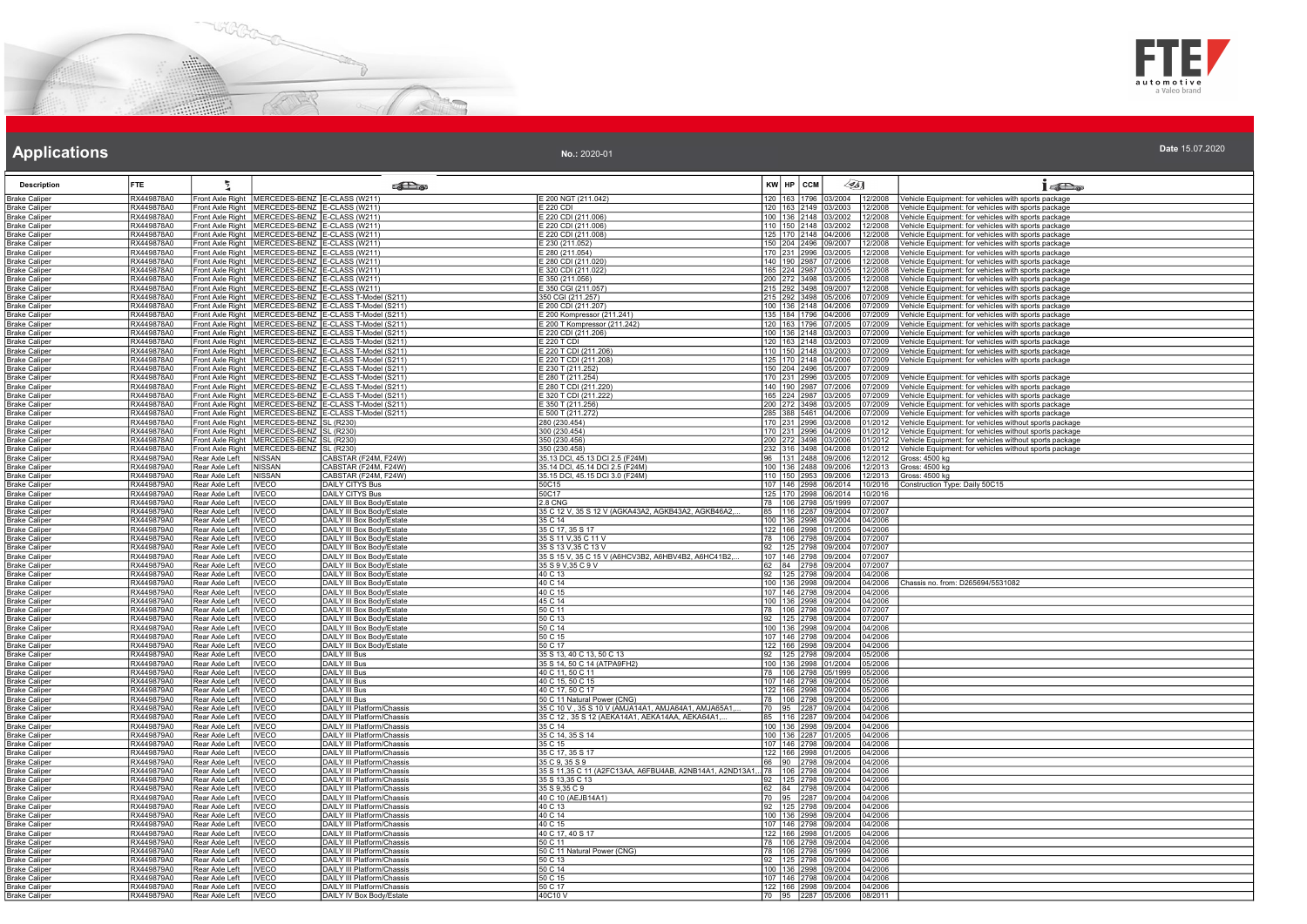



| <b>Description</b>                           | <b>FTE</b>                      |                                  |                              | <b>SET</b>                                                                       |                                                                                                    |             | KW HP CCM    | 45)                                                |                    | $1 - 5$                                                          |
|----------------------------------------------|---------------------------------|----------------------------------|------------------------------|----------------------------------------------------------------------------------|----------------------------------------------------------------------------------------------------|-------------|--------------|----------------------------------------------------|--------------------|------------------------------------------------------------------|
| <b>Brake Caliper</b>                         | RX449879A0                      | Rear Axle Left                   | <b>IVECO</b>                 | DAILY IV Box Body/Estate                                                         | 40C12 V, 40C14 V/P                                                                                 |             | 116 2287     | 5/2006                                             | 08/2011            |                                                                  |
| Brake Caliper                                | RX449879A0                      | Rear Axle Left                   | <b>INFCO</b>                 | DAILY IV Box Body/Estate                                                         | 40C13 V. 40C13 V/P                                                                                 |             |              | 93   126   2287   07/2007   08/2011                |                    |                                                                  |
| <b>Brake Caliper</b>                         | RX449879A0                      | Rear Axle Left                   | <b>IVECO</b>                 | DAILY IV Box Body/Estate                                                         | 40C14 GV, 40C14 GV/P                                                                               |             |              | 100 136 2998 07/2007                               | 08/2011            |                                                                  |
| <b>Brake Caliper</b><br><b>Brake Caliper</b> | RX449879A0<br>RX449879A0        | Rear Axle Left<br>Rear Axle Left | <b>IVECO</b><br><b>IVECO</b> | DAILY IV Box Body/Estate<br>DAILY IV Box Body/Estate                             | 40C14 V, 40C14 V/P<br>40C15 V, 40C15 V/P                                                           |             |              | 103 140 2998 09/2009<br>107 146 2998 05/2006       | 08/2011<br>08/2011 |                                                                  |
| <b>Brake Caliper</b>                         | RX449879A0                      | Rear Axle Left                   | <b>IVECO</b>                 | DAILY IV Box Body/Estate                                                         | 40C17 V, 40C17 V/P                                                                                 |             |              | 125 170 2998 07/2007                               | 08/2011            |                                                                  |
| <b>Brake Caliper</b>                         | RX449879A0                      | Rear Axle Left                   | <b>IVECO</b>                 | DAILY IV Box Body/Estate                                                         | 40C18 V, 40C18 V/P                                                                                 |             |              | 130 176 2998 05/2006                               | 08/2011            |                                                                  |
| <b>Brake Caliper</b>                         | RX449879A0                      | Rear Axle Left                   | <b>IVECO</b>                 | DAILY IV Box Body/Estate                                                         | 45C15V                                                                                             |             |              | 107 146 2998 05/2006                               | 08/2011            |                                                                  |
| <b>Brake Caliper</b>                         | RX449879A0                      | Rear Axle Left                   | <b>IVECO</b>                 | DAILY IV Box Body/Estate                                                         | 45C17 V, 45C17 V/P                                                                                 |             |              | 125 170 2998 07/2007                               | 08/2011            |                                                                  |
| <b>Brake Caliper</b>                         | RX449879A0                      | Rear Axle Left                   | <b>IVECO</b>                 | DAILY IV Box Body/Estate                                                         | 45C18                                                                                              |             |              | 130   176   2998   05/2006                         | 08/2011            |                                                                  |
| <b>Brake Caliper</b>                         | <b>XX449879A0</b><br>RX449879A0 | Rear Axle Left<br>Rear Axle Left | <b>IVECO</b>                 | DAILY IV Box Body/Estate<br>DAILY IV Box Body/Estate                             | 50C14 GV, 50C14 GV/P<br>50C14 V, 50C14 V/P                                                         |             |              | 100 136 2998 07/2007<br>103 140 2998 09/2009       | 08/2011<br>08/2011 |                                                                  |
| <b>Brake Caliper</b><br><b>Brake Caliper</b> | RX449879A0                      | Rear Axle Left                   | <b>IVECO</b><br><b>IVECO</b> | DAILY IV Box Body/Estate                                                         | 50C15 V, 50C15 V/P                                                                                 |             |              | 107 146 2998 05/2006                               | 08/2011            |                                                                  |
| <b>Brake Caliper</b>                         | RX449879A0                      | Rear Axle Left                   | <b>IVECO</b>                 | DAILY IV Box Body/Estate                                                         | 50C17 V, 50C17 V/P                                                                                 |             |              | 125 170 2998 07/2007                               | 08/2011            |                                                                  |
| <b>Brake Caliper</b>                         | RX449879A0                      | Rear Axle Left                   | <b>IVECO</b>                 | DAILY IV Box Body/Estate                                                         | 50C18 V, 50C18 V/P                                                                                 |             |              | 130 176 2998 05/2006                               | 08/2011            |                                                                  |
| <u> Brake Caliper</u>                        | RX449879A0                      | Rear Axle Left                   | <b>IVECO</b>                 | DAILY IV Box Body/Estate                                                         | 55C17                                                                                              |             |              | 125 170 2998 08/2007                               | 03/2012            |                                                                  |
| <b>Brake Caliper</b>                         | RX449879A0                      | Rear Axle Left                   | <b>IVECO</b>                 | DAILY IV Dump Truck                                                              | 40C14 K, 40C14 DK                                                                                  |             |              | 103 140 2998 09/2009                               | 08/2011            |                                                                  |
| <b>Brake Caliper</b>                         | RX449879A0<br>RX449879A0        | Rear Axle Left<br>Rear Axle Left | <b>IVECO</b><br><b>IVECO</b> | DAILY IV Dump Truck<br>DAILY IV Dump Truck                                       | 40C17 K, 40C17 DK<br>50C14 K, 50C14 DK                                                             |             |              | 125 170 2998 07/2007<br>103 140 2998 09/2009       | 08/2011<br>08/2011 |                                                                  |
| <b>Brake Caliper</b><br><b>Brake Caliper</b> | RX449879A0                      | Rear Axle Left                   | <b>IVECO</b>                 | DAILY IV Dump Truck                                                              | 50C15                                                                                              |             |              | 107 146 2998 05/2006                               | 08/2011            |                                                                  |
| <b>Brake Caliper</b>                         | RX449879A0                      | Rear Axle Left                   | <b>IVECO</b>                 | DAILY IV Dump Truck                                                              | 50C17 K, 50C17 DK                                                                                  |             |              | 125   170   2998   07/2007                         | 08/2011            |                                                                  |
| <b>Brake Caliper</b>                         | <b>XX449879A0</b>               | Rear Axle Left                   | IVECO                        | <b>DAILY IV Dump Truck</b>                                                       | 50C18                                                                                              |             | 130 176 2998 | 05/2006                                            | 08/2011            |                                                                  |
| <b>Brake Caliper</b>                         | RX449879A0                      | Rear Axle Left                   | <b>IVECO</b>                 | DAILY IV Platform/Chassis                                                        | 40C10                                                                                              |             |              | 70 95 2287 05/2006                                 | 08/2011            |                                                                  |
| <b>Brake Caliper</b>                         | RX449879A0                      | Rear Axle Left                   | <b>IVECO</b>                 | DAILY IV Platform/Chassis                                                        | 40C11, 40C11 D                                                                                     |             |              | 78 106 2287 07/2007                                | 08/2011            |                                                                  |
| <b>Brake Caliper</b>                         | RX449879A0                      | Rear Axle Left                   | <b>IVECO</b>                 | DAILY IV Platform/Chassis                                                        | 40C12                                                                                              |             |              | 85 116 2287 05/2006                                | 08/2011            |                                                                  |
| <b>Brake Caliper</b>                         | RX449879A0<br>RX449879A0        | Rear Axle Left<br>Rear Axle Left | <b>IVECO</b>                 | DAILY IV Platform/Chassis<br>DAILY IV Platform/Chassis                           | 40C13, 40C13 /P                                                                                    |             |              | 93 126 2287 07/2007                                | 08/2011            |                                                                  |
| <b>Brake Caliper</b>                         | RX449879A0                      | Rear Axle Left                   | <b>IVECO</b><br>IVECO        | DAILY IV Platform/Chassis                                                        | 40C14 G, 40C14 G/P<br>40C14, 40C14 /P                                                              |             |              | 100   136   2998   07/2007<br>103 140 2998 09/2009 | 08/2011<br>08/2011 |                                                                  |
| <b>Brake Caliper</b><br><b>Brake Caliper</b> | RX449879A0                      | Rear Axle Left                   | <b>IVECO</b>                 | DAILY IV Platform/Chassis                                                        | 40C15                                                                                              |             |              | 107 146 2998 05/2006 08/2011                       |                    |                                                                  |
| <b>Brake Caliper</b>                         | RX449879A0                      | Rear Axle Left                   | <b>IVECO</b>                 | DAILY IV Platform/Chassis                                                        | 40C17, 40C17 /P                                                                                    |             |              | 125 170 2998 07/2007                               | 08/2011            |                                                                  |
| <b>Brake Caliper</b>                         | RX449879A0                      | Rear Axle Left                   | <b>IVECO</b>                 | DAILY IV Platform/Chassis                                                        | 40C18                                                                                              |             |              | 130 176 2998 05/2006                               | 08/2011            |                                                                  |
| <b>Brake Caliper</b>                         | RX449879A0                      | Rear Axle Left                   | <b>IVECO</b>                 | DAILY IV Platform/Chassis                                                        | 45C14, 45C14 /P                                                                                    |             |              | 103   140   2998   09/2009                         | 08/2011            |                                                                  |
| <b>Brake Caliper</b>                         | RX449879A0                      | Rear Axle Left                   | <b>IVECO</b>                 | DAILY IV Platform/Chassis                                                        | 45C15                                                                                              |             |              | 107 146 2998 05/2006                               | 08/2011            |                                                                  |
| Brake Caliper                                | RX449879A0<br>RX449879A0        | Rear Axle Left<br>Rear Axle Left | <b>IVECO</b><br><b>IVECO</b> | DAILY IV Platform/Chassis<br>DAILY IV Platform/Chassis                           | 45C17, 45C17 /P<br>45C18, 45C18 /P, 45C18 D, 45C18 D/P                                             |             |              | 125 170 2998 07/2007<br>130 176 2998 05/2006       | 08/2011<br>08/2011 |                                                                  |
| <b>Brake Caliper</b><br><b>Brake Caliper</b> | RX449879A0                      | Rear Axle Left                   | <b>IVECO</b>                 | <b>DAILY IV Platform/Chassis</b>                                                 | 50C14 G, 50C14 G/P, 50C14 GD, 50C14 GD/P                                                           |             |              | 100 136 2998 07/2007                               | 08/2011            |                                                                  |
| <b>Brake Caliper</b>                         | RX449879A0                      | Rear Axle Left                   | <b>IVECO</b>                 | DAILY IV Platform/Chassis                                                        | 50C14, 50C14 /P                                                                                    |             |              | 103   140   2998   09/2009                         | 08/2011            |                                                                  |
| <b>Brake Caliper</b>                         | RX449879A0                      | Rear Axle Left                   | IVECO                        | <b>DAILY IV Platform/Chassis</b>                                                 | 50C15                                                                                              |             |              | 107 146 2998 05/2006                               | 08/2011            |                                                                  |
| <b>Brake Caliper</b>                         | RX449879A0                      | Rear Axle Left                   | <b>IVECO</b>                 | DAILY IV Platform/Chassis                                                        | 50C17, 50C17 /P                                                                                    |             |              | 125 170 2998 07/2007                               | 08/2011            |                                                                  |
| <b>Brake Caliper</b>                         | RX449879A0                      | Rear Axle Left                   | <b>IVECO</b>                 | DAILY IV Platform/Chassis                                                        | 50C18                                                                                              |             |              | 130 176 2998 05/2006                               | 08/2011            |                                                                  |
| <b>Brake Caliper</b>                         | RX449879A0                      | Rear Axle Left                   | <b>IVECO</b>                 | <b>DAILY LINE Bus</b>                                                            | 40C15, 50C15, 60C15                                                                                |             |              | 107 146 2998 06/2014                               | 10/2016            | Construction Type: Daily 50C15                                   |
| <b>Brake Caliper</b>                         | RX449879A0<br>RX449879A0        | Rear Axle Left                   | <b>IVECO</b>                 | DAILY LINE Bus                                                                   | 40C17, 50C17, 60C17                                                                                |             |              | 125 170 2998 06/2014                               | 10/2016            |                                                                  |
| <b>Brake Caliper</b><br><b>Brake Caliper</b> | RX449879A0                      | Rear Axle Left<br>Rear Axle Left | <u>IVECO</u><br><b>IVECO</b> | <b>DAILY TOURYS Bus</b><br>DAILY V Box Body/Estate                               | 50C17, 65C17<br>29L11 V, 35C11 V, 35S11 V, 40C11 V                                                 |             |              | 125 170 2998 06/2014<br>78   106   2287   09/2011  | 10/2016<br>02/2014 |                                                                  |
| <b>Brake Caliper</b>                         | RX449879A0                      | Rear Axle Left                   | <b>IVECO</b>                 | DAILY V Box Body/Estate                                                          | 29L13 V, 35C13 V, 35S13 V, 40C13 V, 40S13 V                                                        |             |              | 93 126 2287 09/2011                                | )2/2014            | Construction Type: Daily 29L13                                   |
| <b>Brake Caliper</b>                         | RX449879A0                      | Rear Axle Left                   | <b>IVECO</b>                 | DAILY V Box Body/Estate                                                          | 35C15 V, 40C15 V, 45C15 V, 50C15 V, 60C15 V, 65C15 V                                               |             |              | 107 146 2998 09/2011                               | 02/2014            | Construction Type: Daily 35C15                                   |
| <b>Brake Caliper</b>                         | RX449879A0                      | Rear Axle Left                   | <b>IVECO</b>                 | DAILY V Box Body/Estate                                                          | 35C17 V, 35S17 V, 40C17 V, 45C17 V, 50C17 V, 60C17 V                                               |             |              | 125 170 2998 09/2011                               | 02/2014            | Construction Type: Daily 35C17                                   |
| <b>Brake Caliper</b>                         | RX449879A0                      | Rear Axle Left                   | <b>IVECO</b>                 | DAILY V Box Body/Estate                                                          | 35C21 V, 35S21 V, 40C21 V, 45C21 V, 50C21 V                                                        |             |              | 150 204 2998 09/2011                               | 02/2014            | Construction Type: Daily 35C21                                   |
| <b>Brake Caliper</b>                         | RX449879A0                      | Rear Axle Left                   | <b>IVECO</b>                 | DAILY V Box Body/Estate                                                          | 50 C Electric                                                                                      | 80 109 10   |              | 09/2011                                            | 02/2014            |                                                                  |
| <b>Brake Caliper</b><br><b>Brake Caliper</b> | RX449879A0<br>RX449879A0        | Rear Axle Left<br>Rear Axle Left | <b>IVECO</b><br><b>IVECO</b> | DAILY V Platform/Chassis<br>DAILY V Platform/Chassis                             | 26L11, 26L11D, 35C11D, 35S11, 40C11<br>29L13, 29L13D, 35C13D, 40C13                                | 78 106 2287 |              | 09/2011<br>93 126 2287 09/2011                     | 02/2014<br>02/2014 | Construction Type: Daily 29L11<br>Construction Type: Daily 29L13 |
| <b>Brake Caliper</b>                         | RX449879A0                      | Rear Axle Left                   | <b>IVECO</b>                 | DAILY V Platform/Chassis                                                         | 35C15, 35C15D, 35S15, 40C15, 45C15, 50C15, 60C15, 65C15                                            |             |              | 107   146   2998   09/2011                         | 02/2014            | Construction Type: Daily 35C15                                   |
| <b>Brake Caliper</b>                         | RX449879A0                      | Rear Axle Left                   | <b>IVECO</b>                 | DAILY V Platform/Chassis                                                         | 35C17, 35C17D, 35S17, 40C17, 45C17, 50C17, 60C17, 70C17                                            |             |              | 125 170 2998 09/2011                               | 2/2014             | Construction Type: Daily 35C17                                   |
| <b>Brake Caliper</b>                         | RX449879A0                      | Rear Axle Left                   | IVECO                        | DAILY V Platform/Chassis                                                         | 35C21, 35S21, 40C21, 45C21, 50C21, 60C21, 70C21                                                    |             |              | 150 205 2998 09/2011                               | )2/2014            | Construction Type: Daily 35C21                                   |
| <b>Brake Caliper</b>                         | RX449879A0                      | Rear Axle Left                   | IVECO                        | DAILY VI Box                                                                     | 35S15, 35C15, 40C15, 50C15, 65C15, 70C15                                                           |             |              | 110 150 2998 04/2016                               |                    | Construction Type: Daily 35C15                                   |
| <b>Brake Caliper</b>                         | RX449879A0                      | Rear Axle Left                   | <b>IVECO</b>                 | <b>DAILY VI Box</b>                                                              | 35S15, 35C15, 40C15, 50C15, 65C15, 70C15                                                           |             |              | 107 146 2998 03/2014                               | 04/2016            | Construction Type: Daily 35C15                                   |
| <b>Brake Caliper</b><br><b>Brake Caliper</b> | RX449879A0<br>RX449879A0        | Rear Axle Left<br>Rear Axle Left | <b>IVECO</b><br><b>IVECO</b> | <b>DAILY VI Box</b><br><b>DAILY VI Box</b>                                       | 35S17, 35C17, 40C17, 50C17, 55C17, 65C17, 70C17<br>35S18, 35C18, 40C18, 50C18, 65C18, 70C18        |             |              | 125 170 2998 03/2014<br>132   180   2998   04/2016 | 04/2016            | Construction Type: Daily 35C17<br>Construction Type: Daily 35C18 |
| <b>Brake Caliper</b>                         | RX449879A0                      | Rear Axle Left                   | <b>IVECO</b>                 | DAILY VI Box                                                                     | 35S21, 35C21, 40C21, 50C21, 65C21, 70C21                                                           |             |              | 150 205 2998 03/2014                               |                    | Construction Type: Daily 35C21                                   |
| <b>Brake Caliper</b>                         | RX449879A0                      | Rear Axle Left                   | <b>IVECO</b>                 | <b>DAILY VI Box</b>                                                              | Natural Power 35S14, 35C14, 40C14, 50C14, 65C14, 70C14                                             |             |              | 100 136 2998 03/2014                               |                    | Construction Type: Daily 35C14                                   |
| <b>Brake Caliper</b>                         | RX449879A0                      | Rear Axle Left                   | <b>IVECO</b>                 | DAILY VI Box Body/Estate                                                         | 35S15, 35C15, 40C15, 50C15                                                                         |             |              | 110 150 2998 04/2016                               |                    | Construction Type: Daily 35C15                                   |
| <b>Brake Caliper</b>                         | RX449879A0                      | Rear Axle Left                   | <b>IVECO</b>                 | DAILY VI Box Body/Estate                                                         | 35S18, 35C18, 40C18, 50C18                                                                         |             |              | 132 180 2998 04/2016                               |                    | Construction Type: Daily 35C18                                   |
| <b>Brake Caliper</b>                         | RX449879A0                      | Rear Axle Left                   | <b>IVECO</b>                 | DAILY VI Box Body/Estate                                                         | 40C15, 50C15, 65C15                                                                                |             |              | 107 146 2998 03/2014                               | 04/2016            | Construction Type: Daily 35C15                                   |
| <b>Brake Caliper</b>                         | RX449879A0                      | Rear Axle Left                   | <b>IVECO</b>                 | DAILY VI Box Body/Estate                                                         | 40C17, 50C17, 65C17                                                                                |             |              | 125 170 2998 03/2014                               | 04/2016            |                                                                  |
| <b>Brake Caliper</b>                         | RX449879A0<br>RX449879A0        | Rear Axle Left<br>Rear Axle Left | <b>IVECO</b>                 | DAILY VI Box Body/Estate<br>DAILY VI Platform/Chassis                            | Natural Power 35S14, 35C14, 40C14, 50C14<br>35S14, 35S15, 35C15, 40S14, 40C15, 50C15, 65C15, 70C15 |             |              | 100 136 2998 04/2016<br>107 146 2998 03/2014       | 04/2016            | Construction Type: Daily 35C14                                   |
| <b>Brake Caliper</b><br><b>Brake Caliper</b> | RX449879A0                      | Rear Axle Left                   | <b>IVECO</b><br><b>IVECO</b> | DAILY VI Platform/Chassis                                                        | 35S15, 35C15, 40C15, 50C15, 65C15, 70C15, 72C15                                                    |             |              | 110 150 2998 04/2016                               |                    | Construction Type: Daily 35C15<br>Construction Type: Daily 35C15 |
| <b>Brake Caliper</b>                         | RX449879A0                      | Rear Axle Left                   | <b>IVECO</b>                 | DAILY VI Platform/Chassis                                                        | 35S17, 35C17, 40C17, 45S17, 45C17, 50C17, 55C17, 65C17,                                            |             |              | 125 170 2998 03/2014                               | 04/2016            | Construction Type: Daily 35C17                                   |
| <b>Brake Caliper</b>                         | RX449879A0                      | Rear Axle Left                   | <b>IVECO</b>                 | DAILY VI Platform/Chassis                                                        | 35S18, 35C18, 40C18, 50C18, 65C18, 70C18, 72C18                                                    |             |              | 132 179 2998 04/2016                               |                    | Construction Type: Daily 35C18                                   |
| <b>Brake Caliper</b>                         | RX449879A0                      | Rear Axle Left                   | <b>IVECO</b>                 | DAILY VI Platform/Chassis                                                        | 35S21, 35C21, 40C21, 50C21, 65C21, 70C21                                                           |             |              | 150 205 2998 03/2014                               |                    | Construction Type: Daily 35C21                                   |
| <b>Brake Caliper</b>                         | RX449879A0                      | Rear Axle Left                   | <b>IVECO</b>                 | DAILY VI Platform/Chassis                                                        | NaturalPower 35S14, 35C14, 40C14, 50C14, 65C14, 70C14,                                             |             |              | 100 136 2998 03/2014                               |                    | Construction Type: Daily 35C14                                   |
| <b>Brake Caliper</b>                         | RX449879A0                      | Rear Axle Left                   |                              | RENAULT TRUCKS MASCOTT Box Body/Estate                                           | 110.35                                                                                             |             |              | 78 106 2800 01/1999                                | 06/2004            | Gross: 3500 kg                                                   |
| <b>Brake Caliper</b>                         | RX449879A0<br>RX449879A0        | Rear Axle Left                   |                              | RENAULT TRUCKS MASCOTT Box Body/Estate                                           | 110.50<br>110.55                                                                                   |             |              | 78 106 2800 01/1999                                | 06/2004            | Fross: 3500 kg                                                   |
| <b>Brake Caliper</b>                         | RX449879A0                      | Rear Axle Left<br>Rear Axle Left |                              | RENAULT TRUCKS MASCOTT Box Body/Estate<br>RENAULT TRUCKS MASCOTT Box Body/Estate | 120.35 (A02100003)                                                                                 |             |              | 78   106   2800   01/1999<br>85 115 2953 05/2004   | 06/2004<br>10/2010 | Gross: 3500 kg<br>Gross: 3500 kg                                 |
| <b>Brake Caliper</b><br>Brake Caliper        | RX449879A0                      | Rear Axle Left                   |                              | RENAULT TRUCKS MASCOTT Box Body/Estate                                           | 120.55 (A02300005)                                                                                 | 85 115 2953 |              | 05/2004                                            | 0/2010             | Gross: 3500 kg                                                   |
| <b>Brake Caliper</b>                         | RX449879A0                      | Rear Axle Left                   |                              | RENAULT TRUCKS MASCOTT Box Body/Estate                                           | 130.35                                                                                             |             |              | 92 125 2800 01/1999                                | 06/2004            | Gross: 3500 kg                                                   |
| <b>Brake Caliper</b>                         | RX449879A0                      | Rear Axle Left                   |                              | RENAULT TRUCKS MASCOTT Box Body/Estate                                           | 130.55                                                                                             |             |              | 92 125 2800 01/1999                                | 06/2004            | Gross: 3500 kg                                                   |
| <b>Brake Caliper</b>                         | RX449879A0                      | Rear Axle Left                   |                              | RENAULT TRUCKS MASCOTT Box Body/Estate                                           | 140.35                                                                                             |             |              | 103 140 2800 01/2001 06/2004                       |                    | Gross: 3500 kg                                                   |
|                                              |                                 |                                  |                              |                                                                                  |                                                                                                    |             |              |                                                    |                    |                                                                  |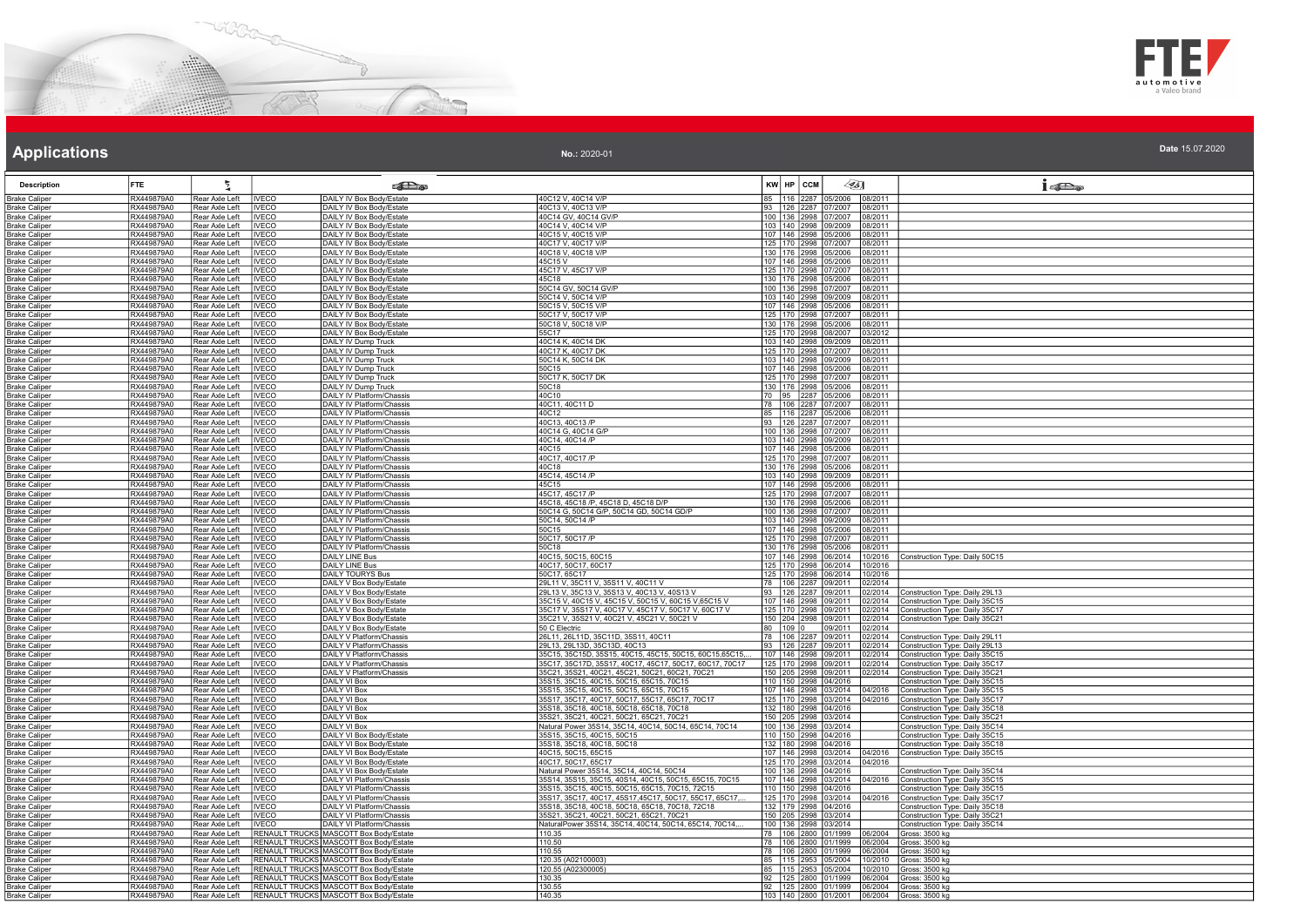



### **Applications Applications Applications**

| No.: 2020-01 | Date 15.07.2020 |
|--------------|-----------------|
|              |                 |

| <b>Description</b>                           | <b>FTE</b>               | 气                                                  |                                | <b>SER</b>                                                                         |                                                                |         | KW HP CCM                                           | $\llap{0.1cm}$ |                    | $i$ and                           |
|----------------------------------------------|--------------------------|----------------------------------------------------|--------------------------------|------------------------------------------------------------------------------------|----------------------------------------------------------------|---------|-----------------------------------------------------|----------------|--------------------|-----------------------------------|
| <b>Brake Caliper</b>                         | RX449879A0               | Rear Axle Left                                     |                                | RENAULT TRUCKS MASCOTT Box Body/Estate                                             | 140.55                                                         |         | 103 140 2800 01/2001                                |                | 06/2004            | Gross: 3500 kg                    |
| <u> Brake Caliper</u>                        | RX449879A0               | Rear Axle Left                                     |                                | RENAULT TRUCKS MASCOTT Box Body/Estate                                             | 150.35 (A02300161)                                             |         | 107 146 2798 10/2001                                |                | 06/2004            | Gross: 3500 kg                    |
| <b>Brake Caliper</b>                         | RX449879A0<br>RX449879A0 | Rear Axle Left<br>Rear Axle Left                   |                                | RENAULT TRUCKS MASCOTT Box Body/Estate<br>RENAULT TRUCKS MASCOTT Box Body/Estate   | 150.55 (A02300164)<br>150.65 (A00300166)                       |         | 107 146 2798 10/2001<br>107 146 2798 10/2001        |                | 16/2004            | Gross: 3500 kg                    |
| <b>Brake Caliper</b><br><b>Brake Caliper</b> | RX449879A0               | Rear Axle Left                                     |                                | RENAULT TRUCKS MASCOTT Box Body/Estate                                             | 160.35 (A02100013)                                             |         | 115 156 2953 05/2004                                |                | 06/2004<br>0/2010  | Gross: 3500 kg<br>Gross: 3500 kg  |
| <b>Brake Caliper</b>                         | RX449879A0               | Rear Axle Left                                     |                                | RENAULT TRUCKS MASCOTT Box Body/Estate                                             | 160.55 (A02300015)                                             |         | 115 156 2953 05/2004                                |                | 0/2010             | Gross: 3500 kg                    |
| <b>Brake Caliper</b>                         | RX449879A0               | Rear Axle Left                                     |                                | RENAULT TRUCKS MASCOTT Box Body/Estate                                             | 90.35                                                          |         | 63 86 2800 01/1999                                  |                | 2/2001             |                                   |
| <b>Brake Caliper</b>                         | RX449879A0               | Rear Axle Left                                     |                                | RENAULT TRUCKS MASCOTT Platform/Chassis                                            | 110                                                            |         | 78 106 2800                                         | 01/1999        | 6/2004             | Gross: 3500 kg                    |
| <b>Brake Caliper</b>                         | RX449879A0<br>RX449879A0 | Rear Axle Left                                     |                                | RENAULT TRUCKS MASCOTT Platform/Chassis<br>RENAULT TRUCKS MASCOTT Platform/Chassis | 120.35 (A00100003, A01100003)                                  |         | 85 115 2953<br>85 115 2953 05/2004                  | 5/2004         | 2/2010             | Gross: 3500 kg                    |
| <b>Brake Caliper</b><br><b>Brake Caliper</b> | RX449879A0               | Rear Axle Left<br>Rear Axle Left                   |                                | RENAULT TRUCKS MASCOTT Platform/Chassis                                            | 120.55 (A00300005. A01300005)<br>120.65 (A00500007)            |         | 85 115 2953 05/2004                                 |                | 12/2010<br>2/2010  | Gross: 3500 kg<br>Gross: 3500 kg  |
| <b>Brake Caliper</b>                         | RX449879A0               | Rear Axle Left                                     |                                | RENAULT TRUCKS MASCOTT Platform/Chassis                                            | 130                                                            |         | 92 125 2800 01/1999                                 |                | 6/2004             | Gross: 3500 kg                    |
| <b>Brake Caliper</b>                         | RX449879A0               | Rear Axle Left                                     |                                | RENAULT TRUCKS MASCOTT Platform/Chassis                                            | 140                                                            |         | 103  140  2800  01/2001                             |                | 06/2004            | Gross: 3500 kg                    |
| <b>Brake Caliper</b>                         | RX449879A0               | Rear Axle Left                                     |                                | RENAULT TRUCKS MASCOTT Platform/Chassis                                            | 150.35                                                         |         | 110 150 2953 05/2004                                |                | 2/2013             | Gross: 3500 kg                    |
| <b>Brake Caliper</b>                         | RX449879A0               | Rear Axle Left                                     |                                | RENAULT TRUCKS MASCOTT Platform/Chassis                                            | 150.35 (A00300161)                                             |         | 107 146 2798 10/2001                                |                | 6/2004             | Gross: 3500 kg                    |
| <b>Brake Caliper</b><br><b>Brake Caliper</b> | RX449879A0<br>RX449879A0 | Rear Axle Left<br>Rear Axle Left                   |                                | RENAULT TRUCKS MASCOTT Platform/Chassis<br>RENAULT TRUCKS MASCOTT Platform/Chassis | 150.35 (A00300164)<br>160.35 (A00100013, A01100013)            |         | 107 146 2798 10/2001<br>115 156 2953 05/2004        |                | 06/2004<br>12/2010 | Gross: 3500 kg<br>Gross: 3500 kg  |
| <b>Brake Caliper</b>                         | RX449879A0               | Rear Axle Left                                     |                                | RENAULT TRUCKS MASCOTT Platform/Chassis                                            | 160.55 (A00300015, A01300015)                                  |         | 115   156   2953   05/2004                          |                | 2/2010             | Gross: 3500 kg                    |
| <b>Brake Caliper</b>                         | RX449879A0               | Rear Axle Left                                     |                                | RENAULT TRUCKS MASCOTT Platform/Chassis                                            | 160.65 (A00500017, A01500017, B03200017)                       |         | 115 156 2953                                        | 05/2004        | 2/2010             | Gross: 3500 kg                    |
| <b>Brake Caliper</b>                         | RX449879A0               | Rear Axle Left                                     |                                | RENAULT TRUCKS MASCOTT Platform/Chassis                                            |                                                                |         | 63 86 2800 01/1999                                  |                | 2/2001             | Gross: 3500 kg                    |
| <b>Brake Caliper</b>                         | RX449879A0               | Rear Axle Left                                     | NISSAN                         | NT400 CABSTAR (F24M)                                                               | 35.14, 45.14                                                   |         | 100 136 2488 01/2014                                |                |                    | Gross: 4500 kg                    |
| <b>Brake Caliper</b>                         | RX449879A0               | Rear Axle Left                                     | <b>NISSAN</b>                  | NT400 CABSTAR (F24M)                                                               | 35.15, 45.15                                                   |         | 107 146 2488 01/2014                                |                |                    | Gross: 4500 kg                    |
| <b>Brake Caliper</b>                         | RX449879A0<br>RX449879A0 | Rear Axle Left                                     | <b>NISSAN</b><br><b>NISSAN</b> | NT400 CABSTAR (F24M)                                                               | 35.15, 45.15                                                   |         | 110 150 2953 09/2016                                |                |                    | Gross: 4500 kg                    |
| <b>Brake Caliper</b><br><b>Brake Caliper</b> | RX449880A0               | Rear Axle Left<br>Rear Axle Right                  | NISSAN                         | NT400 CABSTAR Dump Truck (F24M)<br>CABSTAR (F24M, F24W)                            | 35.15, 45.15<br>35.13 DCI, 45.13 DCI 2.5 (F24M)                |         | 110 150 2953 09/2016<br>96   131   2488   09/2006   |                | 2/2012             | Gross: 4500 kg<br>Gross: 4500 kg  |
| Brake Caliper                                | RX449880A0               | Rear Axle Right                                    | NISSAN                         | CABSTAR (F24M, F24W)                                                               | 35.14 DCI, 45.14 DCI 2.5 (F24M)                                |         | 100 136 2488                                        | 09/2006        | 2/2013             | Gross: 4500 kg                    |
| <b>Brake Caliper</b>                         | RX449880A0               | Rear Axle Right NISSAN                             |                                | CABSTAR (F24M, F24W)                                                               | 35.15 DCI, 45.15 DCI 3.0 (F24M)                                |         | 110 150 2953 09/2006                                |                | 12/2013            | Gross: 4500 kg                    |
| <b>Brake Caliper</b>                         | RX449880A0               | Rear Axle Right   IVECO                            |                                | <b>DAILY CITYS Bus</b>                                                             | 50C15                                                          |         | 107 146 2998 06/2014                                |                | 0/2016             | Construction Type: Daily 50C15    |
| <b>Brake Caliper</b>                         | RX449880A0               | Rear Axle Right   IVECO                            |                                | DAILY CITYS Bus                                                                    | 50C17                                                          |         | 125 170 2998 06/2014                                |                | 0/2016             |                                   |
| <b>Brake Caliper</b>                         | RX449880A0<br>RX449880A0 | Rear Axle Right   IVECO                            |                                | DAILY III Box Body/Estate                                                          | <b>2.8 CNG</b>                                                 |         | 78   106   2798   05/1999                           |                | )7/2007            |                                   |
| <b>Brake Caliper</b><br><b>Brake Caliper</b> | RX449880A0               | Rear Axle Right<br>Rear Axle Right   IVECO         | <b>IVECO</b>                   | DAILY III Box Body/Estate<br>DAILY III Box Body/Estate                             | 35 C 12 V, 35 S 12 V (AGKA43A2, AGKB43A2, AGKB46A2,<br>35 C 14 |         | 85 116 2287 09/2004<br>100 136 2998 09/2004         |                | 7/2007<br>4/2006   |                                   |
| <b>Brake Caliper</b>                         | RX449880A0               | Rear Axle Right   IVECO                            |                                | <b>DAILY III Box Body/Estate</b>                                                   | 35 C 17, 35 S 17                                               |         | 122 166 2998 01/2005                                |                | 4/2006             |                                   |
| <b>Brake Caliper</b>                         | RX449880A0               | Rear Axle Right   IVECO                            |                                | DAILY III Box Body/Estate                                                          | 35 S 11 V, 35 C 11 V                                           |         | 78 106 2798 09/2004                                 |                | 7/2007             |                                   |
| <b>Brake Caliper</b>                         | RX449880A0               | Rear Axle Right   IVECO                            |                                | DAILY III Box Body/Estate                                                          | 35 S 13 V, 35 C 13 V                                           |         | 92   125   2798   09/2004                           |                | 17/2007            |                                   |
| <b>Brake Caliper</b>                         | RX449880A0               | Rear Axle Right   IVECO                            |                                | DAILY III Box Body/Estate                                                          | 35 S 15 V, 35 C 15 V (A6HCV3B2, A6HBV4B2, A6HC41B2,            |         | 107   146   2798   09/2004                          |                | 7/2007             |                                   |
| <b>Brake Caliper</b>                         | RX449880A0               | Rear Axle Right   IVECO                            |                                | DAILY III Box Body/Estate                                                          | 35 S 9 V, 35 C 9 V<br>40 C 13                                  |         | 62 84 2798 09/2004<br>92 125 2798 09/2004           |                | 7/2007             |                                   |
| <b>Brake Caliper</b><br><b>Brake Caliper</b> | RX449880A0<br>RX449880A0 | Rear Axle Right   IVECO<br>Rear Axle Right   IVECO |                                | DAILY III Box Body/Estate<br>DAILY III Box Body/Estate                             | 40 C 14                                                        |         | 100 136 2998 09/2004                                |                | 04/2006<br>4/2006  | Chassis no. from: D265694/5531082 |
| <b>Brake Caliper</b>                         | RX449880A0               | Rear Axle Right   IVECO                            |                                | DAILY III Box Body/Estate                                                          | 40 C 15                                                        |         | 107   146   2798   09/2004                          |                | 04/2006            |                                   |
| <b>Brake Caliper</b>                         | RX449880A0               | Rear Axle Right   IVECO                            |                                | DAILY III Box Body/Estate                                                          | 45 C 14                                                        |         | 100 136 2998 09/2004                                |                | 14/2006            |                                   |
| <b>Brake Caliper</b>                         | RX449880A0               | Rear Axle Right   IVECO                            |                                | DAILY III Box Body/Estate                                                          | 50 C 11                                                        |         | 78 106 2798 09/2004                                 |                | 7/2007             |                                   |
| <b>Brake Caliper</b>                         | RX449880A0<br>RX449880A0 | Rear Axle Right                                    | <b>IVECO</b>                   | DAILY III Box Body/Estate                                                          | 50 C 13<br>50 C 14                                             |         | 92 125 2798                                         | 09/2004        | 7/2007             |                                   |
| <b>Brake Caliper</b><br><b>Brake Caliper</b> | RX449880A0               | Rear Axle Right   IVECO<br>Rear Axle Right   IVECO |                                | DAILY III Box Body/Estate<br>DAILY III Box Body/Estate                             | 50 C 15                                                        |         | 100 136 2998 09/2004<br>107 146 2798 09/2004        |                | 04/2006<br>4/2006  |                                   |
| <b>Brake Caliper</b>                         | RX449880A0               | Rear Axle Right   IVECO                            |                                | DAILY III Box Body/Estate                                                          | 50 C 17                                                        |         | 122 166 2998 09/2004                                |                | 04/2006            |                                   |
| <b>Brake Caliper</b>                         | RX449880A0               | Rear Axle Right   IVECO                            |                                | DAILY III Bus                                                                      | 35 S 13, 40 C 13, 50 C 13                                      |         | 92   125   2798   09/2004                           |                | 05/2006            |                                   |
| <b>Brake Caliper</b>                         | RX449880A0               | Rear Axle Right   IVECO                            |                                | DAILY III Bus                                                                      | 35 S 14, 50 C 14 (ATPA9FH2)                                    |         | 100 136 2998 01/2004                                |                | 5/2006             |                                   |
| <b>Brake Caliper</b>                         | RX449880A0               | Rear Axle Right   IVECO                            |                                | DAILY III Bus                                                                      | 40 C 11, 50 C 11                                               |         | 78 106 2798 05/1999                                 |                | 15/2006            |                                   |
| <b>Brake Caliper</b>                         | RX449880A0<br>RX449880A0 | Rear Axle Right   IVECO<br>Rear Axle Right   IVECO |                                | DAILY III Bus<br>DAILY III Bus                                                     | 40 C 15, 50 C 15<br>40 C 17, 50 C 17                           |         | 107 146 2798 09/2004<br>122 166 2998 09/2004        |                | 15/2006<br>5/2006  |                                   |
| <b>Brake Caliper</b><br><b>Brake Caliper</b> | RX449880A0               | Rear Axle Right   IVECO                            |                                | DAILY III Bus                                                                      | 50 C 11 Natural Power (CNG)                                    |         | 78   106   2798   09/2004                           |                | 15/2006            |                                   |
| <b>Brake Caliper</b>                         | RX449880A0               | Rear Axle Right   IVECO                            |                                | DAILY III Platform/Chassis                                                         | 35 C 10 V, 35 S 10 V (AMJA14A1, AMJA64A1, AMJA65A1             | 70   95 |                                                     | 2287 09/2004   | 4/2006             |                                   |
| <b>Brake Caliper</b>                         | RX449880A0               | Rear Axle Right   IVECO                            |                                | DAILY III Platform/Chassis                                                         | 35 C 12, 35 S 12 (AEKA14A1, AEKA14AA, AEKA64A1,                |         | 85   116   2287   09/2004                           |                | 4/2006             |                                   |
| Brake Caliper                                | RX449880A0               | Rear Axle Right   IVECO                            |                                | DAILY III Platform/Chassis                                                         | 35 C 14                                                        |         | 100 136 2998 09/2004                                |                | 14/2006            |                                   |
| <b>Brake Caliper</b>                         | RX449880A0               | Rear Axle Right   IVECO                            |                                | DAILY III Platform/Chassis                                                         | 35 C 14, 35 S 14                                               |         | 100 136 2287 01/2005                                |                | 04/2006            |                                   |
| <b>Brake Caliper</b><br><b>Brake Caliper</b> | RX449880A0<br>RX449880A0 | Rear Axle Right   IVECO<br>Rear Axle Right   IVECO |                                | DAILY III Platform/Chassis<br><b>DAILY III Platform/Chassis</b>                    | 35 C 15<br>35 C 17, 35 S 17                                    |         | 107  146  2798  09/2004<br> 122  166  2998  01/2005 |                | 04/2006<br>04/2006 |                                   |
| <b>Brake Caliper</b>                         | RX449880A0               | Rear Axle Right   IVECO                            |                                | <b>DAILY III Platform/Chassis</b>                                                  | 35 C 9, 35 S 9                                                 | 66.     | 90 2798 09/2004                                     |                | 14/2006            |                                   |
| <b>Brake Caliper</b>                         | RX449880A0               | Rear Axle Right   IVECO                            |                                | DAILY III Platform/Chassis                                                         | 35 S 11,35 C 11 (A2FC13AA, A6FBU4AB, A2NB14A1, A2ND13A1, 78    |         | 106 2798 09/2004                                    |                | 04/2006            |                                   |
| <b>Brake Caliper</b>                         | RX449880A0               | Rear Axle Right   IVECO                            |                                | DAILY III Platform/Chassis                                                         | 35 S 13,35 C 13                                                |         | 92 125 2798 09/2004                                 |                | 04/2006            |                                   |
| <b>Brake Caliper</b>                         | RX449880A0               | Rear Axle Right   IVECO                            |                                | DAILY III Platform/Chassis                                                         | 35 S 9,35 C 9                                                  |         | 62 84 2798 09/2004                                  |                | 4/2006             |                                   |
| <b>Brake Caliper</b>                         | RX449880A0<br>RX449880A0 | Rear Axle Right   IVECO                            |                                | DAILY III Platform/Chassis<br>DAILY III Platform/Chassis                           | 40 C 10 (AEJB14A1)                                             |         | 70 95 2287 09/2004                                  |                | 4/2006<br>4/2006   |                                   |
| <b>Brake Caliper</b><br>Brake Caliper        | RX449880A0               | Rear Axle Right   IVECO<br>Rear Axle Right   IVECO |                                | DAILY III Platform/Chassis                                                         | 40 C 13<br>40 C 14                                             |         | 92   125   2798   09/2004<br>100 136 2998 09/2004   |                | 4/2006             |                                   |
| Brake Caliper                                | RX449880A0               | Rear Axle Right   IVECO                            |                                | DAILY III Platform/Chassis                                                         | 40 C 15                                                        |         | 107 146 2798 09/2004                                |                | 14/2006            |                                   |
| <b>Brake Caliper</b>                         | RX449880A0               | Rear Axle Right   IVECO                            |                                | DAILY III Platform/Chassis                                                         | 40 C 17, 40 S 17                                               |         | 122 166 2998 01/2005                                |                | 14/2006            |                                   |
| <b>Brake Caliper</b>                         | RX449880A0               | Rear Axle Right   IVECO                            |                                | DAILY III Platform/Chassis                                                         | 50 C 11                                                        |         | 78   106   2798   09/2004                           |                | 04/2006            |                                   |
| <b>Brake Caliper</b>                         | RX449880A0               | Rear Axle Right   IVECO                            |                                | DAILY III Platform/Chassis                                                         | 50 C 11 Natural Power (CNG)                                    |         | 78   106   2798   05/1999                           |                | 04/2006            |                                   |
| <b>Brake Caliper</b><br><b>Brake Caliper</b> | RX449880A0<br>RX449880A0 | Rear Axle Right   IVECO<br>Rear Axle Right   IVECO |                                | DAILY III Platform/Chassis<br>DAILY III Platform/Chassis                           | 50 C 13<br>50 C 14                                             |         | 92   125   2798   09/2004<br>100 136 2998 09/2004   |                | 04/2006<br>14/2006 |                                   |
| <b>Brake Caliper</b>                         | RX449880A0               | Rear Axle Right   IVECO                            |                                | DAILY III Platform/Chassis                                                         | 50 C 15                                                        |         | 107 146 2798 09/2004                                |                | 04/2006            |                                   |
| <b>Brake Caliper</b>                         | RX449880A0               | Rear Axle Right   IVECO                            |                                | <b>DAILY III Platform/Chassis</b>                                                  | 50 C 17                                                        |         | 122 166 2998 09/2004                                |                | 04/2006            |                                   |
| <b>Brake Caliper</b>                         | RX449880A0               | Rear Axle Right   IVECO                            |                                | DAILY IV Box Body/Estate                                                           | 40C10 V                                                        |         | 70 95 2287 05/2006                                  |                | 08/2011            |                                   |
| <b>Brake Caliper</b>                         | RX449880A0               | Rear Axle Right   IVECO                            |                                | DAILY IV Box Body/Estate                                                           | 40C12 V, 40C14 V/P                                             |         | 85   116   2287   05/2006                           |                | 8/2011             |                                   |
| <b>Brake Caliper</b>                         | RX449880A0               | Rear Axle Right   IVECO                            |                                | DAILY IV Box Body/Estate                                                           | 40C13 V, 40C13 V/P                                             |         | 93 126 2287 07/2007                                 |                | 8/2011             |                                   |
| <b>Brake Caliper</b><br><b>Brake Caliper</b> | RX449880A0<br>RX449880A0 | Rear Axle Right   IVECO<br>Rear Axle Right   IVECO |                                | DAILY IV Box Body/Estate<br>DAILY IV Box Body/Estate                               | 40C14 GV, 40C14 GV/P<br>40C14 V, 40C14 V/P                     |         | 100 136 2998<br>103 140 2998 09/2009                | 07/2007        | 8/2011<br>08/2011  |                                   |
| <b>Brake Caliper</b>                         | RX449880A0               | Rear Axle Right   IVECO                            |                                | DAILY IV Box Body/Estate                                                           | 40C15 V, 40C15 V/P                                             |         | 107 146 2998 05/2006                                |                | 08/2011            |                                   |
|                                              |                          |                                                    |                                |                                                                                    |                                                                |         |                                                     |                |                    |                                   |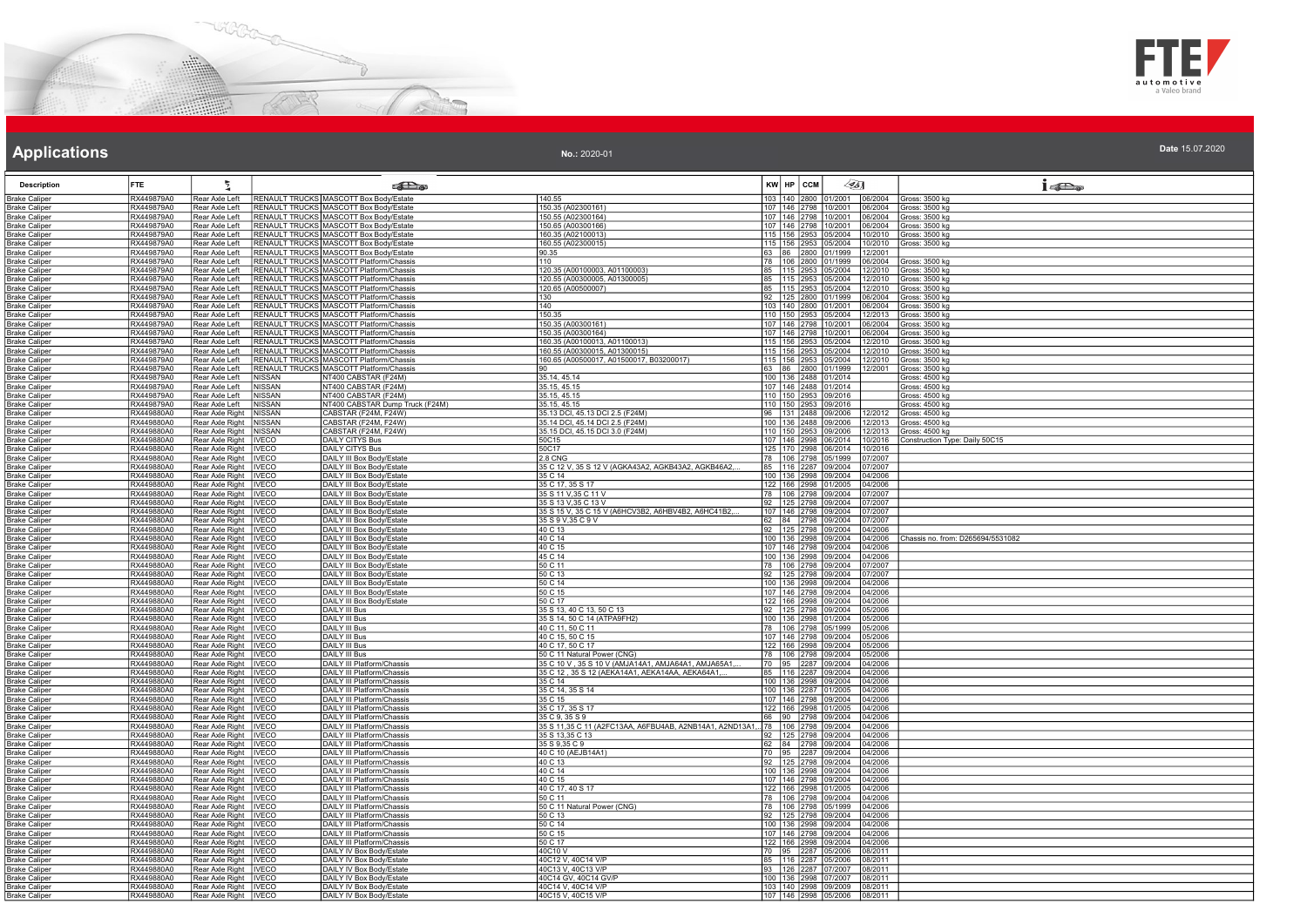



| No.: 2020-01 | Date 15.07.2020 |
|--------------|-----------------|
|--------------|-----------------|

| <b>Description</b>                            | FTE                      | 芝                                          |                              | <b>RE</b>                                                                                        |                                                                                                    | KW HP CCM                | $\leq 51$                                             |                    | $1 - 20$                                                         |
|-----------------------------------------------|--------------------------|--------------------------------------------|------------------------------|--------------------------------------------------------------------------------------------------|----------------------------------------------------------------------------------------------------|--------------------------|-------------------------------------------------------|--------------------|------------------------------------------------------------------|
| <b>Brake Caliper</b>                          | RX449880A0               | Rear Axle Right                            | <b>IVECO</b>                 | DAILY IV Box Body/Estate                                                                         | 40C17 V, 40C17 V/P                                                                                 |                          | 125 170 2998 07/2007 08/2011                          |                    |                                                                  |
| <u> Brake Caliper</u>                         | RX449880A0               | Rear Axle Right                            | <b>IVECO</b>                 | DAILY IV Box Body/Estate                                                                         | 40C18 V, 40C18 V/P                                                                                 |                          | 130 176 2998 05/2006 08/2011                          |                    |                                                                  |
| <b>Brake Caliper</b>                          | RX449880A0               | Rear Axle Right   IVECO                    |                              | DAILY IV Box Body/Estate                                                                         | 45C15V                                                                                             |                          | 107   146   2998   05/2006   08/2011                  |                    |                                                                  |
| <b>Brake Caliper</b>                          | RX449880A0               | Rear Axle Right                            | <b>IVECO</b>                 | DAILY IV Box Body/Estate                                                                         | 45C17 V, 45C17 V/P                                                                                 |                          | 125 170 2998 07/2007                                  | 08/2011            |                                                                  |
| Brake Caliper                                 | RX449880A0               | Rear Axle Right                            | <b>IVECO</b>                 | DAILY IV Box Body/Estate                                                                         | 45C18                                                                                              |                          | 130 176 2998 05/2006                                  | 08/2011            |                                                                  |
| <b>Brake Caliper</b>                          | RX449880A0               | Rear Axle Right                            | <b>IVECO</b>                 | DAILY IV Box Body/Estate                                                                         | 50C14 GV, 50C14 GV/P                                                                               |                          | 100 136 2998 07/2007                                  | 08/2011            |                                                                  |
| <b>Brake Caliper</b>                          | RX449880A0               | Rear Axle Right                            | <b>IVECO</b>                 | DAILY IV Box Body/Estate                                                                         | 50C14 V, 50C14 V/P                                                                                 |                          | 103 140 2998 09/2009                                  | 08/2011            |                                                                  |
| <b>Brake Caliper</b>                          | RX449880A0               | Rear Axle Right                            | <b>IVECO</b>                 | DAILY IV Box Body/Estate                                                                         | 50C15 V, 50C15 V/P                                                                                 |                          | 107 146 2998 05/2006                                  | 08/2011            |                                                                  |
| Brake Caliper                                 | RX449880A0<br>RX449880A0 | Rear Axle Right<br>Rear Axle Right         | <b>IVECO</b><br>IIVECO       | DAILY IV Box Body/Estate                                                                         | 50C17 V, 50C17 V/P<br>50C18 V, 50C18 V/P                                                           |                          | 125 170 2998 07/2007<br>130   176   2998   05/2006    | 08/2011<br>08/2011 |                                                                  |
| <u> Brake Caliper</u><br><b>Brake Caliper</b> | RX449880A0               | Rear Axle Right                            | <b>IVECO</b>                 | DAILY IV Box Body/Estate<br>DAILY IV Box Body/Estate                                             | 55C17                                                                                              |                          | 125 170 2998 08/2007                                  | 03/2012            |                                                                  |
| <b>Brake Caliper</b>                          | RX449880A0               | Rear Axle Right                            | <b>IVECO</b>                 | DAILY IV Dump Truck                                                                              | 40C14 K, 40C14 DK                                                                                  |                          | 103 140 2998 09/2009                                  | 08/2011            |                                                                  |
| <b>Brake Caliper</b>                          | RX449880A0               | Rear Axle Right                            | <b>IVECO</b>                 | DAILY IV Dump Truck                                                                              | 40C17 K. 40C17 DK                                                                                  |                          | 125 170 2998 07/2007                                  | 08/2011            |                                                                  |
| <b>Brake Caliper</b>                          | RX449880A0               | Rear Axle Right                            | <b>IVECO</b>                 | DAILY IV Dump Truck                                                                              | 50C14 K, 50C14 DK                                                                                  |                          | 103   140   2998   09/2009                            | 08/2011            |                                                                  |
| <b>Brake Caliper</b>                          | RX449880A0               | Rear Axle Right   IVECO                    |                              | DAILY IV Dump Truck                                                                              | 50C15                                                                                              |                          | 107   146   2998   05/2006                            | 08/2011            |                                                                  |
| <b>Brake Caliper</b>                          | RX449880A0               | Rear Axle Right                            | <b>IVECO</b>                 | DAILY IV Dump Truck                                                                              | 50C17 K, 50C17 DK                                                                                  |                          | 125 170 2998 07/2007                                  | 08/2011            |                                                                  |
| <b>Brake Caliper</b>                          | RX449880A0               | Rear Axle Right   IVECO                    |                              | DAILY IV Dump Truck                                                                              | 50C18                                                                                              |                          | 130 176 2998 05/2006                                  | 08/2011            |                                                                  |
| <b>Brake Caliper</b>                          | RX449880A0               | Rear Axle Right   IVECO                    |                              | DAILY IV Platform/Chassis                                                                        | 40C10                                                                                              |                          | 70 95 2287 05/2006                                    | 08/2011            |                                                                  |
| <b>Brake Caliper</b>                          | RX449880A0               | Rear Axle Right   IVECO                    |                              | DAILY IV Platform/Chassis                                                                        | 40C11, 40C11 D                                                                                     |                          | 78 106 2287 07/2007                                   | 08/2011            |                                                                  |
| <b>Brake Caliper</b>                          | RX449880A0<br>RX449880A0 | Rear Axle Right<br>Rear Axle Right         | <b>IVECO</b><br><b>IVECO</b> | DAILY IV Platform/Chassis<br>DAILY IV Platform/Chassis                                           | 40C12<br>40C13, 40C13 /P                                                                           |                          | 85 116 2287 05/2006                                   | 08/2011<br>08/2011 |                                                                  |
| <b>Brake Caliper</b><br><b>Brake Caliper</b>  | RX449880A0               | Rear Axle Right                            | <b>IVECO</b>                 | DAILY IV Platform/Chassis                                                                        | 40C14 G, 40C14 G/P                                                                                 |                          | 93 126 2287 07/2007<br>100 136 2998 07/2007           | 08/2011            |                                                                  |
| <b>Brake Caliper</b>                          | RX449880A0               | Rear Axle Right                            | <b>IVECO</b>                 | DAILY IV Platform/Chassis                                                                        | 40C14, 40C14 /P                                                                                    |                          | 103 140 2998 09/2009                                  | 08/2011            |                                                                  |
| <b>Brake Caliper</b>                          | RX449880A0               | Rear Axle Right                            | <b>IVECO</b>                 | DAILY IV Platform/Chassis                                                                        | 40C15                                                                                              |                          | 107 146 2998 05/2006                                  | 08/2011            |                                                                  |
| <b>Brake Caliper</b>                          | RX449880A0               | Rear Axle Right   IVECO                    |                              | DAILY IV Platform/Chassis                                                                        | 40C17, 40C17 /P                                                                                    |                          | 125 170 2998 07/2007 08/2011                          |                    |                                                                  |
| <b>Brake Caliper</b>                          | RX449880A0               | Rear Axle Right                            | <b>IVECO</b>                 | DAILY IV Platform/Chassis                                                                        | 40C18                                                                                              |                          | 130   176   2998   05/2006                            | 08/2011            |                                                                  |
| <b>Brake Caliper</b>                          | RX449880A0               | Rear Axle Right                            | <b>INECO</b>                 | DAILY IV Platform/Chassis                                                                        | 45C14, 45C14 /P                                                                                    |                          | 103 140 2998 09/2009                                  | 08/2011            |                                                                  |
| <b>Brake Caliper</b>                          | RX449880A0               | Rear Axle Right                            | <b>IVECO</b>                 | DAILY IV Platform/Chassis                                                                        | 45C15                                                                                              |                          | 107 146 2998 05/2006                                  | 08/2011            |                                                                  |
| <b>Brake Caliper</b>                          | RX449880A0               | Rear Axle Right   IVECO                    |                              | DAILY IV Platform/Chassis                                                                        | 45C17, 45C17 /P                                                                                    |                          | 125 170 2998 07/2007 08/2011                          |                    |                                                                  |
| <b>Brake Caliper</b>                          | RX449880A0               | Rear Axle Right                            | <b>INECO</b>                 | DAILY IV Platform/Chassis                                                                        | 45C18, 45C18 /P, 45C18 D, 45C18 D/P                                                                |                          | 130 176 2998 05/2006                                  | 08/2011            |                                                                  |
| <b>Brake Caliper</b>                          | RX449880A0               | Rear Axle Right                            | <b>IVECO</b>                 | DAILY IV Platform/Chassis                                                                        | 50C14 G, 50C14 G/P, 50C14 GD, 50C14 GD/P                                                           |                          | 100 136 2998 07/2007                                  | 08/2011            |                                                                  |
| Brake Caliper                                 | RX449880A0<br>RX449880A0 | Rear Axle Right                            | <b>IVECO</b><br><b>INECO</b> | DAILY IV Platform/Chassis<br>DAILY IV Platform/Chassis                                           | 50C14, 50C14 /P<br>50C15                                                                           |                          | 103  140  2998  09/2009<br>107   146   2998   05/2006 | 08/2011<br>08/2011 |                                                                  |
| Brake Caliper<br><b>Brake Caliper</b>         | RX449880A0               | Rear Axle Right<br>Rear Axle Right   IVECO |                              | DAILY IV Platform/Chassis                                                                        | 50C17, 50C17 /P                                                                                    |                          | 125 170 2998 07/2007 08/2011                          |                    |                                                                  |
| <b>Brake Caliper</b>                          | RX449880A0               | Rear Axle Right                            | <b>IVECO</b>                 | DAILY IV Platform/Chassis                                                                        | 50C18                                                                                              |                          | 130 176 2998 05/2006                                  | 08/2011            |                                                                  |
| <b>Brake Caliper</b>                          | RX449880A0               | Rear Axle Right   IVECO                    |                              | DAILY LINE Bus                                                                                   | 40C15, 50C15, 60C15                                                                                |                          | 107   146   2998   06/2014   10/2016                  |                    | Construction Type: Daily 50C15                                   |
| <b>Brake Caliper</b>                          | RX449880A0               | Rear Axle Right   IVECO                    |                              | <b>DAILY LINE Bus</b>                                                                            | 40C17, 50C17, 60C17                                                                                |                          | 125 170 2998 06/2014 10/2016                          |                    |                                                                  |
| Brake Caliper                                 | RX449880A0               | Rear Axle Right                            | <b>IVECO</b>                 | DAILY TOURYS Bus                                                                                 | 50C17, 65C17                                                                                       |                          | 125 170 2998 06/2014 10/2016                          |                    |                                                                  |
| <b>Brake Caliper</b>                          | RX449880A0               | Rear Axle Right                            | <b>IVECO</b>                 | DAILY V Box Body/Estate                                                                          | 29L11 V, 35C11 V, 35S11 V, 40C11 V                                                                 |                          | 78 106 2287 09/2011                                   | 02/2014            |                                                                  |
| <b>Brake Caliper</b>                          | RX449880A0               | Rear Axle Right                            | <b>IVECO</b>                 | DAILY V Box Body/Estate                                                                          | 29L13 V, 35C13 V, 35S13 V, 40C13 V, 40S13 V                                                        |                          | 93 126 2287 09/2011                                   | 02/2014            | Construction Type: Daily 29L13                                   |
| <b>Brake Caliper</b>                          | RX449880A0               | Rear Axle Right   IVECO                    |                              | DAILY V Box Body/Estate                                                                          | 35C15 V, 40C15 V, 45C15 V, 50C15 V, 60C15 V, 65C15 V                                               |                          | 107 146 2998 09/2011                                  | 02/2014            | Construction Type: Daily 35C15                                   |
| <b>Brake Caliper</b>                          | RX449880A0               | Rear Axle Right                            | <b>IVECO</b>                 | DAILY V Box Body/Estate                                                                          | 35C17 V, 35S17 V, 40C17 V, 45C17 V, 50C17 V, 60C17 V                                               |                          | 125 170 2998 09/2011                                  | 2/2014             | Construction Type: Daily 35C17                                   |
| Brake Caliper                                 | RX449880A0<br>RX449880A0 | Rear Axle Right<br>Rear Axle Right         | <b>IVECO</b><br><b>IVECO</b> | DAILY V Box Body/Estate<br>DAILY V Box Body/Estate                                               | 5C21 V, 35S21 V, 40C21 V, 45C21 V, 50C21 V<br>50 C Electric                                        | 150 204 2998<br>80 109 0 | 09/2011<br>09/2011                                    | 2/2014<br>02/2014  | onstruction Type: Daily 35C21                                    |
| Brake Caliper<br><b>Brake Caliper</b>         | RX449880A0               | Rear Axle Right                            | <b>IVECO</b>                 | DAILY V Platform/Chassis                                                                         | 26L11, 26L11D, 35C11D, 35S11, 40C11                                                                |                          | 78 106 2287 09/2011                                   | 2/2014             | Construction Type: Daily 29L11                                   |
| <b>Brake Caliper</b>                          | RX449880A0               | Rear Axle Right                            | <b>IVECO</b>                 | DAILY V Platform/Chassis                                                                         | 29L13, 29L13D, 35C13D, 40C13                                                                       |                          | 93 126 2287 09/2011                                   | 02/2014            | Construction Type: Daily 29L13                                   |
| <b>Brake Caliper</b>                          | RX449880A0               | Rear Axle Right   IVECO                    |                              | DAILY V Platform/Chassis                                                                         | 35C15, 35C15D, 35S15, 40C15, 45C15, 50C15, 60C15, 65C15                                            |                          | 107 146 2998 09/2011                                  | 2/2014             | Construction Type: Daily 35C15                                   |
| Brake Caliper                                 | RX449880A0               | Rear Axle Right                            | <b>IVECO</b>                 | DAILY V Platform/Chassis                                                                         | 35C17, 35C17D, 35S17, 40C17, 45C17, 50C17, 60C17, 70C17                                            |                          | 125 170 2998 09/2011                                  | 2/2014             | Construction Type: Daily 35C17                                   |
| <b>Brake Caliper</b>                          | RX449880A0               | Rear Axle Right                            | <b>IVECO</b>                 | DAILY V Platform/Chassis                                                                         | 35C21, 35S21, 40C21, 45C21, 50C21, 60C21, 70C21                                                    |                          | 150 205 2998 09/2011                                  | 02/2014            | Construction Type: Daily 35C21                                   |
| <b>Brake Caliper</b>                          | RX449880A0               | Rear Axle Right                            | <b>IVECO</b>                 | <b>DAILY VI Box</b>                                                                              | 35S15, 35C15, 40C15, 50C15, 65C15, 70C15                                                           |                          | 110 150 2998 04/2016                                  |                    | Construction Type: Daily 35C15                                   |
| <b>Brake Caliper</b>                          | RX449880A0               | Rear Axle Right                            | <b>IVECO</b>                 | <b>DAILY VI Box</b>                                                                              | 35S15, 35C15, 40C15, 50C15, 65C15, 70C15                                                           |                          | 107 146 2998 03/2014                                  | 04/2016            | Construction Type: Daily 35C15                                   |
| <b>Brake Caliper</b>                          | RX449880A0               | Rear Axle Right                            | <b>INECO</b>                 | <b>DAILY VI Box</b>                                                                              | 35S17, 35C17, 40C17, 50C17, 55C17, 65C17, 70C17                                                    |                          | 125 170 2998 03/2014                                  | 04/2016            | Construction Type: Daily 35C17                                   |
| <b>Brake Caliper</b>                          | RX449880A0               | Rear Axle Right                            | <b>IVECO</b>                 | <b>DAILY VI Box</b>                                                                              | 35S18, 35C18, 40C18, 50C18, 65C18, 70C18                                                           |                          | 132 180 2998 04/2016                                  |                    | Construction Type: Daily 35C18                                   |
| Brake Caliper                                 | RX449880A0               | Rear Axle Right                            | <b>IVECO</b>                 | DAILY VI Box                                                                                     | 5S21, 35C21, 40C21, 50C21, 65C21, 70C21                                                            |                          | 150 205 2998 03/2014                                  |                    | Construction Type: Daily 35C21                                   |
| <b>Brake Caliper</b><br><b>Brake Caliper</b>  | RX449880A0<br>RX449880A0 | Rear Axle Right<br>Rear Axle Right   IVECO | <b>IVECO</b>                 | DAILY VI Box<br>DAILY VI Box Body/Estate                                                         | Natural Power 35S14, 35C14, 40C14, 50C14, 65C14, 70C14<br>35S15, 35C15, 40C15, 50C15               |                          | 100 136 2998 03/2014<br>110 150 2998 04/2016          |                    | Construction Type: Daily 35C14<br>Construction Type: Daily 35C15 |
| <b>Brake Caliper</b>                          | RX449880A0               | Rear Axle Right                            | <b>IVECO</b>                 | DAILY VI Box Body/Estate                                                                         | 35S18, 35C18, 40C18, 50C18                                                                         |                          | 132 180 2998 04/2016                                  |                    | Construction Type: Daily 35C18                                   |
| <b>Brake Caliper</b>                          | RX449880A0               | Rear Axle Right   IVECO                    |                              | DAILY VI Box Body/Estate                                                                         | 40C15, 50C15, 65C15                                                                                |                          | 107   146   2998   03/2014   04/2016                  |                    | Construction Type: Daily 35C15                                   |
| <b>Brake Caliper</b>                          | RX449880A0               | Rear Axle Right                            | <b>IVECO</b>                 | DAILY VI Box Body/Estate                                                                         | 40C17, 50C17, 65C17                                                                                |                          | 125 170 2998 03/2014 04/2016                          |                    |                                                                  |
| <b>Brake Caliper</b>                          | RX449880A0               | Rear Axle Right                            | <b>IVECO</b>                 | DAILY VI Box Body/Estate                                                                         | Natural Power 35S14, 35C14, 40C14, 50C14                                                           |                          | 100 136 2998 04/2016                                  |                    | onstruction Type: Daily 35C14                                    |
| <b>Brake Caliper</b>                          | RX449880A0               | Rear Axle Right                            | <b>IVECO</b>                 | DAILY VI Platform/Chassis                                                                        | 35S14, 35S15, 35C15, 40S14, 40C15, 50C15, 65C15, 70C15                                             |                          | 107 146 2998 03/2014                                  | 04/2016            | Construction Type: Daily 35C15                                   |
| <b>Brake Caliper</b>                          | RX449880A0               | Rear Axle Right                            | <b>IVECO</b>                 | DAILY VI Platform/Chassis                                                                        | 35S15, 35C15, 40C15, 50C15, 65C15, 70C15, 72C15                                                    |                          | 110 150 2998 04/2016                                  |                    | Construction Type: Daily 35C15                                   |
| <b>Brake Caliper</b>                          | RX449880A0               | Rear Axle Right                            | <b>INECO</b>                 | DAILY VI Platform/Chassis                                                                        | 35S17, 35C17, 40C17, 45S17,45C17, 50C17, 55C17, 65C17,                                             |                          | 125 170 2998 03/2014                                  | 04/2016            | Construction Type: Daily 35C17                                   |
| <b>Brake Caliper</b>                          | RX449880A0<br>RX449880A0 | Rear Axle Right                            | <b>IVECO</b><br><b>IVECO</b> | DAILY VI Platform/Chassis<br>DAILY VI Platform/Chassis                                           | 35S18, 35C18, 40C18, 50C18, 65C18, 70C18, 72C18                                                    |                          | 132 179 2998 04/2016                                  |                    | Construction Type: Daily 35C18                                   |
| Brake Caliper<br><b>Brake Caliper</b>         | RX449880A0               | Rear Axle Right<br>Rear Axle Right         | <b>IVECO</b>                 | DAILY VI Platform/Chassis                                                                        | 5S21, 35C21, 40C21, 50C21, 65C21, 70C21<br>NaturalPower 35S14, 35C14, 40C14, 50C14, 65C14, 70C14,. |                          | 150 205 2998 03/2014<br>100 136 2998 03/2014          |                    | Construction Type: Daily 35C21<br>onstruction Type: Daily 35C14  |
| <b>Brake Caliper</b>                          | RX449880A0               | Rear Axle Right                            |                              | RENAULT TRUCKS MASCOTT Box Body/Estate                                                           | 110.35                                                                                             |                          | 78 106 2800 01/1999                                   | 06/2004            | Gross: 3500 kg                                                   |
| <b>Brake Caliper</b>                          | RX449880A0               | Rear Axle Right                            |                              | RENAULT TRUCKS MASCOTT Box Body/Estate                                                           | 110.50                                                                                             |                          | 78   106   2800   01/1999                             | 06/2004            | Gross: 3500 kg                                                   |
| <b>Brake Caliper</b>                          | RX449880A0               | Rear Axle Right                            |                              | RENAULT TRUCKS MASCOTT Box Body/Estate                                                           | 110.55                                                                                             |                          | 78 106 2800 01/1999                                   | 06/2004            | Gross: 3500 kg                                                   |
| <b>Brake Caliper</b>                          | RX449880A0               | Rear Axle Right                            |                              | RENAULT TRUCKS MASCOTT Box Body/Estate                                                           | 120.35 (A02100003)                                                                                 |                          | 85   115   2953   05/2004                             | 10/2010            | Gross: 3500 kg                                                   |
| <b>Brake Caliper</b>                          | RX449880A0               | Rear Axle Right                            |                              | RENAULT TRUCKS MASCOTT Box Body/Estate                                                           | 120.55 (A02300005)                                                                                 |                          | 85 115 2953 05/2004                                   | 10/2010            | Gross: 3500 kg                                                   |
| <b>Brake Caliper</b>                          | RX449880A0               | Rear Axle Right                            |                              | RENAULT TRUCKS MASCOTT Box Body/Estate                                                           | 130.35                                                                                             |                          | 92 125 2800 01/1999                                   | 06/2004            | Gross: 3500 kg                                                   |
| <b>Brake Caliper</b>                          | RX449880A0               | Rear Axle Right                            |                              | RENAULT TRUCKS MASCOTT Box Body/Estate                                                           | 130.55                                                                                             |                          | 92 125 2800 01/1999                                   | 06/2004            | Gross: 3500 kg                                                   |
| Brake Caliper                                 | RX449880A0               | Rear Axle Right                            |                              | RENAULT TRUCKS MASCOTT Box Body/Estate                                                           | 140.35                                                                                             |                          | 103 140 2800 01/2001                                  | 06/2004            | Gross: 3500 kg                                                   |
| Brake Caliper                                 | RX449880A0<br>RX449880A0 | Rear Axle Right                            |                              | RENAULT TRUCKS MASCOTT Box Body/Estate                                                           | 140.55                                                                                             |                          | 103 140 2800 01/2001                                  | 06/2004            | Gross: 3500 kg                                                   |
| Brake Caliper<br><b>Brake Caliper</b>         | RX449880A0               | Rear Axle Right                            |                              | RENAULT TRUCKS MASCOTT Box Body/Estate<br>Rear Axle Right RENAULT TRUCKS MASCOTT Box Body/Estate | 150.35 (A02300161)<br>150.55 (A02300164)                                                           |                          | 107   146   2798   10/2001<br>107 146 2798 10/2001    | 06/2004<br>06/2004 | Gross: 3500 kg<br>Gross: 3500 kg                                 |
| <b>Brake Caliper</b>                          | RX449880A0               |                                            |                              | Rear Axle Right   RENAULT TRUCKS   MASCOTT Box Body/Estate                                       | 150.65 (A00300166)                                                                                 |                          | 107 146 2798 10/2001                                  | 06/2004            | Gross: 3500 kg                                                   |
| <b>Brake Caliper</b>                          | RX449880A0               |                                            |                              | Rear Axle Right   RENAULT TRUCKS   MASCOTT Box Body/Estate                                       | 160.35 (A02100013)                                                                                 |                          | 115 156 2953 05/2004 10/2010                          |                    | Gross: 3500 kg                                                   |
|                                               |                          |                                            |                              |                                                                                                  |                                                                                                    |                          |                                                       |                    |                                                                  |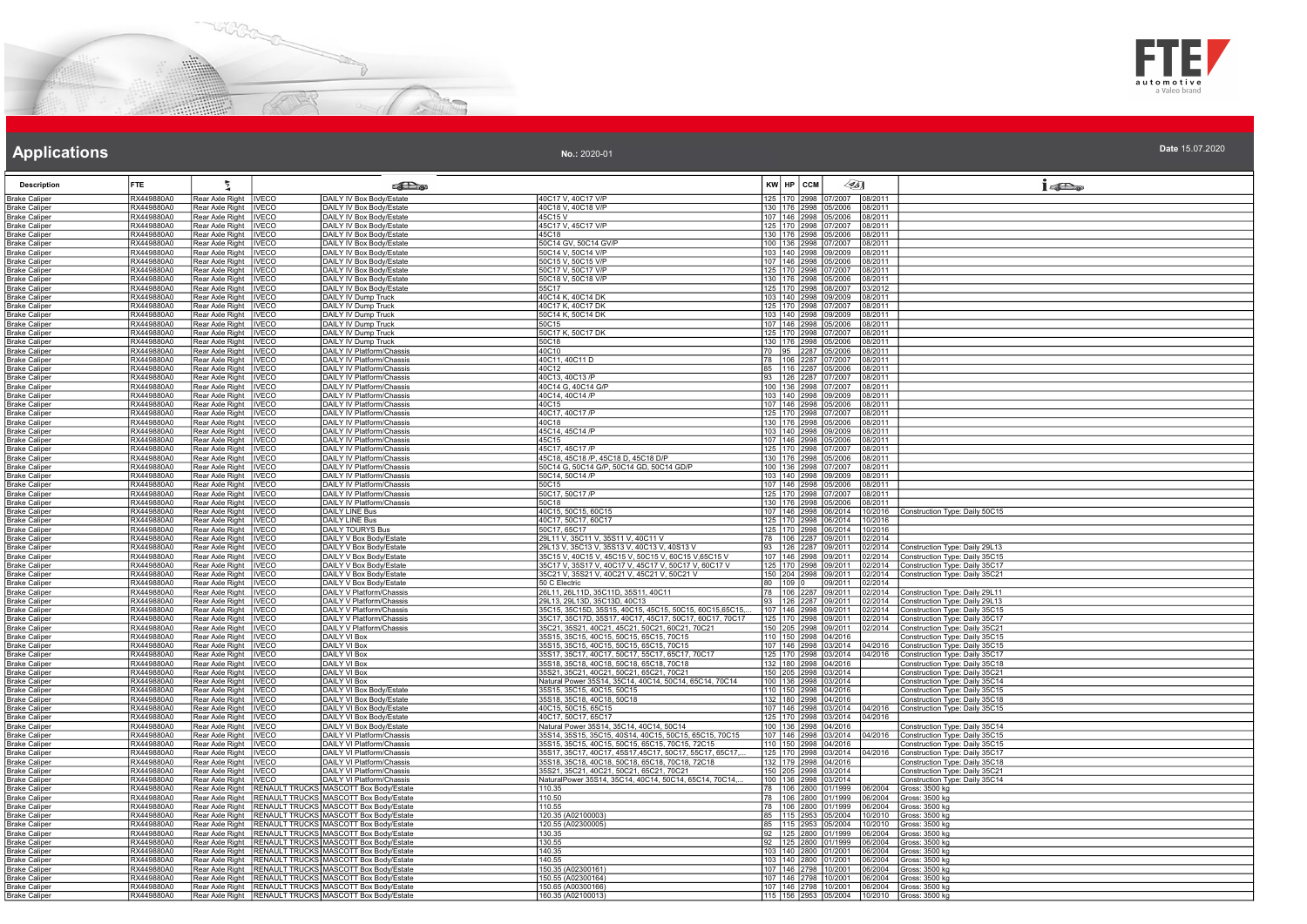



### **Applications Applications Applications**

| <b>Description</b>                           | FTE.                     | 튓                                                            |                                        | <b>SER</b>                                                                                                                 |                                          | $KW$ $HP$ $CCM$                                 | $\llbracket \mathcal{L} \rbrack$                       | $1 - 20$                                                                                                                   |
|----------------------------------------------|--------------------------|--------------------------------------------------------------|----------------------------------------|----------------------------------------------------------------------------------------------------------------------------|------------------------------------------|-------------------------------------------------|--------------------------------------------------------|----------------------------------------------------------------------------------------------------------------------------|
| <b>Brake Caliper</b>                         | RX449880A0               |                                                              |                                        | Rear Axle Right   RENAULT TRUCKS MASCOTT Box Body/Estate                                                                   | 160.55 (A02300015)                       |                                                 | 115 156 2953 05/2004 10/2010                           | Gross: 3500 kg                                                                                                             |
| <b>Brake Caliper</b>                         | RX449880A0<br>RX449880A0 |                                                              |                                        | Rear Axle Right   RENAULT TRUCKS   MASCOTT Box Body/Estate<br>Rear Axle Right   RENAULT TRUCKS   MASCOTT Platform/Chassis  | 90.35<br>110                             | 63                                              | 86 2800 01/1999 12/2001<br>78 106 2800 01/1999 06/2004 |                                                                                                                            |
| <b>Brake Caliper</b><br><b>Brake Caliper</b> | RX449880A0               |                                                              |                                        | Rear Axle Right RENAULT TRUCKS MASCOTT Platform/Chassis                                                                    | 120.35 (A00100003, A01100003             |                                                 | 85   115   2953   05/2004   12/2010                    | Gross: 3500 kg<br>Gross: 3500 kg                                                                                           |
| <b>Brake Caliper</b>                         | RX449880A0               |                                                              |                                        | Rear Axle Right   RENAULT TRUCKS   MASCOTT Platform/Chassis                                                                | 120.55 (A00300005, A01300005)            |                                                 | 85 115 2953 05/2004 12/2010                            | Gross: 3500 kg                                                                                                             |
| <b>Brake Caliper</b>                         | RX449880A0               |                                                              |                                        | Rear Axle Right RENAULT TRUCKS MASCOTT Platform/Chassis                                                                    | 120.65 (A00500007)                       |                                                 | 12/2010<br>85   115   2953   05/2004                   | Gross: 3500 kg                                                                                                             |
| <b>Brake Caliper</b>                         | RX449880A0               |                                                              |                                        | Rear Axle Right   RENAULT TRUCKS   MASCOTT Platform/Chassis                                                                | 130                                      | 92 125 2800 01/1999                             | 06/2004                                                | Gross: 3500 kg                                                                                                             |
| <b>Brake Caliper</b>                         | RX449880A0               |                                                              |                                        | Rear Axle Right   RENAULT TRUCKS MASCOTT Platform/Chassis                                                                  | 140                                      | 103 140 2800 01/2001                            | 06/2004                                                | Gross: 3500 kg                                                                                                             |
| <b>Brake Caliper</b>                         | RX449880A0               |                                                              |                                        | Rear Axle Right   RENAULT TRUCKS   MASCOTT Platform/Chassis                                                                | 150.35                                   |                                                 | 110 150 2953 05/2004<br>12/2013                        | Gross: 3500 kg                                                                                                             |
| <b>Brake Caliper</b><br><b>Brake Caliper</b> | RX449880A0<br>RX449880A0 |                                                              |                                        | Rear Axle Right   RENAULT TRUCKS   MASCOTT Platform/Chassis<br>Rear Axle Right   RENAULT TRUCKS   MASCOTT Platform/Chassis | 150.35 (A00300161)<br>150.35 (A00300164) | 107 146 2798 10/2001<br>107 146 2798 10/2001    | 06/2004<br>06/2004                                     | Gross: 3500 kg<br>Gross: 3500 kg                                                                                           |
| <b>Brake Caliper</b>                         | RX449880A0               |                                                              |                                        | Rear Axle Right   RENAULT TRUCKS   MASCOTT Platform/Chassis                                                                | 160.35 (A00100013, A01100013)            |                                                 | 115 156 2953 05/2004<br>12/2010                        | Gross: 3500 kg                                                                                                             |
| <b>Brake Caliper</b>                         | RX449880A0               |                                                              |                                        | Rear Axle Right   RENAULT TRUCKS   MASCOTT Platform/Chassis                                                                | 160.55 (A00300015, A01300015)            |                                                 | 115 156 2953 05/2004<br>12/2010                        | Gross: 3500 kg                                                                                                             |
| <b>Brake Caliper</b>                         | RX449880A0               |                                                              |                                        | Rear Axle Right   RENAULT TRUCKS   MASCOTT Platform/Chassis                                                                | 160.65 (A00500017, A01500017, B03200017) |                                                 | 115  156  2953  05/2004  12/2010                       | Gross: 3500 kg                                                                                                             |
| <b>Brake Caliper</b>                         | RX449880A0               |                                                              |                                        | Rear Axle Right   RENAULT TRUCKS   MASCOTT Platform/Chassis                                                                |                                          |                                                 | 63 86 2800 01/1999<br>12/2001                          | Gross: 3500 kg                                                                                                             |
| <b>Brake Caliper</b>                         | RX449880A0<br>RX449880A0 | Rear Axle Right NISSAN                                       |                                        | NT400 CABSTAR (F24M)<br>NT400 CABSTAR (F24M)                                                                               | 35.14, 45.14<br>35.15, 45.15             | 100 136 2488 01/2014<br>107 146 2488 01/2014    |                                                        | Gross: 4500 kg<br>Gross: 4500 kg                                                                                           |
| <b>Brake Caliper</b><br><b>Brake Caliper</b> | RX449880A0               | Rear Axle Right   NISSAN<br>Rear Axle Right   NISSAN         |                                        | NT400 CABSTAR (F24M)                                                                                                       | 35.15, 45.15                             | 110 150 2953 09/2016                            |                                                        | Gross: 4500 kg                                                                                                             |
| <b>Brake Caliper</b>                         | RX449880A0               | Rear Axle Right                                              | NISSAN                                 | NT400 CABSTAR Dump Truck (F24M)                                                                                            | 35.15, 45.15                             | 110 150 2953 09/2016                            |                                                        | Gross: 4500 kg                                                                                                             |
| <b>Brake Caliper</b>                         | RX459873A0               | Rear Axle Left                                               | <b>LAND ROVER</b>                      | DISCOVERY IV (L319)                                                                                                        | 3.04x4                                   | 250 340 2995 08/2013                            |                                                        | Spring Type: for pneumatic suspension vehicles                                                                             |
| <b>Brake Caliper</b>                         | RX459873A0               | Rear Axle Left                                               | <b>LAND ROVER</b>                      | DISCOVERY IV (L319)                                                                                                        | 3.0 SDV6 4x4                             | 188 256 2993 11/2009                            |                                                        | Spring Type: for pneumatic suspension vehicles                                                                             |
| <b>Brake Caliper</b>                         | RX459873A0               | Rear Axle Left                                               | <b>LAND ROVER</b>                      | DISCOVERY IV (L319)                                                                                                        | 3.0 TD 4x4                               | 155 211 2993 05/2010                            |                                                        | Spring Type: for pneumatic suspension vehicles                                                                             |
| <b>Brake Caliper</b>                         | RX459873A0<br>RX459873A0 | Rear Axle Left<br>Rear Axle Left                             | <b>LAND ROVER</b><br><b>LAND ROVER</b> | DISCOVERY IV (L319)                                                                                                        | 3.0 TD 4x4<br>3.0 TD 4x4                 | 180 245 2993 09/2009                            |                                                        | Spring Type: for pneumatic suspension vehicles                                                                             |
| <b>Brake Caliper</b><br><b>Brake Caliper</b> | RX459873A0               | Rear Axle Left                                               | LAND ROVER                             | DISCOVERY IV (L319)<br>DISCOVERY IV (L319)                                                                                 | 3.0 TD 4x4                               | 183  249  2993  07/2012<br>200 272 2993 09/2009 |                                                        | Spring Type: for pneumatic suspension vehicles<br>Spring Type: for pneumatic suspension vehicles                           |
| <b>Brake Caliper</b>                         | RX459873A0               | Rear Axle Left                                               | <b>LAND ROVER</b>                      | DISCOVERY IV (L319)                                                                                                        | 5.0 V8 4x4                               | 276 375 4999 09/2009                            |                                                        | Spring Type: for pneumatic suspension vehicles                                                                             |
| <b>Brake Caliper</b>                         | RX459873A0               | Rear Axle Left                                               | <b>LAND ROVER</b>                      | RANGE ROVER III (L322)                                                                                                     | 3.6 D 4x4                                |                                                 | 200 272 3628 04/2006<br>08/2012                        | Special Purpose Vehicle: not for armoured vehicles                                                                         |
| <b>Brake Caliper</b>                         | RX459873A0               | Rear Axle Left                                               | <b>LAND ROVER</b>                      | RANGE ROVER III (L322)                                                                                                     | 5.0 4x4                                  | 276 375 4999 09/2009                            | 08/2012                                                | Special Purpose Vehicle: not for armoured vehicles                                                                         |
| <b>Brake Caliper</b>                         | RX459873A0               | Rear Axle Left                                               | <b>LAND ROVER</b>                      | RANGE ROVER SPORT (L320)                                                                                                   | 3.0 D 4x4                                | 155 211 2993 05/2010                            | 03/2013                                                | Vehicle Equipment: for vehicles with electric parking brake                                                                |
| Brake Caliper                                | RX459873A0               | Rear Axle Left                                               | LAND ROVER                             | RANGE ROVER SPORT (L320)                                                                                                   | 3.0 D 4x4                                | 180 245 2993 09/2009                            | 03/2013                                                | Vehicle Equipment: for vehicles with electric parking brake                                                                |
| <b>Brake Caliper</b><br><b>Brake Caliper</b> | RX459873A0<br>RX459873A0 | Rear Axle Left<br>Rear Axle Left                             | <b>LAND ROVER</b><br><b>LAND ROVER</b> | RANGE ROVER SPORT (L320)<br>RANGE ROVER SPORT (L320)                                                                       | 3.0 D 4x4<br>3.6 D 4x4                   | 183 249 2993 08/2012<br>200 272 3628 04/2006    | 3/2013<br>03/2013                                      | /ehicle Equipment: for vehicles with electric parking brake<br>Vehicle Equipment: for vehicles with electric parking brake |
| <b>Brake Caliper</b>                         | RX459873A0               | Rear Axle Left                                               | <b>LAND ROVER</b>                      | RANGE ROVER SPORT (L320)                                                                                                   | 5.04x4                                   | 276 375 4999 07/2009                            | 03/2013                                                | Vehicle Equipment: for vehicles with electric parking brake                                                                |
| <b>Brake Caliper</b>                         | RX459874A0               | Rear Axle Right   LAND ROVER                                 |                                        | DISCOVERY IV (L319)                                                                                                        | 3.04x4                                   | 250 340 2995 08/2013                            |                                                        | Spring Type: for pneumatic suspension vehicles                                                                             |
| <b>Brake Caliper</b>                         | RX459874A0               | Rear Axle Right   LAND ROVER                                 |                                        | DISCOVERY IV (L319)                                                                                                        | 3.0 SDV6 4x4                             | 188 256 2993 11/2009                            |                                                        | Spring Type: for pneumatic suspension vehicles                                                                             |
| <b>Brake Caliper</b>                         | RX459874A0               | Rear Axle Right LAND ROVER                                   |                                        | DISCOVERY IV (L319)                                                                                                        | 3.0 TD 4x4                               | 155 211 2993 05/2010                            |                                                        | Spring Type: for pneumatic suspension vehicles                                                                             |
| <b>Brake Caliper</b>                         | RX459874A0<br>RX459874A0 | Rear Axle Right   LAND ROVER                                 |                                        | DISCOVERY IV (L319)                                                                                                        | 3.0 TD 4x4                               | 180 245 2993 09/2009                            |                                                        | Spring Type: for pneumatic suspension vehicles                                                                             |
| <b>Brake Caliper</b><br><b>Brake Caliper</b> | RX459874A0               | Rear Axle Right   LAND ROVER<br>Rear Axle Right LAND ROVER   |                                        | DISCOVERY IV (L319)<br>DISCOVERY IV (L319)                                                                                 | 3.0 TD 4x4<br>3.0 TD 4x4                 | 183 249 2993 07/2012<br>200 272 2993 09/2009    |                                                        | Spring Type: for pneumatic suspension vehicles<br>Spring Type: for pneumatic suspension vehicles                           |
| <b>Brake Caliper</b>                         | RX459874A0               | Rear Axle Right   LAND ROVER                                 |                                        | DISCOVERY IV (L319)                                                                                                        | 5.0 V8 4x4                               | 276 375 4999 09/2009                            |                                                        | Spring Type: for pneumatic suspension vehicles                                                                             |
| <b>Brake Caliper</b>                         | RX459874A0               | Rear Axle Right   LAND ROVER                                 |                                        | RANGE ROVER III (L322)                                                                                                     | 3.6 D 4x4                                | 200 272 3628 04/2006                            | 08/2012                                                | Special Purpose Vehicle: not for armoured vehicles                                                                         |
| <b>Brake Caliper</b>                         | RX459874A0               | Rear Axle Right   LAND ROVER                                 |                                        | RANGE ROVER III (L322)                                                                                                     | 5.0 4x4                                  | 276 375 4999 09/2009                            | 08/2012                                                | Special Purpose Vehicle: not for armoured vehicles                                                                         |
| <b>Brake Caliper</b>                         | RX459874A0               | Rear Axle Right   LAND ROVER                                 |                                        | RANGE ROVER SPORT (L320)                                                                                                   | 3.0 D 4x4                                | 155 211 2993 05/2010                            | 3/2013                                                 | Vehicle Equipment: for vehicles with electric parking brake                                                                |
| <b>Brake Caliper</b>                         | RX459874A0<br>RX459874A0 | Rear Axle Right   LAND ROVER<br>Rear Axle Right   LAND ROVER |                                        | RANGE ROVER SPORT (L320)<br>RANGE ROVER SPORT (L320)                                                                       | 3.0 D 4x4<br>3.0 D 4x4                   | 180 245 2993 09/2009<br>183 249 2993 08/2012    | 03/2013<br>03/2013                                     | Vehicle Equipment: for vehicles with electric parking brake<br>Vehicle Equipment: for vehicles with electric parking brake |
| <b>Brake Caliper</b><br><b>Brake Caliper</b> | RX459874A0               | Rear Axle Right   LAND ROVER                                 |                                        | RANGE ROVER SPORT (L320)                                                                                                   | 3.6 D 4x4                                | 200 272 3628 04/2006                            | 03/2013                                                | Vehicle Equipment: for vehicles with electric parking brake                                                                |
| <b>Brake Caliper</b>                         | RX459874A0               | Rear Axle Right   LAND ROVER                                 |                                        | RANGE ROVER SPORT (L320)                                                                                                   | 5.0 4x4                                  | 276 375 4999 07/2009                            | 03/2013                                                | Vehicle Equipment: for vehicles with electric parking brake                                                                |
| <b>Brake Caliper</b>                         | RX469847A0               | Rear Axle Left                                               | <b>LAND ROVER</b>                      | DEFENDER Cabrio (L316)                                                                                                     | 2.2 Td4 4x4 (L317)                       | 90 122 2198 08/2011                             | 02/2016                                                | Equipment Vart.: Defender 110                                                                                              |
| <b>Brake Caliper</b>                         | RX469847A0               | Rear Axle Left                                               | LAND ROVER                             | DEFENDER Cabrio (L316)                                                                                                     | 2.4 Td4 4x4 (L317)                       | 90 122 2402 05/2007                             | 02/2016                                                | Chassis no. from: 1A614448                                                                                                 |
| <b>Brake Caliper</b><br><b>Brake Caliper</b> | RX469847A0<br>RX469847A0 | Rear Axle Left<br>Rear Axle Left                             | LAND ROVER<br><b>LAND ROVER</b>        | DEFENDER Cabrio (L316)<br>DEFENDER Cabrio (L316)                                                                           | 2.5 D 4x4 (L316)<br>2.5 Td5 4x4 (L316)   | 51 69 2495 09/1990<br>90 122 2495 06/1998       | 09/2001<br>02/2016                                     | Chassis no. from: 1A614448<br>Chassis no. from: 1A614448                                                                   |
| <b>Brake Caliper</b>                         | RX469847A0               | Rear Axle Left                                               | <b>LAND ROVER</b>                      | DEFENDER Cabrio (L316)                                                                                                     | 2.5 TDI 4x4 (L316)                       | 83 113 2495 08/1990                             | 12/2001                                                | Chassis no. from: 1A614448                                                                                                 |
| <b>Brake Caliper</b>                         | RX469847A0               | Rear Axle Left                                               | LAND ROVER                             | DEFENDER Cabrio (L316)                                                                                                     | 3.54x4                                   | 86   117   3528   09/1990                       | 08/1993                                                | Chassis no. from: 1A614448                                                                                                 |
| <b>Brake Caliper</b>                         | RX469847A0               | Rear Axle Left                                               | <b>LAND ROVER</b>                      | DEFENDER Pickup (L316)                                                                                                     | 2.2 Td4 4x4 (L317)                       | 90 122 2198 08/2011                             | 02/2016                                                | Equipment Vart.: Defender 110                                                                                              |
| <b>Brake Caliper</b>                         | RX469847A0               | Rear Axle Left                                               | <b>LAND ROVER</b>                      | DEFENDER Pickup (L316)                                                                                                     | 2.4 Td4 4x4 (L317)                       | 90 122 2402 05/2007                             | 02/2016                                                | Chassis no. from: 1A614448                                                                                                 |
| Brake Caliper<br><b>Brake Caliper</b>        | RX469847A0<br>RX469847A0 | Rear Axle Left<br>Rear Axle Left                             | <b>LAND ROVER</b><br><b>LAND ROVER</b> | DEFENDER Pickup (L316)<br>DEFENDER Platform/Chassis (L316)                                                                 | 2.5 Td5 4x4 (L316)<br>2.2 Td4 4x4 (L317) | 90 122 2495 06/1998<br>90 122 2198 08/2011      | 02/2016<br>02/2016                                     | Chassis no. from: 1A614448<br>Chassis no. from: 1A614448                                                                   |
| <b>Brake Caliper</b>                         | RX469847A0               | Rear Axle Left                                               | <b>LAND ROVER</b>                      | DEFENDER Station Wagon (L316)                                                                                              | 2.2 Td4 4x4 (L317)                       | 90 122 2198 08/2011                             | 02/2016                                                | Equipment Vart.: Defender 110                                                                                              |
| <b>Brake Caliper</b>                         | RX469847A0               | Rear Axle Left                                               | <b>LAND ROVER</b>                      | <b>DEFENDER Station Wagon (L316)</b>                                                                                       | 2.4 Td4 4x4 (L316)                       | 90 122 2402 10/2006                             | 02/2016                                                | Equipment Vart.: Defender 110                                                                                              |
| <b>Brake Caliper</b>                         | RX469847A0               | Rear Axle Left                                               | AND ROVER                              | DEFENDER Station Wagon (L316)                                                                                              | 2.54x4                                   | 61 83 2495 09/1990                              | 12/1994                                                | Chassis no. from: 1A614448                                                                                                 |
| <b>Brake Caliper</b>                         | RX469847A0               | Rear Axle Left                                               | <b>LAND ROVER</b>                      | DEFENDER Station Wagon (L316)                                                                                              | 2.5 Td5 4x4 (L316)                       | 90 122 2495 06/1998                             | 02/2016                                                | Chassis no. from: 1A614448                                                                                                 |
| <b>Brake Caliper</b>                         | RX469847A0<br>RX469847A0 | Rear Axle Left                                               | <b>LAND ROVER</b>                      | DEFENDER Station Wagon (L316)<br>DEFENDER Station Wagon (L316)                                                             | 2.5 TDI 4x4 (L316)<br>3.54x4             | 83 113 2495 08/1990                             | 12/1998<br>08/1993                                     | Chassis no. from: 1A614448<br>Chassis no. from: 1A614448                                                                   |
| <b>Brake Caliper</b><br><b>Brake Caliper</b> | RX469847A0               | Rear Axle Left<br>Rear Axle Left                             | <b>LAND ROVER</b><br><b>LAND ROVER</b> | DEFENDER Station Wagon (L316)                                                                                              | 3.54x4                                   | 86 117 3528 09/1990<br>100 136 3528 09/1990     | 07/1994                                                | Chassis no. from: 1A614448                                                                                                 |
| <b>Brake Caliper</b>                         | RX469847A0               | Rear Axle Left                                               | <b>LAND ROVER</b>                      | DEFENDER Station Wagon (L316)                                                                                              | 3.9 V8 4x4 (L316)                        | 136   185   3947   11/1998                      | 02/2016                                                | Chassis no. from: 1A614448                                                                                                 |
| <b>Brake Caliper</b>                         | RX469848A0               | Rear Axle Right                                              | <b>LAND ROVER</b>                      | DEFENDER Cabrio (L316)                                                                                                     | 2.2 Td4 4x4 (L317)                       | 90 122 2198 08/2011                             | )2/2016                                                | Equipment Vart.: Defender 110                                                                                              |
| <b>Brake Caliper</b>                         | RX469848A0               | Rear Axle Right   LAND ROVER                                 |                                        | DEFENDER Cabrio (L316)                                                                                                     | 2.4 Td4 4x4 (L317)                       | 90 122 2402 05/2007                             | 2/2016                                                 | Chassis no. from: 1A614448                                                                                                 |
| Brake Caliper                                | RX469848A0               | Rear Axle Right   LAND ROVER                                 |                                        | DEFENDER Cabrio (L316)                                                                                                     | 2.5 D 4x4 (L316)                         | 51 69 2495 09/1990                              | 09/2001                                                | Chassis no. from: 1A614448                                                                                                 |
| <b>Brake Caliper</b>                         | RX469848A0<br>RX469848A0 | Rear Axle Right   LAND ROVER                                 |                                        | DEFENDER Cabrio (L316)                                                                                                     | 2.5 Td5 4x4 (L316)                       | 90 122 2495 06/1998                             | 02/2016                                                | Chassis no. from: 1A614448                                                                                                 |
| <b>Brake Caliper</b><br><b>Brake Caliper</b> | RX469848A0               | Rear Axle Right   LAND ROVER<br>Rear Axle Right   LAND ROVER |                                        | DEFENDER Cabrio (L316)<br>DEFENDER Cabrio (L316)                                                                           | 2.5 TDI 4x4 (L316)<br>3.54x4             | 83 113 2495 08/1990                             | 12/2001<br>86   117   3528   09/1990<br>08/1993        | Chassis no. from: 1A614448<br>Chassis no. from: 1A614448                                                                   |
| <b>Brake Caliper</b>                         | RX469848A0               | Rear Axle Right   LAND ROVER                                 |                                        | DEFENDER Pickup (L316)                                                                                                     | 2.2 Td4 4x4 (L317)                       | 90 122 2198 08/2011                             | 02/2016                                                | Equipment Vart.: Defender 110                                                                                              |
| <b>Brake Caliper</b>                         | RX469848A0               | Rear Axle Right LAND ROVER                                   |                                        | DEFENDER Pickup (L316)                                                                                                     | 2.4 Td4 4x4 (L317)                       | 90 122 2402 05/2007                             | 02/2016                                                | Chassis no. from: 1A614448                                                                                                 |
| <b>Brake Caliper</b>                         | RX469848A0               | Rear Axle Right LAND ROVER                                   |                                        | DEFENDER Pickup (L316)                                                                                                     | 2.5 Td5 4x4 (L316)                       | 90 122 2495 06/1998                             | 02/2016                                                | Chassis no. from: 1A614448                                                                                                 |
| <b>Brake Caliper</b>                         | RX469848A0               | Rear Axle Right   LAND ROVER                                 |                                        | DEFENDER Platform/Chassis (L316)                                                                                           | 2.2 Td4 4x4 (L317)                       | 90 122 2198 08/2011                             | 02/2016                                                | Chassis no. from: 1A614448                                                                                                 |
| <b>Brake Caliper</b>                         | RX469848A0<br>RX469848A0 | Rear Axle Right LAND ROVER<br>Rear Axle Right   LAND ROVER   |                                        | DEFENDER Station Wagon (L316)<br>DEFENDER Station Wagon (L316)                                                             | 2.2 Td4 4x4 (L317)<br>2.4 Td4 4x4 (L316) | 90 122 2198 08/2011                             | 02/2016<br>02/2016                                     | Equipment Vart.: Defender 110<br>Equipment Vart.: Defender 110                                                             |
| <b>Brake Caliper</b><br><b>Brake Caliper</b> | RX469848A0               | Rear Axle Right   LAND ROVER                                 |                                        | DEFENDER Station Wagon (L316)                                                                                              | 2.5 4x4                                  | 90 122 2402 10/2006                             | 61 83 2495 09/1990<br>12/1994                          | Chassis no. from: 1A614448                                                                                                 |
| <b>Brake Caliper</b>                         | RX469848A0               | Rear Axle Right   LAND ROVER                                 |                                        | DEFENDER Station Wagon (L316)                                                                                              | 2.5 Td5 4x4 (L316)                       |                                                 | 90 122 2495 06/1998 02/2016                            | Chassis no. from: 1A614448                                                                                                 |
|                                              |                          |                                                              |                                        |                                                                                                                            |                                          |                                                 |                                                        |                                                                                                                            |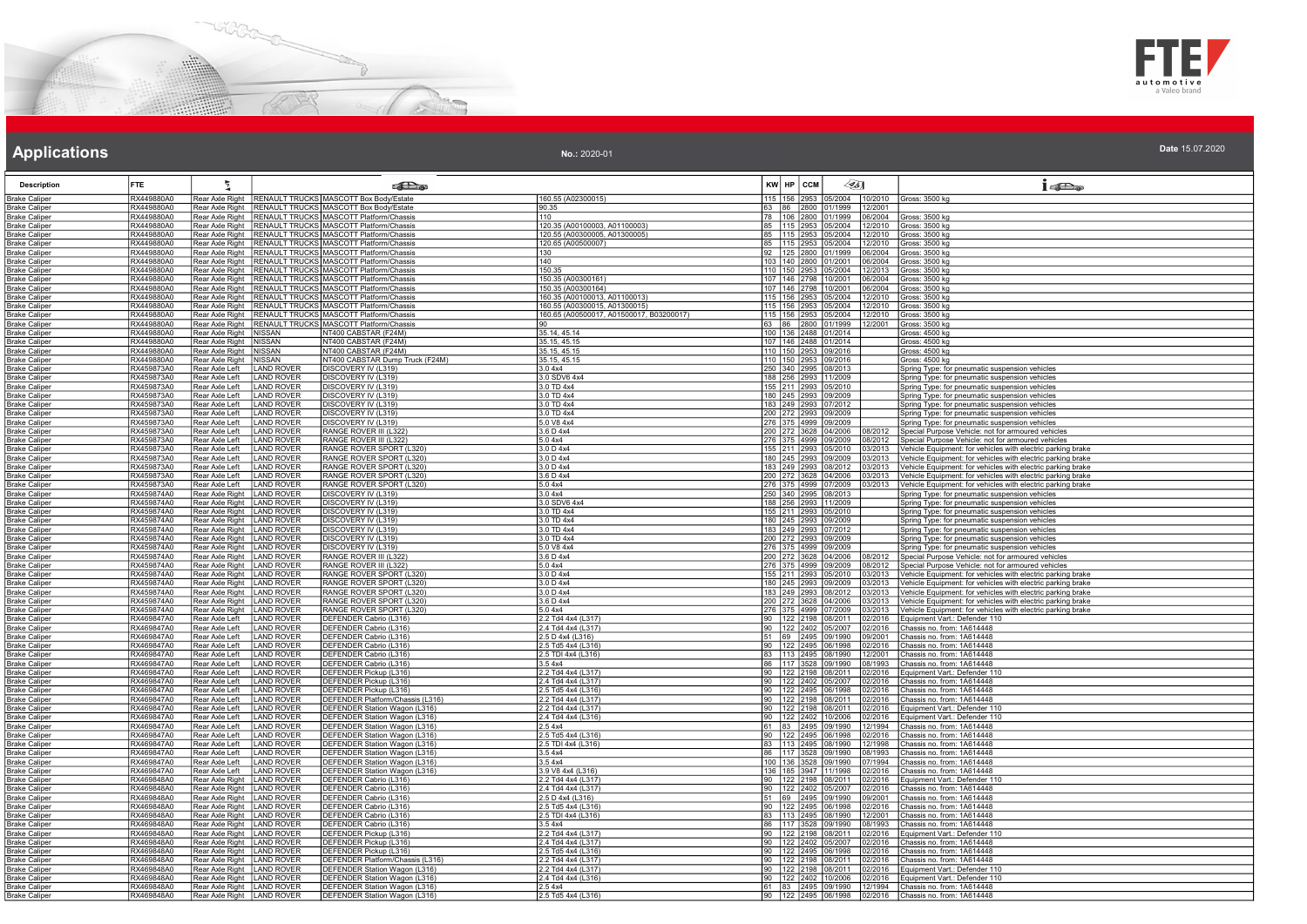



| <b>Description</b>                           | <b>FTE</b>                 | Σ                                                  |                     | <b>Colle</b>                                                            |                                    | $KW$ $HP$ $CCM$ | $\sqrt{351}$                                                       | $1 - \sum_{\alpha}$                                                          |
|----------------------------------------------|----------------------------|----------------------------------------------------|---------------------|-------------------------------------------------------------------------|------------------------------------|-----------------|--------------------------------------------------------------------|------------------------------------------------------------------------------|
| <b>Brake Caliper</b>                         | RX469848A0                 | Rear Axle Right   LAND ROVER                       |                     | DEFENDER Station Wagon (L316)                                           | 2.5 TDI 4x4 (L316)                 |                 | 83   113   2495   08/1990   12/1998   Chassis no. from: 1A614448   |                                                                              |
| <b>Brake Caliper</b>                         | RX469848A0                 | Rear Axle Right                                    | <b>LAND ROVER</b>   | DEFENDER Station Wagon (L316)                                           | 3.54x4                             | 86<br>1117      | 3528 09/1990<br>08/1993                                            | Chassis no. from: 1A614448                                                   |
| <b>Brake Caliper</b>                         | RX469848A0                 | Rear Axle Right   LAND ROVER                       |                     | DEFENDER Station Wagon (L316)                                           | 3.54x4                             | 100 136         | 3528 09/1990<br>07/1994                                            | Chassis no. from: 1A614448                                                   |
| <b>Brake Caliper</b><br><b>Brake Caliper</b> | RX469848A0<br>RX469849A0   | Rear Axle Right   LAND ROVER<br>Front Axle Left VW |                     | DEFENDER Station Wagon (L316)<br><b>TOUAREG (7LA, 7L6, 7L7)</b>         | 3.9 V8 4x4 (L316)<br>3.0 TDI       |                 | 136 185 3947 11/1998<br>02/2016<br>155 211 2967 04/2006<br>05/2010 | Chassis no. from: 1A614448<br>for PR number: 1LE                             |
| <b>Brake Caliper</b>                         | RX469849A0                 | Front Axle Left VW                                 |                     | TOUAREG (7LA, 7L6, 7L7)                                                 | 3.0 V6 TD                          |                 | 165 225 2967 11/2004                                               | 05/2010 for PR number: 1LE                                                   |
| <b>Brake Caliper</b>                         | RX469849A0                 | Front Axle Left VW                                 |                     | <b>TOUAREG (7LA, 7L6, 7L7)</b>                                          | 3.0 V6 TDI                         |                 | 176 240 2967 11/2007<br>05/2010                                    | for PR number: 1LE                                                           |
| <b>Brake Caliper</b>                         | RX469849A0                 | Front Axle Left VW                                 |                     | TOUAREG (7LA, 7L6, 7L7)                                                 | 3.6 V6 FSI                         |                 | 280 3597 10/2005<br>05/2010                                        | for PR number: 1LE                                                           |
| <b>Brake Caliper</b>                         | RX469849A0                 | Front Axle Left   VW                               |                     | TOUAREG (7P5, 7P6)                                                      | 3.0 V6 TDI                         |                 | 150 204 2967 01/2010<br>03/2018                                    | for PR number: 1LC/1LE                                                       |
| <b>Brake Caliper</b>                         | RX469849A0                 | Front Axle Left VW                                 |                     | <b>TOUAREG (7P5, 7P6)</b>                                               | 3.0 V6 TDI                         |                 | 165 225 2967 06/2010<br>03/2018                                    | for PR number: 1LC/1LE                                                       |
| <b>Brake Caliper</b>                         | RX469849A0                 | Front Axle Left VW                                 |                     | <b>TOUAREG (7P5, 7P6)</b>                                               | 3.0 V6 TDI                         |                 | 176 240 2967 01/2010                                               | 03/2018   for PR number: 1LC/1LE                                             |
| <b>Brake Caliper</b>                         | RX469849A0                 | Front Axle Left                                    | <b>IVW</b>          | <b>TOUAREG (7P5, 7P6)</b>                                               | 3.0 V6 TDI                         |                 | 180 245 2967 05/2011                                               | 03/2018   for PR number: 1LC/1LE                                             |
| <b>Brake Caliper</b><br><b>Brake Caliper</b> | RX469849A0<br>RX469849A0   | Front Axle Left VW<br>Front Axle Left              | Ivw                 | TOUAREG (7P5, 7P6)<br>TOUAREG (7P5, 7P6)                                | 3.0 V6 TDI<br>3.0 V6 TSI Hybrid    |                 | 193 262 2967 09/2014<br>245 333 2995 04/2010<br>03/2018            | 03/2018   for PR number: 1LC/1LE<br>for PR number: 1LC/1LE                   |
| <b>Brake Caliper</b>                         | RX469849A0                 | Front Axle Left                                    | VW                  | <b>TOUAREG (7P5, 7P6)</b>                                               | 3.6 V6 FSI                         |                 | 183 249 3597 08/2010<br>3/2018                                     | for PR number: 1LC/1LE                                                       |
| Brake Caliper                                | RX469849A0                 | Front Axle Left   VW                               |                     | TOUAREG (7P5, 7P6)                                                      | 3.6 V6 FSI                         |                 | 206 280 3597 04/2010                                               | 03/2018   for PR number: 1LC/1LE                                             |
| <b>Brake Caliper</b>                         | RX469849A0                 | Front Axle Left VW                                 |                     | TOUAREG (7P5, 7P6)                                                      | 4.2 V8 FSI                         |                 | 265 360 4163 01/2011                                               | 03/2018 for PR number: 1LC/1LE                                               |
| <b>Brake Caliper</b>                         | RX469849A0                 | Front Axle Left   VW                               |                     | <b>TOUAREG (7P5, 7P6)</b>                                               | 4.2 V8 TDI                         |                 | 250 340 4134 01/2010                                               | 03/2018   for PR number: 1LC/1LE                                             |
| Brake Caliper                                | RX469850A0                 | Front Axle Right   VW                              |                     | TOUAREG (7LA, 7L6, 7L7)                                                 | 3.0 TDI                            |                 | 155 211 2967 04/2006                                               | 05/2010   for PR number: 1LE                                                 |
| <b>Brake Caliper</b>                         | RX469850A0                 | Front Axle Right   VW                              |                     | <b>TOUAREG (7LA, 7L6, 7L7)</b>                                          | 3.0 V6 TDI                         | 165<br>225      | 2967 11/2004<br>5/2010                                             | for PR number: 1LE                                                           |
| <b>Brake Caliper</b>                         | RX469850A0                 | Front Axle Right   VW                              |                     | TOUAREG (7LA, 7L6, 7L7)                                                 | 3.0 V6 TDI                         |                 | 176 240 2967 11/2007<br>05/2010                                    | for PR number: 1LE                                                           |
| <b>Brake Caliper</b>                         | RX469850A0                 | Front Axle Right VW                                |                     | <b>TOUAREG (7LA, 7L6, 7L7)</b>                                          | 3.6 V6 FSI                         |                 | 206 280 3597 10/2005<br>05/2010                                    | for PR number: 1LE                                                           |
| <b>Brake Caliper</b>                         | RX469850A0                 | Front Axle Right VW                                |                     | TOUAREG (7P5, 7P6)                                                      | 3.0 V6 TDI                         |                 | 150 204 2967 01/2010                                               | 03/2018 Ifor PR number: 1LC/1LE                                              |
| <b>Brake Caliper</b><br><b>Brake Caliper</b> | RX469850A0<br>RX469850A0   | Front Axle Right VW<br>Front Axle Right   VW       |                     | TOUAREG (7P5, 7P6)<br><b>TOUAREG</b> (7P5, 7P6)                         | 3.0 V6 TDI<br>3.0 V6 TDI           |                 | 165 225 2967 06/2010                                               | 03/2018 for PR number: 1LC/1LE<br>03/2018 for PR number: 1LC/1LE             |
| <b>Brake Caliper</b>                         | RX469850A0                 | Front Axle Right   VW                              |                     | TOUAREG (7P5, 7P6)                                                      | 3.0 V6 TDI                         |                 | 176 240 2967 01/2010<br>180 245 2967 05/2011<br>03/2018            | for PR number: 1LC/1LE                                                       |
| <b>Brake Caliper</b>                         | RX469850A0                 | ront Axle Right   VW                               |                     | TOUAREG (7P5, 7P6)                                                      | 3.0 V6 TDI                         |                 | 193 262 2967 09/2014<br>3/2018                                     | for PR number: 1LC/1LE                                                       |
| <b>Brake Caliper</b>                         | RX469850A0                 | Front Axle Right VW                                |                     | <b>TOUAREG (7P5, 7P6)</b>                                               | 3.0 V6 TSI Hybrid                  |                 | 245 333 2995 04/2010<br>03/2018                                    | for PR number: 1LC/1LE                                                       |
| <b>Brake Caliper</b>                         | RX469850A0                 | Front Axle Right VW                                |                     | <b>TOUAREG (7P5, 7P6)</b>                                               | 3.6 V6 FSI                         |                 | 183 249 3597 08/2010<br>03/2018                                    | for PR number: 1LC/1LE                                                       |
| <b>Brake Caliper</b>                         | RX469850A0                 | Front Axle Right   VW                              |                     | <b>TOUAREG (7P5, 7P6)</b>                                               | 3.6 V6 FSI                         |                 | 206 280 3597 04/2010                                               | 03/2018   for PR number: 1LC/1LE                                             |
| <b>Brake Caliper</b>                         | RX469850A0                 | Front Axle Right VW                                |                     | TOUAREG (7P5, 7P6)                                                      | 4.2 V8 FSI                         |                 | 265 360 4163 01/2011<br>03/2018                                    | for PR number: 1LC/1LE                                                       |
| Brake Caliper                                | RX469850A0                 | Front Axle Right   VW                              |                     | TOUAREG (7P5, 7P6)                                                      | 4.2 V8 TDI                         |                 | 250 340 4134 01/2010<br>77 105 1995 12/2015<br>03/2018             | for PR number: 1LC/1LE                                                       |
| <b>Brake Caliper</b>                         | RX4898361A0                | Rear Axle Left                                     | FORD                | TOURNEO CUSTOM V362 Bus (F3)                                            | 2.0 EcoBlue                        |                 | 04/2016                                                            | for brake disc diameter: 308 mm                                              |
| <b>Brake Caliper</b>                         | RX4898361A0                | Rear Axle Left                                     | FORD                | TOURNEO CUSTOM V362 Bus (F3)<br>TOURNEO CUSTOM V362 Bus (F3)            | 2.2 TDCi                           |                 | 74 100 2198 04/2012<br>04/2016                                     | for brake disc diameter: 308 mm                                              |
| <b>Brake Caliper</b><br><b>Brake Caliper</b> | RX4898361A0<br>RX4898361A0 | Rear Axle Left<br>Rear Axle Left                   | FORD<br>FORD        | TOURNEO CUSTOM V362 Bus (F3)                                            | 2.2 TDCi<br>2.2 TDCi               |                 | 92 125 2198 04/2012<br>04/2016<br>114 155 2198 04/2012             | for brake disc diameter: 308 mm<br>04/2016   for brake disc diameter: 308 mm |
| Brake Caliper                                | RX4898361A0                | Rear Axle Left                                     | FORD                | TRANSIT CUSTOM V362 Box (FY, FZ)                                        | 2.0 EcoBlue                        |                 | 77   105   1995   12/2015<br>04/2016                               | for brake disc diameter: 308 mm                                              |
| <b>Brake Caliper</b>                         | RX4898361A0                | Rear Axle Left                                     | ORD                 | TRANSIT CUSTOM V362 Box (FY, FZ)                                        | 2.0 EcoBlue                        | 96 130          | 1995 12/2015<br>04/2016                                            | for brake disc diameter: 308 mm                                              |
| <b>Brake Caliper</b>                         | RX4898361A0                | Rear Axle Left                                     | FORD                | TRANSIT CUSTOM V362 Box (FY, FZ)                                        | 2.0 EcoBlue                        |                 | 125 170 1995 12/2015<br>04/2016                                    | for brake disc diameter: 308 mm                                              |
| Brake Caliper                                | RX4898361A0                | Rear Axle Left                                     | FORD                | TRANSIT CUSTOM V362 Box (FY, FZ)                                        | 2.2 TDCi                           |                 | 74 100 2198 04/2012<br>04/2016                                     | for brake disc diameter: 308 mm                                              |
| <b>Brake Caliper</b>                         | RX4898361A0                | Rear Axle Left                                     | FORD                | TRANSIT CUSTOM V362 Box (FY, FZ)                                        | 2.2 TDCi                           |                 | 92 125 2198 04/2012<br>04/2016                                     | for brake disc diameter: 308 mm                                              |
| <b>Brake Caliper</b>                         | RX4898361A0                | Rear Axle Left                                     | FORD                | TRANSIT CUSTOM V362 Box (FY, FZ)                                        | 2.2 TDCi                           |                 | 114 155 2198 04/2012<br>04/2016                                    | for brake disc diameter: 308 mm                                              |
| Brake Caliper                                | RX4898361A0                | Rear Axle Left                                     | <b>FORD</b>         | TRANSIT CUSTOM V362 Bus (F3)                                            | 2.0 EcoBlue                        |                 | 77   105   1995   12/2015<br>04/2016                               | Ifor brake disc diameter: 308 mm                                             |
| <b>Brake Caliper</b>                         | RX4898361A0                | Rear Axle Left                                     | FORD                | TRANSIT CUSTOM V362 Bus (F3)                                            | 2.0 EcoBlue                        |                 | 96 130 1995 12/2015<br>04/2016                                     | for brake disc diameter: 308 mm                                              |
| <b>Brake Caliper</b>                         | RX4898361A0<br>RX4898361A0 | Rear Axle Left<br>Rear Axle Left                   | FORD<br>FORD        | TRANSIT CUSTOM V362 Bus (F3)<br>TRANSIT CUSTOM V362 Bus (F3)            | 2.0 EcoBlue<br>2.2 TDCi            |                 | 125 170 1995 12/2015<br>04/2016<br>74 100 2198 04/2012<br>04/2016  | for brake disc diameter: 308 mm<br>for brake disc diameter: 308 mm           |
| <b>Brake Caliper</b><br><b>Brake Caliper</b> | RX4898361A0                | Rear Axle Left                                     | FORD                | TRANSIT CUSTOM V362 Bus (F3)                                            | 2.2 TDCi                           |                 | 92 125 2198 04/2012                                                | 04/2016 for brake disc diameter: 308 mm                                      |
| <b>Brake Caliper</b>                         | RX4898361A0                | Rear Axle Left                                     | FORD                | TRANSIT CUSTOM V362 Bus (F3)                                            | 2.2 TDCi                           |                 | 114  155  2198  04/2012                                            | 04/2016   for brake disc diameter: 308 mm                                    |
| <u> Brake Caliper</u>                        | RX4898361A0                | Rear Axle Left                                     | FORD                | TRANSIT V363 Box (FCD, FDD)                                             | 2.0 EcoBlue                        |                 | 77 105 1995 03/2016                                                | Tyres: for single tyres                                                      |
| <b>Brake Caliper</b>                         | RX4898361A0                | Rear Axle Left                                     | FORD                | TRANSIT V363 Box (FCD, FDD)                                             | 2.0 EcoBlue                        |                 | 96 130 1995 03/2016                                                | Tyres: for single tyres                                                      |
| <b>Brake Caliper</b>                         | RX4898361A0                | Rear Axle Left                                     | FORD                | TRANSIT V363 Box (FCD, FDD)                                             | 2.0 EcoBlue                        |                 | 125 170 1995 03/2016                                               | Tyres: for single tyres                                                      |
| <b>Brake Caliper</b>                         | RX4898361A0                | Rear Axle Left                                     | FORD                | TRANSIT V363 Box (FCD, FDD)                                             | 2.0 EcoBlue 4x4                    |                 | 96 130 1995 01/2017                                                | Tyres: for single tyres                                                      |
| <b>Brake Caliper</b>                         | RX4898361A0                | Rear Axle Left                                     | FORD                | TRANSIT V363 Box (FCD, FDD)                                             | 2.0 EcoBlue 4x4                    |                 | 125 170 1995 01/2017                                               | Tyres: for single tyres                                                      |
| <b>Brake Caliper</b>                         | RX4898361A0<br>RX4898361A0 | Rear Axle Left<br>Rear Axle Left                   | FORD<br>FORD        | TRANSIT V363 Box (FCD, FDD)                                             | 2.0 EcoBlue RWD<br>2.0 EcoBlue RWD |                 | 77 105 1995 03/2016                                                | Tyres: for single tyres                                                      |
| Brake Caliper<br><b>Brake Caliper</b>        | RX4898361A0                | Rear Axle Left                                     | FORD                | TRANSIT V363 Box (FCD, FDD)<br>TRANSIT V363 Box (FCD, FDD)              | 2.0 EcoBlue RWD                    | 96 130          | 1995 03/2016<br>125 170 1995 03/2016                               | Tyres: for single tyres<br>Tyres: for single tyres                           |
| <b>Brake Caliper</b>                         | RX4898361A0                | Rear Axle Left                                     | FORD                | TRANSIT V363 Box (FCD, FDD)                                             | 2.2 TDCi                           |                 | 74 100 2198 08/2013                                                | Tyres: for single tyres                                                      |
| <b>Brake Caliper</b>                         | RX4898361A0                | Rear Axle Left                                     | FORD                | TRANSIT V363 Box (FCD, FDD                                              | 2.2 TDCi                           |                 | 92 125 2198 08/2013                                                | Tyres: for single tyres                                                      |
| <b>Brake Caliper</b>                         | RX4898361A0                | Rear Axle Left                                     | FORD                | TRANSIT V363 Box (FCD, FDD)                                             | 2.2 TDCi                           |                 | 114 155 2198 08/2013                                               | Tyres: for single tyres                                                      |
| <b>Brake Caliper</b>                         | RX4898361A0                | Rear Axle Left                                     | FORD                | TRANSIT V363 Box (FCD, FDD)                                             | 2.2 TDCi 4x4                       |                 | 92 125 2198 08/2013                                                | Tyres: for single tyres                                                      |
| <u> Brake Caliper</u>                        | RX4898361A0                | Rear Axle Left                                     | FORD                | TRANSIT V363 Box (FCD, FDD)                                             | 2.2 TDCi 4x4                       |                 | 114 155 2198 08/2015                                               | Tyres: for single tyres                                                      |
| <b>Brake Caliper</b>                         | RX4898361A0                | Rear Axle Left                                     | FORD                | TRANSIT V363 Box (FCD, FDD)                                             | 2.2 TDCi RWD                       |                 | 74 100 2198 08/2013                                                | Tyres: for single tyres                                                      |
| <b>Brake Caliper</b>                         | RX4898361A0                | Rear Axle Left                                     | FORD                | TRANSIT V363 Box (FCD, FDD)                                             | 2.2 TDCi RWD                       |                 | 92 125 2198 08/2013                                                | Tyres: for single tyres                                                      |
| <b>Brake Caliper</b>                         | RX4898361A0                | Rear Axle Left                                     | FORD<br><b>FORD</b> | TRANSIT V363 Box (FCD, FDD)                                             | 2.2 TDCi RWD                       |                 | 114 155 2198 08/2013                                               | Tyres: for single tyres                                                      |
| <b>Brake Caliper</b>                         | RX4898361A0<br>RX4898361A0 | Rear Axle Left<br>Rear Axle Left                   |                     | TRANSIT V363 Bus (FAD, FBD)<br>TRANSIT V363 Bus (FAD, FBD)              | 2.0 EcoBlue                        |                 | 77 105 1995 03/2016<br>96   130   1995   03/2016                   | Tyres: for single tyres                                                      |
| Brake Caliper<br><b>Brake Caliper</b>        | RX4898361A0                | Rear Axle Left                                     | FORD<br>FORD        | TRANSIT V363 Bus (FAD, FBD)                                             | 2.0 EcoBlue<br>2.0 EcoBlue         |                 | 125 170 1995 03/2016                                               | Tyres: for single tyres<br>Tyres: for single tyres                           |
| <b>Brake Caliper</b>                         | RX4898361A0                | Rear Axle Left                                     | FORD                | TRANSIT V363 Bus (FAD, FBD)                                             | 2.2 TDCi                           |                 | 74 100 2198 08/2013                                                | Tyres: for single tyres                                                      |
| Brake Caliper                                | RX4898361A0                | Rear Axle Left                                     | FORD                | TRANSIT V363 Bus (FAD, FBD)                                             | 2.2 TDCi                           |                 | 92 125 2198 08/2013                                                | Tyres: for single tyres                                                      |
| <b>Brake Caliper</b>                         | RX4898361A0                | Rear Axle Left                                     | FORD                | TRANSIT V363 Bus (FAD, FBD)                                             | 2.2 TDCi                           |                 | 114 155 2198 12/2014                                               | Tyres: for single tyres                                                      |
| <b>Brake Caliper</b>                         | RX4898361A0                | Rear Axle Left                                     | FORD                | TRANSIT V363 Bus (FAD, FBD)                                             | 2.2 TDCi 4x4                       |                 | 92 125 2198 08/2013                                                | Tyres: for single tyres                                                      |
| <b>Brake Caliper</b>                         | RX4898361A0                | Rear Axle Left                                     | FORD                | TRANSIT V363 Bus (FAD, FBD)                                             | 2.2 TDCi All-wheel Drive           |                 | 114 155 2198 12/2014                                               | Tyres: for single tyres                                                      |
| <b>Brake Caliper</b>                         | RX4898361A0                | Rear Axle Left                                     | FORD                | TRANSIT V363 Bus (FAD, FBD)                                             | 2.2 TDCi RWD                       |                 | 74 100 2198 08/2013                                                | Tyres: for single tyres                                                      |
| <b>Brake Caliper</b>                         | RX4898361A0                | Rear Axle Left                                     | FORD                | TRANSIT V363 Bus (FAD, FBD)                                             | 2.2 TDCi RWD                       |                 | 92 125 2198 08/2013                                                | Tyres: for single tyres                                                      |
| <b>Brake Caliper</b>                         | RX4898361A0                | Rear Axle Left                                     | <b>FORD</b>         | TRANSIT V363 Bus (FAD, FBD)                                             | 2.2 TDCi RWD                       |                 | 99 135 2198 08/2013                                                | Tyres: for single tyres                                                      |
| <b>Brake Caliper</b><br><b>Brake Caliper</b> | RX4898361A0<br>RX4898361A0 | Rear Axle Left<br>Rear Axle Left                   | FORD<br><b>FORD</b> | TRANSIT V363 Bus (FAD, FBD)<br>TRANSIT V363 Platform/Chassis (FED, FFD) | 2.2 TDCi RWD<br>2.0 EcoBlue        |                 | 114 155 2198 08/2013<br>77 105 1995 03/2016                        | Tyres: for single tyres<br>Tyres: for single tyres                           |
| <b>Brake Caliper</b>                         | RX4898361A0                | Rear Axle Left                                     | FORD                | TRANSIT V363 Platform/Chassis (FED, FFD)                                | 2.0 EcoBlue                        |                 | 96 130 1995 03/2016                                                | Tyres: for single tyres                                                      |
| <b>Brake Caline</b>                          | RX4898361A0                | Rear Axle Left                                     | FORD                | TRANSIT V363 Platform/Chassis (FED, FFD)                                | 2.0 EcoBlue                        |                 | 125 170 1995 03/2016                                               | Tyres: for single tyres                                                      |
|                                              |                            |                                                    |                     |                                                                         |                                    |                 |                                                                    |                                                                              |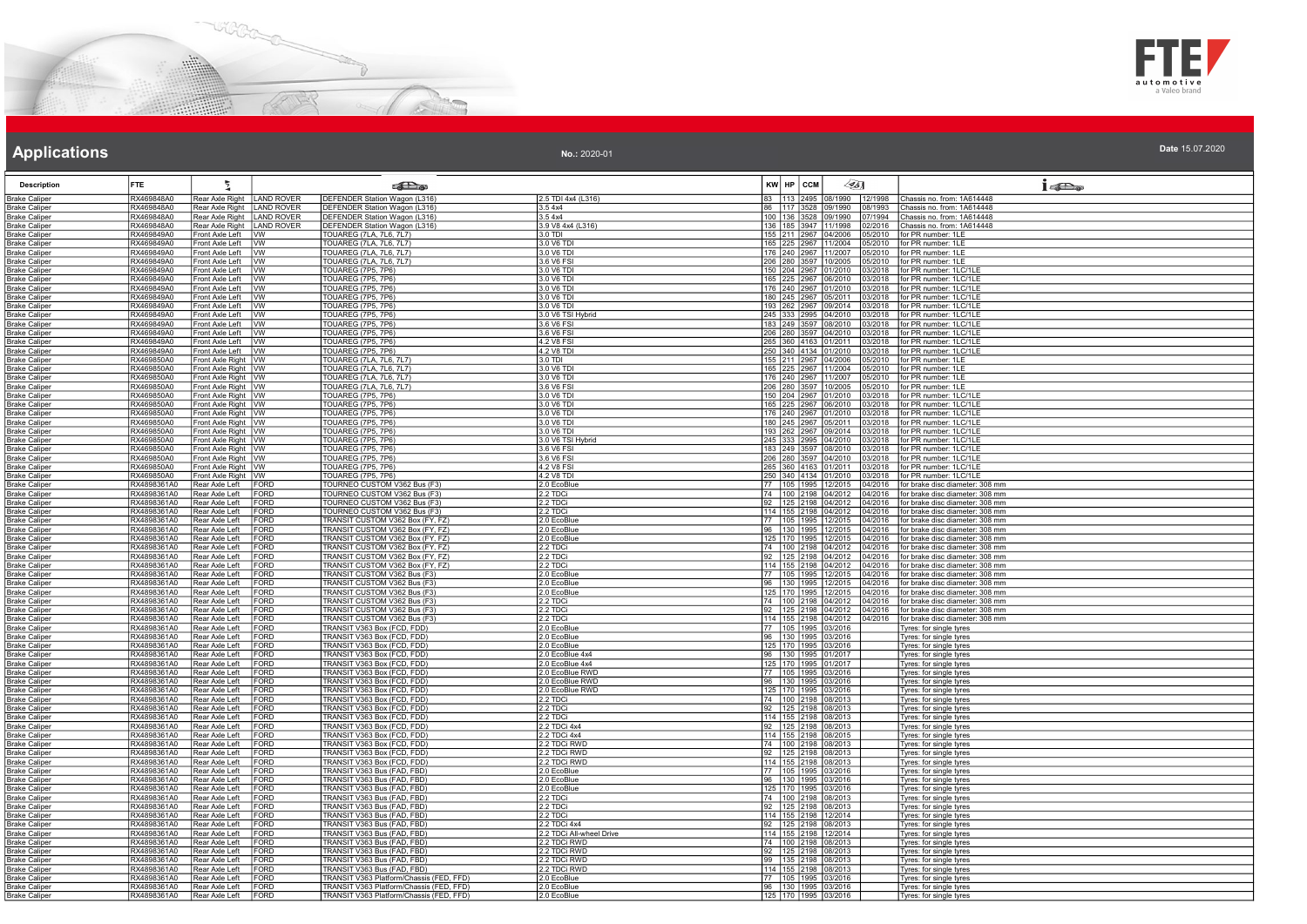



Date 15.07.2020 No.: 2020-01

| <b>Description</b>                           | <b>FTE</b>                 | 气                                            |                            | கில                                                                                                                              |                                    | KW HP CCM | 45]                                               |                    | $1 - 5$                                                            |
|----------------------------------------------|----------------------------|----------------------------------------------|----------------------------|----------------------------------------------------------------------------------------------------------------------------------|------------------------------------|-----------|---------------------------------------------------|--------------------|--------------------------------------------------------------------|
| <b>Brake Caliper</b>                         | RX4898361A0                | Rear Axle Left                               | FORD                       | TRANSIT V363 Platform/Chassis (FED, FFD)                                                                                         | 2.0 EcoBlue 4x4                    |           | 96 130 1995 01/2017                               |                    | Tyres: for single tyres                                            |
| <u> Brake Caliper</u>                        | RX4898361A0                | Rear Axle Left                               | <b>FORD</b>                | TRANSIT V363 Platform/Chassis (FED, FFD)                                                                                         | 2.0 EcoBlue 4x4                    |           | 125 170 1995 01/2017                              |                    | Tyres: for single tyres                                            |
| <b>Brake Caliper</b><br>Brake Caliper        | RX4898361A0<br>RX4898361A0 | Rear Axle Left<br>Rear Axle Left             | FORD<br>FORD               | TRANSIT V363 Platform/Chassis (FED, FFD)<br>TRANSIT V363 Platform/Chassis (FED, FFD)                                             | .0 EcoBlue RWD<br>2.0 EcoBlue RWD  |           | 105 1995 03/2016<br>96 130 1995 03/2016           |                    | yres: for single tyres<br>Tyres: for single tyres                  |
| <b>Brake Caliper</b>                         | RX4898361A0                | Rear Axle Left                               | FORD                       | TRANSIT V363 Platform/Chassis (FED, FFD)                                                                                         | 2.0 EcoBlue RWD                    |           | 125 170 1995 03/2016                              |                    | Tyres: for single tyres                                            |
| <b>Brake Caliper</b>                         | RX4898361A0                | Rear Axle Left                               | FORD                       | TRANSIT V363 Platform/Chassis (FED, FFD)                                                                                         | 2.2 TDCi                           |           | 74 100 2198 08/2013                               |                    | Tyres: for single tyres                                            |
| <b>Brake Caliper</b>                         | RX4898361A0                | Rear Axle Left                               | <b>FORD</b>                | TRANSIT V363 Platform/Chassis (FED, FFD)                                                                                         | 2.2 TDCi                           |           | 92 125 2198 08/2013                               |                    | Tyres: for single tyres                                            |
| <b>Brake Caliper</b><br><b>Brake Caliper</b> | RX4898361A0<br>RX4898361A0 | Rear Axle Left<br>Rear Axle Left             | FORD<br>FORD               | TRANSIT V363 Platform/Chassis (FED, FFD)                                                                                         | 2.2 TDCi<br>2.2 TDCi 4x4           |           | 114 155 2198 08/2013                              |                    | Tyres: for single tyres<br>Tyres: for single tyres                 |
| <b>Brake Caliper</b>                         | RX4898361A0                | Rear Axle Left                               | FORD                       | TRANSIT V363 Platform/Chassis (FED, FFD)<br>TRANSIT V363 Platform/Chassis (FED, FFD)                                             | 2.2 TDCi 4x4                       |           | 92 125 2198 08/2013<br>114 155 2198 08/2013       |                    | Tyres: for single tyres                                            |
| <b>Brake Caliper</b>                         | RX4898361A0                | Rear Axle Left                               | FORD                       | TRANSIT V363 Platform/Chassis (FED, FFD)                                                                                         | 2.2 TDCi RWD                       |           | 74 100 2198 08/2013                               |                    | Tyres: for single tyres                                            |
| <b>Brake Caliper</b>                         | RX4898361A0                | Rear Axle Left<br>Rear Axle Left             | <b>FORD</b><br><b>FORD</b> | TRANSIT V363 Platform/Chassis (FED, FFD)<br>TRANSIT V363 Platform/Chassis (FED, FFD)                                             | 2.2 TDCi RWD                       |           | 92 125 2198 08/2013                               |                    | Tyres: for single tyres                                            |
| <b>Brake Caliper</b><br><b>Brake Caliper</b> | RX4898361A0<br>RX4898361A0 | Rear Axle Left                               | <b>FORD</b>                | TRANSIT V363 Platform/Chassis (FED, FFD)                                                                                         | 2.2 TDCi RWD<br>2.2 TDCi RWD       |           | 99   135   2198   08/2013<br>114 155 2198 08/2013 |                    | Tyres: for single tyres<br>yres: for single tyres                  |
| <b>Brake Caliper</b>                         | RX4898362A0                | Rear Axle Right FORD                         |                            | TOURNEO CUSTOM V362 Bus (F3)                                                                                                     | 2.0 EcoBlue                        |           | 77 105 1995 12/2015                               | 04/2016            | for brake disc diameter: 308 mm                                    |
| <b>Brake Caliper</b>                         | RX4898362A0                | Rear Axle Right FORD                         |                            | TOURNEO CUSTOM V362 Bus (F3)                                                                                                     | 2.2 TDCi                           |           | 74 100 2198 04/2012                               |                    | 04/2016   for brake disc diameter: 308 mm                          |
| <b>Brake Caliper</b>                         | RX4898362A0<br>RX4898362A0 | Rear Axle Right FORD<br>Rear Axle Right FORD |                            | TOURNEO CUSTOM V362 Bus (F3)<br>TOURNEO CUSTOM V362 Bus (F3)                                                                     | 2.2 TDCi                           |           | 92 125 2198 04/2012                               | 04/2016<br>04/2016 | for brake disc diameter: 308 mm<br>for brake disc diameter: 308 mm |
| <b>Brake Caliper</b><br><b>Brake Caliper</b> | RX4898362A0                | Rear Axle Right FORD                         |                            | TRANSIT CUSTOM V362 Box (FY, FZ)                                                                                                 | 2.2 TDCi<br>2.0 EcoBlue            |           | 114 155 2198 04/2012<br>77 105 1995 12/2015       | 04/2016            | for brake disc diameter: 308 mm                                    |
| <b>Brake Caliper</b>                         | RX4898362A0                | Rear Axle Right FORD                         |                            | TRANSIT CUSTOM V362 Box (FY, FZ)<br>TRANSIT CUSTOM V362 Box (FY, FZ)                                                             | 2.0 EcoBlue                        |           |                                                   | 04/2016            | for brake disc diameter: 308 mm                                    |
| <b>Brake Caliper</b>                         | RX4898362A0                | Rear Axle Right FORD                         |                            |                                                                                                                                  | 2.0 EcoBlue                        |           | 96 130 1995 12/2015<br>125 170 1995 12/2015       | 04/2016            | for brake disc diameter: 308 mm                                    |
| <b>Brake Caliper</b>                         | RX4898362A0<br>RX4898362A0 | Rear Axle Right FORD<br>Rear Axle Right FORD |                            | TRANSIT CUSTOM V362 Box (FY, FZ)<br>TRANSIT CUSTOM V362 Box (FY, FZ)                                                             | 2.2 TDCi<br>2.2 TDCi               | 92   125  | 74 100 2198 04/2012<br>2198 04/2012               | 04/2016<br>04/2016 | for brake disc diameter: 308 mm<br>for brake disc diameter: 308 mm |
| <b>Brake Caliper</b><br>Brake Caliper        | RX4898362A0                | Rear Axle Right FORD                         |                            | TRANSIT CUSTOM V362 Box (FY, FZ)                                                                                                 | 2.2 TDCi                           |           | 114 155 2198 04/2012                              | 04/2016            | for brake disc diameter: 308 mm                                    |
| Brake Caliper                                | RX4898362A0                | Rear Axle Right FORD                         |                            | TRANSIT CUSTOM V362 Bus (F3)                                                                                                     | .0 EcoBlue                         |           | 77 105 1995 12/2015                               | 04/2016            | for brake disc diameter: 308 mm                                    |
| <b>Brake Caliper</b>                         | RX4898362A0                | Rear Axle Right FORD                         |                            | TRANSIT CUSTOM V362 Bus (F3)                                                                                                     | 2.0 EcoBlue                        |           | 96 130 1995 12/2015                               | 04/2016            | for brake disc diameter: 308 mm                                    |
| <b>Brake Caliper</b><br><b>Brake Caliper</b> | RX4898362A0<br>RX4898362A0 | Rear Axle Right FORD<br>Rear Axle Right FORD |                            | TRANSIT CUSTOM V362 Bus (F3)<br>TRANSIT CUSTOM V362 Bus (F3)                                                                     | 2.0 EcoBlue<br>2.2 TDCi            |           | 125 170 1995 12/2015<br>74 100 2198 04/2012       | 04/2016<br>04/2016 | for brake disc diameter: 308 mm<br>for brake disc diameter: 308 mm |
| <b>Brake Caliper</b>                         | RX4898362A0                | Rear Axle Right FORD                         |                            | TRANSIT CUSTOM V362 Bus (F3)                                                                                                     | 2.2 TDCi                           |           | 92 125 2198 04/2012                               |                    | 04/2016 for brake disc diameter: 308 mm                            |
| <b>Brake Caliper</b>                         | RX4898362A0                | Rear Axle Right FORD                         |                            | TRANSIT CUSTOM V362 Bus (F3)                                                                                                     | 2.2 TDCi                           |           | 114 155 2198 04/2012                              | 04/2016            | for brake disc diameter: 308 mm                                    |
| <b>Brake Caliper</b>                         | RX4898362A0                | Rear Axle Right FORD                         |                            | TRANSIT V363 Box (FCD, FDD)                                                                                                      | 2.0 EcoBlue                        |           | 77 105 1995 03/2016<br>96 130 1995 03/2016        |                    | yres: for single tyres                                             |
| <b>Brake Caliper</b><br><b>Brake Caliper</b> | RX4898362A0<br>RX4898362A0 | Rear Axle Right FORD<br>Rear Axle Right FORD |                            | TRANSIT V363 Box (FCD, FDD)<br>TRANSIT V363 Box (FCD, FDD)                                                                       | 2.0 EcoBlue<br>.0 EcoBlue          |           | 125 170 1995 03/2016                              |                    | Tyres: for single tyres<br>Tyres: for single tyres                 |
| <b>Brake Caliper</b>                         | RX4898362A0                | Rear Axle Right FORD                         |                            | TRANSIT V363 Box (FCD, FDD)                                                                                                      | 2.0 EcoBlue 4x4                    |           | 96 130 1995 01/2017                               |                    | Tyres: for single tyres                                            |
| <b>Brake Caliper</b>                         | RX4898362A0                | Rear Axle Right FORD                         |                            | TRANSIT V363 Box (FCD, FDD)                                                                                                      | .0 EcoBlue 4x4                     |           | 125 170 1995 01/2017                              |                    | Tyres: for single tyres                                            |
| <b>Brake Caliper</b>                         | RX4898362A0                | Rear Axle Right                              | FORD                       | FRANSIT V363 Box (FCD, FDD)<br>TRANSIT V363 Box (FCD, FDD)                                                                       | .0 EcoBlue RWD                     |           | 77 105 1995 03/2016                               |                    | yres: for single tyres                                             |
| <b>Brake Caliper</b><br><b>Brake Caliper</b> | RX4898362A0<br>RX4898362A0 | Rear Axle Right FORD<br>Rear Axle Right FORD |                            | TRANSIT V363 Box (FCD, FDD)                                                                                                      | 2.0 EcoBlue RWD<br>2.0 EcoBlue RWD |           | 96   130   1995   03/2016<br>125 170 1995 03/2016 |                    | Tyres: for single tyres<br>Tyres: for single tyres                 |
| <b>Brake Caliper</b>                         | RX4898362A0                | Rear Axle Right FORD                         |                            | TRANSIT V363 Box (FCD, FDD)                                                                                                      | 2.2 TDCi                           |           | 74 100 2198 08/2013                               |                    | Tyres: for single tyres                                            |
| <b>Brake Caliper</b>                         | RX4898362A0                | Rear Axle Right FORD                         |                            | TRANSIT V363 Box (FCD, FDD)                                                                                                      | 2.2 TDCi                           |           | 92 125 2198 08/2013                               |                    | Tyres: for single tyres                                            |
| <b>Brake Caliper</b>                         | RX4898362A0<br>RX4898362A0 | Rear Axle Right FORD<br>Rear Axle Right FORD |                            | TRANSIT V363 Box (FCD, FDD)                                                                                                      | 2.2 TDCi<br>2.2 TDCi 4x4           |           | 114 155 2198 08/2013                              |                    | Tyres: for single tyres<br>Tyres: for single tyres                 |
| <b>Brake Caliper</b><br><b>Brake Caliper</b> | RX4898362A0                | Rear Axle Right FORD                         |                            | TRANSIT V363 Box (FCD, FDD)<br>TRANSIT V363 Box (FCD, FDD)                                                                       | 2.2 TDCi 4x4                       |           | 92 125 2198 08/2013<br>114 155 2198 08/2015       |                    | Tyres: for single tyres                                            |
| <b>Brake Caliper</b>                         | RX4898362A0                | Rear Axle Right FORD                         |                            | TRANSIT V363 Box (FCD, FDD)                                                                                                      | 2.2 TDCi RWD                       |           | 74 100 2198 08/2013                               |                    | Tyres: for single tyres                                            |
| <b>Brake Caliper</b>                         | RX4898362A0                | Rear Axle Right FORD                         |                            | TRANSIT V363 Box (FCD, FDD)<br>TRANSIT V363 Box (FCD, FDD)                                                                       | 2.2 TDCi RWD                       |           | 92 125 2198 08/2013                               |                    | Tyres: for single tyres                                            |
| <b>Brake Caliper</b><br><b>Brake Caliper</b> | RX4898362A0<br>RX4898362A0 | Rear Axle Right FORD<br>Rear Axle Right      | FORD                       | TRANSIT V363 Bus (FAD, FBD)                                                                                                      | 2.2 TDCi RWD<br>2.0 EcoBlue        |           | 114 155 2198 08/2013<br>77 105 1995 03/2016       |                    | Tyres: for single tyres<br>Tyres: for single tyres                 |
| <b>Brake Caliper</b>                         | RX4898362A0                | Rear Axle Right FORD                         |                            | TRANSIT V363 Bus (FAD, FBD)                                                                                                      | 2.0 EcoBlue                        | 96        | 130 1995 03/2016                                  |                    | yres: for single tyres                                             |
| <b>Brake Caliper</b>                         | RX4898362A0                | Rear Axle Right FORD                         |                            | TRANSIT V363 Bus (FAD, FBD)                                                                                                      | 2.0 EcoBlue                        |           | 125 170 1995 03/2016                              |                    | Tyres: for single tyres                                            |
| <b>Brake Caliper</b><br><b>Brake Caliper</b> | RX4898362A0<br>RX4898362A0 | Rear Axle Right FORD<br>Rear Axle Right FORD |                            | TRANSIT V363 Bus (FAD, FBD)<br>TRANSIT V363 Bus (FAD, FBD)                                                                       | 2.2 TDCi<br>2.2 TDCi               |           | 74 100 2198 08/2013<br>92 125 2198 08/2013        |                    | Tyres: for single tyres<br>Tyres: for single tyres                 |
| <b>Brake Caliper</b>                         | RX4898362A0                | Rear Axle Right FORD                         |                            | TRANSIT V363 Bus (FAD, FBD)                                                                                                      | 2.2 TDCi                           |           | 114 155 2198 12/2014                              |                    | Tyres: for single tyres                                            |
| <b>Brake Caliper</b>                         | RX4898362A0                | Rear Axle Right FORD                         |                            | TRANSIT V363 Bus (FAD, FBD)<br>TRANSIT V363 Bus (FAD, FBD)                                                                       | 2.2 TDCi 4x4                       |           | 92 125 2198 08/2013                               |                    | Tyres: for single tyres                                            |
| <b>Brake Caliper</b>                         | RX4898362A0                | Rear Axle Right FORD                         |                            |                                                                                                                                  | 2.2 TDCi All-wheel Drive           |           | 114 155 2198 12/2014                              |                    | Tyres: for single tyres                                            |
| <b>Brake Caliper</b><br><b>Brake Caliper</b> | RX4898362A0<br>RX4898362A0 | Rear Axle Right FORD<br>Rear Axle Right FORD |                            | TRANSIT V363 Bus (FAD, FBD)<br>TRANSIT V363 Bus (FAD, FBD)                                                                       | 2.2 TDCi RWD<br>2.2 TDCi RWD       |           | 74 100 2198 08/2013<br>92 125 2198 08/2013        |                    | Tyres: for single tyres<br>Tyres: for single tyres                 |
| <b>Brake Caliper</b>                         | RX4898362A0                | Rear Axle Right FORD                         |                            | TRANSIT V363 Bus (FAD, FBD)                                                                                                      | <u>2.2 TDCi RWD</u>                |           | 99 135 2198 08/2013                               |                    | Tyres: for single tyres                                            |
| <b>Brake Caliper</b>                         | RX4898362A0                | Rear Axle Right FORD                         |                            | TRANSIT V363 Bus (FAD, FBD)                                                                                                      | 2.2 TDCi RWD                       |           | 114 155 2198 08/2013                              |                    | Tyres: for single tyres                                            |
| <b>Brake Caliper</b><br><b>Brake Caliper</b> | RX4898362A0<br>RX4898362A0 | Rear Axle Right FORD<br>Rear Axle Right FORD |                            | TRANSIT V363 Platform/Chassis (FED, FFD)<br>TRANSIT V363 Platform/Chassis (FED, FFD)                                             | 2.0 EcoBlue<br>2.0 EcoBlue         |           | 77 105 1995 03/2016<br>96 130 1995 03/2016        |                    | yres: for single tyres<br>Tyres: for single tyres                  |
| <b>Brake Caliper</b>                         | RX4898362A0                | Rear Axle Right FORD                         |                            | TRANSIT V363 Platform/Chassis (FED, FFD)                                                                                         | 2.0 EcoBlue                        |           | 125 170 1995 03/2016                              |                    | Tyres: for single tyres                                            |
| <b>Brake Caliper</b>                         | RX4898362A0                | Rear Axle Right FORD                         |                            | TRANSIT V363 Platform/Chassis (FED, FFD)                                                                                         | 2.0 EcoBlue 4x4                    |           | 96 130 1995 01/2017                               |                    | Tyres: for single tyres                                            |
| <b>Brake Caliper</b>                         | RX4898362A0                | Rear Axle Right FORD                         |                            | TRANSIT V363 Platform/Chassis (FED, FFD)                                                                                         | 2.0 EcoBlue 4x4                    |           | 125   170   1995   01/2017                        |                    | Tyres: for single tyres                                            |
| <b>Brake Caliper</b><br><b>Brake Caliper</b> | RX4898362A0<br>RX4898362A0 | Rear Axle Right FORD<br>Rear Axle Right FORD |                            | TRANSIT V363 Platform/Chassis (FED, FFD)<br>TRANSIT V363 Platform/Chassis (FED, FFD)                                             | 2.0 EcoBlue RWD<br>2.0 EcoBlue RWD |           | 77 105 1995 03/2016<br>96 130 1995 03/2016        |                    | Tyres: for single tyres<br>Tyres: for single tyres                 |
| <b>Brake Caliper</b>                         | RX4898362A0                | Rear Axle Right FORD                         |                            | TRANSIT V363 Platform/Chassis (FED, FFD)                                                                                         | 2.0 EcoBlue RWD                    |           | 125 170 1995 03/2016                              |                    | Tyres: for single tyres                                            |
| <b>Brake Caliper</b>                         | RX4898362A0                | Rear Axle Right FORD                         |                            | TRANSIT V363 Platform/Chassis (FED, FFD)<br>TRANSIT V363 Platform/Chassis (FED, FFD)<br>TRANSIT V363 Platform/Chassis (FED, FFD) | 2.2 TDCi                           |           | 74 100 2198 08/2013                               |                    | Tyres: for single tyres                                            |
| <b>Brake Caliper</b>                         | RX4898362A0<br>RX4898362A0 | Rear Axle Right FORD<br>Rear Axle Right      | FORD                       |                                                                                                                                  | 2.2 TDCi<br>2.2 TDCi               |           | 92 125 2198 08/2013<br>114 155 2198 08/2013       |                    | Tyres: for single tyres                                            |
| Brake Caliper<br><b>Brake Caliper</b>        | RX4898362A0                | Rear Axle Right FORD                         |                            | TRANSIT V363 Platform/Chassis (FED, FFD)                                                                                         | 2.2 TDCi 4x4                       |           | 92   125   2198   08/2013                         |                    | Tyres: for single tyres<br>yres: for single tyres                  |
| <b>Brake Caliper</b>                         | RX4898362A0                | Rear Axle Right FORD                         |                            | TRANSIT V363 Platform/Chassis (FED, FFD)                                                                                         | 2.2 TDCi 4x4                       |           | 114 155 2198 08/2013                              |                    | Tyres: for single tyres                                            |
| <b>Brake Caliper</b>                         | RX4898362A0                | Rear Axle Right FORD                         |                            | TRANSIT V363 Platform/Chassis (FED, FFD)                                                                                         | 2.2 TDCi RWD                       |           | 74 100 2198 08/2013                               |                    | Tyres: for single tyres                                            |
| <b>Brake Caliper</b>                         | RX4898362A0<br>RX4898362A0 | Rear Axle Right FORD<br>Rear Axle Right FORD |                            | TRANSIT V363 Platform/Chassis (FED, FFD)<br>TRANSIT V363 Platform/Chassis (FED, FFD)                                             | 2.2 TDCi RWD                       |           | 92 125 2198 08/2013<br>99 135 2198 08/2013        |                    | Tyres: for single tyres                                            |
| <b>Brake Caliper</b><br><b>Brake Caliper</b> | RX4898362A0                | Rear Axle Right                              | FORD                       | TRANSIT V363 Platform/Chassis (FED, FFD)                                                                                         | 2.2 TDCi RWD<br>2.2 TDCi RWD       |           | 114 155 2198 08/2013                              |                    | Tyres: for single tyres<br>Tyres: for single tyres                 |
| <b>Brake Caliper</b>                         | RX4898369A0                | Rear Axle Left                               | JEEP                       | COMMANDER (XK, XH)                                                                                                               | 3.0 CRD 4x4                        |           | 160 218 2987 04/2006 12/2010                      |                    |                                                                    |
| <b>Brake Caliper</b>                         | RX4898369A0                | Rear Axle Left                               | <b>JEEP</b>                | COMMANDER (XK, XH)                                                                                                               | 3.7 V6 4x4                         |           | 157 214 3701 09/2005                              | 12/2010            |                                                                    |
| <b>Brake Caliper</b><br><b>Brake Caliper</b> | RX4898369A0<br>RX4898369A0 | Rear Axle Left<br>Rear Axle Left             | <b>JEEP</b><br>IJEEP       | COMMANDER (XK, XH)<br>COMMANDER (XK, XH)                                                                                         | 4.7 V8 4x4<br>5.7 V8 4x4           |           | 170 231 4701 09/2005<br>240 326 5654 09/2005      | 12/2010<br>12/2010 |                                                                    |
|                                              |                            |                                              |                            |                                                                                                                                  |                                    |           |                                                   |                    |                                                                    |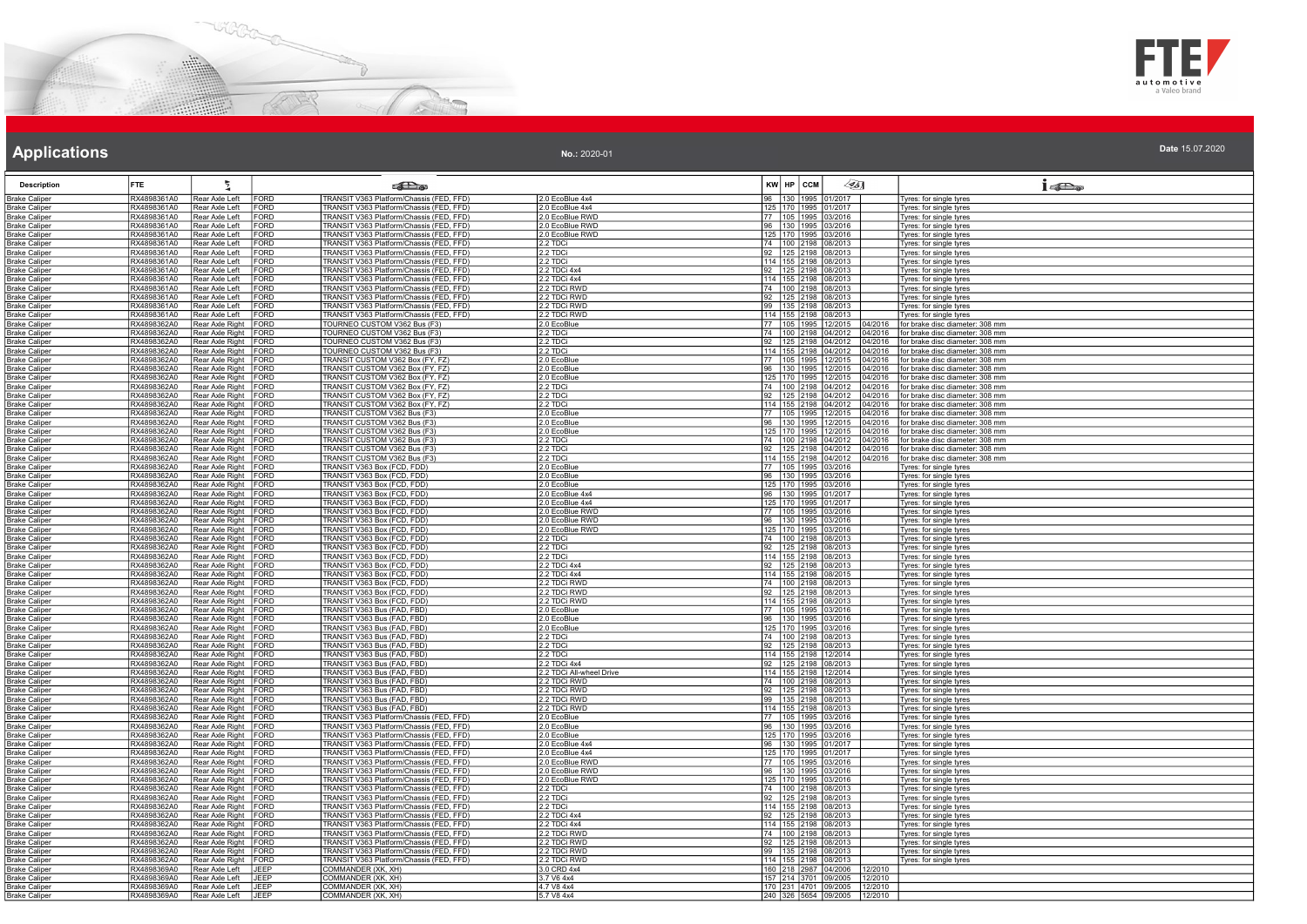



| No.: 2020-01 | Date 15.07.2020 |
|--------------|-----------------|
|              |                 |

| <b>Description</b>                           | <b>FTE</b>                 |                                                      |                  | <b>Redistri</b>                                                   |                           | 45]<br>KW HP CCM                                     | 15D <sub>o</sub>                                              |
|----------------------------------------------|----------------------------|------------------------------------------------------|------------------|-------------------------------------------------------------------|---------------------------|------------------------------------------------------|---------------------------------------------------------------|
| <b>Brake Caliper</b>                         | RX4898369A0                | Rear Axle Left                                       | JEFP             | GRAND CHEROKEE II (WJ, WG)                                        | 2.7 CRD 4x4               | 120 163<br>865 10/2001                               | 09/2005                                                       |
| <b>Brake Caliper</b>                         | RX4898369A0                | Rear Axle Left                                       | <b>JFFP</b>      | <b>GRAND CHEROKEE III (WH, WK)</b>                                | $3.0$ CRD                 | 160 218 2987 06/2005 12/2010                         |                                                               |
| <b>Brake Caliper</b>                         | RX4898369A0                | Rear Axle Left                                       | <b>JEEP</b>      | <b>GRAND CHEROKEE III (WH, WK)</b>                                | 3.0 CRD 4x4               | 155 211 2987 05/2006                                 | 12/2010                                                       |
| <b>Brake Caliper</b>                         | RX4898369A0                | Rear Axle Left                                       | JEEP             | GRAND CHEROKEE III (WH, WK)                                       | 3.0 CRD 4x4               | 160 218 2987 06/2005 12/2010                         |                                                               |
| <b>Brake Caliper</b>                         | RX4898369A0                | Rear Axle Left                                       | <b>JFFP</b>      | GRAND CHEROKEE III (WH, WK)                                       | 3.7 V6                    | 157 214 3701 10/2004 12/2010                         |                                                               |
| <b>Brake Caliper</b>                         | RX4898369A0                | Rear Axle Left                                       | JEFP             | GRAND CHEROKEE III (WH, WK)                                       | 3.7 V6 4x4                | 148 201 3700 01/2008                                 | 12/2010                                                       |
| <b>Brake Caliper</b>                         | RX4898369A0<br>RX4898369A0 | Rear Axle Left<br>Rear Axle Left                     | JEEP<br>JEEP     | GRAND CHEROKEE III (WH, WK)<br><b>GRAND CHEROKEE III (WH, WK)</b> | 3.7 V6 4x4<br>4.7 V8 4x4  | 157 214 3701 10/2004 12/2010<br>164 223 4701 06/2005 | 12/2010                                                       |
| <b>Brake Caliper</b><br><b>Brake Caliper</b> | RX4898369A0                | Rear Axle Left                                       | JEEP             | <b>GRAND CHEROKEE III (WH, WK)</b>                                | 4.7 V8 4x4                | 167 227 4701 10/2007                                 | 05/2010                                                       |
| <b>Brake Caliper</b>                         | RX4898369A0                | Rear Axle Left                                       | <b>JEFP</b>      | GRAND CHEROKEE III (WH, WK)                                       | 4.7 V8 4x4                | 170 231 4701 06/2005                                 | 12/2010                                                       |
| <b>Brake Caliper</b>                         | RX4898369A0                | Rear Axle Left                                       | JEFP             | <b>GRAND CHEROKEE III (WH, WK)</b>                                | 4.7 V8 4x4                | 223 303 4701 09/2007                                 | )2/2010                                                       |
| <b>Brake Caliper</b>                         | RX4898369A0                | Rear Axle Left                                       | JEEP             | <b>GRAND CHEROKEE III (WH, WK)</b>                                |                           | 240 326 5654 06/2005                                 | 12/2008                                                       |
| <b>Brake Caliper</b>                         | RX4898369A0                | Rear Axle Left                                       | <b>JEFP</b>      | GRAND CHEROKEE III (WH, WK)                                       | 5.7 V8 4x4                | 240 326 5654 06/2005                                 | 12/2010                                                       |
| <b>Brake Caliper</b>                         | RX4898369A0                | Rear Axle Left                                       | <b>JEEP</b>      | <b>GRAND CHEROKEE III (WH. WK)</b>                                | 5.7 V8 4x4                | 259 352 5654 01/2009                                 | 12/2010                                                       |
| <b>Brake Caliper</b>                         | RX4898369A0                | Rear Axle Left                                       | JEFP             | GRAND CHEROKEE III (WH, WK)                                       | 6.1 SRT8 4x4              | 313 426 6059 03/2006                                 | 12/2010                                                       |
| <b>Brake Caliper</b>                         | RX4898370A0                | Rear Axle Right   JEEP                               |                  | COMMANDER (XK, XH)                                                | 3.0 CRD 4x4               | 160 218 2987 04/2006 12/2010                         |                                                               |
| <b>Brake Caliper</b>                         | RX4898370A0                | Rear Axle Right                                      | <b>JFFP</b>      | COMMANDER (XK, XH)                                                | 3.7 V6 4x4                | 157 214 3701 09/2005                                 | 12/2010                                                       |
| <b>Brake Caliper</b>                         | RX4898370A0<br>RX4898370A0 | Rear Axle Right JEEP                                 |                  | COMMANDER (XK, XH)                                                | 4.7 V8 4x4                | 170 231 4701 09/2005<br>240 326 5654 09/2005 12/2010 | 12/2010                                                       |
| <b>Brake Caliper</b>                         | RX4898370A0                | Rear Axle Right JEEP<br>Rear Axle Right JEEP         |                  | COMMANDER (XK, XH)<br>GRAND CHEROKEE II (WJ, WG)                  | 5.7 V8 4x4<br>2.7 CRD 4x4 | 120 163 2685 10/2001                                 | 09/2005                                                       |
| <b>Brake Caliper</b><br><b>Brake Caliper</b> | RX4898370A0                | Rear Axle Right JEEP                                 |                  | GRAND CHEROKEE III (WH, WK)                                       | 3.0 CRD                   | 160 218 2987 06/2005                                 | 12/2010                                                       |
| <b>Brake Caliper</b>                         | RX4898370A0                | Rear Axle Right JEEP                                 |                  | GRAND CHEROKEE III (WH, WK)                                       | 3.0 CRD 4x4               | 155 211 2987 05/2006                                 | 12/2010                                                       |
| <b>Brake Caliper</b>                         | RX4898370A0                | Rear Axle Right                                      | <b>JEFP</b>      | GRAND CHEROKEE III (WH. WK)                                       | 3.0 CRD 4x4               | 160 218 2987 06/2005                                 | 2/2010                                                        |
| <b>Brake Caliper</b>                         | RX4898370A0                | Rear Axle Right JEEP                                 |                  | GRAND CHEROKEE III (WH, WK)                                       | 3.7 V6                    | 157 214 3701 10/2004                                 | 12/2010                                                       |
| <b>Brake Caliper</b>                         | RX4898370A0                | Rear Axle Right JEEP                                 |                  | <b>GRAND CHEROKEE III (WH, WK)</b>                                | 3.7 V6 4x4                | 148 201 3700 01/2008                                 | 12/2010                                                       |
| <b>Brake Caliper</b>                         | RX4898370A0                | Rear Axle Right                                      | <b>JEFP</b>      | GRAND CHEROKEE III (WH, WK)                                       | 3.7 V6 4x4                | 157 214 3701 10/2004                                 | 12/2010                                                       |
| <b>Brake Caliper</b>                         | RX4898370A0                | Rear Axle Right JEEP                                 |                  | GRAND CHEROKEE III (WH, WK)                                       | 4.7 V8 4x4                | 164 223 4701 06/2005                                 | 12/2010                                                       |
| <b>Brake Caliper</b>                         | RX4898370A0                | Rear Axle Right                                      | LIEEP            | GRAND CHEROKEE III (WH, WK)                                       | 4.7 V8 4x4                | 167 227 4701 10/2007                                 | 05/2010                                                       |
| <b>Brake Caliper</b>                         | RX4898370A0                | Rear Axle Right                                      | <b>JEFP</b>      | GRAND CHEROKEE III (WH, WK)                                       | 4.7 V8 4x4                | 170 231 4701 06/2005                                 | 12/2010                                                       |
| <b>Brake Caliper</b>                         | RX4898370A0                | Rear Axle Right JEEP                                 |                  | <b>GRAND CHEROKEE III (WH, WK)</b>                                | 4.7 V8 4x4<br>5.7         | 223 303 4701 09/2007                                 | 02/2010                                                       |
| <b>Brake Caliper</b><br><b>Brake Caliper</b> | RX4898370A0<br>RX4898370A0 | Rear Axle Right JEEP<br>Rear Axle Right JEEP         |                  | GRAND CHEROKEE III (WH, WK)<br>GRAND CHEROKEE III (WH, WK)        | 5.7 V8 4x4                | 240 326 5654 06/2005<br>240 326 5654 06/2005         | 12/2008<br>12/2010                                            |
| <b>Brake Caliper</b>                         | RX4898370A0                | Rear Axle Right JEEP                                 |                  | GRAND CHEROKEE III (WH, WK)                                       | 5.7 V8 4x4                | 259 352 5654 01/2009                                 | 12/2010                                                       |
| <b>Brake Caliper</b>                         | RX4898370A0                | Rear Axle Right                                      | <b>JEFP</b>      | GRAND CHEROKEE III (WH, WK)                                       | 6.1 SRT8 4x4              | 313 426 6059 03/2006                                 | 2/2010                                                        |
| <b>Brake Caliper</b>                         | RX519882A0                 | Front Axle Left   MAZDA                              |                  | DEMIO (DW)                                                        | 1.3 16V                   | 46 63 1324 08/2001                                   | 07/2003                                                       |
| <b>Brake Caliper</b>                         | RX519882A0                 | Front Axle Left                                      | MAZDA            | DEMIO (DW)                                                        | 1.5 16V                   | 55 75 1498 08/2001                                   | 07/2003                                                       |
| <b>Brake Caliper</b>                         | RX519882A0                 | Front Axle Left                                      | <b>KIA</b>       | RIO Hatchback (DC)                                                | 1.3                       | 55 75 1343 09/2001                                   | 07/2002                                                       |
| <b>Brake Caliper</b>                         | RX519882A0                 | Front Axle Left   KIA                                |                  | RIO Hatchback (DC)                                                | 1.3                       | 60 82 1343 09/2001                                   | 07/2002                                                       |
| <b>Brake Caliper</b>                         | RX519882A0                 | Front Axle Left                                      | KIA              | RIO Hatchback (DC)                                                | 1.5 16V                   | 72 98 1493 09/2001                                   | 07/2002                                                       |
| <b>Brake Caliper</b>                         | RX519882A0                 | Front Axle Left KIA                                  |                  | RIO Saloon (DC_)                                                  | 1.3                       | 55 75 1343 09/2001                                   | 07/2002                                                       |
| <b>Brake Caliper</b>                         | RX519882A0<br>RX519883A0   | Front Axle Left                                      | KIA              | RIO Saloon (DC_)                                                  | 1.516V<br>1.3 16V         | 72 98 1493 09/2001<br>46 63 1324 08/2001             | 07/2002                                                       |
| <b>Brake Caliper</b><br><b>Brake Caliper</b> | RX519883A0                 | Front Axle Right   MAZDA<br>Front Axle Right   MAZDA |                  | DEMIO (DW)<br>DEMIO (DW)                                          | 1.5 16V                   | 55 75 1498 08/2001                                   | 07/2003<br>07/2003                                            |
| <b>Brake Caliper</b>                         | RX519883A0                 | Front Axle Right   KIA                               |                  | RIO Hatchback (DC)                                                | 1.3                       | 55 75 1343 09/2001                                   | 7/2002                                                        |
| <b>Brake Caliper</b>                         | RX519883A0                 | Front Axle Right   KIA                               |                  | RIO Hatchback (DC)                                                | 13                        | 60 82 1343 09/2001                                   | 17/2002                                                       |
| <b>Brake Caliper</b>                         | RX519883A0                 | Front Axle Right                                     | KIA              | RIO Hatchback (DC)                                                | 1.5 16V                   | 72<br>1493 09/2001<br>98                             | 17/2002                                                       |
| <b>Brake Caliper</b>                         | RX519883A0                 | Front Axle Right   KIA                               |                  | RIO Saloon (DC_)                                                  | $\overline{1.3}$          | 55 75 1343 09/2001                                   | 07/2002                                                       |
| <b>Brake Caliper</b>                         | RX519883A0                 | Front Axle Right KIA                                 |                  | RIO Saloon (DC )                                                  | 1.5 16V                   | 72 98 1493 09/2001                                   | 07/2002                                                       |
| <b>Brake Caliper</b>                         | RX5498465A0                | Front Axle Left NISSAN                               |                  | MICRA IV (K13)                                                    | 1.2                       | 56 76 1198 05/2010                                   |                                                               |
| <b>Brake Caliper</b>                         | RX5498465A0                | Front Axle Left                                      | NISSAN           | MICRA IV (K13)                                                    | $1.2$                     | 59 80 1198 05/2010                                   |                                                               |
| <b>Brake Caliper</b>                         | RX5498465A0                | Front Axle Left                                      | <b>NISSAN</b>    | MICRA IV (K13                                                     | 1.2 DIG-S                 | 72 98 1198 03/2011                                   |                                                               |
| <b>Brake Caliper</b><br><b>Brake Caliper</b> | RX5498465A0<br>RX5498465A0 | Front Axle Left<br>Front Axle Left                   | NISSAN<br>NISSAN | MICRA V (K14)<br>MICRA V (K14)                                    | 0.9 IG-T<br>1.0           | 66 90 898 12/2016<br>54 73 998 12/2016               |                                                               |
| <b>Brake Caliper</b>                         | RX5498465A0                | Front Axle Left                                      | NISSAN           | MICRA V (K14)                                                     | 1.5 DCI                   | 66 90 1461 12/2016                                   |                                                               |
| <b>Brake Caliper</b>                         | RX5498465A0                | Front Axle Left                                      | NISSAN           | NOTE (E12)                                                        | 1.2                       | 59 80 1198 06/2013                                   |                                                               |
| <b>Brake Caliper</b>                         | RX5498465A0                | Front Axle Left                                      | NISSAN           | NOTE (E12)                                                        | 1.2 DIG-S                 | 72 98 1198 06/2013                                   |                                                               |
| <b>Brake Caliper</b>                         | RX5498465A0                | Front Axle Left                                      | NISSAN           | NOTE (E12)                                                        | 1.2 LPG                   | 56 76 1198 03/2015                                   |                                                               |
| <b>Brake Caliper</b>                         | RX5498465A0                | Front Axle Left                                      | NISSAN           | NOTE (E12)                                                        | 1.5 dCi                   | 66 90 1461 06/2013                                   |                                                               |
| <b>Brake Caliper</b>                         | RX5498466A0                | Front Axle Right NISSAN                              |                  | MICRA IV (K13)                                                    | 1.2                       | 56 76 1198 05/2010                                   |                                                               |
| <b>Brake Caliper</b>                         | RX5498466A0                | Front Axle Right NISSAN                              |                  | MICRA IV (K13)                                                    | 1.2                       | 59 80 1198 05/2010                                   |                                                               |
| <b>Brake Caliper</b>                         | RX5498466A0<br>RX5498466A0 | Front Axle Right NISSAN<br>Front Axle Right NISSAN   |                  | MICRA IV (K13)<br>MICRA V (K14)                                   | 1.2 DIG-S<br>$0.9$ IG-T   | 72 98 1198 03/2011                                   |                                                               |
| <b>Brake Caliper</b><br><b>Brake Caliper</b> | RX5498466A0                | Front Axle Right NISSAN                              |                  | MICRA V (K14)                                                     | 1.0                       | 66 90 898 12/2016<br>54 73 998 12/2016               |                                                               |
| <b>Brake Caliper</b>                         | RX5498466A0                | Front Axle Right NISSAN                              |                  | MICRA V (K14)                                                     | 1.5 DCI                   | 66 90 1461 12/2016                                   |                                                               |
| <b>Brake Caliper</b>                         | RX5498466A0                | Front Axle Right NISSAN                              |                  | <b>NOTE (E12)</b>                                                 | 1.2                       | 59 80 1198 06/2013                                   |                                                               |
| <b>Brake Caliper</b>                         | RX5498466A0                | Front Axle Right NISSAN                              |                  | NOTE (E12)                                                        | 1.2 DIG-S                 | 72 98 1198 06/2013                                   |                                                               |
| <b>Brake Caliper</b>                         | RX5498466A0                | Front Axle Right NISSAN                              |                  | NOTE (E12)                                                        | 1.2 LPG                   | 56 76 1198 03/2015                                   |                                                               |
| <b>Brake Caliper</b>                         | RX5498466A0                | Front Axle Right                                     | <b>NISSAN</b>    | <b>NOTE (E12)</b>                                                 | $1.5 dC$ i                | 66 90 1461 06/2013                                   |                                                               |
| <b>Brake Caliper</b>                         | RX5498467A0                | Front Axle Left                                      | AUDI             | A1 (8X1, 8XK)                                                     | 1.0 TFSI                  | 60 82 999 01/2016                                    | 10/2018   for PR number: 1ZG                                  |
| <b>Brake Caliper</b>                         | RX5498467A0                | Front Axle Left                                      | AUDI             | A1 (8X1, 8XK)                                                     | 1.0 TFSI                  | 70 95 999 06/2015                                    | 0/2018 for PR number: 1ZG                                     |
| <b>Brake Caliper</b>                         | RX5498467A0                | Front Axle Left                                      | AUDI             | A1 (8X1, 8XK)                                                     | $1.4$ TDI                 | 66 90 1422 06/2015                                   | 10/2018   for PR number: 1ZG                                  |
| <b>Brake Caliper</b>                         | RX5498467A0<br>RX5498467A0 | Front Axle Left<br>Front Axle Left                   | AUDI<br>AUDI     | A1 Sportback (8XA, 8XF)<br>A1 Sportback (8XA, 8XF)                | 1.0 TFSI<br>10 TFS        | 60 82 999 01/2016                                    | 10/2018   for PR number: 1ZG<br>for PR number: 1ZG<br>10/2018 |
| <b>Brake Caliper</b><br><b>Brake Caliper</b> | RX5498467A0                | Front Axle Left                                      | <b>AUDI</b>      | A1 Sportback (8XA, 8XF)                                           | 1.4 TDI                   | 70 95 999 06/2015<br>66 90 1422 06/2015              | 0/2018<br>for PR number: 1ZG                                  |
| <b>Brake Caliper</b>                         | RX5498467A0                | Front Axle Left                                      | <b>SKODA</b>     | FABIA III (NJ3)                                                   | 1.0                       | 44 60 999 06/2015                                    | for PR number: 1ZG                                            |
| <b>Brake Caliper</b>                         | RX5498467A0                | Front Axle Left                                      | <b>SKODA</b>     | FABIA III (NJ3)                                                   | 1.0                       | 55 75 999 06/2015                                    | for PR number: 1ZG                                            |
| <b>Brake Caliper</b>                         | RX5498467A0                | Front Axle Left                                      | <b>SKODA</b>     | FABIA III (NJ3)                                                   | $1.2$ TSI                 | 66 90 1197 06/2015                                   | for PR number: 1ZG                                            |
| <b>Brake Caliper</b>                         | RX5498467A0                | Front Axle Left                                      | <b>SKODA</b>     | FABIA III (NJ3)                                                   | 1.2 TSI                   | 81  110  1197  06/2015                               | for PR number: 1ZG                                            |
| <b>Brake Caliper</b>                         | RX5498467A0                | Front Axle Left                                      | SKODA            | FABIA III (NJ3)                                                   | $1.4$ TDI                 | 55 75 1422 06/2015                                   | for PR number: 1ZG                                            |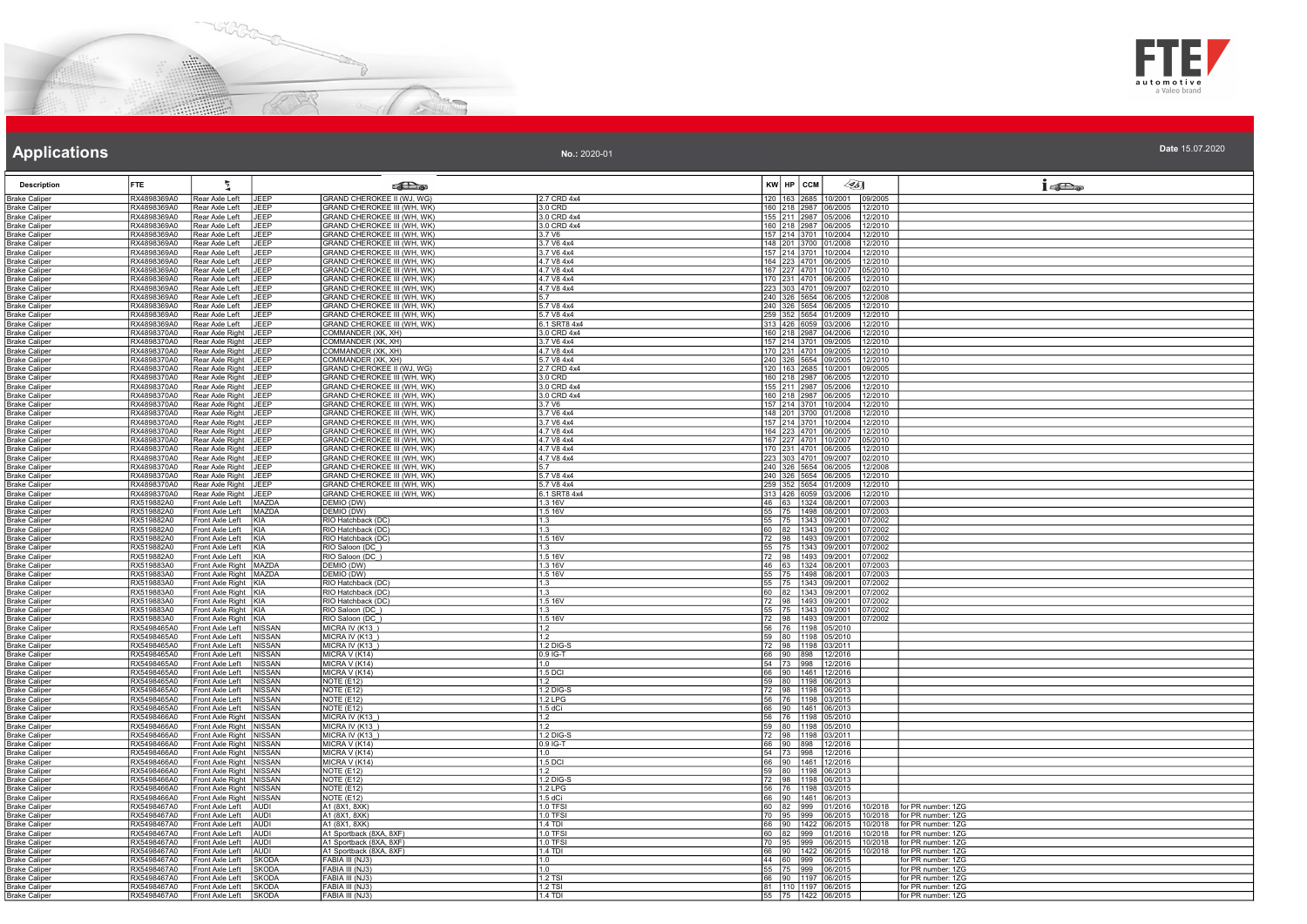



| Applications                                 |                            |                                                  |                              |                                                                  | No.: 2020-01              |                     |                                                                                                                                                                                                                  | Date 15.07.2020                          |
|----------------------------------------------|----------------------------|--------------------------------------------------|------------------------------|------------------------------------------------------------------|---------------------------|---------------------|------------------------------------------------------------------------------------------------------------------------------------------------------------------------------------------------------------------|------------------------------------------|
| <b>Description</b>                           | FTE                        |                                                  |                              | <b>SEL</b> @                                                     |                           | KW HP CCM           | 451                                                                                                                                                                                                              | i                                        |
| <b>Brake Caliper</b>                         | RX5498467A0                | Front Axle Left                                  | <b>SKODA</b>                 | FABIA III (NJ3)                                                  | $1.4$ TDI                 |                     | 66 90 1422 06/2015                                                                                                                                                                                               | for PR number: 1ZG                       |
| <b>Brake Caliper</b>                         | RX5498467A0                | Front Axle Left                                  | <b>SKODA</b>                 | FABIA III (NJ3)                                                  | 1.4 TDI                   |                     | 77 105 1422 06/2015                                                                                                                                                                                              | for PR number: 1ZG                       |
| <b>Brake Caliper</b>                         | RX5498467A0                | Front Axle Left                                  | <b>SKODA</b>                 | FABIA III (NJ3)                                                  | 1.6                       |                     | 81 10 1598 06/2015                                                                                                                                                                                               | for PR number: 1ZG                       |
| <b>Brake Caliper</b>                         | RX5498467A0                | Front Axle Left                                  | <b>SKODA</b>                 | FABIA III Estate (NJ5)                                           | 1.0                       |                     | 44 60 999 06/2015<br>55 75 999 06/2015                                                                                                                                                                           | for PR number: 1ZG                       |
| <b>Brake Caliper</b>                         | RX5498467A0                | Front Axle Left                                  | <b>SKODA</b>                 | FABIA III Estate (NJ5)                                           | 1 ۵                       |                     |                                                                                                                                                                                                                  | for PR number: 1ZG                       |
| <b>Brake Caliper</b>                         | RX5498467A0<br>RX5498467A0 | Front Axle Left                                  | <b>SKODA</b>                 | FABIA III Estate (NJ5)                                           | 1.2 TSI                   |                     | 66 90 1197 06/2015                                                                                                                                                                                               | for PR number: 1ZG                       |
| <b>Brake Caliper</b><br><b>Brake Caliper</b> | RX5498467A0                | Front Axle Left<br>ront Axle Left                | <b>SKODA</b><br><b>SKODA</b> | FABIA III Estate (NJ5)<br>FABIA III Estate (NJ5)                 | 1.2 TSI<br>1.4 TDI        |                     | 81 110 1197 06/2015                                                                                                                                                                                              | for PR number: 1ZG<br>for PR number: 1ZG |
| <b>Brake Caliper</b>                         | RX5498467A0                | ront Axle Left                                   | <b>SKODA</b>                 | FABIA III Estate (NJ5)                                           | 14 TD                     |                     | 55 75 1422 06/2015<br>66 90 1422 06/2015                                                                                                                                                                         | for PR number: 1ZG                       |
| <b>Brake Caliper</b>                         | RX5498467A0                | Front Axle Left                                  | <b>SKODA</b>                 | FABIA III Estate (NJ5)                                           | 1.4 TDI                   |                     | 77 105 1422 06/2015                                                                                                                                                                                              | for PR number: 1ZG                       |
| <b>Brake Caliper</b>                         | RX5498467A0                | Front Axle Left                                  | <b>SKODA</b>                 | FABIA III Estate (NJ5)                                           | 11.6                      |                     | 81   110   1598   06/2015                                                                                                                                                                                        | for PR number: 1ZG                       |
| <b>Brake Caliper</b>                         | RX5498467A0                | Front Axle Left                                  | <b>SFAT</b>                  | IBIZA IV (6J5, 6P1)                                              | 1.0                       |                     | 55 75 999 06/2015<br>70 95 999 06/2015<br>06/2017                                                                                                                                                                | for PR number: 1ZG                       |
| <b>Brake Caliper</b>                         | RX5498467A0                | ront Axle Left                                   | <b>SEAT</b>                  | IBIZA IV (6J5, 6P1)                                              | 1.0 TSI                   |                     | 06/2015<br>06/2017                                                                                                                                                                                               | for PR number: 1ZG                       |
| <b>Brake Caliper</b>                         | RX5498467A0                | Front Axle Left                                  | <b>SEAT</b>                  | <b>IBIZA IV (6J5, 6P1)</b>                                       | 1.2 TSI                   |                     | 66 90 1197 06/2015<br>06/2017                                                                                                                                                                                    | for PR number: 1ZG                       |
| <b>Brake Caliper</b>                         | RX5498467A0                | ront Axle Left                                   | <b>SEAT</b>                  | IBIZA IV (6J5, 6P1)                                              | 1.4 TDI                   |                     | 55 75 1422 06/2015<br>06/2017                                                                                                                                                                                    | for PR number: 1ZG                       |
| <b>Brake Caliper</b>                         | RX5498467A0                | ront Axle Left                                   | <b>SFAT</b>                  | <b>IBIZA IV (6J5, 6P1)</b>                                       | $1.4$ TDI                 | 66 90 1422          | 16/2017<br>06/2015                                                                                                                                                                                               | for PR number: 1ZG                       |
| <b>Brake Caliper</b>                         | RX5498467A0<br>RX5498467A0 | ront Axle Left                                   | <b>SEAT</b>                  | IBIZA IV SPORTCOUPE (6J1, 6P5                                    | 1 <sub>0</sub><br>1.0 TSI |                     | 06/2015<br>12/2016                                                                                                                                                                                               | for PR number: 1ZG                       |
| <b>Brake Caliper</b>                         | RX5498467A0                | Front Axle Left<br>Front Axle Left               | <b>SEAT</b><br><b>SEAT</b>   | IBIZA IV SPORTCOUPE (6J1, 6P5)<br>IBIZA IV SPORTCOUPE (6J1, 6P5) | 1.2 TSI                   | 70 95 999           | 06/2015<br>12/2016<br>66 90 1197 06/2015<br>12/2016                                                                                                                                                              | for PR number: 1ZG<br>for PR number: 1ZG |
| <b>Brake Caliper</b>                         | RX5498467A0                | Front Axle Left                                  | <b>ISFAT</b>                 | IBIZA IV SPORTCOUPE (6J1, 6P5)                                   | 1.4 TDI                   |                     | 06/2015<br>12/2016                                                                                                                                                                                               | for PR number: 1ZG                       |
| <b>Brake Caliper</b><br><b>Brake Caliper</b> | RX5498467A0                | Front Axle Left                                  | <b>SEAT</b>                  | IBIZA IV SPORTCOUPE (6J1, 6P5                                    | 1.4 TDI                   | 55 75 1422<br>66 90 | 1422<br>06/2015<br>12/2016                                                                                                                                                                                       | for PR number: 1ZG                       |
| <b>Brake Caliper</b>                         | RX5498467A0                | Front Axle Left                                  | <b>SFAT</b>                  | IBIZA IV ST (6J8, 6P8)                                           | 1.0                       |                     | 55 75 999 06/2015<br>07/2016                                                                                                                                                                                     | for PR number: 1ZG                       |
| <b>Brake Caliper</b>                         | RX5498467A0                | Front Axle Left                                  | SFAT                         | IBIZA IV ST (6J8, 6P8)                                           | $1.0$ TSI                 | 70 95               | 999 <br>07/2016<br>06/2015                                                                                                                                                                                       | for PR number: 1ZG                       |
| <b>Brake Caliper</b>                         | RX5498467A0                | Front Axle Left                                  | <b>ISFAT</b>                 | IBIZA IV ST (6J8, 6P8)                                           | 1 2 TSI                   |                     | 66 90 1197 06/2015<br>07/2016                                                                                                                                                                                    | for PR number: 17G                       |
| <b>Brake Caliper</b>                         | RX5498467A0                | ront Axle Left                                   | SEAT                         | IBIZA IV ST (6J8, 6P8)                                           | $1.4$ TDI                 | 55 75               | 1422<br>06/2015<br>07/2016                                                                                                                                                                                       | for PR number: 1ZG                       |
| <b>Brake Caliper</b>                         | RX5498467A0                | Front Axle Left                                  | SEAT                         | IBIZA IV ST (6J8, 6P8)                                           | $1.4$ TDI                 |                     | 66 90 1422 06/2015<br>07/2016                                                                                                                                                                                    | for PR number: 1ZG                       |
| <b>Brake Caliper</b>                         | RX5498467A0                | Front Axle Left                                  | <b>I</b> w                   | POLO (6R1, 6C1)                                                  | 1.0                       |                     | 44 60 999 06/2015                                                                                                                                                                                                | for PR number: 1ZG                       |
| <b>Brake Caliper</b>                         | RX5498467A0                | Front Axle Left                                  | <b>IVW</b>                   | POLO (6R1, 6C1)                                                  | 1.0                       |                     | 55 75 999 06/2015                                                                                                                                                                                                | for PR number: 1ZG                       |
| <b>Brake Caliper</b>                         | RX5498467A0                | ront Axle Left                                   | Ivw                          | POLO (6R1, 6C1)<br>POLO (6R1, 6C1)                               | 1.0 TSI                   |                     |                                                                                                                                                                                                                  | for PR number: 1ZG                       |
| <b>Brake Caliper</b>                         | RX5498467A0                | Front Axle Left                                  | Tvw                          |                                                                  | 1.0 TSI                   |                     | $\begin{array}{ c c c c c c c c c } \hline \rule{0pt}{2.2ex}70 & 95 & 999 & 06/2015 \\\hline \rule{0pt}{2.2ex}81 & 110 & 999 & 06/2015 \\\hline \rule{0pt}{2.2ex}81 & 110 & 1197 & 06/2015 \\\hline \end{array}$ | for PR number: 1ZG                       |
| <b>Brake Caliper</b>                         | RX5498467A0                | Front Axle Left                                  | $\overline{\mathsf{w}}$      | POLO (6R1, 6C1)                                                  | 1.2 TSI                   |                     |                                                                                                                                                                                                                  | for PR number: 1ZG                       |
| <b>Brake Caliper</b><br><b>Brake Caliper</b> | RX5498467A0<br>RX5498467A0 | ront Axle Left<br>ront Axle Left                 | <b>IVW</b><br>Ivw            | POLO (6R1, 6C1)<br>POLO (6R1, 6C1)                               | 1.2 TSI 16V<br>$1.4$ TDI  |                     | 66 90 1197 06/2015                                                                                                                                                                                               | for PR number: 1ZG<br>for PR number: 1ZG |
| <b>Brake Caliper</b>                         | RX5498467A0                | ront Axle Left                                   | vw                           | POLO (6R1, 6C1)                                                  | 1.4 TDI                   |                     | 55 75 1422 06/2015<br>66 90 1422 06/2015                                                                                                                                                                         | for PR number: 1ZG                       |
| <b>Brake Caliper</b>                         | RX5498467A0                | Front Axle Left                                  | <b>W</b>                     | POLO (6R1, 6C1)                                                  | 1.4 TDI                   |                     | 77 105 1422 06/2015                                                                                                                                                                                              | for PR number: 1ZG                       |
| <b>Brake Caliper</b>                         | RX5498467A0                | Front Axle Left   VW                             |                              | POLO (6R1, 6C1)                                                  | 1.4 TSI                   |                     | 110 150 1395 06/2015                                                                                                                                                                                             | for PR number: 1ZG                       |
| <b>Brake Caliper</b>                         | RX5498467A0                | ront Axle Left                                   | <b>IVW</b>                   | POLO (6R1, 6C1)                                                  | 1.6                       |                     |                                                                                                                                                                                                                  | for PR number: 1ZG                       |
| <b>Brake Caliper</b>                         | RX5498467A0                | Front Axle Left                                  | <b>I</b> W                   | POLO (6R1, 6C1)                                                  | 1.6                       |                     | 66 90 1598 06/2015<br>81 110 1598 06/2015                                                                                                                                                                        | for PR number: 1ZG                       |
| <b>Brake Caliper</b>                         | RX5498467A0                | Front Axle Left                                  | <b>Tww</b>                   | POLO Van (6R)                                                    | 1.0                       |                     | 44 60 999 06/2015                                                                                                                                                                                                | for PR number: 1ZG                       |
| <b>Brake Caliper</b>                         | RX5498467A0                | Front Axle Left                                  | <b>IVW</b>                   | POLO Van (6R)                                                    | 11.0                      |                     | 55 75 999 06/2015                                                                                                                                                                                                | for PR number: 1ZG                       |
| <b>Brake Caliper</b>                         | RX5498467A0                | Front Axle Left                                  | <b>IVW</b>                   | POLO Van (6R)                                                    | $1.0$ TSI                 |                     | 70 95 999 06/2015                                                                                                                                                                                                | for PR number: 17G                       |
| <b>Brake Caliper</b>                         | RX5498467A0                | ront Axle Left                                   | Iw                           | POLO Van (6R)                                                    | 1.2 TSI                   |                     | 66 90 1197 06/2015                                                                                                                                                                                               | for PR number: 1ZG                       |
| <b>Brake Caliper</b>                         | RX5498467A0                | Front Axle Left                                  | <b>IWW</b>                   | POLO Van (6R)                                                    | 1.2 TSI                   |                     | 81 110 1197 06/2015                                                                                                                                                                                              | for PR number: 1ZG                       |
| <b>Brake Caliper</b>                         | RX5498467A0<br>RX5498467A0 | Front Axle Left                                  | <b>IVW</b>                   | POLO Van (6R)                                                    | $1.4$ TDI<br>1.4 TDI      |                     | 55 75 1422 06/2015                                                                                                                                                                                               | for PR number: 1ZG                       |
| <b>Brake Caliper</b>                         |                            | Front Axle Left                                  | <b>IVW</b><br>lww            | POLO Van (6R)                                                    | 1.4 TSI                   |                     | 66 90 1422 06/2015                                                                                                                                                                                               | for PR number: 1ZG<br>for PR number: 1ZG |
| <b>Brake Caliper</b><br><b>Brake Caliper</b> | RX5498467A0<br>RX5498467A0 | ront Axle Left<br>Front Axle Left                | SKODA                        | POLO Van (6R)<br>RAPID (NH3)                                     | 1.2 TSI                   |                     | 110 150 1395 06/2015<br>66 90 1197 06/2015                                                                                                                                                                       | for PR number: 1ZG                       |
| <b>Brake Caliper</b>                         | RX5498467A0                | ront Axle Left                                   | <b>SKODA</b>                 | RAPID (NH3)                                                      | 1.2 TSI                   |                     | 81 110 1197 06/2015                                                                                                                                                                                              | for PR number: 1ZG                       |
| <b>Brake Caliper</b>                         | RX5498467A0                | Front Axle Left                                  | <b>SKODA</b>                 | RAPID (NH3)                                                      | 1.4 TDI                   |                     | 66 90 1422 06/2015                                                                                                                                                                                               | for PR number: 1ZG                       |
| <b>Brake Caliper</b>                         | RX5498467A0                | Front Axle Left                                  | <b>SKODA</b>                 | RAPID (NH3)                                                      | 1.4 TSI                   |                     |                                                                                                                                                                                                                  | for PR number: 1ZG                       |
| <b>Brake Caliper</b>                         | RX5498467A0                | ront Axle Left                                   | <b>SKODA</b>                 | RAPID (NH3)                                                      | 1.6                       |                     | 92 125 1395 06/2015<br>81 110 1598 06/2015                                                                                                                                                                       | for PR number: 1ZG                       |
| <b>Brake Caliper</b>                         | RX5498467A0                | Front Axle Left                                  | <b>SKODA</b>                 | RAPID (NH3)                                                      | 1.6 TDI                   |                     | 85 115 1598 06/2015                                                                                                                                                                                              | for PR number: 1ZG                       |
| <b>Brake Caliper</b>                         | RX5498467A0                | Front Axle Left                                  | <b>SKODA</b>                 | RAPID Spaceback (NH1)                                            | 1.2 TSI                   |                     | 66 90 1197 06/2015                                                                                                                                                                                               | for PR number: 1ZG                       |
| <b>Brake Caliper</b>                         | RX5498467A0                | ront Axle Left                                   | <b>SKODA</b>                 | RAPID Spaceback (NH1                                             | 1.2 TSI                   |                     | 81 110 1197 06/2015<br>66 90 1422 06/2015                                                                                                                                                                        | for PR number: 1ZG                       |
| <b>Brake Caliper</b>                         | RX5498467A0                | Front Axle Left                                  | SKODA                        | RAPID Spaceback (NH1)                                            | $1.4$ TDI                 |                     |                                                                                                                                                                                                                  | for PR number: 1ZG                       |
| <b>Brake Caliper</b>                         | RX5498467A0                | Front Axle Left                                  | <b>SKODA</b>                 | RAPID Spaceback (NH1)                                            | <b>1.4 TSI</b>            |                     | 92 125 1395 06/2015                                                                                                                                                                                              | for PR number: 1ZG                       |
| <b>Brake Caliper</b>                         | RX5498467A0                | ront Axle Left                                   | <b>SKODA</b>                 | RAPID Spaceback (NH1)                                            | 1.6 TDI                   |                     | 85   115   1598   06/2015                                                                                                                                                                                        | for PR number: 1ZG                       |
| <b>Brake Caliper</b>                         | RX5498467A0<br>RX5498467A0 | ront Axle Left<br>ront Axle Left                 | <b>SEAT</b><br><b>SEAT</b>   | TOLEDO IV (KG3)<br>TOLEDO IV (KG3)                               | 1.2 TSI<br>1.2 TSI        | 81 110 1197         | 66  90  1197  06/2015<br>05/2017<br>06/2015<br>05/2017                                                                                                                                                           | for PR number: 1ZG<br>for PR number: 1ZG |
| <b>Brake Caliper</b><br><b>Brake Caliper</b> | RX5498467A0                | Front Axle Left                                  | <b>ISEAT</b>                 | TOLEDO IV (KG3)                                                  | $1.4$ TDI                 |                     | 66 90 1422 06/2015<br>04/2019                                                                                                                                                                                    | for PR number: 17G                       |
| <b>Brake Caliper</b>                         | RX5498467A0                | ront Axle Left                                   | <b>SFAT</b>                  | TOLEDO IV (KG3)                                                  | 1.4 TSI                   |                     | 92 125 1395 06/2015<br>04/2019                                                                                                                                                                                   | for PR number: 1ZG                       |
| <b>Brake Caliper</b>                         | RX5498467A0                | Front Axle Left                                  | <b>SEAT</b>                  | TOLEDO IV (KG3)                                                  | 1.6 TD                    | 85   115   1598     | 04/2019<br>06/2015                                                                                                                                                                                               | for PR number: 1ZG                       |
| <b>Brake Caliper</b>                         | RX5498468A0                | ront Axle Right   AUDI                           |                              | A1 (8X1, 8XK)                                                    | 1.0 TFS                   | 60 82 999           | 01/2016<br>10/2018                                                                                                                                                                                               | for PR number: 1ZG                       |
| <b>Brake Caliper</b>                         | RX5498468A0                | Front Axle Right AUDI                            |                              | A1 (8X1, 8XK)                                                    | 1.0 TFS                   | 70 95 999           | 06/2015<br>10/2018                                                                                                                                                                                               | for PR number: 1ZG                       |
| <b>Brake Caliper</b>                         | RX5498468A0                | Front Axle Right   AUDI                          |                              | A1 (8X1, 8XK)                                                    | 1.4 TDI                   |                     | 66 90 1422 06/2015<br>10/2018                                                                                                                                                                                    | for PR number: 1ZG                       |
| <b>Brake Caliper</b>                         | RX5498468A0                | Front Axle Right AUDI                            |                              | A1 Sportback (8XA, 8XF)                                          | $1.0$ TFS                 | 60 82 999           | 10/2018<br>01/2016                                                                                                                                                                                               | for PR number: 1ZG                       |
| <b>Brake Caliper</b>                         | RX5498468A0                | ront Axle Right AUDI                             |                              | A1 Sportback (8XA, 8XF)                                          | 1.0 TFS                   | 70 95               | 999 <br>06/2015<br>0/2018                                                                                                                                                                                        | for PR number: 1ZG                       |
| <b>Brake Caliper</b>                         | RX5498468A0                | Front Axle Right AUDI                            |                              | A1 Sportback (8XA, 8XF)                                          | $1.4$ TDI                 |                     | 66 90 1422 06/2015<br>10/2018                                                                                                                                                                                    | for PR number: 1ZG                       |
| <b>Brake Caliper</b>                         | RX5498468A0                | Front Axle Right SKODA                           |                              | FABIA III (NJ3)                                                  | 1.0                       |                     | 44 60 999 06/2015                                                                                                                                                                                                | for PR number: 1ZG                       |
| <b>Brake Caliper</b>                         | RX5498468A0                | Front Axle Right SKODA<br>ront Axle Right SKODA  |                              | FABIA III (NJ3)                                                  | 11.0                      |                     | 55 75 999 06/2015                                                                                                                                                                                                | for PR number: 1ZG<br>for PR number: 1ZG |
| <b>Brake Caliper</b>                         | RX5498468A0                |                                                  |                              | FABIA III (NJ3)                                                  | 1.2 TSI                   |                     |                                                                                                                                                                                                                  |                                          |
| <b>Brake Caliper</b><br><b>Brake Caliper</b> | RX5498468A0<br>RX5498468A0 | Front Axle Right SKODA<br>Front Axle Right SKODA |                              | FABIA III (NJ3)<br>FABIA III (NJ3)                               | 1.2 TSI<br>1.4 TDI        |                     | 66 90 1197 06/2015<br>81 110 1197 06/2015<br>55 75 1422 06/2015                                                                                                                                                  | for PR number: 1ZG<br>for PR number: 1ZG |
| <b>Brake Caliper</b>                         | RX5498468A0                | Front Axle Right SKODA                           |                              | FABIA III (NJ3)                                                  | 1.4 TDI                   |                     | 66 90 1422 06/2015                                                                                                                                                                                               | for PR number: 1ZG                       |
| <b>Brake Caliper</b>                         | RX5498468A0                | ront Axle Right SKODA                            |                              | FABIA III (NJ3)                                                  | $1.4$ TDI                 |                     |                                                                                                                                                                                                                  | for PR number: 1ZG                       |
| <b>Brake Caliper</b>                         | RX5498468A0                | Front Axle Right SKODA                           |                              | FABIA III (NJ3)                                                  | 1.6                       |                     |                                                                                                                                                                                                                  | for PR number: 1ZG                       |
| <b>Brake Caliper</b>                         | RX5498468A0                | Front Axle Right SKODA                           |                              | FABIA III Estate (NJ5)                                           | 1.0                       |                     | 44 60 999 06/2015                                                                                                                                                                                                | for PR number: 1ZG                       |
| <b>Brake Caliper</b>                         | RX5498468A0                | Front Axle Right SKODA                           |                              | FABIA III Estate (NJ5)                                           | 1.0                       |                     | 55 75 999 06/2015                                                                                                                                                                                                | for PR number: 1ZG                       |
| <b>Brake Caliper</b>                         | RX5498468A0                | Front Axle Right SKODA                           |                              | FABIA III Estate (NJ5                                            | $1.2$ TS                  |                     | 66 90 1197 06/2015                                                                                                                                                                                               | for PR number: 17G                       |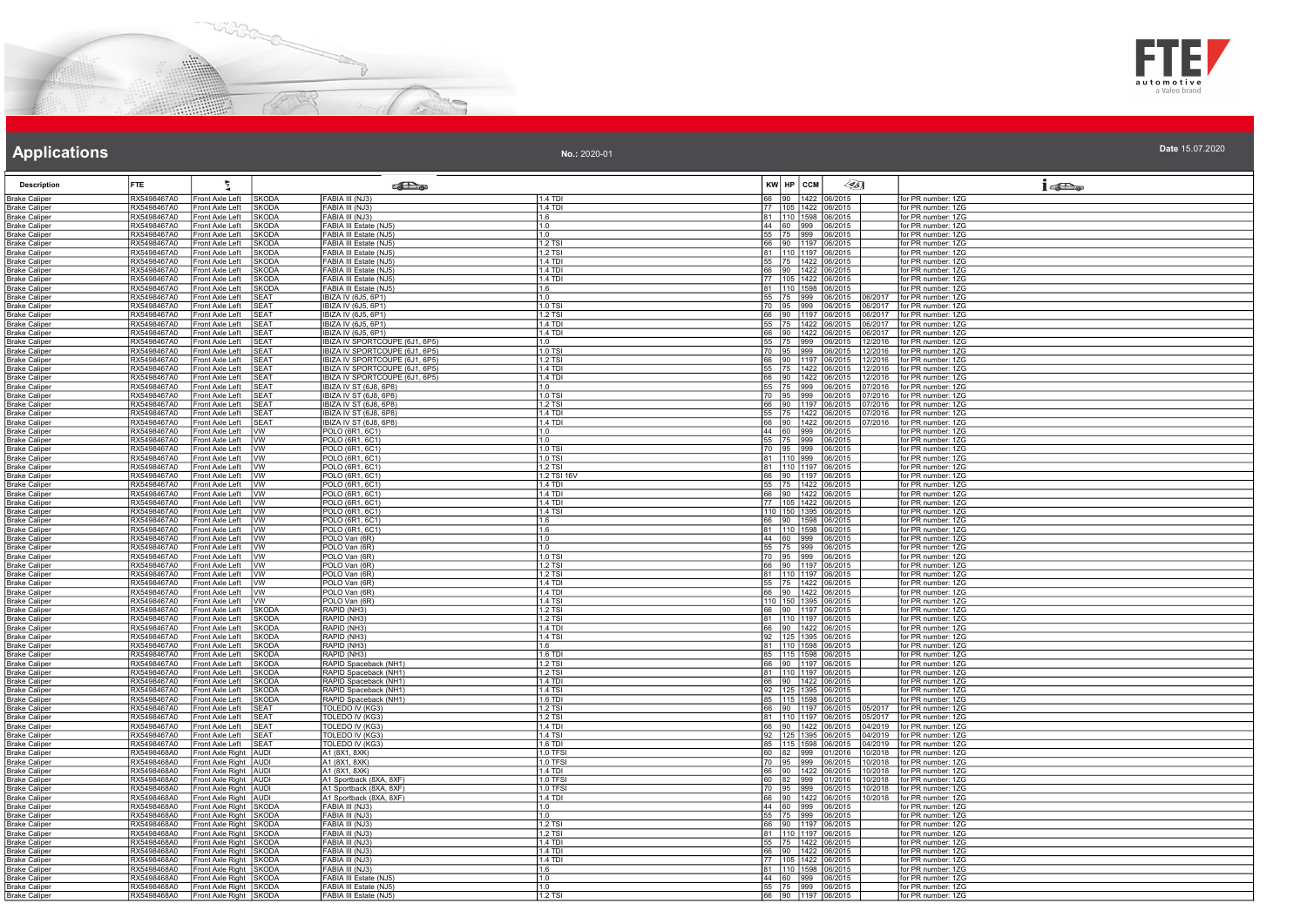



| No.: 2020-01 | Date 15.07.2020 |
|--------------|-----------------|
|              |                 |

| <b>Description</b>                           | <b>FTE</b>                 |                                                |                                | <b>SET a</b>                                             |                                              | KW HP CCM |                                                  | $\sqrt{351}$ |                    | 15D <sub>o</sub>                                                           |
|----------------------------------------------|----------------------------|------------------------------------------------|--------------------------------|----------------------------------------------------------|----------------------------------------------|-----------|--------------------------------------------------|--------------|--------------------|----------------------------------------------------------------------------|
| <b>Brake Caliper</b>                         | RX5498468A0                | Front Axle Right SKODA                         |                                | FABIA III Estate (NJ5                                    | 1.2 TSI                                      |           | 81 110 1197 06/2015                              |              |                    | for PR number: 1ZG                                                         |
| <b>Brake Caliper</b>                         | RX5498468A0                | Front Axle Right SKODA                         |                                | FABIA III Estate (NJ5)                                   | 1.4 TDI                                      |           | 55 75 1422 06/2015                               |              |                    | for PR number: 1ZG                                                         |
| <b>Brake Caliper</b>                         | RX5498468A0                | Front Axle Right SKODA                         |                                | FABIA III Estate (NJ5)                                   | $1.4$ TDI                                    |           | 66 90 1422 06/2015                               |              |                    | for PR number: 1ZG                                                         |
| <b>Brake Caliper</b><br><b>Brake Caliper</b> | RX5498468A0<br>RX5498468A0 | Front Axle Right SKODA<br>Front Axle Right     | <b>ISKODA</b>                  | FABIA III Estate (NJ5)<br>FABIA III Estate (NJ5)         | 1.4 TDI<br>1.6                               |           | 77 105 1422 06/2015<br>81 110 1598 06/2015       |              |                    | for PR number: 1ZG<br>for PR number: 1ZG                                   |
| <b>Brake Caliper</b>                         | RX5498468A0                | Front Axle Right SEAT                          |                                | IBIZA IV (6J5, 6P1)                                      | 1.0                                          |           | 55 75 999 06/2015                                |              | 06/2017            | for PR number: 1ZG                                                         |
| <b>Brake Caliper</b>                         | RX5498468A0                | Front Axle Right SEAT                          |                                | IBIZA IV (6J5, 6P1)                                      | 1.0 TSI                                      |           | 70 95 999 06/2015                                |              | 06/2017            | for PR number: 1ZG                                                         |
| <b>Brake Caliper</b>                         | RX5498468A0                | Front Axle Right SEAT                          |                                | IBIZA IV (6J5, 6P1)                                      | 1.2 TSI                                      |           | 66 90 1197 06/2015                               |              | 06/2017            | for PR number: 1ZG                                                         |
| <b>Brake Caliper</b>                         | RX5498468A0<br>RX5498468A0 | Front Axle Right SEAT                          |                                | IBIZA IV (6J5, 6P1)                                      | 1.4 TDI<br>1.4 TDI                           |           | 55 75 1422 06/2015                               |              | 06/2017            | for PR number: 1ZG<br>for PR number: 1ZG                                   |
| <b>Brake Caliper</b><br><b>Brake Caliper</b> | RX5498468A0                | Front Axle Right SEAT<br>Front Axle Right SEAT |                                | IBIZA IV (6J5, 6P1)<br>IBIZA IV SPORTCOUPE (6J1, 6P5)    | 1.0                                          |           | 66 90 1422 06/2015                               |              | 06/2017<br>12/2016 | for PR number: 1ZG                                                         |
| <b>Brake Caliper</b>                         | RX5498468A0                | Front Axle Right SEAT                          |                                | IBIZA IV SPORTCOUPE (6J1, 6P5)                           | 1.0 TSI                                      |           | 55 75 999 06/2015<br>70 95 999 06/2015           |              | 12/2016            | for PR number: 1ZG                                                         |
| <b>Brake Caliper</b>                         | RX5498468A0                | Front Axle Right SEAT                          |                                | IBIZA IV SPORTCOUPE (6J1, 6P5)                           | 1.2 TSI                                      |           | 66 90 1197 06/2015                               |              | 12/2016            | for PR number: 1ZG                                                         |
| <b>Brake Caliper</b>                         | RX5498468A0                | Front Axle Right SEAT                          |                                | IBIZA IV SPORTCOUPE (6J1, 6P5)                           | 1.4 TDI                                      |           | 55 75 1422 06/2015                               |              | 12/2016            | for PR number: 1ZG                                                         |
| <b>Brake Caliper</b><br><b>Brake Caliper</b> | RX5498468A0<br>RX5498468A0 | Front Axle Right SEAT<br>Front Axle Right SEAT |                                | IBIZA IV SPORTCOUPE (6J1, 6P5)<br>IBIZA IV ST (6J8, 6P8) | 1.4 TDI<br>1.0                               |           | 66 90 1422 06/2015<br>55 75 999 06/2015          |              | 12/2016<br>7/2016  | for PR number: 1ZG<br>for PR number: 1ZG                                   |
| <b>Brake Caliper</b>                         | RX5498468A0                | Front Axle Right SEAT                          |                                | IBIZA IV ST (6J8, 6P8)                                   | 1.0 TSI                                      |           | 70 95 999 06/2015                                |              | 7/2016             | for PR number: 1ZG                                                         |
| <b>Brake Caliper</b>                         | RX5498468A0                | Front Axle Right                               | <b>SEAT</b>                    | IBIZA IV ST (6J8, 6P8)                                   | $1.2$ TSI                                    |           | 66 90 1197 06/2015                               |              | 7/2016             | for PR number: 1ZG                                                         |
| <b>Brake Caliper</b>                         | RX5498468A0                | Front Axle Right SEAT                          |                                | IBIZA IV ST (6J8, 6P8)                                   | 1.4 TDI                                      |           | 55 75 1422 06/2015                               |              | 07/2016            | for PR number: 1ZG                                                         |
| <b>Brake Caliper</b>                         | RX5498468A0                | Front Axle Right SEAT                          |                                | IBIZA IV ST (6J8, 6P8)                                   | $1.4$ TDI                                    |           | 66 90 1422 06/2015                               |              | 7/2016             | for PR number: 1ZG                                                         |
| Brake Caliper<br><b>Brake Caliper</b>        | RX5498468A0<br>RX5498468A0 | Front Axle Right VW<br>Front Axle Right VW     |                                | POLO (6R1, 6C1)<br>POLO (6R1, 6C1)                       | 1.0<br>1.0                                   |           | 44 60 999 06/2015<br>55 75 999 06/2015           |              |                    | or PR number: 1ZG<br>for PR number: 1ZG                                    |
| <b>Brake Caliper</b>                         | RX5498468A0                | Front Axle Right VW                            |                                | POLO (6R1, 6C1)                                          | 1.0 TSI                                      |           | 70 95 999 06/2015                                |              |                    | for PR number: 1ZG                                                         |
| <b>Brake Caliper</b>                         | RX5498468A0                | Front Axle Right VW                            |                                | POLO (6R1, 6C1)                                          | 1.0 TSI                                      |           | 81 110 999 06/2015                               |              |                    | for PR number: 1ZG                                                         |
| <b>Brake Caliper</b>                         | RX5498468A0                | Front Axle Right   VW                          |                                | POLO (6R1, 6C1)                                          | $1.2$ TSI                                    |           | 81 110 1197 06/2015                              |              |                    | for PR number: 1ZG                                                         |
| Brake Caliper                                | RX5498468A0                | Front Axle Right VW                            |                                | POLO (6R1, 6C1)                                          | 1.2 TSI 16V                                  |           | 66 90 1197 06/2015                               |              |                    | for PR number: 1ZG                                                         |
| <b>Brake Caliper</b>                         | RX5498468A0<br>RX5498468A0 | Front Axle Right VW                            |                                | POLO (6R1, 6C1)<br>POLO (6R1, 6C1)                       | $1.4$ TDI<br>$1.4$ TDI                       |           | 55 75 1422 06/2015                               |              |                    | for PR number: 1ZG                                                         |
| <b>Brake Caliper</b><br><b>Brake Caliper</b> | RX5498468A0                | Front Axle Right VW<br>Front Axle Right VW     |                                | POLO (6R1, 6C1)                                          | 1.4 TDI                                      |           | 66 90 1422 06/2015<br>77 105 1422 06/2015        |              |                    | for PR number: 1ZG<br>for PR number: 1ZG                                   |
| <b>Brake Caliper</b>                         | RX5498468A0                | Front Axle Right   VW                          |                                | POLO (6R1, 6C1)                                          | <b>1.4 TSI</b>                               |           | 110 150 1395 06/2015                             |              |                    | for PR number: 1ZG                                                         |
| <b>Brake Caliper</b>                         | RX5498468A0                | Front Axle Right VW                            |                                | POLO (6R1, 6C1)                                          | 1.6                                          |           | 66 90 1598 06/2015                               |              |                    | for PR number: 1ZG                                                         |
| <b>Brake Caliper</b>                         | RX5498468A0                | Front Axle Right VW                            |                                | POLO (6R1, 6C1)                                          | 1.6                                          |           | 81 110 1598 06/2015                              |              |                    | for PR number: 1ZG                                                         |
| <b>Brake Caliper</b>                         | RX5498468A0<br>RX5498468A0 | Front Axle Right VW<br>Front Axle Right VW     |                                | POLO Van (6R)<br>POLO Van (6R)                           | 1.0                                          |           | 44 60 999 06/2015<br>55 75 999 06/2015           |              |                    | for PR number: 1ZG<br>for PR number: 1ZG                                   |
| <b>Brake Caliper</b><br><b>Brake Caliper</b> | RX5498468A0                | Front Axle Right   VW                          |                                | POLO Van (6R)                                            | 1.0<br>1.0 TSI                               |           | 70 95 999 06/2015                                |              |                    | for PR number: 1ZG                                                         |
| <b>Brake Caliper</b>                         | RX5498468A0                | Front Axle Right VW                            |                                | POLO Van (6R)                                            | $1.2$ TSI                                    |           | 66 90 1197 06/2015                               |              |                    | for PR number: 1ZG                                                         |
| <b>Brake Caliper</b>                         | RX5498468A0                | Front Axle Right VW                            |                                | POLO Van (6R)                                            | 1.2 TSI                                      |           | 81 110 1197 06/2015                              |              |                    | for PR number: 1ZG                                                         |
| <b>Brake Caliper</b>                         | RX5498468A0                | Front Axle Right VW                            |                                | POLO Van (6R)                                            | $1.4$ TDI                                    |           | 55 75 1422 06/2015                               |              |                    | for PR number: 1ZG                                                         |
| <b>Brake Caliper</b>                         | RX5498468A0                | Front Axle Right VW                            |                                | POLO Van (6R)                                            | 1.4 TDI                                      |           | 66 90 1422 06/2015                               |              |                    | for PR number: 1ZG                                                         |
| <b>Brake Caliper</b><br><b>Brake Caliper</b> | RX5498468A0<br>RX5498468A0 | Front Axle Right VW<br>Front Axle Right SKODA  |                                | POLO Van (6R)<br>RAPID (NH3)                             | 1.4 TSI<br>$1.2$ TSI                         |           | 110 150 1395 06/2015<br>66 90 1197 06/2015       |              |                    | for PR number: 1ZG<br>for PR number: 1ZG                                   |
| <b>Brake Caliper</b>                         | RX5498468A0                | Front Axle Right SKODA                         |                                | RAPID (NH3)                                              | 1.2 TSI                                      |           | 81 110 1197 06/2015                              |              |                    | for PR number: 1ZG                                                         |
| <b>Brake Caliper</b>                         | RX5498468A0                | Front Axle Right SKODA                         |                                | RAPID (NH3)                                              | $1.4$ TDI                                    |           | 66 90 1422 06/2015                               |              |                    | for PR number: 1ZG                                                         |
| <b>Brake Caliper</b>                         | RX5498468A0                | Front Axle Right SKODA                         |                                | RAPID (NH3)                                              | 1.4 TSI                                      |           | 92 125 1395 06/2015                              |              |                    | for PR number: 1ZG                                                         |
| <b>Brake Caliper</b>                         | RX5498468A0<br>RX5498468A0 | Front Axle Right SKODA<br>Front Axle Right     | <b>SKODA</b>                   | RAPID (NH3)<br>RAPID (NH3)                               | 1.6<br>$1.6$ TDI                             |           | 81   110   1598   06/2015<br>85 115 1598 06/2015 |              |                    | for PR number: 1ZG<br>for PR number: 1ZG                                   |
| <b>Brake Caliper</b><br><b>Brake Caliper</b> | RX5498468A0                | Front Axle Right                               | <b>SKODA</b>                   | RAPID Spaceback (NH1)                                    | $1.2$ TSI<br>66                              |           | 90 1197 06/2015                                  |              |                    | for PR number: 1ZG                                                         |
| <b>Brake Caliper</b>                         | RX5498468A0                | Front Axle Right SKODA                         |                                | RAPID Spaceback (NH1)                                    | 1.2 TSI                                      |           | 81 110 1197 06/2015                              |              |                    | for PR number: 1ZG                                                         |
| <b>Brake Caliper</b>                         | RX5498468A0                | Front Axle Right SKODA                         |                                | RAPID Spaceback (NH1)                                    | 1.4 TDI                                      |           | 66 90 1422 06/2015                               |              |                    | for PR number: 1ZG                                                         |
| <b>Brake Caliper</b>                         | RX5498468A0                | Front Axle Right SKODA                         |                                | RAPID Spaceback (NH1)                                    | 1.4 TSI                                      |           | 92 125 1395 06/2015                              |              |                    | for PR number: 1ZG                                                         |
| <b>Brake Caliper</b><br><b>Brake Caliper</b> | RX5498468A0<br>RX5498468A0 | Front Axle Right SKODA<br>Front Axle Right     | <b>SEAT</b>                    | RAPID Spaceback (NH1)<br>TOLEDO IV (KG3)                 | 1.6 TDI<br>$1.2$ TSI                         |           | 85 115 1598 06/2015<br>90 1197 06/2015           |              | 5/2017             | for PR number: 1ZG<br>for PR number: 1ZG                                   |
| <b>Brake Caliper</b>                         | RX5498468A0                | Front Axle Right SEAT                          |                                | TOLEDO IV (KG3)                                          | 1.2 TSI                                      |           | 81 110 1197 06/2015                              |              | 05/2017            | for PR number: 1ZG                                                         |
| <b>Brake Caliper</b>                         | RX5498468A0                | Front Axle Right SEAT                          |                                | TOLEDO IV (KG3)                                          | 1.4 TDI                                      |           | 66 90 1422 06/2015                               |              | 04/2019            | for PR number: 1ZG                                                         |
| <b>Brake Caliper</b>                         | RX5498468A0                | Front Axle Right SEAT                          |                                | TOLEDO IV (KG3)                                          | <b>1.4 TSI</b>                               |           | 92 125 1395 06/2015                              |              | 04/2019            | for PR number: 1ZG                                                         |
| <b>Brake Caliper</b>                         | RX5498468A0                | Front Axle Right                               | <b>SFAT</b>                    | TOLEDO IV (KG3)                                          | $16$ TDI                                     |           | 85 115 1598 06/2015                              |              | 04/2019            | for PR number: 1ZG                                                         |
| <b>Brake Caliper</b><br><b>Brake Caliper</b> | RX5798161A0<br>RX5798161A0 | Front Axle Left<br>Front Axle Left             | FIAT<br>FIAT                   | SEDICI (FY)<br>SEDICI (FY_)                              | 79<br>1.6 16V<br>1.6 16V                     |           | 107 1586 06/2006<br>88 120 1586 06/2006          |              | 0/2014<br>10/2014  |                                                                            |
| <b>Brake Caliper</b>                         | RX5798161A0                | Front Axle Left                                | <b>FIAT</b>                    | SEDICI (FY)                                              | 1.6 16V 4x4                                  |           | 79 107 1586 06/2006                              |              | 0/2014             |                                                                            |
| <b>Brake Caliper</b>                         | RX5798161A0                | Front Axle Left                                | FIAT                           | SEDICI (FY)                                              | 1.6 16V 4x4                                  |           | 88 120 1586 06/2006                              |              | 10/2014            |                                                                            |
| <b>Brake Caliper</b>                         | RX5798161A0                | Front Axle Left                                | <b>FIAT</b>                    | SEDICI (FY)                                              | 1.9 D Multijet                               |           | 88 120 1910 06/2006                              |              | 10/2011            |                                                                            |
| <b>Brake Caliper</b>                         | RX5798161A0                | Front Axle Left                                | FIAT                           | SEDICI (FY)                                              | 1.9 D Multijet 4x4                           |           | 88 120 1910 06/2006                              |              | 0/2011             |                                                                            |
| <b>Brake Caliper</b>                         | RX5798161A0<br>RX5798161A0 | Front Axle Left<br>Front Axle Left             | FIAT<br><b>FIAT</b>            | SEDICI (FY_)<br>SEDICI (FY)                              | 2.0 D Multijet<br>2.0 D Multijet 4x4         |           | 99 135 1956 06/2006<br>99 135 1956 06/2006       |              | 10/2014<br>0/2014  |                                                                            |
| <b>Brake Caliper</b><br><b>Brake Caliper</b> | RX5798161A0                | Front Axle Left                                | <b>SUZUKI</b>                  | SX4 (EY, GY)                                             | 1.5 (RW 415)                                 |           | 73 99 1490 06/2006                               |              | 07/2010            | Vehicle Production Country: Hungary                                        |
| <b>Brake Caliper</b>                         | RX5798161A0                | Front Axle Left                                | SUZUKI                         | SX4 (EY, GY)                                             | 1.5 VVT (RW 415)                             |           | 82 112 1490 07/2010                              |              |                    |                                                                            |
| <b>Brake Caliper</b>                         | RX5798161A0                | Front Axle Left                                | SUZUKI                         | SX4 (EY, GY)                                             | 1.5 VVT 4x4 (RW 415)                         |           | 82 112 1490 07/2010                              |              |                    |                                                                            |
| <b>Brake Caliper</b>                         | RX5798161A0                | Front Axle Left                                | <b>SUZUKI</b>                  | SX4 (EY, GY)                                             | 1.5 VVTi                                     |           | 81 110 1490 07/2007                              |              |                    | 12/2015 Vehicle Production Country: Hungary                                |
| <b>Brake Caliper</b><br><b>Brake Caliper</b> | RX5798161A0<br>RX5798161A0 | Front Axle Left<br>Front Axle Left             | <b>SUZUKI</b><br><b>SUZUKI</b> | SX4 (EY, GY)<br>SX4 (EY, GY)                             | 1.6 DDIS (RW 416D)<br>1.6 VVT (RW 416)       |           | 66 90 1560 04/2007<br>79 107 1586 06/2006        |              |                    |                                                                            |
| <b>Brake Caliper</b>                         | RX5798161A0                | Front Axle Left                                | SUZUKI                         | SX4 (EY, GY)                                             | 1.6 VVT (RW 416)                             |           | 88   120   1586   07/2009                        |              |                    | Vehicle Production Country: Hungary<br>Vehicle Production Country: Hungary |
| <b>Brake Caliper</b>                         | RX5798161A0                | Front Axle Left                                | Suzuki                         | SX4 (EY, GY)                                             | 1.6 VVT 4x4 (RW 416)                         |           |                                                  |              |                    | Vehicle Production Country: Hungary                                        |
| <b>Brake Caliper</b>                         | RX5798161A0                | Front Axle Left                                | <b>SUZUKI</b>                  | SX4 (EY, GY)                                             | 1.6 VVT 4x4 (RW 416)                         |           | 79 107 1586 06/2006<br>82 112 1586 07/2009       |              |                    | Vehicle Production Country: Hungary                                        |
| <b>Brake Caliper</b>                         | RX5798161A0                | Front Axle Left                                | <b>SUZUKI</b>                  | SX4 (EY, GY)                                             | 1.6 VVT 4x4 (RW 416)                         |           | 88 120 1586 07/2009                              |              |                    | Vehicle Production Country: Hungary                                        |
| <b>Brake Caliper</b>                         | RX5798161A0                | Front Axle Left                                | <b>SUZUKI</b>                  | SX4 (EY, GY)                                             | 1.9 DDiS (RW 419D)                           |           | 88 120 1910 06/2006                              |              |                    |                                                                            |
| <b>Brake Caliper</b><br>Brake Caliper        | RX5798161A0<br>RX5798161A0 | Front Axle Left<br>Front Axle Left             | SUZUKI<br><b>SUZUKI</b>        | SX4 (EY, GY)<br><b>SX4 (EY, GY)</b>                      | 1.9 DDiS 4x4 (RW 419D)<br>2.0 DDiS (RW 420D) |           | 88 120 1910 06/2006<br>99 135 1956 07/2009       |              |                    |                                                                            |
| <b>Brake Caliper</b>                         | RX5798161A0                | Front Axle Left                                | <b>SUZUKI</b>                  | SX4 (EY, GY)                                             | 2.0 DDiS 4x4 (RW 420D)                       |           | 99 135 1956 07/2009                              |              |                    |                                                                            |
| <b>Brake Caliper</b>                         | RX5798161A0                | Front Axle Left                                | <b>SUZUKI</b>                  | SX4 Saloon (GY, RW)                                      | 1.6 (RW 416)                                 |           | 79 107 1586 10/2007                              |              |                    | Vehicle Production Country: Hungary                                        |
|                                              |                            |                                                |                                |                                                          |                                              |           |                                                  |              |                    |                                                                            |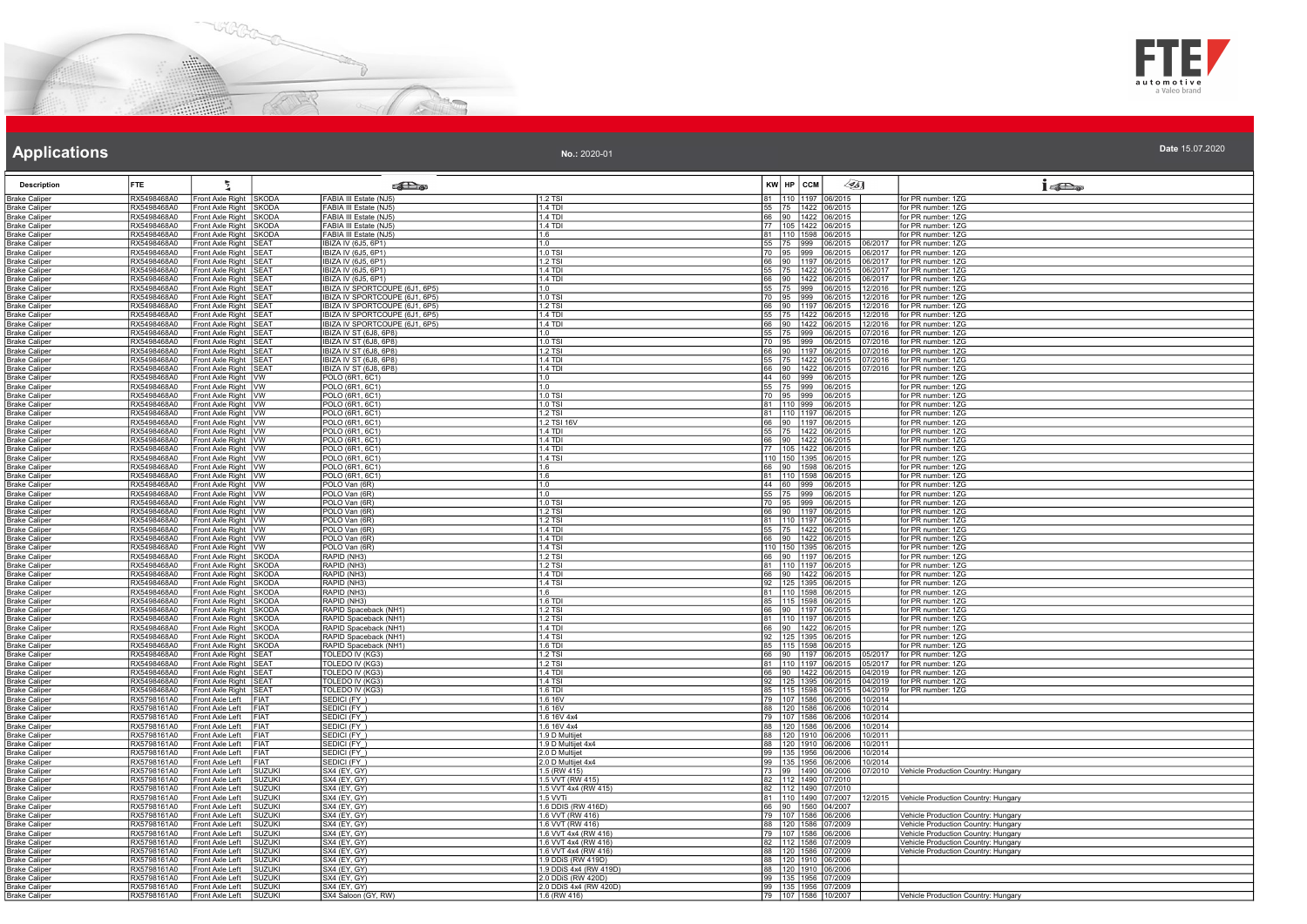



| <b>Description</b>                           | <b>FTE</b>                 | 气                                                  |                            | <b>Extra</b>                             |                                              | KW HP CCM                                    |                  | $\mathscr{A}_{5}$                                                  | $1 - 5$                                                                    |
|----------------------------------------------|----------------------------|----------------------------------------------------|----------------------------|------------------------------------------|----------------------------------------------|----------------------------------------------|------------------|--------------------------------------------------------------------|----------------------------------------------------------------------------|
| <b>Brake Caliper</b>                         | RX5798161A0                | Front Axle Left                                    | SUZUKI                     | SX4 Saloon (GY, RW)                      | 1.6 (RW 416)                                 |                                              | 120 1586 10/2007 |                                                                    | Vehicle Production Country: Hungary                                        |
| <b>Brake Caliper</b>                         | RX5798161A0                | Front Axle Left   SUZUKI                           |                            | SX4 Saloon (GY, RW)                      | 1.6 AWD (RW 416)                             |                                              |                  | 79 107 1586 10/2007 12/2011                                        | Vehicle Production Country: Hungary                                        |
| <b>Brake Caliper</b>                         | RX5798162A0<br>RX5798162A0 | Front Axle Right FIAT                              |                            | <b>SEDICI (FY)</b>                       | 1.6 16V<br>1.6 16V                           |                                              |                  | 79   107   1586   06/2006   10/2014                                |                                                                            |
| <b>Brake Caliper</b><br><b>Brake Caliper</b> | RX5798162A0                | Front Axle Right FIAT<br>Front Axle Right FIAT     |                            | SEDICI (FY_)<br>SEDICI (FY)              | 1.6 16V 4x4                                  |                                              |                  | 88   120   1586   06/2006   10/2014<br>79 107 1586 06/2006 10/2014 |                                                                            |
| <b>Brake Caliper</b>                         | RX5798162A0                | Front Axle Right   FIAT                            |                            | SEDICI (FY)                              | 1.6 16V 4x4                                  |                                              |                  | 88 120 1586 06/2006 10/2014                                        |                                                                            |
| <b>Brake Caliper</b>                         | RX5798162A0                | Front Axle Right FIAT                              |                            | SEDICI (FY)                              | 1.9 D Multijet                               |                                              |                  | 88   120   1910   06/2006   10/2011                                |                                                                            |
| <b>Brake Caliper</b>                         | RX5798162A0                | Front Axle Right FIAT                              |                            | SEDI <u>CI (FY_)</u>                     | 1.9 D Multijet 4x4                           | 88 120 1910 06/2006                          |                  | 10/2011                                                            |                                                                            |
| <b>Brake Caliper</b>                         | RX5798162A0                | Front Axle Right FIAT                              |                            | EDICI (FY)                               | 2.0 D Multijet                               | 99 135 1956 06/2006                          |                  | 10/2014                                                            |                                                                            |
| <b>Brake Caliper</b><br><b>Brake Caliper</b> | RX5798162A0<br>RX5798162A0 | Front Axle Right FIAT<br>Front Axle Right SUZUKI   |                            | SEDICI (FY)<br>SX4 (EY, GY)              | 2.0 D Multijet 4x4<br>1.5 (RW 415)           | 99 135 1956 06/2006<br>73 99 1490 06/2006    |                  | 10/2014<br>07/2010                                                 | Vehicle Production Country: Hungary                                        |
| <b>Brake Caliper</b>                         | RX5798162A0                | Front Axle Right SUZUKI                            |                            | SX4 (EY, GY)                             | 1.5 VVT (RW 415)                             | 82 112 1490 07/2010                          |                  |                                                                    |                                                                            |
| <b>Brake Caliper</b>                         | RX5798162A0                | Front Axle Right SUZUKI                            |                            | SX4 (EY, GY)                             | 1.5 VVT 4x4 (RW 415)                         | 82   112   1490   07/2010                    |                  |                                                                    |                                                                            |
| <b>Brake Caliper</b>                         | RX5798162A0                | Front Axle Right SUZUKI                            |                            | SX4 (EY, GY)                             | 1.5 VVTi                                     | 81 110 1490 07/2007                          |                  |                                                                    | 12/2015 Vehicle Production Country: Hungary                                |
| <b>Brake Caliper</b>                         | RX5798162A0                | Front Axle Right SUZUKI                            |                            | SX4 (EY, GY)                             | 1.6 DDIS (RW 416D)                           | 66 90 1560 04/2007<br>79 107 1586 06/2006    |                  |                                                                    |                                                                            |
| <b>Brake Caliper</b><br><b>Brake Caliper</b> | RX5798162A0<br>RX5798162A0 | Front Axle Right SUZUKI<br>Front Axle Right SUZUKI |                            | SX4 (EY, GY)<br>SX4 (EY, GY)             | 1.6 VVT (RW 416)<br>1.6 VVT (RW 416)         | 88 120 1586 07/2009                          |                  |                                                                    | Vehicle Production Country: Hungary<br>Vehicle Production Country: Hungary |
| <b>Brake Caliper</b>                         | RX5798162A0                | Front Axle Right SUZUKI                            |                            | SX4 (EY, GY)                             | 1.6 VVT 4x4 (RW 416)                         | 79 107 1586 06/2006                          |                  |                                                                    | Vehicle Production Country: Hungary                                        |
| <b>Brake Caliper</b>                         | RX5798162A0                | Front Axle Right SUZUKI                            |                            | SX4 (EY, GY)                             | 1.6 VVT 4x4 (RW 416)                         | 82   112   1586   07/2009                    |                  |                                                                    | Vehicle Production Country: Hungary                                        |
| <b>Brake Caliper</b>                         | RX5798162A0                | Front Axle Right SUZUKI                            |                            | 3X4 (EY, GY)                             | 1.6 VVT 4x4 (RW 416)                         | 88 120 1586 07/2009                          |                  |                                                                    | Vehicle Production Country: Hungary                                        |
| <b>Brake Caliper</b>                         | RX5798162A0<br>RX5798162A0 | Front Axle Right SUZUKI                            |                            | SX4 (EY, GY)                             | 1.9 DDiS (RW 419D)                           | 88 120 1910 06/2006                          |                  |                                                                    |                                                                            |
| <b>Brake Caliper</b><br><b>Brake Caliper</b> | RX5798162A0                | Front Axle Right SUZUKI<br>Front Axle Right SUZUKI |                            | <b>SX4 (EY, GY)</b><br>SX4 (EY, GY)      | 1.9 DDiS 4x4 (RW 419D)<br>2.0 DDIS (RW 420D) | 88 120 1910 06/2006<br>99 135 1956 07/2009   |                  |                                                                    |                                                                            |
| <b>Brake Caliper</b>                         | RX5798162A0                | Front Axle Right SUZUKI                            |                            | SX4 (EY, GY)                             | 2.0 DDiS 4x4 (RW 420D)                       | 99 135 1956 07/2009                          |                  |                                                                    |                                                                            |
| <b>Brake Caliper</b>                         | RX5798162A0                | Front Axle Right SUZUKI                            |                            | SX4 Saloon (GY, RW)                      | 1.6 (RW 416)                                 | 79 107 1586 10/2007                          |                  |                                                                    | Vehicle Production Country: Hungary                                        |
| <b>Brake Caliper</b>                         | RX5798162A0                | Front Axle Right SUZUKI                            |                            | SX4 Saloon (GY, RW)                      | 1.6 (RW 416)                                 | 88 120 1586 10/2007<br>79 107 1586 10/2007   |                  |                                                                    | /ehicle Production Country: Hungary                                        |
| <b>Brake Caliper</b>                         | RX5798162A0                | Front Axle Right SUZUKI                            | AUDI                       | SX4 Saloon (GY, RW)                      | 1.6 AWD (RW 416)                             |                                              |                  | 12/2011                                                            | Vehicle Production Country: Hungary                                        |
| <b>Brake Caliper</b><br><b>Brake Caliper</b> | RX5798229A0<br>RX5798229A0 | Front Axle Left<br>Front Axle Left                 | AUDI                       | A3 (8P1)<br>A3 (8P1)                     | 1.2 TSI<br>1.4 TFSI                          | 77 105 1197 04/2010<br>92 125 1390 09/2007   |                  | 08/2012<br>08/2012                                                 | for brake disc diameter: 345 mm<br>for brake disc diameter: 345 mm         |
| <b>Brake Caliper</b>                         | RX5798229A0                | Front Axle Left                                    | <b>AUDI</b>                | A3 (8P1)                                 | 1.6                                          | 75   102   1595   05/2003                    |                  | 08/2012                                                            | for brake disc diameter: 345 mm                                            |
| <b>Brake Caliper</b>                         | RX5798229A0                | Front Axle Left                                    | <b>AUDI</b>                | A3 (8P1)                                 | 1.6 E-Power                                  |                                              | 102 1595 01/2011 | 08/2012                                                            | for brake disc diameter: 345 mm                                            |
| <b>Brake Caliper</b>                         | RX5798229A0                | Front Axle Left                                    | <b>AUDI</b>                | A3 (8P1)                                 | 1.6 FSI                                      | 115 1598                                     | 08/2003          | 09/2007                                                            | for brake disc diameter: 345 mm                                            |
| <b>Brake Caliper</b><br><b>Brake Caliper</b> | RX5798229A0<br>RX5798229A0 | Front Axle Left<br>Front Axle Left                 | <b>TAUDI</b><br>AUDI       | A3 (8P1)<br>A3 (8P1)                     | $\sqrt{1.6}$ TDI<br>1.6 TDI                  | 66 90 1598 05/2009<br>77 105 1598 05/2009    |                  | 08/2012<br>08/2012                                                 | for brake disc diameter: 345 mm<br>for brake disc diameter: 345 mm         |
| <b>Brake Caliper</b>                         | RX5798229A0                | Front Axle Left                                    | AUDI                       | A3 (8P1)                                 | <b>1.8 TFSI</b>                              | 118 160 1798 11/2006                         |                  | 08/2012                                                            | for brake disc diameter: 345 mm                                            |
| <b>Brake Caliper</b>                         | RX5798229A0                | Front Axle Left                                    | <b>JAUDI</b>               | A3 (8P1)                                 | 11.8 TFSI quattro                            | 118 160 1798 07/2008                         |                  | 08/2012                                                            | for brake disc diameter: 345 mm                                            |
| <b>Brake Caliper</b>                         | RX5798229A0                | Front Axle Left                                    | <b>AUDI</b>                | A3 (8P1)                                 | $1.9$ TDI                                    | 77 105 1896 05/2003                          |                  | 05/2010                                                            | for brake disc diameter: 345 mm                                            |
| <b>Brake Caliper</b><br><b>Brake Caliper</b> | RX5798229A0<br>RX5798229A0 | Front Axle Left<br>Front Axle Left                 | AUDI<br><b>AUDI</b>        | A3 (8P1)<br>A3 (8P1)                     | 2.0 FSI<br>2.0 TDI                           | 110 150 1984 05/2003<br>100 136 1968 05/2003 |                  | 06/2008<br>08/2012                                                 | for brake disc diameter: 345 mm<br>for brake disc diameter: 345 mm         |
| <b>Brake Caliper</b>                         | RX5798229A0                | Front Axle Left                                    | AUDI                       | A3 (8P1)                                 | 2.0 TDI                                      | 103 140 1968 06/2005                         |                  | 06/2008                                                            | for brake disc diameter: 345 mm                                            |
| <b>Brake Caliper</b>                         | RX5798229A0                | Front Axle Left                                    | <b>AUDI</b>                | A3 (8P1)                                 | 2.0 TDI                                      | 120   163   1968   06/2006                   |                  | 06/2008                                                            | for brake disc diameter: 345 mm                                            |
| <b>Brake Caliper</b>                         | RX5798229A0                | Front Axle Left                                    | AUDI                       | A3 (8P1)                                 | 2.0 TDI 16V                                  | 103 140 1968 05/2003                         |                  | 08/2012                                                            | for brake disc diameter: 345 mm                                            |
| <b>Brake Caliper</b><br><b>Brake Caliper</b> | RX5798229A0<br>RX5798229A0 | Front Axle Left<br>Front Axle Left                 | <b>AUDI</b><br><b>AUDI</b> | A3 (8P1)<br>A3 (8P1)                     | 2.0 TDI 16V quattro<br>2.0 TDI quattro       | 103 140 1968 08/2004<br>103 140 1968 01/2006 |                  | 08/2012<br>06/2008                                                 | for brake disc diameter: 345 mm<br>for brake disc diameter: 345 mm         |
| <b>Brake Caliper</b>                         | RX5798229A0                | Front Axle Left                                    | <b>AUDI</b>                | A3 (8P1)                                 | 2.0 TDI quattro                              | 125 170 1968                                 | 03/2006          | 08/2012                                                            | for brake disc diameter: 345 mm                                            |
| <b>Brake Caliper</b>                         | RX5798229A0                | Front Axle Left                                    | AUDI                       | A3 (8P1)                                 | 2.0 TFSI                                     | 147 200 1984 09/2004                         |                  | 08/2012                                                            | for brake disc diameter: 345 mm                                            |
| <b>Brake Caliper</b>                         | RX5798229A0                | Front Axle Left                                    | AUDI                       | A3 (8P1)                                 | 2.0 TFSI quattro                             | 147 200 1984 09/2004                         |                  | 08/2012                                                            | for brake disc diameter: 345 mm                                            |
| <b>Brake Caliper</b><br><b>Brake Caliper</b> | RX5798229A0<br>RX5798229A0 | Front Axle Left<br>Front Axle Left                 | <b>AUDI</b><br><b>AUDI</b> | A3 (8P1)<br>A3 (8P1)                     | 3.2 V6 quattro<br>S3 quattro                 | 184 250 3189 07/2003                         | 256 1984 02/2007 | 05/2009<br>08/2012                                                 | for brake disc diameter: 345 mm<br>for brake disc diameter: 345 mm         |
| <b>Brake Caliper</b>                         | RX5798229A0                | Front Axle Left                                    | <b>AUDI</b>                | A3 (8P1)                                 | S3 quattro                                   | 195 265 1984 11/2006                         |                  | 08/2012                                                            | for brake disc diameter: 345 mm                                            |
| <b>Brake Caliper</b>                         | RX5798229A0                | Front Axle Left                                    | AUDI                       | A3 Sportback (8PA)                       | 1.2 TSI                                      | 77 105 1197 04/2010                          |                  | 03/2013                                                            | for brake disc diameter: 345 mm                                            |
| <b>Brake Caliper</b>                         | RX5798229A0                | Front Axle Left                                    | AUDI                       | A3 Sportback (8PA)                       | 1.4 TFSI                                     | 92 125 1390 09/2007                          |                  | 03/2013                                                            | for brake disc diameter: 345 mm                                            |
| <b>Brake Caliper</b>                         | RX5798229A0<br>RX5798229A0 | Front Axle Left<br>Front Axle Left                 | <b>AUDI</b><br><b>AUDI</b> | A3 Sportback (8PA)<br>A3 Sportback (8PA) | 1.6<br>1.6 F-Power                           | 75 102 1595 09/2004                          | 102 1595 01/2011 | 03/2013<br>03/2013                                                 | for brake disc diameter: 345 mm<br>for brake disc diameter: 345 mm         |
| <b>Brake Caliper</b><br><b>Brake Caliper</b> | RX5798229A0                | Front Axle Left                                    | <b>AUDI</b>                | A3 Sportback (8PA)                       | 1.6 FSI                                      | 85 115 1598                                  | 09/2004          | 09/2007                                                            | for brake disc diameter: 345 mm                                            |
| <b>Brake Caliper</b>                         | RX5798229A0                | Front Axle Left                                    | AUDI                       | A3 Sportback (8PA)                       | 1.6 TDI                                      | 66 90 1598 05/2009                           |                  | 03/2013                                                            | for brake disc diameter: 345 mm                                            |
| <b>Brake Caliper</b>                         | RX5798229A0                | Front Axle Left                                    | AUDI                       | A3 Sportback (8PA)                       | 1.6 TDI                                      | 77 105 1598 05/2009                          |                  | 03/2013                                                            | for brake disc diameter: 345 mm                                            |
| <b>Brake Caliper</b>                         | RX5798229A0                | Front Axle Left                                    | AUDI                       | A3 Sportback (8PA)                       | <b>1.8 TFSI</b>                              | 118  160  1798  11/2006                      |                  | 03/2013                                                            | for brake disc diameter: 345 mm                                            |
| <b>Brake Caliper</b><br><b>Brake Caliper</b> | RX5798229A0<br>RX5798229A0 | Front Axle Left<br>Front Axle Left                 | <b>AUDI</b><br><b>AUDI</b> | A3 Sportback (8PA)<br>A3 Sportback (8PA) | 1.8 TFSI quattro<br>1.9 TDI                  | 118 160 1798 07/2008<br>77 105 1896 09/2004  |                  | 03/2013<br>05/2010                                                 | for brake disc diameter: 345 mm<br>for brake disc diameter: 345 mm         |
| <b>Brake Caliper</b>                         | RX5798229A0                | Front Axle Left                                    | <b>AUDI</b>                | A3 Sportback (8PA)                       | 2.0 FSI                                      | 110 150 1984 09/2004                         |                  | 06/2008                                                            | for brake disc diameter: 345 mm                                            |
| <b>Brake Caliper</b>                         | RX5798229A0                | Front Axle Left                                    | AUDI                       | A3 Sportback (8PA)                       | $2.0$ TDI                                    | 100 136 1968                                 | 09/2004          | 03/2013                                                            | for brake disc diameter: 345 mm                                            |
| <b>Brake Caliper</b>                         | RX5798229A0                | Front Axle Left                                    | AUDI                       | A3 Sportback (8PA)                       | $2.0$ TDI                                    | 103 140 1968 06/2005                         |                  | 06/2008                                                            | for brake disc diameter: 345 mm                                            |
| <b>Brake Caliper</b><br><b>Brake Caliper</b> | RX5798229A0<br>RX5798229A0 | Front Axle Left<br>Front Axle Left                 | <b>AUDI</b><br><b>AUDI</b> | A3 Sportback (8PA)<br>A3 Sportback (8PA) | 2.0 TDI<br>2.0 TDI 16V                       | 120 163 1968 06/2006<br>103 140 1968         | 09/2004          | 06/2008<br>03/2013                                                 | for brake disc diameter: 345 mm<br>for brake disc diameter: 345 mm         |
| <b>Brake Caliper</b>                         | RX5798229A0                | Front Axle Left                                    | <b>AUDI</b>                | A3 Sportback (8PA)                       | .0 TDI 16V quattro                           | 103 140 1968 11/2005                         |                  | 03/2013                                                            | for brake disc diameter: 345 mm                                            |
| <b>Brake Caliper</b>                         | RX5798229A0                | Front Axle Left                                    | <b>AUDI</b>                | A3 Sportback (8PA)                       | 2.0 TDI quattro                              | 103 140 1968 01/2006                         |                  | 06/2008                                                            | for brake disc diameter: 345 mm                                            |
| <b>Brake Caliper</b>                         | RX5798229A0                | Front Axle Left                                    | <b>AUDI</b>                | A3 Sportback (8PA)                       | 2.0 TDI quattro                              | 125 170 1968 03/2006                         |                  | 03/2013                                                            | for brake disc diameter: 345 mm                                            |
| <b>Brake Caliper</b><br><b>Brake Caliper</b> | RX5798229A0<br>RX5798229A0 | Front Axle Left<br>Front Axle Left                 | AUDI<br><b>AUDI</b>        | A3 Sportback (8PA)<br>A3 Sportback (8PA) | 2.0 TFSI<br>2.0 TFSI quattro                 | 147 200 1984 09/2004<br>147 200 1984 09/2004 |                  | 03/2013<br>03/2013                                                 | for brake disc diameter: 345 mm<br>for brake disc diameter: 345 mm         |
| <b>Brake Caliper</b>                         | RX5798229A0                | Front Axle Left                                    | <b>AUDI</b>                | A3 Sportback (8PA)                       | 3.2 V6 quattro                               | 184 250 3189 09/2004                         |                  | 05/2009                                                            | for brake disc diameter: 345 mm                                            |
| <b>Brake Caliper</b>                         | RX5798229A0                | Front Axle Left                                    | <b>AUDI</b>                | A3 Sportback (8PA)                       | S3 quattro                                   | 188 256 1984 07/2008                         |                  | 03/2013                                                            | for brake disc diameter: 345 mm                                            |
| <b>Brake Caliper</b>                         | RX5798229A0                | Front Axle Left                                    | TAUDI                      | A3 Sportback (8PA)                       | S3 quattro                                   | 195 265 1984 06/2008                         |                  | 03/2013                                                            | for brake disc diameter: 345 mm                                            |
| <b>Brake Caliper</b><br><b>Brake Caliper</b> | RX5798229A0<br>RX5798229A0 | Front Axle Left<br>Front Axle Left                 | <b>WW</b><br>lvw           | EOS (1F7, 1F8)<br>PASSAT (3C2)           | 3.6 V6<br>3.2 FSI 4motion                    | 191 260 3597 05/2009<br>184 250 3168 11/2005 |                  | 11/2010<br>07/2010                                                 | for brake disc diameter: 345 mm<br>for brake disc diameter: 345 mm         |
| <b>Brake Caliper</b>                         | RX5798229A0                | Front Axle Left                                    | Ivw                        | PASSAT <sub>(3C2)</sub>                  | 3.6 R36 4motion                              | 220 300 3597 04/2007                         |                  | 07/2010                                                            | for brake disc diameter: 345 mm                                            |
| <b>Brake Caliper</b>                         | RX5798229A0                | Front Axle Left                                    | lvw                        | PASSAT CC (357)                          | 1.4 TSI MultiFuel                            | 118 160 1390                                 | 01/2011          | 01/2012                                                            | for brake disc diameter: 345 mm                                            |
| <b>Brake Caliper</b>                         | RX5798229A0                | Front Axle Left                                    | vw                         | PASSAT CC (357)                          | 3.6 FSI 4motion<br>$2.0$ TD                  | 220 300 3597 02/2008                         |                  | 12/2011                                                            | for brake disc diameter: 345 mm                                            |
| <b>Brake Caliper</b>                         | RX5798229A0                | Front Axle Left                                    | $\overline{w}$             | PASSAT Variant (3C5                      |                                              | 103 140 1968 08/2005                         |                  | 05/2009                                                            | for brake disc diameter: 345 mm                                            |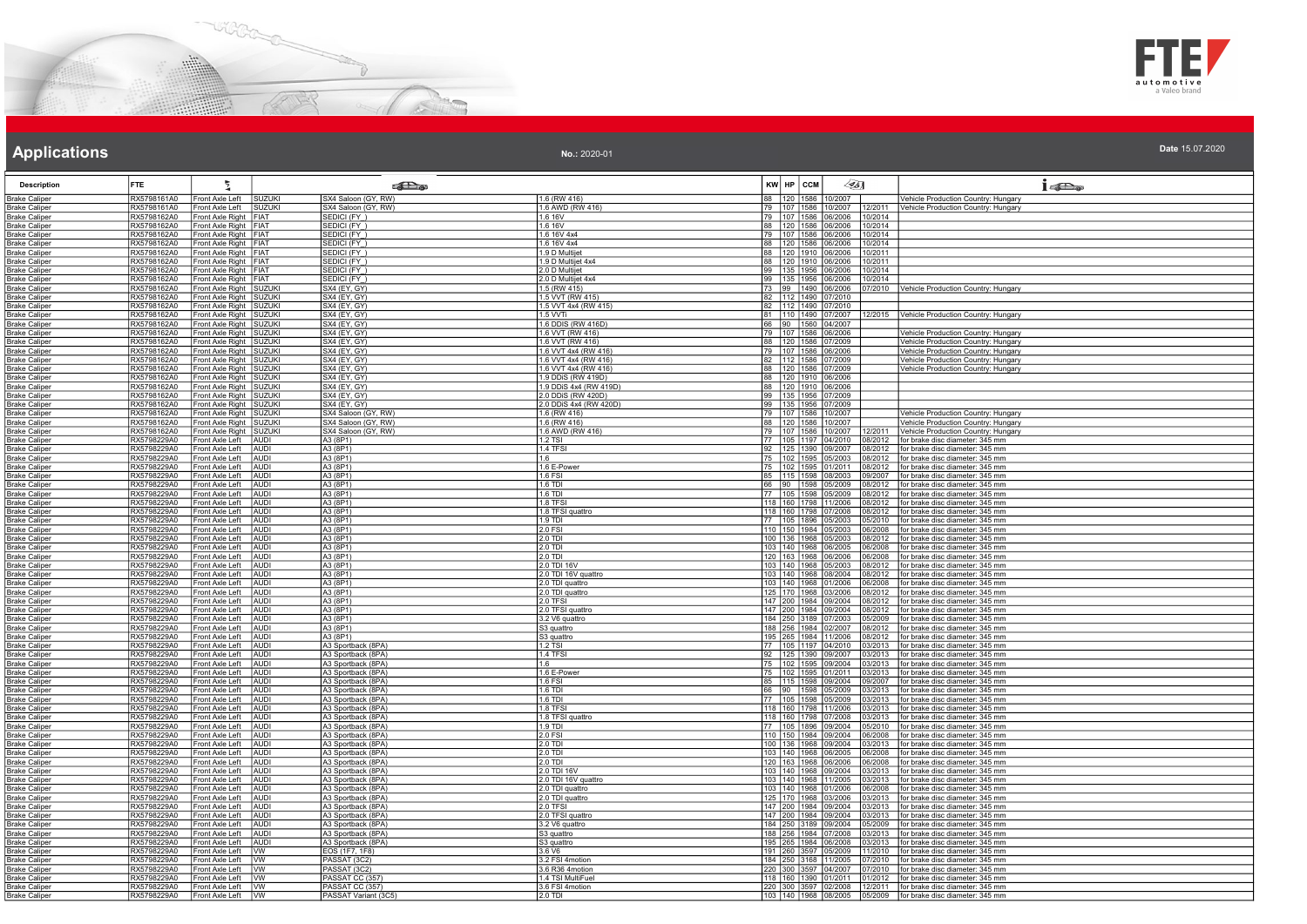



### **Applications Applications Applications**

| <b>Description</b>                           | <b>FTE</b>                 | ž                                              |                   | கில                    |                                     | $KW$ $HP$ $CCM$ | $\sqrt{351}$                                      |                   | $1 - 5$                                                            |
|----------------------------------------------|----------------------------|------------------------------------------------|-------------------|------------------------|-------------------------------------|-----------------|---------------------------------------------------|-------------------|--------------------------------------------------------------------|
| <b>Brake Caliper</b>                         | RX5798229A0                | Front Axle Left VW                             |                   | PASSAT Variant (3C5)   | 3.2 FSI 4motion                     |                 | 184 250 3168 11/2005                              |                   | 11/2010 for brake disc diameter: 345 mm                            |
| <b>Brake Caliper</b>                         | RX5798229A0                | Front Axle Left   VW                           |                   | PASSAT Variant (3C5)   | 3.6 R36 4motion                     |                 |                                                   |                   | 220 300 3597 04/2007 11/2010 for brake disc diameter: 345 mm       |
| Brake Caliper                                | RX5798229A0                | Front Axle Left   SKODA                        |                   | SUPERB II (3T4)        | 3.6 FSI 4x4                         |                 | 191  260  3597  11/2008                           |                   | 05/2015   for brake disc diameter: 345 mm                          |
| <b>Brake Caliper</b>                         | RX5798229A0                | Front Axle Left SKODA                          |                   | SUPERB II Estate (3T5) | 3.6 V6 4x4                          |                 | 191 260 3597 10/2009                              | 15/2015           | for brake disc diameter: 345 mm                                    |
| <b>Brake Caliper</b>                         | RX5798230A0                | Front Axle Right AUDI                          |                   | A3 (8P1)               | $1.2$ TSI                           |                 | 77   105   1197   04/2010                         | 08/2012           | for brake disc diameter: 345 mm                                    |
| <b>Brake Caliper</b>                         | RX5798230A0                | Front Axle Right AUDI                          |                   | A3(8P1)                | 1.4 TFSI                            |                 | 92 125 1390 09/2007                               | 08/2012           | for brake disc diameter: 345 mm                                    |
| <b>Brake Caliper</b>                         | RX5798230A0                | Front Axle Right AUDI                          |                   | A3 (8P1)               | 1.6                                 |                 | 75 102 1595 05/2003                               | 08/2012           | for brake disc diameter: 345 mm                                    |
| <b>Brake Caliper</b>                         | RX5798230A0                | Front Axle Right   AUDI                        |                   | A3 (8P1)               | 1.6 E-Power                         |                 | 75 102 1595 01/2011                               | 08/2012           | for brake disc diameter: 345 mm                                    |
| Brake Caliper                                | RX5798230A0                | Front Axle Right AUDI                          |                   | A3 (8P1)               | 1.6 FSI                             |                 | 85 115 1598 08/2003                               | 9/2007            | for brake disc diameter: 345 mm                                    |
| <b>Brake Caliper</b>                         | RX5798230A0                | Front Axle Right   AUDI                        |                   | A3 (8P1)               | 16 TDI                              |                 | 66 90 1598 05/2009                                | 08/2012           | Ifor brake disc diameter: 345 mm                                   |
| <b>Brake Caliper</b>                         | RX5798230A0                | Front Axle Right AUDI                          |                   | A3 (8P1)               | 1.6 TDI                             |                 | 77 105 1598 05/2009                               | 8/2012            | for brake disc diameter: 345 mm                                    |
| <b>Brake Caliper</b>                         | RX5798230A0                | Front Axle Right AUDI                          |                   | A3 (8P1)               | 1.8 TFSI                            |                 | 118 160 1798 11/2006                              | 8/2012            | for brake disc diameter: 345 mm                                    |
| <b>Brake Caliper</b>                         | RX5798230A0                | Front Axle Right AUDI                          |                   | A3 (8P1)               | 1.8 TFSI quattro                    |                 | 118 160 1798 07/2008                              | 08/2012           | for brake disc diameter: 345 mm                                    |
| <b>Brake Caliper</b>                         | RX5798230A0                | Front Axle Right   AUDI                        |                   | A3 (8P1)               | $1.9$ TDI                           |                 | 77   105   1896   05/2003                         | 05/2010           | for brake disc diameter: 345 mm                                    |
| <b>Brake Caliper</b>                         | RX5798230A0                | Front Axle Right   AUDI                        |                   | A3 (8P1)               | 2.0 FSI                             |                 | 110 150 1984 05/2003                              |                   | 06/2008 for brake disc diameter: 345 mm                            |
| <b>Brake Caliper</b>                         | RX5798230A0                | Front Axle Right   AUDI                        |                   | A3 (8P1)               | $2.0$ TDI                           |                 | 100 136 1968 05/2003                              | <u>08/2012</u>    | for brake disc diameter: 345 mm                                    |
| <b>Brake Caliper</b>                         | RX5798230A0                | Front Axle Right   AUDI                        |                   | A3 (8P1)               | 2.0 TDI                             |                 | 103   140   1968   06/2005                        | 06/2008           | for brake disc diameter: 345 mm                                    |
| <b>Brake Caliper</b>                         | RX5798230A0                | Front Axle Right AUDI                          |                   | A3 (8P1)               | 2.0 TDI                             |                 | 120 163 1968 06/2006                              | 06/2008           | for brake disc diameter: 345 mm                                    |
| <b>Brake Caliper</b>                         | RX5798230A0                | Front Axle Right AUDI                          |                   | A3 (8P1)               | 2.0 TDI 16V                         |                 | 103 140 1968 05/2003                              |                   | 08/2012   for brake disc diameter: 345 mm                          |
| <b>Brake Caliper</b>                         | RX5798230A0                | Front Axle Right AUDI                          |                   | A3 (8P1)               | 2.0 TDI 16V quattro                 |                 | 103 140 1968 08/2004                              | 08/2012           | for brake disc diameter: 345 mm                                    |
|                                              | RX5798230A0                | Front Axle Right AUDI                          |                   | A3 (8P1)               | 2.0 TDI quattro                     |                 | 103 140 1968 01/2006                              |                   | 06/2008 for brake disc diameter: 345 mm                            |
| <b>Brake Caliper</b><br>Brake Caliper        | RX5798230A0                | Front Axle Right   AUDI                        |                   | A3 (8P1)               | 2.0 TDI quattro                     |                 | 125   170   1968   03/2006                        |                   | 08/2012   for brake disc diameter: 345 mm                          |
|                                              |                            |                                                |                   | A3 (8P1)               | 2.0 TFSI                            |                 |                                                   | 8/2012            |                                                                    |
| <b>Brake Caliper</b><br><b>Brake Caliper</b> | RX5798230A0<br>RX5798230A0 | Front Axle Right AUDI<br>Front Axle Right AUDI |                   | A3 (8P1)               | 2.0 TFSI quattro                    |                 | 147 200 1984 09/2004<br>147 200 1984 09/2004      | 18/2012           | for brake disc diameter: 345 mm<br>for brake disc diameter: 345 mm |
| <b>Brake Caliper</b>                         | RX5798230A0                | Front Axle Right AUDI                          |                   | A3 (8P1)               | 3.2 V6 quattro                      |                 | 184 250 3189 07/2003                              |                   |                                                                    |
|                                              | RX5798230A0                | Front Axle Right AUDI                          |                   | A3 (8P1)               |                                     |                 | 188 256 1984 02/2007                              | 05/2009<br>8/2012 | for brake disc diameter: 345 mm                                    |
| <b>Brake Caliper</b>                         |                            | Front Axle Right   AUDI                        |                   | A3 (8P1)               | S3 quattro<br>S3 quattro            |                 | 195 265 1984 11/2006                              |                   | for brake disc diameter: 345 mm                                    |
| <b>Brake Caliper</b>                         | RX5798230A0                |                                                |                   |                        |                                     |                 |                                                   |                   | 08/2012   for brake disc diameter: 345 mm                          |
| <b>Brake Caliper</b>                         | RX5798230A0                | Front Axle Right AUDI                          |                   | A3 Sportback (8PA)     | 1.2 TSI<br>1.4 TFSI                 |                 | 77   105   1197   04/2010                         | 03/2013           | for brake disc diameter: 345 mm                                    |
| <b>Brake Caliper</b>                         | RX5798230A0                | Front Axle Right   AUDI                        |                   | A3 Sportback (8PA)     | 1.6                                 |                 | 92 125 1390 09/2007                               | )3/2013           | for brake disc diameter: 345 mm                                    |
| <b>Brake Caliper</b>                         | RX5798230A0                | Front Axle Right AUDI<br>Front Axle Right AUDI |                   | A3 Sportback (8PA)     | 1.6 E-Power                         |                 | 102 1595 09/2004<br>75 102 1595 01/2011           | 3/2013<br>3/2013  | for brake disc diameter: 345 mm                                    |
| <b>Brake Caliper</b>                         | RX5798230A0<br>RX5798230A0 | Front Axle Right AUDI                          |                   | A3 Sportback (8PA)     | 1.6 FSI                             |                 | 85 115 1598 09/2004                               | 09/2007           | for brake disc diameter: 345 mm                                    |
| <b>Brake Caliper</b>                         | RX5798230A0                |                                                |                   | A3 Sportback (8PA)     | $1.6$ TDI                           |                 | 66 90 1598 05/2009                                |                   | for brake disc diameter: 345 mm                                    |
| <b>Brake Caliper</b>                         |                            | Front Axle Right AUDI                          |                   | A3 Sportback (8PA)     |                                     |                 |                                                   |                   | 03/2013   for brake disc diameter: 345 mm                          |
| <b>Brake Caliper</b>                         | RX5798230A0                | Front Axle Right   AUDI                        |                   | A3 Sportback (8PA)     | 1.6 TDI<br>1.8 TFSI                 |                 | 77   105   1598   05/2009<br>118 160 1798 11/2006 | 03/2013           | for brake disc diameter: 345 mm                                    |
| <u> Brake Caliper</u>                        | RX5798230A0<br>RX5798230A0 | Front Axle Right   AUDI                        |                   | A3 Sportback (8PA)     |                                     |                 | 118 160 1798 07/2008                              | 3/2013            | for brake disc diameter: 345 mm                                    |
| <b>Brake Caliper</b>                         |                            | Front Axle Right AUDI                          |                   | A3 Sportback (8PA)     | 1.8 TFSI quattro                    |                 |                                                   | 13/2013           | for brake disc diameter: 345 mm                                    |
| <b>Brake Caliper</b>                         | RX5798230A0                | Front Axle Right   AUDI                        |                   | A3 Sportback (8PA)     | 1.9 TDI                             |                 | 77   105   1896   09/2004                         | 15/2010           | Ifor brake disc diameter: 345 mm                                   |
| <b>Brake Caliper</b>                         | RX5798230A0                | Front Axle Right AUDI                          |                   | A3 Sportback (8PA)     | $2.0$ FSI                           |                 | 110 150 1984 09/2004                              | 06/2008           | for brake disc diameter: 345 mm                                    |
| <b>Brake Caliper</b>                         | RX5798230A0                | Front Axle Right AUDI                          |                   | A3 Sportback (8PA)     | 2.0 TDI                             |                 | 100 136 1968 09/2004                              | 03/2013           | Ifor brake disc diameter: 345 mm                                   |
| <b>Brake Caliper</b>                         | RX5798230A0                | Front Axle Right   AUDI                        |                   | A3 Sportback (8PA)     | 2.0 TDI                             |                 | 103   140   1968   06/2005                        | 06/2008           | for brake disc diameter: 345 mm                                    |
| <b>Brake Caliper</b>                         | RX5798230A0                | Front Axle Right AUDI                          |                   | A3 Sportback (8PA)     | 2.0 TDI                             |                 | 120 163 1968 06/2006                              | 06/2008           | for brake disc diameter: 345 mm                                    |
| <b>Brake Caliper</b>                         | RX5798230A0                | Front Axle Right AUDI                          |                   | A3 Sportback (8PA)     | 2.0 TDI 16V                         |                 | 103 140 1968 09/2004                              | 3/2013            | for brake disc diameter: 345 mm                                    |
| <b>Brake Caliper</b>                         | RX5798230A0                | Front Axle Right   AUDI                        |                   | A3 Sportback (8PA)     | 2.0 TDI 16V quattro                 |                 | 103 140 1968 11/2005                              | 03/2013           | for brake disc diameter: 345 mm                                    |
| <b>Brake Caliper</b>                         | RX5798230A0                | Front Axle Right AUDI                          |                   | A3 Sportback (8PA)     | 2.0 TDI quattro                     |                 | 103 140 1968 01/2006                              | 06/2008           | for brake disc diameter: 345 mm                                    |
| Brake Caliper                                | RX5798230A0                | Front Axle Right AUDI                          |                   | A3 Sportback (8PA)     | 2.0 TDI quattro                     |                 | 125 170 1968 03/2006                              | 3/2013            | for brake disc diameter: 345 mm                                    |
| <b>Brake Caliper</b>                         | RX5798230A0                | Front Axle Right   AUDI                        |                   | A3 Sportback (8PA)     | 2.0 TFSI                            |                 | 147 200 1984 09/2004                              |                   | 03/2013   for brake disc diameter: 345 mm                          |
| <b>Brake Caliper</b>                         | RX5798230A0                | Front Axle Right   AUDI                        |                   | A3 Sportback (8PA)     | 2.0 TFSI quattro                    |                 | 147 200 1984 09/2004                              | 3/2013            | for brake disc diameter: 345 mm                                    |
| <b>Brake Caliper</b>                         | RX5798230A0                | Front Axle Right AUDI                          |                   | A3 Sportback (8PA)     | 3.2 V6 quattro                      |                 | 184 250 3189 09/2004                              | 5/2009            | for brake disc diameter: 345 mm                                    |
| <b>Brake Caliper</b>                         | RX5798230A0                | Front Axle Right AUDI                          |                   | A3 Sportback (8PA)     | S3 quattro                          |                 | 188 256 1984 07/2008                              | 3/2013            | for brake disc diameter: 345 mm                                    |
| <b>Brake Caliper</b>                         | RX5798230A0                | Front Axle Right AUDI                          |                   | A3 Sportback (8PA)     | S3 quattro                          |                 | 195 265 1984 06/2008                              | 3/2013            | for brake disc diameter: 345 mm                                    |
| <b>Brake Caliper</b>                         | RX5798230A0                | Front Axle Right VW                            |                   | EOS (1F7, 1F8)         | 3.6 V6                              |                 | 191 260 3597 05/2009                              | 1/2010            | Ifor brake disc diameter: 345 mm                                   |
| <b>Brake Caliper</b>                         | RX5798230A0                | Front Axle Right VW                            |                   | PASSAT (3C2)           | 3.2 FSI 4motion                     |                 | 184 250 3168 11/2005                              | 07/2010           | for brake disc diameter: 345 mm                                    |
| <b>Brake Caliper</b>                         | RX5798230A0                | Front Axle Right VW                            |                   | PASSAT (3C2)           | 3.6 R36 4motion                     |                 | 220 300 3597 04/2007                              | 07/2010           | for brake disc diameter: 345 mm                                    |
| <b>Brake Caliper</b>                         | RX5798230A0                | Front Axle Right   VW                          |                   | PASSAT CC (357)        | 1.4 TSI MultiFue                    |                 | 118   160   1390   01/2011                        | 1/2012            | for brake disc diameter: 345 mm                                    |
| <b>Brake Caliper</b>                         | RX5798230A0                | Front Axle Right VW                            |                   | PASSAT CC (357)        | 3.6 FSI 4motion                     |                 | 220 300 3597 02/2008                              | 12/2011           | for brake disc diameter: 345 mm                                    |
| <b>Brake Caliper</b>                         | RX5798230A0                | Front Axle Right   VW                          |                   | PASSAT Variant (3C5    | 2.0 TDI                             |                 | 103 140 1968 08/2005                              | 05/2009           | for brake disc diameter: 345 mm                                    |
| <b>Brake Caliper</b>                         | RX5798230A0                | Front Axle Right VW                            |                   | PASSAT Variant (3C5)   | 3.2 FSI 4motion                     |                 | 184 250 3168 11/2005                              | 1/2010            | for brake disc diameter: 345 mm                                    |
| <b>Brake Caliper</b>                         | RX5798230A0                | Front Axle Right VW                            |                   | PASSAT Variant (3C5)   | 3.6 R36 4motion                     |                 | 220 300 3597 04/2007                              |                   | 11/2010   for brake disc diameter: 345 mm                          |
| <b>Brake Caliper</b>                         | RX5798230A0                | Front Axle Right SKODA                         |                   | SUPERB II (3T4)        | 3.6 FSI 4x4                         |                 | 191 260 3597 11/2008                              | 15/2015           | for brake disc diameter: 345 mm                                    |
| Brake Caliper                                | RX5798230A0                | Front Axle Right SKODA                         |                   | SUPERB II Estate (3T5) | 3.6 V6 4x4                          |                 | 191 260 3597 10/2009                              | 5/2015            | for brake disc diameter: 345 mm                                    |
| <b>Brake Caliper</b>                         | RX5798259A0                | Front Axle Left                                | <b>TOYOTA</b>     | YARIS (P13)            | 1.3 (NSP130                         |                 | 99 1329 09/2011                                   |                   | Vehicle Production Country: Japan                                  |
| <b>Brake Caliper</b>                         | RX5798259A0                | Front Axle Left                                | <b>TOYOTA</b>     | YARIS (P9)             | 1.0 GPL (KSP90                      |                 | 51 69 998 01/2006                                 | 2/2011            | Vehicle Production Country: Japan                                  |
| <b>Brake Caliper</b>                         | RX5798259A0                | Front Axle Left                                | <b>TOYOTA</b>     | YARIS (P9)             | 1.0 VVT-i (KSP90                    |                 | 51 69 998 08/2005                                 | 12/2011           | Vehicle Production Country: Japan                                  |
| <b>Brake Caliper</b>                         | RX5798259A0                | Front Axle Left                                | <b>TOYOTA</b>     | YARIS (P9)             | 1.8 VVTi (ZSP90                     |                 | 98 133 1798 01/2007                               | 2/2011            | Vehicle Production Country: Japan                                  |
| <b>Brake Caliper</b>                         | RX5798260A0                | Front Axle Right   TOYOTA                      |                   | YARIS (P13)            | 1.3 (NSP130)                        |                 | 73 99 1329 09/2011                                |                   | Vehicle Production Country: Japan                                  |
| Brake Caliper                                | RX5798260A0                | Front Axle Right   TOYOTA                      |                   | YARIS (P9)             | 1.0 GPL (KSP90                      |                 | 51 69 998 01/2006                                 |                   | 2/2011 Vehicle Production Country: Japan                           |
| <b>Brake Caliper</b>                         | RX5798260A0                | Front Axle Right   TOYOTA                      |                   | YARIS ( P9 )           | 1.0 VVT-i (KSP90_)                  |                 | 51 69 998 08/2005<br>98 133 1798 01/2007          |                   | 2/2011 Vehicle Production Country: Japan                           |
| <b>Brake Caliper</b>                         | RX5798260A0                | Front Axle Right   TOYOTA                      |                   | YARIS (P9)             | 1.8 VVTi (ZSP90                     |                 |                                                   |                   | 12/2011 Vehicle Production Country: Japan                          |
| <b>Brake Caliper</b>                         | RX5798287A0                | Front Axle Left FIAT                           |                   | 500X(334)              | 1.3 D Multijet (334AXH1A)           |                 | 70 95 1248 11/2014                                |                   |                                                                    |
| <b>Brake Caliper</b>                         | RX5798287A0                | Front Axle Left                                | FIAT              | 500X (334)             | 1.4 (334AXC1B)                      |                 | 100 136 1368 09/2014                              |                   |                                                                    |
| Brake Caliper                                | RX5798287A0                | Front Axle Left                                | FIAT              | 500X (334)             | 1.4 (334AXC1B, 334AXC11)            |                 | 103   140   1368   09/2014                        |                   |                                                                    |
| <b>Brake Caliper</b>                         | RX5798287A0                | Front Axle Left                                | FIAT              | 500X (334)             | 1.6 D Multijet (334AXA1B)           |                 | 84 114 1598 09/2014                               |                   |                                                                    |
| Brake Caliper                                | RX5798287A0                | Front Axle Left                                | FIAT              | 500X (334_)            | 1.6 D Multijet (334AXA1B, 334AXA11) |                 | 88 120 1598 09/2014                               |                   |                                                                    |
| Brake Caliper                                | RX5798287A0                | Front Axle Left                                | <b>ALFA ROMEO</b> | GIULIETTA (940         | 1.4 BiFuel (940FXA1A, 940FXT1A)     |                 | 88 120 1368 12/2011                               | 02/2017           |                                                                    |
| <b>Brake Caliper</b>                         | RX5798287A0                | Front Axle Left                                | <b>ALFA ROMEO</b> | GIULIETTA (940)        | 1.4 TB (940FXA1A)                   |                 | 88 120 1368 04/2010                               |                   |                                                                    |
| <b>Brake Caliper</b>                         | RX5798287A0                | Front Axle Left                                | <b>ALFA ROMEO</b> | GIULIETTA (940)        | 1.4 TB (940FXN1A, 940FXU1A)         |                 | 77 105 1368 04/2011                               |                   |                                                                    |
| <b>Brake Caliper</b>                         | RX5798287A0                | Front Axle Left   ALFA ROMEO                   |                   | GIULIETTA (940)        | 1.6 JTDM (940.FYB1)                 |                 | 88 120 1598 02/2015                               |                   | not for individual equipment ID: 4SU                               |
| <b>Brake Caliper</b>                         | RX5798287A0                | Front Axle Left   ALFA ROMEO                   |                   | GIULIETTA (940_)       | 1.6 JTDM (940.FYE1                  |                 | 85 116 1598 09/2015                               |                   | not for individual equipment ID: 4SU                               |
| <b>Brake Caliper</b>                         | RX5798287A0                | Front Axle Left   ALFA ROMEO                   |                   | GIULIETTA (940)        | 1.6 JTDM (940FXD1A)                 |                 | 77 105 1598 04/2010                               |                   |                                                                    |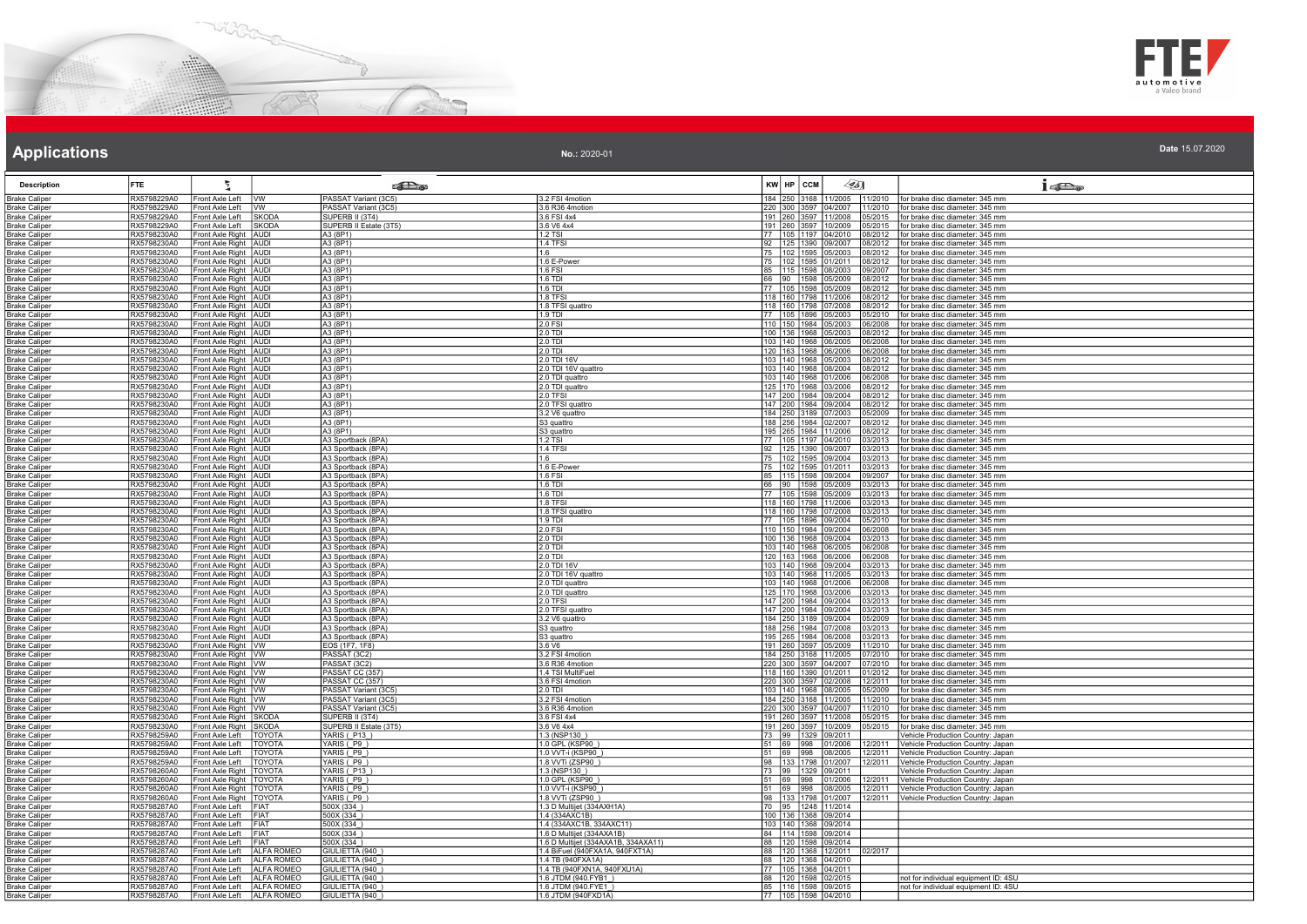



| No.: 2020-01 | Date 15.07.2020 |
|--------------|-----------------|
|              |                 |

| <b>Description</b>                           | FTE.                       | Σ                                                          |                                                                                                                    | <b>SEL</b> @ |                                                           | KW HP CCM                                   | 45]                                             | $1 - \sum_{\alpha}$                                                                                        |
|----------------------------------------------|----------------------------|------------------------------------------------------------|--------------------------------------------------------------------------------------------------------------------|--------------|-----------------------------------------------------------|---------------------------------------------|-------------------------------------------------|------------------------------------------------------------------------------------------------------------|
| <b>Brake Caliper</b>                         | RX5798287A0                | Front Axle Left                                            | RENEGADE Closed Off-Road Vehicle (BU, B1)<br>JEEP                                                                  | 11.4         |                                                           | 103   140   1368   07/2014                  |                                                 |                                                                                                            |
| <b>Brake Caliper</b>                         | RX5798287A0                | Front Axle Left                                            | RENEGADE Closed Off-Road Vehicle (BU, B1)<br><b>JEEP</b>                                                           |              | $1.6$ CRD                                                 | 88 120 1598 07/2014                         |                                                 |                                                                                                            |
| <b>Brake Caliper</b>                         | RX5798287A0                | Front Axle Left                                            | JEEP<br>RENEGADE Closed Off-Road Vehicle (BU, B1)                                                                  |              | 2.0 CRD 4x4                                               | 103   140   1956   07/2014                  |                                                 |                                                                                                            |
| <b>Brake Caliper</b>                         | RX5798288A0                | Front Axle Right FIAT                                      | 500X (334_)                                                                                                        |              | 1.3 D Multijet (334AXH1A)                                 | 70 95 1248 11/2014                          |                                                 |                                                                                                            |
| <b>Brake Caliper</b>                         | RX5798288A0                | Front Axle Right FIAT                                      | 500X (334)                                                                                                         |              | 1.4 (334AXC1B)                                            | 100 136 1368 09/2014                        |                                                 |                                                                                                            |
| <b>Brake Caliper</b>                         | RX5798288A0                | Front Axle Right FIAT                                      | 500X (334_)                                                                                                        |              | 1.4 (334AXC1B, 334AXC11)                                  | 103 140 1368 09/2014                        |                                                 |                                                                                                            |
| <b>Brake Caliper</b>                         | RX5798288A0                | Front Axle Right FIAT                                      | 500X (334)                                                                                                         |              | 1.6 D Multijet (334AXA1B)                                 | 84 114 1598 09/2014                         |                                                 |                                                                                                            |
| <b>Brake Caliper</b>                         | RX5798288A0                | Front Axle Right FIAT                                      | 500X (334)                                                                                                         |              | 1.6 D Multijet (334AXA1B, 334AXA11)                       | 88 120 1598 09/2014                         |                                                 |                                                                                                            |
| <b>Brake Caliper</b>                         | RX5798288A0                | Front Axle Right   ALFA ROMEO                              | GIULIETTA (940<br>GIULIETTA (940)                                                                                  |              | 1.4 BiFuel (940FXA1A, 940FXT1A)                           |                                             | 88   120   1368   12/2011  <br>02/2017          |                                                                                                            |
| <b>Brake Caliper</b><br><b>Brake Caliper</b> | RX5798288A0<br>RX5798288A0 | Front Axle Right ALFA ROMEO<br>Front Axle Right ALFA ROMEO | GIULIETTA (940)                                                                                                    |              | 1.4 TB (940FXA1A)<br>1.4 TB (940FXN1A, 940FXU1A)          | 88 120 1368 04/2010<br>77 105 1368 04/2011  |                                                 |                                                                                                            |
| <b>Brake Caliper</b>                         | RX5798288A0                | Front Axle Right ALFA ROMEO                                | GIULIETTA (940_)                                                                                                   |              | 1.6 JTDM (940.FYB1_)                                      | 88 120 1598 02/2015                         |                                                 | not for individual equipment ID: 4SU                                                                       |
| <b>Brake Caliper</b>                         | RX5798288A0                | Front Axle Right ALFA ROMEO                                | GIULIETTA (940)                                                                                                    |              | 1.6 JTDM (940.FYE1)                                       | 85 116 1598 09/2015                         |                                                 | not for individual equipment ID: 4SU                                                                       |
| <b>Brake Caliper</b>                         | RX5798288A0                | Front Axle Right   ALFA ROMEO                              | GIULIETTA (940)                                                                                                    |              | 1.6 JTDM (940FXD1A)                                       | 77 105 1598 04/2010                         |                                                 |                                                                                                            |
| <b>Brake Caliper</b>                         | RX5798288A0                | Front Axle Right JEEP                                      | RENEGADE Closed Off-Road Vehicle (BU, B1)                                                                          | 14           |                                                           | 103   140   1368   07/2014                  |                                                 |                                                                                                            |
| <b>Brake Caliper</b>                         | RX5798288A0                | Front Axle Right JEEP                                      | RENEGADE Closed Off-Road Vehicle (BU, B1)                                                                          |              | 1.6 CRD                                                   | 88 120 1598 07/2014                         |                                                 |                                                                                                            |
| <b>Brake Caliper</b>                         | RX5798288A0                | Front Axle Right JEEP                                      | RENEGADE Closed Off-Road Vehicle (BU, B1)                                                                          |              | 2.0 CRD 4x4                                               | 103 140 1956 07/2014                        |                                                 |                                                                                                            |
| <b>Brake Caliper</b>                         | RX5798289A0                | Front Axle Left                                            | MERCEDES-BENZ C-CLASS (W203)                                                                                       |              | C 180 Kompressor (203.046)                                |                                             |                                                 | 105 143 1796 05/2004 02/2007 Vehicle Equipment: for vehicles with sports package                           |
| <b>Brake Caliper</b>                         | RX5798289A0                | Front Axle Left                                            | MERCEDES-BENZ C-CLASS (W203)                                                                                       |              | 200 CDI (203.007)                                         | 90   122   2148   05/2004                   | 02/2007                                         | Vehicle Equipment: for vehicles with sports package                                                        |
| <b>Brake Caliper</b>                         | RX5798289A0                | Front Axle Left                                            | MERCEDES-BENZ C-CLASS (W203)                                                                                       |              | C 200 CGI Kompressor (203.043)                            | 125 170 1796 05/2004                        | 02/2007                                         | Vehicle Equipment: for vehicles with sports package                                                        |
| Brake Caliper                                | RX5798289A0                | Front Axle Left                                            | MERCEDES-BENZ C-CLASS (W203)                                                                                       |              | 200 Kompressor (203.042)                                  | 120 163 1796 05/2004                        | 02/2007                                         | /ehicle Equipment: for vehicles with sports package                                                        |
| <b>Brake Caliper</b>                         | RX5798289A0                | ront Axle Left                                             | MERCEDES-BENZ C-CLASS (W203)                                                                                       |              | C 220 CDI (203.008)<br>C 230 (203.052)                    | 110 150 2148 05/2004                        | 02/2007                                         | /ehicle Equipment: for vehicles with sports package                                                        |
| <b>Brake Caliper</b>                         | RX5798289A0<br>RX5798289A0 | Front Axle Left<br>Front Axle Left                         | MERCEDES-BENZ C-CLASS (W203)<br>MERCEDES-BENZ C-CLASS (W203)                                                       |              |                                                           | 150 204 2496 01/2005                        | 02/2007                                         | Vehicle Equipment: for vehicles with sports package                                                        |
| <b>Brake Caliper</b><br><b>Brake Caliper</b> | RX5798289A0                | Front Axle Left                                            | MERCEDES-BENZ C-CLASS (W203)                                                                                       |              | C 230 Kompressor (203.040)<br>240 (203.061)               | 141 192 1796 05/2004                        | 02/2007<br>125   170   2597   05/2004   02/2007 | ehicle Equipment: for vehicles with sports package                                                         |
| <b>Brake Caliper</b>                         | RX5798289A0                | Front Axle Left                                            | MERCEDES-BENZ C-CLASS (W203)                                                                                       |              | C 270 CDI (203.016)                                       |                                             | 125 170 2685 05/2004 02/2007                    | Vehicle Equipment: for vehicles with sports package<br>Vehicle Equipment: for vehicles with sports package |
| Brake Caliper                                | RX5798289A0                | Front Axle Left                                            | MERCEDES-BENZ C-CLASS (W203)                                                                                       |              | 280 (203.054)                                             | 170 231 2996 01/2005                        | 02/2007                                         | ehicle Equipment: for vehicles with sports package                                                         |
| <b>Brake Caliper</b>                         | RX5798289A0                | Front Axle Left                                            | MERCEDES-BENZ C-CLASS (W203)                                                                                       |              | 320 (203.064)                                             | 160 218 3199 05/2004                        | 02/2007                                         | /ehicle Equipment: for vehicles with sports package                                                        |
| <b>Brake Caliper</b>                         | RX5798289A0                | Front Axle Left                                            | MERCEDES-BENZ C-CLASS T-Model (S203                                                                                |              | 2 180 Kompressor (203.246)                                | 105 143 1796 05/2004                        | 08/2007                                         | Vehicle Equipment: for vehicles with sports package                                                        |
| <b>Brake Caliper</b>                         | RX5798289A0                | Front Axle Left                                            | MERCEDES-BENZ C-CLASS T-Model (S203)                                                                               |              | C 200 CDI (203.207)                                       |                                             | 90 122 2148 05/2004 08/2007                     | Vehicle Equipment: for vehicles with sports package                                                        |
| <b>Brake Caliper</b>                         | RX5798289A0                | Front Axle Left                                            | MERCEDES-BENZ C-CLASS T-Model (S203)                                                                               |              | C 200 Kompressor (203.242)                                | 120 163 1796 05/2004                        | 08/2007                                         | /ehicle Equipment: for vehicles with sports package                                                        |
| Brake Caliper                                | RX5798289A0                | Front Axle Left                                            | MERCEDES-BENZ C-CLASS T-Model (S203)                                                                               |              | 220 CDI (203.208)                                         | 110 150 2148 0                              | 5/2004<br>08/2007                               | ehicle Equipment: for vehicles with sports package                                                         |
| <b>Brake Caliper</b>                         | RX5798289A0                | ront Axle Left                                             | MERCEDES-BENZ C-CLASS T-Model (S203)                                                                               |              | 230 (203.252)                                             | 150 204 2496 01/2005                        | 08/2007                                         | /ehicle Equipment: for vehicles with sports package                                                        |
| <b>Brake Caliper</b>                         | RX5798289A0                | Front Axle Left                                            | MERCEDES-BENZ C-CLASS T-Model (S203)                                                                               |              | 230 Kompressor (203.240)                                  | 141 192 1796 05/2004                        | 08/2007                                         | /ehicle Equipment: for vehicles with sports package                                                        |
| <b>Brake Caliper</b>                         | RX5798289A0                | Front Axle Left                                            | MERCEDES-BENZ C-CLASS T-Model (S203)                                                                               |              | C 240 (203.261)                                           | 125 170 2597 05/2004                        | 08/2007                                         | /ehicle Equipment: for vehicles with sports package                                                        |
| <b>Brake Caliper</b>                         | RX5798289A0                | Front Axle Left                                            | MERCEDES-BENZ C-CLASS T-Model (S203)                                                                               |              | C 270 CDI (203.216)                                       |                                             | 125   170   2685   05/2004   08/2007            | /ehicle Equipment: for vehicles with sports package                                                        |
| <b>Brake Caliper</b>                         | RX5798289A0                | Front Axle Left                                            | MERCEDES-BENZ C-CLASS T-Model (S203                                                                                |              | 280 (203.254)                                             | 170 231 2996 01/2005                        | 08/2007                                         | ehicle Equipment: for vehicles with sports package                                                         |
| <b>Brake Caliper</b>                         | RX5798289A0                | Front Axle Left                                            | MERCEDES-BENZ C-CLASS T-Model (S203)                                                                               |              | 320 (203.264)                                             |                                             | 160 218 3199 05/2004 08/2007                    | /ehicle Equipment: for vehicles with sports package                                                        |
| <b>Brake Caliper</b>                         | RX5798289A0                | Front Axle Left<br>Front Axle Left                         | MERCEDES-BENZ CLK (C209)                                                                                           |              | 200 CGI (209.343)                                         | 125 170 1796 07/2003                        | 05/2009                                         | /ehicle Equipment: for vehicles with sports package                                                        |
| <b>Brake Caliper</b>                         | RX5798289A0<br>RX5798289A0 | Front Axle Left                                            | MERCEDES-BENZ CLK (C209)<br>MERCEDES-BENZ CLK (C209)                                                               |              | 200 Kompressor (209.341)<br>200 Kompressor (209.342)      | 120 163 1796 09/2002                        | 135 184 1796 10/2006 05/2009<br>05/2009         | Vehicle Equipment: for vehicles with sports package<br>Vehicle Equipment: for vehicles with sports package |
| <b>Brake Caliper</b>                         |                            | Front Axle Left                                            | MERCEDES-BENZ CLK (C209)                                                                                           |              |                                                           | 110 150 2148 01/2005                        |                                                 |                                                                                                            |
| <b>Brake Caliper</b><br><b>Brake Caliper</b> | RX5798289A0<br>RX5798289A0 | Front Axle Left                                            | MERCEDES-BENZ CLK (C209)                                                                                           |              | 220 CDI (209.308)<br>270 CDI (209.316)                    | 120 163 2685 02/2003                        | 05/2009<br>06/2005                              | /ehicle Equipment: for vehicles with sports package<br>ehicle Equipment: for vehicles with sports package  |
| <b>Brake Caliper</b>                         | RX5798289A0                | ront Axle Left                                             | MERCEDES-BENZ<br>CLK (C209)                                                                                        |              | 270 CDI (209.316                                          | 125   170   2685   10/2002                  | 05/2009                                         | ehicle Equipment: for vehicles with sports package                                                         |
| <b>Brake Caliper</b>                         | RX5798289A0                | Front Axle Left                                            | MERCEDES-BENZ CLK (C209)                                                                                           |              | 280 (209.354)                                             | 170 231 2996 01/2005                        | 05/2009                                         | Vehicle Equipment: for vehicles with sports package                                                        |
| <b>Brake Caliper</b>                         | RX5798289A0                | Front Axle Left                                            | MERCEDES-BENZ CLK Convertible (A209)                                                                               |              | CLK 200 CGI (209.343)                                     | 125 170 1796 07/2003                        | 03/2010                                         | ehicle Equipment: for vehicles with sports package                                                         |
| <b>Brake Caliper</b>                         | RX5798289A0                | Front Axle Left                                            | MERCEDES-BENZ CLK Convertible (A209)                                                                               |              | CLK 200 Kompressor (209.441)                              |                                             | 135   184   1796   10/2006   03/2010            | Vehicle Equipment: for vehicles with sports package                                                        |
| <b>Brake Caliper</b>                         | RX5798289A0                | Front Axle Left                                            | MERCEDES-BENZ CLK Convertible (A209)                                                                               |              | CLK 200 Kompressor (209.442)                              | 120 163 1796 02/2003                        | 03/2010                                         | Vehicle Equipment: for vehicles with sports package                                                        |
| <b>Brake Caliper</b>                         | RX5798289A0                | Front Axle Left                                            | MERCEDES-BENZ CLK Convertible (A209)                                                                               |              | CLK 280 (209.454)                                         | 170 231 2996 01/2005                        | 03/2010                                         | /ehicle Equipment: for vehicles with sports package                                                        |
| <b>Brake Caliper</b>                         | RX5798289A0                | Front Axle Left                                            | MERCEDES-BENZ SLK (R171)                                                                                           |              | 200 Kompressor (171.442)                                  |                                             | 120 163 1795 03/2004 02/2011                    | Vehicle Equipment: for vehicles with sports package                                                        |
| <b>Brake Caliper</b>                         | RX5798289A0                | Front Axle Left                                            | MERCEDES-BENZ SLK (R171)                                                                                           |              | 200 Kompressor (171.445)                                  | 135 184 1796 01/2008                        | 02/2011                                         | /ehicle Equipment: for vehicles with sports package                                                        |
| <b>Brake Caliper</b>                         | RX5798289A0                | Front Axle Left                                            | MERCEDES-BENZ SLK (R171)                                                                                           |              | 280 (171.454)                                             | 170 231 2996 01/2005                        | 02/2011                                         | Vehicle Equipment: for vehicles with sports package                                                        |
| <b>Brake Caliper</b>                         | RX5798289A0                | Front Axle Left                                            | MERCEDES-BENZ SLK (R171)                                                                                           |              | 300 (171.454)                                             | 170 231 2996 04/2009                        | 02/2011                                         | /ehicle Equipment: for vehicles with sports package                                                        |
| <b>Brake Caliper</b>                         | RX5798290A0                |                                                            | Front Axle Right   MERCEDES-BENZ C-CLASS (W203)                                                                    |              | 180 Kompressor (203.046)                                  | 105 143 1796 05/2004                        | 02/2007                                         | ehicle Equipment: for vehicles with sports package                                                         |
| <b>Brake Caliper</b>                         | RX5798290A0<br>RX5798290A0 |                                                            | Front Axle Right   MERCEDES-BENZ   C-CLASS (W203)                                                                  |              | 200 CDI (203.007)                                         | 90 122 2148 05/2004<br>125 170 1796 05/2004 | 02/2007                                         | /ehicle Equipment: for vehicles with sports package                                                        |
| <b>Brake Caliper</b><br><b>Brake Caliper</b> | RX5798290A0                |                                                            | Front Axle Right MERCEDES-BENZ C-CLASS (W203)<br>Front Axle Right   MERCEDES-BENZ   C-CLASS (W203)                 |              | 200 CGI Kompressor (203.043<br>C 200 Kompressor (203.042) | 120   163   1796   05/2004                  | 02/2007<br>02/2007                              | /ehicle Equipment: for vehicles with sports package<br>Vehicle Equipment: for vehicles with sports package |
| Brake Caliper                                | RX5798290A0                |                                                            | Front Axle Right   MERCEDES-BENZ C-CLASS (W203)                                                                    |              | 220 CDI (203.008)                                         |                                             | 110 150 2148 05/2004 02/2007                    | /ehicle Equipment: for vehicles with sports package                                                        |
| <b>Brake Caliper</b>                         | RX5798290A0                |                                                            | Front Axle Right   MERCEDES-BENZ   C-CLASS (W203)                                                                  |              | 230 (203.052)                                             | 150 204 2496 01/2005                        | 02/2007                                         | /ehicle Equipment: for vehicles with sports package                                                        |
| <b>Brake Caliper</b>                         | RX5798290A0                |                                                            | Front Axle Right   MERCEDES-BENZ C--CLASS (W203)                                                                   |              | 230 Kompressor (203.040)                                  |                                             | 141 192 1796 05/2004 02/2007                    | Vehicle Equipment: for vehicles with sports package                                                        |
| <b>Brake Caliper</b>                         | RX5798290A0                |                                                            | Front Axle Right   MERCEDES-BENZ C-CLASS (W203)                                                                    |              | 240 (203.061)                                             | 125 170 2597 05/2004                        | 02/2007                                         | /ehicle Equipment: for vehicles with sports package                                                        |
| <b>Brake Caliper</b>                         | RX5798290A0                |                                                            | Front Axle Right   MERCEDES-BENZ   C-CLASS (W203)                                                                  |              | 270 CDI (203.016)                                         | 125 170 2685 05/2004                        | 02/2007                                         | /ehicle Equipment: for vehicles with sports package                                                        |
| <b>Brake Caliper</b>                         | RX5798290A0                |                                                            | Front Axle Right   MERCEDES-BENZ   C-CLASS (W203)                                                                  |              | 280 (203.054)                                             | 170 231 2996 01/2005                        | 02/2007                                         | Vehicle Equipment: for vehicles with sports package                                                        |
| Brake Caliper                                | RX5798290A0                |                                                            | Front Axle Right   MERCEDES-BENZ C-CLASS (W203)                                                                    |              | 320 (203.064)                                             | 160 218 3199 05/2004                        | 02/2007                                         | ehicle Equipment: for vehicles with sports package                                                         |
| <b>Brake Caliper</b>                         | RX5798290A0                |                                                            | Front Axle Right   MERCEDES-BENZ C-CLASS T-Model (S203)                                                            |              | 180 Kompressor (203.246)                                  | 105 143 1796 05/2004                        | 08/2007                                         | ehicle Equipment: for vehicles with sports package                                                         |
| <b>Brake Caliper</b>                         | RX5798290A0                |                                                            | Front Axle Right   MERCEDES-BENZ   C-CLASS T-Model (S203)                                                          |              | 200 CDI (203.207)                                         | 90 122 2148 05/2004                         | 08/2007                                         | ehicle Equipment: for vehicles with sports package                                                         |
| <b>Brake Caliper</b>                         | RX5798290A0                |                                                            | Front Axle Right   MERCEDES-BENZ   C-CLASS T-Model (S203)                                                          |              | 200 Kompressor (203.242)                                  | 120 163 1796 05/2004                        | 08/2007                                         | /ehicle Equipment: for vehicles with sports package                                                        |
| <b>Brake Caliper</b>                         | RX5798290A0                |                                                            | Front Axle Right   MERCEDES-BENZ   C-CLASS T-Model (S203)                                                          |              | C 220 CDI (203.208)                                       |                                             | 110 150 2148 05/2004 08/2007                    | Vehicle Equipment: for vehicles with sports package                                                        |
| <b>Brake Caliper</b>                         | RX5798290A0                |                                                            | Front Axle Right   MERCEDES-BENZ   C-CLASS T-Model (S203)                                                          |              | C 230 (203.252)                                           | 150 204 2496 01/2005                        | 08/2007                                         | /ehicle Equipment: for vehicles with sports package                                                        |
| <b>Brake Caliper</b>                         | RX5798290A0                |                                                            | Front Axle Right   MERCEDES-BENZ C-CLASS T-Model (S203)                                                            |              | 230 Kompressor (203.240)                                  |                                             | 141   192   1796   05/2004   08/2007            | /ehicle Equipment: for vehicles with sports package                                                        |
| <b>Brake Caliper</b>                         | RX5798290A0                |                                                            | Front Axle Right   MERCEDES-BENZ   C-CLASS T-Model (S203)<br>Front Axle Right MERCEDES-BENZ C-CLASS T-Model (S203) |              | 240 (203.261)                                             | 125 170 2597 05/2004                        | 08/2007                                         | /ehicle Equipment: for vehicles with sports package                                                        |
| <b>Brake Caliper</b><br><b>Brake Caliper</b> | RX5798290A0<br>RX5798290A0 |                                                            | Front Axle Right   MERCEDES-BENZ C-CLASS T-Model (S203)                                                            |              | C 270 CDI (203.216)<br>C 280 (203.254)                    | 170 231 2996 01/2005                        | 125 170 2685 05/2004 08/2007<br>08/2007         | Vehicle Equipment: for vehicles with sports package<br>ehicle Equipment: for vehicles with sports package  |
| <b>Brake Caliper</b>                         | RX5798290A0                |                                                            | Front Axle Right   MERCEDES-BENZ   C-CLASS T-Model (S203)                                                          |              | 320 (203.264)                                             | 160 218 3199 05/2004                        | 08/2007                                         | /ehicle Equipment: for vehicles with sports package                                                        |
| Brake Caliper                                | RX5798290A0                |                                                            | Front Axle Right   MERCEDES-BENZ   CLK (C209)                                                                      |              | 200 CGI (209.343)                                         | 125   170   1796   07/2003                  | 05/2009                                         | /ehicle Equipment: for vehicles with sports package                                                        |
| <b>Brake Caliper</b>                         | RX5798290A0                |                                                            |                                                                                                                    |              | 200 Kompressor (209.341)                                  | 135 184 1796 10/2006                        | 05/2009                                         | ehicle Equipment: for vehicles with sports package                                                         |
| <b>Brake Caliper</b>                         | RX5798290A0                |                                                            | Front Axle Right MERCEDES-BENZ CLK (C209)<br>Front Axle Right MERCEDES-BENZ CLK (C209)                             |              | 200 Kompressor (209.342)                                  | 120 163 1796 09/2002                        | 05/2009                                         | Vehicle Equipment: for vehicles with sports package                                                        |
| <b>Brake Caliper</b>                         | RX5798290A0                |                                                            | Front Axle Right   MERCEDES-BENZ   CLK (C209)                                                                      |              | 220 CDI (209.308)                                         |                                             | 110 150 2148 01/2005 05/2009                    | Vehicle Equipment: for vehicles with sports package                                                        |
| <b>Brake Caliper</b>                         | RX5798290A0                |                                                            | Front Axle Right   MERCEDES-BENZ   CLK (C209)                                                                      |              | 270 CDI (209.316                                          |                                             | 120 163 2685 02/2003 06/2005                    | Vehicle Equipment: for vehicles with sports package                                                        |
|                                              |                            |                                                            |                                                                                                                    |              |                                                           |                                             |                                                 |                                                                                                            |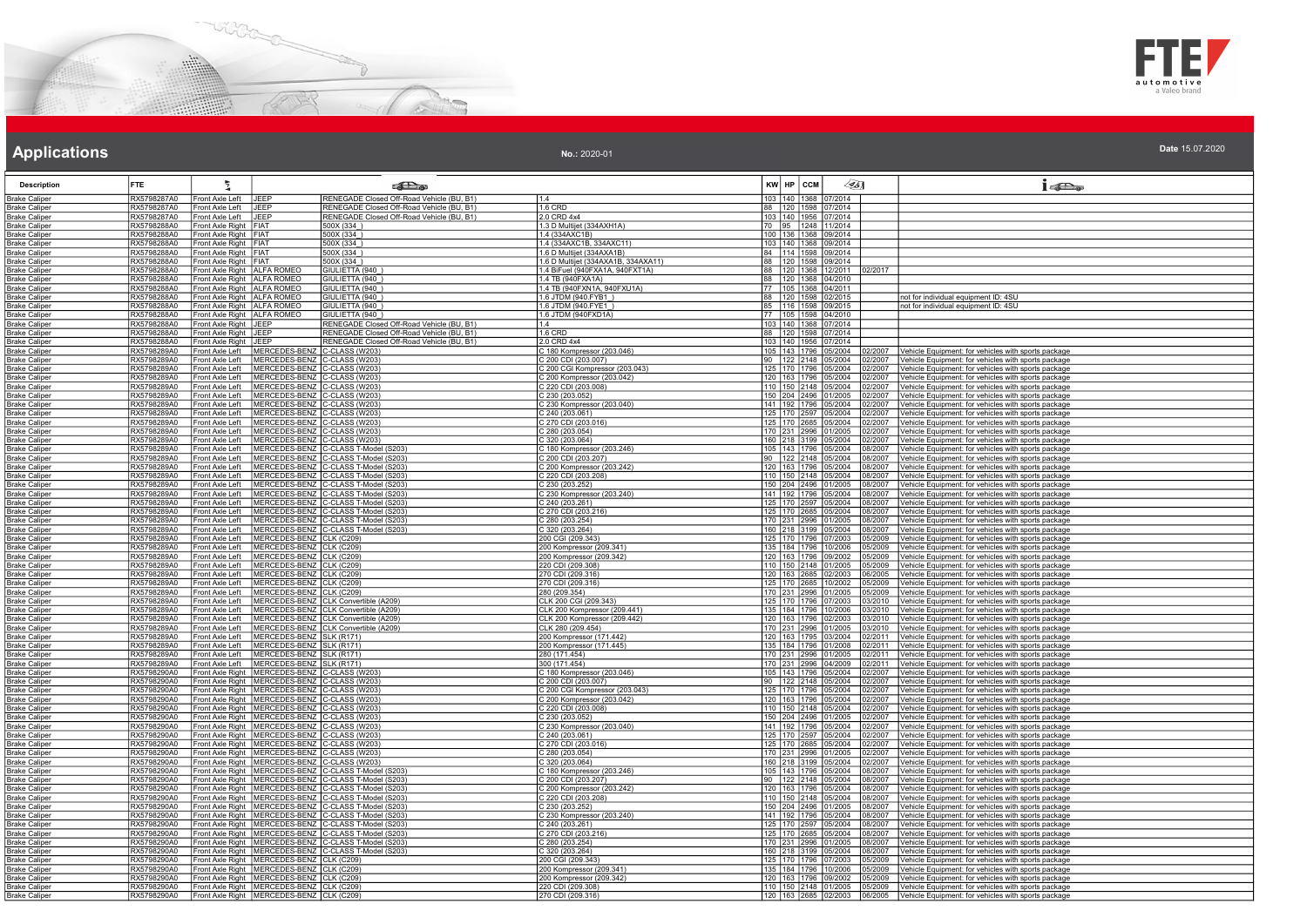



| No.: 2020-01 |  |  | Date 15.07.2020 |  |
|--------------|--|--|-----------------|--|
|--------------|--|--|-----------------|--|

| <b>Description</b>                           | <b>FTE</b>                 | ÷.                                                     |                                               | <b>SEP</b>                                                                                         |                                                         | KW HP CCM    | $\llap{65}$                                  |                  | $1 - 20$                                                                                                   |
|----------------------------------------------|----------------------------|--------------------------------------------------------|-----------------------------------------------|----------------------------------------------------------------------------------------------------|---------------------------------------------------------|--------------|----------------------------------------------|------------------|------------------------------------------------------------------------------------------------------------|
| <b>Brake Caliper</b>                         | RX5798290A0                |                                                        | Front Axle Right   MERCEDES-BENZ   CLK (C209) |                                                                                                    | 270 CDI (209.316)                                       | 125 170 2685 | 10/2002 05/2009                              |                  | Vehicle Equipment: for vehicles with sports package                                                        |
| <b>Brake Caliper</b>                         | RX5798290A0                |                                                        | Front Axle Right   MERCEDES-BENZ   CLK (C209) |                                                                                                    | 280 (209.354)                                           |              | 170 231 2996 01/2005                         | 05/2009          | /ehicle Equipment: for vehicles with sports package                                                        |
| Brake Caliper                                | RX5798290A0                |                                                        |                                               | Front Axle Right   MERCEDES-BENZ   CLK Convertible (A209)                                          | CLK 200 CGI (209.343)                                   |              | 125 170 1796 07/2003                         | 03/2010          | Vehicle Equipment: for vehicles with sports package                                                        |
| <b>Brake Caliper</b>                         | RX5798290A0                |                                                        |                                               | Front Axle Right   MERCEDES-BENZ   CLK Convertible (A209)                                          | CLK 200 Kompressor (209.441)                            |              | 135 184 1796 10/2006                         | 3/2010           | /ehicle Equipment: for vehicles with sports package                                                        |
| <b>Brake Caliper</b>                         | RX5798290A0                |                                                        |                                               | Front Axle Right   MERCEDES-BENZ   CLK Convertible (A209)                                          | CLK 200 Kompressor (209.442)                            |              | 120 163 1796 02/2003                         | 03/2010          | Vehicle Equipment: for vehicles with sports package                                                        |
| <b>Brake Caliper</b>                         | RX5798290A0<br>RX5798290A0 |                                                        | Front Axle Right   MERCEDES-BENZ   SLK (R171) | Front Axle Right MERCEDES-BENZ CLK Convertible (A209)                                              | CLK 280 (209.454)                                       |              | 170 231 2996 01/2005<br>120 163 1795 03/2004 | 3/2010<br>2/2011 | Vehicle Equipment: for vehicles with sports package                                                        |
| <b>Brake Caliper</b><br><b>Brake Caliper</b> | RX5798290A0                |                                                        | Front Axle Right   MERCEDES-BENZ   SLK (R171) |                                                                                                    | 200 Kompressor (171.442)<br>200 Kompressor (171.445)    |              | 135 184 1796 01/2008                         | 02/2011          | /ehicle Equipment: for vehicles with sports package<br>Vehicle Equipment: for vehicles with sports package |
| <b>Brake Caliper</b>                         | RX5798290A0                |                                                        | Front Axle Right   MERCEDES-BENZ   SLK (R171) |                                                                                                    | 280 (171.454)                                           |              | 170 231 2996 01/2005                         | 02/2011          | Vehicle Equipment: for vehicles with sports package                                                        |
| <b>Brake Caliper</b>                         | RX5798290A0                |                                                        | Front Axle Right   MERCEDES-BENZ   SLK (R171) |                                                                                                    | 300 (171.454)                                           |              | 170 231 2996 04/2009                         | 02/2011          | Vehicle Equipment: for vehicles with sports package                                                        |
| Brake Caliper                                | RX5798291A0                | Front Axle Left                                        | PEUGEOT                                       | 308 II (LB_, LP_, LW_, LH_, L3_)                                                                   | 1.2 THP 110                                             |              | 81   110   1199   11/2013                    |                  | for brake disc diameter: 283 mm                                                                            |
| <b>Brake Caliper</b>                         | RX5798291A0                | Front Axle Left                                        | <b>PEUGEOT</b>                                | 308 II (LB, LP, LW, LH, L3)                                                                        | 1.2 THP 130                                             |              | 96 131 1199 11/2013                          |                  | or brake disc diameter: 283 mm                                                                             |
| <b>Brake Caliper</b>                         | RX5798291A0                | Front Axle Left                                        | PEUGEOT                                       | 308 II (LB_, LP_, LW_, LH_, L3_)                                                                   | 1.2 VTi 72                                              |              | 60 82 1199 09/2013                           |                  | or brake disc diameter: 283 mm                                                                             |
| <b>Brake Caliper</b>                         | RX5798291A0                | Front Axle Left                                        | PEUGEOT                                       | 308 II (LB., LP., LW., LH., L3.)                                                                   | 1.6 BlueHDi 120                                         |              | 88 120 1560 11/2013                          |                  | for brake disc diameter: 283 mm                                                                            |
| <b>Brake Caliper</b>                         | RX5798291A0                | Front Axle Left                                        | PEUGEOT                                       | 308 II (LB, LP, LW, LH, L3)                                                                        | 1.6 GT 205                                              |              | 151 205 1598 06/2014                         |                  | for brake disc diameter: 283 mm                                                                            |
| <b>Brake Caliper</b><br>Brake Caliper        | RX5798291A0<br>RX5798291A0 | Front Axle Left<br>Front Axle Left                     | PEUGEOT<br>PEUGEOT                            | 308 II (LB_, LP_, LW_, LH_, L3_)                                                                   | 1.6 HDi<br>1.6 HDi / BlueHDi 115                        |              | 68 92 1560 09/2013<br>85 115 1560 09/2013    |                  | for brake disc diameter: 283 mm<br>for brake disc diameter: 283 mm                                         |
| <b>Brake Caliper</b>                         | RX5798291A0                | Front Axle Left                                        | PEUGEOT                                       | 308 II (LB_, LP_, LW_, LH_, L3_)<br>308 II (LB, LP, LW, LH, L3)                                    | 1.6 HDi 100                                             |              | 73 99 1560 04/2014                           |                  | or brake disc diameter: 283 mm                                                                             |
| <b>Brake Caliper</b>                         | RX5798291A0                | Front Axle Left                                        | PEUGEOT                                       | 308 II (LB _, LP _, LW _, LH _, L3 _)                                                              | 1.6 THP                                                 |              | 115 156 1598 09/2013                         |                  | for brake disc diameter: 283 mm                                                                            |
| <b>Brake Caliper</b>                         | RX5798291A0                | Front Axle Left                                        | PEUGEOT                                       | 308 II (LB, LP, LW, LH, L3)                                                                        | 1.6 THP 125                                             |              | 92 125 1598 09/2013                          |                  | for brake disc diameter: 283 mm                                                                            |
| <b>Brake Caliper</b>                         | RX5798291A0                | Front Axle Left                                        | PEUGEOT                                       | 308 II (LB_, LP_, LW_, LH_, L3_)                                                                   | 1.6 THP 150                                             |              | 110 150 1598 03/2014                         |                  | for brake disc diameter: 283 mm                                                                            |
| Brake Caliper                                | RX5798291A0                | Front Axle Left                                        | PEUGEOT                                       | 308 II (LB_, LP_, LW_, LH_, L3_)                                                                   | 2.0 BlueHDi 150                                         |              | 110 150 1997 11/2013                         |                  | for brake disc diameter: 283 mm                                                                            |
| <b>Brake Caliper</b>                         | RX5798291A0                | Front Axle Left                                        | PEUGEOT                                       | 308 II (LB _, LP _, LW _, LH _, L3 _)                                                              | 2.0 GT BlueHDi 180                                      |              | 133 181 1997 06/2014                         |                  | for brake disc diameter: 283 mm                                                                            |
| Brake Caliper                                | RX5798291A0                | Front Axle Left                                        | PEUGEOT                                       | 308 SW II (LC , LJ , LR , LX , L4                                                                  | 1.2 THP 110                                             |              | 81 110 1199 03/2014                          |                  | for brake disc diameter: 283 mm                                                                            |
| <b>Brake Caliper</b>                         | RX5798291A0                | Front Axle Left                                        | PEUGEOT                                       | 308 SW II (LC, LJ, LR, LX, L4)                                                                     | 1.2 THP 130                                             |              | 96 131 1199 03/2014                          |                  | for brake disc diameter: 283 mm                                                                            |
| <b>Brake Caliper</b>                         | RX5798291A0                | Front Axle Left                                        | PEUGEOT                                       | 308 SW II (LC, LJ, LR, LX, L4)                                                                     | 1.6 BlueHDi 100                                         |              | 73 99 1560 04/2014                           |                  | for brake disc diameter: 283 mm                                                                            |
| <b>Brake Caliper</b>                         | RX5798291A0                | Front Axle Left<br>Front Axle Left                     | PEUGEOT                                       | 308 SW II (LC_, LJ_, LR_, LX_, L4_)                                                                | 1.6 BlueHDi 120                                         |              | 88 120 1560 03/2014                          |                  | for brake disc diameter: 283 mm                                                                            |
| <b>Brake Caliper</b><br><b>Brake Caliper</b> | RX5798291A0<br>RX5798291A0 | Front Axle Left                                        | PEUGEOT                                       | 308 SW II (LC, LJ, LR, LX, L4)                                                                     | 1.6 GT 205<br>1.6 HDi / BlueHDi 115                     |              | 151 205 1598 02/2015<br>85 115 1560 03/2014  |                  | for brake disc diameter: 283 mm<br>or brake disc diameter: 283 mm                                          |
| Brake Caliper                                | RX5798291A0                | Front Axle Left                                        | PEUGEOT<br>PEUGEOT                            | 308 SW II (LC , LJ , LR , LX , L4 )<br>308 SW II (LC , LJ , LR , LX , L4 )                         | 1.6 HDi 92                                              |              | 68 92 1560 03/2014                           |                  | for brake disc diameter: 283 mm                                                                            |
| <b>Brake Caliper</b>                         | RX5798291A0                | Front Axle Left                                        | PEUGEOT                                       | 308 SW II (LC, LJ, LR, LX, L4)                                                                     | 1.6 THP 125                                             |              | 92 125 1598 03/2014                          |                  | for brake disc diameter: 283 mm                                                                            |
| <b>Brake Caliper</b>                         | RX5798291A0                | Front Axle Left                                        | PEUGEOT                                       | 308 SW II (LC , LJ , LR , LX , L4 )                                                                | 1.6 THP 150 (L45GXA)                                    |              | 110 150 1598 03/2014                         |                  | for brake disc diameter: 283 mm                                                                            |
| Brake Caliper                                | RX5798291A0                | Front Axle Left                                        | PEUGEOT                                       | 308 SW II (LC_, LJ_, LR_, LX_, L4_)                                                                | 1.6 THP 155                                             |              | 115 156 1598 03/2014                         |                  | for brake disc diameter: 283 mm                                                                            |
| Brake Caliper                                | RX5798291A0                | Front Axle Left                                        | PEUGEOT                                       | 308 SW II (LC , LJ , LR , LX , L4 )<br>308 SW II (LC , LJ , LR , LX , L4 )                         | 1.6 VTi (LWNFPA)                                        |              | 85 115 1587 03/2014                          |                  | or brake disc diameter: 283 mm                                                                             |
| <b>Brake Caliper</b>                         | RX5798291A0                | Front Axle Left                                        | PEUGEOT                                       |                                                                                                    | 2.0 BlueHDi 150                                         |              | 110 150 1997 03/2014                         |                  | for brake disc diameter: 283 mm                                                                            |
| <b>Brake Caliper</b>                         | RX5798291A0                | Front Axle Left                                        | PEUGEOT                                       | 308 SW II (LC, LJ, LR, LX, L4)                                                                     | 2.0 GT HDi 180 / BlueHDi 180                            |              | 133 181 1997 06/2014                         |                  | for brake disc diameter: 283 mm                                                                            |
| <b>Brake Caliper</b>                         | RX5798292A0                | Front Axle Right   PEUGEOT                             |                                               | 308 II (LB, LP, LW, LH, L3)                                                                        | 1.2 THP 110<br>1.2 THP 130                              |              | 81 110 1199 11/2013<br>96 131 1199 11/2013   |                  | for brake disc diameter: 283 mm                                                                            |
| <b>Brake Caliper</b>                         | RX5798292A0<br>RX5798292A0 | Front Axle Right   PEUGEOT<br>Front Axle Right PEUGEOT |                                               | 308 II (LB_, LP_, LW_, LH_, L3_)<br>308 II (LB _, LP _, LW _, LH _, L3 _)                          | 1.2 VTi 72                                              |              | 60 82 1199 09/2013                           |                  | for brake disc diameter: 283 mm<br>or brake disc diameter: 283 mm                                          |
| <b>Brake Caliper</b><br><b>Brake Caliper</b> | RX5798292A0                | Front Axle Right PEUGEOT                               |                                               | 308 II (LB_, LP_, LW_, LH_, L3_)                                                                   | 1.6 BlueHDi 120                                         |              | 88 120 1560 11/2013                          |                  | for brake disc diameter: 283 mm                                                                            |
| <b>Brake Caliper</b>                         | RX5798292A0                | Front Axle Right PEUGEOT                               |                                               | 308 II (LB, LP, LW, LH, L3)                                                                        | $1.6$ GT 205                                            |              | 151 205 1598 06/2014                         |                  | for brake disc diameter: 283 mm                                                                            |
| Brake Caliper                                | RX5798292A0                | Front Axle Right PEUGEOT                               |                                               | 308 II (LB, LP, LW, LH, L3)                                                                        | 1.6 HDi                                                 |              | 68 92 1560 09/2013                           |                  | for brake disc diameter: 283 mm                                                                            |
| <b>Brake Caliper</b>                         | RX5798292A0                | Front Axle Right PEUGEOT                               |                                               | 308 II (LB_, LP_, LW_, LH_, L3_)                                                                   | 1.6 HDi / BlueHDi 115                                   |              | 85   115   1560   09/2013                    |                  | for brake disc diameter: 283 mm                                                                            |
| <b>Brake Caliper</b>                         | RX5798292A0                | Front Axle Right PEUGEOT                               |                                               | 308 II (LB_, LP_, LW_, LH_, L3_)                                                                   | 1.6 HDi 100                                             |              | 73 99 1560 04/2014                           |                  | or brake disc diameter: 283 mm                                                                             |
| <b>Brake Caliper</b>                         | RX5798292A0                | Front Axle Right PEUGEOT                               |                                               | 308 II (LB_, LP_, LW_, LH_, L3_)                                                                   | 1.6 THP                                                 |              | 115 156 1598 09/2013                         |                  | for brake disc diameter: 283 mm                                                                            |
| <b>Brake Caliper</b><br><b>Brake Caliper</b> | RX5798292A0<br>RX5798292A0 | Front Axle Right PEUGEOT<br>Front Axle Right PEUGEOT   |                                               | 308 II (LB_, LP_, LW_, LH_, L3_)<br>308 II (LB, LP, LW, LH, L3)                                    | 1.6 THP 125<br>1.6 THP 150                              |              | 92 125 1598 09/2013<br>110 150 1598 03/2014  |                  | for brake disc diameter: 283 mm<br>for brake disc diameter: 283 mm                                         |
| <b>Brake Caliper</b>                         | RX5798292A0                | Front Axle Right PEUGEOT                               |                                               | 308 II (LB_, LP_, LW_, LH_, L3_)                                                                   | 2.0 BlueHDi 150                                         |              | 110 150 1997 11/2013                         |                  | for brake disc diameter: 283 mm                                                                            |
| Brake Caliper                                | RX5798292A0                | Front Axle Right   PEUGEOT                             |                                               | 308 II (LB_, LP_, LW_, LH_, L3_)                                                                   | 2.0 GT BlueHDi 180                                      |              | 133 181 1997 06/2014                         |                  | for brake disc diameter: 283 mm                                                                            |
| <b>Brake Caliper</b>                         | RX5798292A0                | Front Axle Right PEUGEOT                               |                                               |                                                                                                    | 1.2 THP 110                                             |              | 81 110 1199 03/2014                          |                  | or brake disc diameter: 283 mm                                                                             |
| <b>Brake Caliper</b>                         | RX5798292A0                | Front Axle Right   PEUGEOT                             |                                               | 308 SW II (LC, LJ, LR, LX, L4)<br>308 SW II (LC, LJ, LR, LX, L4)<br>308 SW II (LC, LJ, LR, LX, L4) | 1.2 THP 130                                             |              | 96 131 1199 03/2014                          |                  | for brake disc diameter: 283 mm                                                                            |
| <b>Brake Caliper</b>                         | RX5798292A0                | Front Axle Right PEUGEOT                               |                                               |                                                                                                    | 1.6 BlueHDi 100                                         |              | 73 99 1560 04/2014                           |                  | for brake disc diameter: 283 mm                                                                            |
| <b>Brake Caliper</b>                         | RX5798292A0                | Front Axle Right PEUGEOT                               |                                               | 308 SW II (LC, LJ, LR, LX, L4)                                                                     | 1.6 BlueHDi 120                                         |              | 88 120 1560 03/2014                          |                  | for brake disc diameter: 283 mm                                                                            |
| <b>Brake Caliper</b>                         | RX5798292A0                | Front Axle Right PEUGEOT                               |                                               | 308 SW II (LC_, LJ_, LR_, LX_, L4_)                                                                | 1.6 GT 205                                              |              | 151 205 1598 02/2015                         |                  | for brake disc diameter: 283 mm                                                                            |
| Brake Caliper                                | RX5798292A0                | Front Axle Right PEUGEOT                               |                                               | 308 SW II (LC_, LJ_, LR_, LX_, L4_)                                                                | 1.6 HDi / BlueHDi 115                                   |              | 85 115 1560 03/2014                          |                  | or brake disc diameter: 283 mm                                                                             |
| <b>Brake Caliper</b><br>Brake Caliper        | RX5798292A0<br>RX5798292A0 | Front Axle Right PEUGEOT<br>Front Axle Right PEUGEOT   |                                               | 308 SW II (LC_, LJ_, LR_, LX_, L4_)<br>308 SW <u>II (LC , LJ , LR , LX , L4 )</u>                  | 1.6 HDi 92<br>1.6 THP 125                               |              | 68 92 1560 03/2014<br>92 125 1598 03/2014    |                  | or brake disc diameter: 283 mm<br>for brake disc diameter: 283 mm                                          |
| <b>Brake Caliper</b>                         | RX5798292A0                | Front Axle Right PEUGEOT                               |                                               | 308 SW II (LC, LJ, LR, LX, L4)                                                                     | 1.6 THP 150 (L45GXA)                                    |              | 110 150 1598 03/2014                         |                  | for brake disc diameter: 283 mm                                                                            |
| <b>Brake Caliper</b>                         | RX5798292A0                | Front Axle Right   PEUGEOT                             |                                               | 308 SW II (LC_, LJ_, LR_, LX_, L4_)                                                                | 1.6 THP 155                                             |              | 115 156 1598 03/2014                         |                  | for brake disc diameter: 283 mm                                                                            |
| <b>Brake Caliper</b>                         | RX5798292A0                | Front Axle Right   PEUGEOT                             |                                               | 308 SW II (LC_, LJ_, LR_, LX_, L4_)                                                                | 1.6 VTi (LWNFPA)                                        |              | 85 115 1587 03/2014                          |                  | for brake disc diameter: 283 mm                                                                            |
| <b>Brake Caliper</b>                         | RX5798292A0                | Front Axle Right PEUGEOT                               |                                               |                                                                                                    | 2.0 BlueHDi 150                                         |              | 110 150 1997 03/2014                         |                  | or brake disc diameter: 283 mm                                                                             |
| <b>Brake Caliper</b>                         | RX5798292A0                | Front Axle Right   PEUGEOT                             |                                               | 308 SW II (LC , LJ , LR , LX , L4 )<br>308 SW II (LC , LJ , LR , LX , L4 )                         | 2.0 GT HDi 180 / BlueHDi 180                            |              | 133 181 1997 06/2014                         |                  | for brake disc diameter: 283 mm                                                                            |
| <b>Brake Caliper</b>                         | RX6098215A0                | Front Axle Left                                        | <b>NISSAN</b>                                 | NV200 / EVALIA Bus                                                                                 | 1.5 dci (M20, M20M)                                     |              | 66 90 1461 04/2011                           |                  |                                                                                                            |
| <b>Brake Caliper</b>                         | RX6098215A0                | Front Axle Left                                        | NISSAN                                        | NV200 / EVALIA Bus                                                                                 | 1.5 dci (M20, M20M)                                     |              | 81 110 1461 04/2011                          |                  |                                                                                                            |
| <b>Brake Caliper</b><br><b>Brake Caliper</b> | RX6098215A0<br>RX6098215A0 | Front Axle Left<br>ront Axle Left                      | <b>NISSAN</b><br><b>NISSAN</b>                | NV200 / EVALIA Bus<br>NV200 / EVALIA Bus                                                           | 1.5 dci (M20, M20M, M20K, M20KK)<br>1.6 16V (M20, M20M) |              | 63 86 1461 07/2010<br>81 110 1598 07/2010    |                  |                                                                                                            |
| <b>Brake Caliper</b>                         | RX6098215A0                | ront Axle Left                                         | NISSAN                                        | NV200 Box Body/Estate                                                                              | 1.5 dci (M20, M20M)                                     |              | 63 86 1461 02/2010                           |                  |                                                                                                            |
| Brake Caliper                                | RX6098215A0                | Front Axle Left                                        | <b>NISSAN</b>                                 | NV200 Box Body/Estate                                                                              | 1.5 dci (M20, M20M)                                     |              | 66 90 1461 04/2011                           |                  |                                                                                                            |
| <b>Brake Caliper</b>                         | RX6098215A0                | Front Axle Left                                        | NISSAN                                        | NV200 Box Body/Estate                                                                              | 1.5 dci (M20, M20M)                                     |              | 81 110 1461 04/2011                          |                  |                                                                                                            |
| <b>Brake Caliper</b>                         | RX6098215A0                | Front Axle Left                                        | NISSAN                                        | NV200 Box Body/Estate                                                                              | 1.6 16V (M20, M20M)                                     |              | 81   110   1598   02/2010                    |                  |                                                                                                            |
| <b>Brake Caliper</b>                         | RX6098216A0                | Front Axle Right                                       | <b>NISSAN</b>                                 | NV200 / EVALIA Bus                                                                                 | 1.5 dci (M20, M20M)                                     |              | 66 90 1461 04/2011                           |                  |                                                                                                            |
| <b>Brake Caliper</b>                         | RX6098216A0                | Front Axle Right NISSAN                                |                                               | NV200 / EVALIA Bus                                                                                 | 1.5 dci (M20, M20M)                                     |              | 81 110 1461 04/2011<br>63 86 1461 07/2010    |                  |                                                                                                            |
| <b>Brake Caliper</b>                         | RX6098216A0                | Front Axle Right NISSAN                                |                                               | NV200 / EVALIA Bus                                                                                 | 1.5 dci (M20, M20M, M20K, M20KK)                        |              |                                              |                  |                                                                                                            |
| <b>Brake Caliper</b>                         | RX6098216A0                | Front Axle Right NISSAN                                |                                               | NV200 / EVALIA Bus                                                                                 | 1.6 16V (M20, M20M)                                     |              | 81 110 1598 07/2010                          |                  |                                                                                                            |
| <b>Brake Caliper</b>                         | RX6098216A0                | Front Axle Right NISSAN                                |                                               | NV200 Box Body/Estate                                                                              | 1.5 dci (M20, M20M)                                     |              | 63 86 1461 02/2010                           |                  |                                                                                                            |
| Brake Caliper<br><b>Brake Caliper</b>        | RX6098216A0<br>RX6098216A0 | Front Axle Right   NISSAN<br>Front Axle Right NISSAN   |                                               | NV200 Box Body/Estate<br>NV200 Box Body/Estate                                                     | 1.5 dci (M20, M20M)<br>1.5 dci (M20, M20M)              |              | 66 90 1461 04/2011<br>81 110 1461 04/2011    |                  |                                                                                                            |
| <b>Brake Caliper</b>                         | RX6098216A0                | Front Axle Right NISSAN                                |                                               | NV200 Box Body/Estate                                                                              | 1.6 16V (M20, M20M)                                     |              | 81 110 1598 02/2010                          |                  |                                                                                                            |
| <b>Brake Caliper</b>                         | RX6098231A0                |                                                        |                                               | Front Axle Left MERCEDES-BENZ C-CLASS Coupe (C204)                                                 | C 180 (204.349)                                         |              | 115 156 1796 06/2011                         |                  | Vehicle Equipment: for vehicles with sports package                                                        |
|                                              |                            |                                                        |                                               |                                                                                                    |                                                         |              |                                              |                  |                                                                                                            |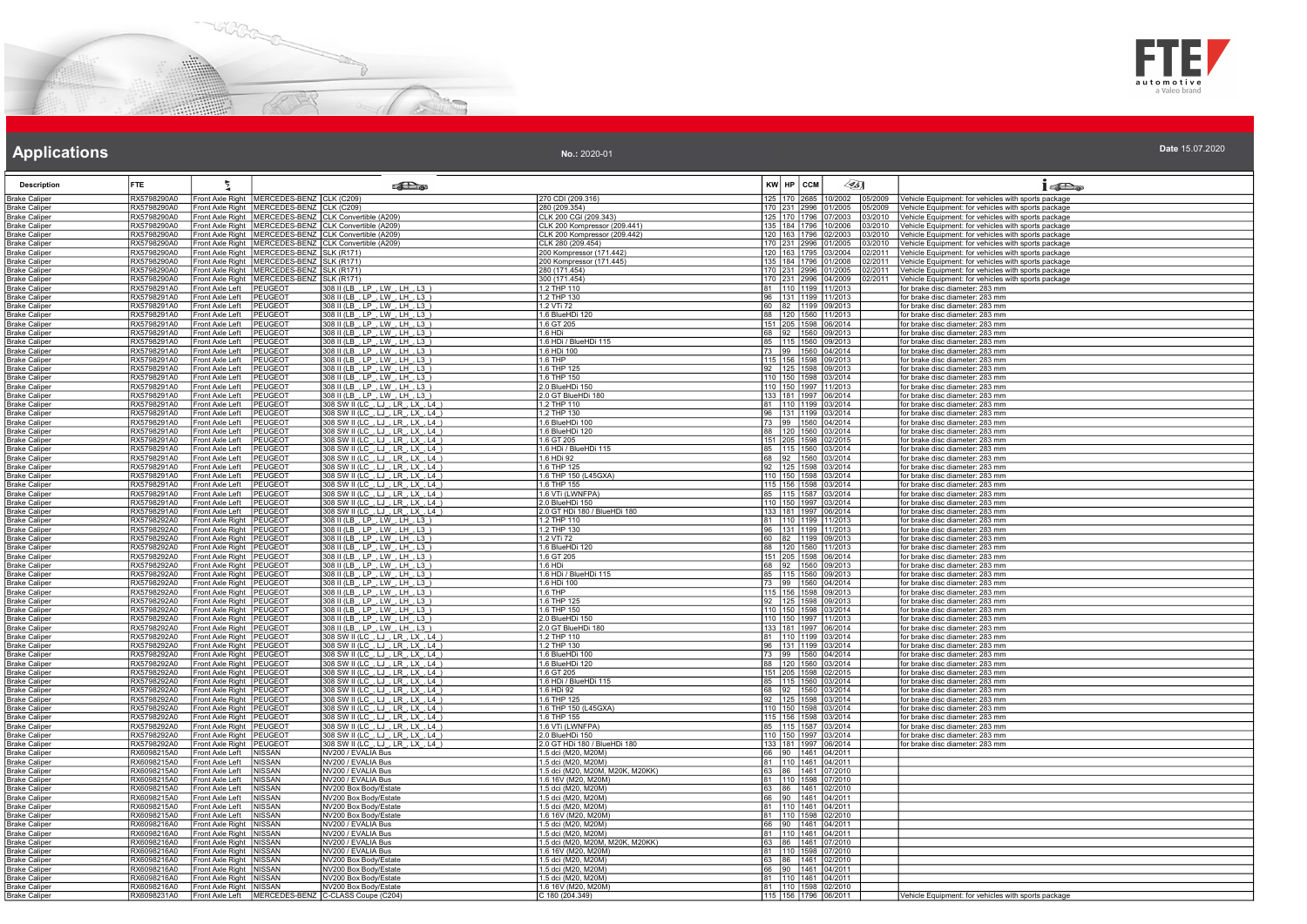



| <b>Description</b>                           | <b>FTE</b>                 | 气                                  |                                                                                                      | <b>Call a</b>                                                                                                      |                                                                | KW HP CCM                                    | $\mathscr{L}$ 5] |                    | $1 - 5$                                                                                                          |
|----------------------------------------------|----------------------------|------------------------------------|------------------------------------------------------------------------------------------------------|--------------------------------------------------------------------------------------------------------------------|----------------------------------------------------------------|----------------------------------------------|------------------|--------------------|------------------------------------------------------------------------------------------------------------------|
| Brake Caliper                                | RX6098231A0                | Front Axle Left                    |                                                                                                      | MERCEDES-BENZ C-CLASS Coupe (C204)                                                                                 | C 200 CGI (204.348)                                            | 135 184 1796 06/2011                         |                  |                    | Vehicle Equipment: for vehicles with sports package                                                              |
| <b>Brake Caliper</b>                         | RX6098231A0                | Front Axle Left                    |                                                                                                      | MERCEDES-BENZ C-CLASS Coupe (C204)                                                                                 | 250 (204.347)                                                  | 150 204 1796 06/2011                         |                  |                    | /ehicle Equipment: for vehicles with sports package                                                              |
| <b>Brake Caliper</b>                         | RX6098231A0                | Front Axle Left                    |                                                                                                      | MERCEDES-BENZ C-CLASS Coupe (C204)                                                                                 | C 250 CDI (204.303)                                            | 150 204 2143 06/2011                         |                  |                    | Vehicle Equipment: for vehicles with sports package                                                              |
| Brake Caliper                                | RX6098231A0                | Front Axle Left                    |                                                                                                      | MERCEDES-BENZ E-CLASS Convertible (A207)                                                                           | E 320 (207.462)                                                | 200 272 2996 07/2014                         |                  | 12/2016            | Vehicle Equipment: for vehicles without sports package                                                           |
| <b>Brake Caliper</b>                         | RX6098231A0                | ront Axle Left                     |                                                                                                      | MERCEDES-BENZ E-CLASS Convertible (A207)                                                                           | E 400 (207.461)                                                | 245 333 3498 07/2014                         |                  | 12/2016            |                                                                                                                  |
| <b>Brake Caliper</b>                         | RX6098231A0                | Front Axle Left                    |                                                                                                      | MERCEDES-BENZ E-CLASS Convertible (A207)                                                                           | E 400 (207.465)                                                | 245 333 2996 06/2013                         |                  | 12/2016            |                                                                                                                  |
| <b>Brake Caliper</b>                         | RX6098231A0<br>RX6098231A0 | Front Axle Left                    |                                                                                                      | MERCEDES-BENZ E-CLASS Convertible (A207)<br>MERCEDES-BENZ E-CLASS Coupe (C207)                                     | E 500 (207.472)                                                | 285 388 5461 01/2010                         |                  | 2/2011             |                                                                                                                  |
| <b>Brake Caliper</b>                         | RX6098231A0                | ront Axle Left<br>Front Axle Left  |                                                                                                      | MERCEDES-BENZ E-CLASS Coupe (C207)                                                                                 | 320 (207.362)<br>E 400 (207.361                                | 200 272 2996 07/2014<br>245 333 3498 07/2014 |                  | 12/2016<br>12/2016 | Vehicle Equipment: for vehicles without sports package                                                           |
| Brake Caliper<br><b>Brake Caliper</b>        | RX6098231A0                | Front Axle Left                    |                                                                                                      | MERCEDES-BENZ E-CLASS Coupe (C207)                                                                                 | E 400 (207.365)                                                | 245 333 2996 06/2013                         |                  | 12/2016            |                                                                                                                  |
| <b>Brake Caliper</b>                         | RX6098231A0                | Front Axle Left                    |                                                                                                      | MERCEDES-BENZ E-CLASS Coupe (C207)                                                                                 | E 500 (207.372)                                                | 285 388 5461 01/2009                         |                  | 12/2016            |                                                                                                                  |
| <b>Brake Caliper</b>                         | RX6098231A0                | Front Axle Left                    | MERCEDES-BENZ SLC (R172)                                                                             |                                                                                                                    | 180 (172.431)                                                  | 115 156 1595 01/2016                         |                  |                    | Vehicle Equipment: for vehicles with sports package                                                              |
| Brake Caliper                                | RX6098231A0                | Front Axle Left                    | MERCEDES-BENZ SLC (R172)                                                                             |                                                                                                                    | 200 (172.434)                                                  | 135 184 1991 01/2016                         |                  |                    | Vehicle Equipment: for vehicles with sports package                                                              |
| Brake Caliper                                | RX6098231A0                | Front Axle Left                    | MERCEDES-BENZ SLC (R172)                                                                             |                                                                                                                    | 250 d (172.404)                                                | 150 204 2143 01/2016                         |                  | 10/2017            | Vehicle Equipment: for vehicles with sports package                                                              |
| <b>Brake Caliper</b>                         | RX6098231A0                | Front Axle Left                    | MERCEDES-BENZ SLC (R172)                                                                             |                                                                                                                    | 300 (172.438)                                                  | 180 245 1991 01/2016                         |                  |                    | Vehicle Equipment: for vehicles with sports package                                                              |
| <b>Brake Caliper</b>                         | RX6098231A0                | Front Axle Left                    | MERCEDES-BENZ SLK (R172)                                                                             |                                                                                                                    | 200 (172.448)                                                  | 135 184 1796 02/2011                         |                  |                    | Vehicle Equipment: for vehicles with sports package                                                              |
| <b>Brake Caliper</b>                         | RX6098231A0                | ront Axle Left                     | MERCEDES-BENZ   SLK (R172)                                                                           |                                                                                                                    | 250 (172.447)                                                  | 150 204 1796 02/2011                         |                  |                    | Vehicle Equipment: for vehicles with sports package                                                              |
| Brake Caliper<br><b>Brake Caliper</b>        | RX6098231A0<br>RX6098231A0 | Front Axle Left<br>ront Axle Left  | MERCEDES-BENZ SLK (R172)<br>MERCEDES-BENZ SLK (R172)                                                 |                                                                                                                    | 250 CDI / d (172.403)<br>350 (172.457)                         | 150 204 2143 01/2012<br>225 306 3498 02/2011 |                  |                    | Vehicle Equipment: for vehicles with sports package                                                              |
| <b>Brake Caliper</b>                         | RX6098232A0                |                                    |                                                                                                      | ront Axle Right   MERCEDES-BENZ   C-CLASS Coupe (C204)                                                             | C 180 (204.349)                                                | 115 156 1796 06/2011                         |                  |                    | /ehicle Equipment: for vehicles with sports package                                                              |
| <b>Brake Caliper</b>                         | RX6098232A0                |                                    |                                                                                                      | Front Axle Right   MERCEDES-BENZ   C-CLASS Coupe (C204)                                                            | C 200 CGI (204.348)                                            | 135 184 1796 06/2011                         |                  |                    | Vehicle Equipment: for vehicles with sports package                                                              |
| <b>Brake Caliper</b>                         | RX6098232A0                |                                    |                                                                                                      | Front Axle Right   MERCEDES-BENZ   C-CLASS Coupe (C204)                                                            | C 250 (204.347)                                                | 150 204 1796 06/2011                         |                  |                    | Vehicle Equipment: for vehicles with sports package                                                              |
| <b>Brake Caliper</b>                         | RX6098232A0                |                                    |                                                                                                      | Front Axle Right   MERCEDES-BENZ C-CLASS Coupe (C204)                                                              | C 250 CDI (204.303)                                            | 150 204 2143 06/2011                         |                  |                    | Vehicle Equipment: for vehicles with sports package                                                              |
| <b>Brake Caliper</b>                         | RX6098232A0                |                                    |                                                                                                      | Front Axle Right MERCEDES-BENZ E-CLASS Convertible (A207                                                           | E 320 (207.462)                                                | 200 272 2996 07/2014                         |                  | 12/2016            | Vehicle Equipment: for vehicles without sports package                                                           |
| <b>Brake Caliper</b>                         | RX6098232A0                |                                    |                                                                                                      | Front Axle Right   MERCEDES-BENZ   E-CLASS Convertible (A207)                                                      | E 400 (207.461)                                                | 245 333 3498 07/2014                         |                  | 12/2016            |                                                                                                                  |
| <b>Brake Caliper</b>                         | RX6098232A0                |                                    |                                                                                                      | Front Axle Right   MERCEDES-BENZ   E-CLASS Convertible (A207)                                                      | E 400 (207.465)<br>E 500 (207.472)                             | 245 333 2996 06/2013<br>285 388 5461 01/2010 |                  | 12/2016            |                                                                                                                  |
| <b>Brake Caliper</b><br><b>Brake Caliper</b> | RX6098232A0<br>RX6098232A0 |                                    |                                                                                                      | ront Axle Right   MERCEDES-BENZ   E-CLASS Convertible (A207)<br>ront Axle Right MERCEDES-BENZ E-CLASS Coupe (C207) | E 320 (207.362)                                                | 200 272 2996 07/2014                         |                  | 12/2011<br>12/2016 | Vehicle Equipment: for vehicles without sports package                                                           |
| <b>Brake Caliper</b>                         | RX6098232A0                |                                    |                                                                                                      | Front Axle Right   MERCEDES-BENZ   E-CLASS Coupe (C207)                                                            | E 400 (207.361)                                                | 245 333 3498 07/2014                         |                  | 12/2016            |                                                                                                                  |
| <b>Brake Caliper</b>                         | RX6098232A0                |                                    |                                                                                                      | ront Axle Right   MERCEDES-BENZ   E-CLASS Coupe (C207)                                                             | E 400 (207.365)                                                | 245 333 2996 06/2013                         |                  | 12/2016            |                                                                                                                  |
| <b>Brake Caliper</b>                         | RX6098232A0                |                                    |                                                                                                      | ront Axle Right   MERCEDES-BENZ   E-CLASS Coupe (C207)                                                             | $= 500(207.372)$                                               | 285 388 5461 01/2009                         |                  | 12/2016            |                                                                                                                  |
| Brake Caliper                                | RX6098232A0                |                                    | Front Axle Right   MERCEDES-BENZ SLC (R172)                                                          |                                                                                                                    | 180 (172.431)                                                  | 115 156 1595 01/2016                         |                  |                    | Vehicle Equipment: for vehicles with sports package                                                              |
| <b>Brake Caliper</b>                         | RX6098232A0                |                                    | Front Axle Right   MERCEDES-BENZ   SLC (R172)                                                        |                                                                                                                    | 200 (172.434)                                                  | 135 184 1991 01/2016                         |                  |                    | Vehicle Equipment: for vehicles with sports package                                                              |
| <b>Brake Caliper</b>                         | RX6098232A0                |                                    | Front Axle Right   MERCEDES-BENZ   SLC (R172)                                                        |                                                                                                                    | 250 d (172.404)                                                | 150 204 2143 01/2016                         |                  | 10/2017            | Vehicle Equipment: for vehicles with sports package                                                              |
| Brake Caliper<br>Brake Caliper               | RX6098232A0<br>RX6098232A0 |                                    | Front Axle Right   MERCEDES-BENZ   SLC (R172)<br>ront Axle Right   MERCEDES-BENZ   SLK (R172)        |                                                                                                                    | 300 (172.438)<br>200 (172.448)                                 | 180 245 1991 01/2016<br>135 184 1796 02/2011 |                  |                    | Vehicle Equipment: for vehicles with sports package<br>/ehicle Equipment: for vehicles with sports package       |
| Brake Caliper                                | RX6098232A0                |                                    | ront Axle Right   MERCEDES-BENZ   SLK (R172)                                                         |                                                                                                                    | 250 (172.447)                                                  | 150 204 1796 02/2011                         |                  |                    | Vehicle Equipment: for vehicles with sports package                                                              |
| Brake Caliper                                | RX6098232A0                |                                    | Front Axle Right   MERCEDES-BENZ   SLK (R172)                                                        |                                                                                                                    | 250 CDI / d (172.403)                                          | 150 204 2143 01/2012                         |                  |                    | Vehicle Equipment: for vehicles with sports package                                                              |
| <b>Brake Caliper</b>                         | RX6098232A0                |                                    | ront Axle Right   MERCEDES-BENZ   SLK (R172)                                                         |                                                                                                                    | 350 (172.457)                                                  | 225 306 3498 02/2011                         |                  |                    |                                                                                                                  |
| <b>Brake Caliper</b>                         | RX6098235A0                | ront Axle Left                     | MERCEDES-BENZ C-CLASS (W204)                                                                         |                                                                                                                    | C 300 4-matic (204.080)                                        | 185 252 3498 02/2011                         |                  | 1/2014             | Vehicle Equipment: for vehicles without sports package                                                           |
| Brake Caliper                                | RX6098235A0                | ront Axle Left                     | MERCEDES-BENZ C-CLASS (W204)                                                                         |                                                                                                                    | C 300 CDI 4-matic (204.092)                                    | 170 231 2987 01/2011                         |                  | 1/2014             | Vehicle Equipment: for vehicles without sports package                                                           |
| <b>Brake Caliper</b>                         | RX6098235A0                | ront Axle Left                     | MERCEDES-BENZ C-CLASS (W204)                                                                         |                                                                                                                    | 2 320 CDI 4-matic (204.089)                                    | 165 224 2987 07/2007                         |                  | 1/2014             | Vehicle Equipment: for vehicles without sports package                                                           |
| <b>Brake Caliper</b><br><b>Brake Caliper</b> | RX6098235A0<br>RX6098235A0 | Front Axle Left<br>ront Axle Left  | MERCEDES-BENZ C-CLASS (W204)<br>MERCEDES-BENZ C-CLASS (W204)                                         |                                                                                                                    | C 350 4-matic (204.087)<br>C 350 4-matic (204.088)             | 200 272 3498 07/2007<br>225 306 3498 01/2011 |                  | )1/2014<br>1/2014  | Vehicle Equipment: for vehicles without sports package<br>Vehicle Equipment: for vehicles without sports package |
| <b>Brake Caliper</b>                         | RX6098235A0                | Front Axle Left                    | MERCEDES-BENZ C-CLASS (W204)                                                                         |                                                                                                                    | C 350 CDI 4-matic (204.089                                     | 165 224 2987 07/2009                         |                  | 01/2014            | Vehicle Equipment: for vehicles without sports package                                                           |
| Brake Caliper                                | RX6098235A0                | Front Axle Left                    | MERCEDES-BENZ C-CLASS (W204)                                                                         |                                                                                                                    | C 350 CDI 4-matic (204.092)                                    | 170 231 2987 10/2009                         |                  | )1/2014            | Vehicle Equipment: for vehicles without sports package                                                           |
| <b>Brake Caliper</b>                         | RX6098235A0                | ront Axle Left                     |                                                                                                      | MERCEDES-BENZ C-CLASS Coupe (C204)                                                                                 | C 350 4-matic (204.388)                                        | 225 306 3498 09/2013                         |                  |                    | Vehicle Equipment: for vehicles without sports package                                                           |
| <b>Brake Caliper</b>                         | RX6098235A0                | Front Axle Left                    |                                                                                                      | MERCEDES-BENZ C-CLASS T-Model (S204)                                                                               | C 320 CDI 4-matic (204.289)                                    | 165 224 2987 08/2007                         |                  | 12/2011            | Vehicle Equipment: for vehicles without sports package                                                           |
| Brake Caliper                                | RX6098235A0                | Front Axle Left                    |                                                                                                      | MERCEDES-BENZ C-CLASS T-Model (S204)                                                                               | C 350 CDI 4-matic (204.292)                                    | 170 231 2987 10/2009                         |                  | 08/2014            | Vehicle Equipment: for vehicles without sports package                                                           |
| <b>Brake Caliper</b>                         | RX6098235A0                | ront Axle Left                     | MERCEDES-BENZ E-CLASS (W212)                                                                         |                                                                                                                    | E 220 BlueTEC 4-matic (212.011)                                | 125 170 2143 01/2015                         |                  | 12/2015            | Vehicle Equipment: for vehicles without sports package                                                           |
| <b>Brake Caliper</b>                         | RX6098235A0<br>RX6098235A0 | Front Axle Left<br>Front Axle Left | MERCEDES-BENZ E-CLASS (W212)                                                                         |                                                                                                                    | E 250 CDI / BlueTEC 4-matic (212.082, 212.097)                 | 150 204 2143 01/2011                         |                  | 12/2015            | Vehicle Equipment: for vehicles without sports package                                                           |
| <b>Brake Caliper</b><br><b>Brake Caliper</b> | RX6098235A0                | ront Axle Left                     | MERCEDES-BENZ E-CLASS (W212)<br>MERCEDES-BENZ E-CLASS (W212)                                         |                                                                                                                    | 5 300 4-matic (212.080)<br>$= 300$ CDI (212.020)               | 185 252 3498 07/2011<br>50 204 2987 12/2009  |                  | 12/2015<br>2/2010  | Vehicle Equipment: for vehicles without sports package<br>Vehicle Equipment: for vehicles without sports package |
| 3rake Caliper                                | RX6098235A0                | ront Axle Left                     | MERCEDES-BENZ   E-CLASS (W212)                                                                       |                                                                                                                    | E 300 CDI / BlueTEC (212.020, 212.021, 212.027)                | 170 231 2987 03/2011                         |                  | 12/2015            | Vehicle Equipment: for vehicles without sports package                                                           |
| <b>Brake Caliper</b>                         | RX6098235A0                | Front Axle Left                    | MERCEDES-BENZ E-CLASS (W212)                                                                         |                                                                                                                    | E 350 4-matic (212.087)                                        | 200 272 3498 01/2009                         |                  | 08/2011            | Vehicle Equipment: for vehicles without sports package                                                           |
| <b>Brake Caliper</b>                         | RX6098235A0                | ront Axle Left                     | MERCEDES-BENZ E-CLASS (W212)                                                                         |                                                                                                                    | E 350 4-matic (212.088)                                        | 225 306 3498 09/2011                         |                  | 12/2015            | Vehicle Equipment: for vehicles without sports package                                                           |
| <b>Brake Caliper</b>                         | RX6098235A0                | Front Axle Left                    | MERCEDES-BENZ E-CLASS (W212)                                                                         |                                                                                                                    | E 350 BlueTEC 4-matic (212.094)                                | 185 252 2987 01/2013                         |                  | 12/2015            | Vehicle Equipment: for vehicles without sports package                                                           |
| <b>Brake Caliper</b>                         | RX6098235A0                | Front Axle Left                    | MERCEDES-BENZ E-CLASS (W212)                                                                         |                                                                                                                    | 350 BlueTEC 4-matic (212.094)                                  | 190 258 2987 05/2014                         |                  | 12/2015            | Vehicle Equipment: for vehicles without sports package                                                           |
| <b>Brake Caliper</b>                         | RX6098235A0                | ront Axle Left<br>Front Axle Left  | MERCEDES-BENZ E-CLASS (W212)                                                                         |                                                                                                                    | E 350 CDI 4-matic (212.089)                                    | 170 231 2987 09/2009                         |                  | 8/2011             | Vehicle Equipment: for vehicles without sports package                                                           |
| <b>Brake Caliper</b><br><b>Brake Caliper</b> | RX6098235A0<br>RX6098235A0 | ront Axle Left                     | MERCEDES-BENZ E-CLASS (W212)                                                                         | MERCEDES-BENZ E-CLASS Coupe (C207                                                                                  | E 350 CDI 4-matic (212.093)<br>E 350 4-matic (207.388)         | 195 265 2987 03/2011<br>225 306 3498 02/2013 |                  | 12/2015<br>12/2016 | Vehicle Equipment: for vehicles without sports package<br>Vehicle Equipment: for vehicles without sports package |
| <b>Brake Caliper</b>                         | RX6098235A0                | ront Axle Left                     |                                                                                                      | MERCEDES-BENZ E-CLASS T-Model (S212)                                                                               | E 220 BlueTEC 4-matic (212.211)                                | 125 170 2143 12/2014                         |                  | 12/2016            | Vehicle Equipment: for vehicles without sports package                                                           |
| Brake Caliper                                | RX6098235A0                | ront Axle Left                     |                                                                                                      | MERCEDES-BENZ E-CLASS T-Model (S212)                                                                               | E 250 CDI / BlueTEC 4-matic (212.282, 212.297)                 | 150 204 2143 07/2010                         |                  | 12/2016            | Vehicle Equipment: for vehicles without sports package                                                           |
| irake Caliper                                | RX6098235A0                | ront Axle Left                     |                                                                                                      | MERCEDES-BENZ E-CLASS T-Model (S212)                                                                               | 5 300 4-matic (212.280)                                        | 85 252 3498 07/2011                          |                  | 2/2016             | Vehicle Equipment: for vehicles without sports package                                                           |
| <b>Irake Caliper</b>                         | RX6098235A0                | ront Axle Left                     |                                                                                                      | MERCEDES-BENZ E-CLASS T-Model (S212)                                                                               | 5 350 4-matic (212.287)                                        | 200 272 3498 11/2009                         |                  | 12/2011            | Vehicle Equipment: for vehicles without sports package                                                           |
| <b>Brake Caliper</b>                         | RX6098235A0                | Front Axle Left                    |                                                                                                      | MERCEDES-BENZ E-CLASS T-Model (S212)                                                                               | 5 350 4-matic (212.288, 212.287)                               | 225 306 3498 09/2011                         |                  | 12/2016            | Vehicle Equipment: for vehicles without sports package                                                           |
| <b>Brake Caliper</b>                         | RX6098235A0                | ront Axle Left                     |                                                                                                      | MERCEDES-BENZ E-CLASS T-Model (S212)                                                                               | E 350 BlueTEC 4-matic (212.294)                                | 185 252 2987 11/2012                         |                  | 2/2016             | Vehicle Equipment: for vehicles without sports package                                                           |
| Brake Caliper<br><b>Brake Caliper</b>        | RX6098235A0<br>RX6098235A0 | Front Axle Left<br>Front Axle Left |                                                                                                      | MERCEDES-BENZ E-CLASS T-Model (S212)<br>MERCEDES-BENZ E-CLASS T-Model (S212)                                       | E 350 BlueTEC 4-matic (212.294)<br>5 350 CDI 4-matic (212.289) | 190 258 2987 07/2014<br>170 231 2987 11/2009 |                  | 12/2016<br>2/2011  | Vehicle Equipment: for vehicles without sports package<br>Vehicle Equipment: for vehicles without sports package |
| <b>Brake Caliper</b>                         | RX6098235A0                | ront Axle Left                     |                                                                                                      | MERCEDES-BENZ E-CLASS T-Model (S212)                                                                               | 5 350 CDI 4-matic (212.293)                                    | 195 265 2987 07/2011                         |                  | 12/2013            | Vehicle Equipment: for vehicles without sports package                                                           |
| Brake Caliper                                | RX6098235A0                | ront Axle Left                     |                                                                                                      | MERCEDES-BENZ E-CLASS T-Model (S212)                                                                               | E 350 CGI (212.257)                                            | 215 292 3498 11/2009                         |                  | 12/2011            | Vehicle Equipment: for vehicles without sports package                                                           |
| Brake Caliper                                | RX6098236A0                |                                    | Front Axle Right   MERCEDES-BENZ   C-CLASS (W204)                                                    |                                                                                                                    | C 300 4-matic (204.080)                                        | 185 252 3498 02/2011                         |                  | 01/2014            | Vehicle Equipment: for vehicles without sports package                                                           |
| <b>Brake Caliper</b>                         | RX6098236A0                |                                    | Front Axle Right   MERCEDES-BENZ   C-CLASS (W204)                                                    |                                                                                                                    | C 300 CDI 4-matic (204.092)                                    | 170 231 2987 01/2011                         |                  | 01/2014            | Vehicle Equipment: for vehicles without sports package                                                           |
| <b>Brake Caliper</b>                         | RX6098236A0                |                                    | ront Axle Right   MERCEDES-BENZ   C-CLASS (W204)                                                     |                                                                                                                    | C 320 CDI 4-matic (204.089)                                    | 165 224 2987 07/2007                         |                  | 1/2014             | Vehicle Equipment: for vehicles without sports package                                                           |
| <b>Brake Caliper</b>                         | RX6098236A0                |                                    | ront Axle Right   MERCEDES-BENZ C-CLASS (W204)                                                       |                                                                                                                    | C 350 4-matic (204.087)                                        | 200 272 3498 07/2007                         |                  | 1/2014             | Vehicle Equipment: for vehicles without sports package                                                           |
| <b>Brake Caliper</b>                         | RX6098236A0<br>RX6098236A0 |                                    | ront Axle Right   MERCEDES-BENZ   C-CLASS (W204)<br>Front Axle Right   MERCEDES-BENZ C--CLASS (W204) |                                                                                                                    | 350 4-matic (204.088)<br>C 350 CDI 4-matic (204.089)           | 225 306 3498 01/2011<br>165 224 2987 07/2009 |                  | 1/2014             | Vehicle Equipment: for vehicles without sports package                                                           |
| Brake Caliper<br><b>Brake Caliper</b>        | RX6098236A0                |                                    | Front Axle Right   MERCEDES-BENZ   C-CLASS (W204)                                                    |                                                                                                                    | C 350 CDI 4-matic (204.092)                                    | 170 231 2987 10/2009                         |                  | 01/2014<br>1/2014  | Vehicle Equipment: for vehicles without sports package<br>Vehicle Equipment: for vehicles without sports package |
| <b>Brake Caliper</b>                         | RX6098236A0                |                                    |                                                                                                      | Front Axle Right   MERCEDES-BENZ   C-CLASS Coupe (C204)                                                            | C 350 4-matic (204.388)                                        | 225 306 3498 09/2013                         |                  |                    | Vehicle Equipment: for vehicles without sports package                                                           |
|                                              |                            |                                    |                                                                                                      |                                                                                                                    |                                                                |                                              |                  |                    |                                                                                                                  |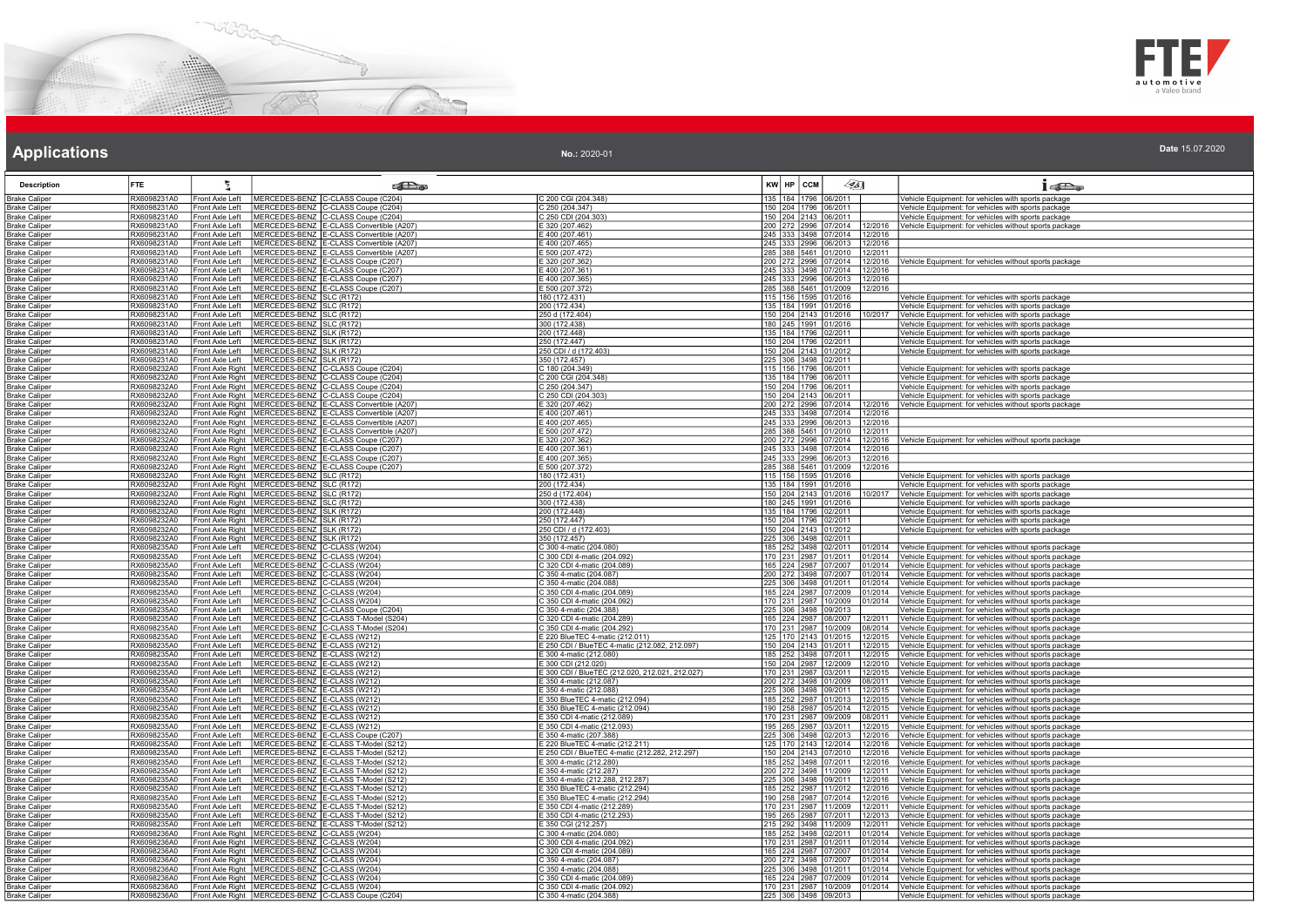



### **Applications Applications Applications**

| <b>Description</b>                            | <b>FTE</b>                 |                                                    | <b>Redistri</b>                                                                                                        |                                                             | 45]<br>KW HP CCM                                                                                                             | 1520                                                                                                                                                    |
|-----------------------------------------------|----------------------------|----------------------------------------------------|------------------------------------------------------------------------------------------------------------------------|-------------------------------------------------------------|------------------------------------------------------------------------------------------------------------------------------|---------------------------------------------------------------------------------------------------------------------------------------------------------|
| <b>Brake Caliper</b>                          | RX6098236A0                |                                                    | Front Axle Right   MERCEDES-BENZ   C-CLASS T-Model (S204)                                                              | C 320 CDI 4-matic (204.289)                                 | 165                                                                                                                          | 224 2987 08/2007 12/2011 Vehicle Equipment: for vehicles without sports package                                                                         |
| <b>Brake Caliper</b>                          | RX6098236A0                |                                                    | Front Axle Right   MERCEDES-BENZ   C-CLASS T-Model (S204)                                                              | C 350 CDI 4-matic (204.292)                                 | 170 231 2987 10/2009 08/2014                                                                                                 | Vehicle Equipment: for vehicles without sports package                                                                                                  |
| <b>Brake Caliper</b>                          | RX6098236A0                |                                                    | Front Axle Right   MERCEDES-BENZ   E-CLASS (W212)                                                                      | E 220 BlueTEC 4-matic (212.011)                             | 125   170   2143   01/2015   12/2015                                                                                         | Vehicle Equipment: for vehicles without sports package                                                                                                  |
| <b>Brake Caliper</b>                          | RX6098236A0                |                                                    | Front Axle Right   MERCEDES-BENZ   E-CLASS (W212                                                                       | E 250 CDI / BlueTEC 4-matic (212.082, 212.097)              | 150 204 2143 01/2011 12/2015                                                                                                 | Vehicle Equipment: for vehicles without sports package                                                                                                  |
| <b>Brake Caliper</b>                          | RX6098236A0<br>RX6098236A0 |                                                    | Front Axle Right   MERCEDES-BENZ E-CLASS (W212<br>Front Axle Right MERCEDES-BENZ E-CLASS (W212)                        | E 300 4-matic (212.080)<br>E 300 CDI (212.020)              | 185 252 3498 07/2011 12/2015<br>150 204 2987 12/2009 12/2010                                                                 | Vehicle Equipment: for vehicles without sports package                                                                                                  |
| Brake Caliper<br><b>Brake Caliper</b>         | RX6098236A0                |                                                    | Front Axle Right   MERCEDES-BENZ   E-CLASS (W212)                                                                      | E 300 CDI / BlueTEC (212.020, 212.021, 212.027)             | 170 231 2987 03/2011 12/2015                                                                                                 | Vehicle Equipment: for vehicles without sports package<br>Vehicle Equipment: for vehicles without sports package                                        |
| <b>Brake Caliper</b>                          | RX6098236A0                |                                                    | Front Axle Right   MERCEDES-BENZ   E-CLASS (W212)                                                                      | 5 350 4-matic (212.087)                                     | 200 272 3498 01/2009 08/2011                                                                                                 | Vehicle Equipment: for vehicles without sports package                                                                                                  |
| <b>Brake Caliper</b>                          | RX6098236A0                |                                                    | Front Axle Right   MERCEDES-BENZ   E-CLASS (W212)                                                                      | E 350 4-matic (212.088)                                     | 225 306 3498 09/2011 12/2015                                                                                                 | Vehicle Equipment: for vehicles without sports package                                                                                                  |
| <b>Brake Caliper</b>                          | RX6098236A0                |                                                    | Front Axle Right   MERCEDES-BENZ   E-CLASS (W212)                                                                      | 350 BlueTEC 4-matic (212.094)                               | 185 252 2987 01/2013<br>12/2015                                                                                              | /ehicle Equipment: for vehicles without sports package                                                                                                  |
| Brake Caliper                                 | RX6098236A0                |                                                    | ront Axle Right   MERCEDES-BENZ   E-CLASS (W212)                                                                       | E 350 BlueTEC 4-matic (212.094)                             | 190 258 2987 05/2014 12/2015                                                                                                 | Vehicle Equipment: for vehicles without sports package                                                                                                  |
| <b>Brake Caliper</b>                          | RX6098236A0                |                                                    | Front Axle Right MERCEDES-BENZ E-CLASS (W212)                                                                          | E 350 CDI 4-matic (212.089)                                 | 170 231 2987 09/2009<br>08/2011                                                                                              | Vehicle Equipment: for vehicles without sports package                                                                                                  |
| <b>Brake Caliper</b>                          | RX6098236A0                |                                                    | Front Axle Right   MERCEDES-BENZ   E-CLASS (W212)                                                                      | E 350 CDI 4-matic (212.093)                                 | 195 265 2987 03/2011 12/2015                                                                                                 | Vehicle Equipment: for vehicles without sports package                                                                                                  |
| <b>Brake Caliper</b>                          | RX6098236A0                |                                                    | Front Axle Right   MERCEDES-BENZ   E-CLASS Coupe (C207)                                                                | E 350 4-matic (207.388)                                     | 225 306 3498 02/2013 12/2016                                                                                                 | Vehicle Equipment: for vehicles without sports package                                                                                                  |
| Brake Caliper                                 | RX6098236A0                |                                                    | Front Axle Right   MERCEDES-BENZ   E-CLASS T-Model (S212)                                                              | E 220 BlueTEC 4-matic (212.211)                             | 125   170   2143   12/2014   12/2016                                                                                         | Vehicle Equipment: for vehicles without sports package                                                                                                  |
| <b>Brake Caliper</b>                          | RX6098236A0                |                                                    | Front Axle Right   MERCEDES-BENZ   E-CLASS T-Model (S212)                                                              | 250 CDI / BlueTEC 4-matic (212.282, 212.297)                | 150 204 2143 07/2010 12/2016                                                                                                 | Vehicle Equipment: for vehicles without sports package                                                                                                  |
| <b>Brake Caliper</b>                          | RX6098236A0                |                                                    | Front Axle Right   MERCEDES-BENZ   E-CLASS T-Model (S212)                                                              | E 300 4-matic (212.280)                                     | 185 252 3498 07/2011 12/2016                                                                                                 | Vehicle Equipment: for vehicles without sports package                                                                                                  |
| <b>Brake Caliper</b><br><b>Brake Caliper</b>  | RX6098236A0<br>RX6098236A0 |                                                    | Front Axle Right   MERCEDES-BENZ   E-CLASS T-Model (S212)<br>Front Axle Right   MERCEDES-BENZ   E-CLASS T-Model (S212) | E 350 4-matic (212.287)<br>E 350 4-matic (212.288, 212.287) | 200 272 3498 11/2009 12/2011<br>225 306 3498 09/2011 12/2016                                                                 | Vehicle Equipment: for vehicles without sports package<br>Vehicle Equipment: for vehicles without sports package                                        |
| Brake Caliper                                 | RX6098236A0                |                                                    | Front Axle Right   MERCEDES-BENZ   E-CLASS T-Model (S212)                                                              | E 350 BlueTEC 4-matic (212.294)                             | 185 252 2987 11/2012 12/2016                                                                                                 | Vehicle Equipment: for vehicles without sports package                                                                                                  |
| Brake Caliper                                 | RX6098236A0                |                                                    | Front Axle Right   MERCEDES-BENZ   E-CLASS T-Model (S212)                                                              | 5 350 BlueTEC 4-matic (212.294)                             | 190 258 2987 07/2014 12/2016                                                                                                 | Vehicle Equipment: for vehicles without sports package                                                                                                  |
| <b>Brake Caliper</b>                          | RX6098236A0                |                                                    | ront Axle Right   MERCEDES-BENZ   E-CLASS T-Model (S212)                                                               | 350 CDI 4-matic (212.289)                                   | 170 231 2987 11/2009 12/2011                                                                                                 | /ehicle Equipment: for vehicles without sports package                                                                                                  |
| <b>Brake Caliper</b>                          | RX6098236A0                |                                                    | Front Axle Right   MERCEDES-BENZ   E-CLASS T-Model (S212)                                                              | E 350 CDI 4-matic (212.293)                                 | 195 265 2987 07/2011 12/2013                                                                                                 | Vehicle Equipment: for vehicles without sports package                                                                                                  |
| <b>Brake Caliper</b>                          | RX6098236A0                |                                                    | Front Axle Right   MERCEDES-BENZ   E-CLASS T-Model (S212)                                                              | E 350 CGI (212.257)                                         | 215 292 3498 11/2009<br>12/2011                                                                                              | Vehicle Equipment: for vehicles without sports package                                                                                                  |
| <b>Brake Caliper</b>                          | RX6098247A0                | Front Axle Left                                    | <b>JAGUAR</b><br>S-TYPE (X200)                                                                                         | 2.7 D                                                       | 152 207 2720 06/2004 10/2007                                                                                                 | Chassis no. from: N52048                                                                                                                                |
| <b>Brake Caliper</b>                          | RX6098247A0                | Front Axle Left                                    | JAGUAR<br>XF (X250)                                                                                                    | 2.0                                                         | 177 241 1999 06/2012 04/2015                                                                                                 |                                                                                                                                                         |
| <b>Brake Caliper</b>                          | RX6098247A0                | Front Axle Left                                    | <b>JAGUAR</b><br><b>XF (X250)</b>                                                                                      | 2.2 <sub>D</sub>                                            | 120 163 2179 04/2011 04/2015                                                                                                 | /ehicle Equipment: for vehicles with electric parking brake                                                                                             |
| <b>Brake Caliper</b>                          | RX6098247A0                | Front Axle Left                                    | <b>JAGUAR</b><br>XF (X250)                                                                                             | 2.2 D                                                       | 140 190 2179 05/2011<br>04/2015                                                                                              | Vehicle Equipment: for vehicles with electric parking brake                                                                                             |
| Brake Caliper                                 | RX6098247A0                | Front Axle Left                                    | <b>JAGUAR</b><br>XF (X250)                                                                                             | 2.2 <sub>D</sub>                                            | 147 200 2179 03/2012<br>04/2015                                                                                              | Vehicle Equipment: for vehicles with electric parking brake                                                                                             |
| <b>Brake Caliper</b>                          | RX6098247A0                | Front Axle Left                                    | <b>JAGUAR</b><br>XF (X250)                                                                                             | 2.7 D<br>3.0                                                | 152 207 2720 03/2008 04/2015                                                                                                 |                                                                                                                                                         |
| <b>Brake Caliper</b><br><u> Brake Caliper</u> | RX6098247A0<br>RX6098247A0 | Front Axle Left<br>Front Axle Left                 | <b>JAGUAR</b><br>XF (X250)<br><b>JAGUAR</b><br>XF (X250)                                                               | 3.0 D                                                       | 175 238 2967 03/2008 04/2015<br>155 211 2993 03/2009<br>04/2015                                                              | for brake disc diameter: 326 mm                                                                                                                         |
| <b>Brake Caliper</b>                          | RX6098247A0                | Front Axle Left                                    | <b>JAGUAR</b><br>XF (X250)                                                                                             | 3.0 D                                                       | 177 241 2993 03/2009 04/2015 for brake disc diameter: 326 mm                                                                 |                                                                                                                                                         |
| <b>Brake Caliper</b>                          | RX6098247A0                | Front Axle Left                                    | <b>JAGUAR</b><br>XF (X250)                                                                                             | 3.0 D                                                       | 202 275 2993 03/2009<br>04/2015                                                                                              | for brake disc diameter: 326 mm                                                                                                                         |
| <b>Brake Caliper</b>                          | RX6098247A0                | Front Axle Left                                    | <b>JAGUAR</b><br><b>XF (X250)</b>                                                                                      | 4.2                                                         | 219 298 4196 03/2008 04/2015                                                                                                 |                                                                                                                                                         |
| <b>Brake Caliper</b>                          | RX6098247A0                | Front Axle Left                                    | <b>JAGUAR</b><br>XF SPORTBRAKE (X250)                                                                                  | 2.2 <sub>D</sub>                                            | 120 163 2179 09/2012 04/2014                                                                                                 | Vehicle Equipment: for vehicles with electric parking brake                                                                                             |
| <b>Brake Caliper</b>                          | RX6098247A0                | Front Axle Left                                    | XF SPORTBRAKE (X250)<br>JAGUAR                                                                                         | 2.2 D                                                       | 147 200 2179 09/2012 04/2014                                                                                                 | Vehicle Equipment: for vehicles with electric parking brake                                                                                             |
| Brake Caliper                                 | RX6098247A0                | Front Axle Left                                    | <b>JAGUAR</b><br><b>XF SPORTBRAKE (X250)</b>                                                                           | 3.0 D                                                       | 177 241 2993 09/2012                                                                                                         | 04/2014   for brake disc diameter: 326 mm                                                                                                               |
| <b>Brake Caliper</b>                          | RX6098247A0                | Front Axle Left                                    | <b>JAGUAR</b><br>XF SPORTBRAKE (X250)                                                                                  | 3.0 D                                                       | 202 275 2993 09/2012 04/2014 for brake disc diameter: 326 mm<br>175 238 2967 05/2003 03/2009 for brake disc diameter: 326 mm |                                                                                                                                                         |
| Brake Caliper                                 | RX6098247A0                | Front Axle Left                                    | JAGUAR<br>XJ (X350, X358)                                                                                              | 3.0                                                         |                                                                                                                              |                                                                                                                                                         |
| <b>Brake Caliper</b>                          | RX6098247A0                | Front Axle Left                                    | <b>JAGUAR</b><br>XJ (X350, X358                                                                                        | 3.0<br>4.2                                                  | 179 243 2967 04/2004 01/2007                                                                                                 | for brake disc diameter: 326 mm                                                                                                                         |
| <b>Brake Caliper</b><br>Brake Caliper         | RX6098247A0<br>RX6098247A0 | Front Axle Left<br><b>Front Axle Left</b>          | <b>JAGUAR</b><br>XJ (X350, X358)<br><b>JAGUAR</b><br>XJ (X350, X358)                                                   | D 2.7                                                       | 219 298 4196 05/2003<br>152 207 2720 10/2005 03/2009 for brake disc diameter: 326 mm                                         | 03/2009 for brake disc diameter: 326 mm                                                                                                                 |
| <b>Brake Caliper</b>                          | RX6098247A0                | Front Axle Left                                    | <b>JAGUAR</b><br>XK Convertible (X150)                                                                                 | 36                                                          | 190 258 3555 10/2007 07/2014                                                                                                 |                                                                                                                                                         |
| <b>Brake Caliper</b>                          | RX6098247A0                | Front Axle Left                                    | <b>JAGUAR</b><br>XK Convertible (X150)                                                                                 | 4.2 XK8                                                     | 219 298 4196 03/2006<br>07/2014                                                                                              |                                                                                                                                                         |
| <b>Brake Caliper</b>                          | RX6098247A0                | Front Axle Left                                    | <b>JAGUAR</b><br>XK Coupe (X150)                                                                                       | 36                                                          | 190 258 3555 07/2007 07/2014                                                                                                 |                                                                                                                                                         |
| <b>Brake Caliper</b>                          | RX6098247A0                | Front Axle Left                                    | <b>JAGUAR</b><br>XK Coupe (X150)                                                                                       | 4.2 XK                                                      | 224 305 4196 02/2008 07/2014                                                                                                 |                                                                                                                                                         |
| <b>Brake Caliper</b>                          | RX6098247A0                | Front Axle Left                                    | <b>JAGUAR</b><br>XK Coupe (X150)                                                                                       | 4.2 XK8                                                     | 219 298 4196 03/2006 07/2014                                                                                                 |                                                                                                                                                         |
| Brake Caliper                                 | RX6098248A0                | Front Axle Right                                   | <b>JAGUAR</b><br>S-TYPE (X200)                                                                                         | 2.7 D                                                       | 152 207 2720 06/2004 10/2007                                                                                                 | Chassis no. from: N52048                                                                                                                                |
| <b>Brake Caliper</b>                          | RX6098248A0                | Front Axle Right JAGUAR                            | XF (X250)                                                                                                              | 2.0                                                         | 177 241 1999 06/2012 04/2015                                                                                                 |                                                                                                                                                         |
| <b>Brake Caliper</b>                          | RX6098248A0                | Front Axle Right JAGUAR                            | XF (X250)                                                                                                              | 2.2 <sub>D</sub>                                            | 120 163 2179 04/2011<br>04/2015                                                                                              | Vehicle Equipment: for vehicles with electric parking brake                                                                                             |
| <b>Brake Caliper</b><br><b>Brake Caliper</b>  | RX6098248A0<br>RX6098248A0 | Front Axle Right JAGUAR<br>Front Axle Right JAGUAR | <b>XF (X250)</b><br>XF (X250)                                                                                          | 2.2 <sub>D</sub><br>2.2 D                                   | 140 190 2179 05/2011 04/2015                                                                                                 | Vehicle Equipment: for vehicles with electric parking brake<br>147 200 2179 03/2012 04/2015 Vehicle Equipment: for vehicles with electric parking brake |
|                                               | RX6098248A0                | Front Axle Right JAGUAR                            |                                                                                                                        |                                                             | 152 207 2720 03/2008 04/2015                                                                                                 |                                                                                                                                                         |
| Brake Caliper<br><b>Brake Caliper</b>         | RX6098248A0                | Front Axle Right JAGUAR                            | XF (X250)<br><b>XF (X250)</b>                                                                                          | 2.7 D<br>3.0                                                | 175 238 2967 03/2008<br>04/2015                                                                                              |                                                                                                                                                         |
| <b>Brake Caliper</b>                          | RX6098248A0                | ront Axle Right JAGUAR                             | XF (X250)                                                                                                              | 3.0 D                                                       | 155 211 2993 03/2009<br>04/2015                                                                                              | for brake disc diameter: 326 mm                                                                                                                         |
| Brake Caliper                                 | RX6098248A0                | Front Axle Right JAGUAR                            | XF (X250)                                                                                                              | 30D                                                         | 177 241 2993 03/2009 04/2015 for brake disc diameter: 326 mm                                                                 |                                                                                                                                                         |
| <b>Brake Caliper</b>                          | RX6098248A0                | Front Axle Right JAGUAR                            | XF (X250)                                                                                                              | 3.0 D                                                       | 202 275 2993 03/2009 04/2015                                                                                                 | for brake disc diameter: 326 mm                                                                                                                         |
| Brake Caliper                                 | RX6098248A0                | Front Axle Right JAGUAR                            | XF (X250)                                                                                                              | 4.2                                                         | 219 298 4196 03/2008 04/2015                                                                                                 |                                                                                                                                                         |
| <b>Brake Caliper</b>                          | RX6098248A0                | Front Axle Right JAGUAR                            | XF SPORTBRAKE (X250)                                                                                                   | 2.2 D                                                       | 120 163 2179 09/2012 04/2014                                                                                                 | Vehicle Equipment: for vehicles with electric parking brake                                                                                             |
| <b>Brake Caliper</b>                          | RX6098248A0                | Front Axle Right JAGUAR<br>Front Axle Right JAGUAR | XF SPORTBRAKE (X250)                                                                                                   | 2.2 D                                                       | 147 200 2179 09/2012 04/2014                                                                                                 | Vehicle Equipment: for vehicles with electric parking brake                                                                                             |
| Brake Caliper                                 | RX6098248A0<br>RX6098248A0 |                                                    | XF SPORTBRAKE (X250)<br>XF SPORTBRAKE (X250)                                                                           | 3.0 <sub>D</sub><br>3.0 <sub>D</sub>                        | 177 241 2993 09/2012 04/2014 for brake disc diameter: 326 mm<br>202 275 2993 09/2012 04/2014                                 |                                                                                                                                                         |
| <b>Brake Caliper</b>                          | RX6098248A0                | Front Axle Right JAGUAR<br>Front Axle Right JAGUAR | XJ (X350, X358)                                                                                                        | 3.0                                                         |                                                                                                                              | for brake disc diameter: 326 mm<br>for brake disc diameter: 326 mm                                                                                      |
| <b>Brake Caliper</b><br><b>Brake Caliper</b>  | RX6098248A0                | Front Axle Right   JAGUAR                          | XJ (X350, X358)                                                                                                        | 3.0                                                         | 175 238 2967 05/2003<br>03/2009<br>179 243 2967 04/2004 01/2007                                                              | for brake disc diameter: 326 mm                                                                                                                         |
| <b>Brake Caliper</b>                          | RX6098248A0                | Front Axle Right JAGUAR                            | XJ (X350, X358)                                                                                                        | 4.2                                                         | 219 298 4196 05/2003<br>03/2009                                                                                              | for brake disc diameter: 326 mm                                                                                                                         |
| <b>Brake Caliper</b>                          | RX6098248A0                | Front Axle Right JAGUAR                            | XJ (X350, X358)                                                                                                        | D 2.7                                                       | 152 207 2720 10/2005<br>03/2009                                                                                              | for brake disc diameter: 326 mm                                                                                                                         |
| Brake Caliper                                 | RX6098248A0                | Front Axle Right JAGUAR                            | XK Convertible (X150                                                                                                   | 36                                                          | 190 258 3555 10/2007 07/2014                                                                                                 |                                                                                                                                                         |
| <b>Brake Caliper</b>                          | RX6098248A0                | Front Axle Right JAGUAR                            | XK Convertible (X150)                                                                                                  | 4.2 XK8                                                     | 219 298 4196 03/2006 07/2014                                                                                                 |                                                                                                                                                         |
| <b>Brake Caliper</b>                          | RX6098248A0                | Front Axle Right JAGUAR                            | XK Coupe (X150)                                                                                                        | 3.6                                                         | 190 258 3555 07/2007 07/2014                                                                                                 |                                                                                                                                                         |
| <u> Brake Caliper</u>                         | RX6098248A0                | Front Axle Right JAGUAR                            | XK Coupe (X150)                                                                                                        | 4.2 XK                                                      | 224 305 4196 02/2008 07/2014                                                                                                 |                                                                                                                                                         |
| Brake Caliper                                 | RX6098248A0                | Front Axle Right JAGUAR                            | XK Coupe (X150)                                                                                                        | 4.2 XK8                                                     | 219 298 4196 03/2006 07/2014                                                                                                 |                                                                                                                                                         |
| Brake Caliper                                 | RX669809A0                 | Front Axle Left                                    | JEEP<br>CHEROKEE (KK)                                                                                                  | 2.8 CRD 4x4                                                 | 130 177 2777 05/2008                                                                                                         | uspension: for vehicles without heavy duty suspension                                                                                                   |
| <b>Brake Caliper</b>                          | RX669809A0                 | Front Axle Left                                    | <b>JEEP</b><br><b>CHEROKEE</b> (KK)                                                                                    | 2.8 CRD 4x4                                                 | 147 200 2777 01/2010                                                                                                         | Suspension: for vehicles without heavy duty suspension                                                                                                  |
| <b>Brake Caliper</b>                          | RX669809A0<br>RX669809A0   | Front Axle Left<br>Front Axle Left                 | JEEP<br>CHEROKEE (KK)<br>JEEP                                                                                          | 3.7 V6 4x4<br>3.7 V6 All-wheel Drive                        | 151 205 3700 01/2008<br>08/2012                                                                                              | Suspension: for vehicles without heavy duty suspension                                                                                                  |
| <u> Brake Caliper</u><br>Brake Caliper        | RX669809A0                 | Front Axle Left                                    | CHEROKEE (KK)<br>FREEMONT (345<br><b>FIAT</b>                                                                          | $2.0$ JTD                                                   | 157 213 3700 01/2008<br>100 136 1956 08/2011                                                                                 | Suspension: for vehicles without heavy duty suspension<br>Equipment Vart.: MODSER3450                                                                   |
| <b>Brake Caliper</b>                          | RX669809A0                 | Front Axle Left                                    | FREEMONT (345<br><b>FIAT</b>                                                                                           | 2.0 JTD                                                     |                                                                                                                              |                                                                                                                                                         |
| <b>Brake Caliper</b>                          | RX669809A0                 | Front Axle Left FIAT                               | FREEMONT (345)                                                                                                         | $2.0$ JTD                                                   | 103 140 1956 08/2011<br>120 163 1956 08/2011                                                                                 | Equipment Vart.: MODSER3450<br>Equipment Vart.: MODSER3450                                                                                              |
|                                               |                            |                                                    |                                                                                                                        |                                                             |                                                                                                                              |                                                                                                                                                         |